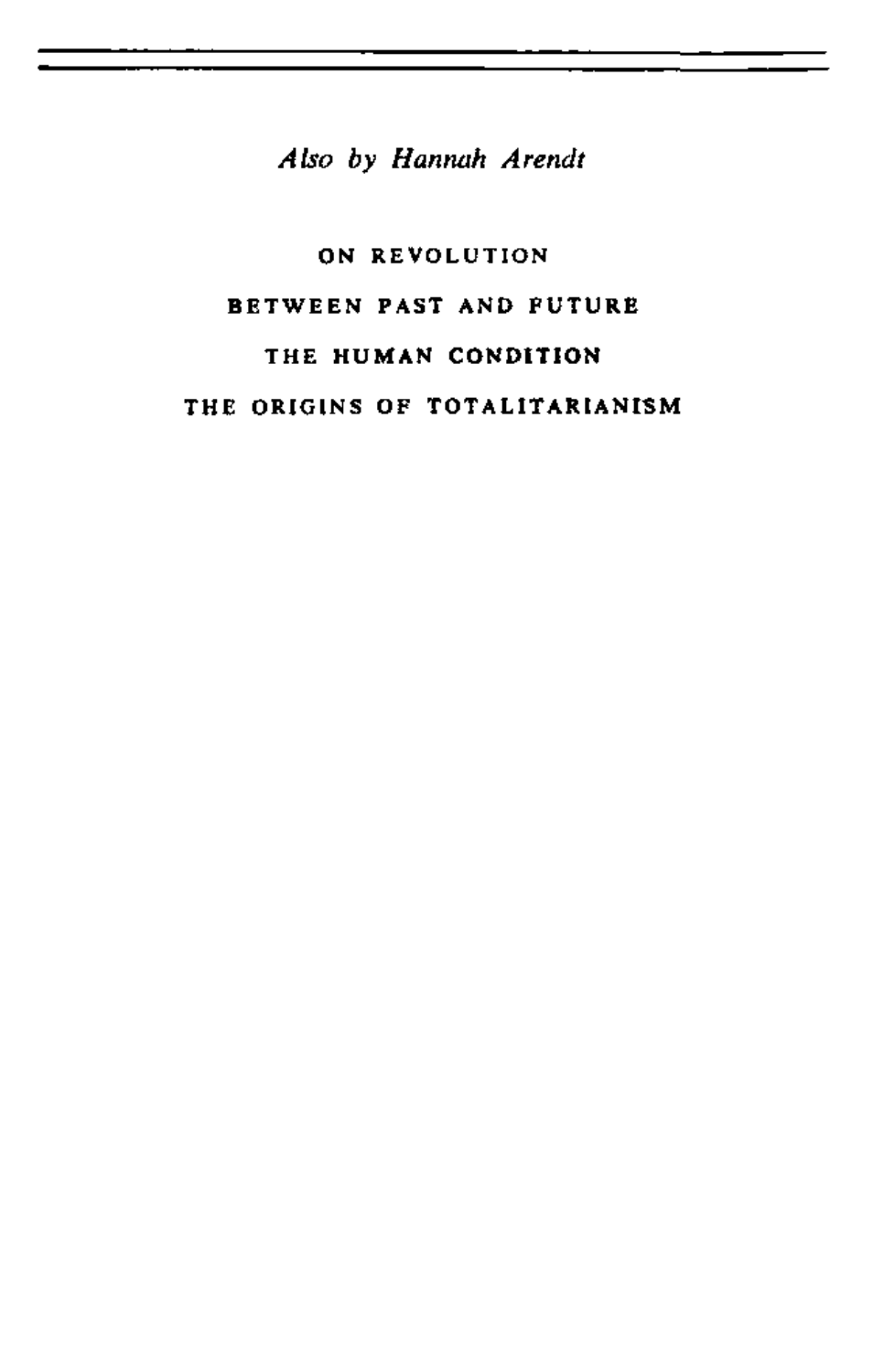O Germany-Hearing the speeches that ring from your house, one laughs. But whoever sees you, reaches for his knife.

-BERTOLT BRECHT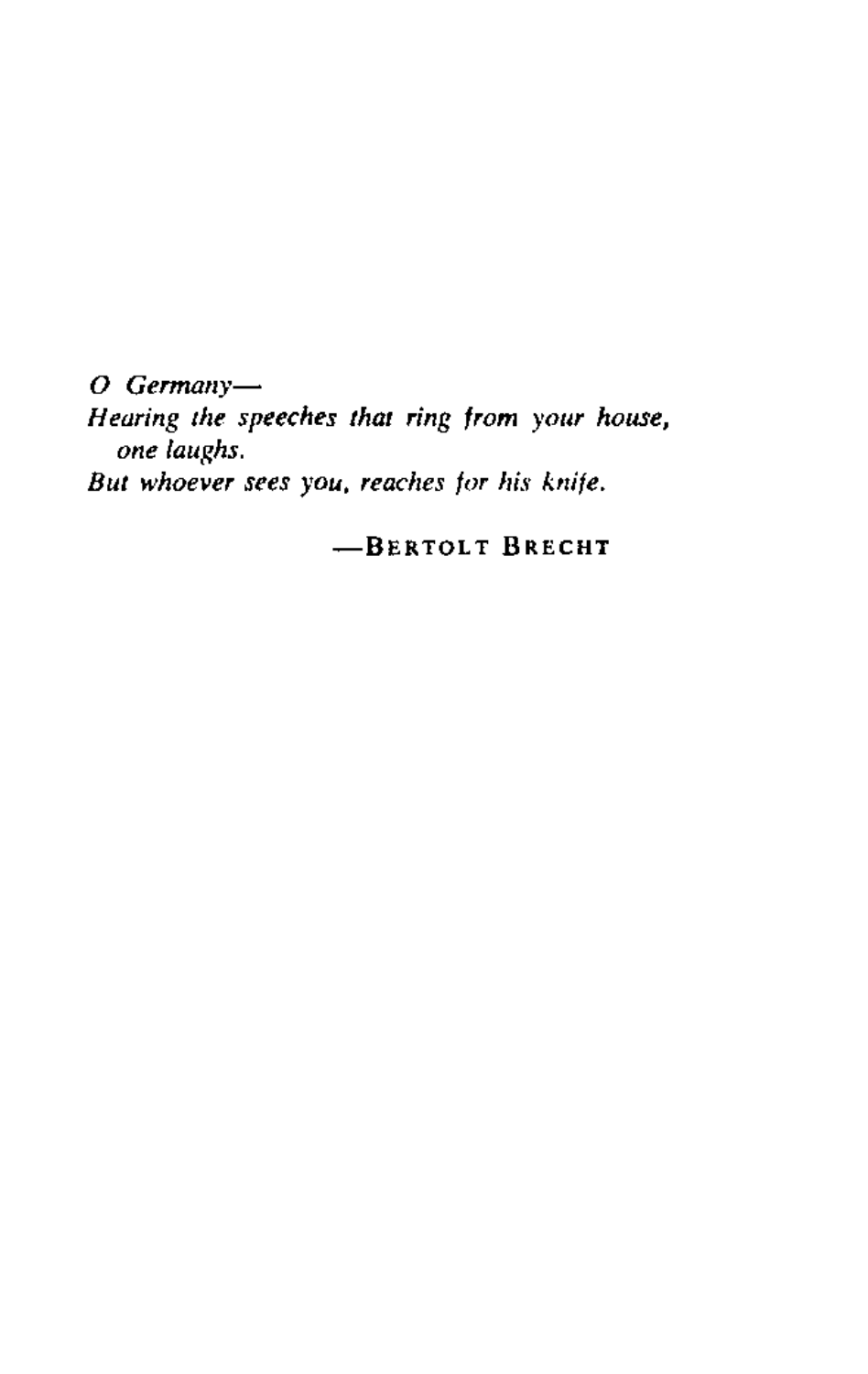Copyright @ 1963, 1964 by Hannah Arendt All rights reserved

Originally published in 1963 Revised and enlarged edition published in 1964 by The Viking Press, Inc., 625 Madison Avenue, New York, N.Y. 10022 Compass Rooks edition issued in 1965

Published simultaneously in Canada by The Macmillan Company of Canada Limited

Library of Congress catalog card number: 64-25532 Printed in IISA

The contents of the original edition of this book, in slightly abbreviated and otherwise slightly different form, originally appeared as a series of sticles in The New Yorker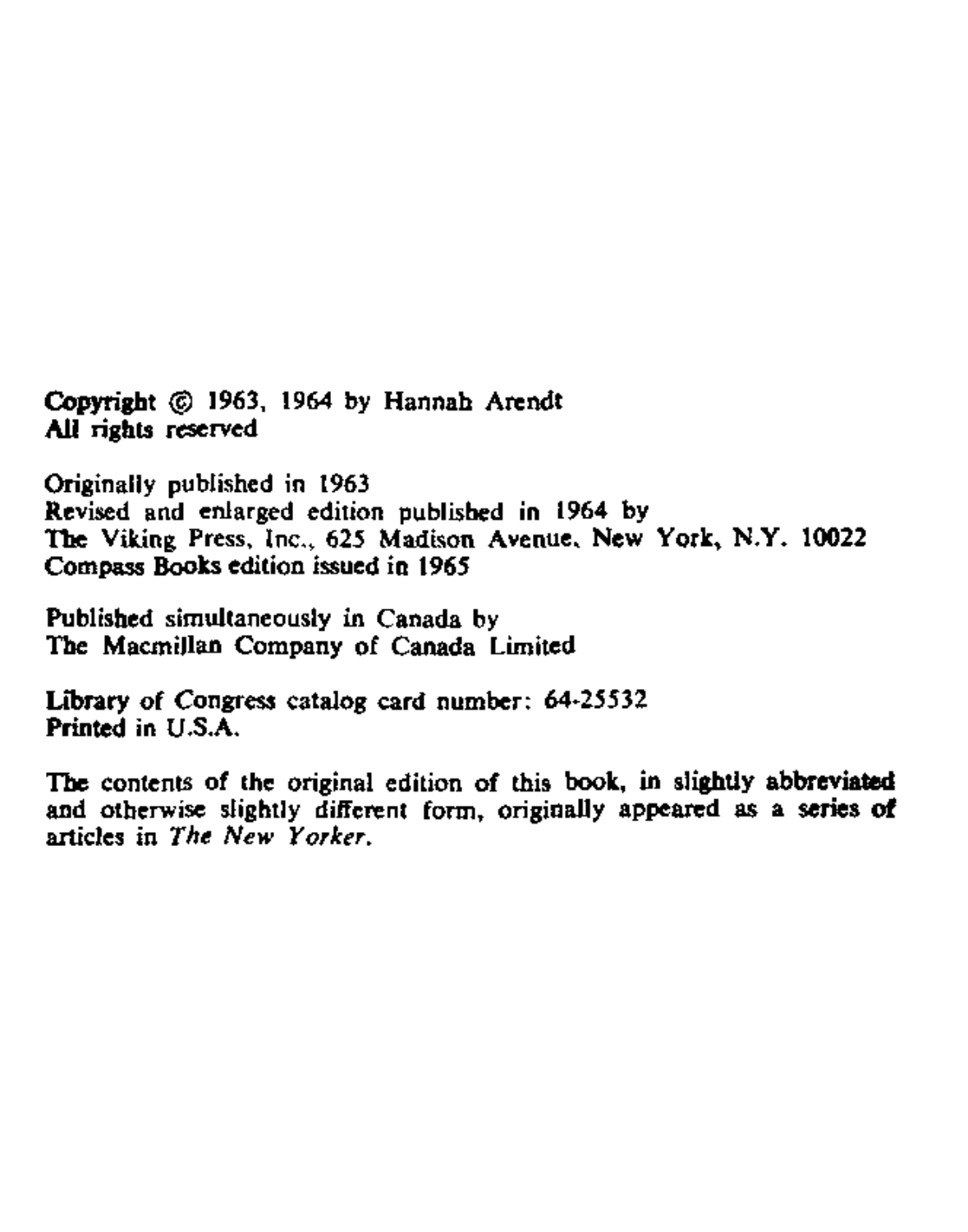PEVISED AND ENLARGED EDI TION

# **EICHMANN** in Jerusalem

A REPORT ON THE BANALITY OF EVIL

**BY** 

#### Hannah Arendt

THE VIKING PRESS

**NEW YORK**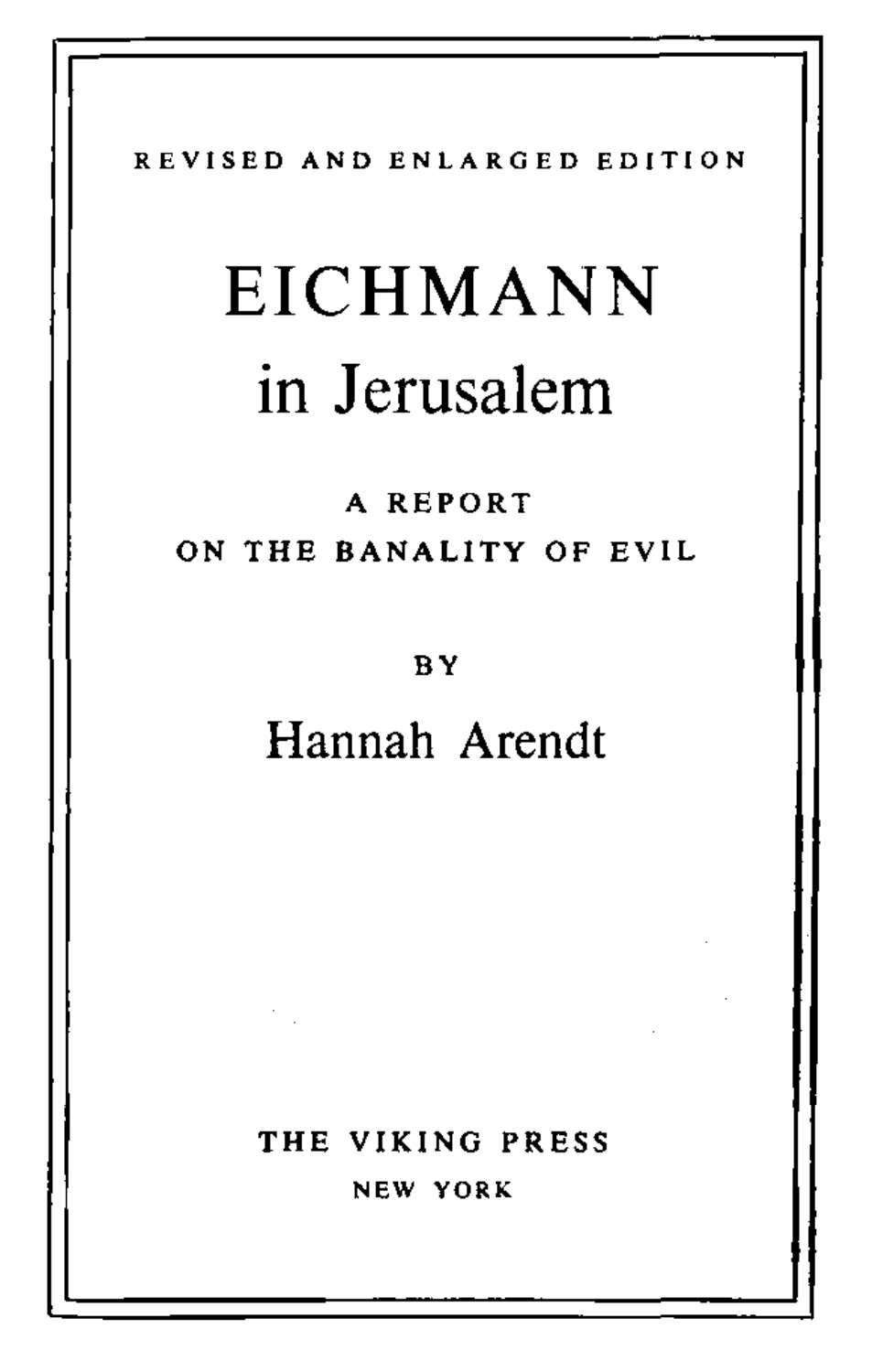#### Contents

|                | Note to the Reader                                                           | v     |
|----------------|------------------------------------------------------------------------------|-------|
| ī.             | The House of Justice                                                         | 3     |
| <b>II:</b>     | The Accused                                                                  | 21    |
| $\mathbf{m}$ : | An Expert on the Jewish Question                                             | 36    |
| IV:            | The First Solution: Expulsion                                                | 56    |
| ν:             | The Second Solution: Concentration                                           | 68    |
| VI:            | The Final Solution: Killing                                                  | $s_3$ |
| VII:           | The Wannsee Conference, or Pontius Pilate                                    | 112   |
| VIII:          | Duties of a Law-Abiding Citizen                                              | 135   |
| IX:            | Deportations from the Reich-Germany, Austria,<br>and the Protectorate        | 151   |
| x:             | Deportations from Western Europe-France,<br>Belgium, Holland, Denmark, Italy | 162   |
| XI.            | Deportations from the Balkans-Yugoslavia,<br>Bulgaria, Greece, Rumania       | 181   |
| XII:           | Deportations from Central Europe-Hungary and<br>Slovakia                     | 194   |
| XIII:          | The Killing Centers in the East                                              | 206   |
| XIV:           | Evidence and Witnesses                                                       | 220   |
| XV:            | Judgment, Appeal, and Execution                                              | 234   |
|                | Epilogue                                                                     | 253   |
|                | Postscript                                                                   | 28o   |
|                | Bibliography                                                                 | 200   |
|                | Index                                                                        | 304   |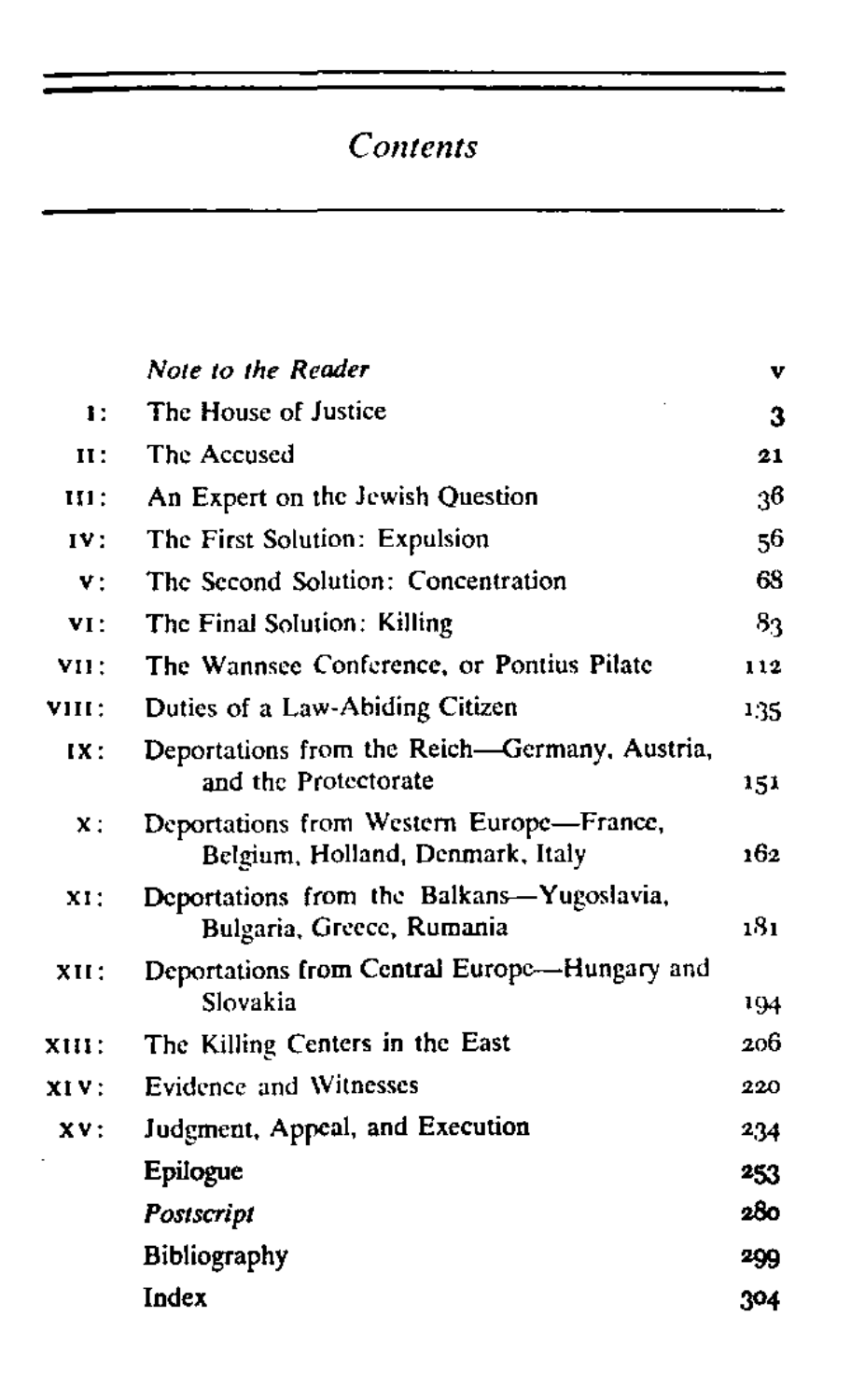Note to the Reader

This is a revised and enlarged edition of the book which first appeared in May, 1963. I covered the Eichmann trial at Jerusalem in 1961 for The New Yorker, where this account, slightly abbreviated, was originally published in February and March, 1963. The book was written in the summer and fall of 1962, and finished in November of that year during my stay as a Fellow of the Center for Advanced Studies at Wesleyan University.

The revisions for this edition concern about a dozen technical errors, none of which has any bearing on the analysis or argument of the original text. The factual record of the period in question has not yet been established in all its details, and there are certain matters on which an informed guess will probably never be superseded by completely reliable information. Thus the total number of Jewish victims of the Final Solution is a guess - between four and a half and six million - that has never been verified, and the same is true of the totals for each of the countries concerned. Some new material, especially on Holland, came to light after the publication of this book, but none of it was important for the event as a whole.

Most of the additions are also of a technical nature, clarifying a particular point, introducing new facts, or, in some instances, quotations from different sources. These new sources have been added to the Bibliography and are discussed in the new Postscript, which deals with the controversy that followed the original publication. Apart from the Postscript, the only non-technical addition concerns the German anti-Hitler conspiracy of July 20, 1944, which I had mentioned only incidentally in the original version. The character of the book as a whole is completely unaltered. Thanks are due to Richard and Clara Winston for their help in preparing the text of the Postscript for this edition.

HANNAH ARENDT

June, 1964

1: The House of Justice

"Beth Hamishpath" - the House of Justice: these words shouted by the court usher at the top of his voice make us jump to our feet as they announce the arrival of the three judges, who, bareheaded, in black robes, walk into the courtroom from a side entrance to take their seats on the highest tier of the raised platform, Their long table, soon to be covered with innumerable books and more than fifteen hundred documents, is flanked at each end by the court stenographers. Directly below the judges are the translators, whose services are needed for direct exchanges between the defendant or his counsel and the court; otherwise, the German-speaking accused party, like almost everyone else in the audience, follows the Hebrew proceedings through the simultaneous radio transmission, which is excellent in French, bearable in English, and sheer comedy, frequently incomprehensible, in German. (In view of the scrupulous fairness of all technical arrangements for the trial, it is among the minor mysteries of the new State of Israel that, with its high percentage of German-born people, it was unable to find an adequate translator into the only language the accused and his counsel could understand. For the old prejudice against German Jews, once very pronounced in Israel, is no longer strong enough to account for it. Remains as explication the even older and still very powerful "Vitamin P," as the Israelis call protection in government circles and the bureaucracy.) One tier below the translators, facing each other and hence with their profiles turned to the audience, we see the glass booth of the accused and the witness box. Finally, on the bottom tier, with their backs to the audience, are the prosecutor with his staff of four assistant attorneys, and the counsel for the defense, who during the first weeks is accompanied by an assistant.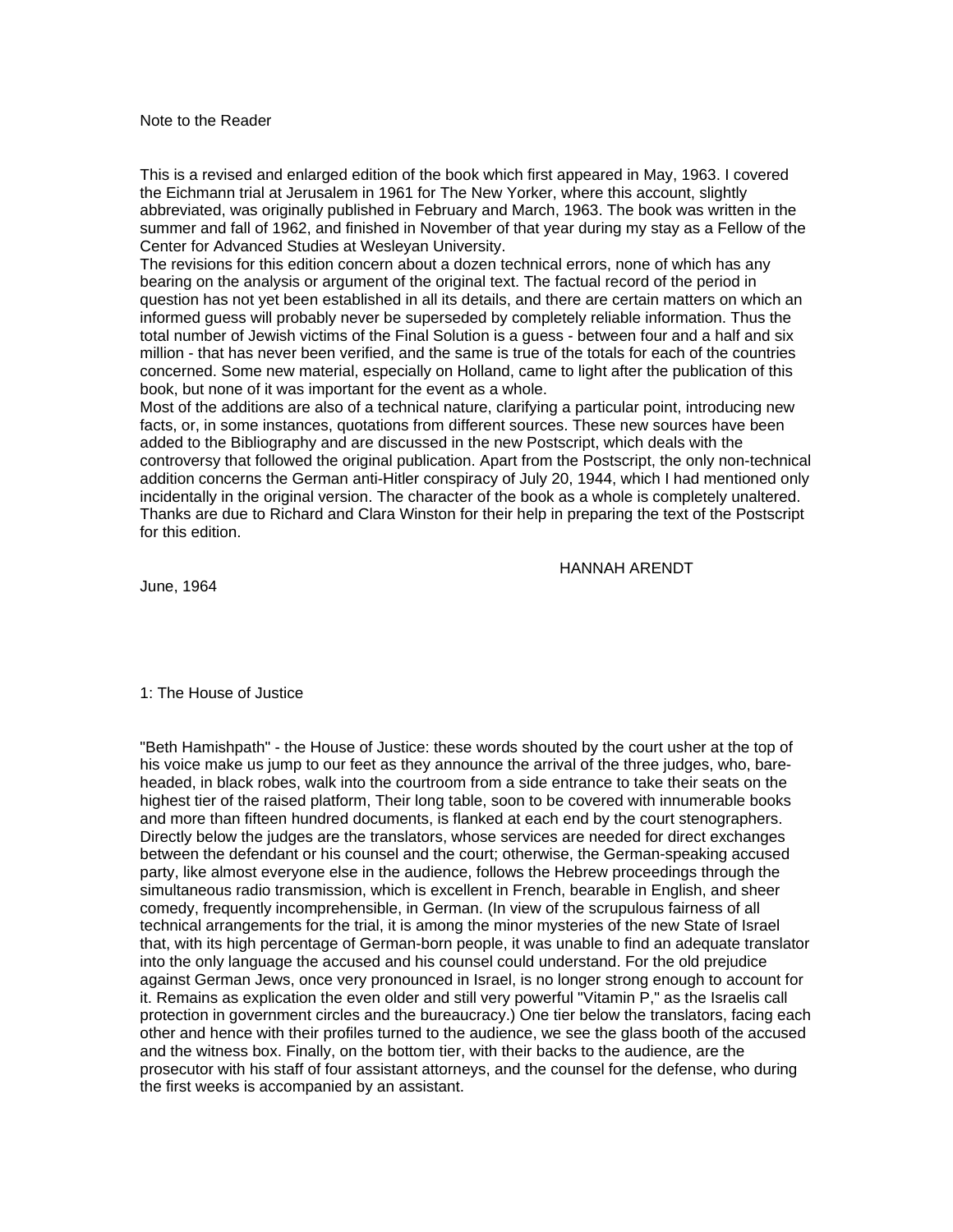At no time is there anything theatrical in the conduct of the judges. Their walk is unstudied, their sober and intense attention, visibly stiffening under the impact of grief as they listen to the tales of suffering, is natural; their impatience with the prosecutor's attempt to drag out these hearings forever is spontaneous and refreshing, their attitude to the defense perhaps a shade over-polite, as though they had always in mind that "Dr. Servatius stood almost alone in this strenuous battle, in an unfamiliar environment," their manner toward the accused always beyond reproach. They are so obviously three good and honest men that one is not surprised that none of them yields to the greatest temptation to playact in this setting - that of pretending that they, all three born and educated in Germany, must wait for the Hebrew translation. Moshe Landau, the presiding judge, hardly ever withholds his answer until the translator has done his work, and he frequently interferes in the translation, correcting and improving, evidently grateful for this bit of distraction from an otherwise grim business. Months later, during the cross-examination of the accused, he will even lead his colleagues to use their German mother tongue in the dialogue with Eichmann a proof, if proof were still needed, of his remarkable independence of current public opinion in Israel.

There is no doubt from the very beginning that it is Judge Landau who sets the tone, and that he is doing his best, his very best, to prevent this trial from becoming a show trail under the influence of the prosecutor's love of showmanship. Among the reasons he cannot always succeed is the simple fact that the proceedings happen on a stage before an audience, with the usher's marvelous shout at the beginning of each session producing the effect of the rising curtain. Whoever planned this auditorium in the newly built Beth Ha'am, the House of the People (now surrounded by high fences, guarded from roof to cellar by heavily armed police, and with a row of wooden barracks in the front courtyard in which all comers arc expertly frisked), had a theater in mind, complete with orchestra and gallery, with proscenium and stage, and with side doors for the actors' entrance. Clearly, this courtroom is not a bad place for the show trial David Ben-Gurion, Prime Minister of Israel, had in mind when he decided to have Eichmann kidnaped in Argentina and brought to the District Court of Jerusalem to stand trial for his role in the "final solution of the Jewish question." And Ben-Gurion, rightly called the "architect of the state," remains the invisible stage manager of the proceedings. Not once does he attend a session; in the courtroom he speaks with the voice of Gideon Hausner, the Attorney General, who, representing the government, does his best, his very best, to obey his master. And if, fortunately, his best often turns out not to be good enough, the reason is that the trial is presided over by someone who serves Justice as faithfully as Mr. Hausner serves the State of Israel. Justice demands that the accused be prosecuted, defended, and judged, and that all the other questions of seemingly greater import - of "How could it happen?" and "Why did it happen?," of "Why the Jews?" and "Why the Germans?," of "What was the role of other nations?" and "What was the extent of coresponsibility on the side of the Allies?," of "How could the Jews through their own leaders cooperate in their own destruction?" and "Why did they go to their death like lambs to the slaughter?" - be left in abeyance. Justice insists on the importance of Adolf Eichmann, son of Karl Adolf Eichmann, the man in the glass booth built for his protection: medium-sized, slender, middle-aged, with receding hair, ill-fitting teeth, and nearsighted eyes, who throughout the trial keeps craning his scraggy neck toward the bench (not once does he face the audience), and who desperately and for the most part successfully maintains his self-control despite the nervous tic to which his mouth must have become subject long before this trial started. On trial are his deeds, not the sufferings of the Jews, not the German people or mankind, not even anti-Semitism and racism.

And Justice, though perhaps an "abstraction" for those of Mr. Ben-Gurion's turn of mind, proves to be a much sterner master than the Prime Minister with all his power. The latter's rule, as Mr. Hausner is not slow in demonstrating, is permissive; it permits the prosecutor to give pressconferences and interviews for television during the trial (the American program, sponsored by the Glickman Corporation, is constantly interrupted - business as usual - by real-estate advertising), and even "spontaneous" outbursts to reporters in the court building - he is sick of cross-examining Eichmann, who answers all questions with lies; it permits frequent side glances into the audience, and the theatrics characteristic of a more than ordinary vanity, which finally achieves its triumph in the White House with a compliment on "a job well done" by the President of the United States. Justice does not permit anything of the sort; it demands seclusion, it permits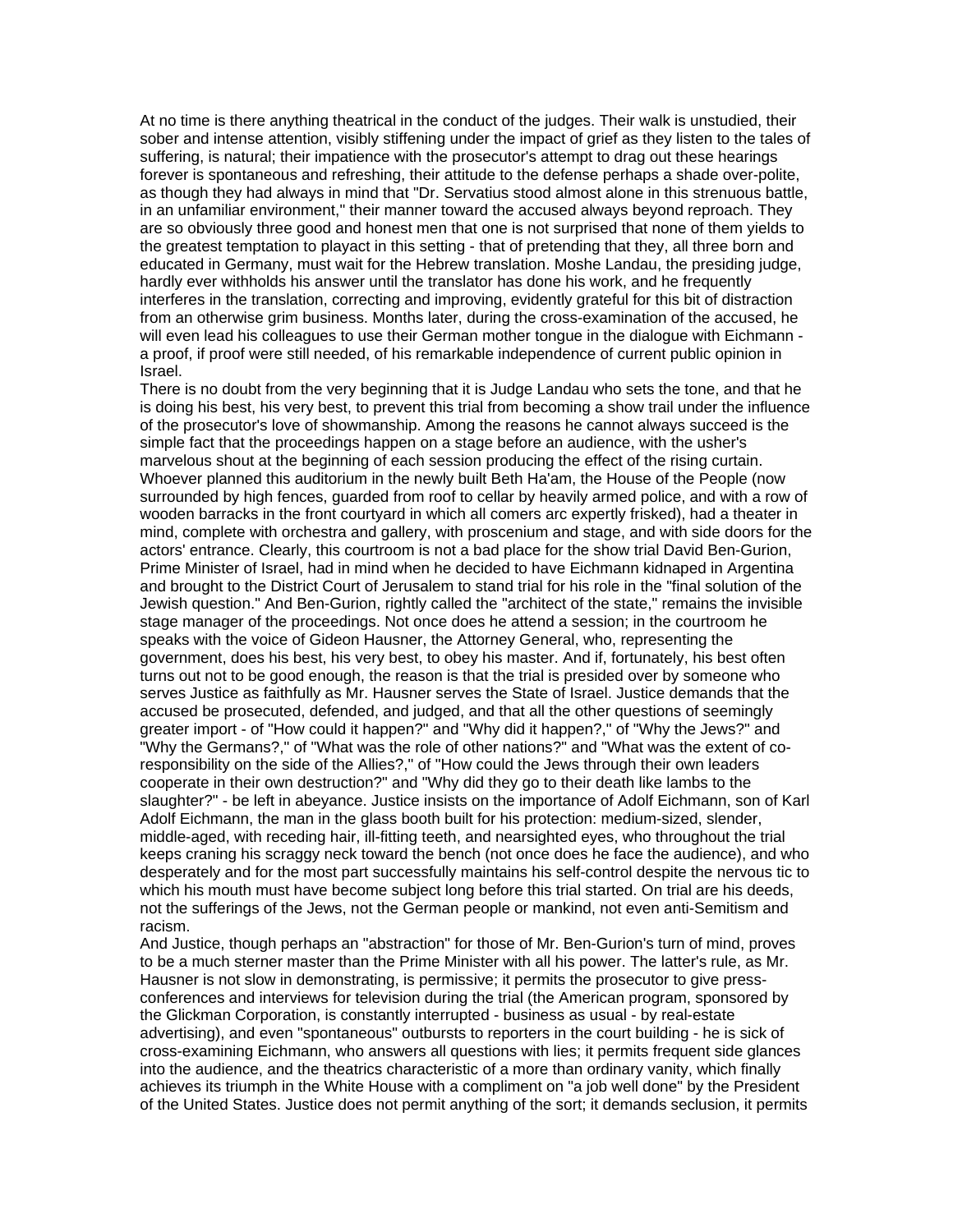sorrow rather than anger, and it prescribes the most careful abstention from all the nice pleasures of putting oneself in the limelight. Judge Landau's visit to this country shortly after the trial was not publicized, except among the Jewish organizations for which it was undertaken.

Yet no matter how consistently the judges shunned the limelight, there they were, seated at the top of the raised platform, facing the audience as from the stage in a play. The audience was supposed to represent the whole world, and in the first few weeks it indeed consisted chiefly of newspapermen and magazine writers who had flocked to Jerusalem from the four corners of the earth. They were to watch a spectacle as sensational as the Nuremberg Trials, only this time "the tragedy of Jewry as a whole was to be the central concern." For "if we shall charge [Eichmann] also with crimes against non-Jews, . . . this is" not because he committed them, but, surprisingly, "because we make no ethnic distinctions." Certainly a remarkable sentence for a prosecutor to utter in his opening speech; it proved to be the key sentence in the case for the prosecution. For this case was` built on what the Jews had suffered, not on what Eichmann had done. And, according to Mr. Hausner, this distinction would be immaterial, because "there was only one man who had been concerned almost entirely with the Jews, whose business had been their destruction, whose role in the establishment of the iniquitous regime had been limited to them. That was Adolf Eichmann." Was it not logical to bring before the court all the facts of Jewish suffering (which, of course, were never in dispute) and then look for evidence which in one way or another would connect Eichmann with what had happened? The Nuremberg Trials, where the defendants had been "indicted for crimes against the members of various nations," had left the Jewish tragedy out of account for the simple reason that Eichmann had not been there. Did Mr. Hausner really believe the Nuremberg Trials would have paid greater attention to the fate of the Jews if Eichmann had been in the dock? Hardly. Like almost everybody else in Israel, he believed that only a Jewish court could render justice to Jews, and that it was the business of Jews to sit in judgment on their enemies. Hence the almost universal hostility in Israel to the mere mention of an international court which would have indicted Eichmann, not for crimes "against the Jewish people," but for crimes against mankind committed on the body of the Jewish people. Hence the strange boast: "We make no ethnic distinctions," which sounded less strange in Israel, where rabbinical law rules the personal status of Jewish citizens, with the result that no Jew can marry a non-Jew; marriages concluded abroad are recognized, but children of mixed marriages are legally bastards (children of Jewish parentage born out of wedlock are legitimate), and if one happens to have a non-Jewish mother he can neither be married nor buried. The outrage in this state of affairs has become more acute since 1953, when a sizable portion of jurisdiction in matters of family law was handed over to the secular courts. Women can now inherit property and in general enjoy equal status with men. Hence it is hardly respect for the faith or the power of the fanatically religious minority that prevents the government of Israel from substituting secular jurisdiction for rabbinical law in matters of marriage and divorce. Israeli citizens, religious and nonreligious, seem agreed upon the desirability of having a law which prohibits intermarriage, and it is chiefly for this reason - as Israeli officials outside the courtroom were willing to admit - that they are also agreed upon the undesirability of a written constitution in which such a law would embarrassingly have to be spelled out. ("The argument against civil marriage is that it would split the House of Israel, and would also separate Jews of this country from Jews of the Diaspora," as Philip Gillon recently put it in Jewish Frontier.) Whatever the reasons, there certainly was something breathtaking in the naiveté with which the prosecution denounced the infamous Nuremberg Laws of 1935, which had prohibited intermarriage and sexual intercourse between Jews and Germans. The better informed among the correspondents were well aware of the irony, but they did not mention it in their reports. This, they figured, was not the time to tell the Jews what was wrong with the laws and institutions of their own country.

If the audience at the trial was to be the world and the play the huge panorama of Jewish sufferings, the reality was falling short of expectations and purposes. The journalists remained faithful for not much more than two weeks, after which the audience changed drastically. It was now supposed to consist of Israelis, of those who were too young to know the story or, as in the case of Oriental Jews, had never been told it. The trial was supposed to show them what it meant to live among non-Jews, to convince them that only in Israel could a Jew be safe and live an honorable life. (For correspondents, the lesson was spelled out in a little booklet on Israel's legal system, which was handed to the press. Its author, Doris Lankin, cites a Supreme Court decision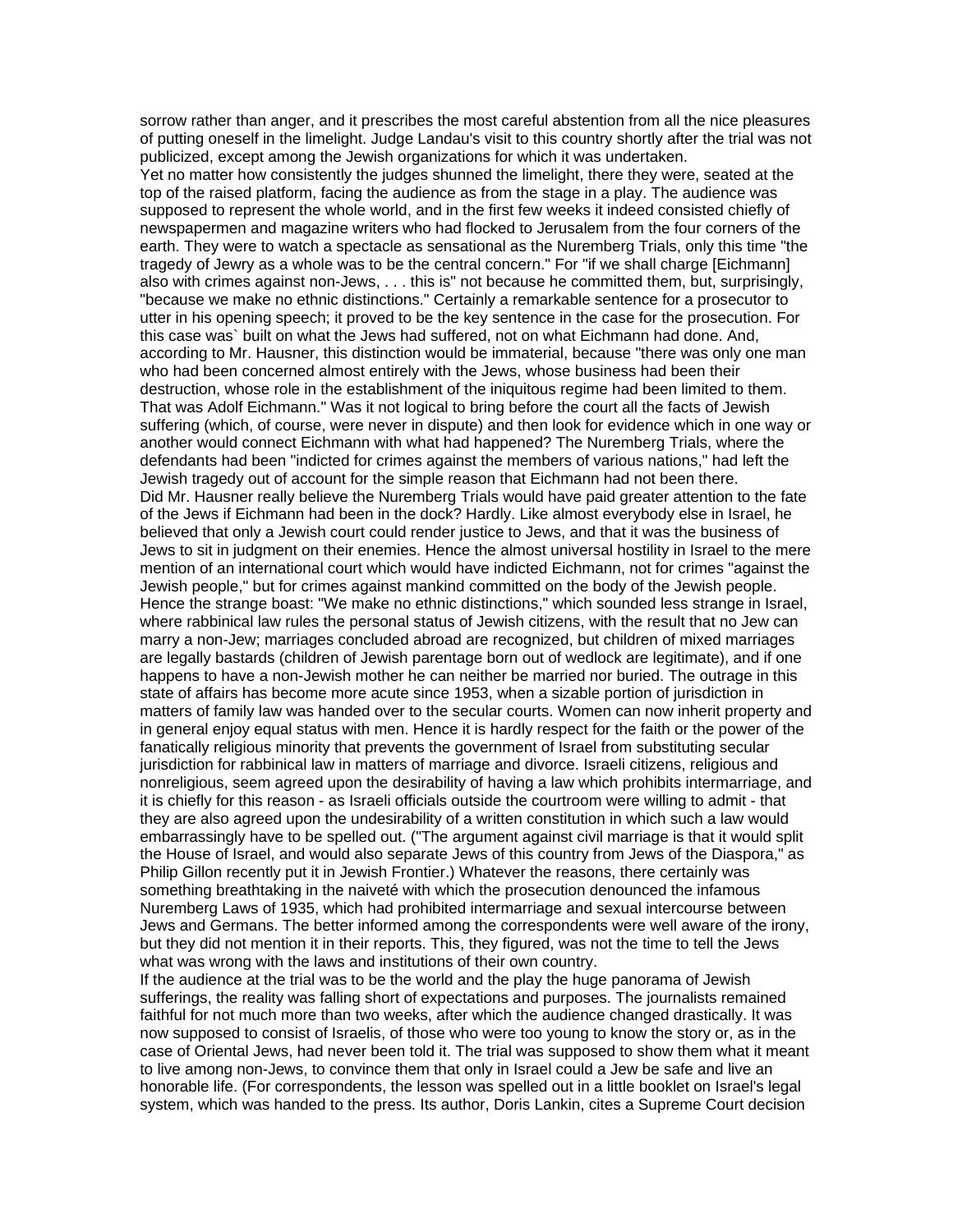whereby two fathers who had "abducted their children and brought them to Israel" were directed to send them back to their mothers who, living abroad, had a legal right to their custody. And this, adds the author - no less proud of such strict legality than Mr. Hausner of his willingness to prosecute murder even when the victims were non-Jews - "despite the fact that to send the children back to maternal custody and care would be committing them to waging an unequal struggle against the hostile elements in the Diaspora.") But in this audience there were hardly any young people, and it did not consist of Israelis as distinguished from Jews. It was filled with "survivors," with middle-aged and elderly people, immigrants from Europe, like myself, who knew by heart all there was to know, and who were in no mood to learn any lessons and certainly did not need this trial to draw their own conclusions. As witness followed witness and horror was piled upon horror, they sat there and listened in public to stories they would hardly have been able to endure in private, when they would have had to face the storyteller. And the more "the calamity of the Jewish people in this generation" unfolded and the more grandiose Mr. Hausner's rhetoric became, the paler and more ghostlike became the figure in the glass booth, and no finger-wagging: "And there sits the monster responsible for all this," could shout him back to life. It was precisely the play aspect of the trial that collapsed under the weight of the hair-raising atrocities. A trial resembles a play in that both begin and end with the doer, not with the victim. A show trial needs even more urgently than an ordinary trial a limited and well-defined outline of what was done and how it was done. In the center of a trial can only be the one who did - in this respect, he is like the hero in the play - and if he suffers, he must suffer for what he has done, not for what he has caused others to suffer. No one knew this better than the presiding judge, before whose eyes the trial began to degenerate into a bloody show, "a rudderless ship tossed about on the waves." But if his efforts to prevent this were often defeated, the defeat was, strangely, in part the fault of the defense, which hardly ever rose to challenge any testimony, no matter how irrelevant and immaterial it might be. Dr. Servatius, as everybody invariably addressed him, was a bit bolder when it came to the submission of documents, and the most impressive of his rare interventions occurred when the prosecution introduced as evidence the diaries of Hans Frank, former Governor General of Poland and one of the major war criminals hanged at Nuremberg. "I have only one question. Is the name Adolf Eichmann, the name of the accused, mentioned in those twenty-nine volumes [in fact, there were thirty-eight]? . . . The name Adolf Eichmann is not mentioned in all those twenty-nine volumes. . . . Thank you, no more questions." Thus, the trial never became a play, but the show Ben-Gurion had had in mind to begin with did take place, or, rather, the "lessons" he thought should be taught to Jews and Gentiles, to Israelis and Arabs, in short, to the whole world. These lessons to be drawn from an identical show were meant to be different for the different recipients. Ben-Gurion had outlined them before the trial started, in a number of articles designed to explain why Israel had kidnaped the accused. There was the lesson to the non-Jewish world: "We want to establish before the nations of the world how millions of people, because they happened to be Jews, and one million babies, because they happened to be Jewish babies, were murdered by the Nazis." Or, in the words of Davar, the organ of Mr. Ben-Gurion's Mapai party: "Let world opinion know this, that not only Nazi Germany was responsible for the destruction of six million Jews of Europe." Hence, again in Ben-Gurion's own words, "We want the nations of the world to know . . . and they should be ashamed." The Jews in the Diaspora were to remember how Judaism, "four thousand years old, with its spiritual creations and its ethical strivings, its Messianic aspirations," had always faced "a hostile world," how the Jews had degenerated until they went to their death like sheep, and how only the establishment of a Jewish state had enabled Jews to hit back, as Israelis had done in the War of Independence, in the Suez adventure, and in the almost daily incidents on Israel's unhappy borders. And if the Jews outside Israel had to be shown the difference between Israeli heroism and Jewish submissive meekness, there was a lesson for those inside Israel too: "the generation of Israelis who have grown up since the holocaust" were in danger of losing their ties with the Jewish people and, by implication, with their own history. "It is necessary that our youth remember what happened to the Jewish people. We want them to know the most tragic facts in our history." Finally, one of the motives in bringing Eichmann to trial was "to ferret out other Nazis - for example, the connection between the Nazis and some Arab rulers."

If these had been the only justifications for bringing Adolf Eichmann to the District Court of Jerusalem, the trial would have been a failure on most counts. In some respects, the lessons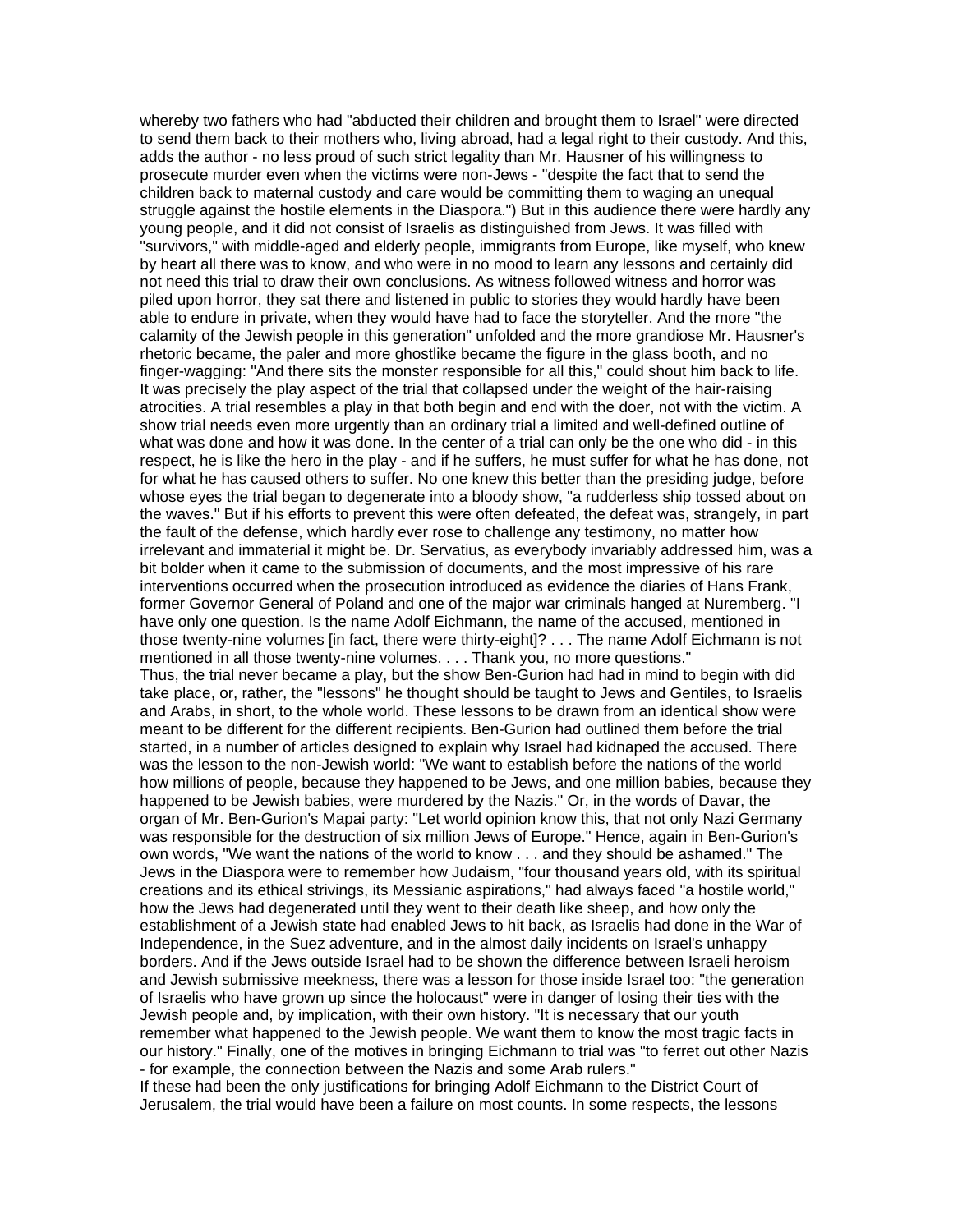were superfluous, and in others positively misleading. Anti-Semitism has been discredited, thanks to Hitler, perhaps not forever but certainly for the time being, and this not because the Jews have become more popular all of a sudden but because, in Mr. Ben-Gurion's own words, most people have "realized that in our day the gas chamber and the soap factory are what anti-Semitism may lead to." Equally superfluous was the lesson to the Jews in the Diaspora, who hardly needed the great catastrophe in which one-third of their people perished to be convinced of the world's hostility. Not only has their conviction of the eternal and ubiquitous nature of anti-Semitism been the most potent ideological factor in the Zionist movement since the Dreyfus Affair; it was also the cause of the otherwise inexplicable readiness of the German Jewish community to negotiate with the Nazi authorities during the early stages of the regime.

(Needless to say, these negotiations were separated by an abyss from the later collaboration of the Judenräte. No moral questions were involved yet, only a political decision whose "realism" was debatable: "concrete" help, thus the argument ran, was better than "abstract" denunciations. It was Realpolitik without Machiavellian overtones, and its dangers came to light years later, after the outbreak of the war, when these daily contacts between the Jewish organizations and the Nazi bureaucracy made it so much easier for the Jewish functionaries to cross the abyss between helping Jews to escape and helping the Nazis to deport them.) It was this conviction which produced the dangerous inability of the Jews to distinguish between friend and foe; and German Jews were not the only ones to underestimate their enemies because they somehow thought that all Gentiles were alike. If Prime Minister Ben-Gurion, to all practical purposes the head of the Jewish State, meant to strengthen this kind of "Jewish consciousness," he was ill advised; for a change in this mentality is actually one of the indispensable prerequisites for Israeli statehood, which by definition has made of the Jews a people among peoples, a nation among nations, a state among states, depending now on a plurality which no longer permits the age-old and, unfortunately, religiously anchored dichotomy of Jews and Gentiles.

The contrast between Israeli heroism and the submissive meekness with which Jews went to their death - arriving on time at the transportation points, walking on their own feet to the places of execution, digging their own graves, undressing and making neat piles of their clothing, and lying down side by side to be shot - seemed a fine point, and the prosecutor, asking witness after witness, "Why did you not protest?," "Why did you board the train?," "Fifteen thousand people were standing there and hundreds of guards facing you - why didn't you revolt and charge and attack?," was elaborating it for all it was worth. But the sad truth of the matter is that the point was ill taken, for no non-Jewish group or people had behaved differently. Sixteen years ago, while still under the direct impact of the events, David Rousset, a former inmate of Buchenwald, described what we know happened in all concentration camps: "The triumph of the S.S. demands that the tortured victim allow himself to be led to the noose without protesting, that he renounce and abandon himself to the point of ceasing to affirm his identity. And it is not for nothing. It is not gratuitously, out of sheer sadism, that the S.S. men desire his defeat. They know that the system which succeeds in destroying its victim before he mounts the scaffold . . . is incomparably the best for keeping a whole people in slavery. In submission. Nothing is more terrible than these processions of human beings going like dummies to their deaths" (Les lours de notre mort, 1947). The court received no answer to this cruel and silly question, but one could easily have found an answer had he permitted his imagination to dwell for a few minutes on the fate of those Dutch Jews who in 1941, in the old Jewish quarter of Amsterdam, dared to attack a German security police detachment. Four hundred and thirty Jews were arrested in reprisal and they were literally tortured to death, first in Buchenwald and then in the Austrian camp of Mauthausen. For months on end they died a thousand deaths, and every single one of them would have envied his brethren in Auschwitz and even in Riga and Minsk. There exist many things considerably worse than death, and the S.S. saw to it that none of them was ever very far from their victims' minds and imagination. In this respect, perhaps even more significantly than in others, the deliberate attempt at the trial to tell only the Jewish side of the story distorted the truth, even the Jewish truth. The glory of the uprising in the Warsaw ghetto and the heroism of the few others who fought back lay precisely in their having refused the comparatively easy death the Nazis offered them-before the firing squad or in the gas chamber. And the witnesses in Jerusalem who testified to resistance and rebellion, to "the small place [it had] in the history of the holocaust," confirmed once more the fact that only the very young had been capable of taking "the decision that we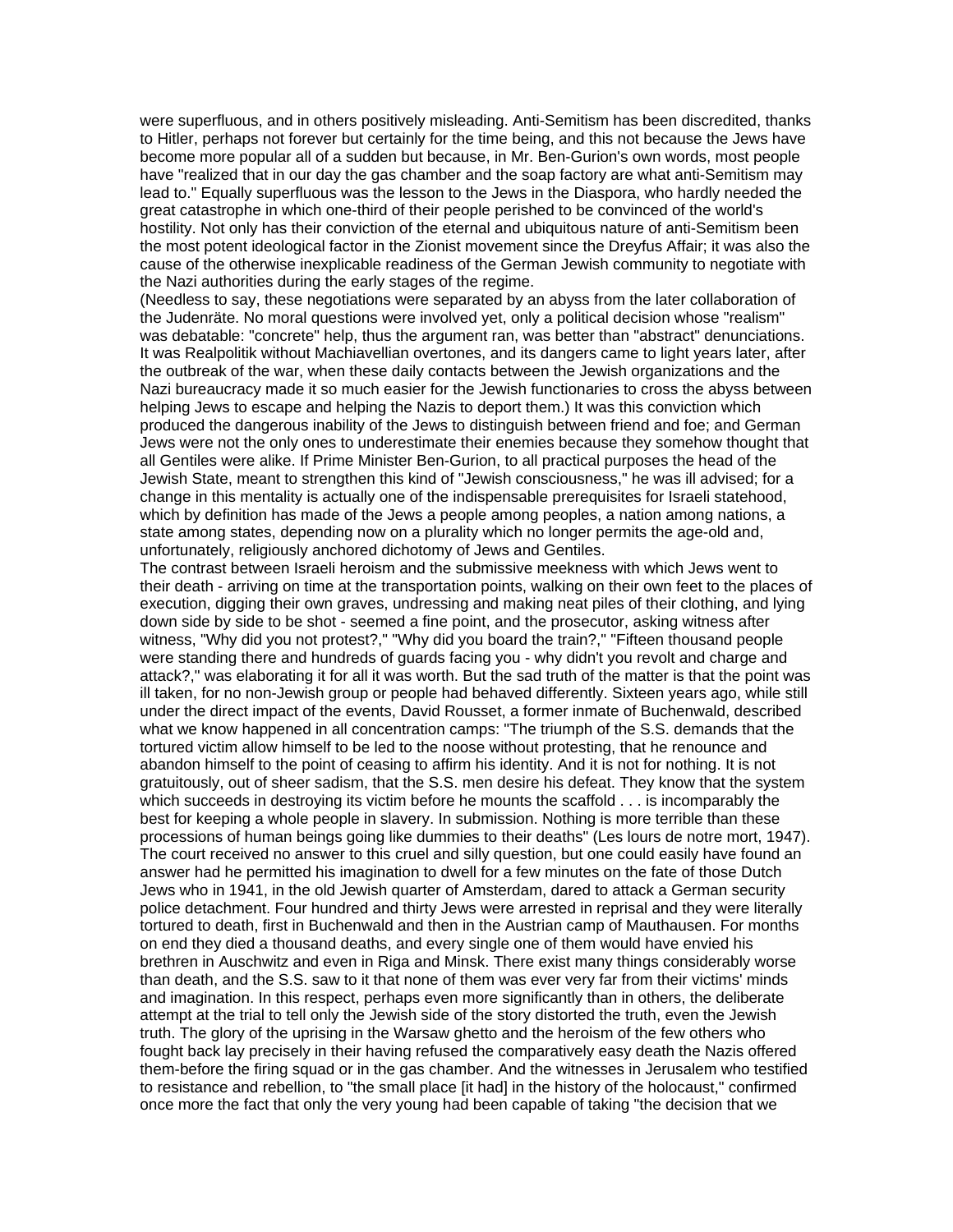cannot go and be slaughtered like sheep."

In one respect, Mr. Ben-Gurion's expectations for the trial were not altogether disappointed; it did indeed become an important instrument for ferreting out other Nazis and criminals, but not in the Arab countries, which had openly offered refuge to hundreds of them. The Grand Mufti's connections with the Nazis during the war were no secret; he had hoped they would help him in the implementation of some "final solution" in the Near East. Hence, newspapers in Damascus and Beirut, in Cairo and Jordan, did not hide their sympathy for Eichmann or their regret that he "had not finished the job"; a broadcast from Cairo on the day the trial opened even injected a slightly anti-German note into its comments, complaining that there was not "a single incident in which one German plane flew over one Jewish settlement and dropped one bomb on it throughout the last world war." That Arab nationalists have been in sympathy with Nazism is notorious, their reasons are obvious, and neither Ben-Gurion nor this trial was needed "to ferret them out"; they never were in hiding. The trial revealed only that all rumors about Eichmann's connection with Haj Amin el Husseini, the former Mufti of Jerusalem, were unfounded. (He had been introduced to the Mufti during an official reception, along with all other departmental heads.) The Mufti had been in close contact with the German Foreign Office and with Himmler, but this was nothing new.

If Ben-Gurion's remark about "the connection between Nazis and some Arab rulers" was pointless, his failure to mention present-day West Germany in this context was surprising. Of course, it was reassuring to hear that Israel does "not hold Adenauer responsible for Hitler," and that "for us a decent German, although he belongs to the same nation that twenty years ago helped to murder millions of Jews, is a decent human being." (There was no mention of decent Arabs.) The German Federal Republic, although it has not yet recognized the State of Israel presumably out of fear that the Arab countries might recognize Ulbricht's Germany - has paid seven hundred and thirty-seven million dollars in reparation to Israel during the last ten years; these payments will soon come to an end, and Israel is now trying to negotiate a long-term loan from West Germany. Hence, the relationship between the two countries, and particularly the personal relationship between Ben-Gurion and Adenauer, has been quite good, and if, as an aftermath of the trial, some deputies in the Knesset, the Israeli Parliament, succeeded in imposing certain restraints on the cultural-exchange program with West Germany, this certainly was neither foreseen nor hoped for by Ben-Gurion. It is more noteworthy that he had not foreseen, or did not care to mention, that Eichmann's capture would trigger the first serious effort made by Germany to bring to trial at least those who were directly implicated in murder. The Central Agency for the Investigation of Nazi Crimes, belatedly founded by the West German state in 1958 and headed by Prosecutor Erwin Schüle, had run into all kinds of difficulties, caused partly by the unwillingness of German witnesses to cooperate and partly by the unwillingness of the local courts to prosecute on the basis of the material sent them from the Central Agency. Not that the trial in Jerusalem produced any important new evidence of the kind needed for the discovery of Eichmann's associates; but the news of Eichmann's sensational capture and of the impending trial had sufficient impact to persuade the local courts to use Mr. Schüle's findings, and to overcome the native reluctance to do anything about "murderers in our midst" by the timehonored means of posting rewards for the capture of well-known criminals. The results were amazing. Seven months after Eichmann's arrival in Jerusalem - and four months before the opening of the trial - Richard Baer, successor to Rudolf Höss as Commandant of Auschwitz, could finally be arrested. In rapid succession, most of the members of the so-called Eichmann Commando - Franz Novak, who lived as a printer in Austria; Dr. Otto Hunsche, who had settled as a lawyer in West Germany; Hermann Krumey, who had become a druggist; Gustav Richter, former "Jewish adviser" in Rumania; and Willi Zöpf, who had filled the same post in Amsterdam - were arrested also; although evidence against them had been published in Germany years before, in books and magazine articles, not one of them had found it necessary to live under an assumed name. For the first time since the close of the war, German newspapers

were full of reports on the trials of Nazi criminals, all of them mass murderers (after May, 1960, the month of Eichmann's capture, only first-degree murder could be prosecuted; all other offenses were wiped out by the statute of limitations, which is twenty years for murder), and the reluctance of the local courts to prosecute these crimes showed itself only in the fantastically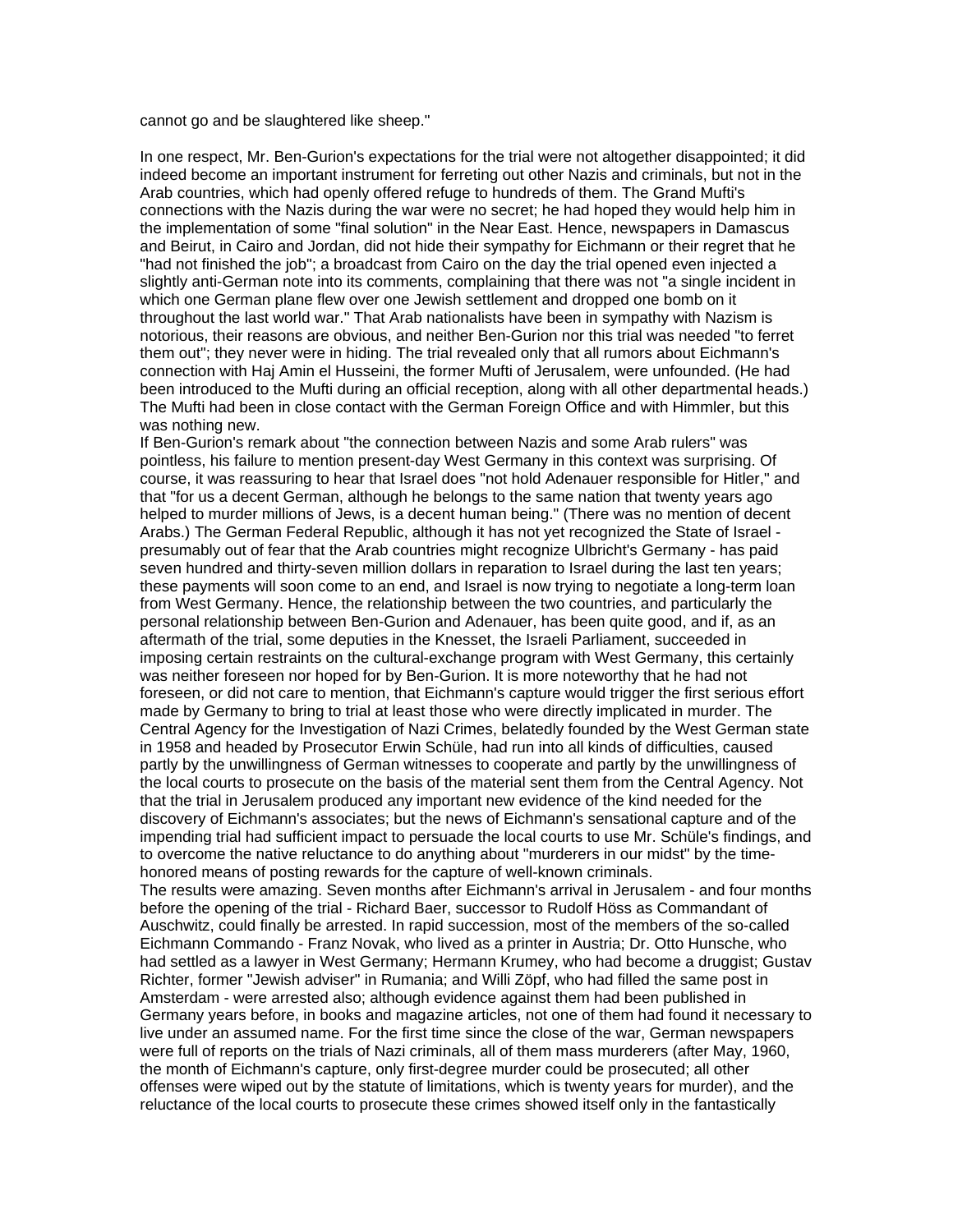lenient sentences meted out to the accused. (Thus, Dr. Otto Bradfisch, of the Einsatzgruppen, the mobile killing units of the S.S. in the East, was sentenced to ten years of hard labor for the killing of fifteen thousand Jews; Dr. Otto Hunsche, Eichmann's legal expert and personally responsible for a last-minute deportation of some twelve hundred Hungarian Jews, of whom at least six hundred were killed, received a sentence of five years of hard labor; and Joseph Lechthaler, who had "liquidated" the Jewish inhabitants of Slutsk and Smolevichi in Russia, was sentenced to three years and six months.) Among the new arrests were people of great prominence under the Nazis, most of whom had already been denazified by the German courts. One of them was S.S. General Karl Wolff, former chief of Himmler's personal staff, who, according to a document submitted in 1946 at Nuremberg, had greeted "with particular joy" the news that "for two weeks now a train has been carrying, every day, five thousand members of the Chosen People" from Warsaw to Treblinka, one of the Eastern killing centers. Another was Wilhelm Koppe, who had at first managed the gassing in Chelmno and then become successor to Friedrich-Wilhelm Krüger in Poland. One of the most prominent among the Higher S.S. Leaders whose task it had been to make Poland judenrein, in postwar Germany Koppe was director of a chocolate factory. Harsh sentences were occasionally meted out, but were even less reassuring when they went to such offenders as Erich von dem Bach-Zelewski, former General of the Higher S.S. and Police Leader Corps. He had been tried in 1961 for his participation in the Rohm rebellion in 1934 and sentenced to three and one half years; he was then indicted again in 1962 for the killing of six German Communists in 1933, tried before a jury in Nuremberg, and sentenced to life. Neither indictment mentioned that Bach-Zelewski had been anti-partisan chief on the Eastern front or that he had participated in the Jewish massacres at Minsk and Mogilev, in White Russia. Should German courts, on the pretext that war crimes are no crimes, make "ethnic distinctions"? Or is it possible that what was an unusually harsh sentence, at least in German postwar courts, was arrived at because Bach-Zelewski was among the very few who actually had suffered a nervous breakdown after the mass killings, had tried to protect Jews from the Einsatzgruppen, and had testified for the prosecution at Nuremberg? He was also the only one in this category who in 1952 had denounced himself publicly for mass murder, but he was never prosecuted for it. There is little hope that things will change now, even though the Adenauer administration has been forced to weed out of the judiciary more than a hundred and forty judges and prosecutors, along with many police officers with more than ordinarily compromising pasts, and to dismiss Wolfgang Immerwahr Fränkel, the chief prosecutor of the Federal Supreme Court, because, his middle name notwithstanding, he had been less than candid when asked about his Nazi past. It has been estimated that of the eleven thousand five hundred judges in the Bundesrepublik, five thousand were active in the courts under the Hitler regime. In November, 1962, shortly after the purging of the judiciary and six months after Eichmann's name had disappeared from the news, the long awaited trial of Martin Fellenz took place at Flensburg in an almost empty courtroom. The former Higher S.S. and Police Leader, who had been a prominent member of the Free Democratic Party in Adenauer's Germany, was arrested in June, 1960, a few weeks after Eichmann's capture. He was accused of participation in and partial responsibility for the murder of forty thousand Jews in Poland. After more than six weeks of detailed testimony, the prosecutor demanded the maximum penalty - a life sentence of hard labor. And the court sentenced Fellenz to four years, two and a half of which he had already served while waiting in jail to be tried. Be that as it may, there is no doubt that the Eichmann trial had its most far-reaching consequences in Germany. The attitude of the German people toward their own past, which all experts on the German question had puzzled over for fifteen years, could hardly have been more clearly demonstrated: they themselves did not much care one way or the other, and did not particularly mind the presence of murderers at large in the country, since none of them were likely to commit murder of their own free will; however, if world opinion - or rather, what the Germans called das Ausland, collecting all countries outside Germany into a singular noun - became obstinate and demanded that these people be punished, they were perfectly willing to oblige, at least up to a point.

Chancellor Adenauer had foreseen embarrassment and voiced his apprehension that the trial would "stir up again all the horrors" and produce a new wave of anti-German feeling throughout the world, as indeed it did. During the ten months that Israel needed to prepare the trial, Germany was busy bracing herself against its predictable results by showing an unprecedented zeal for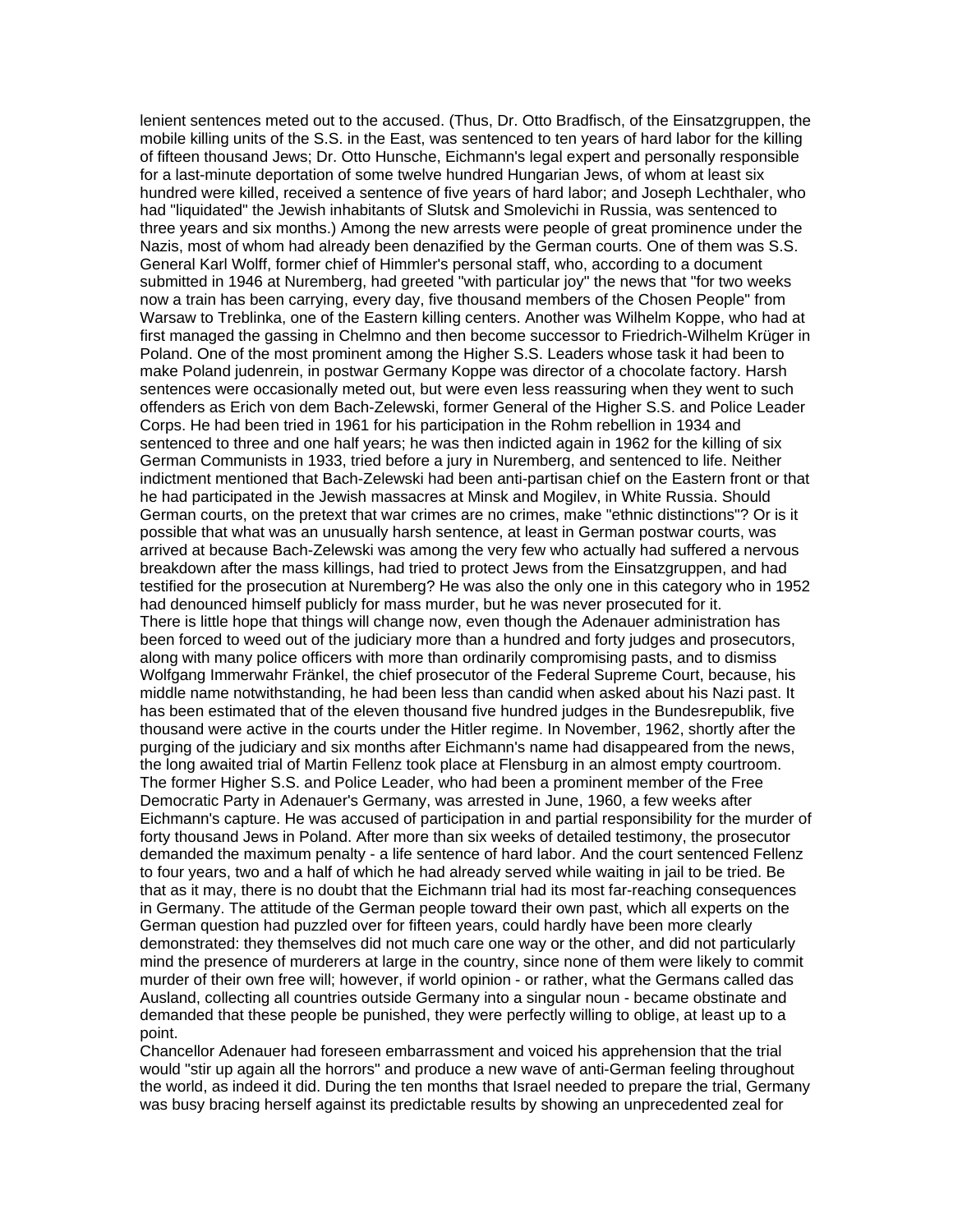searching out and prosecuting Nazi criminals within the country. But at no time did either the German authorities or any significant segment of public opinion demand Eichmann's extradition, which seemed the obvious move, since every sovereign state is jealous of its right to sit in judgment on its own offenders. (The official position of the Adenauer government that this was not possible because there existed no extradition treaty between Israel and Germany is not valid; that meant only that Israel could not have been forced to extradite. Fritz Bauer, Attorney General of Hessen, saw the point and applied to the federal government in Bonn to start extradition proceedings. But Mr. Bauer's feelings in this matter were the feelings of a German Jew, and they were not shared by German public opinion; his application was not only refused by Bonn, it was hardly noticed and remained totally unsupported. Another argument against extradition, offered by the observers the West German government sent to Jerusalem, was that Germany had abolished capital punishment and hence was unable to mete out the sentence Eichmann deserved. In view of the leniency shown by German courts to Nazi mass murderers, it is difficult not to suspect bad faith in this objection. Surely, the greatest political hazard of an Eichmann trial in Germany would have been acquittal for lack of mens rea, as J. J. Jansen pointed out in the Rheinischer Merkur [August 11, 1961].)

There is another, more delicate, and politically more relevant, side to this matter. It is one thing to ferret out criminals and murderers from their hiding places, and it is another thing to find them prominent and flourishing in the public realm - to encounter innumerable men in the federal and state administrations and, generally, in public office whose careers had bloomed under the Hitler regime. True, if the Adenauer administration had been too sensitive about employing officials with a compromising Nazi past, there might have been no administration at all. For the truth is, of course, the exact opposite of Dr. Adenauer's assertion that only "a relatively small percentage" of Germans had been Nazis, and that a "great majority [had been] happy to help their Jewish fellowcitizens when they could." (At least one German newspaper, the Frankfurter Rundschau, asked itself the obvious question, long overdue - why so many people who must have known, for instance, the record of the chief prosecutor had kept silent - and then came up with the even more obvious answer: "Because they themselves felt incriminated.") The logic of the Eichmann trial, as Ben-Gurion conceived of it, with its stress on general issues to the detriment of legal niceties, would have demanded exposure of the complicity of all German offices and authorities in the Final Solution - of all civil servants in the state ministries, of the regular armed forces, with their General Staff, of the judiciary, and of the business world. But although the prosecution as conducted by Mr. Hausner went as far afield as to put witness after witness on the stand who testified to things that, while gruesome and true enough, had no or only the slightest connection with the deeds of the accused, it carefully avoided touching upon this highly explosive matter upon the almost ubiquitous complicity, which had stretched far beyond the ranks of Party membership. (There were widespread rumors prior to the trial that Eichmann had named "several hundred prominent personalities of the Federal Republic as his accomplices," but these rumors were not true. In his opening speech, Mr. Hausner mentioned Eichmann's "accomplices in the crime who were neither gangsters nor men of the underworld," and promised that we should "encounter them - doctors and lawyers, scholars, bankers, and economists - in those councils that resolved to exterminate the Jews." This promise was not kept, nor could it have been kept in the form in which it was made. For there never existed a "council that resolved" anything, and the "robed dignitaries with academic degrees" never decided on the extermination of the Jews, they only came together to plan the necessary steps in carrying out an order given by Hitler.) Still, one such case was brought to the attention of the court, that of Dr. Hans Globke, one of Adenauer's closest advisers, who, more than twenty-five years ago, was co-author of an infamous commentary on the Nuremberg Laws and, somewhat later, author of the brilliant idea of compelling all German Jews to take "Israel" or "Sarah" as a middle name. But Mr. Globke's name - and only his name - was inserted into the District Court proceedings by the defense, and probably only in the hope of "persuading" the Adenauer government to start extradition proceedings. At any rate, the former Ministerialrat of the Interior and present Staatssekretär in Adenauer's Chancellery doubtless had more right than the ex-Mufti of Jerusalem to figure in the history of what the Jews had actually suffered from the Nazis.

For it was history that, as far as the prosecution was concerned, stood in the center of the trial. "It is not an individual that is in the dock at this historic trial, and not the Nazi regime alone, but anti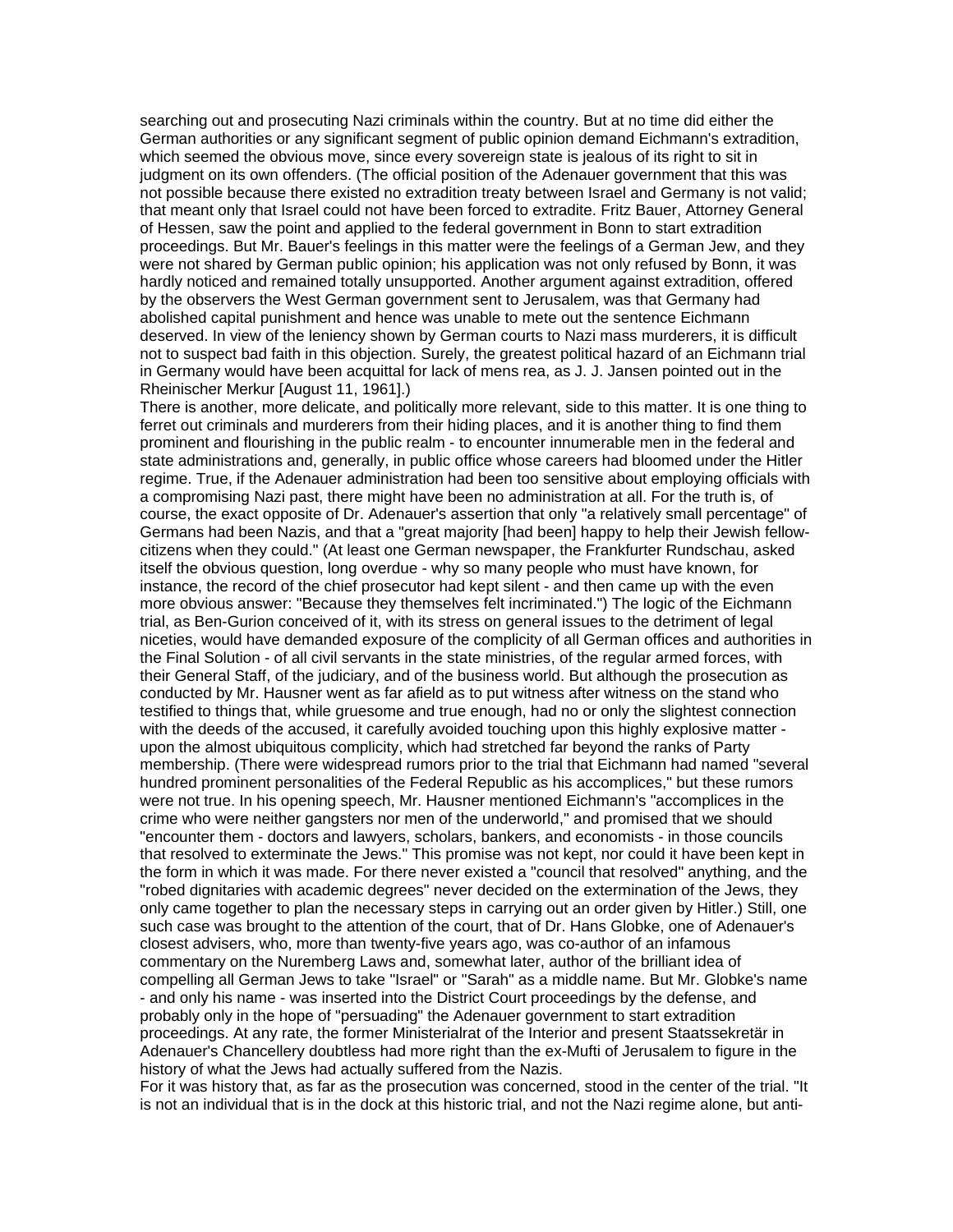Semitism throughout history." This was the tone set by Ben-Gurion and faithfully followed by Mr. Hausner, who began his opening address (which lasted through three sessions) with Pharaoh in Egypt and Haman's decree "to destroy, to slay, and to cause them to perish." He then proceeded to quote Ezekiel: "And when I [the Lord] passed by thee, and saw thee polluted in thine own blood, I said unto thee: In thy blood, live," explaining that these words must be understood as "the imperative that has confronted this nation ever since its first appearance on the stage of history." It was bad history and cheap rhetoric; worse, it was clearly at cross-purposes with putting Eichmann on trial, suggesting that perhaps he was only an innocent executor of some mysteriously foreordained destiny, or, for that matter, even of anti-Semitism, which perhaps was necessary to blaze the trail of "the bloodstained road traveled by this people" to fulfill its destiny. A few sessions later, when Professor Salo W. Baron of Columbia University had testified to the more recent history of Eastern European Jewry, Dr. Servatius could no longer resist temptation and asked the obvious questions: "Why did all this bad luck fall upon the Jewish people?" and "Don't you think that irrational motives are at the basis of the fate of this people? Beyond the understanding of a human being?" Is not there perhaps something like "the spirit of history, which brings history forward . . . without the influence 'of men?" Is not Mr. Hausner basically in agreement with "the school of historical law" - an allusion to Hegel - and has he not shown that what "the leaders do will not always lead to the aim and destination they wanted? . . . Here the intention was to destroy the Jewish people and the objective was not reached and a new flourishing State came into being." The argument of the defense had now come perilously close to the newest anti-Semitic notion about the Elders of Zion, set forth in all seriousness a few weeks earlier in the Egyptian National Assembly by Deputy Foreign Minister Hussain Zulficar Sabri: Hitler was innocent of the slaughter of the Jews; he was a victim of the Zionists, who had "compelled him to perpetrate crimes that would eventually enable them to achieve their aim - the creation of the State of Israel." Except that Dr. Servatius, following the philosophy of history expounded by the prosecutor, had put History in the place usually reserved for the Elders of Zion. Despite the intentions of Ben-Gurion and all the efforts of the prosecution, there remained an individual in the dock, a person of flesh and blood; and if Ben-Gurion did "not care what verdict is delivered against Eichmann," it was undeniably the sole task of the Jerusalem court to deliver one.

## II : The Accused

Otto Adolf, son of Karl Adolf Eichmann and Maria née Schefferling, caught in a suburb of Buenos Aires on the evening of May 11, 1960, flown to Israel nine days later, brought to trial in the District Court in Jerusalem on April 11, 1961, stood accused on fifteen counts: "together with others" he had committed crimes against the Jewish people, crimes against humanity, and war crimes during the whole period of the Nazi regime and especially during the period of the Second World War. The Nazis and Nazi Collaborators (Punishment) Law of 1950, under which he was tried, provides that "a person who has committed one of these . . . offenses . . . is liable to the death penalty." To each count Eichmann pleaded: "Not guilty in the sense of the indictment." In what sense then did he think he was guilty? In the long cross-examination of the accused, according to him "the longest ever known," neither the defense nor the prosecution nor, finally, any of the three judges ever bothered to ask him this obvious question. His lawyer, Robert Servatius of Cologne, hired by Eichmann and paid by the Israeli government (following the precedent set at the Nuremberg Trials, where all attorneys for the defense were paid by the Tribunal of the victorious powers), answered the question in a press interview: "Eichmann feels guilty before God, not before the law," but this answer remained without confirmation from the accused himself. The defense would apparently have preferred him to plead not guilty on the grounds that under the then existing Nazi legal system he had not done anything wrong, that what he was accused of were not crimes but "acts of state," over which no other state has jurisdiction (par in parem imperium non habet.), that it had been his duty to obey and that, in Servatius' words, he had committed acts "for which you are decorated if you win and go to the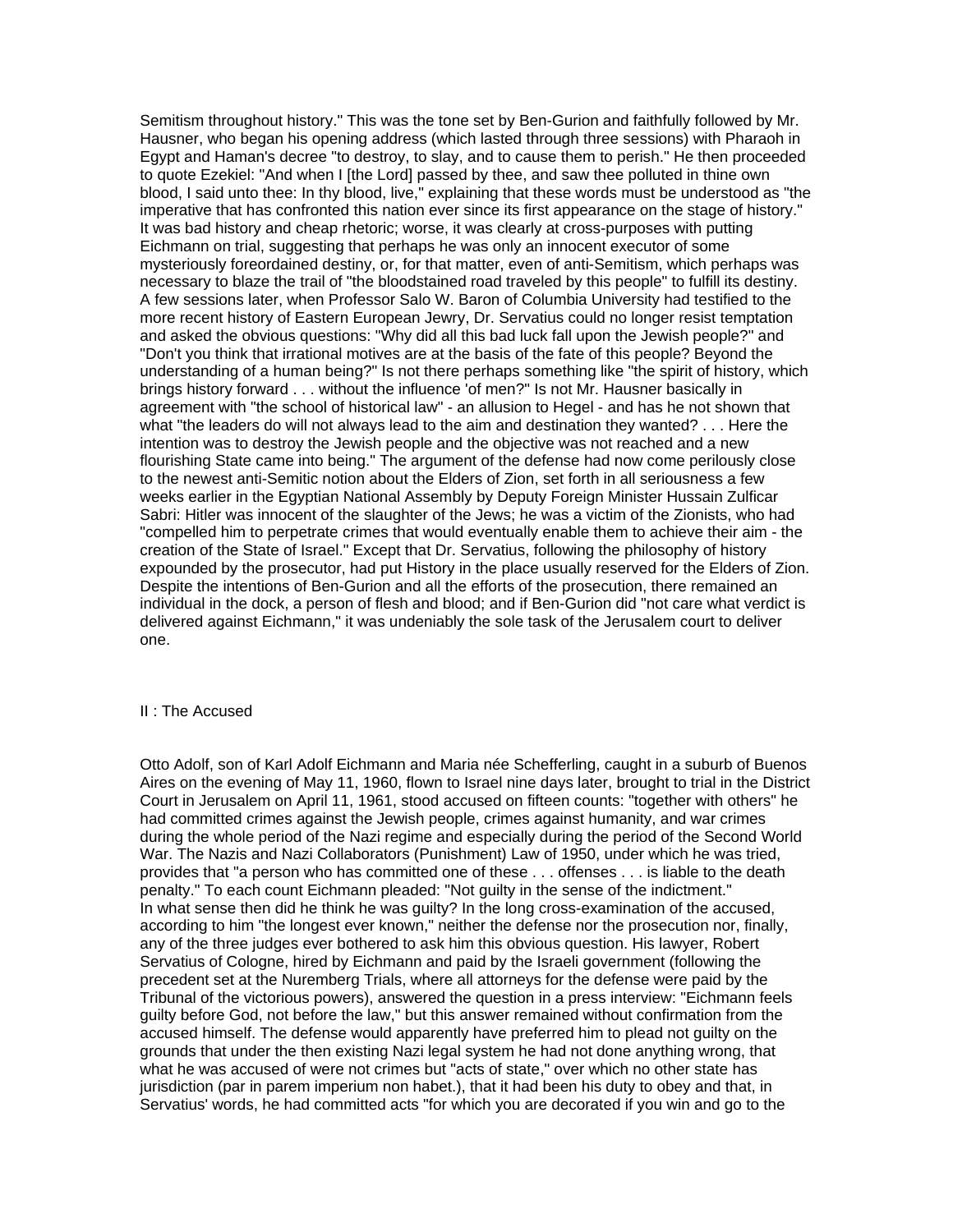gallows if you lose." (Thus Goebbels had declared in 1943: "We will go down in history as the greatest statesmen of all times or as their greatest criminals.") Outside Israel (at a meeting of the Catholic Academy in Bavaria, devoted to what the Rheinischer Merkur called "the ticklish problem" of the "possibilities and limits in the coping with historical and political guilt through criminal proceedings"), Servatius went a step farther, and declared that "the only legitimate criminal problem of the Eichmann trial lies in pronouncing judgment against his Israeli captors, which so far has not been done" - a statement, incidentally, that is somewhat difficult to reconcile with his repeated and widely publicized utterances in Israel, in which he called the conduct of the trial "a great spiritual achievement," comparing it favorably with the Nuremberg Trials. Eichmann's own attitude was different. First of all, the indictment for murder was wrong: "With the killing of Jews I had nothing to do. I never killed a Jew, or a non-Jew, for that matter - I never killed any human being. I never gave an order to kill either a Jew or a non-Jew; I just did not do it," or, as he was later to qualify this statement, "It so happened . . . that I had not once to do it" for he left no doubt that he would have killed his own father if he had received an order to that effect. Hence he repeated over and over (what he had already stated in the so-called Sassen documents, the interview that he had given in 1955 in Argentina to the Dutch journalist Sassen, a former S.S. man who was also a fugitive from justice, and that, after Eichmann's capture, had been published in part by Life in this country and by Der Stern in Germany) that he could be accused only of "aiding and abetting" the annihilation of the Jews, which he declared in Jerusalem to have been "one of the greatest crimes in the history of Humanity." The defense paid no attention to Eichmann's own theory, but the prosecution wasted much time in an unsuccessful effort to prove that Eichmann had once, at least, killed with his own hands (a Jewish boy in Hungary), and it spent even more time, and more successfully, on a note that Franz Rademacher, the Jewish expert in the German Foreign Office, had scribbled on one of the documents dealing with Yugoslavia during a telephone conversation, which read:

"Eichmann proposes shooting." This turned out to be the only "order to kill," if that is what it was, for which there existed even a shred of evidence.

The evidence was more questionable than it appeared to be during the trial, at which the judges accepted the prosecutor's version against Eichmann's categorical denial - a denial that was very ineffective, since he had forgotten the "brief incident [a mere eight thousand people] which was not so striking," as Servatius put it. The incident took place in the autumn of 1941, six months after Germany had occupied the Serbian part of Yugoslavia. The Army had been plagued by partisan warfare ever since, and it was the military authorities who decided to solve two problems at a stroke by shooting a hundred Jews and Gypsies as hostages for every dead German soldier. To be sure, neither Jews nor Gypsies were partisans, but, in the words of the responsible civilian officer in the military government, a certain Staatsrat Harald Turner, "the Jews we had in the camps [anyhow]; after all, they too are Serb nationals, and besides, they have to disappear" (quoted by Raul Hilberg in The Destruction of the European Jews, 1961). The camps had been set up by General Franz Bohme, military governor of the region, and they housed Jewish males only. Neither General Bohme nor Staatsrat Turner waited for Eichmann's approval before starting to shoot Jews and Gypsies by the thousand. The trouble began when Bohme, without consulting the appropriate police and S.S. authorities, decided to deport all his Jews, probably in order to show that no special troops, operating under a different command, were required to make Serbia judenrein. Eichmann was informed, since it was a matter of deportation, and he refused approval because the move would interfere with other plans; but it was not Eichmann but Martin Luther, of the Foreign Office, who reminded General Bohme that "In other territories [meaning Russia] other military commanders have taken care of considerably greater numbers of Jews without even mentioning it." In any event, if Eichmann actually did "propose shooting," he told the military only that they should go on doing what they had done all along, and that the question of hostages was entirely in their own competence. Obviously, this was an Army affair, since only males were involved. The implementation of the Final Solution in Serbia started about six months later, when women and children were rounded up and disposed of in mobile gas vans. During crossexamination, Eichmann, as usual, chose the most complicated and least likely explanation: Rademacher had needed the support of the Head Office for Reich Security, Eichmann's outfit, for his own stand on the matter in the Foreign Office, and therefore had forged the document.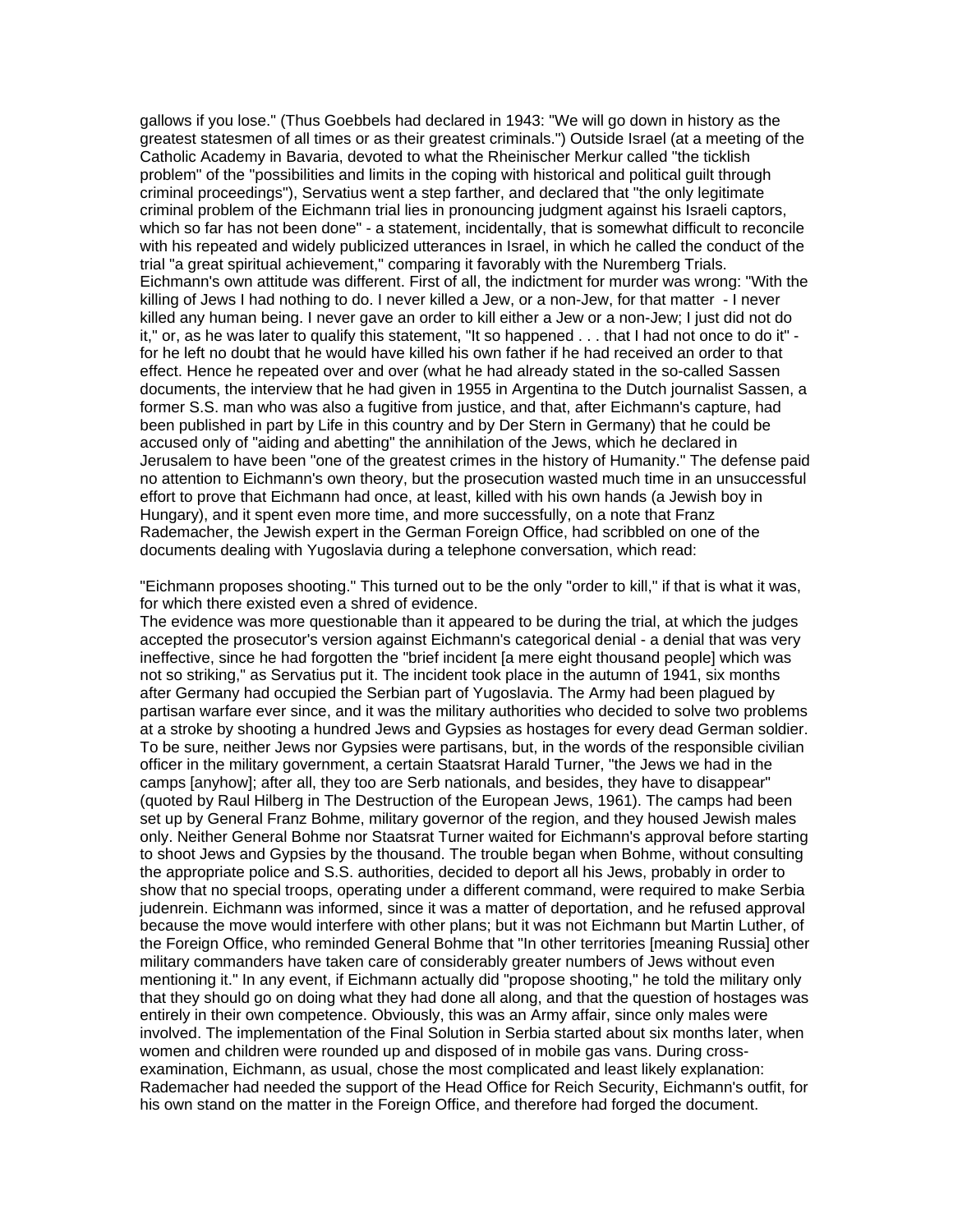(Rademacher himself explained the incident much more reasonably at his own trial, before a West German court in 1952: "The Army was responsible for order in Serbia and had to kill rebellious Jews by shooting." This sounded more plausible but was a lie, for we know - from Nazi sources - that the Jews were not "rebellious.") If it was difficult to interpret a remark made over the phone as an order, it was more difficult to believe that Eichmann had been in a position to give orders to the generals of the Army.

Would he then have pleaded guilty if he had been indicted as an accessory to murder? Perhaps, but he would have made important qualifications. What he had done was a crime only in retrospect, and he had always been a law-abiding citizen, because Hitler's orders, which he had certainly executed to the best of his ability, had possessed "the force of law" in the Third Reich. (The defense could have quoted in support of Eichmann's thesis the testimony of one of the bestknown experts on constitutional law in the Third Reich, Theodor Maunz, currently Minister of Education and Culture in Bavaria, who stated in 1943 [in Gestalt and Recht der Polizei]: "The command of the Führer . . . is the absolute center of the present legal order.") Those who today told Eichmann that he could have acted differently simply did not know, or had forgotten, how things had been. He did not want to be one of those who now pretended that "they had always been against it," whereas in fact they had been very eager to do what they were told to do. However, times change, and he, like Professor Maunz, had "arrived at different insights." What he had done he had done, he did not want to deny it; rather, he proposed "to hang myself in public as a warning example for all anti-Semites on this earth." By this he did not mean to say that he regretted anything: "Repentance is for little children." (Sic!)

Even under considerable pressure from his lawyer, he did not change this position. In a discussion of Himmler's offer in 1944 to exchange a million Jews for ten thousand trucks, and his own role in this plan, Eichmann was asked: "Mr. Witness, in the negotiations with your superiors, did you express any pity for the Jews and did you say there was room to help them?" And he replied: "I am here under oath and must speak the truth. Not out of mercy did I launch this transaction" - which would have been fine, except that it was not Eichmann who "launched" it. But he then continued, quite truthfully: "My reasons I explained this morning," and they were as follows: Himmler had sent his own man to Budapest to deal with matters of Jewish emigration. (Which, incidentally, had become a flourishing business: for enormous amounts of money, Jews could buy their way out. Eichmann, however, did not mention this.) It was the fact that "here matters of emigration were dealt with by a man who did not belong to the Police Force" that made him indignant, "because I had to help and to implement deportation, and matters of emigration, on which I considered myself an expert, were assigned to a man who was new to the unit. . . . I was fed up. . . . I decided that I had to do something to take matters of emigration into my own hands."

Throughout the trial, Eichmann tried to clarify, mostly without success, this second point in his plea of "not guilty in the sense of the indictment." The indictment implied not only that he had acted on purpose, which he did not deny, but out of base motives and in full knowledge of the criminal nature of his deeds. As for the base motives, he was perfectly sure that he was not what he called an innerer Schweinehund, a dirty bastard in the depths of his heart; and as for his conscience, he remembered perfectly well that he would have had a bad conscience only if he had not done what he had been ordered to to - to ship millions of men, women, and children to their death with great zeal and the most meticulous care. This, admittedly, was hard to take. Half a dozen psychiatrists had certified him as "normal" - "More normal, at any rate, than I am after having examined him," one of them was said to have exclaimed, while another had found that his whole psychological outlook, his attitude toward his wife and children, mother and father, brothers, sisters, and friends, was "not only normal but most desirable" - and finally the minister who had paid regular visits to him in prison after the Supreme Court had finished hearing his appeal reassured everybody by declaring Eichmann to be "a man with very positive ideas." Behind the comedy of the soul experts lay the hard fact that his was obviously no case of moral let alone legal insanity. (Mr. Hausner's recent revelations in the Saturday Evening Post of things he "could not bring out at the trial" have contradicted the information given informally in Jerusalem. Eichmann, we are now told, had been alleged by the psychiatrists to be "a man obsessed with a dangerous and insatiable urge to kill," "a perverted, sadistic personality." In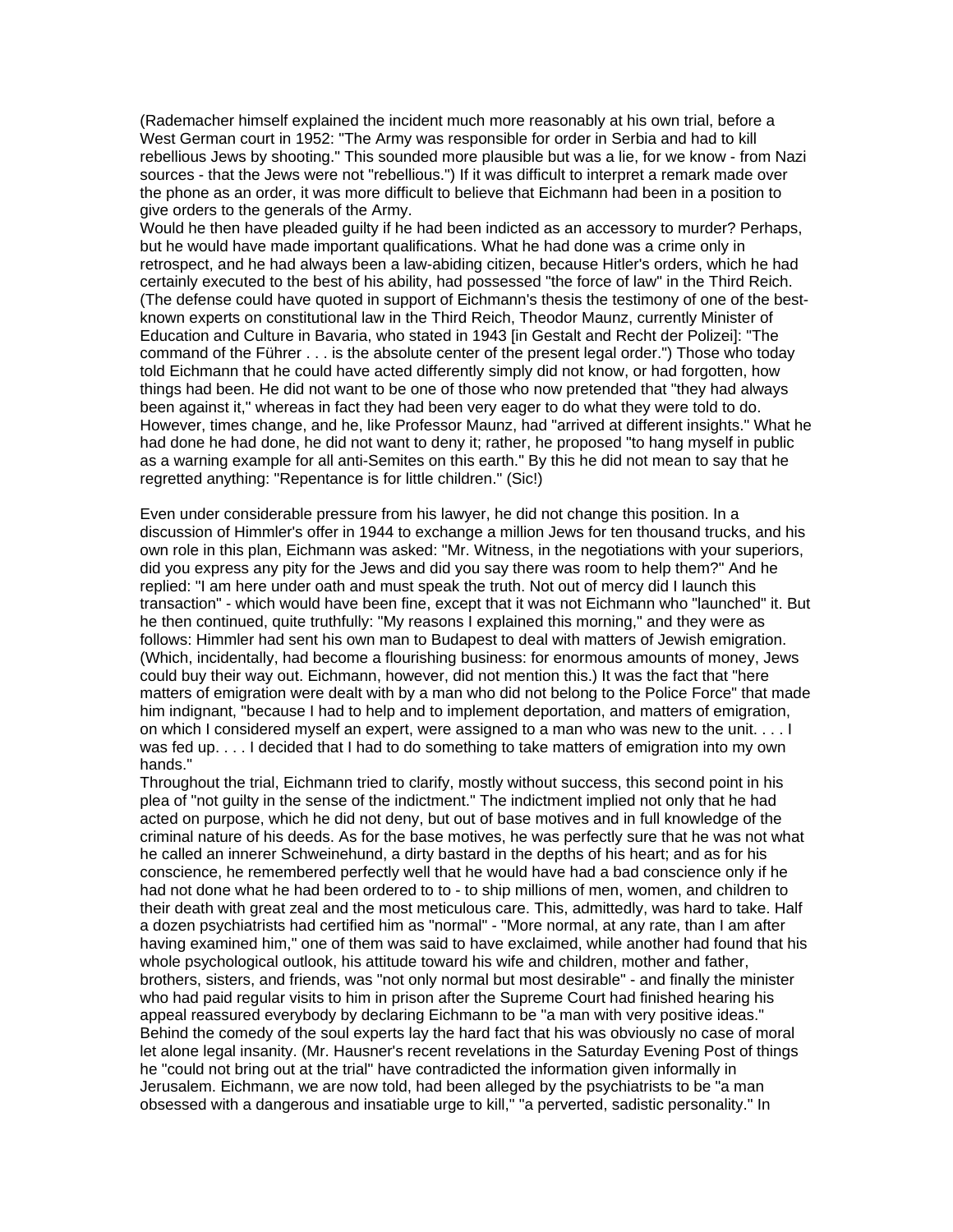which case he would have belonged in an insane asylum.) Worse, his was obviously also no case of insane hatred of Jews, of fanatical anti-Semitism or indoctrination of any kind. He "personally" never had anything whatever against Jews; on the contrary, he had plenty of "private reasons" for not being a Jew hater. To be sure, there were fanatic anti-Semites among his closest friends, for instance Lászlo Endre, State Secretary in Charge of Political (Jewish) Affairs in Hungary, who was hanged in Budapest in 1946; but this, according to Eichmann, was more or less in the spirit of "some of my best friends are anti-Semites."

Alas, nobody believed him. The prosecutor did not believe him, because that was not his job. Counsel for the defense paid no attention because he, unlike Eichmann, was, to all appearances, not interested in questions of conscience. And the judges did not believe him, because they were too good, and perhaps also too conscious of the very foundations of their profession, to admit that an average, "normal" person, neither feeble-minded nor indoctrinated nor cynical, could be perfectly incapable of telling right from wrong. They preferred to conclude from occasional lies that he was a liar - and missed the greatest moral and even legal challenge of the whole case. Their case rested on the assumption that the defendant, like all "normal persons," must have been aware of the criminal nature of his acts, and Eichmann was indeed normal insofar as he was "no exception within the Nazi regime." However, under the conditions of the Third Reich only "exceptions" could be expected to react "normally." This simple truth of the matter created a dilemma for the judges which they could neither resolve nor escape.

He was born on March 19, 1906, in Solingen, a German town in the Rhineland famous for its knives, scissors, and surgical instruments. Fifty-four years later, indulging in his favorite pastime of writing his memoirs, he described this memorable event as follows: "Today, fifteen years and a day after May 8, 1945, I begin to lead my thoughts back to that nineteenth of March of the year 1906, when at five o'clock in the morning I entered life on earth in the aspect of a human being." (The manuscript has not been released by the Israeli authorities. Harry Mulisch succeeded in studying this autobiography "for half an hour," and the German-Jewish weekly Der Aufbau was able to publish short excerpts from it.) According to his religious beliefs, which had not changed since the Nazi period (in Jerusalem Eichmann declared himself to be a Gottgläubiger, the Nazi term for those who had broken with Christianity, and he refused to take his oath on the Bible), this event was to be ascribed to "a higher Bearer of Meaning," an entity somehow identical with the "movement of the universe," to which human life, in itself devoid of "higher meaning," is subject. (The terminology is quite suggestive. To call God a Höheren Sinnesträger meant linguistically to give him some place in the military hierarchy, since the Nazis had changed the military "recipient of orders," the Befehlsempfänger, into a "bearer of orders," a Befehlsträger, indicating, as in the ancient "bearer of ill tidings," the burden of responsibility and of importance that weighed supposedly upon those who had to execute orders. Moreover, Eichmann, like everyone connected with the Final Solution, was officially a "bearer of secrets," a Geheimnisträger, as well, which as far as self-importance went certainly was nothing to sneeze at. )/But Eichmann, not very much interested in metaphysics, remained singularly silent on any more intimate relationship between the Bearer of Meaning and the bearer of orders, and proceeded to a consideration of the other possible cause of his existence, his parents: "They would hardly have" been so overjoyed at the arrival of their first-born had they been able to watch how in the hour of my birth the Norn of misfortune, to spite the Norn of good fortune, was already spinning threads of grief and sorrow into my life. But a kind, impenetrable veil kept my parents from seeing into the future." The misfortune started soon enough; it started in school. Eichmann's father, first an accountant for the Tramways and Electricity Company in Solingen and after 1913 an official of the same corporation in Austria, in Linz, had five children, four sons and a daughter, of whom only Adolf, the eldest, it seems, was unable to finish high school, or even to graduate from the vocational school for engineering into which he was then put. Throughout his life, Eichmann deceived people about his early "misfortunes" by hiding behind the more honorable financial misfortunes of his father. In Israel, however, during his first sessions with Captain Avner Less, the police examiner who was to spend approximately 35 days with him and who produced 3,564 typewritten pages from 76 recorder tapes, he was in an ebullient mood, full of enthusiasm about this unique opportunity "to pour forth everything . . . I know" and, by the same token, to advance to the rank of the most cooperative defendant ever. (His enthusiasm was soon dampened, though never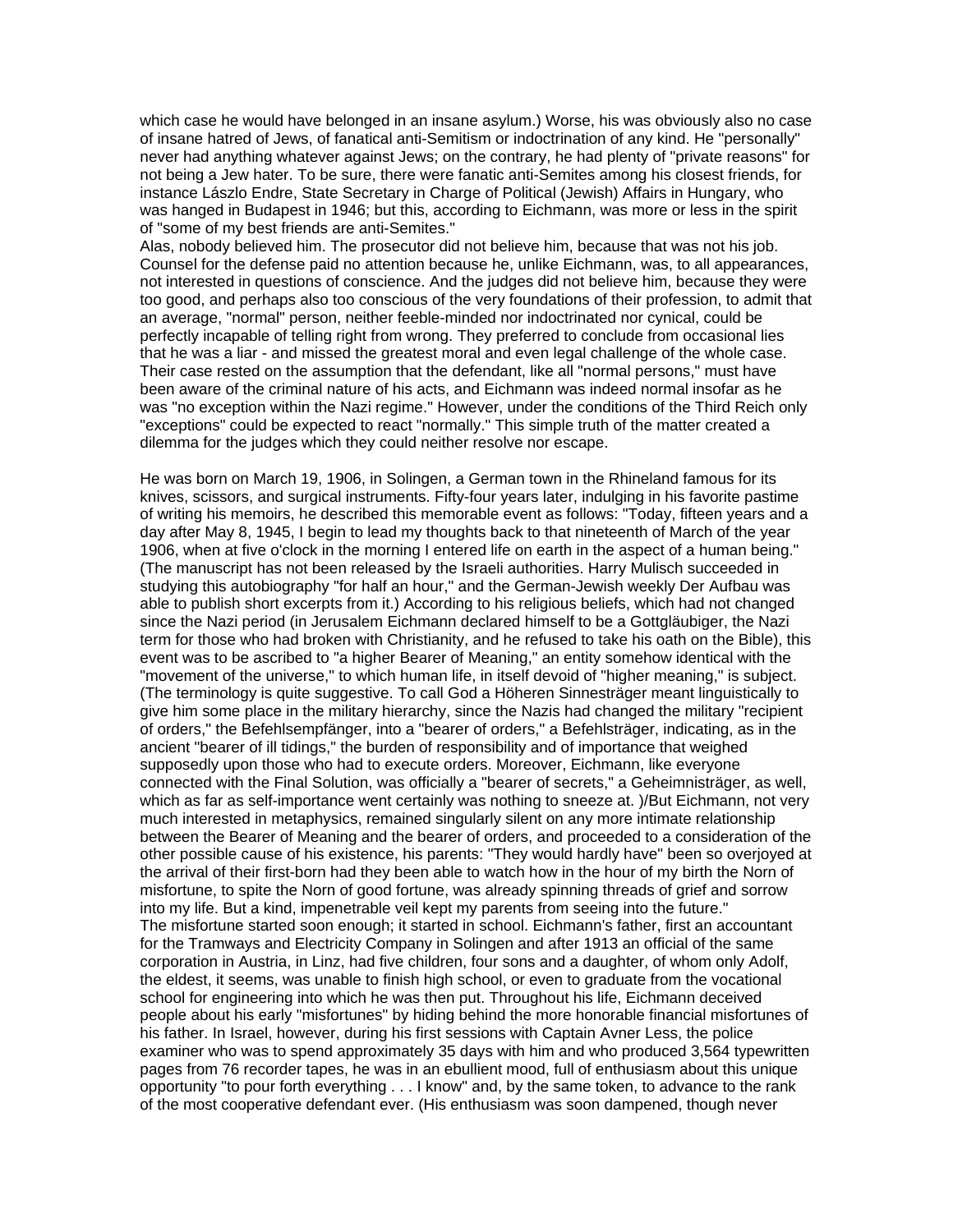quite extinguished, when he was confronted with concrete questions based on irrefutable documents.) The best proof of his initial boundless confidence, obviously wasted on Captain Less (who said to Harry Mulisch: "I was Mr. Eichmann's father confessor"), was that for the first time in his life he admitted his early disasters, although he must have been aware of the fact that he thus contradicted himself on several important entries in all his official Nazi records.

Well, the disasters were ordinary: since he "had not exactly been the most hard-working" pupil or, one may add, the most gifted - his father had taken him first from high school and then from vocational school, long before graduation. Hence, the profession that appears on all his official documents: construction engineer, had about as much connection with reality as the statement that his birthplace was Palestine and that he was fluent in Hebrew and Yiddish - another outright lie Eichmann had loved to tell both to his S.S. comrades and to his Jewish victims. It was in the same vein that he had always pretended he had been dismissed from his job as salesman for the Vacuum Oil Company in Austria because of membership in the National Socialist Party. The version he confided to Captain Less was less dramatic, though probably not the truth either: he had been fired because it was a time of unemployment, when unmarried employees were the first to lose their jobs. (This explanation, which at first seems plausible, is not very satisfactory, because he lost his job in the spring of 1933, when he had been engaged for two full years to Veronika, or Vera, Liebl, who later became his wife. Why had he not married her before, when he still had a good job? He finally married in March, 1935, probably because bachelors in the S.S., as in the Vacuum Oil Company, were never sure of their jobs and could not be promoted.) Clearly, bragging had always been one of his cardinal vices.

While young Eichmann was doing poorly in school, his father left the Tramway and Electricity Company and went into business for himself. He bought a small mining enterprise and put his unpromising youngster to work in it as an ordinary mining laborer, but only until he found him a job in the sales department of the Oberösterreichischen Elektrobau Company, where Eichmann remained for over two years. He was now about twenty-two years old and without any prospects for a career; the only thing he had learned, perhaps, was how to sell. What then happened was what he himself called his first break, of which, again, we have two rather different versions. In a handwritten biographical record he submitted in 1939 to win a promotion in the S.S., he described it as follows: "I worked during the years of 1925 to 1927 as a salesman for the Austrian Elektrobau Company. I left this position of my own free will, as the Vacuum Oil Company of Vienna offered me the representation for Upper Austria." The key word here is "offered," since, according to the story he told Captain Less in Israel, nobody had offered him anything. His own mother had died when he was ten years old, and his father had married again. A cousin of his stepmother - a man he called "uncle" - who was president of the Austrian Automobile Club and was married to the daughter of a Jewish businessman in Czechoslovakia, had used his connection with the general director of the Austrian Vacuum Oil Company, a Jewish Mr. Weiss, to obtain for his unfortunate relation a job as traveling salesman. Eichmann was properly grateful; the Jews in his family were among his "private reasons" for not hating Jews. Even in 1943 or 1944, when the Final Solution was in full swing, he had not forgotten: "The daughter of this marriage, half-Jewish according to the Nuremberg Laws, . . . came to see me in order to obtain my permission for her emigration into Switzerland. Of course, I granted this request, and the same uncle came also to see me to ask me to intervene for some Viennese Jewish couple. I mention this only to show that I myself had no hatred for Jews, for my whole education through my mother and my father had been strictly Christian; my mother, because of her Jewish relatives, held different opinions from those current in S.S. circles."

He went to considerable lengths to prove his point: he had never harbored any ill feelings against his victims, and, what is more, he had never made a secret of that fact. "I explained this to Dr. Löwenherz [head of the Jewish Community in Vienna] as I explained it to Dr. Kastner [vicepresident of the Zionist Organization in Budapest]; I think I told it to everybody, each of my men knew it, they all heard it from me sometime. Even in elementary school, I had a classmate with whom I spent my free time, and he came to our house; a family in Linz by the name of Sebba. The last time we met we walked together through the streets of Linz, I already with the Party emblem of the N.S.D.A.P. [the Nazi Party] in my buttonhole, and he did not think anything of it." Had Eichmann been a bit less prim or the police examination (which refrained from crossexamination, presumably to remain assured of his cooperation) less discreet, his "lack of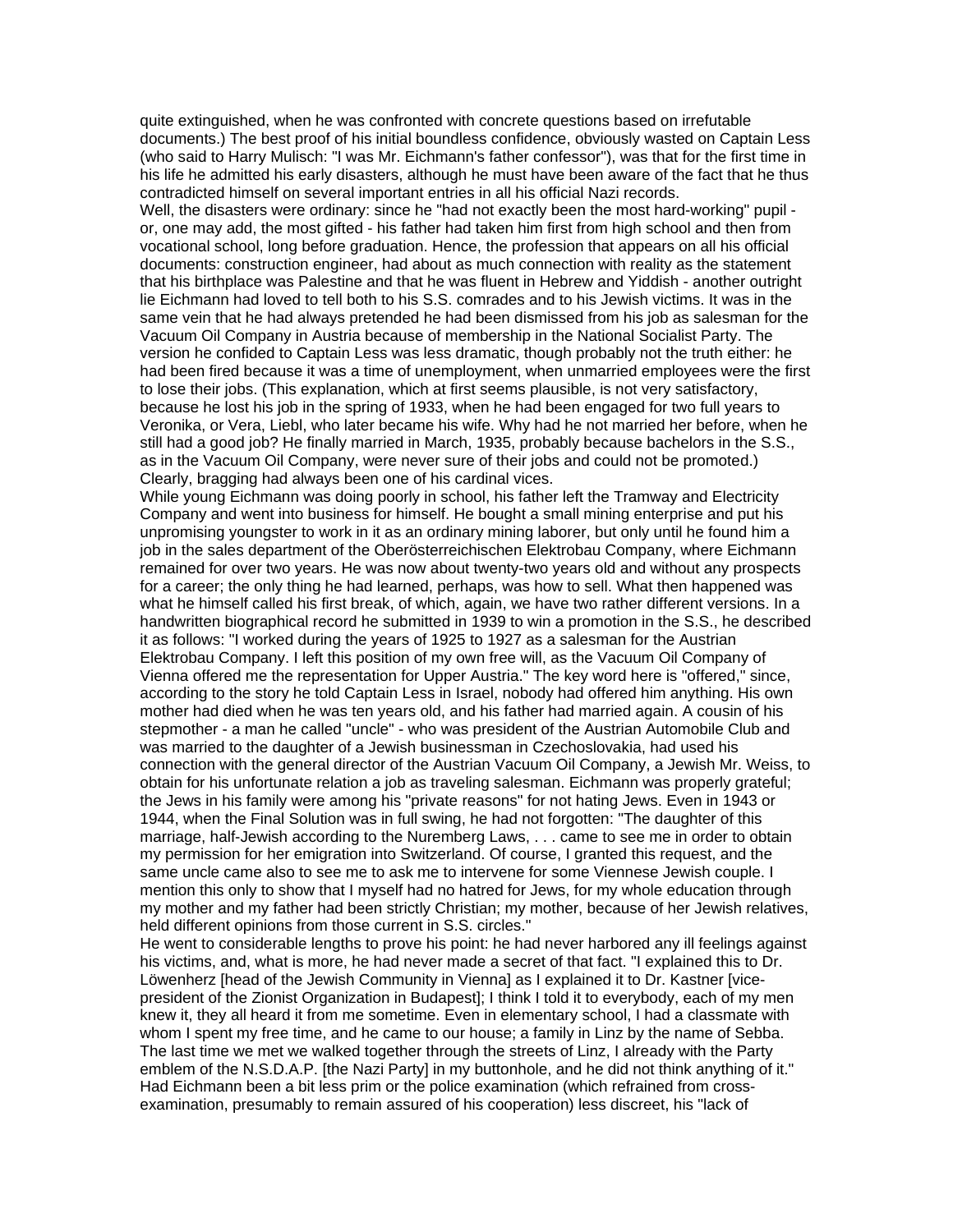prejudice" might have shown itself in still another aspect. It seems that in Vienna, where he was so extraordinarily successful in arranging the "forced emigration" of Jews, he had a Jewish mistress, an "old flame" from Linz. Rassenschande, sexual intercourse with Jews, was probably the greatest crime a member of the S.S. could commit, and though during the war the raping of Jewish girls became a favorite pastime at the front, it was by no means common for a Higher S.S. officer to have an affair with a Jewish woman. Thus, Eichmann's repeated violent denunciations of Julius Streicher, the insane and obscene editor of Der Stürmer, and of his pornographic anti-Semitism, were perhaps personally motivated, and the expression of more than the routine contempt an "enlightened" S.S. man was supposed to show toward the vulgar passions of lesser Party luminaries.

The five and a half years with the Vacuum Oil Company must have been among the happier ones in Eichmann's life. He made a good living during a time of severe unemployment, and he was still living with his parents, except when he was out on the road. The date when this idyll came to an end - Pentecost, 1933 - was among the few he always remembered. Actually, things had taken a turn for the worse somewhat earlier. At the end of 1932, he was unexpectedly transferred from Linz to Salzburg, very much against his inclinations: "I lost all joy in my work, I no longer liked to sell, to make calls." From such sudden losses of Arbeitsfreude Eichmann was to suffer throughout his life. The worst of them occurred when he was told of the Führer's order for the "physical extermination of the Jews," in which he was to play such an important role. This, too, came unexpectedly; he himself had "never thought of . . . such a solution through violence," and he described his reaction in the same words: "I now lost everything, all joy in my work, all initiative, all interest; I was, so to speak, blown out." A similar blowing out must have happened in 1932 in Salzburg, and from his own account it is clear that he cannot have been very surprised when he was fired, though one need not believe his saying that he had been "very happy" about his dismissal.

For whatever reasons, the year 1932 marked a turning point of his life. It was in April of this year that he joined the National Socialist Party and entered the S.S., upon an invitation of Ernst Kaltenbrunner a young lawyer in Linz who later became chief of the Head Office for Reich Security (the Reichssicherheitshauptamt or R.S.H.A., as I shall call it henceforth), in one of whose six main departments- Bureau IV, under the command of Heinrich Müller - Eichmann was eventually employed as head of section B-4. In court, Eichmann gave the impression of a typical member of the lower middle classes, and this impression was more than borne out by every sentence he spoke or wrote while in prison. But this was misleading; he was rather the déclassé son of a solid middle-class family, and it was indicative of his comedown in social status that while his father was a good friend of Kaltenbrunner's father, who was also a Linz lawyer, the relationship of the two sons was rather cool: Eichmann was unmistakably treated by Kaltenbrunner as his social inferior. Before Eichmann entered the Party and the S.S., he had proved that he was a joiner, and May 8, 1945, the official date of Germany's defeat, was significant for him mainly because it then dawned upon him that thenceforward he would have to live without being a member of something or other. "I sensed I would have to live a leaderless and difficult individual life, I would receive no directives from anybody, no orders and commands would any longer be issued to me, no pertinent ordinances would be there to consult - in brief, a life never known before lay before me. When he was a child, his parents, uninterested in politics, had enrolled him in the Young Men's Christian Association, from which he later went into the German youth movement, the Wandervogel. During his four unsuccessful years in high school, he had joined the Jungfront-kämpfeverband, the youth section of the German-Austrian organzation of war veterans, which, though violently pro-German and anti-republican, was tolerated by the Austrian government. When Kaltenbrunner suggested that he enter the S.S., he was just on the point of becoming a member of an altogether different outfit, the Freemasons' Lodge Schlaraffia, "an association of businessmen, physicians, actors, civil servants, etc., who came together to cultivate merriment and gaiety. . . . Each member had to give a lecture from time to time whose tenor was to be humor, refined humor." Kaltenbrunner explained to Eichmann that he would have to give up this merry society because as a Nazi he could not be a Freemason - a word that at the time was unknown to him. The choice between the S.S. and Schlaraffia (the name derives from Schlaraffenland, the gluttons' Cloud-Cuckoo Land of German fairy tales) might have been hard to make, but he was "kicked out" of Schlaraffia anyhow; he had committed a sin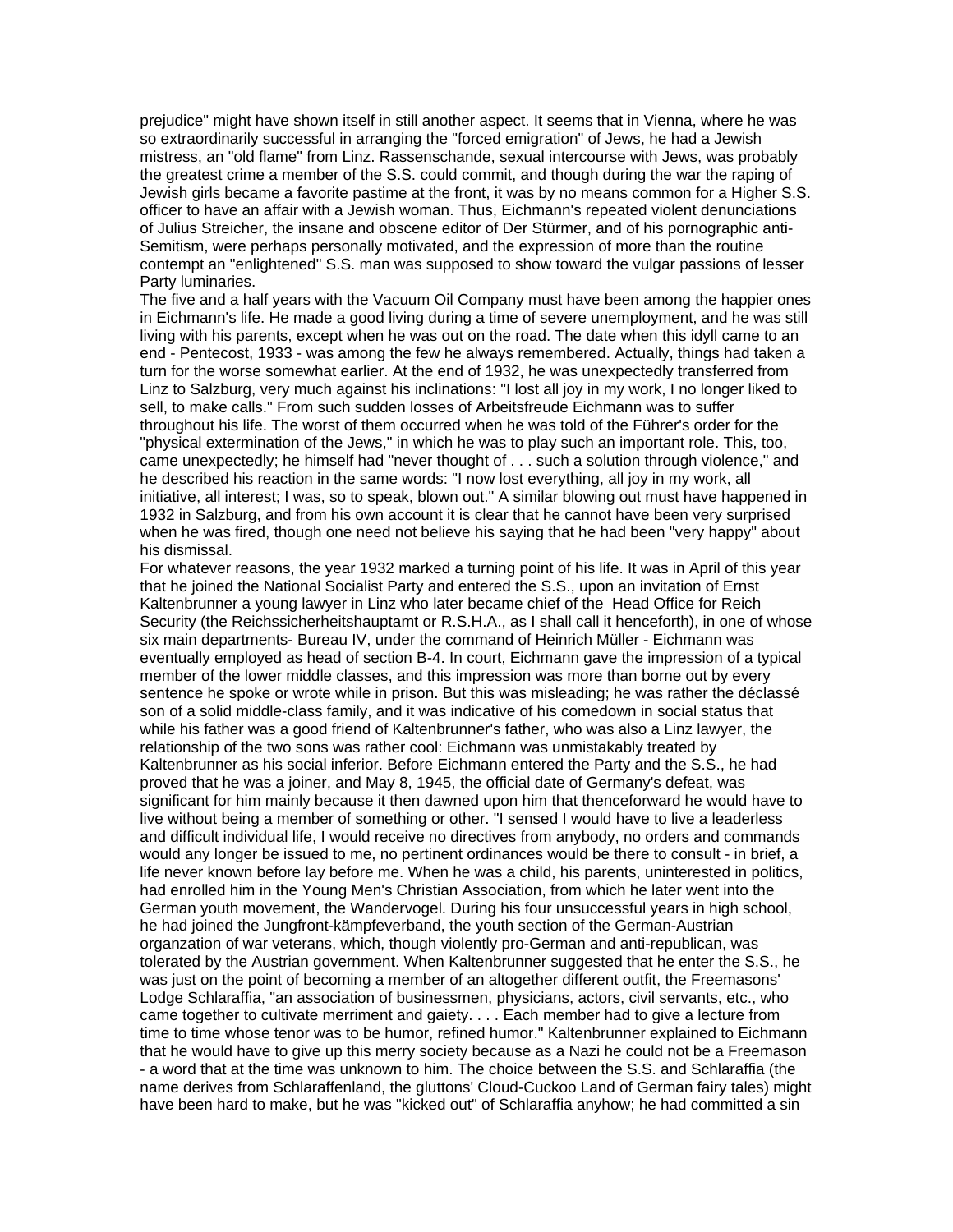that even now, as he told the story in the Israeli prison, made him blush with shame: "Contrary to my upbringing, I had tried, though I was the youngest, to invite my companions to a glass of wine."

A leaf in the whirlwind of time, he was blown from Schlaraffia, the Never-Never Land of tables set by magic and roast chickens that flew into your mouth - or, more accurately, from the company of respectable philistines with degrees and assured careers and "refined humor," whose worst vice was probably an irrepressible desire for practical jokes - into the marching columns of the Thousand-Year Reich, which lasted exactly twelve years and three months. At any rate, he did not enter the Party out of conviction, nor was he ever convinced by it - whenever he was asked to give his reasons, he repeated the same embarrassed clichés about the Treaty of Versailles and unemployment; rather, as he pointed out in court, "it was like being swallowed up by the Party against all expectations and without previous decision. It happened so quickly and suddenly." He had no time and less desire to be properly informed, he did not even know the Party program, he never read Mein Kampf. Kaltenbrunner had said to him: Why not join the S.S.? And he had replied, Why not? That was how it had happened, and that was about all there was to it. Of course, that was not all there was to it. What Eichmann failed to tell the presiding judge in cross-examination was that he had been an ambitious young man who was fed up with his job as traveling salesman even before the Vacuum Oil Company was fed up with him. From a humdrum life without significance' and consequence the wind had blown him into History, as he understood it, namely, into a Movement that always kept moving and in which somebody like him - already a failure in the eyes of his social class, of his family, and hence in his own eyes as well - could start from scratch and still make a career. And if he did not always like what he had to do (for example, dispatching people to their death by the trainload instead of forcing them to emigrate), if he guessed, rather early, that the whole business would come to a bad end, with Germany losing the war, if all his most cherished plans came to nothing (the evacuation of European Jewry to Madagascar, the establishment of a Jewish territory in the Nisko region of Poland, the experiment with carefully built defense installations around his Berlin office to repel Russian tanks), and if, to his greatest "grief and sorrow," he never advanced beyond the grade of S.S. Obersturmbannführer (a rank equivalent to lieutenant colonel) - in short, if, with the exception of the year in Vienna, his life was beset with frustrations, he never forgot what the alternative would have been. Not only in Argentina, leading the unhappy existence of a refugee, but also in the courtroom in Jerusalem, with his life as good as forfeited, he might still have preferred - if anybody had asked him - to be hanged as Obersturmbannführer a.D. (in retirement) rather than living out his life quietly and normally as a traveling salesman for the Vacuum Oil Company. The beginnings of Eichmann's new career were not very promising. In the spring of 1933, while he was out of a job, the Nazi Party and all its affiliates were suspended in Austria, because of Hitler's rise to power. But even without this new calamity, a career in the Austrian Party would have been out of the question: even those who had enlisted in the S.S. were still working at their regular jobs; Kaltenbrunner was still a partner in his father's law firm. Eichmann therefore decided to go to Germany, which was all the more natural because his family had never given up German citizenship. (This fact was of some relevance during the trial. Dr. Servatius had asked the West German government to demand extradition of the accused and, failing this, to pay the expenses of the defense, and Bonn refused, on the grounds that Eichmann was not a German national, which was a patent untruth.) At Passau, on the German border, he was suddenly a traveling salesman again, and when he reported to the regional leader, he asked him eagerly "if he had perhaps some connection with the Bavarian Vacuum Oil Company." Well, this was one of his not infrequent relapses from one period of his life into another; whenever he was confronted with telltale signs of an unregenerate Nazi outlook, in his life in Argentina and even in the Jerusalem jail, he excused himself with "There I go again, the old song and dance [die alte Tour]." But his relapse in Passau was quickly cured; he was told that he had better enlist for some military training - "All right with me, I thought to myself, why not become a soldier?" - and he was sent in quick succession to two Bavarian S.S. camps, in Lechfeld and in Dachau (he had nothing to do with the concentration camp there), where the "Austrian Legion in exile" received its training. Thus he did become an Austrian after a fashion, despite his German passport. He remained in these military camps from August, 1933, until September, 1934, advanced to the rank of Scharführer (corporal) and had plenty of time to reconsider his willingness to embark upon the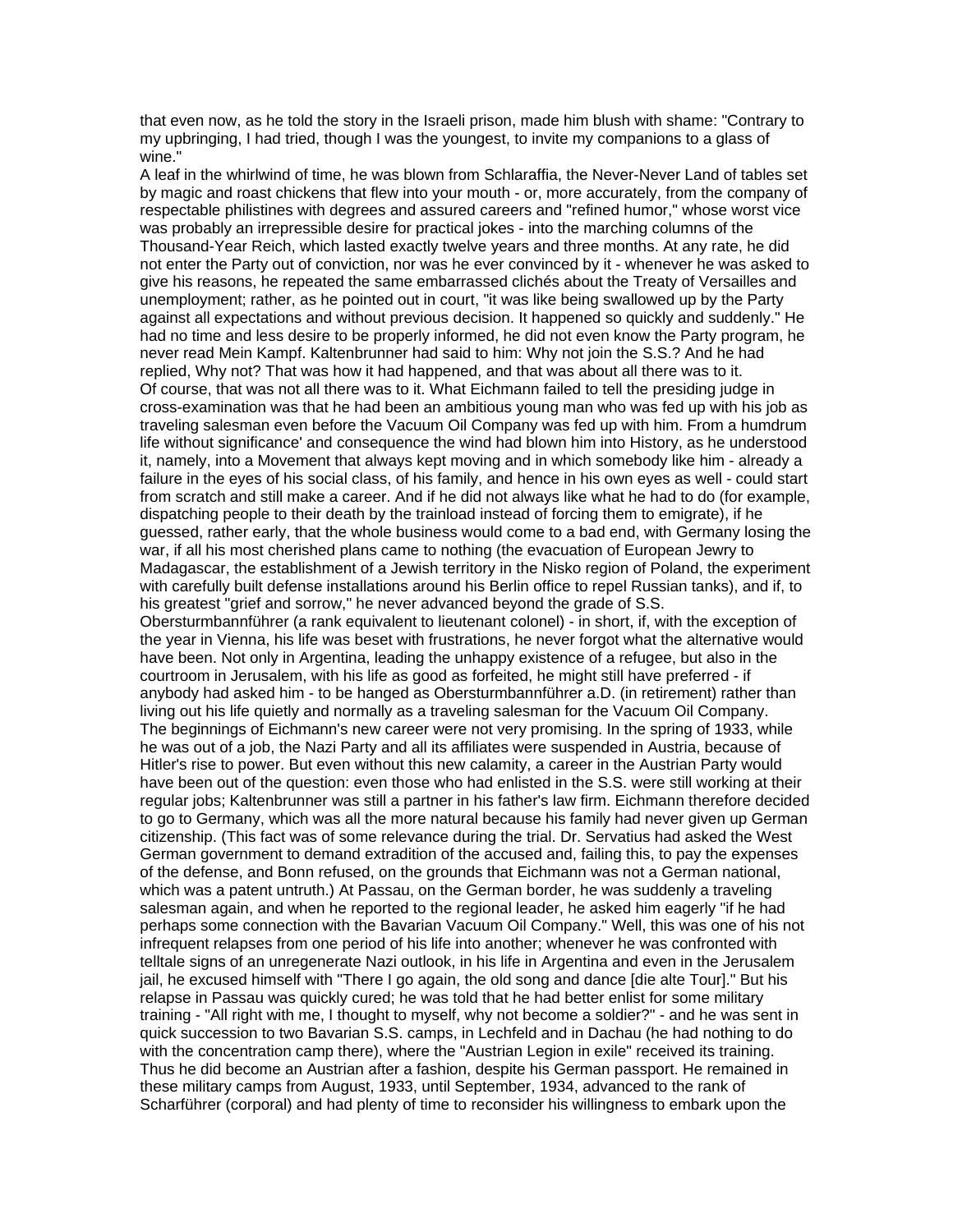career of a soldier. According to his own account, there was but one thing in which he distinguished himself during these fourteen months, and that was punishment drill, which he performed with great obstinacy, in the wrathful spirit of "Serves my father right if my hands freeze, why doesn't he buy me gloves." But apart from such rather dubious pleasures, to which he owed his first promotion, he had a terrible time: "The humdrum of military service, that was something I couldn't stand, day after day always the same, over and over again the same." Thus bored to distraction, he heard that the Security Service of the Reichsführer S.S. (Himmler's Sicherheitsdienst, or S.D., as I shall call it henceforth) had jobs open, and applied immediately.

### III : An Expert on the Jewish Question

In 1934, when Eichmann applied successfully for a job, the S.D. was a relatively new apparatus in the S.S., founded two years earlier by Heinrich Himmler to serve as the Intelligence service of the Party and now headed by Reinhardt Heydrich, a former Navy Intelligence officer, who was to become, as Gerald Reitlinger put it, "the real engineer of the Final Solution" (The Final Solution, 1961). Its initial task had been to spy on Party members, and thus to give the S.S. an ascendancy over the regular Party apparatus. Meanwhile it had taken on some additional duties, becoming the information and research center for the Secret State Police, or Gestapo. These were the first steps toward the merger of the S.S. and the police, which, however, was not carried out until September, 1939, although Himmler held the double post of Reichsführer S.S. and Chief of the German Police from 1936 on. Eichmann, of course, could not have known of these future developments, but he seems to have known nothing either of the nature of the S.D. when he entered it; this is quite possible, because the operations of the S.D. had always been top secret. As far as he was concerned, it was all a misunderstanding and at first "a great disappointment. For I thought this was what I had read about in the Münchener Illustrierten Zeitung; when the high Party officials drove along, there were commando guards with them, men standing on the running boards of the cars. . . . In short, I had mistaken the Security Service of the Reichsführer S.S. for the Reich Security Service . . . and nobody set me right and no one told me anything. For I had had not the slightest notion of what now was revealed to me." The question of whether he was telling the truth had a certain bearing on the trial, where it had to be decided whether he had volunteered for his position or had been drafted into it. His misunderstanding, if such it was, is not inexplicable; the S.S. or Schutzstaffeln had originally been established as special units for the protection of the Party leaders.

His disappointment, however, consisted chiefly in that he had to start all over again, that he was back at the bottom, and his only consolation was that there were others who had made the same mistake. He was put into the Information department, where his first job was to file all information concerning Freemasonry (which in the early Nazi ideological muddle was somehow lumped with Judaism, Catholicism, and Communism) and to help in the establishment of a Freemasonry museum. He now had ample opportunity to learn what this strange word meant that Kaltenbrunner had thrown at him in their discussion of Schlaraffia. (Incidentally, an eagerness to establish museums commemorating their enemies was very characteristic of the Nazis. During the war, several services competed bitterly for the honor of establishing anti-Jewish museums and libraries. We owe to this strange craze the salvage of many great cultural treasures of European Jewry.) The trouble was that things were again very, very boring, and he was greatly relieved when, after four or five months of Freemasonry, he was put into the brand-new department concerned with Jews. This was the real beginning of the career which was to end in the Jerusalem court.

It was the year 1935, when Germany, contrary to the stipulations of the Treaty of Versailles, introduced general conscription and publicly announced plans for rearmament, including the building of an air force and a navy. It was also the year when Germany, having left the League of Nations in 1933, prepared neither quietly nor secretly the occupation of the demilitarized zone of the Rhineland. It was the time of Hitler's peace speeches - "Germany needs peace and desires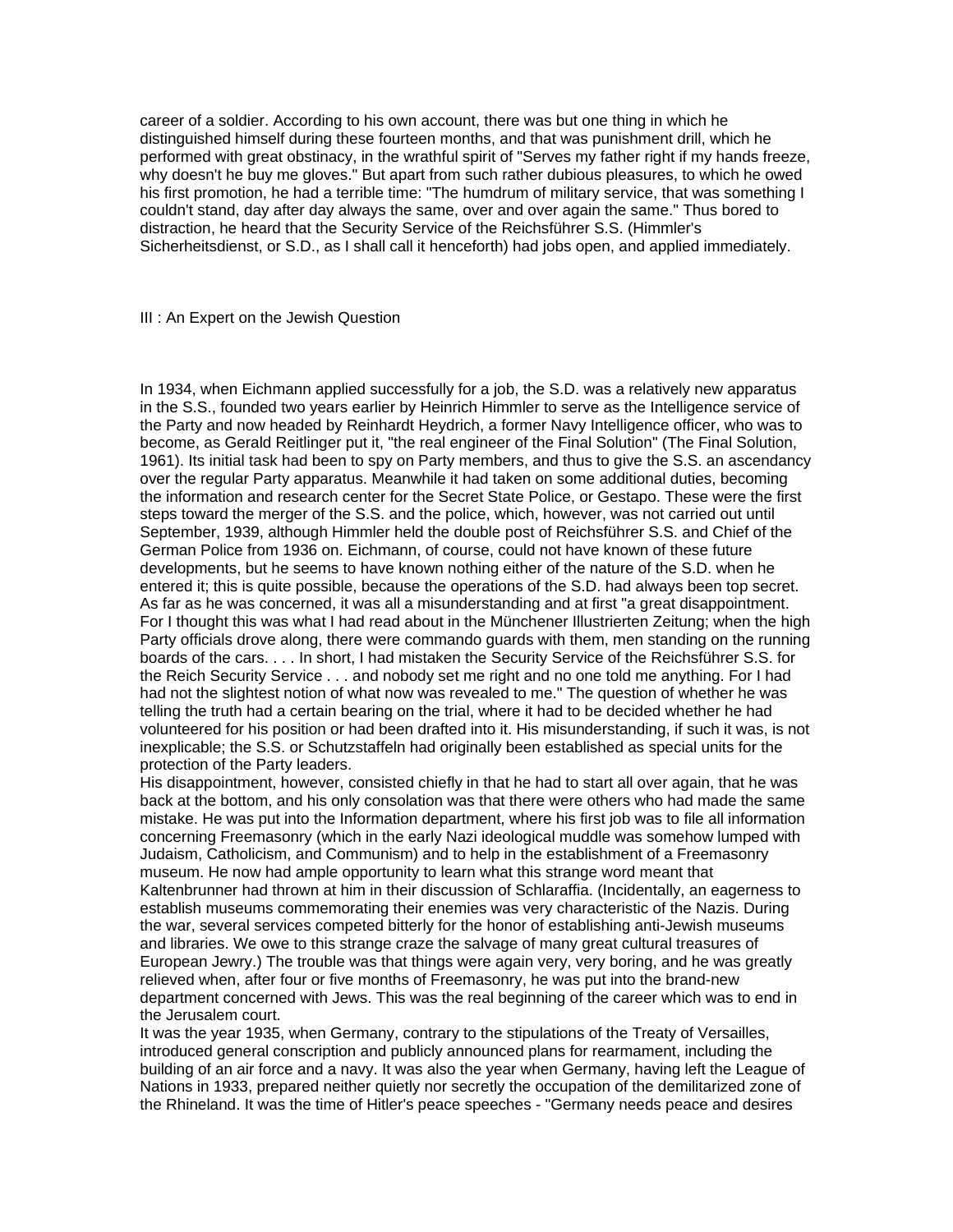peace," "We recognize Poland as the home of a great and nationally conscious people," "Germany neither intends nor wishes to interfere in the internal affairs of Austria, to annex Austria, or to conclude an Anschluss" - and, above all, it was the year when the Nazi regime won general and, unhappily, genuine recognition in Germany and abroad, when Hitler was admired everywhere as a great national statesman. In Germany itself, it was a time of transition. Because of the enormous rearmament program, unemployment had been liquidated, the initial resistance of the working class was broken, and the hostility of the regime, which had at first been directed primarily against "anti-Fascists" - Communists, Socialists, left-wing intellectuals, and Jews in prominent positions - had not yet shifted entirely to persecution of the Jews qua Jews. To be sure, one of the first steps taken by the Nazi government, back in 1933, had been the exclusion of Jews from the Civil Service (which in Germany included all teaching positions, from grammar school to university, and most branches of the entertainment industry, including radio, the theater, the opera, and concerts) and, in general, their removal from public offices. But private business remained almost untouched until 1938, and even the legal and medical professions were only gradually abolished, although Jewish students were excluded from most universities and were nowhere permitted to graduate. Emigration of Jews in these years proceeded in a not unduly accelerated and generally orderly fashion, and the currency restrictions that made it difficult, but not impossible, for Jews to take their money, or at least the greater part of it, out of the country were the same for non-Jews; they dated back to the days of the Weimar Republic. There were a certain number of Einzelaktionen, individual actions putting pressure on Jews to sell their property at often ridiculously low prices, but these usually occurred in small towns and, indeed, could be traced to the spontaneous, "individual" initiative of some enterprising Storm Troopers, the so-called S.A. men, who, except for their officer corps, were mostly recruited from the lower classes. The police, it is true, never stopped these "excesses," but the Nazi authorities were not too happy about them, because they affected the value of real estate all over the country. The emigrants, unless they were political refugees, were young people who realized that there was no future for them in Germany. And since they soon found out that there was hardly any future for them in other European countries either, some Jewish emigrants actually returned during this period. When Eichmann was asked how he had reconciled his personal feelings about Jews with the outspoken and violent anti-Semitism of the Party he had joined, he replied with the proverb: "Nothing's as hot when you eat it as when it's being cooked" - a proverb that was then on the lips of many Jews as well. They lived in a fool's paradise, in which, for a few years, even Streicher spoke of a "legal solution" of the Jewish problem. It took the organized pogroms of November, 1938, the so-called Kristallnacht or Night of Broken Glass, when seventy-five hundred Jewish shop windows were broken, all synagogues went up in flames, and twenty thousand Jewish men were taken off to concentration camps, to expel them from it. The frequently forgotten point of the matter is that the famous Nuremberg Laws, issued in the fall of 1935, had failed to do the trick. The testimony of three witnesses from Germany, high-ranking

former officials of the Zionist organization who left Germany shortly before the outbreak of the war, gave only the barest glimpse into the true state of affairs during the first five years of the Nazi regime. The Nuremberg Laws had deprived the Jews of their political but not of their civil rights; they were no longer citizens (Reichsbürger), but they remained members of the German state (Staatsangehörige). Even if they emigrated, they were not automatically stateless. Sexual intercourse between Jews and Germans, and the contraction of mixed marriages, were forbidden. Also, no German woman under the age of forty-five could be employed in a Jewish household. Of these stipulations, only the last was of practical significance; the others merely legalized a de facto situation. Hence, the Nuremberg Laws were felt to have stabilized the new situation of Jews in the German Reich. They had been second-class citizens, to put it mildly, since January 30, 1933; their almost complete separation from the rest of the population had been achieved in a matter of weeks or months - through terror but also through the more than ordinary connivance of those around them. "There was a wall between Gentiles and Jews," Dr. Benno Cohn of Berlin testified. "I cannot remember speaking to a Christian during all my journeys over Germany." Now, the Jews felt, they had received laws of their own and would no longer be outlawed. If they kept to themselves, as they had been forced to do anyhow, they would be able to live unmolested. In the words of the Reichsvertretung of the Jews in Germany (the national association of all communities and organizations, which had been founded in September, 1933, on the initiative of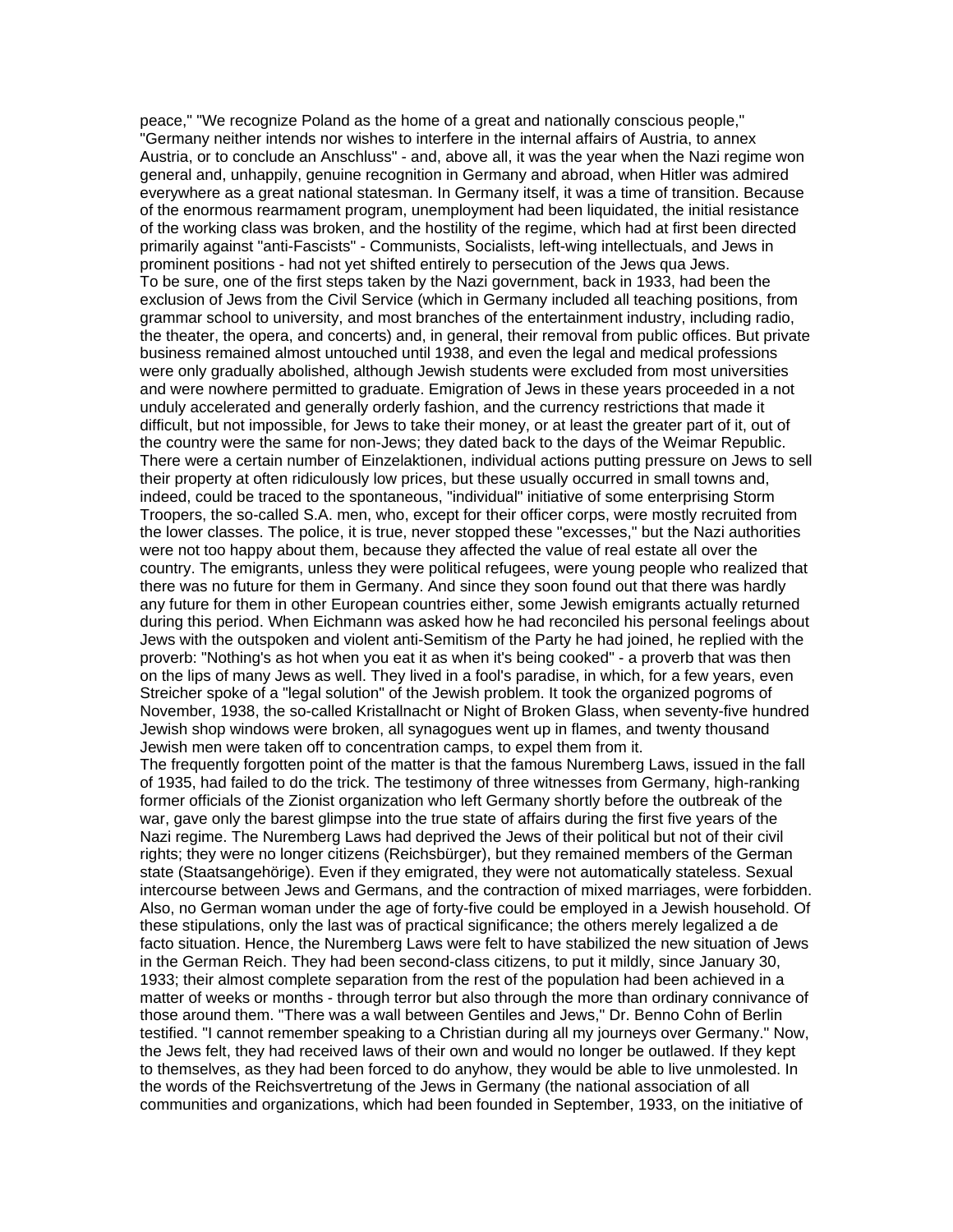the Berlin community, and was in no way Nazi-appointed), the intention of the Nuremberg Laws was "to establish a level on which a bearable relationship between the German and the Jewish people [became] possible," to which a member of the Berlin community, a radical Zionist, added: "Life is possible under every law. However, in complete ignorance of what is permitted and what is not one cannot live. A useful and respected citizen one can also be as a member of a minority in the midst of a great people" (Hans Lamm, fiber die Entwicklung des deutschen Judentums, 1951). And since Hitler, in the Röhm purge in 1934, had broken the power of the S.A., the Storm Troopers in brown shirts who had been almost exclusively responsible for the early pogroms and atrocities, and since the Jews were blissfully unaware of the growing power of the black-shirted S.S., who ordinarily abstained from what Eichmann contemptuously called the ` Stürmer methods," they generally believed that a modus vivendi would be possible; they even offered to cooperate in "the solution of the Jewish question." In short, when Eichmann entered upon his apprenticeship in Jewish affairs, on which, four years later, he was to be the recognized "expert," and when he made his first contacts with Jewish functionaries, both Zionists and Assimilationists talked in terms of a great "Jewish revival," a "great constructive movement of German Jewry," and they still quarreled among themselves in ideological terms about the desirability of Jewish emigration, as though this depended upon their own decisions.

Eichmann's account during the police examination of how he was introduced into the new department - distorted, of course, but not wholly devoid of truth - oddly recalls this fool's paradise. The first thing that happened was that his new boss, a certain von Mildenstein, who shortly thereafter got himself transferred to Albert Speer's Organisation Todt, where he was in charge of highway construction (he was what Eichmann pretended to be, an engineer by profession), required him to read Theodor Herzl's Der Judenstaat, the famous Zionist classic, which converted Eichmann promptly and forever to Zionism. This seems to have been the first serious book he ever read and it made a lasting impression on him. From then on, as he repeated over and over, he thought of hardly anything but a "political solution" (as opposed to the later "physical solution," the first meaning expulsion and the second extermination) and how to "get some firm ground under the feet of the Jews." (It may be worth mentioning that, as late as 1939, he seems to have protested against desecrators of Herzl's grave in Vienna, and there are reports of his presence in civilian clothes at the commemoration of the thirty-fifth anniversary of Herzl's death. Strangely enough, he did not talk about these things in Jerusalem, where he continuously boasted of his good relations with Jewish officials.) In order to help in this enterprise, he began spreading the gospel among his S.S. comrades, giving lectures and writing pamphlets. He then acquired a smattering of Hebrew, which enabled him to read haltingly a Yiddish newspaper - not a very difficult accomplishment, since Yiddish, basically an old German dialect written in Hebrew letters, can be understood by any German-speaking person who has mastered a few dozen Hebrew words. He even read one more book, Adolf Böhm's History of Zionism (during the trial he kept confusing it with Herzl's Judenstaat), and this was perhaps a considerable achievement for a man who, by his own account, had always been utterly reluctant to read anything except newspapers, and who, to the distress of his father, had never availed himself of the books in the family library. Following up Böhm, he studied the organizational setup of the Zionist movement, with all its parties, youth groups, and different programs. This did not yet make him an "authority," but it was enough to earn him an assignment as official spy on the Zionist offices and on their meetings; it is worth noting that his schooling in Jewish affairs was almost entirely concerned with Zionism. His first personal contacts with Jewish functionaries, all of them well-known Zionists of long standing, were thoroughly satisfactory. The reason he became so fascinated by the "Jewish question," he explained, was his own "idealism"; these Jews, unlike the Assimilationists, whom he always despised, and unlike Orthodox Jews, who bored him, were "idealists," like him. An "idealist," according to Eichmann's notions, was not merely a man who believed in an "idea" or someone who did not steal or accept bribes, though these qualifications were indispensable. An "idealist" was a man who lived for his idea - hence he could not be a businessman - and who was prepared to sacrifice for his idea everything and, especially, everybody. When he said in the police examination that he would have sent his own father to his death if that had been required, he did not mean merely to stress the extent to which he was under orders, and ready to obey them; he also meant to show what an "idealist" he had always been. The perfect "idealist," like everybody else, had of course his personal feelings and emotions, but he would never permit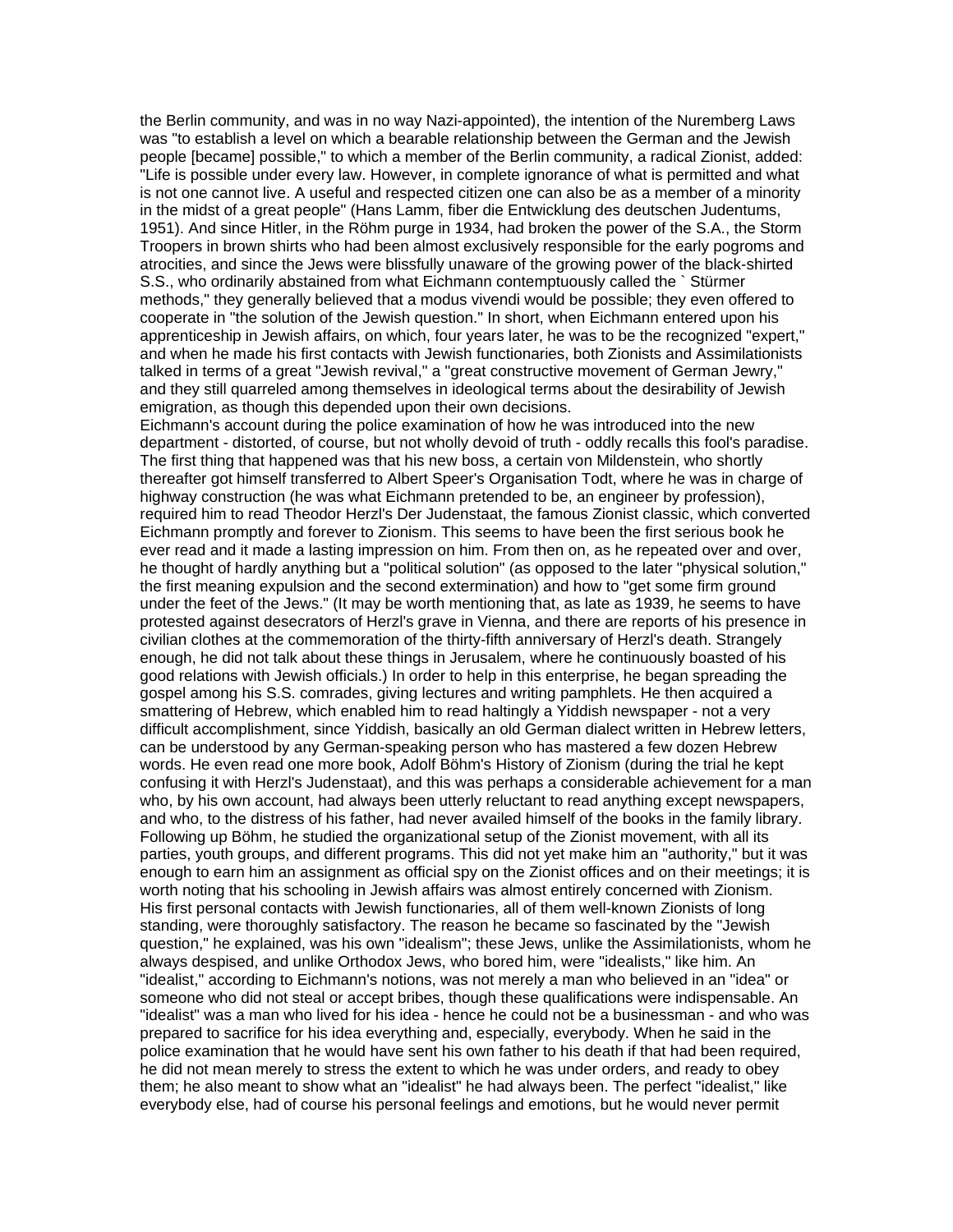them to interfere with his actions if they came into conflict with his "idea." The greatest "idealist" Eichmann ever encountered among the Jews was Dr. Rudolf Kastner, with whom he negotiated during the Jewish deportations from Hungary and with whom he came to an agreement that he, Eichmann, would permit the "illegal" departure of a few thousand Jews to Palestine (the trains were in fact guarded by German police) in exchange for "quiet and order" in the camps from which hundreds of thousands were shipped to Auschwitz. The few thousand saved by the agreement, prominent Jews and members of the Zionist youth organizations, were, in Eichmann's words, "the best biological material." Dr. Kastner, as Eichmann understood it, had sacrificed his fellow-Jews to his "idea," and this was as it should be. Judge Benjamin Halevi, one of the three judges at Eichmann's trial, had been in charge of the Kastner trial in Israel, at which Kastner had to defend himself for his cooperation with Eichmann and other high-ranking Nazis; in Halevi's opinion, Kastner had "sold his soul to the devil." Now that the devil himself was in the dock he turned out to be an "idealist," and though it may be hard to believe, it is quite possible that the one who sold his soul had also been an "idealist."

Long before all this happened, Eichmann was given his first opportunity to apply in practice what he had learned during his apprenticeship. After the Anschluss (the incorporation of Austria into the Reich), in March, 1938, he was sent to Vienna to organize a kind of emigration that had been utterly unknown in Germany, where up to the fall of 1938 the fiction was maintained that Jews if they so desired were permitted, but were not forced, to leave the country. Among the reasons German Jews believed in the fiction was the program of the N.S.D.A.P., formulated in 1920, which shared with the Weimar Constitution, the curious fate of never being officially abolished; its Twenty-Five Points had even been declared "unalterable" by Hitler. Seen in the light of later events, its anti-Semite provisions were harmless indeed: Jews could not be full-fledged citizens, they could not hold Civil Service positions, they were to be excluded from the press, and all those who had acquired German citizenship after August 2, 1914 - the date of the outbreak of the First World War - were to be denaturalized, which meant they were subject to expulsion. (Characteristically, the denaturalization was carried out immediately, but the wholesale expulsion of some fifteen thousand Jews, who from one day to the next were shoved across the Polish border at Zbaszyn, where they were promptly put into camps, took place only five years later, when no one expected it any longer.) The Party program was never taken seriously by Nazi officials; they prided themselves on belonging to a movement, as distinguished from a party, and a movement could not be bound by a program. Even before the Nazis' rise to power, these Twenty-Five Points had been no more than a concession to the party system and to such prospective voters as were old-fashioned enough to ask what was the program of the party they were going to join. Eichmann, as we have seen, was free of such deplorable habits, and when he told the Jerusalem court that he had not known Hitler's program he very likely spoke the truth: "The Party program did not matter, you knew what you were joining." The Jews, on the other

hand, were old-fashioned enough to know the Twenty-Five Points by heart and to believe in them; whatever contradicted the legal implementation of the Party program they tended to ascribe to temporary, "revolutionary excesses" of undisciplined members or groups.

But what happened in Vienna in March, 1938, was altogether different. Eichmann's task had been defined as "forced emigration," and the words meant exactly what they said: all Jews, regardless of their desires and regardless of their citizenship, were to be forced to emigrate - an act which in ordinary language is called expulsion. Whenever Eichmann thought back to the twelve years that were his life, he singled out his year in Vienna as head of the Center for Emigration of Austrian Jews as its happiest and most successful period. Shortly before, he had been promoted to officer's rank, becoming an Untersturmführer, or lieutenant, and he had been commended for his "comprehensive knowledge of the methods of organization and ideology of the opponent, Jewry." The assignment in Vienna was his first important job, his whole career, which had progressed rather slowly, was in the balance. He must have been frantic to make good, and his success was spectacular: in eight

months, forty-five thousand Jews left Austria, whereas no more than nineteen thousand left Germany in the same period; in less than eighteen months, Austria was "cleansed" of close to a hundred and fifty thousand people, roughly sixty per cent of its Jewish population, all of whom left the country "legally"; even after the outbreak of the war, some sixty thousand Jews could escape. How did he do it? The basic idea that made all this possible was of course not his but, almost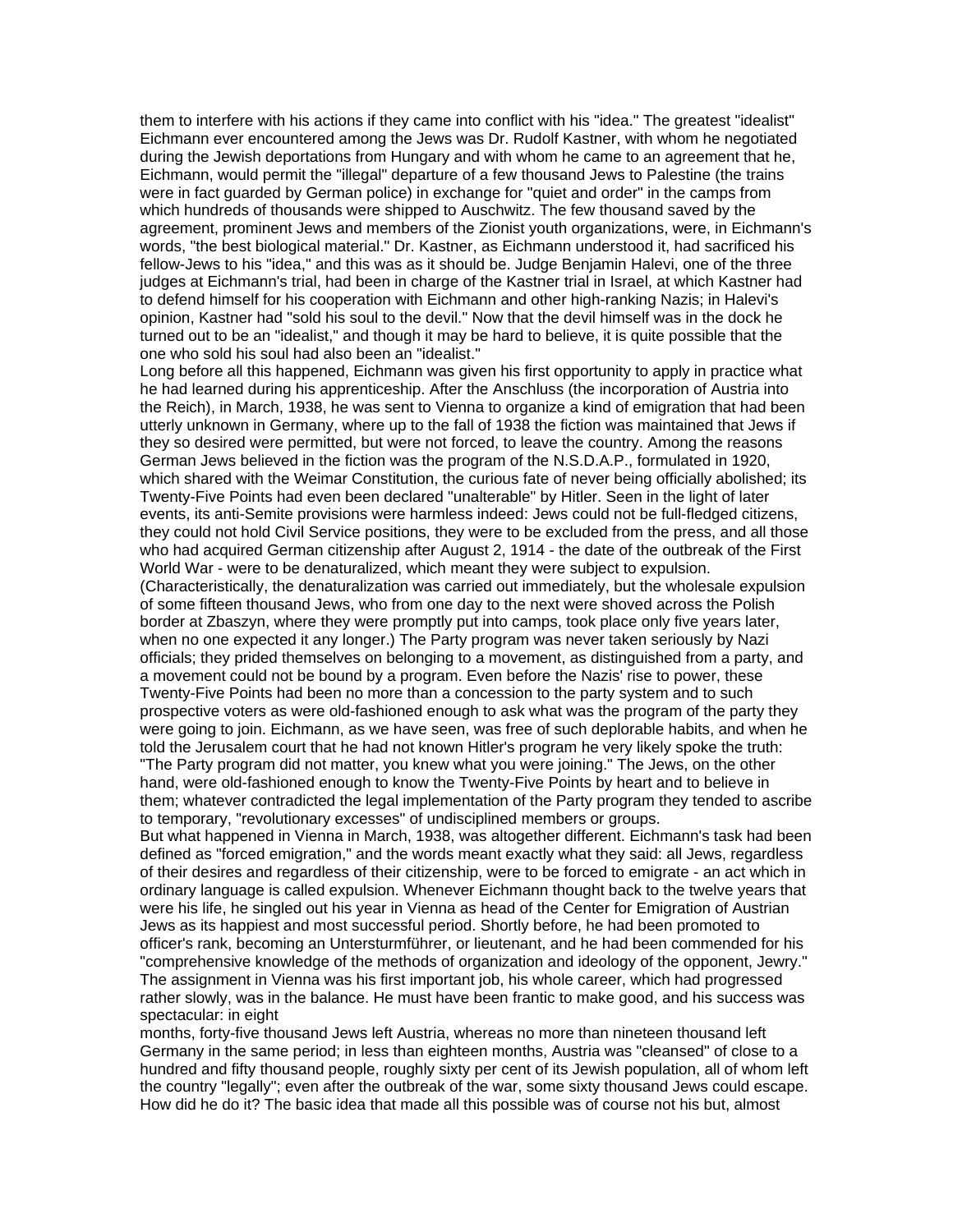certainly, a specific directive by Heydrich, who had sent him to Vienna in the first place. (Eichmann was vague on the question of authorship, which he claimed, however, by implication; the Israeli authorities, on the other hand, bound [as Yad Vashem's Bulletin put it] to the fantastic "thesis of the all-inclusive responsibility of Adolf Eichmann" and the even more fantastic "supposition that one [i.e., his] mind was behind it all," helped him considerably in his efforts to deck himself in borrowed plumes, for which he had in any case a great inclination.) The idea, as explained by Heydrich in a conference with Goring on the morning of the Kristallnacht, was simple and ingenious enough: "Through the Jewish community, we extracted a certain amount of money from the rich Jews who wanted to emigrate. By paying this amount, and an additional sum in foreign currency, they made it possible for poor Jews to leave. The problem was not to make the rich Jews leave, but to get rid of the Jewish mob." And this "problem" was not solved by Eichmann. Not until the trial was over was it learned from the Netherlands State Institute for War Documentation that Erich Rajakowitsch, a "brilliant lawyer" whom Eichmann, according to his own testimony, "employed for the handling of legal questions in the central offices for Jewish emigration in Vienna, Prague, and Berlin," had originated the idea of the "emigration funds." Somewhat later, in April, 1941, Rajakowitsch was sent to Holland by Heydrich in order to "establish there a central office which was to serve as a model for the `solution of the Jewish question' in all occupied countries in Europe."

Still, enough problems remained that could be solved only in the course of the operation, and there is no doubt that here Eichmann, for the first time in his life, discovered in himself some special qualities. There were two things he could do well, better than others: he could organize and he could negotiate), immediately upon his arrival, he opened negotiations with the representatives of the Jewish community, whom he had first to liberate from prisons and concentration camps, since the "revolutionary zeal" in Austria, greatly exceeding the early "excesses" in Germany, had resulted in the imprisonment of practically all prominent Jews. After this experience, the Jewish functionaries did not need Eichmann to convince them of the desirability of emigration. Rather, they informed him of the enormous difficulties which lay ahead. Apart from the financial problem, already "solved," the chief difficulty lay in the number of papers every emigrant had to assemble before he could leave the country. Each of the papers was valid only for a limited time, so that the validity of the first had usually expired long before the last could be obtained. Once Eichmann understood how the whole thing worked, or, rather, did not work, he "took counsel with himself" and "gave birth to the idea which I thought would do justice to both parties." He imagined "an assembly line, at whose beginnings the first document is put, and then the other papers, and at its end the passport would have to come out as the end product." This could be realized if all the officers concerned - the Ministry of Finance, the income tax people, the police, the Jewish community, etc. - were housed under the same roof and forced to do their work on the spot, in the presence of the applicant, who would no longer have to run from office to office and who, presumably, would also be spared having some humiliating chicaneries practiced on him, and certain expenses for bribes. When everything was ready and the assembly line was doing its work smoothly and quickly, Eichmann "invited" the Jewish functionaries from Berlin to inspect it. They were appalled: "This is like an automatic factory, like a flour mill connected with some bakery. At one end you put in a Jew who still has some property, a factory, or a shop, or a bank account, and he goes through the building from counter to counter, from office to office, and comes out at the other end without any money, without any rights, with only a passport on which it says: `You must leave the country within a fortnight. Otherwise you will go to a concentration camp.' "

This, of course, was essentially the truth about the procedure, but it was not the whole truth. For these Jews could not be left "without any money," for the simple reason that without it no country at this date would have taken them. They needed, and were given, their Vorzeigegeld, the amount they had to show in order to obtain their visas and to pass the immigration controls of the recipient country. For this amount, they needed foreign currency, which the Reich had no intention of wasting on its Jews. These needs could not be met by Jewish accounts in foreign countries, which, in any event, were difficult to get at because they had been illegal for many years; Eichmann therefore sent Jewish functionaries abroad to solicit funds from the great Jewish organizations, and these funds were then sold by the Jewish community to the prospective emigrants at a considerable profit-one dollar, for instance, was sold for 10 or 20 marks when its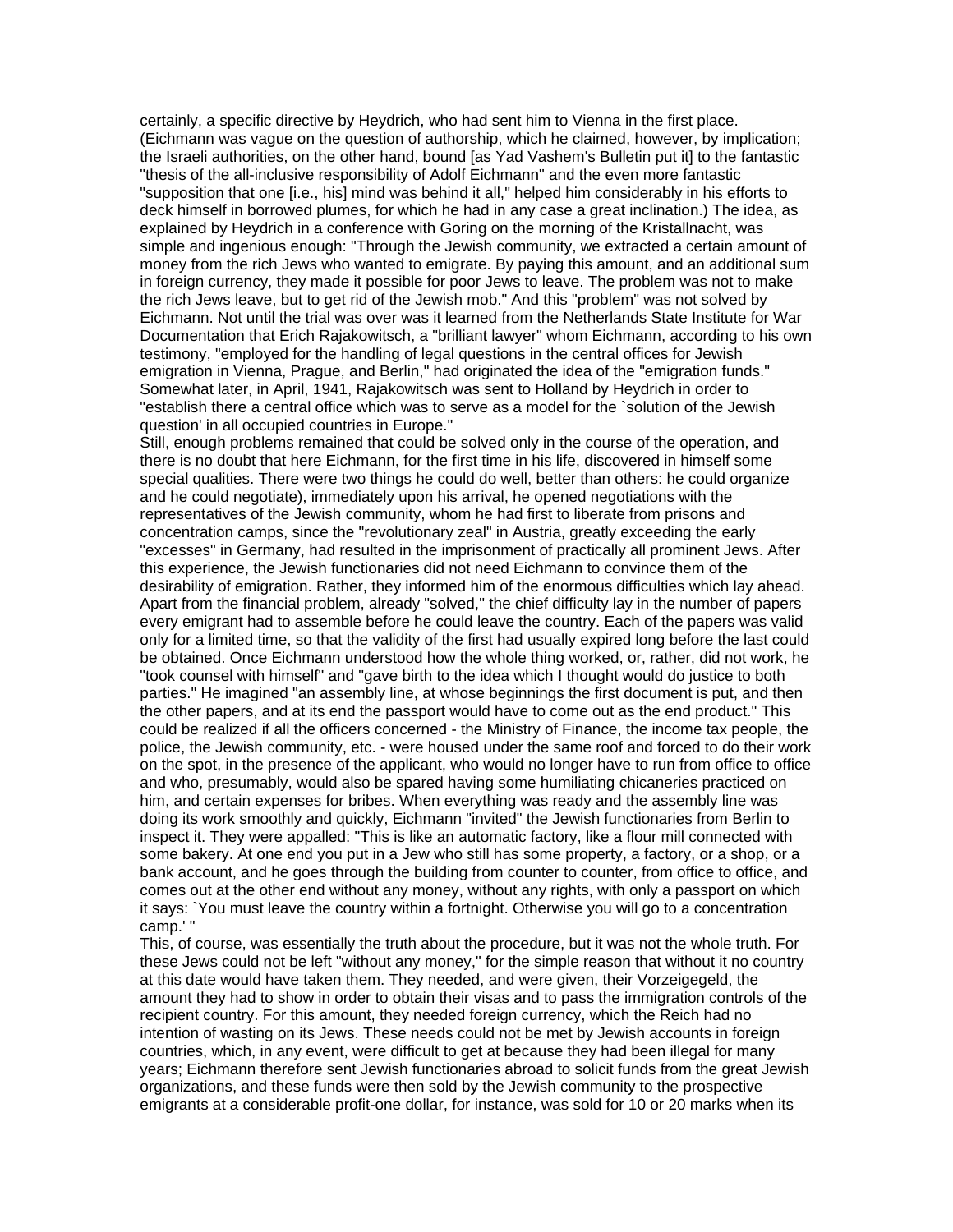market value was 4.20 marks. It was chiefly in this way that the community acquired not only the money necessary for poor Jews and people without accounts abroad, but also the funds it needed for its own hugely expanded activities. Eichmann did not make possible this deal without encountering considerable opposition from the German financial authorities, the Ministry and the Treasury, which, after all, could not remain unaware of the fact that these transactions amounted to a devaluation of the mark.

Bragging was the vice that was Eichmann's undoing. It was sheer rodomontade when he told his men during the last days of the war: "I will jump into my grave laughing, because the fact that I have the death of five million Jews [or "enemies of the Reich," as he always claimed to have said] on my conscience gives me extraordinary satisfaction." He did not jump, and if he had anything on his conscience, it was not murder but, as it turned out, that he had once slapped the face of Dr. Josef Löwenherz, head of the Vienna Jewish community, who later became one of his favorite Jews. (He had apologized in front of his staff at the time, but this incident kept bothering him.) To claim the death of five million Jews, the approximate total of losses suffered from the combined efforts of all Nazi offices and authorities, was preposterous, as he knew very well, but he had kept repeating the damning sentence ad nauseam to everyone who would listen, even twelve years later in Argentina, because it gave him "an extraordinary sense of elation to think that [he] was exiting from the stage in this way." (Former Legationsrat Horst Grell, a witness for the defense, who had known Eichmann in Hungary, testified that in his opinion Eichmann was boasting. That must have been obvious to everyone who heard him utter his absurd claim.) It was sheer boasting when he pretended he had "invented" the ghetto system or had "given birth to the idea" of shipping all European Jews to Madagascar. The Theresienstadt ghetto, of which Eichmann claimed "paternity," was established years after the ghetto system had been introduced into the Eastern occupied territories, and setting up a special ghetto for certain privileged categories was, like the ghetto system, the "idea" of Heydrich. The Madagascar plan seems to have been "born" in the bureaus of the German Foreign Office, and Eichmann's own contribution to it turned out to owe a good deal to his beloved Dr. Löwenherz, whom he had drafted to put down "some basic thoughts" on how about four million Jews might be transported from Europe after the war presumably to Palestine, since the Madagascar project was top secret. (When confronted at the trial with the Löwenherz report, Eichmann did not deny its authorship; it was one of the few moments when he appeared genuinely embarrassed.) What' eventually led to his capture was his compulsion to talk big - he was "fed up with being an anonymous wanderer between the worlds" and this compulsion must have grown considerably stronger as time passed, not only because he had nothing to do that he could consider worth doing, but also because the postwar-era had bestowed so much unexpected "fame" upon him.

But bragging is a common vice, and a more specific, and also more decisive, flaw in Eichmann's character was his almost total inability ever to look at anything from the other fellow's point of view. Nowhere was this flaw more conspicuous than in his account of the Vienna episode. He and his men and the Jews' were all "pulling together," and whenever there were any difficulties the Jewish functionaries would come running to him "to unburden their hearts," to tell him "all their grief and sorrow," and to ask for his help. The Jews "desired" to emigrate, and he, Eichmann, was there to help them, because it so happened that at the same time the Nazi authorities had expressed a desire to see their Reich judenrein. The two desires coincided, and he, Eichmann, could "do justice to both parties." At the trial, he never gave an inch when it came to this part of the story, although he agreed that today, when "times have changed so much," the Jews might not be too happy to recall this "pulling together" and he did not want "to hurt their feelings." The German text of the taped police examination, conducted from May 29, 1960, to January 17, 1961, each page corrected and approved by Eichmann, constitutes a veritable gold mine for a psychologist - provided he is wise enough to understand that the horrible can be not only ludicrous but outright funny. Some of the comedy cannot be conveyed in English, because it lies in Eichmann's heroic fight with the German language, which invariably defeats him. It is funny when he speaks, passim, of "winged words" (geflügelte Worte, a German colloquialism for famous quotes from the classics) when he means stock phrases, Redensarten, or slogans, Schlagworte. It was funny when, during the cross-examination on the Sassen documents, conducted in German by the presiding judge, he used the phrase "kontra geben" (to give tit for tat), to indicate that he had resisted Sassen's efforts to liven up his stories; Judge Landau,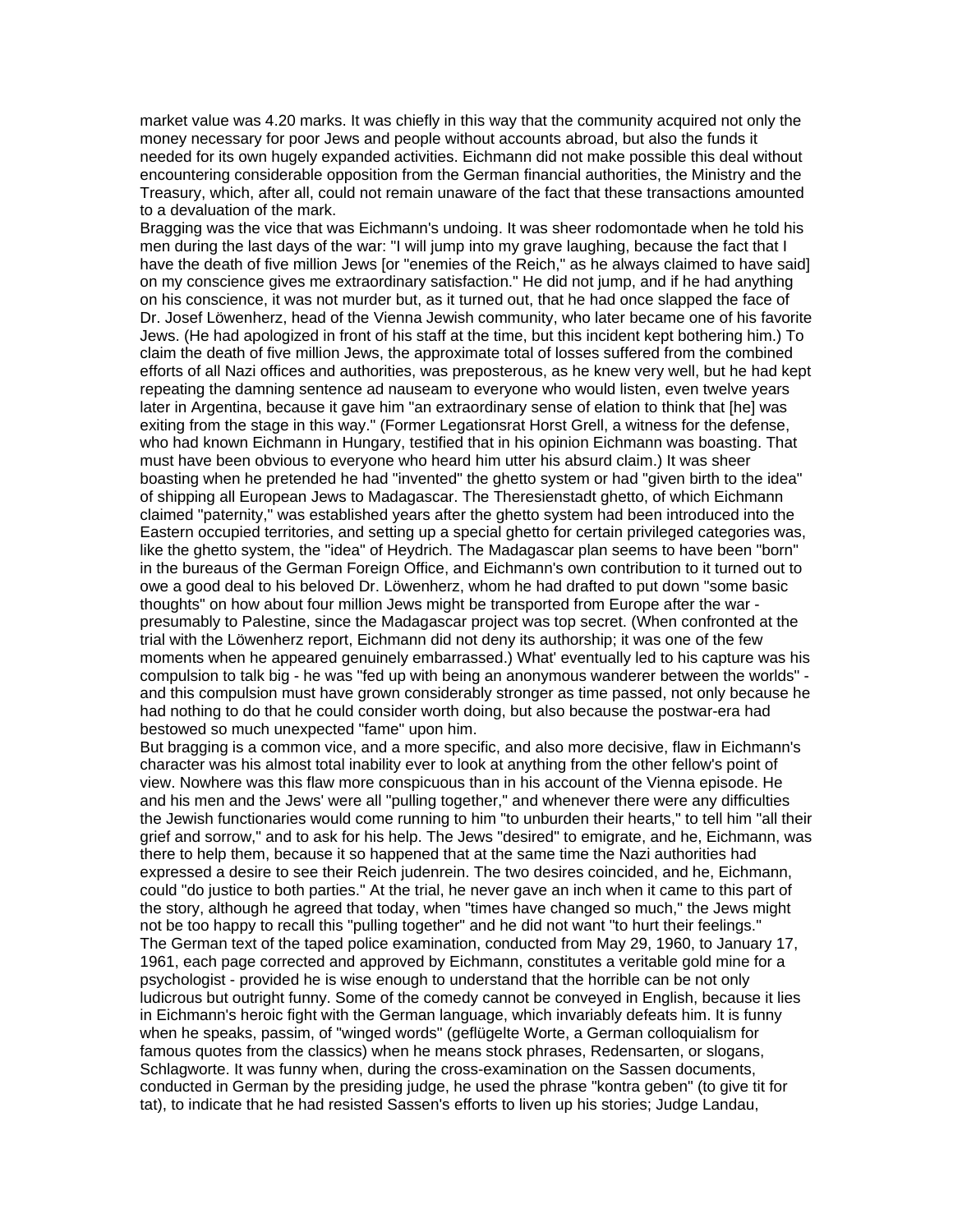obviously ignorant of the mysteries of card games, did not understand, and Eichmann could not think of any other way to put it. Dimly aware of a defect that must have plagued him even in school - it amounted to a mild case of aphasia - he apologized, saying, "Officialese [Amtssprache] is my only language." But the point here is that officialese became his language because he was genuinely incapable of uttering a single sentence that was not a cliché. (Was it these clichés that the psychiatrists thought so "normal" and "desirable"? Are these the "positive ideas" a clergyman hopes for in those to whose souls he ministers? Eichmann's best opportunity to show this positive side of his character in Jerusalem came when the young police officer in charge of his mental and psychological well-being handed him Lolita for relaxation. After two days Eichmann returned it, visibly indignant; "Quite an unwholesome book" - "Das ist aber ein sehr unerfreuliches Buch" - he told his guard.) To be sure, the judges were right when they finally told the accused that all he had said was "empty talk" - except that they thought the emptiness was feigned, and that the accused wished to cover up other thoughts which, though hideous, were not empty. This supposition seems refuted by the striking consistency with which Eichmann, despite his rather bad memory, repeated word for word the same stock phrases and self-invented clichés (when he did succeed in constructing a sentence of his own, he repeated it until it became a cliché) each time he referred to an incident or event of importance to him. Whether writing his memoirs in Argentina or in Jerusalem, whether speaking to the police examiner or to the court, what he said was always the same, expressed in the same words. The longer one listened to him, the more obvious it became that his inability to speak was closely connected with an inability to think, namely, to think from the standpoint of somebody else. No communication was possible with him, not because he lied but because he was surrounded by the most reliable of all safeguards against the words and the presence of others, and hence against reality as such. Thus, confronted for eight months with the reality of being examined by a Jewish policeman, Eichmann did not have the slightest hesitation in explaining to him at considerable length, and repeatedly, why he had been unable to attain a higher grade in the S.S., that this was not his fault. He had done everything, even asked to be sent to active military duty - "Off to the front, I said to myself, then the Standartenführer [colonelcy] will come quicker." In court, on the contrary, he pretended he had asked to be transferred because he wanted to escape his murderous duties. He did not insist much on this, though, and, strangely, he was not confronted with his utterances to Captain Less, whom he also told that he had hoped to be nominated for the Einsatzgruppen, the mobile killing units in the East, because when they were formed, in March, 1941, his office was "dead" - there was no emigration any longer and deportations had not yet been started. There was, finally, his greatest ambition - to be promoted to the job of police chief in some German town; again, nothing doing. What makes these pages of the examination so funny is that all this was told in the tone of someone who was sure of finding "normal, human" sympathy for a hard-luck story. "Whatever I prepared and planned, everything went wrong, my personal affairs as well as my years-long efforts to obtain land and soil for the Jews. I don't know, everything was as if under an evil spell; whatever I desired and wanted and planned to do, fate prevented it somehow. I was frustrated in everything, no matter what." When Captain Less asked his opinion on some damning and possibly lying evidence given by a former colonel of the S.S., he exclaimed, suddenly stuttering with rage: "I am very much surprised that this man could ever have been an S.S. Standartenführer, that surprises me very much indeed. It is altogether, altogether unthinkable. I don't know what to say." He never said these things in a spirit of defiance, as though he wanted, even now, to defend the standards by which he had lived in the past. The very words "S.S.," or "career," or "Himmler" (whom he always called by his long official title: Reichsführer S.S. and Chief of the German Police, although he by no means admired him) triggered in him a mechanism that had become completely unalterable. The presence of Captain Less, a Jew from Germany and unlikely in any case to think that members of the S.S. advanced in their careers through the exercise of high moral qualities, did not for a moment throw this mechanism out of gear.

Now and then, the comedy breaks into the horror itself, and results in stories, presumably true enough, whose macabre humor easily surpasses that of any Surrealist invention. Such was the story told by Eichmann during the police examination about the unlucky Kommerzialrat Storfer of Vienna, one of the representatives of the Jewish community. Eichmann had received a telegram from Rudolf Höss, Commandant of Auschwitz, telling him that Storfer had arrived and had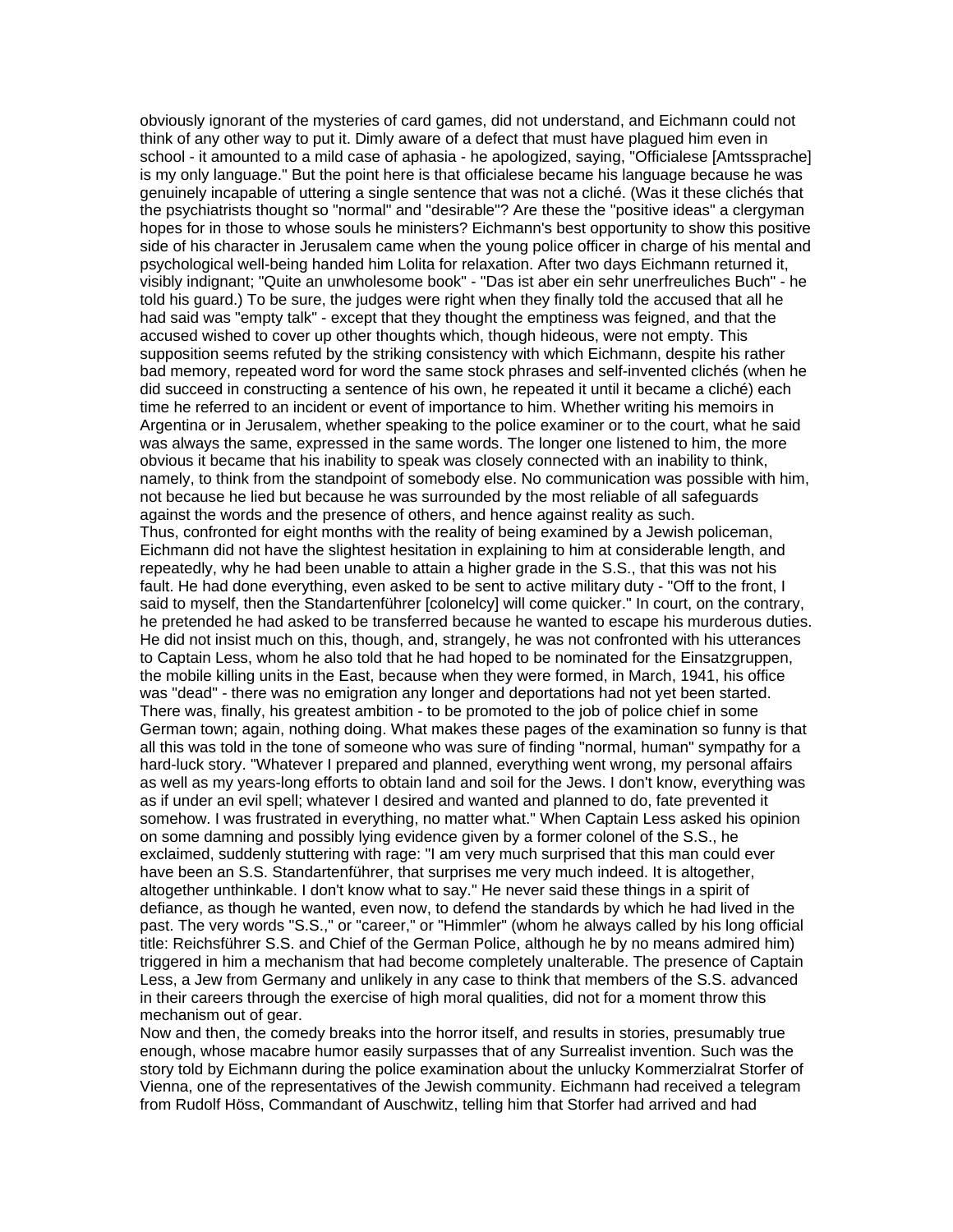urgently requested to see Eichmann. "I said to myself: O.K., this man has always behaved well, that is worth my while . . . I'll go there myself and see what is the matter with him. And I go to Ebner [chief of the Gestapo in Vienna], and Ebner says - I remember it only vaguely - If only he had not been so clumsy; he went into hiding and tried to escape,' something of the sort. And the police arrested him and sent him to the concentration camp, and, according to the orders of the Reichsführer (Himmler], no one could get out once he was in. Nothing could be done, neither Dr. Ebner nor I nor anybody else could do anything about it. I went to Auschwitz and asked Höss to see Storfer. `Yes, yes [Höss said], he is in one of the labor gangs.' With Storfer afterward, well, it was normal and human, we had a normal, human encounter. He told me all his grief and sorrow: I said: `Well, my dear old friend [Ja, mein lieber guter Storfer], we certainly got it! What rotten luck!' And I also said: `Look, I really cannot help you, because according to orders from the Reichsführer nobody can get out. I can't get you out. Dr. Ebner can't get you out. I hear you made a mistake, that you went into hiding or wanted to bolt, which, after all, you did not need to do.' [Eichmann meant that Storfer, as a Jewish functionary, had immunity from deportation.] I forget what his reply to this was. And then I asked him how he was. And he said, yes, he wondered if he couldn't be let off work, it was heavy work. And then I said to Höss: 'Work-Storfer won't have to work!' But Höss said: `Everyone works here.' So I said: 'O.K.,' I said, `I'll make out a chit to the effect that Storfer has to keep the gravel paths in order with a broom,' there were little gravel paths there, `and that he has the right to sit down with his broom on one of the benches.' [To Storfer] I said: `Will that be all right, Mr. Storfer? Will that suit you?' Whereupon he was very pleased, and we shook hands, and then he was given the broom and sat down on his bench. It was a great inner joy to me that I could at least see the man with whom I had worked for so many long years, and that we could speak with each other." Six weeks after this normal human encounter, Storfer was dead - not gassed, apparently, but shot.

Is this a textbook case of bad faith, of lying self-deception combined with outrageous stupidity? Or is it simply the case of the eternally unrepentant criminal (Dostoevski once mentions in his diaries that in Siberia, among scores of murderers, rapists, and burglars, he never met a single man who would admit that he had done wrong) who cannot afford to face reality because his crime has become part and parcel of it? Yet Eichmann's case is different from that of the ordinary criminal, who can shield himself effectively against the reality of a non-criminal world only within the narrow limits of his gang. Eichmann needed only to recall the past in order to feel assured that he was not lying and that he was not deceiving himself, for he and the world he lived in had once been in perfect harmony. And that German society of eighty million people had been shielded against reality and factuality by exactly the same means, the same self-deception, lies, and stupidity that had now become ingrained in Eichmann's mentality. These lies changed from year to year, and they frequently contradicted each other; moreover, they were not necessarily the same for the various branches of the. Party hierarchy or the people at large. But the practice of self deception had become so common, almost a moral prerequisite for survival, that even now, eighteen years after the collapse of the Nazi regime, when most of the specific content of its lies has been forgotten, it is sometimes difficult not to believe that mendacity has become an integral part of the German national character. During the war, the lie most effective with the whole of the German people was the slogan of "the battle of destiny for the German people" [der Schicksalskampf des deutschen Volkes], coined either by Hitler or by Goebbels, which made self-deception easier on three counts: it suggested, first, that the war was no war; second, that it was started by destiny and not by Germany; and, third, that it' was a matter of life and death for the Germans, who must annihilate their enemies or be annihilated.

Eichmann's astounding willingness, in Argentina as well as in, Jerusalem, to admit his crimes was due less to his own criminal capacity for self-deception than to the aura of systematic mendacity that had constituted the general, and generally accepted, atmosphere of the Third Reich. "Of course" he had played a role in the extermination of the Jews; of course if he "had not transported them, they would not have been delivered to the butcher."

"What," he asked, "is there to `admit'?" Now, he proceeded, he "would like to find peace with [his] former enemies" - a sentiment he shared not only with Himmler, who had expressed it during the last year of the war, or with the Labor Front leader Robert Ley (who, before he committed suicide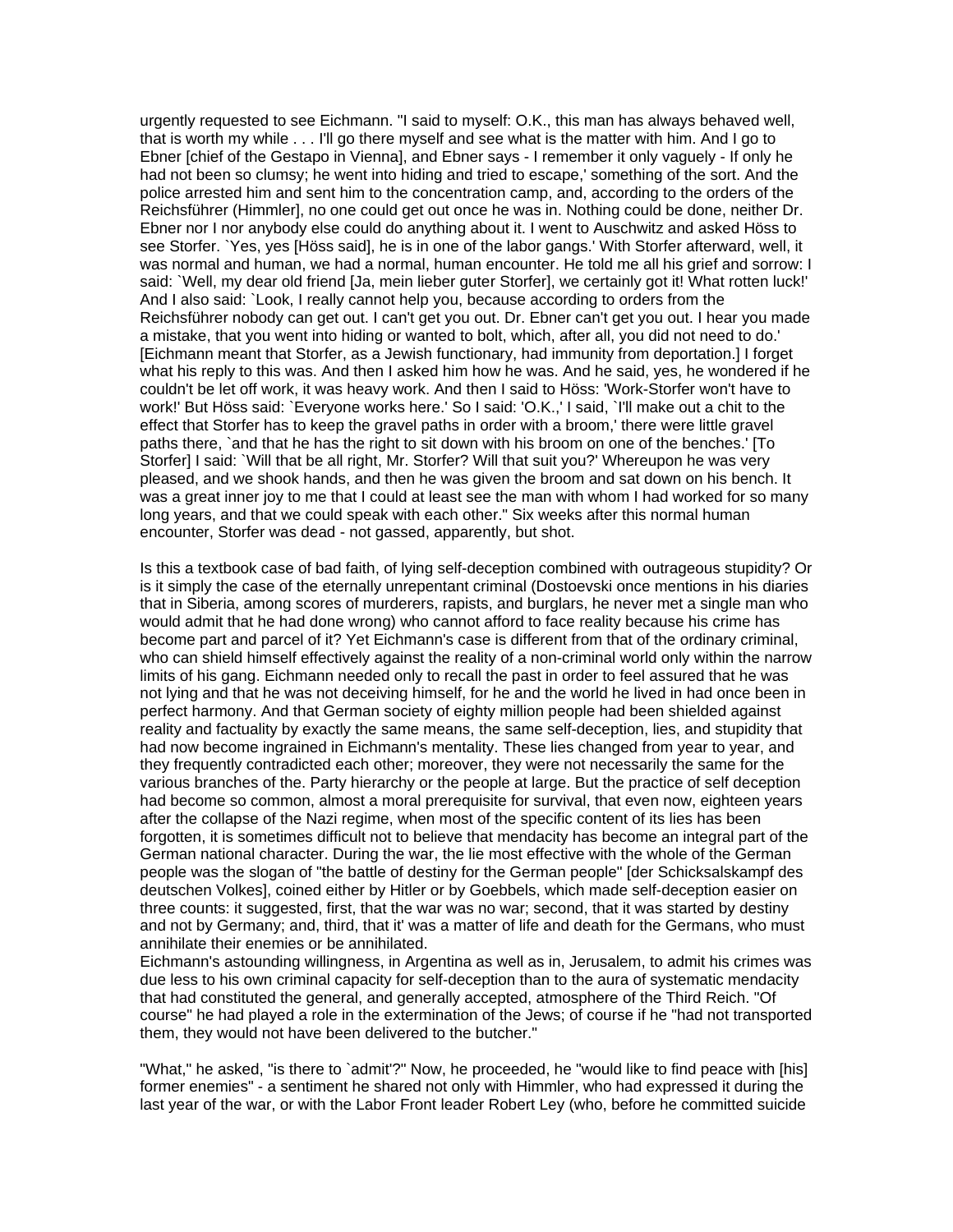in Nuremberg, had proposed the establishment of a "conciliation committee" consisting of the Nazis responsible for the massacres and the Jewish survivors) but also, unbelievably, with many ordinary Germans, who were heard to express themselves in exactly the same terms at the end of the war. This outrageous cliché was no longer issued to them from above, it was a selffabricated stock phrase, as devoid of reality as those clichés by which the people had lived for twelve years; and you could almost see what an "extraordinary sense of elation" it gave to the speaker the moment it popped out of his mouth.

Eichmann's mind was filled to the brim with such sentences. His memory proved to be quite unreliable about what had actually happened; in a rare moment of exasperation, Judge Landau asked the accused: "What can you remember?" (if you don't remember the discussions at the socalled Wannsee Conference, which dealt with the various methods of killing) and the answer, of course, was that Eichmann remembered the turning points in his own career rather well, but that they did not necessarily coincide with the turning points in the story of Jewish extermination or, as a matter of fact, with the turning points in history. (He always had trouble remembering the exact date of the outbreak of the war or of the invasion of Russia.) But the point of the matter is that he had not forgotten a single one of the sentences of his that at one time or another had served to give him a "sense of elation." Hence, whenever, during the cross-examination, the judges tried to appeal to his conscience, they were met with "elation," and they were outraged as well as disconcerted when they learned that the accused had at his disposal a different elating cliché for each period of his life and each of his activities. In his mind, there was no contradiction between "I will jump into my grave laughing," appropriate for the end of the war, and "I shall gladly hang myself in public as a warning example for all anti-Semites on this earth," which now, under vastly different circumstances, fulfilled exactly the same function of giving him a lift.

These habits of Eichmann's created considerable difficulty during the trial - less for Eichmann himself than for those who had come to prosecute him, to defend him, to judge him, and to report on him. For all this, it was essential that one take him seriously, and this was very hard to do, unless one sought the easiest way out of the dilemma between the unspeakable horror of the deeds and the undeniable ludicrousness of the man who perpetrated them, and declared him a clever, calculating liar - which he obviously was not. His own convictions in this matter were far from modest: "One of the few gifts fate bestowed upon me is a capacity for truth insofar as it depends upon myself." This gift he had claimed even before the prosecutor wanted to settle on him crimes he had not committed. In the disorganized, rambling notes he made in Argentina in preparation for the interview with Sassen, when he was still, as he even pointed out at the time, "in full possession of my physical and psychological freedom," he had issued a fantastic warning to "future historians to be objective enough not to stray from the path of this truth recorded here" fantastic because every line of these scribblings shows his utter ignorance of everything that was not directly, technically and bureaucratically, connected with his job, and also shows an extraordinarily faulty memory.

Despite all the efforts of the prosecution, everybody could see that this man was not a "monster," but it was difficult indeed not to suspect that he was a clown. And since this suspicion would have been fatal to the whole enterprise, and was also rather hard to sustain in view of the sufferings he and his like had caused to millions of people, his worst clowneries were hardly noticed and almost never reported. What could you do with a man who first declared, with great emphasis, that the one thing he had learned in an ill-spent life was that one should never take an oath ("Today no man, no judge could ever persuade me to make a sworn statement, to declare something under oath as a witness. I refuse it, I refuse it for moral reasons. Since my experience tells me that if one is loyal to his oath, one day he has to take the consequences, I have made up my mind once and for all that no judge in the world or any other authority will ever be capable of making me swear an oath, to give sworn testimony. I won't do it voluntarily and no one will be able to force me"), and then, after being told explicitly that if he wished to testify in his own defense he might "do so under oath or without an oath," declared without further ado that he would prefer to testify under oath? Or who, repeatedly and with a great show of feeling, assured the court, as he had assured the police examiner, that the worst thing he could do would be to try to escape his true responsibilities, to fight for his neck, to plead for mercy - and then, upon instruction of his counsel, submitted a handwritten document, containing his plea for mercy?

As far as Eichmann was concerned, these were questions of changing moods, and as long as he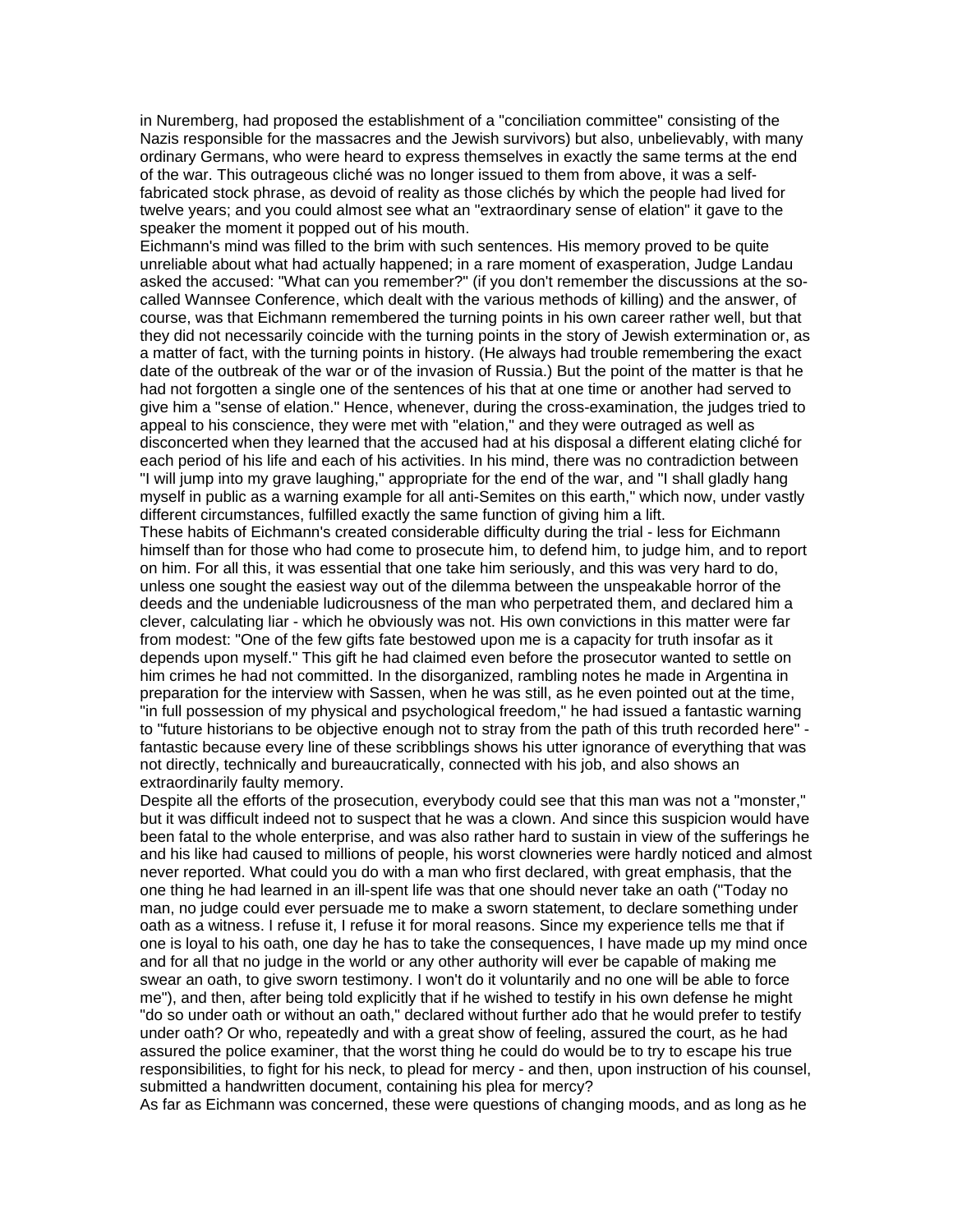was capable of finding, either in his memory or on the spur of the moment, an elating stock phrase to go with them, he was quite content, without ever becoming aware of anything like "inconsistencies.". As we shall see, this horrible gift for consoling himself with clichés did not leave him in the hour of his death.

#### IV : The First Solution: Expulsion

Had this been an ordinary trial, with the normal tug of war between prosecution and defense to bring out the facts and do justice to both sides, it would be possible to switch now to the version of the defense and find out whether there was not more to Eichmann's grotesque account of his activities in Vienna than meets the eye, and whether his distortions of reality could not really be ascribed to more than the mendacity of an individual. The facts for which Eichmann was to hang had been established "beyond reasonable doubt" long before the trial started, and they were generally known to all students of the Nazi regime. The additional facts that the prosecution tried to establish were, it is true, partly accepted in the judgment, but they would never have appeared to be "beyond reasonable doubt" if the defense had brought its own evidence to bear upon the proceedings. Hence, no report on the Eichmann case, perhaps as distinguished from the Eichmann trial, could be complete without paying some attention to certain facts that are well enough known but that Dr. Servatius chose to ignore.

This is especially true of Eichmann's muddled general outlook and ideology with respect to "the Jewish question." During cross-examination, he told the presiding judge that in Vienna he "regarded the Jews as opponents with respect to whom a mutually acceptable, a mutually fair solution had to be found.

 . . . That solution I envisaged as putting firm soil under their feet so that they would have a place of their own, soil of their own. And I was working in the direction of that solution joyfully. I cooperated in reaching such a solution, gladly and joyfully, because it was also the kind of solution that was approved by movements among the Jewish people themselves, and I regarded this as the most appropriate solution to this matter."

This was the true reason they had all "pulled together," the reason their work had been "based upon mutuality." It was in the interest of the Jews, though perhaps not all Jews understood this, to get out of the country; "one had to help them, one had to help these functionaries to act, and that's what I did." If the Jewish functionaries were "idealists," that is, Zionists, he respected them, "treated them as equals," listened to all their "requests and complaints and applications for support," kept his "promises" as far as he could - "People are inclined to forget that now." Who but he, Eichmann, had saved hundreds of thousands of Jews? What but his great zeal and gifts of organization had enabled them to escape in time? True, he could not foresee at the time the coming Final Solution, but he had saved them, that was a "fact." (In an interview given in this country during the trial, Eichmann's son told the same story to American reporters. It must have been a family legend.)

In a sense, one can understand why counsel for the defense did nothing to back up Eichmann's version of his relations with the Zionists. Eichmann admitted, as he had in the Sassen interview, that he "did not greet his assignment with the apathy of an ox being led to his stall," that he had been very different from those colleagues "who had never read a basic book [i.e., Herzl's Judenstaat], worked through it, absorbed it, absorbed it with interest," and who therefore lacked "inner rapport with their work." They were "nothing but office drudges," for whom everything was decided "by paragraphs, by orders, who were interested in nothing else," who were, in short, precisely such "small cogs" as, according to the defense, Eichmann himself had been. If this meant no more than giving unquestioning obedience to the Führer's orders, then they had all been small cogs - even Himmler, we are told by his masseur, Felix Kersten, had not greeted the Final Solution with great enthusiasm, and Eichmann assured the police examiner that his own boss, Heinrich Müller, would never have proposed anything so "crude" as "physical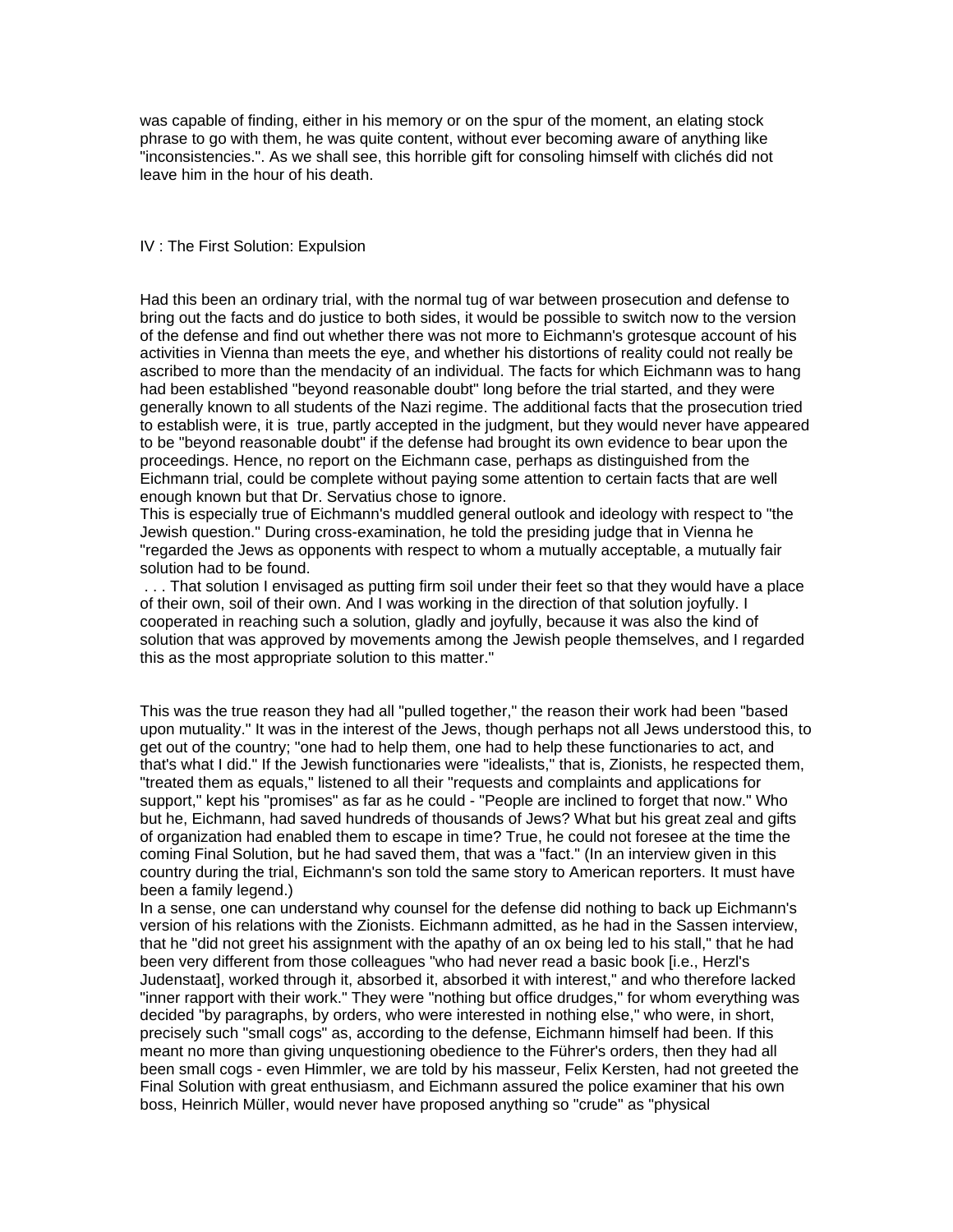extermination." Obviously, in Eichmann's eyes the small-cog theory was quite beside the point. Certainly he had not been as big as Mr. Hausner tried to make him; after all, he was not Hitler, nor, for that matter, could he compare himself in importance, as far as the "solution" of the Jewish question was concerned, with Müller, or Heydrich, or Himmler; he was no megalomaniac. But neither was he as small as the defense wished him to be.

Eichmann's distortions of reality were horrible because of the horrors they dealt with, but in principle they were not very different from things current in post-Hitler Germany. There is, for instance, Franz-Josef Strauss, former Minister of Defense, who recently conducted an election campaign against Willy Brandt, now mayor of West Berlin, but a refugee in Norway during the Hitler period. Strauss asked a widely publicized and apparently very successful question of Mr. Brandt "What were you doing those twelve years outside Germany? We know what we were doing here in Germany" - with complete impunity, without anybody's batting an eye, let alone reminding the member of the Bonn government that what Germans in Germany were doing during those years has become notorious indeed. The same "innocence" is to be found in a recent casual remark by a respected and respectable German literary critic, who was probably never a Party member; reviewing a study of literature in the Third Reich, he said that its author belonged with "those intellectuals who at the outbreak of barbarism deserted us without exception." This author was of course a Jew, and he was expelled by the Nazis and himself deserted by Gentiles, people like Mr. Heinz Beckmann of the Rheinischer Merkur. Incidentally, the very word "barbarism," today frequently applied by Germans to the Hitler period, is a distortion of reality; it is as though Jewish and non-Jewish intellectuals had fled a country that was no longer "refined" enough for them.

Eichmann, though much less refined than statesmen and literary critics, could, on the other hand, have cited certain indisputable facts to back up his story if his memory had not been so bad, or if the defense had helped him. For "it is indisputable that during the first stages of their Jewish policy the National Socialists thought it proper to adopt a pro-Zionist attitude" (Hans Lamm), and it was during these first stages that Eichmann learned his lessons about Jews. He was by no means alone in taking this "pro-Zionism" seriously; the German Jews themselves thought it would be sufficient to undo "assimilation" through a new process of "dissimilation," and flocked into the ranks of the Zionist movement. (There are no reliable statistics on this development, but it is estimated that the circulation of the Zionist weekly Die Jüdische Rundschau increased in the first months of the Hitler regime from approximately five to seven thousand to nearly forty thousand, and it is known that the Zionist fund-raising organizations received in 1935-36, from a greatly diminished and impoverished population, three times as much as in 1931-32.) This did not necessarily mean that the Jews wished to emigrate to Palestine; it was more a matter of pride: "Wear it with Pride, the Yellow Star!," the most popular slogan of these years, coined by Robert Weltsch, editor-in-chief of the Jüdische Rundschau, expressed the general emotional atmosphere. The polemical point of the slogan, formulated as a response to Boycott Day, April 1, 1933 - more than six years before the Nazis actually forced the Jews to wear a badge, a sixpointed yellow star on a white ground - was directed against the "assimilationists" and all those people who refused to be reconciled to the new "revolutionary development," those who "were always behind the times" (die ewig Gestrigen). The slogan was recalled at the trial, with a good deal of emotion, by witnesses from Germany. They forgot to mention that Robert Weltsch himself, a highly distinguished journalist, had said in recent years that he would never have issued his slogan if he had been able to foresee developments.

But quite apart from all slogans and ideological quarrels, it was in those years a fact of everyday life that only Zionists had any chance of negotiating with the German authorities, for the simple reason that their chief Jewish adversary, the Central Association of German Citizens of Jewish Faith, to which ninety-five per cent of organized Jews in Germany then belonged, specified in its bylaws that its chief task was the "fight against anti-Semitism"; it had suddenly become by definition an organization "hostile to the State," and would indeed have been persecuted - which it was not - if it had ever dared to do what it was supposed to do. During its first few years, Hitler's rise to power appeared to the Zionists chiefly as "the decisive defeat of assimilationism." Hence, the Zionists could, for a time, at least, engage in a certain amount of non-criminal cooperation with the Nazi authorities; the Zionists too believed that "dissimilation," combined with the emigration to Palestine of Jewish youngsters and, they hoped, Jewish capitalists, could be a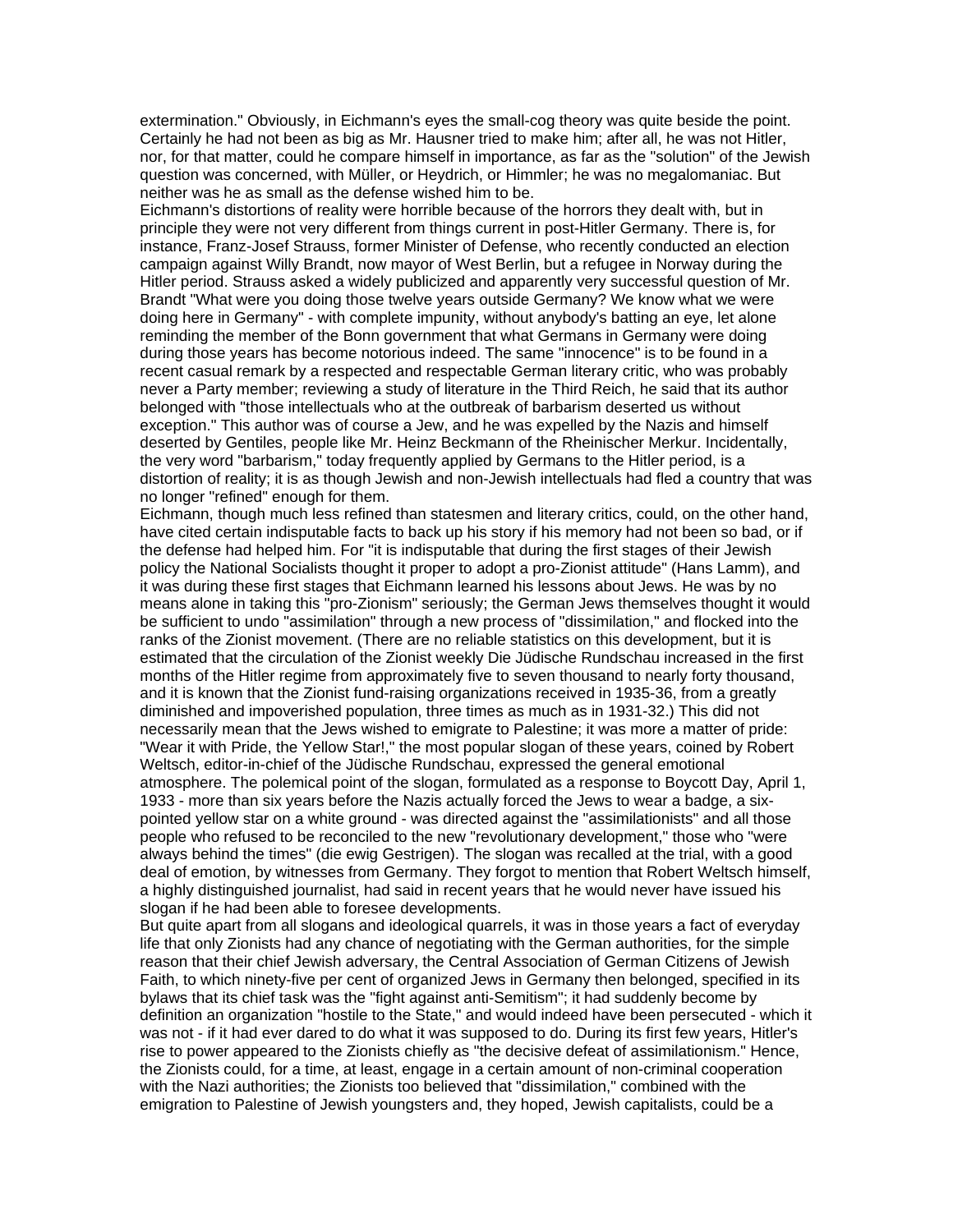"mutually fair solution." At the time, many German officials held this opinion, and this kind of talk seems to have been quite common up to the end. A letter from a survivor of Theresienstadt, a German Jew, relates that all leading positions in the Nazi-appointed Reichsvereinigung were held by Zionists (whereas the authentically Jewish Reichsvertretung had been composed of both Zionists and non-Zionists), because Zionists, according to the Nazis, were "the `decent' Jews since they too thought in `national' terms." To be sure, no prominent Nazi ever spoke publicly in this vein; from beginning to end, Nazi propaganda was fiercely, unequivocally, uncompromisingly anti-Semitic, and eventually nothing counted but what people who were still without experience in the mysteries of totalitarian government dismissed as "mere propaganda." There existed in those first years a mutually highly satisfactory agreement between the Nazi authorities and the Jewish Agency for Palestine - a Ha'avarah, or Transfer Agreement, which provided that an emigrant to Palestine could transfer his money there in German goods and exchange them for pounds upon arrival. It was soon the only legal way for a Jew to take his money with him (the alternative then being the establishment of a blocked account, which could be liquidated abroad only at a loss of between fifty and ninety-five per cent). The result was that in the thirties, when American Jewry took great pains to organize a boycott of German merchandise, Palestine, of all places, was swamped with all kinds of goods "made in Germany."

Of greater importance for Eichmann were the emissaries from Palestine, who would approach the Gestapo and the S.S. on their own initiative, without taking orders from either the German Zionists or the Jewish Agency for Palestine. They came in order to enlist help for the illegal immigration of Jews into British-ruled Palestine, and both the Gestapo and the S.S. were helpful. They negotiated with Eichmann in Vienna, and they reported that he was "polite," "not the shouting type," and that he even provided them with farms and facilities for setting up vocational training camps for prospective immigrants. ("On one occasion, he expelled a group of nuns from a convent to provide a training farm for young Jews," and on another "a special train [was made available] and Nazi officials accompanied" a group of emigrants, ostensibly headed for Zionist training farms in Yugoslavia, to see them safely across the border.) According to the story told by Jon and David Kimche, with "the full and generous cooperation of all the chief actors" (The Secret Roads: The "Illegal" Migration of a People, 1938-1948, London, 1954), these Jews from Palestine spoke a language not totally different from that of Eichmann. They had been sent to Europe by the communal settlements in Palestine, and they were not interested in rescue operations: "That was not their job." They wanted to select "suitable material," and their chief enemy, prior to the extermination program, was not those who made life impossible for Jews in the old countries, Germany or Austria, but those who barred access to the new homeland; that enemy was definitely Britain, not Germany. Indeed, they were in a position to deal with the Nazi authorities on a footing amounting to equality, which native Jews were not, since they enjoyed the protection of the mandatory power; they were probably among the first Jews to talk openly about mutual interests and were certainly the first to be given permission "to pick young Jewish pioneers" from among the Jews in the concentration camps. Of course, they were unaware of the sinister implications of this deal, which still lay in the future; but they too somehow believed that if it was a question of selecting Jews for survival, the Jews should do the selecting themselves. It was this fundamental error in judgment that eventually led to a situation in which the non-selected majority of Jews inevitably found themselves confronted with two enemies - the Nazi authorities and the Jewish authorities. As far as the Viennese episode is concerned, Eichmann's preposterous claim to have saved hundreds of thousands of Jewish lives, which was laughed out of court, finds strange support in the considered judgment of the Jewish historians, the Kimches: "Thus what must have been one of the most paradoxical episodes of the entire period of the Nazi regime began: the man who was to go down in history as one of the arch-murderers of the Jewish people entered the lists as an active worker in the rescue of Jews from Europe."

Eichmann's trouble was that he remembered none of the facts that might have supported, however faintly, his incredible story, while the learned counsel for the defense probably did not even know that there was anything to remember. (Dr. Servatius could have called as witnesses for the defense the former agents of Aliyah Beth, as the organization for illegal immigration into Palestine was called; they certainly still remembered Eichmann, and they were now living in Israel.) Eichmann's memory functioned only in respect to things that had had a direct bearing upon his career. Thus, he remembered a visit he had received in Berlin from a Palestinian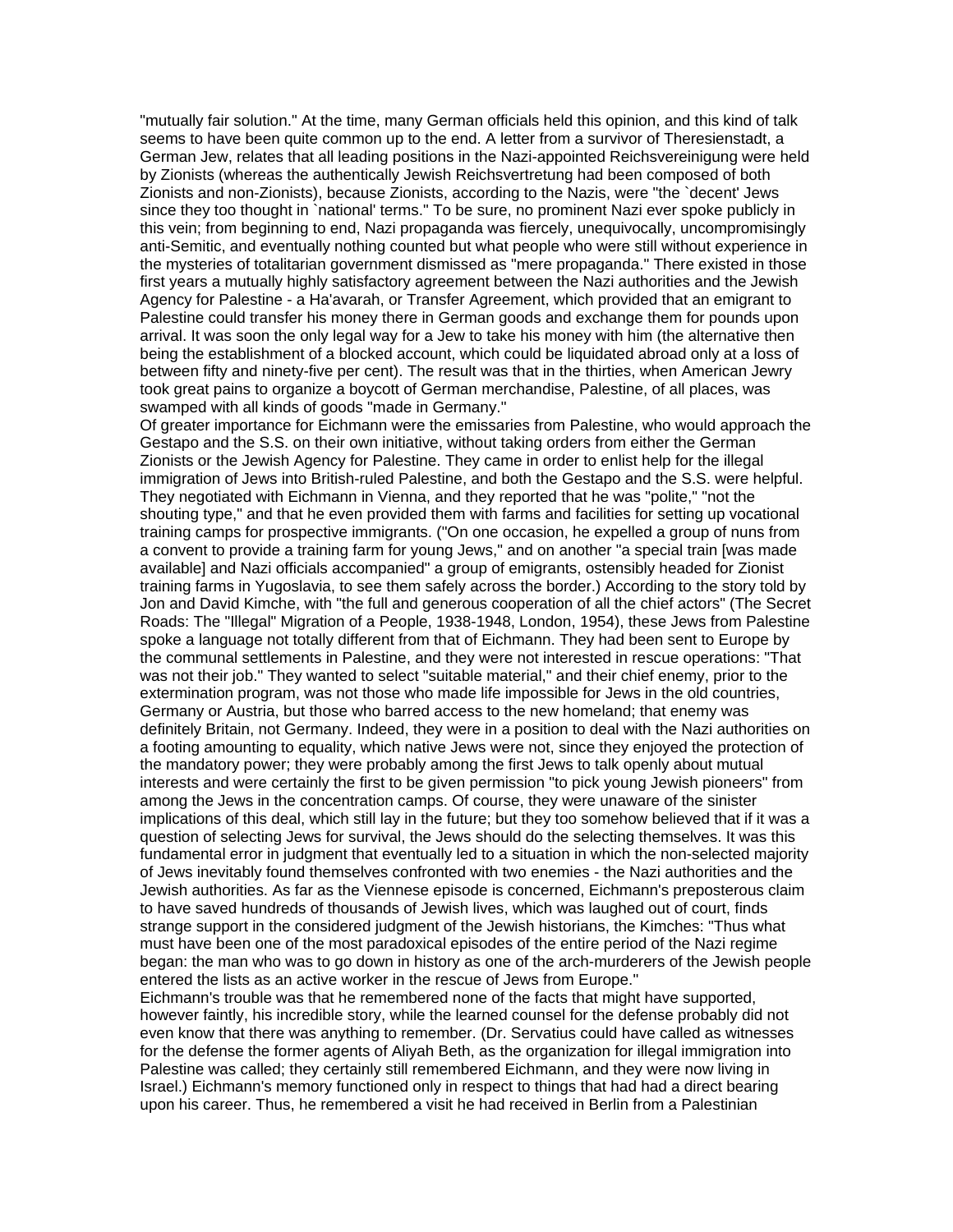functionary who told him about life in the collective settlements, and whom he had twice taken out to dinner, because this visit ended with a formal invitation to Palestine, where the Jews would show him the country. He was delighted; no other Nazi official had been able to go "to a distant foreign land," and he received permission to make the trip. The judgment concluded that he had been sent "on an espionage mission," which no doubt was true, but this did not contradict the story Eichmann had told the police. (Practically nothing came of the enterprise. Eichmann, together with a journalist from his office, a certain Herbert Hagen, had just enough time to climb Mount Carmel in Haifa before the British authorities deported both of them to Egypt and denied them entry permits for Palestine; according to Eichmann, "the man from the Haganah" - the Jewish military organization which became the nucleus of the Israeli Army - came to see them in Cairo, and what he told them there became the subject of a "thoroughly negative report" Eichmann and Hagen were ordered by their superiors to write for propaganda purposes; this was duly published.)

Apart from such minor triumphs, Eichmann remembered only moods and the catch phrases he made up to go with them; the trip to Egypt had been in 1937, prior to his activity in Vienna, and from Vienna he remembered no more than the general atmosphere and how "elated" he had felt. In view of his astounding virtuosity in never discarding a mood and its catch phrase once and for all when they became incompatible with a new era, which required different moods and different "elating" phrases - a virtuosity that he demonstrated over and over during the police examination one is tempted to believe in his sincerity when he spoke of the time in Vienna as an idyll. Because of the complete lack of consistency in his thoughts and sentiments, this sincerity is not even undermined by the fact that his year in Vienna, from the spring of 1938 to March, 1939, came at a time when the Nazi regime had abandoned its pro-Zionist attitude. It was in the nature of the Nazi movement that it kept moving, became more radical with each passing month, but one of the outstanding characteristics of its members was that psychologically they tended to be always one step behind the movement - that they had the greatest difficulty in keeping up with it, or, as Hitler used to phrase it, that they could not "jump over their own shadow." More damning, however, than any objective fact was Eichmann's own faulty memory. There were certain Jews in Vienna whom he recalled very vividly - Dr. Löwenherz and Kommerzialrat Storfer - but they were not those Palestinian emissaries, who might have backed up his story. Josef Löwenherz, who after the war wrote a very interesting memorandum about his negotiations with Eichmann (one of the few new documents produced by the trial, it was shown in part to Eichmann, who found himself in complete agreement with its main statements), was the first Jewish functionary actually to organize a whole Jewish community into an institution at the service of the Nazi authorities. And he was one of the very, very few such functionaries to reap a reward for his services - he was permitted to stay in Vienna until the end of the war, when he emigrated to England and the United States; he died shortly after Eichmann's capture, in 1960. Storfer's fate, as we have seen, was less fortunate, but this certainly was not Eichmann's fault. Storfer had replaced the Palestinian emissaries, who had become too independent, and his task, assigned to him by Eichmann, was to organize some illegal transports of Jews into Palestine without the help of the Zionists. Storfer was no Zionist and had shown no interest in Jewish matters prior to the arrival of the Nazis in Austria. Still, with the help of Eichmann he succeeded in getting some thirty-five hundred Jews out of Europe, in 1940, when half of Europe was occupied by the Nazis, and it seems that he did his best to clear things with the Palestinians. (That is probably what Eichmann had in mind when he added to his story about Storfer in Auschwitz the cryptic remark: "Storfer never betrayed Judaism, not with a single word, not Storfer.") A third Jew, finally, whom Eichmann never failed to recall in connection with his prewar activities was Dr. Paul Eppstein, in charge of emigration in Berlin during the last years of the Reichsvereinigung - a Naziappointed Jewish central organization, not to be confused with the authentically Jewish Reichsvertretung, which was dissolved in July, 1939. Dr. Eppstein was appointed by Eichmann to serve as Judenältester (Jewish Elder) in Theresienstadt, where he was shot in 1944. In other words, the only Jews Eichmann remembered were those who had been completely in his power. He had forgotten not only the Palestinian emissaries but also his earlier Berlin acquaintances, whom he had known well when he was still engaged in intelligence work and had no executive powers. He never mentioned, for instance, Dr. Franz Meyer, a former member of the Executive of the Zionist Organization in Germany, who came to testify for the prosecution about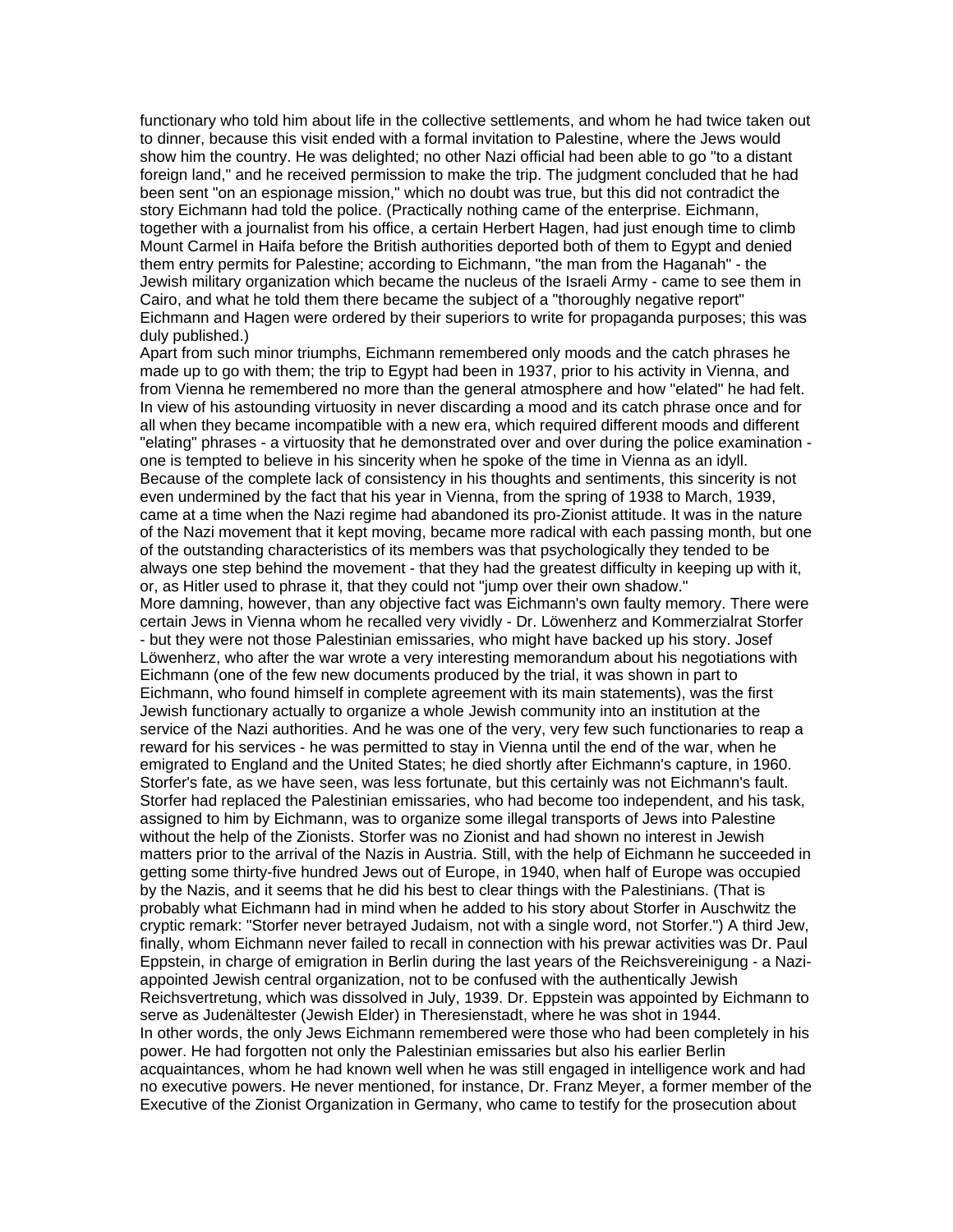his contacts with the accused from 1936 to 1939. To some extent, Dr. Meyer confirmed Eichmann's own story: in Berlin, the Jewish functionaries could "put forward complaints and requests," there was a kind of cooperation. Sometimes, Meyer said, "we came to ask for something, and there were times when he demanded something from us"; Eichmann at that time "was genuinely listening to us and was sincerely trying to understand the situation"; his behavior was "quite correct" - "he used to address me as `Mister' and to offer me a seat." But in February, 1939, all this had changed. Eichmann had summoned the leaders of German Jewry to Vienna to explain to them his new methods of "forced emigration." And there he was, sitting in a large room on the ground floor of the Rothschild Palais, recognizable, of course, but completely changed: "I immediately told my friends that I did not know whether I was meeting the same man. So terrible was the change. . . . Here I met a man who comported himself as a master of life and death. He received us with insolence and rudeness. He did not let us come near his desk. We had to remain standing." Prosecution and judges were in agreement that Eichmann underwent a genuine and lasting personality change when he was promoted to a post with executive powers. But the trial showed that here, too, he had "relapses," and that the matter could never have been as simple as that. There was the witness who testified to an interview with him at Theresienstadt in March, 1945, when Eichmann again showed himself to be very interested in Zionist matters - the witness was a member of a Zionist youth organization and held a certificate of entry for Palestine. The interview was "conducted in very pleasant language and the attitude was kind and respectful." (Strangely, counsel for the defense never mentioned this witness's testimony in his plaidoyer. ) Whatever doubts there may be about Eichmann's personality change in Vienna, there is no doubt that this appointment marked the real beginning of his career. Between 1937 and 1941, he won four promotions; within fourteen months he advanced from Untersturmführer to Hauptsturmführer (that is, from second lieutenant to captain); and in another year and a half he was made Obersturmbannführer, or lieutenant colonel. That happened in October, 1941, shortly after he was assigned the role in the Final Solution that was to land him in the District Court of Jerusalem. And there, to his great grief, he "got stuck"; as he saw it, there was no higher grade obtainable in the section in which he worked. But this he could not know during the four years in which he climbed quicker and higher than he had ever anticipated. In Vienna, he had shown his mettle, and now he was recognized not merely as an expert on "the Jewish question," the intricacies of Jewish organizations and Zionist parties, but as an "authority" on emigration and evacuation, as the "master" who knew how to make people move. His greatest triumph came shortly after the Kristallnacht, in November, 1938, when German Jews had become frantic in their desire to escape. Göring, probably on the initiative of Heydrich, decided to establish in Berlin a Reich Center for Jewish Emigration, and in the letter containing his directives Eichmann's Viennese office was specifically mentioned as the model to be used in the setting up of a central authority. The head of the Berlin office was not to be Eichmann, however, but his later greatly admired boss Heinrich Müller, another of Heydrich's discoveries. Heydrich had just taken Müller away from his job as a regular Bavarian police officer (he was not even a member of the Party and had been an opponent until 1933), and called him to the Gestapo in Berlin, because he was known to be an authority on the Soviet Russian police system. For Müller, too, this was the beginning of his career, though he had to start with a comparatively small assignment. (Müller, incidentally, not prone to boasting like Eichmann and known for his "sphinxlike conduct," succeeded in disappearing altogether; nobody knows his whereabouts, though there are rumors that first East Germany and now Albania have engaged the services of the Russian-police expert.) In March, 1939, Hitler moved into Czechoslovakia and erected a German protectorate over Bohemia and Moravia. Eichmann was immediately appointed to set up another emigration center for Jews in Prague. "In the beginning I was not too happy to leave Vienna, for if you have installed such an office and if you see everything running smoothly and in goody order, you don't like to give it up." And indeed, Prague was somewhat disappointing, although the system was the same as in Vienna, for "The functionaries of the Czech Jewish organizations went to Vienna and the Viennese people came to Prague, so that I did not have to intervene at all. The model in Vienna was simply copied and carried to Prague. Thus the whole thing got started automatically." But the Prague center was much smaller, and "I regret to say there were no people of the caliber and the energy of a Dr. Löwenherz." But these, as it were, personal reasons for discontent were minor compared to mounting difficulties of another, entirely objective nature. Hundreds of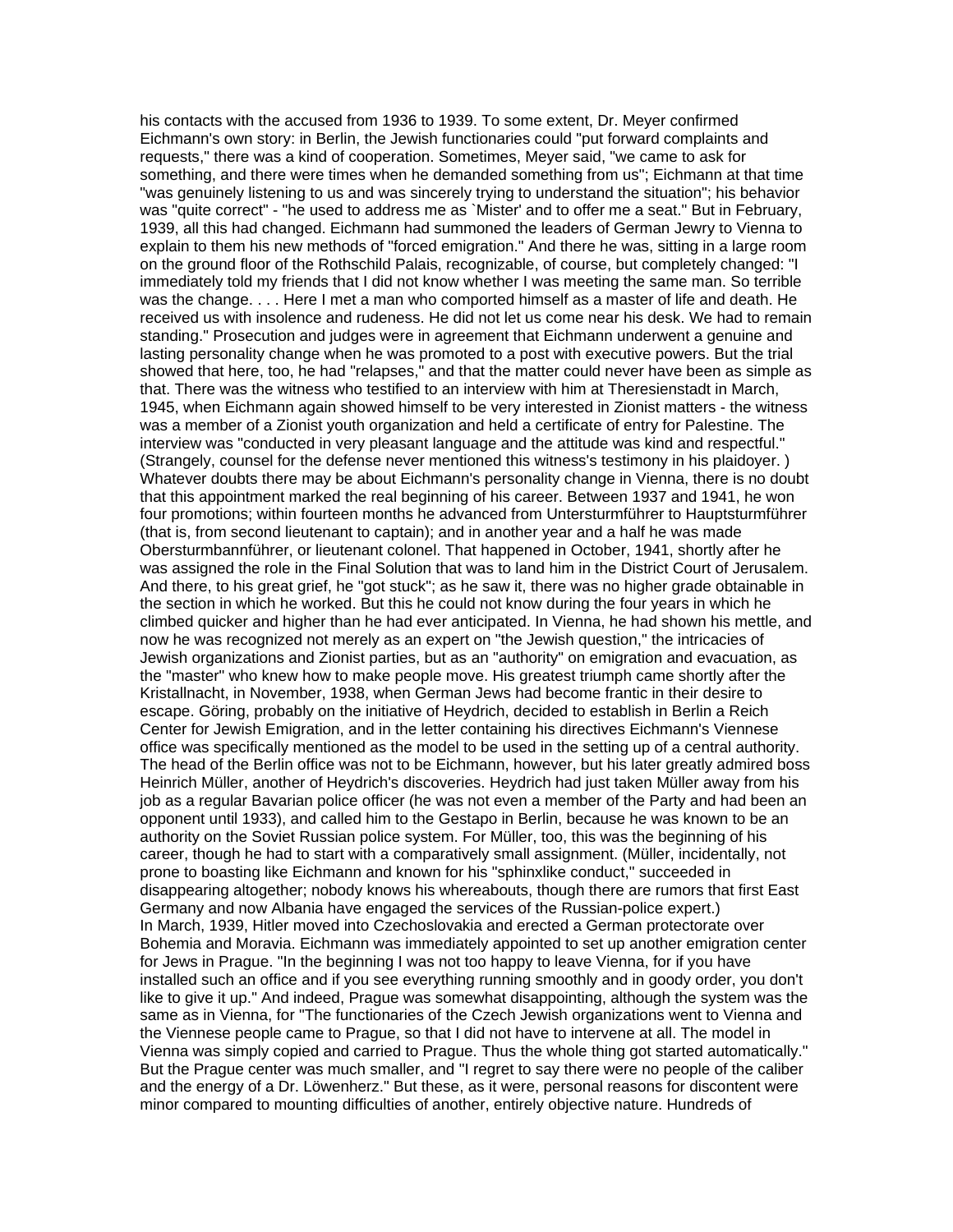thousands of Jews had left their homelands in a matter of a few years, and millions waited behind them, for the Polish and Rumanian governments left no doubt in their official proclamations that they, too, wished to be rid of their Jews. They could not understand why the world should get indignant if they followed in the footsteps of a "great and cultured nation." (This enormous arsenal of potential refugees had been revealed during the Evian Conference, called in the summer of 1938 to solve the problem of German Jewry through intergovernmental action. It was a resounding fiasco and did great harm to German Jews.) The avenues for emigration overseas now became clogged up, just as the escape possibilities within Europe had been exhausted earlier, and even under the best of circumstances, if war had not interfered with his program, Eichmann would hardly have been able to repeat the Viennese "miracle" in Prague. He knew this very well, he really had become an expert on matters of emigration, and he could not have been expected to greet his next appointment with any great enthusiasm. War had broken out in September, 1939, and one month later Eichmann was called back to Berlin to succeed Müller as head of the Reich Center for Jewish Emigration. A year before, this would have been a real promotion, but now was the wrong moment. No one in his senses could possibly think any longer of a solution of the Jewish question in terms of forced emigration; quite apart from the difficulties of getting people from one country to another in wartime, the Reich had acquired, through the conquest of Polish territories, two or two and a half million more Jews. It is true that the Hitler government was still willing to let its Jews go (the order that stopped all Jewish emigration came only two years later, in the fall of 1941), and if any "final solution" had been decided upon, nobody had as yet given orders to that effect, although Jews were already concentrated in ghettos in the East and were also being liquidated by the Einsatzgruppen. It was only natural that emigration, however smartly organized in Berlin in accordance with the "assembly line principle," should peter out by itself - a process Eichmann described as being "like pulling teeth . . . listless, I would say, on both sides. On the Jewish side because it was really difficult to obtain any emigration possibilities to speak of, and on our side because there was no bustle and no rush, no coming and going of people. There we were, sitting in a great and mighty building, amid a yawning emptiness." Evidently, if Jewish matters, his specialty, remained a matter of emigration, he would soon be out of a job.

## V : The Second Solution: Concentration

It was not until the outbreak of the war, on September 1, 1939, that the Nazi regime became openly totalitarian and openly criminal. One of the most important steps in this direction, from an organizational point of view, was a decree, signed by Himmler, that fused the Security Service of the S.S., to which Eichmann had belonged since 1934, and which was a Party organ, with the regular Security Police of the State, in which the Secret State Police, or Gestapo, was included. The result of the merger was the Head Office for Reich Security (R.S.H.A.), whose chief was first Reinhardt Heydrich; after Heydrich's death in 1942, Eichmann's old acquaintance from Linz, Dr. Ernst Kaltenbrunner, took over. All officials of the police, not only of the Gestapo but also of the Criminal Police and the Order Police, received S.S. titles corresponding to their previous ranks, regardless of whether or not they were Party members, and this meant that in the space of a day a most important part of the old civil services was incorporated into the most radical section of the Nazi hierarchy. No one, as far as I know, protested, or resigned his job. (Though Himmler, the head and founder of the S.S., had since 1936 been Chief of the German Police as well, the two apparatuses had remained separate until now.) The R.S.H.A., moreover, was only one of twelve Head Offices in the S.S., the most important of which, in the present context, were the Head Office of the Order Police, under General Kurt Daluege, which was responsible for the rounding up of Jews, and the Head Office for Administration and Economy (the S.S.-Wirtschafts-Verwaltungshauptamt, or W.V.H.A.), headed by Oswald Pohl, which was in charge of concentration camps and was later to be in charge of the "economic" side of the extermination.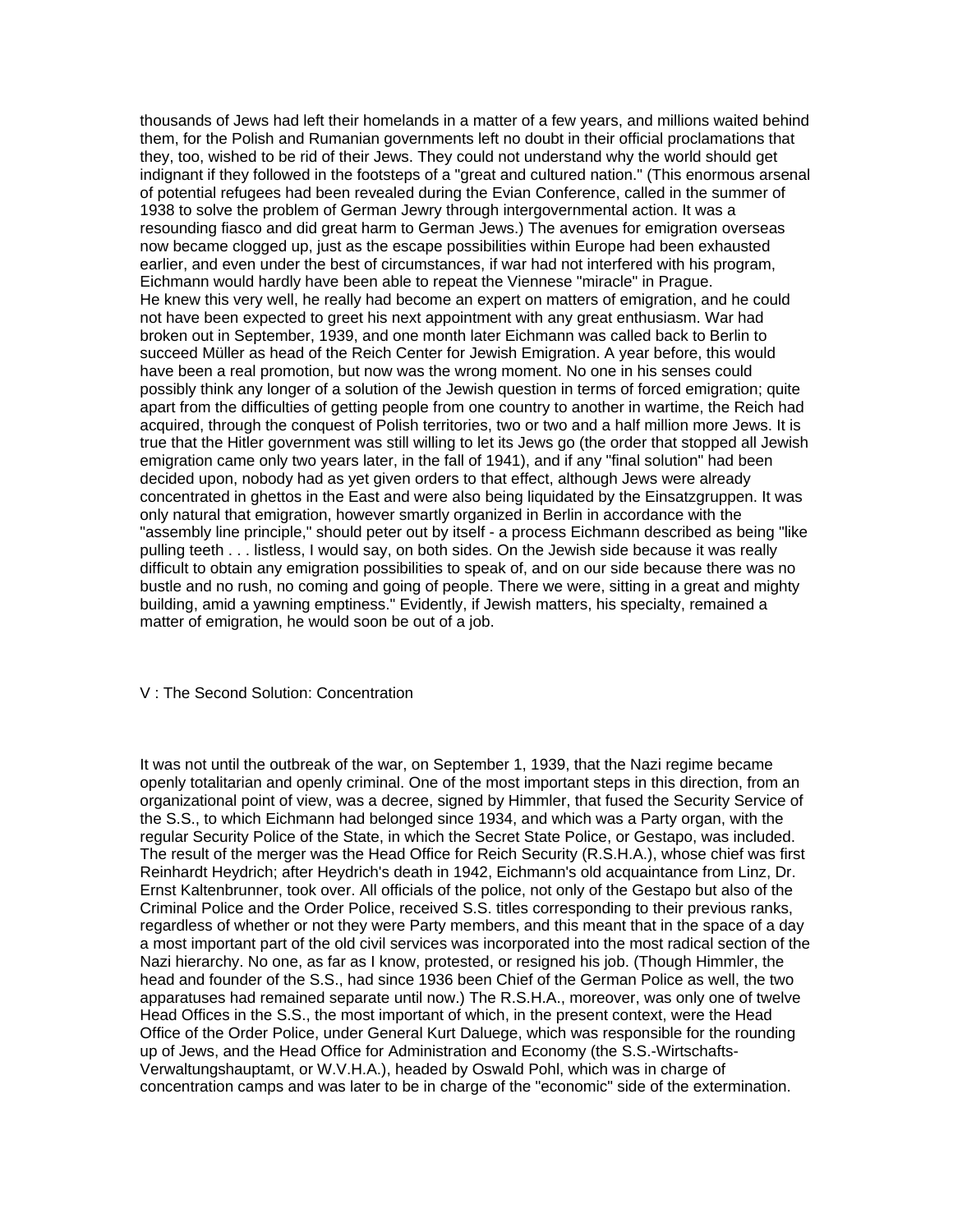This "objective" attitude - talking about concentration camps' in terms of "administration" and about extermination camps in terms of "economy" - was typical of the S.S. mentality, and something Eichmann, at the trial, was still very proud of. By its "objectivity" (Sachlichkeit), the S.S. dissociated itself from such "emotional" types as Streicher, that "unrealistic fool," and also from certain "Teutonic-Germanic Party bigwigs who behaved as though they were clad in horns and pelts." Eichmann admired Heydrich greatly because he did not like such nonsense at all, and he was out of sympathy with Himmler because, among other things, the Reichsführer S.S. and Chief of the German Police, though boss of all the S.S. Head Offices, had permitted himself "at least for a long time to be influenced by it." During the trial, however, it was not the accused, S.S. Obersturmbannführer a.D., who was to carry off the prize for "objectivity"; it was Dr. Servatius, a tax and business lawyer from Cologne who had never joined the Nazi Party and who nevertheless was to teach the court a lesson in what it means not to be "emotional" that no one who heard him is likely to forget. The moment, one of the few great ones in the whole trial, occurred during the short oral plaidoyer of the defense, after which the court withdrew for four months to write its judgment. Servatius declared the accused innocent of charges bearing on his responsibility for "the collection of skeletons, sterilizations, killings by gas, and similar medical matters," where upon Judge Halevi interrupted him: "Dr. Servatius, I assume you made a slip of the tongue when you said that killing by gas was a medical matter." To which Servatius replied: "It was indeed a medical matter, since it was prepared by physicians; it was a matter of killing, and killing, too, is a medical matter." And, perhaps to make absolutely sure that the judges in Jerusalem would not forget how Germans - ordinary Germans, not former members of the S.S. or even of the Nazi Party - even today can regard acts that in other countries are called murder, he repeated the phrase in his "Comments on the Judgment of the First Instance," prepared for the review of the case before the Supreme Court; he said again that not Eichmann, but one of his men, Rolf Günther, "was always engaged in medical matters." (Dr. Servatius is well acquainted with "medical matters" in the Third Reich. At Nuremberg he defended Dr. Karl Brandt, Hitler's personal physician, Plenipotentiary for "Hygiene and Health," and chief of the euthanasia program.)

Each of the Head Offices of the S.S., in its wartime organization, was divided into sections and subsections, and the R.S.H.A. eventually contained seven main sections. Section IV was the bureau of the Gestapo, and it was headed by Gruppenführer (major general) Heinrich Müller, whose rank was the one he had held in the Bavarian police. His task was to combat "opponents hostile to the State," of which there were two categories, to be dealt with by two sections: Subsection IV-A handled "opponents" accused of Communism, Sabotage, Liberalism, and Assassinations, and Subsection IV-B dealt with "sects," that is, Catholics, Protestants, Freemasons (the post remained vacant), and Jews. Each of the categories in these subsections received an office of its own, designated by an arabic numeral, so that Eichmann eventually - in 1941 - was appointed to the desk of IV-B-4 in the R.S.H.A. Since his immediate superior, the head of IV-B, turned out to be a nonentity, his real superior was always Müller. Müller's superior was Heydrich, and later Kaltenbrunner, each of whom was, in his turn, under the command of Himmler, who received his orders directly from Hitler.

In addition to his twelve Head Offices, Himmler presided over an altogether different organizational setup, which also played an enormous role in the execution of the Final Solution. This was the network of Higher S.S. and Police Leaders who were in command of the regional organizations; their chain of command did not link them with the R.S.H.A., they were directly responsible to Himmler, and they always outranked Eichmann and the men at his disposal. The Einsatzgruppen, on the other hand, were under the command of Heydrich and the R.S.H.A. which, of course, does not mean that Eichmann necessarily had anything to do with them. The commanders of the Einsatzgruppen also invariably held a higher rank than Eichmann. Technically and organizationally, Eichmann's position was not very high; his post turned out to be such an important one only because the Jewish question, for purely ideological reasons, acquired a greater importance with every day and week and month of the war, until, in the years of defeat from 1943 on - it had grown to fantastic proportions. When that happened, his was still the only office that officially dealt with nothing but "the opponent, Jewry," but in fact he had lost his monopoly, because by then all offices and apparatuses, State and Party, Army and S.S., were busy "solving" that problem. Even if we concentrate our attention only upon the police machinery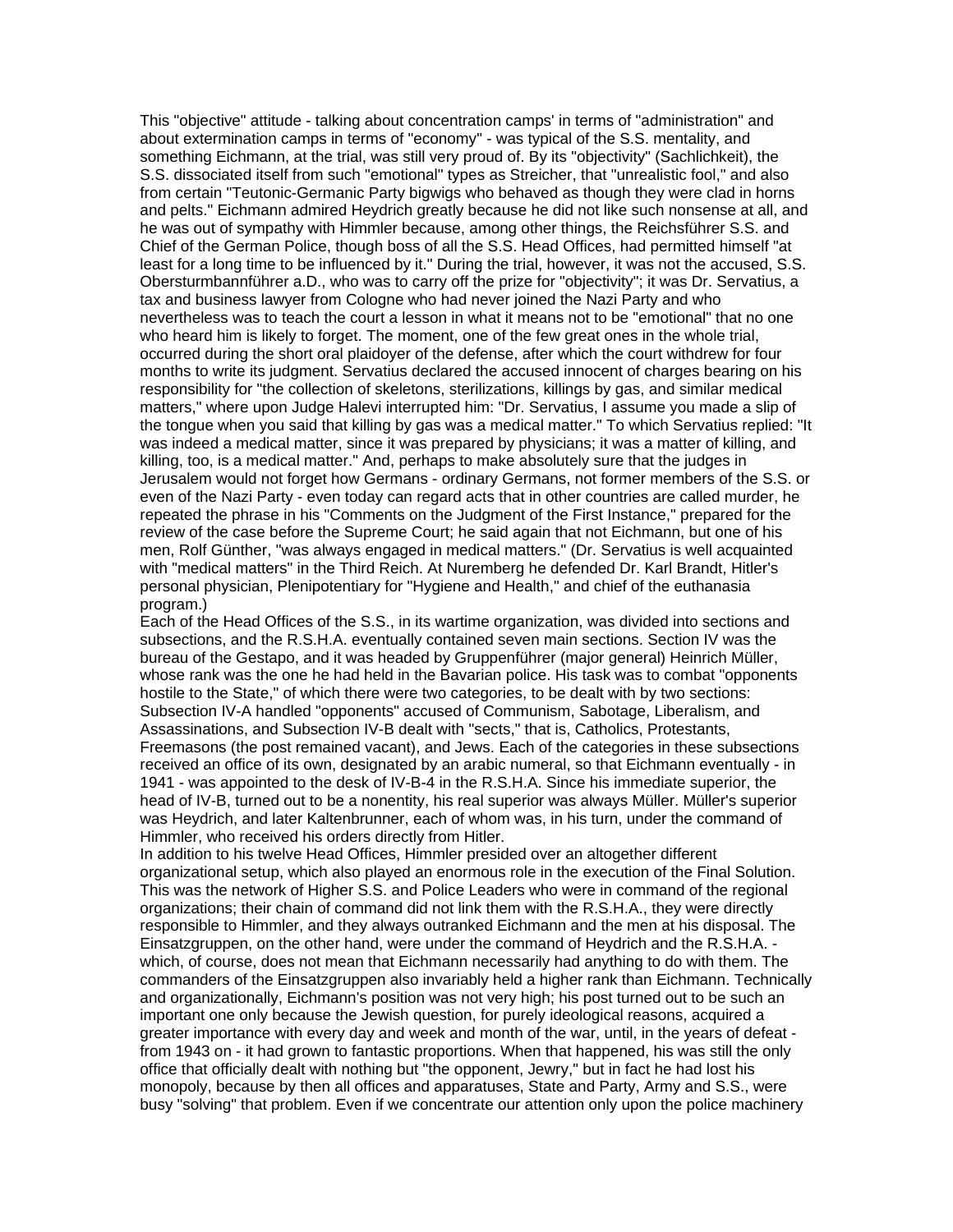and disregard all the other offices, the picture is absurdly complicated, since we have to add to the Einsatzgruppen and the Higher S.S. and Police Leader Corps the Commanders and the Inspectors of the Security Police and the Security Service. Each of these groups belonged in a different chain of command that ultimately reached Himmler, but they were equal with respect to each other and no one belonging to one group owed obedience to a superior officer of another group. The prosecution, it must be admitted, was in a most difficult position in finding its way through this labyrinth of parallel institutions, which it had to do each time it wanted to pin some specific responsibility on Eichmann. (If the trial were to take place today, this task would be much easier, since Raul Hilberg in his The Destruction of the European Jews has succeeded in presenting the first clear description of this incredibly complicated machinery of destruction.) Furthermore, it must be remembered that all these organs,` wielding enormous power, were in fierce competition with one another - which was no help to their victims, since their ambition was always the same: to kill as many Jews as possible. This competitive spirit, which, of course, inspired in each man a great loyalty to his own outfit, has survived the war, only now it works in reverse: it has become each man's desire "to exonerate his own outfit" at the expense of all the others. This was the explanation Eichmann gave when he was confronted with the memoirs of Rudolf Höss, Commander of Auschwitz, in which Eichmann is accused of certain things that he claimed he never did and was in no position to do. He admitted easily enough that Höss had no personal reasons for saddling him with acts of which he was innocent, since their relations had been quite friendly; but he insisted, in vain, that Höss wanted to exculpate his own outfit, the Head Office for Administration and Economy, and to put all the blame on the R.S.H.A. Something of the same sort happened at Nuremberg, where the various accused presented a nauseating spectacle by accusing each other - though none of them blamed Hitler! Still, no one did this merely to save his own neck at the expense of somebody else's; the men on trial there represented altogether different organizations, with long-standing, deeply ingrained hostility to one another. Dr. Hans Globke, whom we met before, tried to exonerate his own Ministry of the Interior at the expense of the Foreign Office, when he testified for the prosecution at Nuremberg. Eichmann, on the other hand, always tried to shield Müller, Heydrich, and Kaltenbrunner, although the latter had treated him quite badly. No doubt one of the chief objective mistakes of the prosecution at Jerusalem was that its case relied too heavily on sworn or unsworn affidavits of former high-ranking Nazis, dead or alive; it did not see, and perhaps could not be expected to see, how dubious these documents were as sources for the establishment of facts. Even the judgment, in its evaluation of the damning testimonies of other Nazi criminals, took into account that (in the words of one of the defense witnesses) "it was customary at the time of the war-crime trials to put as much blame as possible on those who were absent or believed to be dead." When Eichmann entered his new office in Section IV of the R.S.H.A., he was still confronted with the uncomfortable dilemma that on the one hand "forced emigration" was the official formula for the solution of the Jewish question, and, on the other hand, emigration was no longer possible. For the first (and almost the last) time in his life in the S.S., he was compelled by circumstances to take the initiative, to see if he could not "give birth to an idea." According to the version he gave at the police examination, he was blessed with three ideas. All three of them, he had to admit, came to naught; everything he tried on his own invariably went wrong - the final blow came when he had "to abandon" his private fortress in Berlin before he could try it out against Russian tanks. Nothing but frustration; a hard luck story if there ever was one. The inexhaustible source of trouble, as he saw it, was that he and his men were never left alone, that all these other State and Party offices wanted their share in the "solution," with the result that a veritable army of "Jewish experts" had cropped up everywhere and were falling over themselves in their efforts to be first in a field of which they knew nothing. For these people, Eichmann had the greatest contempt, partly because they were Johnnies-come-lately, partly because they tried to enrich themselves, and often succeeded in getting quite rich in the course of their work, and partly because they were ignorant, they had not read the one or two "basic books."

His three dreams turned out to have been inspired by the "basic books," but it was also revealed that two of the three were definitely not his ideas at all, and with respect to the third - well, "I do not know any longer whether it was Stahlecker [his superior in Vienna and Prague] or myself who gave birth to the idea, anyhow the idea was born." This last idea was the first, chronologically; it was the "idea of Nisko," and its failure was for Eichmann the clearest possible proof of the evil of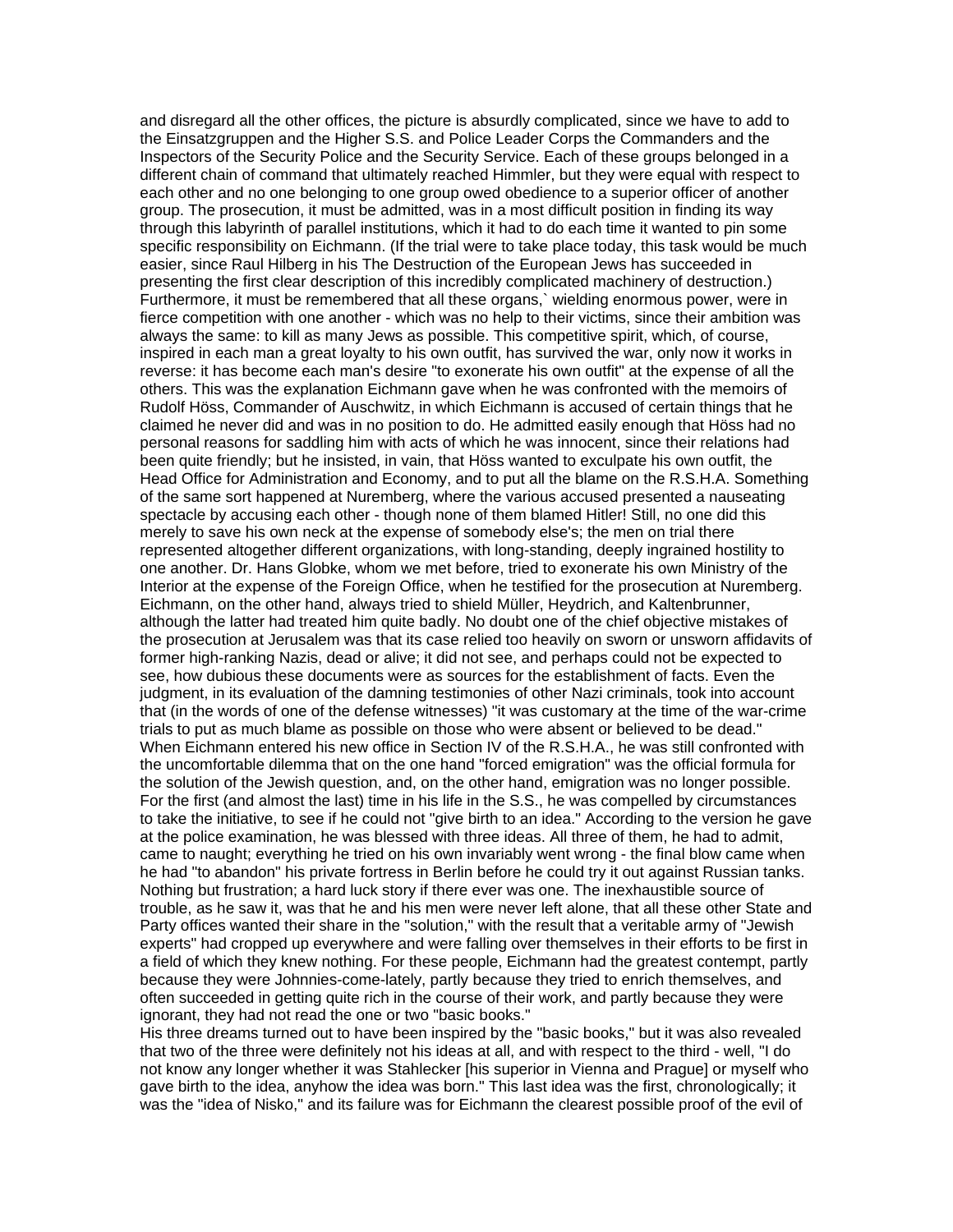interference. (The guilty person in this case was Hans Frank, Governor General of Poland.) In order to understand the plan, we must remember that after the conquest of Poland and prior to the German attack on Russia, the Polish territories were divided between Germany and Russia; the German part consisted of the Western Regions, which were incorporated into the Reich, and the so-called Eastern Area, including Warsaw, which was known as the General Government. For the time being, the Eastern Area was treated as occupied territory. As the solution of the Jewish question at this time was still "forced emigration," with the goal of making Germany judenrein, it was natural that Polish Jews in the annexed territories, together with the remaining Jews in other parts of the Reich, should be shoved into the General Government, which, whatever it may have been, was not considered to be part of the Reich. By December, 1939, evacuations eastward had started and roughly one million Jews-six hundred thousand from the incorporated area and four hundred thousand from the Reich - began to arrive in the General Government. If Eichmann's version of the Nisko adventure is true - and there is no reason not to believe him he or, more likely, his Prague and Vienna superior, Brigadeführer (brigadier general) Franz Stahlecker must have anticipated these developments by several months. This Dr. Stahlecker, as Eichmann was careful to call him, was in his opinion a very fine man, educated, full of reason, and "free of hatred and chauvinism of any kind" - in Vienna, he used to shake hands with the Jewish functionaries. A year and a half later, in the spring of 1941, this educated gentleman was appointed Commander of Einsatzgruppe A, and managed to kill by shooting, in little more than a year (he himself was killed in action in 1942), two hundred and fifty thousand Jews - as he proudly reported to Himmler himself, although the chief of the Einsatzgruppen, which were police units, was the head of the Security Police and the S.D., that is, Reinhardt Heydrich. But that came later, and now, in September, 1939, while the German Army was still busy occupying the Polish territories, Eichmann and Dr. Stahlecker began to think "privately" about how the Security Service might get its share of influence in the East. What they needed was "an area as large as possible in Poland, to be carved off for the erection of an autonomous Jewish state in the form of a protectorate. . . . This could be the solution." And off they went, on their own initiative, without orders from anybody, to reconnoiter. They went to the Radom District, on the San River, not far from the Russian border, and they "saw a huge territory, villages, market places, small towns," and "we said to ourselves: that is what we need and why should one not resettle Poles for a change, since people are being resettled everywhere"; this will be "the solution of the Jewish question" - firm soil under their feet - at least for some time.

Everything seemed to go very well at first. They went to Heydrich, and Heydrich agreed and told them to go ahead. It so happened - though Eichmann, in Jerusalem, had completely forgotten it that their project fitted very well in Heydrich's overall plan at this stage for the solution of the Jewish question. On September 21, 1939, he had called a meeting of the "heads of departments" of the R.S.H.A. and the Einsatzgruppen (operating already in Poland), at which general directives for the immediate future had been given: concentration of Jews in ghettos, establishment of Councils of Jewish Elders, and the deportation of all Jews to the General Government area. Eichmann had attended this meeting setting up the "Jewish Center of Emigration" - as was proved at the trial through the minutes, which Bureau 06 of the Israeli police had discovered in the National Archives in Washington. Hence, Eichmann's, or Stahlecker's, initiative amounted to no more than a concrete plan for carrying out Heydrich's directives. And now thousands of people, chiefly from Austria, were deported helter-skelter into this God-forsaken place which, an S.S. officer -Erich Rajakowitsch, who later was in charge of the deportation of Dutch Jews explained to them, "the Führer has promised the Jews as a new homeland. There are no dwellings, there are no houses. If you build, there will be a roof over your heads. There is no water, the wells all around carry disease, there is cholera, dysentery, and typhoid. If you bore and find water, you will have water." As one can see, "everything looked marvelous," except that the S.S. expelled some of the Jews from this paradise, driving them across the Russian border, and others had the good sense to escape of their own volition. But then, Eichmann complained, "the obstructions began on the part of Hans Frank," whom they had forgotten to inform, although this was "his" territory. "Frank complained in Berlin and a great tug of war started. Frank wanted to solve his Jewish question all by himself. He did not want to receive any more Jews in his General Government. Those who had arrived should disappear immediately." And they did disappear; some were even repatriated, which had never happened before and never happened again, and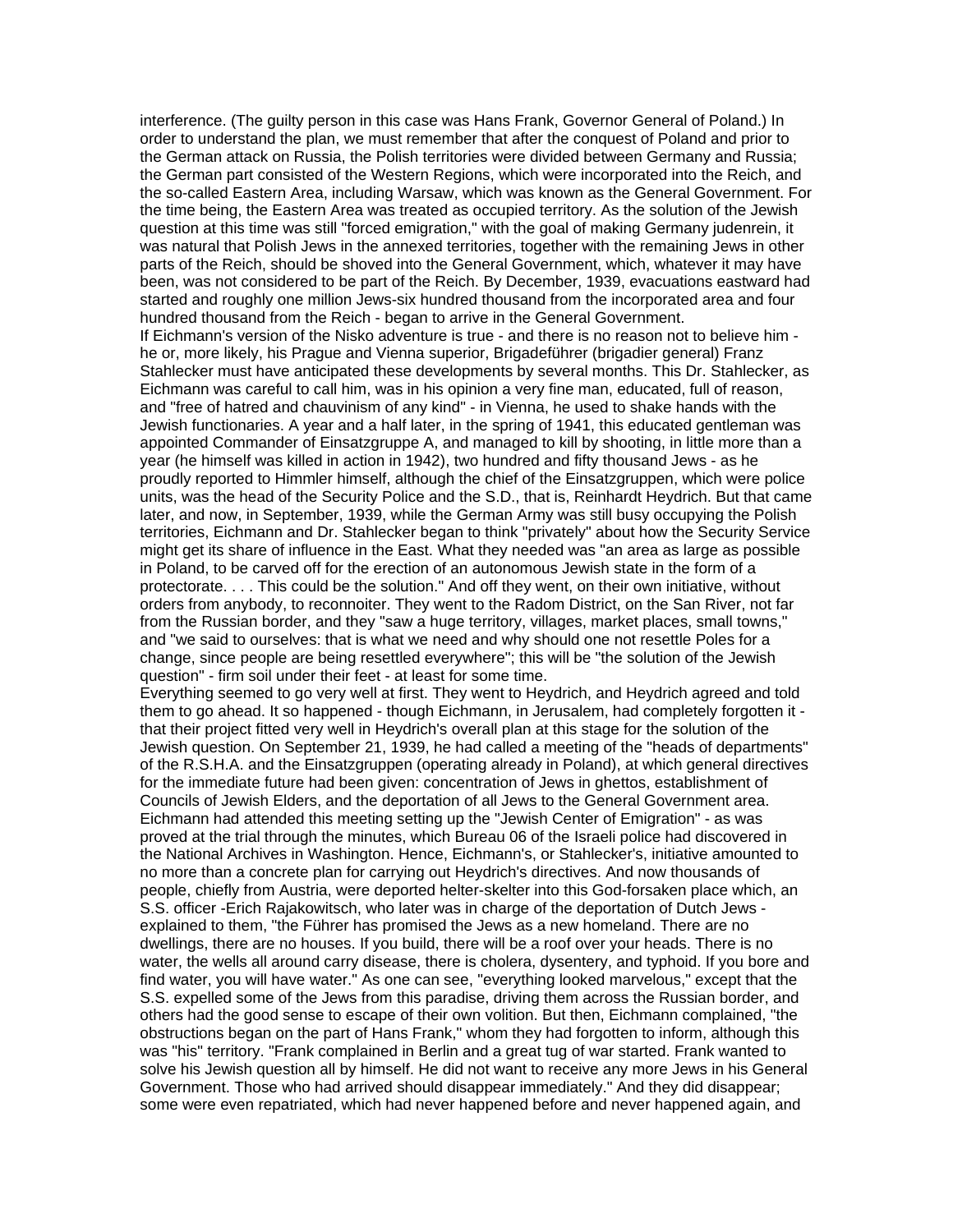those who returned to Vienna were registered in the police records as "returning from vocational training" - a curious relapse into the pro-Zionist stage of the movement.

Eichmann's eagerness to acquire some territory for "his" Jews is best understood in terms of his own career. The Nisko plan was "born" during the time of his rapid advancement, and it is more than likely that he saw himself as the future Governor General, like Hans Frank in Poland, or the future Protector, like Heydrich in Czechoslovakia, of a "Jewish State." The utter fiasco of the whole enterprise, however, must have taught him a lesson about the possibilities and the desirability of "private" initiative. And since he and Stahlecker had acted within the framework of Heydrich's directives and with his explicit consent, this unique repatriation of Jews, clearly a temporary defeat for the police and the S.S., must also have taught him that the steadily increasing power of his own outfit did not amount to omnipotence, that the State Ministries and the other Party institutions were quite prepared to fight to maintain their own shrinking power. Eichmann's second attempt at "putting firm ground under the feet of the Jews" was the Madagascar project. The plan to evacuate four million Jews from Europe to the French island off the southeast coast of Africa - an island with a native population of 4,370,000 and an area of 227,678 square miles of poor land - had originated in the Foreign Office and was then transmitted to the R.S.H.A. because, in the words of Dr. Martin Luther, who was in charge of Jewish affairs in the Wilhelmstrasse, only the police "possessed the experiences and the technical facilities to execute an evacuation of Jews en masse and to guarantee the supervision of the evacuees." The "Jewish State" was to have a police governor under the jurisdiction of Himmler. The project itself had an odd history. Eichmann, confusing Madagascar with Uganda, always claimed to having dreamed "a dream once dreamed by the Jewish protagonist of the Jewish State idea, Theodor Herzl," but it is true that his dream had been dreamed before - first by the Polish government, which in 1937 went to much trouble to look into the idea, only to find that it would be quite impossible to ship its own nearly three million Jews there without killing them, and, somewhat later, by the French Foreign Minister Georges Bonnet, who had the more modest plan of shipping France's foreign Jews, numbering about two hundred thousand, to the French colony. He even consulted his German opposite number, Joachim von Ribbentrop, on the matter in 1938. Eichmann at any rate was told in the summer of 1940, when his emigration business had come to a complete standstill, to work out a detailed plan for the evacuation of four million Jews to Madagascar, and this project seems to have occupied most of his time until the invasion of Russia, a year later. (Four million is a strikingly low figure for making Europe judenrein. It obviously did not include three million Polish Jews who, as everybody knew, had been being massacred ever since the first days of the war.) That anybody except Eichmann and some other lesser luminaries ever took the whole thing seriously seems unlikely, for - apart from the fact that the territory was known to be unsuitable, not to mention the fact that it was, after all, a French possession - the plan would have required shipping space for four million in the midst of a war and at a moment when the British Navy was in control of the Atlantic. The Madagascar plan was always meant to serve as a cloak under which the preparations for the physical extermination of all the Jews of Western Europe could be carried forward (no such cloak was needed for the extermination of Polish Jews!), and its great advantage with respect to the army of trained anti-Semites, who, try as they might, always found themselves one step behind the Führer, was that it familiarized all concerned with the preliminary notion that nothing less than complete evacuation from Europe would do - no special legislation, no "dissimilation," no ghettos would suffice. When, a year later, the Madagascar project was declared to have become "obsolete," everybody was psychologically, or rather, logically, prepared for the next step: since there existed no territory to which one could "evacuate," the only "solution" was extermination.

Not that Eichmann, the truth-revealer for generations to come, ever suspected the existence of such sinister plans. What brought the Madagascar enterprise to naught was lack of time, and time was wasted through the never-ending interference from other offices. In Jerusalem, the police as well as the court tried to shake him out of his complacency. They confronted him with two documents concerning the meeting of September 21, 1939, mentioned above; one of them, a teletyped letter written by Heydrich and containing certain directives to the Einsatzgruppen, distinguished for the first time between a "final aim, requiring longer periods of time" and to be treated as "top secret," and "the stages for achieving this final aim." The phrase "final solution" did not yet appear, and the document is silent about the meaning of a "final aim." Hence,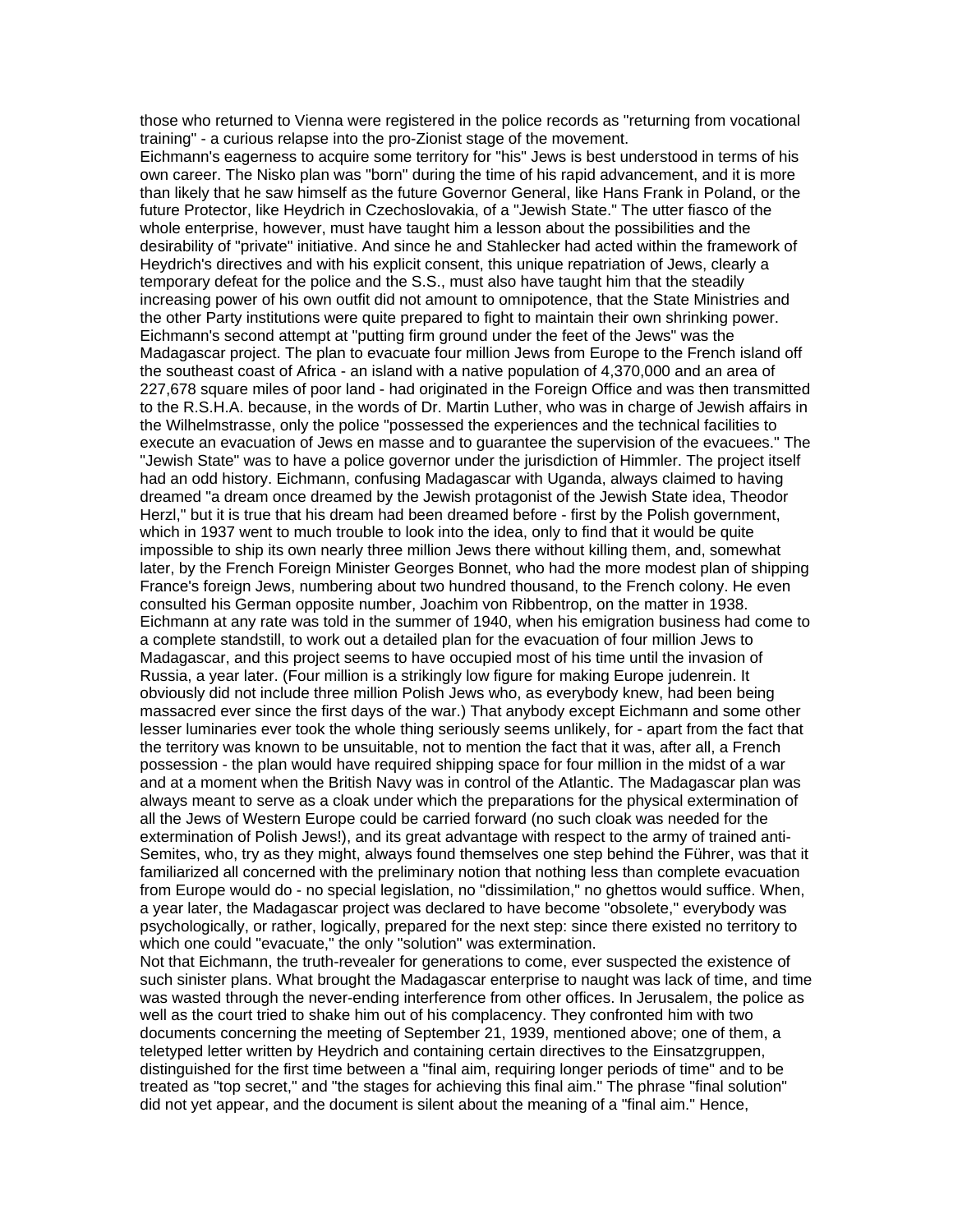Eichmann could have said, all right, the "final aim" was his Madagascar project, which at this time was being kicked around all the German offices; for

a mass evacuation, the concentration of all Jews was a necessary preliminary "stage." But Eichmann, after reading the document carefully, said immediately that he was convinced that "final aim" could only mean "physical extermination," and concluded that "this basic idea was already rooted in the minds of the higher leaders, or the men at the very top." This might indeed have been the truth, but then he would have had to admit that the Madagascar project could not have been more than a hoax. Well, he did not; he never changed his Madagascar story, and probably he just could not change it. It was as though this story ran along a different tape in his memory, and it was this taped memory that showed itself to be proof against reason and argument and information and insight of any kind.

His memory informed him that there had existed a lull in the activities against Western and Central European Jews between the outbreak of the war (Hitler, in his speech to the Reichstag of January 30, 1939, had "prophesied" that war would bring "the annihilation of the Jewish race in Europe") and the invasion of Russia. To be sure, even then the various offices in the Reich and in the occupied territories were doing their best to eliminate "the opponent, Jewry," but there was no unified policy; it seemed as though every office had its own "solution" and might be permitted to apply it or to pit it against the solutions of its competitors. Eichmann's solution was a police state, and for that he needed a sizable territory. All his "efforts failed because of the lack of understanding of the minds concerned," because of "rivalries," quarrels, squabbling, because everybody "vied for supremacy." And then it was too late; the war against Russia "struck suddenly, like a thunderclap." That was the end of his dreams, as it marked the end of "the era of searching for a solution in the interest of both sides." It was also, as he recognized in the memoirs he wrote in Argentina, "the end of an era in which there existed laws, ordinances, decrees for the treatment of individual Jews." And, according to him, it was more than that, it was the end of his career, and though this sounded rather crazy in view of his present "fame," it could not be denied that he had a point. For his outfit, which either in the actuality of "forced emigration" or in the "dream" of a Nazi-ruled Jewish State had been the final authority in all Jewish matters, now "receded into the second rank so far as the Final Solution of the Jewish question was concerned, for what was now initiated was transferred to different units, and negotiations were conducted by another Head Office, under the command of the former Reichsführer S.S. and Chief of the German Police." The "different units" were the picked groups of killers, who operated in the rear of the Army in the East, and whose special duty consisted of massacring the native civilian population and especially the Jews; and the other Head Office was the W.V.H.A., under Oswald Pohl, to which Eichmann had to apply to find out the ultimate destination of each shipment of Jews. This was calculated according to the "absorptive capacity" of the various killing installations and also according to the requests for slave workers from the numerous industrial enterprises that had found it profitable to establish branches in the neighborhood of some of the death camps. (Apart from the not very important industrial enterprises of the S.S., such famous German firms as I.G. Farben, the Krupp Werke, and Siemens-Schuckert Werke had established plants in Auschwitz as well as near the Lublin death camps. Cooperation between the S.S. and the businessmen was excellent; Höss of Auschwitz testified to very cordial social relations with the I.G. Farben representatives. As for working conditions, the idea was clearly to kill through labor; according to Hilberg, at least twenty-five thousand of the approximately thirty-five thousand Jews who worked for one of the I.G. Farben plants died.) As far as Eichmann was concerned, the point was that evacuation and deportation were no longer the last stages of the "solution." His department had become merely instrumental. Hence he had every reason to be very "embittered and disappointed" when the Madagascar project was shelved; and the only thing he had to console him was his promotion to Obersturmbannführer,, which came in October, 1941. The last time Eichmann recalled having tried something on his own was in September, 1941, three months after the invasion of Russia. This was just after Heydrich, still chief of the Security Police and the Security Service, had become Protector of Bohemia and Moravia. To celebrate the occasion, he had called a press conference and had promised that in eight weeks the Protectorate would be judenrein. After the conference, he discussed the matter with those who would have to make his word good - with Franz Stahlecker, who was then local commander of the Security Police in Prague, and with the Undersecretary of State, Karl Hermann Frank, a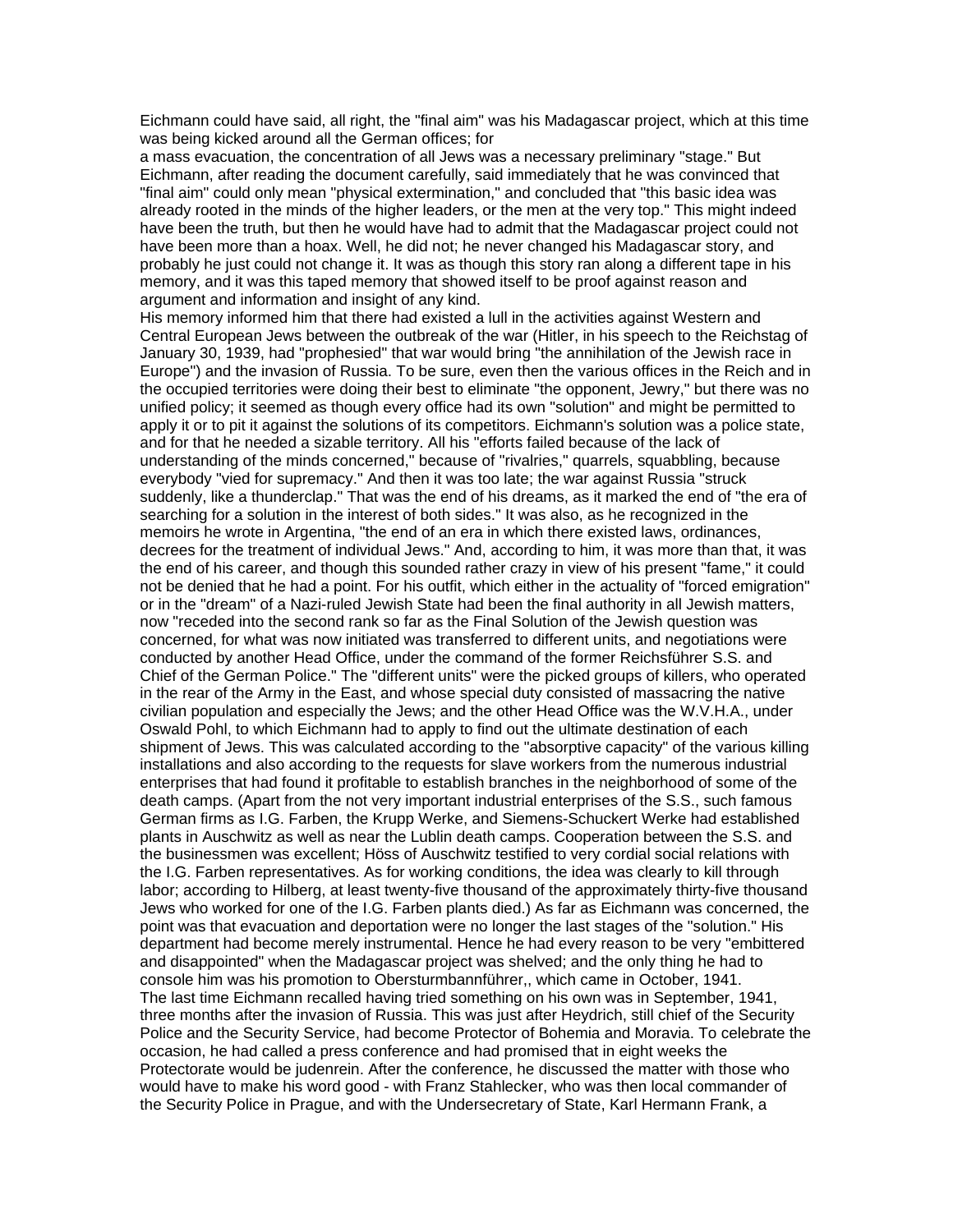former Sudeten leader who soon after Heydrich's death was to succeed him as Reichsprotektor. Frank, in Eichmann's opinion, was a low type, a Jew-hater of the "Streicher kind" who "didn't know a thing about political solutions," one of those people who, "autocratically and, let me say, in the drunkenness of their power simply gave orders and commands." But otherwise the conference was enjoyable. For the first time, Heydrich showed "a more human side" and admitted, with beautiful frankness, that he had "allowed his tongue to run away with him" - "no great surprise to those who knew Heydrich," an "ambitious and impulsive character," who "often let words slip through the fence of his teeth more quickly than he later might have liked." So Heydrich himself said: "There is the mess, and what are we going to do now?" Whereupon Eichmann said: "There exists only one possibility, if you cannot retreat from your announcement. Give enough room into which to transfer the Jews of the Protectorate, who now live dispersed." (A Jewish homeland, a gathering - in of the exiles in the Diaspora.) And then, unfortunately, Frank - the Jew-hater of the Streicher kind - made a concrete proposal, and that was that the room be provided at Theresienstadt. Whereupon Heydrich, perhaps also in the drunkenness of his power, simply ordered the immediate evacuation of the native Czech population from Theresienstadt, to make room for the Jews.

Eichmann was sent there to look things over. Great disappointment: the Bohemian fortress town on the banks of the Eger was far too small; at best, it could become a transfer camp for a certain percentage of the ninety thousand Jews in Bohemia and Moravia. (For about fifty thousand Czech Jews, Theresienstadt indeed became a transfer camp on the way to Auschwitz, while an estimated twenty thousand more reached the same destination directly.) We know from better sources than Eichmann's faulty memory that Theresienstadt, from the beginning, was designed by Heydrich to serve as a special ghetto for certain privileged categories of Jews, chiefly, but not exclusively, from Germany - Jewish functionaries, prominent people, war veterans with high decorations, invalids, the Jewish partners of mixed marriages, and German Jews over sixty-five years of age (hence the nickname Altersghetto). The town proved too small even for these restricted categories, and in 1943, about a year after its establishment, there began the "thinning out" or "loosening up" (Auflockerung) processes by which overcrowding was regularly relieved by means of transport to Auschwitz. But in one respect, Eichmann's memory did not deceive him. Theresienstadt was in fact the only concentration camp that did not fall under the authority of the W.V.H.A. but remained his own responsibility to the end. Its commanders were men from his own staff and always his inferiors in rank; it was the only camp in which he had at least some of the power which the prosecution in Jerusalem ascribed to him.

Eichmann's memory, jumping with great ease over the years - he was two years ahead of the sequence of events when he told the police examiner the story of Theresienstadt - was certainly not controlled by chronological order, but it was not simply erratic. It was like a storehouse, filled with human-interest stories of the worst type. When he thought back to Prague, there emerged the occasion when he was admitted to the presence of the great Heydrich, who showed himself to have a "more human side." A few sessions later, he mentioned a trip to Bratislava, in Slovakia, where he happened to be at the time when Heydrich was assassinated. What he remembered was that he was there as the guest of Sano Mach, Minister of the Interior in the Germanestablished Slovakian puppet government. (In that strongly anti-Semitic Catholic government, Mach represented the German version of anti-Semitism; he refused to allow exceptions for baptized Jews and he was one of the persons chiefly responsible for the wholesale deportation of Slovak Jewry.) Eichmann remembered this because it was unusual for him to receive social invitations from members of governments; it was an honor. Mach, as Eichmann recalled, was a nice, easygoing fellow who invited him to bowl with him. Did he really have no other business in Bratislava in the middle of the war than to go bowling with the Minister of the Interior? No, absolutely no other business; he remembered it all very well, how they bowled, and how drinks were served just before the news of the attempt on Heydrich's life arrived. Four months and fiftyfive tapes later, Captain Less, the Israeli examiner, came back to this point, and Eichmann told the same story in nearly identical words, adding that this day had been "unforgettable," because his "superior had been assassinated." This time, however, he was confronted with a document that said he had been sent to Bratislava to talk over "the current evacuation action against Jews from Slovakia." He admitted his error at once: "Clear, clear, that was an order from Berlin, they did not send me there to go bowling." Had he lied twice, with great consistency? Hardly. To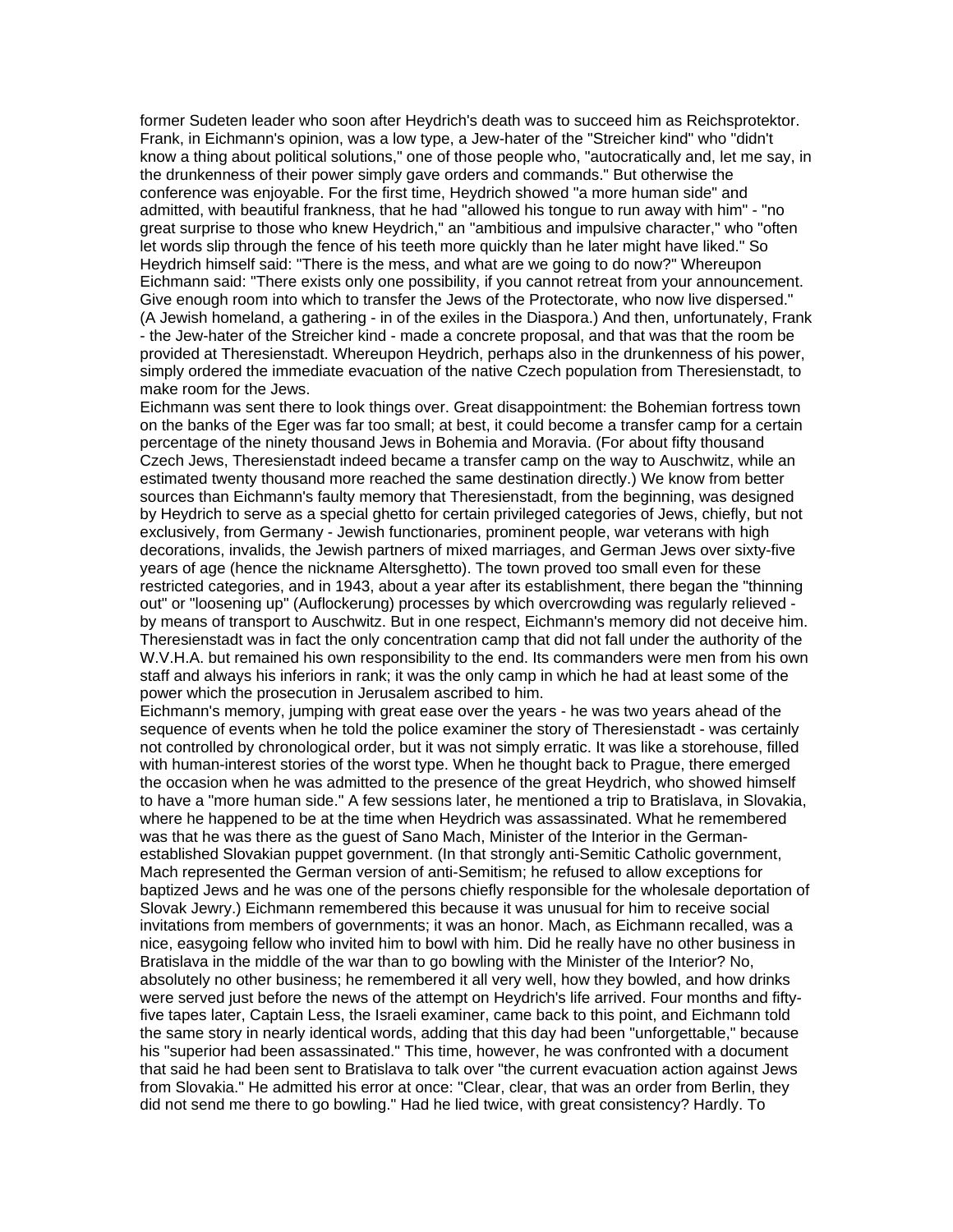evacuate and deport Jews had become routine business; what stuck in his mind was bowling, being the guest of a Minister, and hearing of the attack on Heydrich. And it was characteristic of his kind of memory that he could absolutely not recall the year in which this memorable day fell, on which "the hangman" was shot by Czech patriots.

Had his memory served him better, he would never have told the Theresienstadt story at all. For all this happened when the time of "political solutions" had passed and the era of the "physical solution" had begun. It happened when, as he was to admit freely and spontaneously in another context, he had already been informed of the Führer's order for the Final Solution. To make a country judenrein at the date when Heydrich promised to do so for Bohemia and Moravia could mean only concentration and deportation to points from which Jews could easily be shipped to the killing centers. That Theresienstadt actually came to serve another purpose, that of a showplace for the outside world - it was the only ghetto or camp to which representatives of the International Red Cross were admitted - was another matter, one of which Eichmann at that moment was almost certainly ignorant and which, anyhow, was altogether outside the scope of his competence.

## V I : The Final Solution: Killing

On June 22, 1941, Hitler launched his attack on the Soviet Union, and six or eight weeks later Eichmann was summoned to Heydrich's office in Berlin. On July 31, Heydrich had received a letter from Reichsmarschall Hermann Goring, Commander-in-Chief of the Air Force, Prime Minister of Prussia, Pleinipotentiary for the Four-Year-Plan, and, last but not least, Hitler's Deputy in the State (as distinguished from the Party) hierarchy. The letter commissioned Heydrich to prepare "the general solution [Gesamtlosung] of the Jewish question within the area of German influence in Europe," and to submit "a general proposal . . . for the implementation of the desired final solution [Endlosung] of the Jewish question." At the time Heydrich received these instructions, he had already been - as he was to explain to the High Command of the Army in a letter dated November 6, 1941 - "entrusted for years with the task of preparing the final solution of the Jewish problem" (Reitlinger), and since the beginning of the war with Russia, he had been in charge of the mass killings by the Einsatzgruppen in the East.

Heydrich opened his interview with Eichmann with "a little speech about emigration" (which had practically ceased, though Himmler's formal order prohibiting all Jewish emigration except in special cases, to be passed upon by him personally, was not issued until a few months later), and then said: "The Führer has ordered the physical extermination of the Jews." After which, "very much against his habits, he remained silent for a long while, as though he wanted to test the impact of his words. I remember it even today. In the first moment, I was unable to grasp the significance of what he had said, because he was so careful in choosing his words, and then I understood, and didn't say anything, because there was nothing to say any more. For I had never thought of such a thing, such a solution through violence. I now lost everything, all joy in my work, all initiative, all interest; I was, so to speak, blown out. And then he told me: 'Eichmann, you go and see Globocnik [one of Himmler's Higher S.S. and Police Leaders in the General Government] in Lublin, the Reichsführer [Himmler] has already given him the necessary orders, have a look at what he has accomplished in the meantime. I think he uses the Russian tank trenches for the liquidation of the Jews.' I still remember that, for I'll never forget it no matter how long I live, those sentences he said during that interview, which was already at an end." Actually - as Eichmann still remembered in Argentina but had forgotten in Jerusalem, much to his disadvantage, since it had bearing on the question of his own authority in the actual killing process - Heydrich had said a little more: he had told Eichmann that the whole enterprise had been "put under the authority of the S.S. Head Office for Economy and Administration" - that is, not of his own R.S.H.A. - and also that the official code name for extermination was to be "Final Solution."

Eichmann was by no means among the first to be informed of Hitler's intention. We have seen that Heydrich had been working in this direction for years, presumably since the beginning of the war, and Himmler claimed to have been told (and to have protested against) this "solution"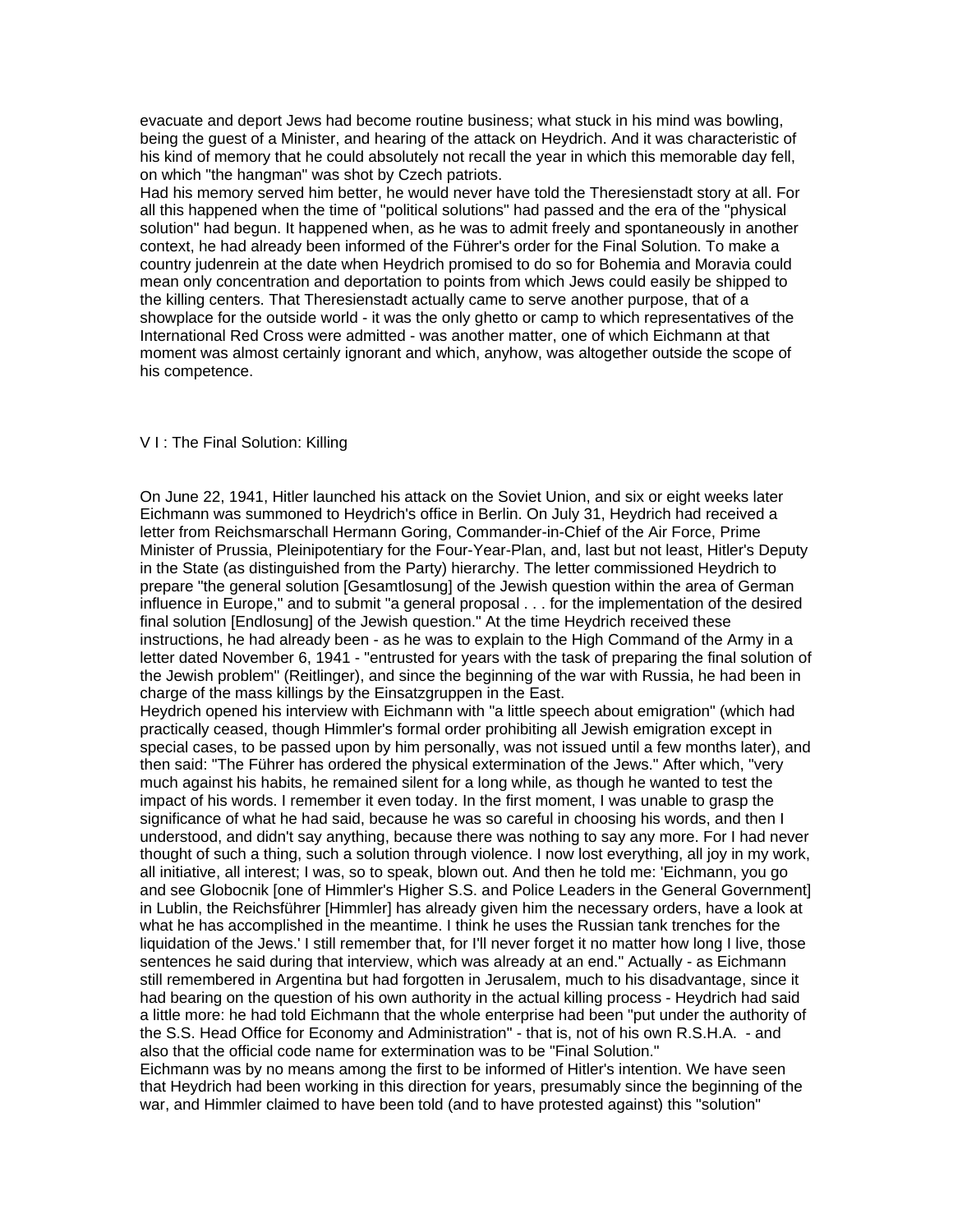immediately after the defeat of France in the summer of 1940. By March, 1941, about six months before Eichmann had his interview with Heydrich, "it was no secret in higher Party circles that the Jews were to be exterminated," as Viktor Brack, of the Führer's Chancellery, testified at Nuremberg. But Eichmann, as he vainly tried to explain in Jerusalem, had never belonged to the higher Party circles; he had never been told more than he needed to know in order to do a specific, limited job. It is true that he was one of the first men in the lower echelons to be informed of this "top secret" matter, which remained top secret even after the news had spread throughout all the Party and State offices, all business enterprises connected with slave labor, and the entire officer corps (at the very least) of the Armed Forces. Still, the secrecy did have a practical purpose. Those who were told explicitly of the Führer's order were no longer mere "bearers of orders," but were advanced to "bearers of secrets," and a special oath was administered to them. (The members of the Security Service, to which Eichmann had belonged since 1934, had in any case taken an oath of secrecy.)

Furthermore, all correspondence referring to the matter was, subject to rigid "language rules," and, except in the reports from the Einsatzgruppen, it is rare to find documents in which such bald words as "extermination," "liquidation," or "killing" occur. The prescribed code names for killing were "final solution," "evacuation" (Aussiedlung), and "special treatment" (Sonderbehandlung); deportation - unless it involved Jews directed to Theresienstadt, the "old people's ghetto" for privileged Jews, in which case it was called "change of residence" - received the names of "resettlement" (Umsiedlung) and "labor in the East" (Arbeitseinsatz im Osten), the point of these latter names being that Jews were indeed often temporarily resettled in ghettos and that a certain percentage of them were temporarily used for labor. Under special circumstances, slight changes in the language rules became necessary. Thus, for instance, a high official in the Foreign Office once proposed that in all correspondence with the Vatican the killing of Jews be called the "radical solution"; this was ingenious, because the Catholic puppet government of Slovakia, with which the Vatican had intervened, had not been, in the view of the Nazis, "radical enough" in its anti-Jewish legislation, having committed the "basic error" of excluding baptized Jews. Only among themselves could the "bearers of secrets" talk in uncoded language, and it is very unlikely that they did so in the ordinary pursuit of their murderous duties - certainly not in the presence of their stenographers and other office personnel. For whatever other reasons the language rules may have been devised, they proved of enormous help in the maintenance of order and sanity in the various widely diversified services whose cooperation was essential in this matter. Moreover, the very term "language rule" (Sprachregelung) was itself a code name; it meant what in ordinary language would be called a lie. For when a "bearer of secrets" was sent to meet someone from the outside world - as when Eichmann was sent to show the Theresienstadt ghetto to International Red Cross representatives from Switzerland - he received, together with his orders, his "language rule," which in this instance consisted of a lie about a nonexistent typhus epidemic in the concentration camp of Bergen-Belsen, which the gentlemen also wished to visit. The net effect of this language system was not to keep these people ignorant of what they were doing, but to prevent them from equating it with their old, "normal" knowledge of murder and lies. Eichmann's great susceptibility to catch words and stock phrases, combined with his incapacity for ordinary speech, made him, of course, an ideal subject for "language rules." The system, however, was not a foolproof shield against reality, as Eichmann was soon to find out. He went to Lublin to see Brigadeführer Odilo Globocnik, former Gauleiter of Vienna - though not, of course, despite what the prosecution maintained, "to convey to him personally the secret order for the physical extermination of the Jews," which Globocnik certainly knew of before Eichmann did - and he used the phrase "Final Solution" as a kind of password by which to identify himself. (A similar assertion by the prosecution, which showed to what degree it had got lost in the bureaucratic labyrinth of the Third Reich, referred to Rudolf Höss, Commander of Auschwitz, who it believed had also received the Führer's order through Eichmann. This error was at least mentioned by the defense as being "without corroborative evidence." Actually, Höss himself testified at his own trial that he had received his orders directly from Himmler, in June, 1941, and added that Himmler had told him Eichmann would discuss with him certain "details." These details, Höss claimed in his memoirs, concerned the use of gas - something Eichmann strenuously denied. And he was probably right, for all other sources contradict Höss's story and maintain that written or oral extermination orders in the camps always went through the W.V.H.A.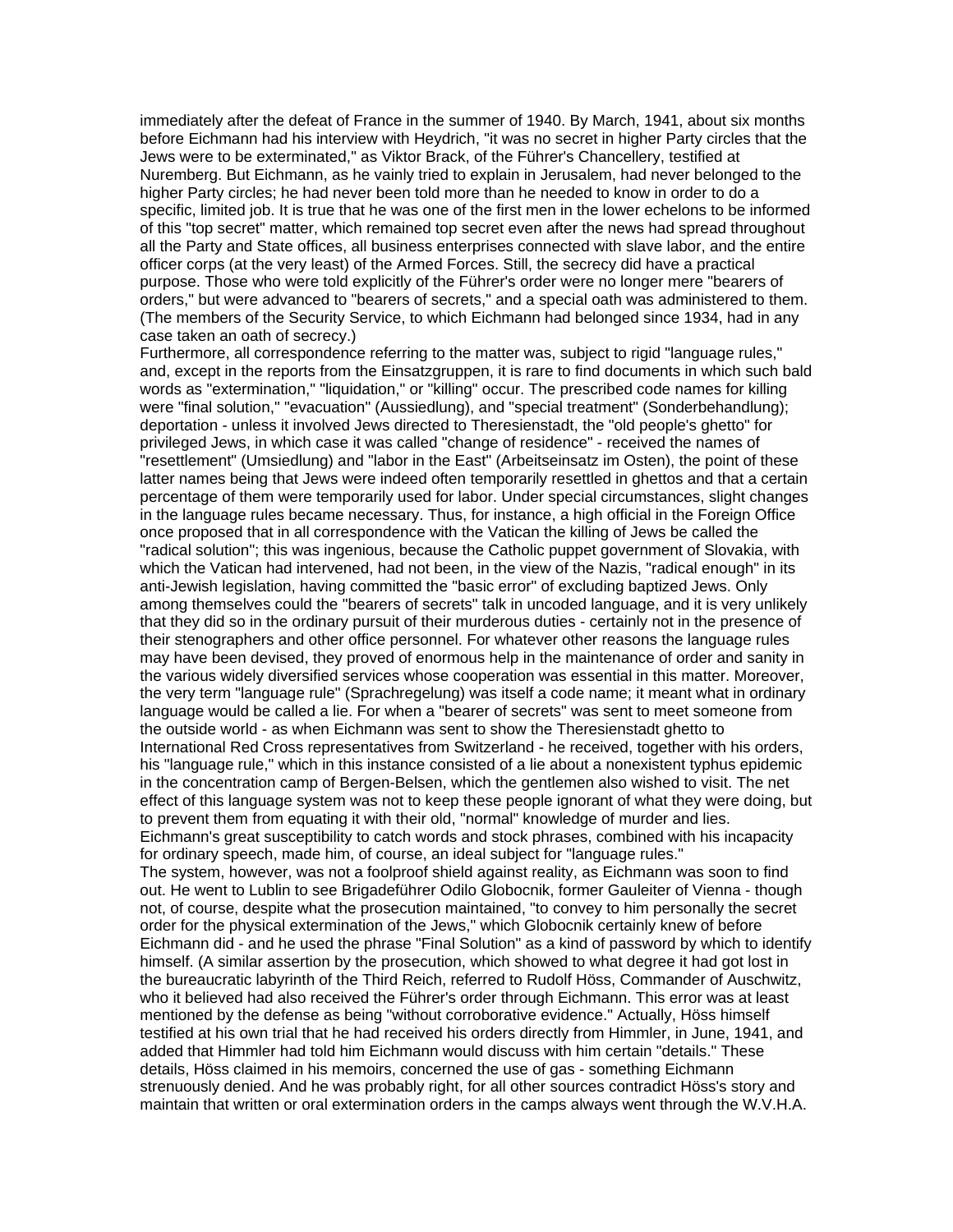and were given either by its chief, Obergruppenführer [lieutenant general] Oswald Pohl, or by Brigadefuhrer Richard Glücks, who was Hiss's direct superior. (Concerning the doubtful reliability of Höss's testimony see also R. Pendorf, Mörder and Ermordete, 1961.) And with the use of gas Eichmann had nothing whatever to do. The "details" that he went to discuss with Höss at regular intervals concerned the killing capacity of the camp - how many shipments per week it could absorb - and also, perhaps, plans for expansion.) Globocnik, when Eichmann arrived at Lublin, was very obliging, and showed him around with a subordinate. They came to a road through a forest, to the right of which there was an ordinary house where workers lived. A captain of the Order Police (perhaps Kriminalkommissar Christian Wirth himself, who had been in charge of the technical side of the gassing of "incurably sick people" in Germany, under the auspices of the Führer's Chancellery) came to greet them, led them to a few small wooden bungalows, and began, "in a vulgar uneducated harsh voice," his explanations: "how he had everything nicely insulated, for the engine of a Russian submarine will be set to work and the gases will enter this building and the Jews will be poisoned. For me, too, this was monstrous. I am not so tough as to be able to endure something of this sort without any reaction.... If today I am shown a gaping wound, I can't possibly look at it. I am that type of person, so that very often I was told that I couldn't have become a doctor. I still remember how I pictured the thing to myself, and then I became physically weak, as though I had lived through some great agitation. Such things happen to everybody, and it left behind a certain inner trembling."

Well, he had been lucky, for he had still seen only the preparations for the future carbonmonoxide chambers at Treblinka, one of the six death camps in the East, in which several hundred thousand people were to die. Shortly after this, in the autumn of the same year, he was sent by his direct superior Muller to inspect the killing center in the Western Regions of Poland that had been incorporated into the Reich, called the Warthegau. The death camp was at Kulm (or, in Polish, Chelmno), where, in 1944, over three hundred thousand Jews from all over Europe, who had first been "resettled" in the Lodz ghetto, were killed. Here things were already in full swing, but the method was different; instead of gas chambers, mobile gas vans were used. This is what Eichmann saw: The Jews were in a large room; they were told to strip; then a truck arrived, stopping directly before the entrance to the room, and the naked Jews were told to enter it. The doors were closed and the truck started off. "I cannot tell [how many Jews entered], I hardly looked. I could not; I could not; I had had enough. The shrieking, and . . . I was much too upset, and so on, as I later told Muller when I reported to him; he did not get much profit out of my report. I then drove along after the van, and then I saw the most horrible sight I had thus far seen in my life. The truck was making for an open ditch, the doors were opened, and the corpses were thrown out, as though they were still alive, so smooth were their limbs. They were hurled into the ditch, and I can still see a civilian extracting the teeth with tooth pliers. And then I was off-jumped into my car and did not open my mouth any more. After that time, I could sit for hours beside my driver without exchanging a word with him. There I got enough. I was finished. I only remember that a physician in white overalls told me to look through a hole into the truck while they were still in it. I refused to do that. I could not. I had to disappear."

Very soon after that, he was to see something more horrible. This happened when he was sent to Minsk, in White Russia, again by Müller, who told him: "In Minsk, they are killing Jews by shooting. I want you to report on how it is being done." So he went, and at first it seemed as though he would be lucky, for by the time he arrived, as it happened, "the affair had almost been finished," which pleased him very much. "There were only a few young marksmen who took aim at the skulls of dead people in a large ditch." Still, he saw, "and that was quite enough for me, a woman with her arms stretched backward, and then my knees went weak and off I went." While driving back, he had the notion of stopping at Lwów; this seemed a good idea, for Lwów (or Lemberg) had been an Austrian city, and when he arrived there he "saw the first friendly picture after the horrors. That was the railway station built in honor of the sixtieth year of Franz Josef's reign" - a period Eichmann had always "adored," since he had heard so many nice things about it in his parents' home, and had also been told how the relatives of his stepmother (we are made to understand that he meant the Jewish ones) had enjoyed a comfortable social status and had made good money. This sight of the railway station drove away all the horrible thoughts, and he remembered it down to its last detail - the engraved year of the anniversary, for instance. But then, right there in lovely Lwów, he made a big mistake. He went to see the local S.S.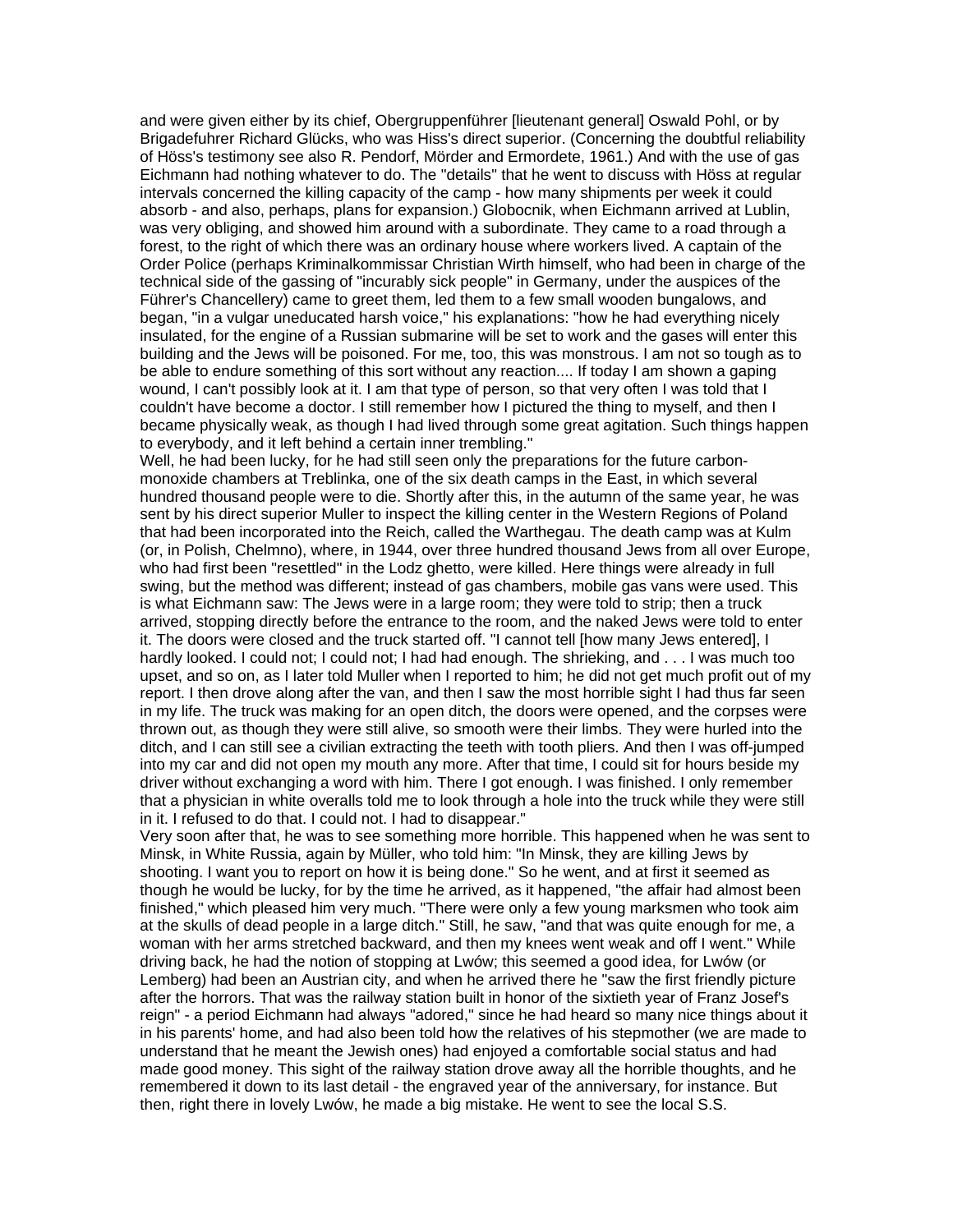commander, and told him: "Well, it is horrible what is being done around here; I said young people are being made into sadists.

How can one do that? Simply bang away at women and children? That is impossible. Our people will go mad or become insane, our own people." The trouble was that at Lwów they were doing the same thing they had been doing in Minsk, and his host was delighted to show him the sights, although Eichmann tried politely to excuse himself. Thus, he saw another "horrible sight. A ditch had been there, which was already filled in. And there was, gushing from the earth, a spring of blood like a fountain. Such a thing I had never seen before. I had had enough of my commission, and I went back to Berlin and reported to Gruppenführer Müller."

This was not yet the end. Although Eichmann told him that he was not "tough enough" for these sights, that he had never been a soldier, had never been to the front, had never seen action, that he could not sleep and had nightmares, Müller, some nine months later, sent him back to the Lublin region, where the very enthusiastic Globocnik had meanwhile finished his preparations. Eichmann said that this now was the most horrible thing he had ever seen in his life. When he first arrived, he could not recognize the place, with its few wooden bungalows. Instead, guided by the same man with the vulgar voice, he came to a railway station, with the sign "Treblinka" on it, that looked exactly like an ordinary station anywhere in Germany - the same buildings, signs, clocks, installations; it was a perfect imitation. "I kept myself back, as far as I could, I did not draw near to see all that. Still, I saw how a column of naked Jews filed into a large hall to be gassed. There they were killed, as I was told, by something called cyanic acid."

The fact is that Eichmann did not see much. It is true, he repeatedly visited Auschwitz, the largest and most famous of the death camps, but Auschwitz, covering an area of eighteen square miles, in Upper Silesia, was by no means only an extermination camp; it was a huge enterprise with up to a hundred thousand inmates, and all kinds of prisoners were held there, including non-Jews and slave laborers, who were not subject to gassing. It was easy to avoid the killing installations, and Höss, with whom he had a very friendly relationship, spared him the gruesome sights. He never actually attended a mass execution by shooting, he never actually watched the gassing process, or the selection of those fit for work - about twenty-five per cent of each shipment, on the average - that preceded it at Auschwitz. He saw just enough to be fully informed of how the destruction machinery worked: that there were two different methods of killing, shooting and gassing; that the shooting was done by the Einsatzgruppen and the gassing at the camps, either in chambers or in mobile vans; and in the camps elaborate precautions were taken to fool the victims right up to the end.

The police tapes from which I have quoted were played in court during the tenth of the trial's hundred and twenty-one sessions, on the ninth day of the almost nine months it lasted. Nothing the accused said, in the curiously disembodied voice that came out of the tape-recorder - doubly disembodied, because the body that owned the voice was present but itself also appeared strangely disembodied through the thick glass walls surrounding it - was denied either by him or by the defense. Dr. Servatius did not object, he only mentioned that "later, when the defense will rise to speak," he, too, would submit to the court some of the evidence given by the accused to the police; he never did. The defense, one felt, could rise right away, for the criminal proceedings against the accused in this "historic trial" seemed complete, the case for the prosecution established. The facts of the case, of what Eichmann had done - though not of everything the prosecution wished he had done - were never in dispute; they had been established long before the trial started, and had been confessed to by him over and over again. There was more than enough, as he occasionally pointed out, to hang him. ("Don't you have enough on me?" he objected, when the police examiner tried to ascribe to him powers he never possessed.) But since he had been employed in transportation and not in killing, the question remained, legally, formally, at least, of whether he had known what he was doing; and there was the additional question of whether he had been in a position to judge the enormity of his deeds - whether he was legally responsible, apart from the fact that he was medically sane. Both questions now were answered in the affirmative: he had seen the places to which the shipments were directed, and he had been shocked out of his wits. One last question, the most disturbing of all, was asked by the judges, and especially by the presiding judge, over and over again: Had the killing of Jews gone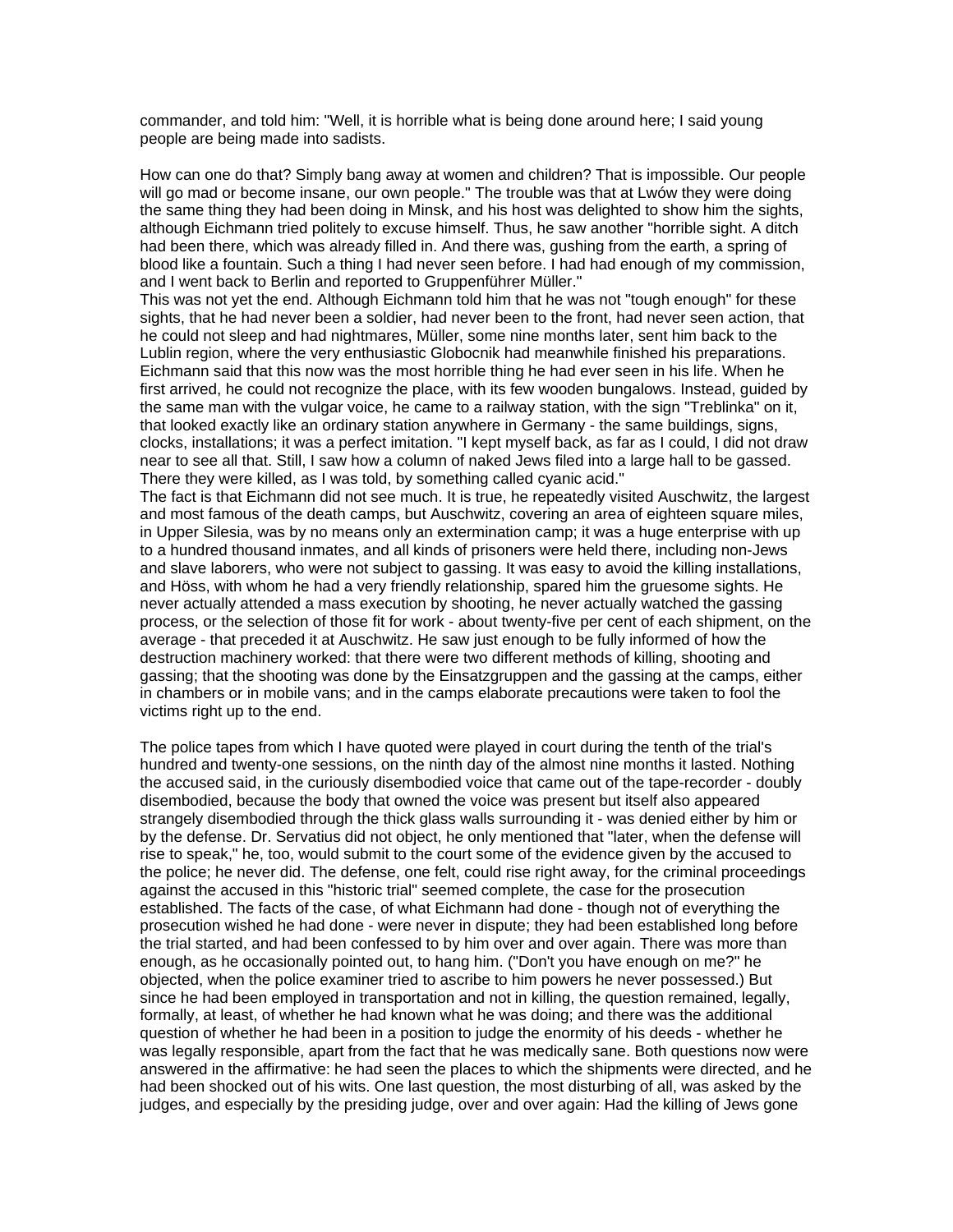against his conscience? But this was a moral question, and the answer to it may not have been legally relevant.

But if the facts of the case were now established, two more legal questions arose. First, could he be released from criminal responsibility, as Section 10 of the law under which he was tried provided, because he had done his acts "in order to save himself from the danger of immediate death"? And, second, could he plead extenuating circumstances, as Section 11 of the same law enumerated them: had he done "his best to reduce the gravity of the consequences of the offense" or "to avert consequences more serious than those which resulted"? Clearly, Sections 10 and 11 of the Nazis and Nazi Collaborators (Punishment) Law of 1950 had been drawn up with Jewish "collaborators" in mind. Jewish Sonderkommandos (special units) had everywhere been employed in the actual killing process, they had committed criminal acts "in order to save themselves from the danger of immediate death," and the Jewish Councils and Elders had cooperated because they thought they could "avert consequences more serious than those which resulted." In Eichmann's case, his own testimony supplied the answer to both questions, and it was clearly negative. It is true, he once said his only alternative would have been suicide, but this was a lie, since we know how surprisingly easy it was for members of the extermination squads to quit their jobs without serious consequences for themselves; but he did not insist on this point, he did not mean to be taken literally. In the Nuremberg documents "not a single case could be traced in which an S.S. member had suffered the death penalty because of a refusal to take part in an execution" [Herbert Jäger, "Betrachtungen zum Eichmann-Prozess," in Kriminologie and Strafrechtsreform, 1962]. And in the trial itself there was the testimony of a witness for the defense, von dem Bach-Zelewski, who declared: "It was possible to evade a commission by an application for transfer. To be sure, in individual cases, one had to be prepared for a certain disciplinary punishment. A danger to one's life, however, was not at all involved." Eichmann knew quite well that he was by no means in the classical "difficult position" of a soldier who may "be liable to be shot by a court-martial if he disobeys an order, and to be hanged by a judge and jury if he obeys it" - as Dicey once put it in his famous Law of the Constitution - if only because as a member of the S.S. he had never been subject to a military court but could only have been brought before a Police and S.S. Tribunal. In his last statement to the court, Eichmann admitted that he could have backed out on one pretext or another, and that others had done so. He had always thought such a step was "inadmissible," and even now did not think it was "admirable"; it would have meant no more than a switch to another well-paying job. The postwar notion of open disobedience was a fairy tale: "Under the circumstances such behavior was impossible. Nobody acted that way." It was "unthinkable." Had he been made commander of a death camp, like his good friend Höss, he would have had to commit suicide, since he was incapable of killing. (Höss, incidentally, had committed a murder in his youth. He had assassinated a certain Walter Kadow, the man who had betrayed Leo Schlageter - a nationalist terrorist in the Rhineland whom the Nazis later made into a national hero - to the French Occupation authorities, and a German court had put him in jail for five years. In Auschwitz, of course, Höss did not have to kill.) But it was very unlikely that Eichmann would have been offered this kind of a job, since those who issued the orders "knew full well the limits to which a person can be driven." No, he had not been in "danger of immediate death," and since he claimed with great pride that he had always "done his duty," obeyed all orders as his oath demanded, he had, of course, always done his best to aggravate "the consequences of the offense," rather than to reduce them. The only "extenuating circumstance" he cited was that he had tried to "avoid unnecessary hardships as much as possible" in carrying out his work, and, quite apart from the question of whether this was true, and also apart from the fact that if it was, it would hardly have been enough to constitute extenuating circumstances in this particular case, the claim was not valid, because "to avoid unnecessary hardships" was among the standard directives he had been given.

Hence, after the tape-recorder had addressed the court, the death sentence was a foregone conclusion, even legally, except for the possibility that the punishment might be mitigated for acts done under superior orders - also provided for in Section 11 of the Israeli law, but this was a very remote possibility in view of the enormity of the crime. (It is important to remember that counsel for the defense pleaded not superior orders but "acts of state," and asked for acquittal on that ground - a strategy Dr. Servatius had already tried unsuccessfully at Nuremberg, where he defended Fritz Sauckel, Plenipotentiary for Labor Allocation in Göring's Office of the Four-Year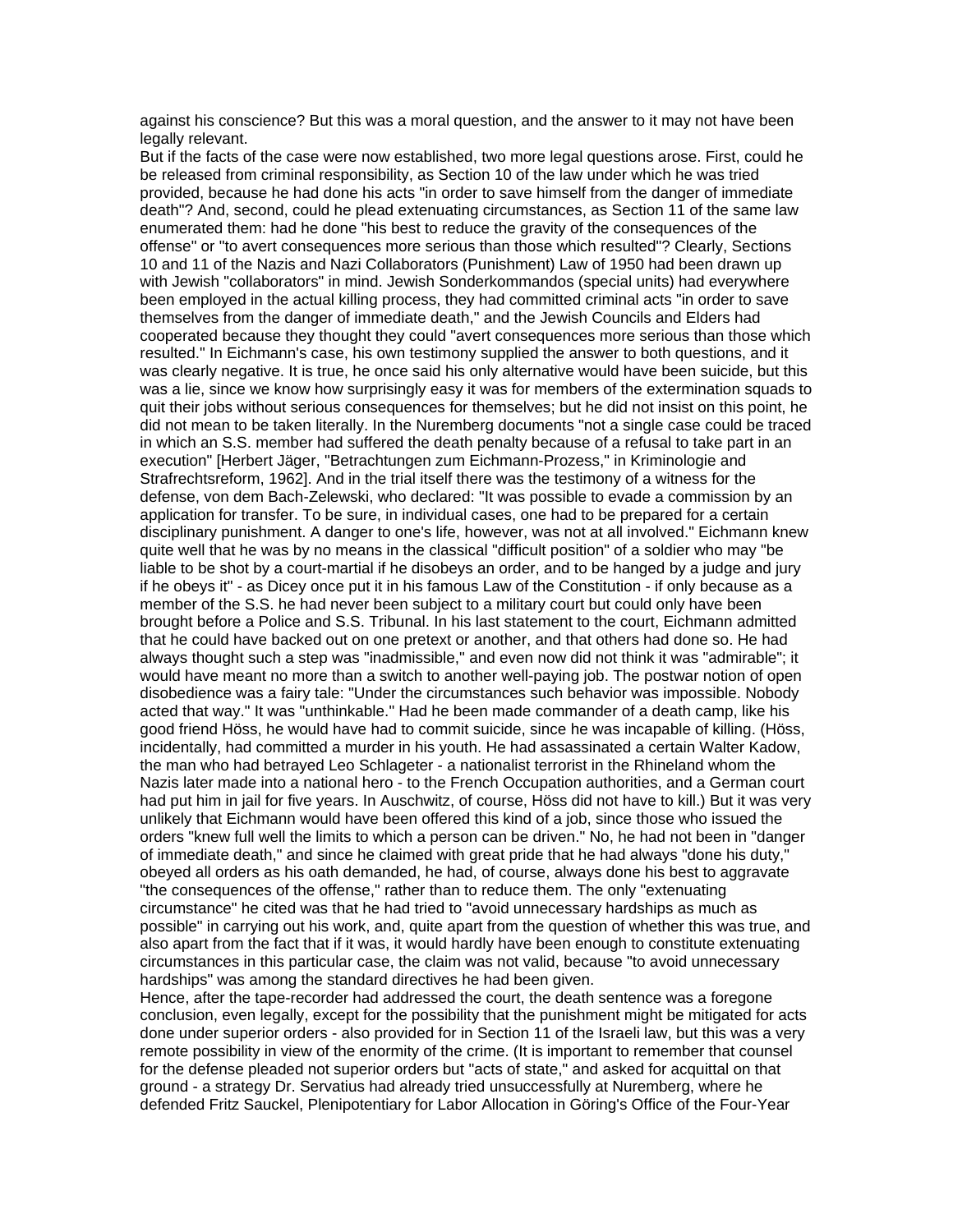Plan, who had been responsible for the extermination of tens of thousands of Jewish workers in Poland and who was duly hanged in 1946. "Acts of state," which German jurisprudence even more tellingly calls gerichtsfreie or justizlose Hoheitsakte, rest on "an exercise of sovereign power" [E. C. S. Wade in the British Year Book for International Law, 1934] and hence are altogether outside the legal realm, whereas all orders and commands, at least in theory, are still under judicial control. If what Eichmann did had been acts of state, then none of his superiors, least of all Hitler, the head of state, could be judged by any court. The "act of state" theory agreed so well with Dr. Servatius' general philosophy that it was perhaps not surprising that he should have tried it out again; what was surprising was that he did not fall back on the argument of superior orders as an extenuating circumstance after the judgment had been read and before the sentence was pronounced.) At this point, one was perhaps entitled to be glad that this was no ordinary trial, where statements without bearing on the criminal proceedings must be thrown out as irrelevant and immaterial. For, obviously, things were not so simple as the framers of the laws had imagined them to be, and if it was of small legal relevance, it was of great political interest to know how long it takes an average person to overcome his innate repugnance toward crime, and what exactly happens to him once he has reached that point. To this question, the case of Adolf Eichmann supplied an answer that could not have been clearer and more precise.

In September, 1941, shortly after his first official visits to the killing centers in the East, Eichmann organized his first mass deportations from Germany and the Protectorate, in accordance with a "wish" of Hitler, who had told Himmler to make the Reich judenrein as quickly as possible. The first shipment contained twenty thousand Jews from the Rhineland and five thousand Gypsies, and in connection with this first transport a strange thing happened. Eichmann, who never made a decision on his own, who was extremely careful always to be "covered" by orders, who - as freely given testimony from practically all the people who had worked with him confirmed - did not even like to volunteer suggestions and always required "directives," now, "for the first and last time," took an initiative contrary to orders: instead of sending these people to Russian territory, Riga or Minsk, where they would have immediately been shot by the Einsatzgruppen, he directed the transport to the ghetto of Lódz, where he knew that no preparations for extermination had yet been made - if only because the man in charge of the ghetto, a certain Regierungsprasident Uebelhör, had found ways and means of deriving considerable profit from "his" Jews. (Lódz, in fact, was the first ghetto to be established and the last to be liquidated; those of its inmates who did not succumb to disease or starvation survived until the summer of 1944.) This decision was to get Eichmann into considerable trouble. The ghetto was overcrowded, and Mr. Uebelhör was in no mood to receive newcomers and in no position to accommodate them. He was angry enough to complain to Himmler that Eichmann had deceived him and his men with "horsetrading tricks learned from the Gypsies." Himmler, as well as Heydrich, protected Eichmann and the incident was soon forgiven and forgotten.

Forgotten, first of all, by Eichmann himself, who did not once mention it either in the police examination or in his various memoirs. When he had taken the stand and was being examined by his lawyer, who showed him the documents, he insisted he had a "choice": "Here for the first and last time I had a choice... . One was Lódz. . . . If there are difficulties in Lódz, these people must be sent onward to the East. And since I had seen the preparations, I was determined to do all I could to send these people to Lódz by any means at my disposal." Counsel for the defense tried to conclude from this incident that Eichmann had saved Jews whenever he could - which was patently untrue. The prosecutor, who cross-examined him later with respect to the same incident, wished to establish that Eichmann himself had determined the final destination of all shipments and hence had decided whether or not a particular transport was to be exterminated - which was also untrue. Eichmann's own explanation, that he had not disobeyed an order but only taken advantage of a "choice," finally, was not true either, for there had been difficulties in Lódz, as he knew full well, so that his order read, in so many words: Final destination, Minsk or Riga. Although Eichmann had forgotten all about it, this was clearly the only instance in which he actually had tried to save Jews. Three weeks later, however, there was a meeting in Prague, called by Heydrich, during which Eichmann stated that "the camps used for the detention of [Russian] Communists [a category to be liquidated on the spot by the Einsatzgruppen] can also include Jews" and that he had "reached an agreement" to this effect with the local commanders;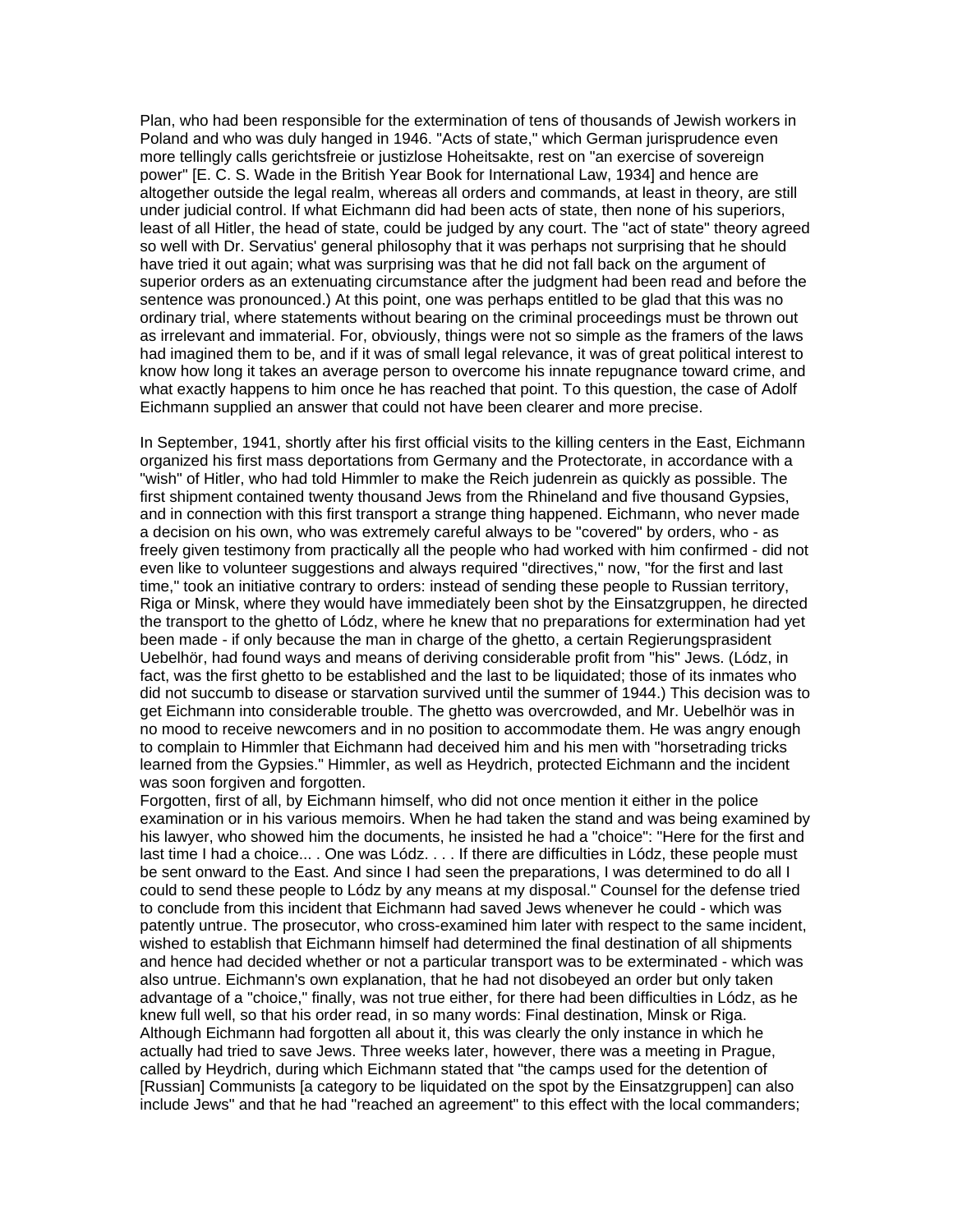there was also some discussion about the trouble at Lodz, and it was finally resolved to send fifty thousand Jews from the Reich (that is, including Austria, and Bohemia and Moravia) to the centers of the Einsatzgruppen operations at Riga and Minsk. Thus, we are perhaps in a position to answer Judge Landau's question - the question uppermost in the minds of nearly everyone who followed the trial - of whether the accused had a conscience: yes, he had a conscience, and his conscience functioned in the expected way for about four weeks, whereupon it began to function the other way around.

Even during those weeks when his conscience functioned normally, it did its work within rather odd limits. We must remember that weeks and months before he was informed of the Führer's order, Eichmann knew of the murderous activities of the Einsatzgruppen in the East; he knew that right behind the front lines all Russian functionaries ("Communists"), all Polish members of the professional classes, and all native Jews were being killed in mass shootings. Moreover, in July of the same year, a few weeks before he was called to Heydrich, he had received a memorandum from an S.S. man stationed in the Warthegau, telling him that "Jews in the coming winter could no longer be fed," and submitting for his consideration a proposal as to "whether it would not be the most humane solution to kill those Jews who were incapable of work through some quicker means. This, at any rate, would be more agreeable than to let them die of starvation." In an accompanying letter, addressed to "Dear Comrade Eichmann," the writer admitted that "these things sound sometimes fantastic, but they are quite feasible." The admission shows that the much more "fantastic" order of the Führer was not yet known to the writer, but the letter also shows to what extent this order was in the air. Eichmann never mentioned this letter and probably had not been in the least shocked by it. For this proposal concerned only native Jews, not Jews from the Reich or any of the Western countries. His conscience rebelled not at the idea of murder but at the idea of German Jews being murdered. ("I never denied that I knew that the Einsatzgruppen had orders to kill, but I did not know that Jews from the Reich evacuated to the East were subject to the same treatment. That is what I did not know.") It was the same with the conscience of a certain Wilhelm Kube, an old Party member and Generalkommissar in Occupied Russia, who was outraged when German Jews with the Iron Cross arrived in Minsk for "special treatment." Since Kube was more articulate than Eichmann, his words may give us an idea of what went on in Eichmann's head during the time he was plagued by his conscience: "I am certainly tough and I am ready to help solve the Jewish question," Kube wrote to his superior in December, 1941, "but people who come from our own cultural milieu are certainly something else than the native animalized hordes." This sort of conscience, which, if it rebelled at all, rebelled at murder of people "from our own cultural milieu," has survived the Hitler regime; among Germans today, there exists a stubborn "misinformation" to the effect that "only" Ostjuden, Eastern European Jews, were massacred. Nor is this way of thinking that distinguishes between the murder of "primitive" and of "cultured"

people a monopoly of the German people. Harry Mulisch relates how, in connection with the testimony given by Professor Salo W. Baron about the cultural and spiritual achievements of the Jewish people, the following questions suddenly occurred to him: "Would the death of the Jews have been less of an evil if they were a people without a culture, such as the Gypsies who were also exterminated? Is Eichmann on trial as a destroyer of human beings or as an annihilator of culture? Is a murderer of human beings more guilty when a culture is also destroyed in the process?" And when he put these questions to the Attorney General, it turned out "He [Hausner] thinks yes, I think no." How ill we can afford to dismiss this matter, bury the troublesome question along with the past, came to light in the recent film Dr. Strangelove, where the strange lover of the bomb-characterized, it is true, as a Nazi type - proposes to select in the coming disaster some hundred thousand persons to survive in underground shelters. And who are to be the happy survivors? Those with the highest I.Q.!

This question of conscience, so troublesome in Jerusalem, had by no means been ignored by the Nazi regime. On the contrary, in view of the fact that the participants in the anti-Hitler conspiracy of July, 1944, very rarely mentioned the wholesale massacres in the East in their correspondence or in the statements they prepared for use in the event that the attempt on Hitler's life was successful, one is tempted to conclude that the Nazis greatly overestimated the practical importance of the problem. We may here disregard the early stages of the German opposition to Hitler, when it was still anti-Fascist and entirely a movement of the Left, which as a matter of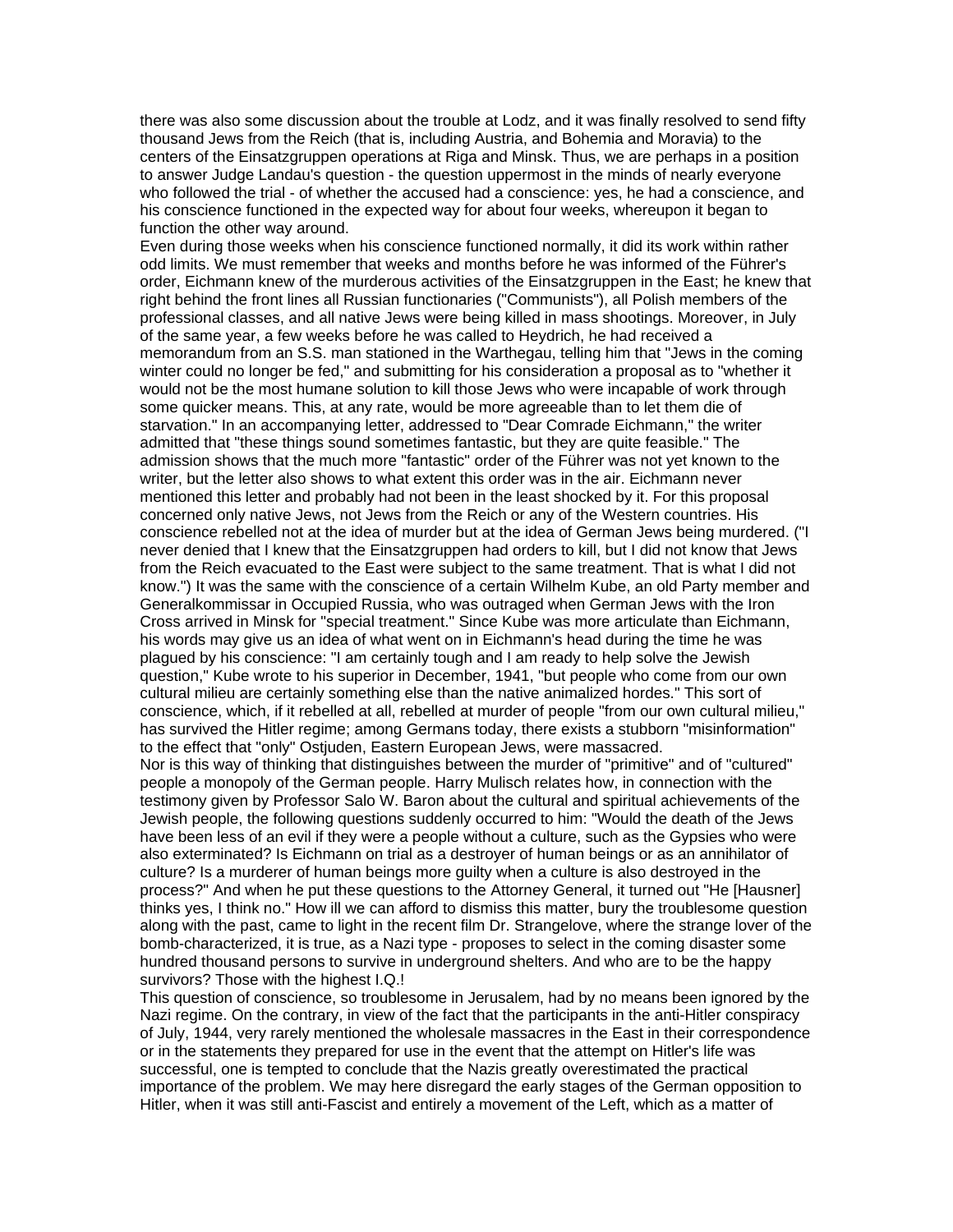principle accorded no significance to moral issues and even less to the persecution of the Jews a mere "diversion" from the class struggle that in the opinion of the Left determined the whole political scene. Moreover, this opposition had all but disappeared during the period in question destroyed by the horrible terror of the S.A. troops in the concentration camps and Gestapo cellars, unsettled by full employment made possible through rearmament, demoralized by the Communist Party's tactic of joining the ranks of Hitler's party in order to install itself there as a "Trojan horse." What was left of this opposition at the beginning of the war - some trade-union leaders, some intellectuals of the "homeless Left" who did not and could not know if there was anything behind them - gained its importance solely through the conspiracy which finally led to the 20th of July. (It is of course quite inadmissible to measure the strength of the German resistance by the number of those who passed through the concentration camps. Before the outbreak of the war, the inmates belonged in a great number of categories, many of which had nothing whatsoever to do with resistance of any kind: there were the wholly "innocent" ones, such as the Jews; the "asocials," such as confirmed criminals and homosexuals; Nazis who had been found guilty of something or other; etc. During the war the camps were populated by resistance fighters from all over occupied Europe.)

Most of the July conspirators were actually former Nazis or had held high office in the Third Reich. What had sparked their opposition had been not the Jewish question but the fact that Hitler was preparing war, and the endless conflicts and crises of conscience under which they labored hinged almost exclusively on the problem of high treason and the violation of their loyalty oath to Hitler. Moreover, they found themselves on the horns of a dilemma which was indeed insoluble: in the days of Hitler's successes they felt they could do nothing because the people would not understand, and in the years of German defeats they feared nothing more than another "stab-in-the-back" legend. To the last, their greatest concern was how it would be possible to prevent chaos and to ward off the danger of civil war. And the solution was that the Allies must be "reasonable" and grant a "moratorium" until order was restored - and with it, of course, the German Army's ability to offer resistance. They possessed the most precise knowledge of what was going on in the East, but there is hardly any doubt that not one of them would have dared even to think that the best thing that could have happened to Germany under the circumstances would have been open rebellion and civil war. The active resistance in Germany came chiefly from the Right, but in view of the past record of the German Social Democrats, it may be doubted that the situation would have been very different if the Left had played a larger part among the conspirators. The question is academic in any case, for no "organized socialist resistance" existed in Germany during the war years - as the German historian, Gerhard Ritter, has rightly pointed out.

In actual fact, the situation was just as simple as it was hopeless: the overwhelming majority of the German people believed in Hitler - even after the attack on Russia and the feared war on two fronts, even after the United States entered the war, indeed even after Stalingrad, the defection of Italy, and the landings in France. Against this solid majority, there stood an indeterminate number of isolated individuals who were completely aware of the national and of the moral catastrophe; they might occasionally know and trust one another, there were friendships among them and an exchange of opinions, but no plan or intention of revolt. Finally there was the group of those who later became known as the conspirators, but they had never been able to come to an agreement on anything, not even on the question of conspiracy. Their leader was Carl Friedrich Goerdeler, former mayor of Leipzig, who had served three years under the Nazis as price-controller but had resigned rather early -in 1936. He advocated the establishment of a constitutional monarchy, and Wilhelm Leuschner, a representative of the Left, a former trade-union leader and Socialist, assured him of "mass support"; in the Kreisau circle, under the influence of Helmuth von Moltke, there were occasional complaints raised that the rule of law was "now trampled under foot," but the chief concern of this circle was the reconciliation of the two Christian churches and their "sacred mission in the secular state," combined with an outspoken stand in favor of federalism. (On the political bankruptcy of the resistance movement as a whole since 1933 there is a welldocumented, impartial study, the doctoral dissertation of George K. Romoser, soon to be published.)

As the war went on and defeat became more certain, political differences should have mattered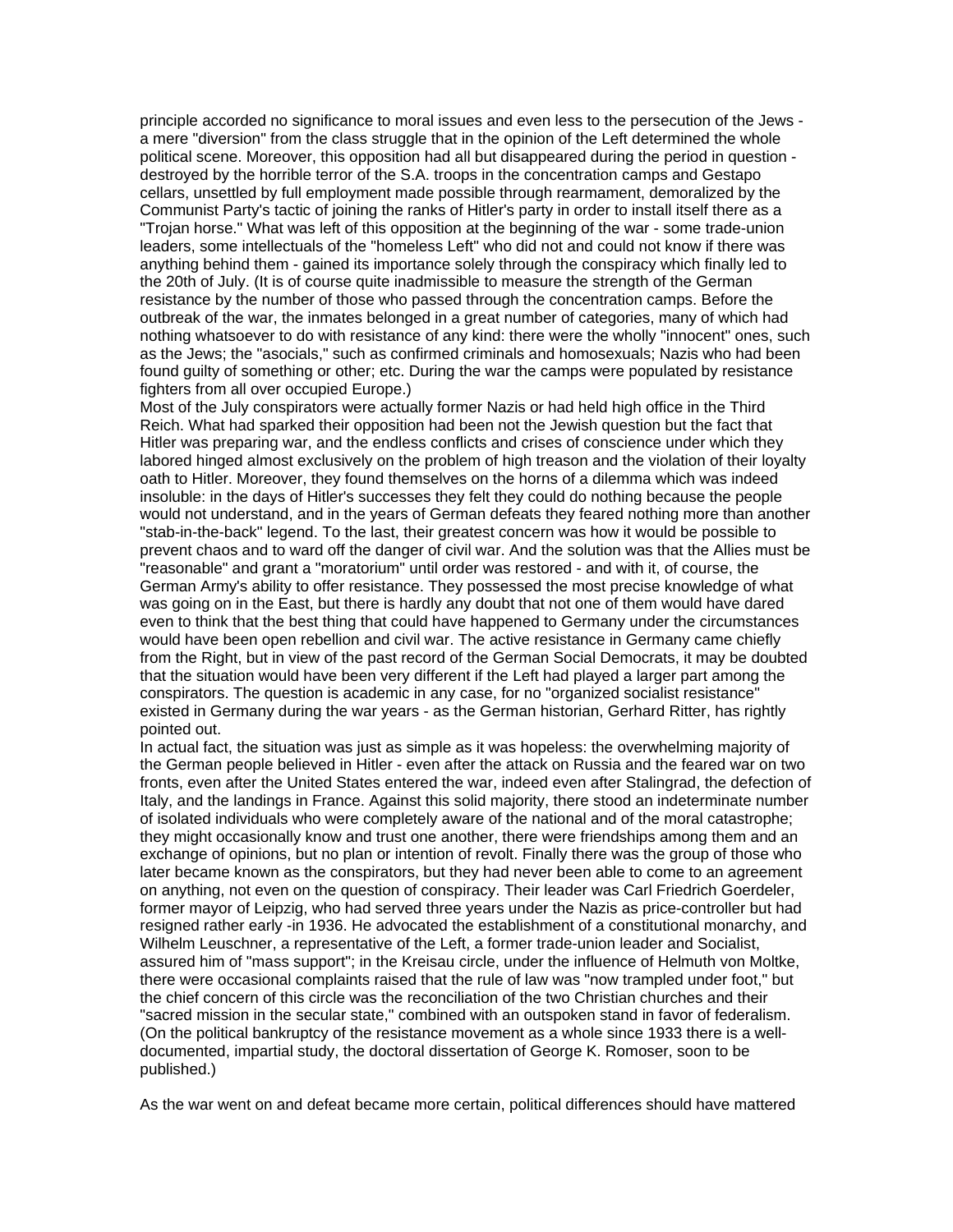less and political action become more urgent, but Gerhard Ritter seems right here too: "Without the determination of [Count Klaus von] Stauffenberg, the resistance movement would have bogged down in more or less helpless inactivity." What united these men was that they saw in Hitler a "swindler," a "dilettante," who "sacrificed whole armies against the counsel of his experts," a "madman" and a "demon," "the incarnation of all evil," which in the German context meant something both more and less than when they called him a "criminal and a fool," which they occasionally did. But to hold such opinions about Hitler at this late date "in no way precluded membership in the S.S. or the Party, or the holding of a government post" [Fritz Hesse], hence it did not exclude from the circle of the conspirators quite a number of men who themselves were deeply implicated in the crimes of the regime - as for instance Count Helldorf, then Police Commissioner of Berlin, who would have become Chief of the German Police if the coup d'etat had been successful (according to one of Goerdeler's lists of prospective ministers); or Arthur Nebe of the R.S.H.A., former commander of one of the mobile killing units in the East! In the summer of 1943, when the Himmler-directed extermination program had reached its climax, Goerdeler was considering Himmler and Goebbels as potential allies, "since these two men have realized that they are lost with Hitler." (Himmler indeed became a "potential ally" - though Goebbels did not - and was fully informed of their plans; he acted against the conspirators only after their failure.) I am quoting from the draft of a letter by Goerdeler to Field Marshal von Kluge; but these strange alliances cannot be explained away by "tactical considerations" necessary visà-vis the Army commanders, for it was, on the contrary, Kluge and Rommel who had given "special orders that those two monsters [Himmler and Goring] should be liquidated" [Ritter] - quite apart from the fact that Goerdeler's biographer, Ritter, insists that the above - quoted letter "represents the most passionate expression of his hatred against the Hitler regime." No doubt these men who opposed Hitler, however belatedly, paid with their lives and suffered a most terrible death; the courage of many of them was admirable, but it was not inspired by moral indignation or by what they knew other people had been made to suffer; they were motivated almost exclusively by their conviction of the coming defeat and ruin of Germany. This is not to deny that some of them, such as Count York von Wartenburg, may have been roused to political opposition initially by "the revolting agitation against the Jews in November, 1938" [Ritter]. But that was the month when the synagogues went up in flames and the whole population seemed in the grip of some fear: houses of God had been set on fire, and believers as well as the superstitious feared the vengeance of God. To be sure, the higher officer corps was disturbed when Hitler's so-called "commissar order" was issued in May, 1941, and they learned that in the coming campaign against Russia all Soviet functionaries and naturally all Jews were simply to be massacred. In these circles, there was of course some concern about the fact that, as Goerdeler said, "in the occupied areas and against the Jews techniques of liquidating human beings and of religious persecution are practiced . . . which will always rest as a heavy burden on our history." But it seems never to have occurred to them that this signified something more, and more dreadful, than that "it will make our position [negotiating a peace treaty with the Allies] enormously difficult," that it was a "blot on Germany's good name" and was undermining the morale of the Army. "What on earth have they made of the proud army of the Wars of Liberation [against Napoleon in 1814] and of Wilhelm I [in the Franco-Prussian War of 1870]," Goerdeler cried when he heard the report of an S.S. man who "nonchalantly related that it `wasn't exactly pretty to spray with machine-gun fire ditches crammed with thousands of Jews and then to throw earth on the bodies that were still twitching.' " Nor did it occur to them that these atrocities might be somehow connected with the Allies' demand for unconditional surrender, which they felt free to criticize as both "nationalistic" and "unreasonable," inspired by blind hatred. In 1943, when the eventual defeat of Germany was almost a certainty, and indeed even later, they still believed that they had a right to negotiate with their enemies "as equals" for a "just peace," although they knew only too well what an unjust and totally unprovoked war Hitler had started. Even more startling are their criteria for a "just peace." Goerdeler stated them again and again in numerous memoranda: "the re-establishment of the national borders of 1914 [which meant the annexation of Alsace-Lorraine], with the addition of Austria and the Sudetenland"; furthermore, a "leading position for Germany on the Continent" and perhaps the regaining of South Tyrol! We also know from statements they prepared how they intended to present their case to the people. There is for instance a draft proclamation to the Army by General Ludwig Beck, who was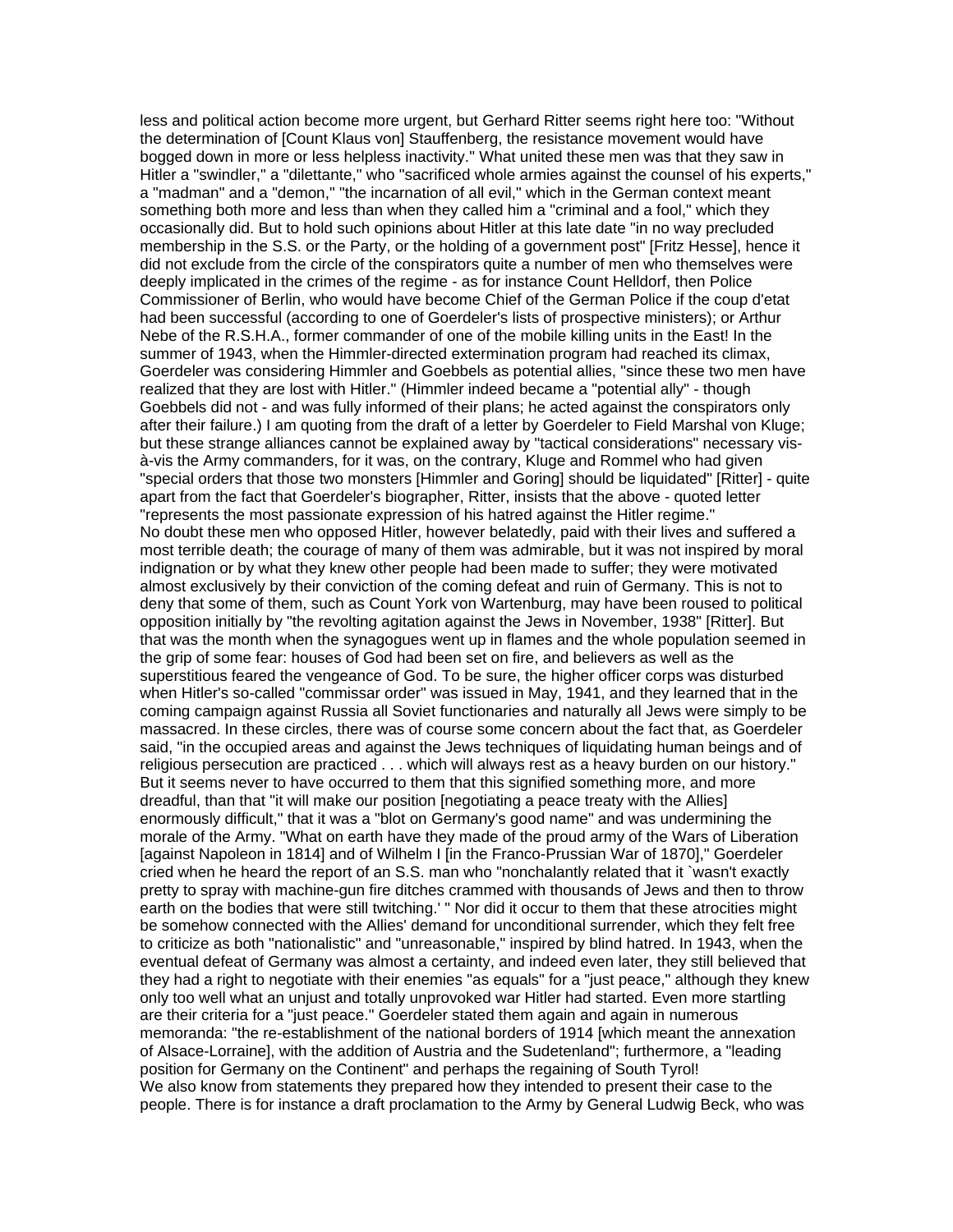to become chief of state, in which he talks at length about the "obstinacy," the "incompetence and lack of moderation" of the Hitler regime, its "arrogance and vanity." But the crucial point, "the most unscrupulous act" of the regime, was that the Nazis wanted to hold "the leaders of the armed forces responsible" for the calamities of the coming defeat; to which Beck added that crimes had been committed "which are a blot on the honor of the German nation and a defilement of the good reputation it had gained in the eyes of the world." And what would be the next step after Hitler had been liquidated? The German Army would go on fighting "until an honorable conclusion of the war has been assured" - which meant the annexation of Alsace-Lorraine, Austria, and the Sudetenland. There is indeed every reason to agree with the bitter judgment on these men by the German novelist Friedrich P. Reck-Malleczewen, who was killed in a concentration camp on the eve of the collapse and did not participate in the anti-Hitler conspiracy. In his almost totally unknown "Diary of a Man in Despair," [Tagebuch eines Verzweifelten, 1947], Reck-Malleczewen wrote, after he had heard of the failure of the attempt on Hitler's life, which of course he regretted: "A little late, gentlemen, you who made this archdestroyer of Germany and ran after him, as long as everything seemed to be going well; you who . . . without hesitation swore every oath demanded of you and reduced yourselves to the despicable flunkies of this criminal who is guilty of the murder of hundreds of thousands, burdened with the lamentations and the curse of the whole world; now you have betrayed him. . . . Now, when the bankruptcy can no longer be concealed, they betray the house that went broke, in order to establish a political alibi for themselves - the same men who have betrayed everything that was in the way of their claim to power."

There is no evidence, and no likelihood, that Eichmann ever came into personal contact with the men of July 20, and we know that even in Argentina he still considered them all to have been traitors and scoundrels. Had he ever had the opportunity, though, to become acquainted with Goerdeler's "original" ideas on the Jewish question, he might have discovered some points of agreement. To be sure, Goerdeler proposed "to pay indemnity to German Jews for their losses and mistreatment" - this in 1942, at a time when it was not only a matter of German Jews, and when these were not just being mistreated and robbed but gassed; but in addition to such technicalities, he had something more constructive in mind, namely, a "permanent solution" that would "save [all European Jews] from their unseemly position as a more or less undesirable `guest nation' in Europe." (In Eichmann's jargon, this was called giving them "some firm ground under their feet.") For this purpose, Goerdeler claimed an "independent state in a colonial country" - Canada or South America - a sort of Madagascar, of which he certainly had heard. Still, he made some concessions; not all Jews would be expelled. Quite in line with the early stages of the Nazi regime and the privileged categories which were then current, he was prepared "not to deny German citizenship to those Jews who could produce evidence of special military sacrifice for Germany or who belonged to families with long-established traditions." Well, whatever Goerdeler's "permanent solution of the Jewish question" might have meant, it was not exactly "original" - as Professor Ritter, even in 1954 full of admiration for his hero, called it - and Goerdeler would have been able to find plenty of "potential allies" for this part of his program too within the ranks of the Party and even the S.S.

In the letter to Field Marshal von Kluge, quoted above, Goerdeler once appealed to Kluge's "voice of conscience." But all he meant was that even a general must understand that "to continue the war with no chance for victory was an obvious crime," From the accumulated evidence one can only conclude that conscience as such had apparently got lost in Germany, and this to a point where people hardly remembered it and had ceased to realize that the surprising "new set of German values" was not shared by the outside world. This, to be sure, is not the entire truth. For there were individuals in Germany who from the very beginning of the regime and without ever wavering were opposed to Hitler; no one knows how many there were of them - perhaps a hundred thousand, perhaps many more, perhaps many fewer - for their voices were never heard. They could be found everywhere, in all strata of society, among the simple people as well as among the educated, in all parties, perhaps even in the ranks of the N.S.D.A.P. Very few of them were known publicly, as were the aforementioned Reck-Malleczewen or the philosopher Karl Jaspers. Some of them were truly and deeply pious, like an artisan of whom I know, who preferred having his independent existence destroyed and becoming a simple worker in a factory to taking upon himself the "little formality" of entering the Nazi Party. A few still took an oath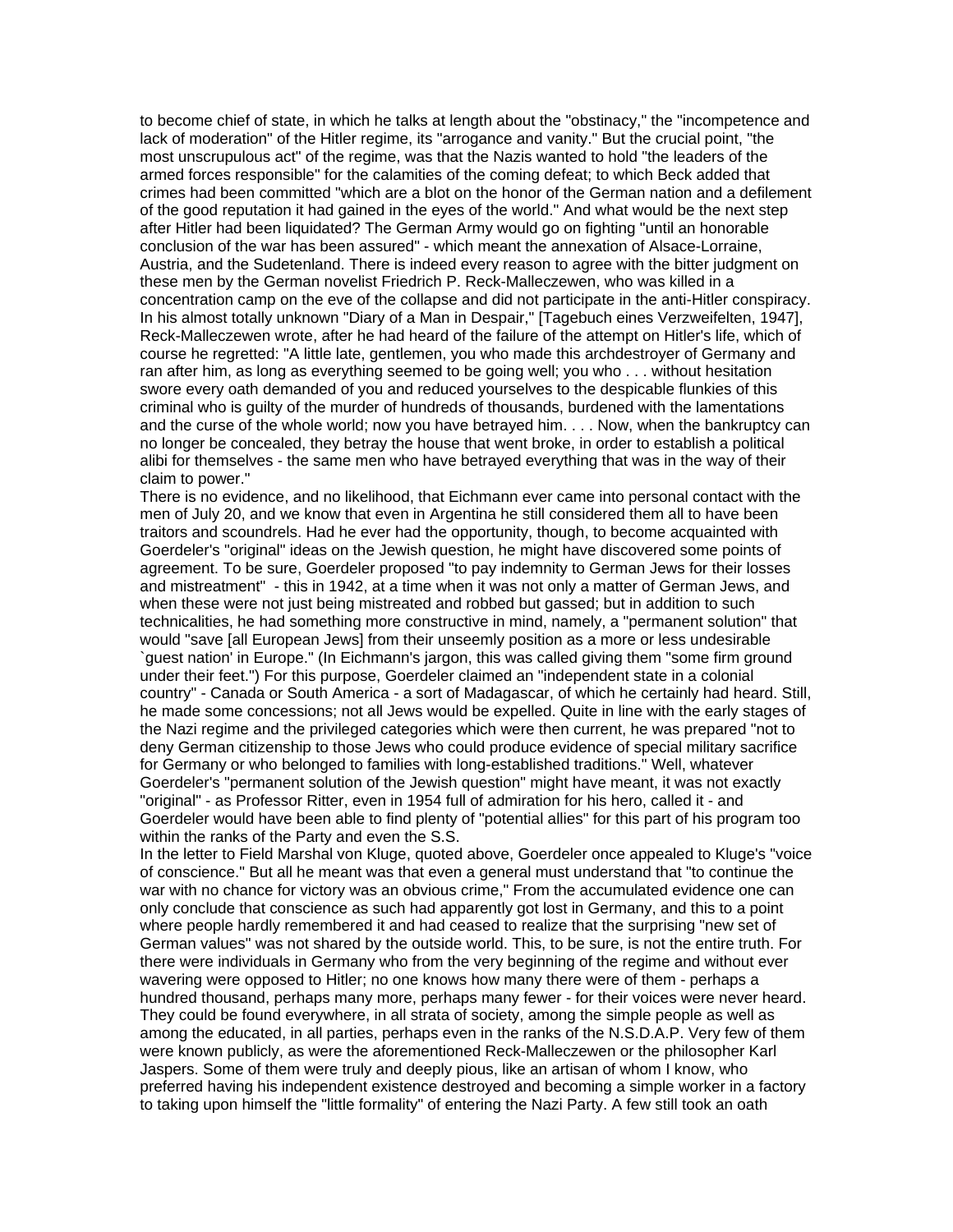seriously and preferred, for example, to renounce an academic career rather than swear by Hitler's name. A more numerous group were the workers, especially in Berlin, and Socialist intellectuals who tried to aid the Jews they knew. There were finally, the two peasant boys whose story is related in Günther Weisenborn's Der lautlose Aufstand (1953), who were drafted into the S.S. at the end of the war and refused to sign; they were sentenced to death, and on the day of their execution they wrote in their last letter to their families: "We two would rather die than burden our conscience with such terrible things. We know what the S.S. must carry out." The position of these people, who, practically speaking, did nothing, was altogether different from that of the conspirators. Their ability to tell right from wrong had remained intact, and they never suffered a "crisis of conscience." There may also have been such persons among the members of the resistance, but they were hardly more numerous in the ranks of the conspirators than among the people at large. They were neither heroes nor saints, and they remained completely silent. Only on one occasion, in a single desperate gesture, did this wholly isolated and mute element manifest itself publicly: this was when the Scholls, two students at Munich University, brother and sister, under the influence of their teacher Kurt Huber distributed the famous leaflets in which Hitler was finally called what he was - a "mass murderer."

If, however, one examines the documents and prepared statements of the so-called "other Germany" that would have succeeded Hitler had the July 20 conspiracy succeeded, one can only marvel at how great a gulf separated even them from the rest of the world. How else can one explain the illusions of Goerdeler in particular or the fact that Himmler, of all people, but also Ribbentrop, should have started dreaming, during the last months of the war, of a magnificent new role as negotiators with the Allies for a defeated Germany. And if Ribbentrop certainly was simply stupid, Himmler, whatever else he might have been, was no fool.

The member of the Nazi hierarchy most gifted at solving problems of conscience was Himmler. He coined slogans, like the famous watchword of the S.S., taken from a Hitler speech before the S.S. in 1931, "My Honor is my Loyalty" - catch phrases which Eichmann called "winged words" and the judges "empty talk" - and issued them, as Eichmann recalled, "around the turn of the year," presumably along with a Christmas bonus. Eichmann remembered only one of them and kept repeating it: "These are battles which future generations will not have to fight again," alluding to the "battles" against women, children, old people, and other "useless mouths." Other such phrases, taken from speeches Himmler made to the commanders of the Einsatzgruppen and the Higher S.S. and Police Leaders, were: "To have stuck it out and, apart from exceptions caused by human weakness, to have remained decent, that is what has made us hard. This is a page of glory in our history which has never been written and is never to be written." Or: "The order to solve the Jewish question, this was the most frightening order an organization could ever receive." Or: We realize that what we are expecting from you is "superhuman," to be "superhumanly inhuman." All one can say is that their expectations were not disappointed. It is noteworthy, however, that Himmler hardly ever attempted to justify in ideological terms, and if he did, it was apparently quickly forgotten. What stuck in the minds of these men who had become murderers was simply the notion of being involved in something historic, grandiose, unique ("a great task that occurs once in two thousand years"), which must therefore be difficult to bear. This was important, because the murderers were not sadists or killers by nature; on the contrary, a systematic effort was made to weed out all those who derived physical pleasure from what they did. The troops of the Einsatzgruppen had been drafted from the Armed S.S., a military unit with hardly more crimes in its record than any ordinary unit of the German Army, and their commanders had been chosen by Heydrich from the S.S. elite with academic degrees. Hence the problem was how to overcome not so much their conscience as the animal pity by which all normal men are affected in the presence of physical suffering. The trick used by Himmler - who apparently was rather strongly afflicted with these instinctive reactions himself - was very simple and probably very effective; it consisted in turning these instincts around, as it were, in directing them toward the self. So that instead of saying: What horrible things I did to people!, the murderers would be able to say: What horrible things I had to watch in the pursuance of my duties, how heavily the task weighed upon my shoulders!

Eichmann's defective memory where Himmler's ingenious watchwords were concerned may be an indication that there existed other and more effective devices for solving the problem of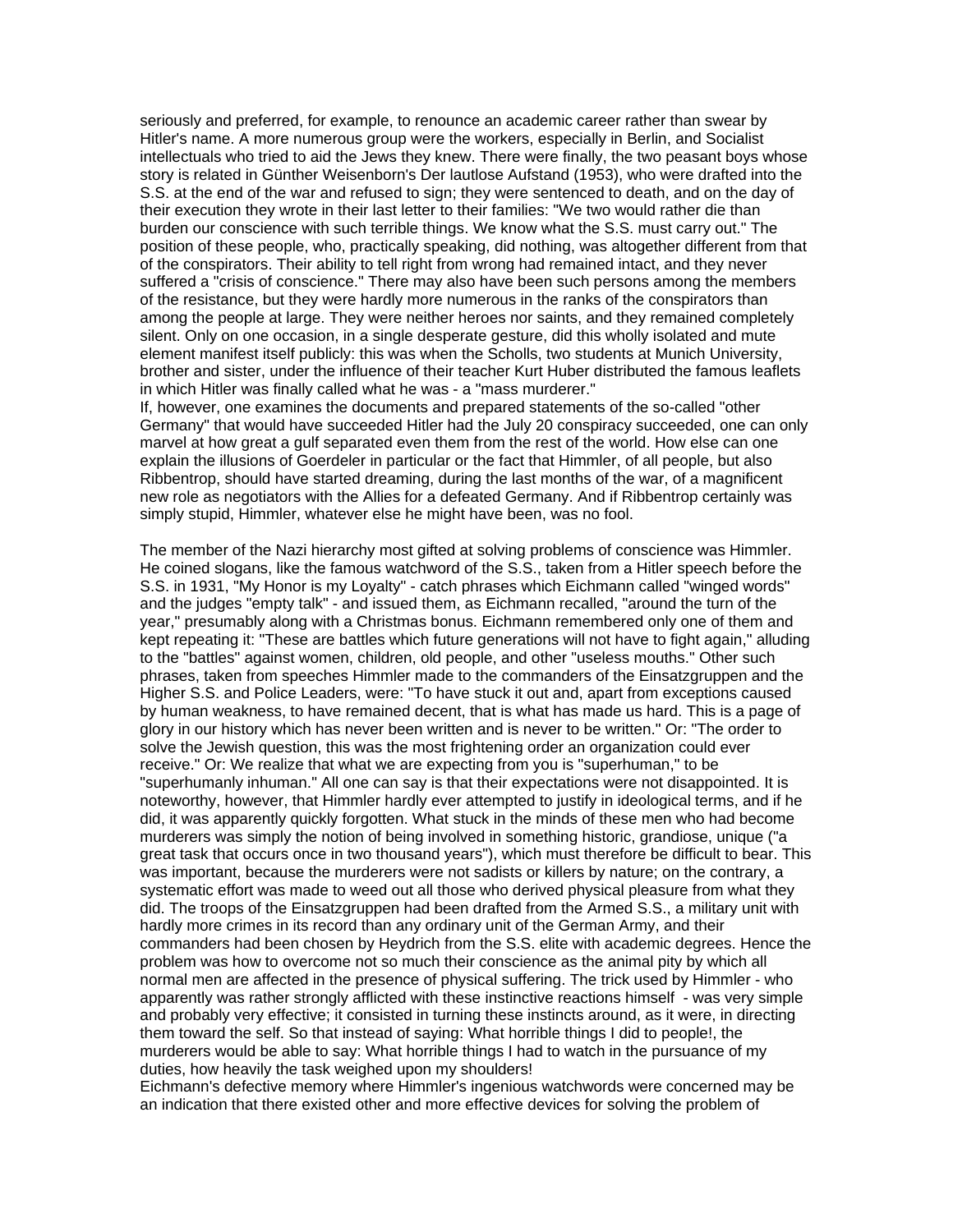conscience. Foremost among them was, as Hitler had rightly foreseen, the simple fact of war. Eichmann insisted time and again on the "different personal attitude" toward death when "dead people were seen everywhere," and when everyone looked forward to his own death with indifference: "We did not care if we died today or only tomorrow, and there were times when we cursed the morning that found us still alive." Especially effective in this atmosphere of violent death was the fact that the Final Solution, in its later stages, was not carried out by shooting, hence through violence, but in the gas factories, which, from beginning to end, were closely connected with the "euthanasia program" ordered by Hitler in the first weeks of the war and applied to the mentally sick in Germany up to the invasion of Russia. The extermination program that was started in the autumn of 1941 ran, as it were, on two altogether different tracks. One track led to the gas factories, and the other to the Einsatzgruppen, whose operations in the rear of the Army, especially in Russia, were justified by the pretext of partisan warfare, and whose victims were by no means only Jews. In addition to real partisans, they dealt with Russian functionaries, Gypsies, the asocial, the insane, and Jews. Jews were included as "potential enemies," and, unfortunately, it was months before the Russian Jews came to understand this, and then it was too late to scatter. (The older generation remembered the First World War, when the German Army had been greeted as liberators; neither the young nor the old had heard anything about "how Jews were treated in Germany, or, for that matter, in Warsaw"; they were "remarkably ill-informed," as the German Intelligence service reported from White Russia [Hilberg]. More remarkable, occasionally even German Jews arrived in these regions who were under the illusion they had been sent here as "pioneers" for the Third Reich.) These mobile killing units, of which there existed just four, each of battalion size, with a total of no more than three thousand men, needed and got the close cooperation of the Armed Forces; indeed, relations between them were usually "excellent" and in some instances "affectionate" (herzlich). The generals showed a "surprisingly good attitude toward the Jews"; not only did they hand their Jews over to the Einsatzgruppen, they often lent their own men, ordinary soldiers, to assist in the massacres. The total number of their Jewish victims is estimated by Hilberg to have reached almost a million and a half, but this was not the result of the Führer's order for the physical extermination of the whole Jewish people. It was the result of an earlier order, which Hitler gave to Himmler in March, 1941, to prepare the S.S. and the police "to carry out special duties in Russia."

The Führer's order for the extermination of all, not only Russian and Polish, Jews, though issued later, can be traced much farther back. It originated not in the R.S.H.A. or in any of Heydrich's or Himmler's other offices, but in the Führer's Chancellery, Hitler's personal office. It had nothing to do with the war and never used military necessities as a pretext. It is one of the great merits of Gerald Reitlinger's The Final Solution to have proved, with documentary evidence that leaves no doubt, that the extermination program in the Eastern gas factories grew out of Hitler's euthanasia program, and it is deplorable that the Eichmann trial, so concerned with "historical truth," paid no attention to this factual connection. This would have thrown some light on the much debated question of whether Eichmann, of the R.S.H.A., was involved in Gasgeschichten. It is unlikely that he was, though one of his men, Rolf Günther, might have become interested of his own accord. Globocnik, for instance, who set up the gassing installations in the Lublin area, and whom Eichmann visited, did not address himself to Himmler or any other police or S.S. authority when he needed more personnel; he wrote to Viktor Brack, of the Führer's Chancellery, who then passed the request on to Himmler.

The first gas chambers were constructed in 1939, to implement a Hitler decree dated September 1 of that year, which said that "incurably sick persons should be granted a mercy death." (It was probably this "medical" origin of gassing that inspired Dr. Servatius's amazing conviction that killing by gas must be regarded as "a medical matter.") The idea itself was considerably older. As early as 1935, Hitler had told his Reich Medical Leader Gerhard Wagner that "if war came, he would take up and carry out this question of euthanasia, because it was easier to do so in wartime." The decree was immediately carried out in respect to the mentally sick, and between December, 1939, and August, 1941, about fifty thousand Germans were killed with carbonmonoxide gas in institutions where the death rooms were disguised exactly as they later were in Auschwitz - as shower rooms and bathrooms. The program was a flop. It was impossible to keep the gassing a secret from the surrounding German population; there were protests on all sides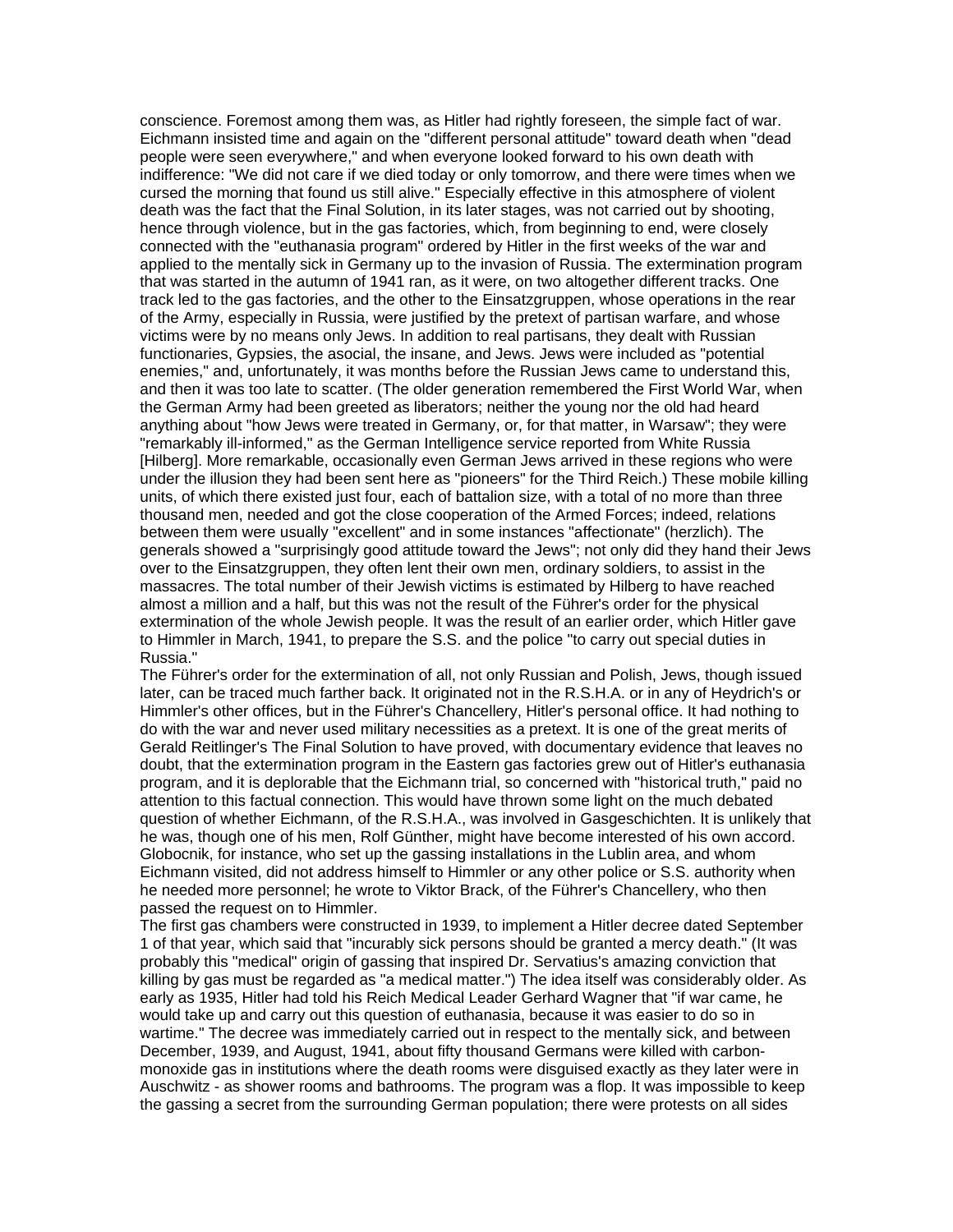from people who presumably had not yet attained the "objective" insight into the nature of medicine and the task of a physician. The gassing in the East - or, to use the language of the Nazis, "the humane way" of killing "by granting people a mercy death" - began on almost the very day when the gassing in Germany was stopped. The men who had been employed in the euthanasia program in Germany were now sent east to build the new installations for the extermination of whole peoples - and these men came either from Hitler's Chancellery or from the Reich Health Department and were only now put under the administrative authority of Himmler. None of the various "language rules," carefully contrived to deceive and to camouflage, had a more decisive effect on the mentality of the killers than this first war decree of Hitler, in which the word for "murder" was replaced by the phrase "to grant a mercy death." Eichmann, asked by the police examiner if the directive to avoid "unnecessary hardships" was not a bit ironic, in view of the fact that the destination of these people was certain death anyhow, did not even understand the question, so firmly was it still anchored in his mind that the unforgivable sin was not to kill people but to cause unnecessary pain. During the trial, he showed unmistakable signs of sincere outrage when witnesses told of cruelties and atrocities committed by S.S. men - though the court and much of the audience failed to see these signs, because his single-minded effort to keep his self-control had misled them into believing that he was "unmovable" and indifferent - and it was not the accusation of having sent millions of people to their death that ever caused him real agitation but only the accusation (dismissed by the court) of one witness that he had once beaten a Jewish boy to death. To be sure, he had also sent people into the area of the Einsatzgruppen, who did not "grant a mercy death" but killed by shooting, but he was probably relieved when, in the later stages of the operation, this became unnecessary because of the ever-growing capacity of the gas chambers. He must also have thought that the new method indicated a decisive improvement in the Nazi government's attitude toward the Jews, since at the beginning of the gassing program it had been expressly stated that the benefits of euthanasia were to be reserved for true Germans. As the war progressed, with violent and horrible death raging all around - on the front in Russia, in the deserts of Africa, in Italy, on the beaches of France, in the ruins of the German cities - the gassing centers in Auschwitz and Chelmno, in Majdanek and Belzek, in Treblinka and Sobibor, must actually have appeared the "Charitable Foundations for Institutional Care" that the experts in mercy death called them. Moreover, from January, 1942, on, there were euthanasia teams operating in the East to "help the wounded in ice and snow," and though this killing of wounded soldiers was also "top secret," it was known to many, certainly to the executors of the Final Solution.

It has frequently been pointed out that the gassing of the mentally sick had to be stopped in Germany because of protests from the population and from a few courageous dignitaries of the churches, whereas no such protests were voiced when the program switched to the gassing of Jews, though some of the killing centers were located on what was then German territory and were surrounded by German populations. The protests, however, occurred at the beginning of the war; quite apart from the effects of "education in euthanasia," the attitude toward a "painless death through gassing" very likely changed in the course of the war. This sort of thing is difficult to prove; there are no documents to support it, because of the secrecy of the whole enterprise, and none of the war criminals ever mentioned it, not even the defendants in the Doctors' Trial at Nuremberg, who were full of quotations from the international literature on the subject. Perhaps they had forgotten the climate of public opinion in which they killed, perhaps they never cared to know it, since they felt, wrongly, that their "objective and scientific" attitude was far more advanced than the opinions held by ordinary people. However, a few truly priceless stories, to be found in the war diaries of trustworthy men who were fully aware of the fact that their own shocked reaction was no longer shared by their neighbors, have survived the moral debacle of a whole nation.

Reck-Malleczewen, whom I mentioned before, tells of a female "leader" who came to Bavaria to give the peasants a pep talk in the summer of 1944. She seems not to have wasted much time on "miracle weapons" and victory, she faced frankly the prospect of defeat, about which no good German needed to worry because the Führer "in his great goodness had prepared for the whole German people a mild death through gassing in case the war should have an unhappy end." And the writer adds: "Oh, no, I'm not imagining things, this lovely lady is not a mirage, I saw her with my own eyes: a yellow-skinned female pushing forty, with insane eyes. . . . And what happened?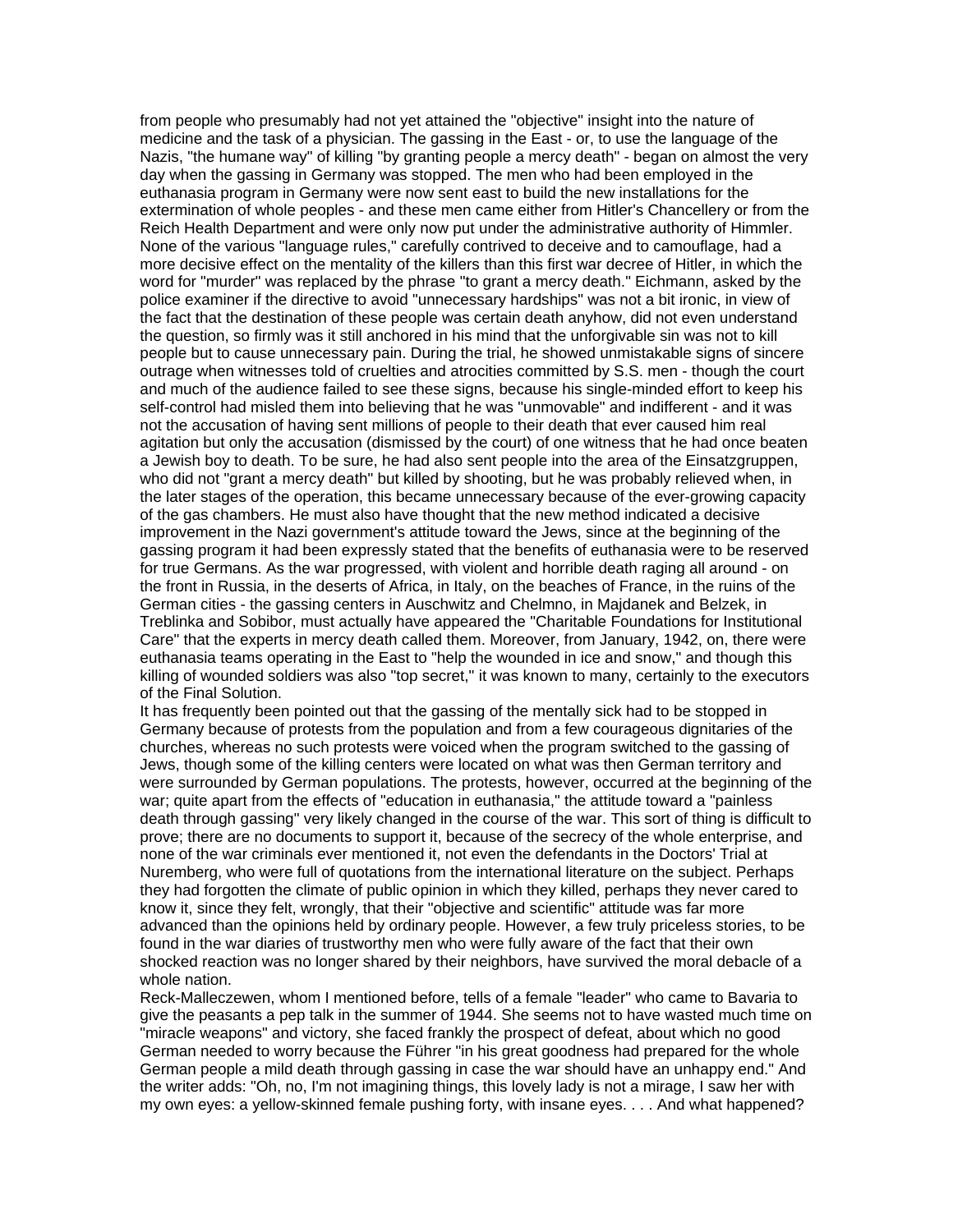Did these Bavarian peasants at least put her into the local lake to cool off her enthusiastic readiness for death? They did nothing of the sort. They went home, shaking their heads." My next story is even more to the point, since it concerns someone who was not a "leader," may not even have been a Party member. It happened in Königsberg, in East Prussia, an altogether different corner of Germany, in January, 1945, a few days before the Russians destroyed the city, occupied its ruins, and annexed the whole province. The story is told by Count Hans von Lehnsdorff, in his Ostpreussisches Tagebuch (1961). He had remained in the city as a physician to take care of wounded soldiers who could not be evacuated; he was called to one of the huge centers for refugees from the countryside, which was already occupied by the Red Army. There he was accosted by a woman who showed him a varicose vein she had had for years but wanted to have treated now, because she had time. "I try to explain that it is more important for her to get away from Königsberg and to leave the treatment for some later time. Where do you want to go? I ask her. She does not know, but she knows that they will all be brought into the Reich. And then she adds, surprisingly: `The Russians will never get us. The Führer will never permit it. Much sooner he will gas us.' I look around furtively, but no one seems to find this statement out of the ordinary." The story, one feels, like most true stories, is incomplete. There should have been one more voice, preferably a female one, which, sighing heavily, replied: And now all that good, expensive gas has been wasted on the Jews!

VII : The Wannsee Conference, or Pontius Pilate

My report on Eichmann's conscience has thus far followed evidence which he himself had forgotten. In his own presentation of the matter, the turning point came not four weeks but four months later, in January, 1942, during the Conference of the Staatssekretäre (Undersecretaries of State), as the Nazis used to call it, or the Wannsee Conference, as it now is usually called, because Heydrich had invited the gentlemen to a house in that suburb of Berlin. As the formal name of the conference indicates, the meeting had become necessary because the Final Solution, if it was to be applied to the whole of Europe, clearly required more than tacit acceptance from the Reich's State apparatus; it needed the active cooperation of all Ministries and of the whole Civil Service. The Ministers themselves, nine years after Hitler's rise to power, were all Party members of long standing - those who in the initial stages of the regime had merely "coordinated" themselves, smoothly enough, had been replaced. Yet most of them were not completely trusted, since few among them owed their careers entirely to the Nazis, as did Heydrich or Himmler; and those who did, like Joachim von Ribbentrop, head of the Foreign Office, a former champagne salesman, were likely to be nonentities. The problem was much more acute, however, with respect to the higher career men in the Civil Service, directly under the Ministers, for these men, the backbone of every government administration, were not easily replaceable, and Hitler had tolerated them, just as Adenauer was to tolerate them, unless they were compromised beyond salvation. Hence the undersecretaries and the legal and other experts in the various Ministries were frequently not even Party members, and Heydrich's apprehensions about whether he would be able to enlist the active help of these people in mass murder were quite comprehensible. As Eichmann put it, Heydrich "expected the greatest difficulties." Well, he could not have been more wrong.

The aim of the conference was to coordinate all efforts toward the implementation of the Final Solution. The discussion turned first on "complicated legal questions," such as the treatment of half- and quarter-Jews - should they be killed or only sterilized? This was followed by a frank discussion of the "various types of possible solutions to the problem," which meant the various methods of killing, and here, too, there was more than "happy agreement on the part of the participants"; the Final Solution was greeted with "extraordinary enthusiasm" by all present, and particularly by Dr. Wilhelm Stuckart, Undersecretary in the Ministry of the Interior, who was known to be rather reticent and hesitant in the face of "radical" Party measures, and was, according to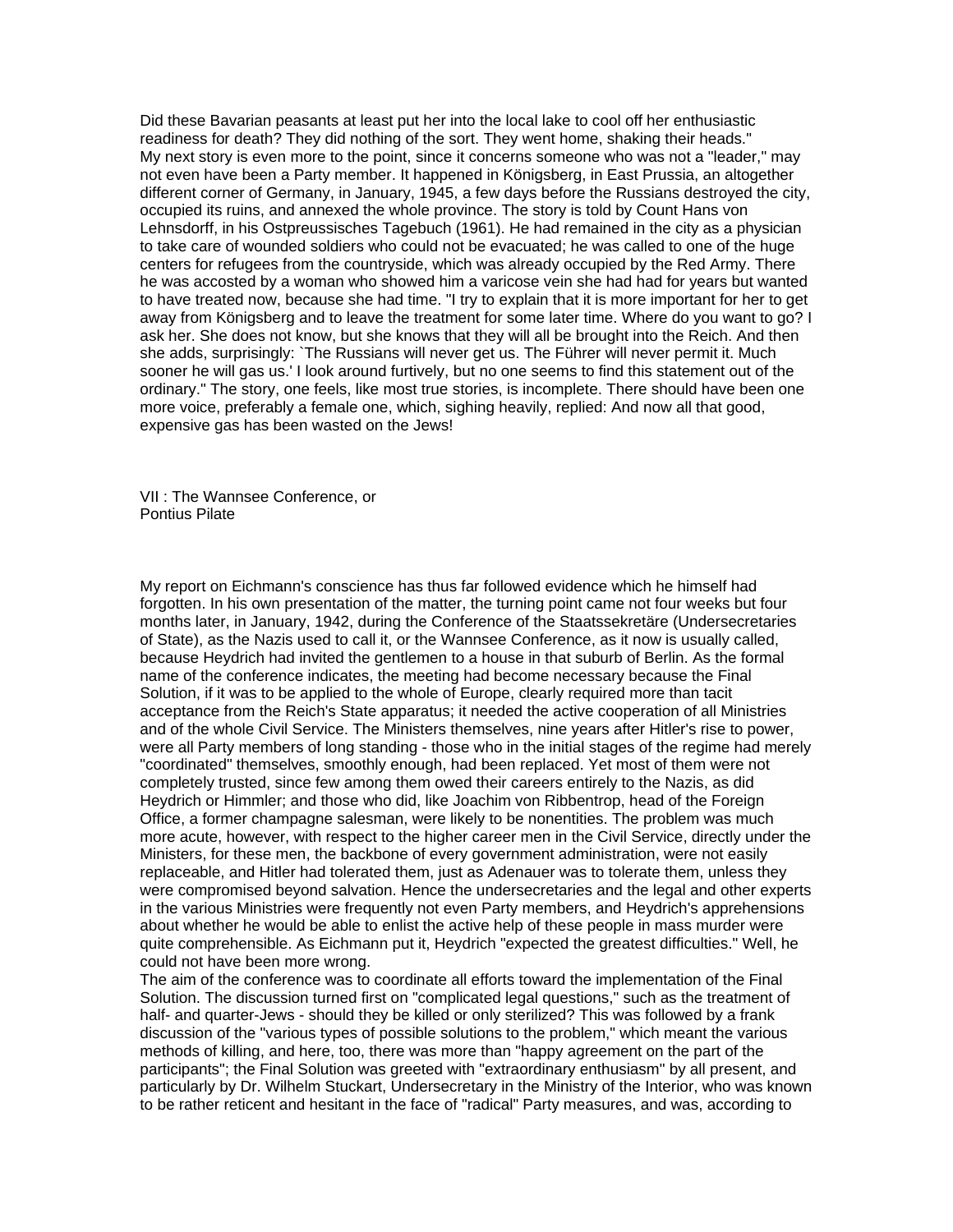Dr. Hans Globke's testimony at Nuremberg, a staunch supporter of the Law. There were certain difficulties, however. Undersecretary Josef Bühler, second in command in the General Government in Poland, was dismayed at the prospect that Jews would be evacuated from the West to the East, because this meant more Jews in Poland, and he proposed that these evacuations be postponed and that "the Final Solution be started in the General Government, where no problems of transport existed." The gentlemen from the Foreign Office appeared with their own carefully elaborated memorandum, expressing "the desires and ideas of the Foreign Office with respect to the total solution of the Jewish question in Europe," to which nobody paid much attention. The main point, as Eichmann rightly noted, was that the members of the various branches of the Civil Service did not merely express opinions but made concrete propositions. The meeting lasted no more than an hour or an hour and a half, after which drinks were served and everybody had lunch - "a cozy little social gathering," designed to strengthen the necessary personal contacts. It was a very important occasion for Eichmann, who had never before mingled socially with so many "high personages"; he was by far the lowest in rank and social position of those present. He had sent out the invitations and had prepared some statistical material (full of incredible errors) for Heydrich's introductory speech - eleven million Jews had to be killed, an undertaking of some magnitude - and later he was to prepare the minutes. In short, he acted as secretary of the meeting. This was why he was permitted, after the dignitaries had left, to sit down near the fireplace with his chief Müller and Heydrich, "and that was the first time I saw Heydrich smoke and drink." They did not "talk shop, but enjoyed some rest after long hours of work," being greatly satisfied and, especially Heydrich, in very high spirits.

There was another reason that made the day of this conference unforgettable for Eichmann. Although he had been doing his best right along to help with the Final Solution, he had still harbored some doubts about "such a bloody solution through violence," and these doubts had now been dispelled. "Here now, during this conference, the most prominent people had spoken, the Popes of the Third Reich." Now he could see with his own eyes and hear with his own ears that not only Hitler, not only Heydrich or the "sphinx" Müller, not just the S.S. or the Party, but the elite of the good old Civil Service were vying and fighting with each other for the honor of taking the lead in these "bloody" matters. "At that moment, I sensed a kind of Pontius Pilate feeling, for I felt free of all guilt." Who was he to judge? Who was he "to have [his] own thoughts in this matter"? Well, he was neither the first nor the last to be ruined by modesty.

What followed, as Eichmann recalled it, went more or less smoothly and soon became routine. He quickly became an expert in "forced evacuation," as he had been an expert in "forced emigration." In country after country, the Jews had to register, were forced to wear the yellow badge for easy identification, were assembled and deported, the various shipments being directed to one or another of the extermination centers in the East, depending on their relative capacity at the moment; when a trainload of Jews arrived at a center, the strong among them were selected for work, often operating the extermination machinery, all others were immediately killed. There were hitches, but they were minor. The Foreign Office was in contact with the authorities in those foreign countries that were either occupied or allied with the Nazis, to put pressure on them to deport their Jews, or, as the case might be, to prevent them from evacuating them to the East helter-skelter, out of sequence, without proper regard for the absorptive capacity of the death centers. (This was how Eichmann remembered it; it was in fact not quite so simple.) The legal experts drew up the necessary legislation for making the victims stateless, which was important on two counts: it made it impossible for any country to inquire into their fate, and it enabled the state in which they were resident to confiscate their property. The Ministry of Finance and the Reichsbank prepared facilities to receive the huge loot from all over Europe, down to watches and gold teeth, all of which was sorted out in the Reichsbank and then sent to the Prussian State Mint. The Ministry of Transport provided the necessary railroad cars, usually freight cars, even in times of great scarcity of rolling stock, and they saw to it that the schedule of the deportation trains did not conflict with other timetables. The Jewish Councils of Elders were informed by Eichmann or his men of how many Jews were needed to fill each train, and they made out the list of deportees. The Jews registered, filled out innumerable forms, answered pages and pages of questionnaires regarding their property so that it could be seized the more easily; they then assembled at the collection points and boarded the trains. The few who tried to hide or to escape were rounded up by a special Jewish police force. As far as Eichmann could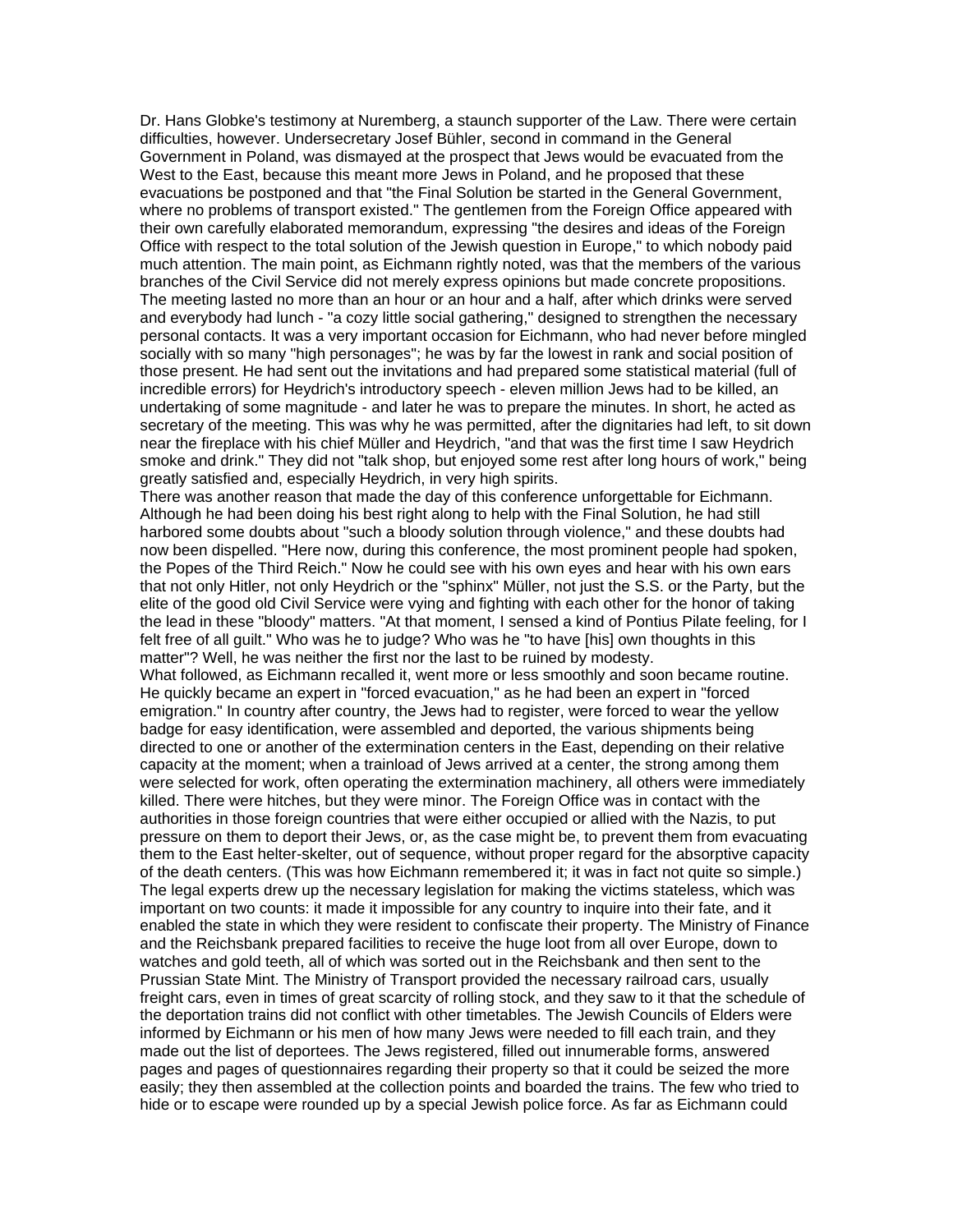see, no one protested, no one refused to cooperate. "Immerzu fahren hier die Leute zu ihrem eigenen Begräbnis" (Day in day out the people here leave for their own funeral), as a Jewish observer put it in Berlin in 1943.

Mere compliance would never have been enough either to smooth out all the enormous difficulties of an operation that was soon to cover the whole of Nazi-occupied and Nazi-allied Europe or to soothe the consciences of the operators, who, after all, had been brought up on the commandment "Thou shalt not kill," and who knew the verse from the Bible, "Thou hast murdered and thou hast inherited," that the judgment of the District Court of Jerusalem quoted so appropriately. What Eichmann called the "death whirl" that descended upon Germany after the immense losses at Stalingrad - the saturation bombing of German cities, his stock excuse for killing civilians and still the stock excuse offered in Germany for the massacres - making an everyday experience of sights different from the atrocities reported at Jerusalem but no less horrible, might have contributed to the easing, or, rather, to the extinguishing, of conscience, had any conscience been left when it occurred, but according to the evidence such was not the case. The extermination machinery had been planned and perfected in all its details long before the horror of war struck Germany herself, and its intricate bureaucracy functioned with the same unwavering precision in the years of easy victory as in those last years of predictable defeat. Defections from the ranks of the ruling elite and notably from among the Higher S.S. officers hardly occurred at the beginning, when people might still have had a conscience; they made themselves felt only when it had become obvious that Germany was going to lose the war. Moreover, such defections were never serious enough to throw the machinery out of gear; they consisted of individual acts not of mercy but of corruption, and they were inspired not by conscience but by the desire to salt some money or some connections away for the dark days to come. Himmler's order in the fall of 1944 to halt the extermination and to dismantle the installations at the death factories sprang from his absurd but sincere conviction that the Allied powers would know how to appreciate this obliging gesture; he told a rather incredulous Eichmann that on the strength of it he would be able to negotiate a Hubertusburger-Frieden - an allusion to the Peace Treaty of Hubertusburg that concluded the Seven Years' War of Frederick II of Prussia in 1763 and enabled Prussia to retain Silesia, although she had lost the war. As Eichmann told it, the most potent factor in the soothing of his own conscience was the simple fact that he could see no one, no one at all, who actually was against the Final Solution. He did encounter one exception, however, which he mentioned several times, and which must have made a deep impression on him. This happened in Hungary when he was negotiating with Dr. Kastner over Himmler's offer to release one million Jews in exchange for ten thousand trucks. Kastner, apparently emboldened by the new turn of affairs, had asked Eichmann to stop "the death mills at Auschwitz," and Eichmann had answered that he would do it "with the greatest pleasure" (herzlich gern) but that, alas, it was outside his competence and outside the competence of his superiors - as indeed it was. Of course, he' did not expect the Jews to share the general enthusiasm over their destruction, but he did expect more than compliance, he expected - and received, to a truly extraordinary degree - their cooperation. This was "of course the very cornerstone" of everything he did, as it had been the very cornerstone of his activities in Vienna. Without Jewish help in administrative and police work - the final rounding up of Jews in Berlin was, as I have mentioned, done entirely by Jewish police - there would have been either complete chaos or an impossibly severe drain on German manpower. ("There can be no doubt that, without, the cooperation of the victims, it would hardly have been possible for a few thousand people, most of whom, moreover, worked in offices, to liquidate many hundreds of thousands of other people. . . . Over the whole way to their deaths the Polish Jews got to see hardly more than a handful of Germans." Thus R. Pendorf in the publication mentioned above. To an even greater extent this applies to those Jews who were transported to Poland to find their deaths there.) Hence, the establishing of Quisling governments in occupied territories was always accompanied by the organization of a central Jewish office, and, as we shall see later, where the Nazis did not succeed in setting up a puppet government, they also failed to enlist the cooperation of the Jews. But whereas the members of the Quisling governments were usually taken from the opposition parties, the members of the Jewish Councils were as a rule the locally recognized Jewish leaders, to whom the Nazis gave enormous powers - until they, too, were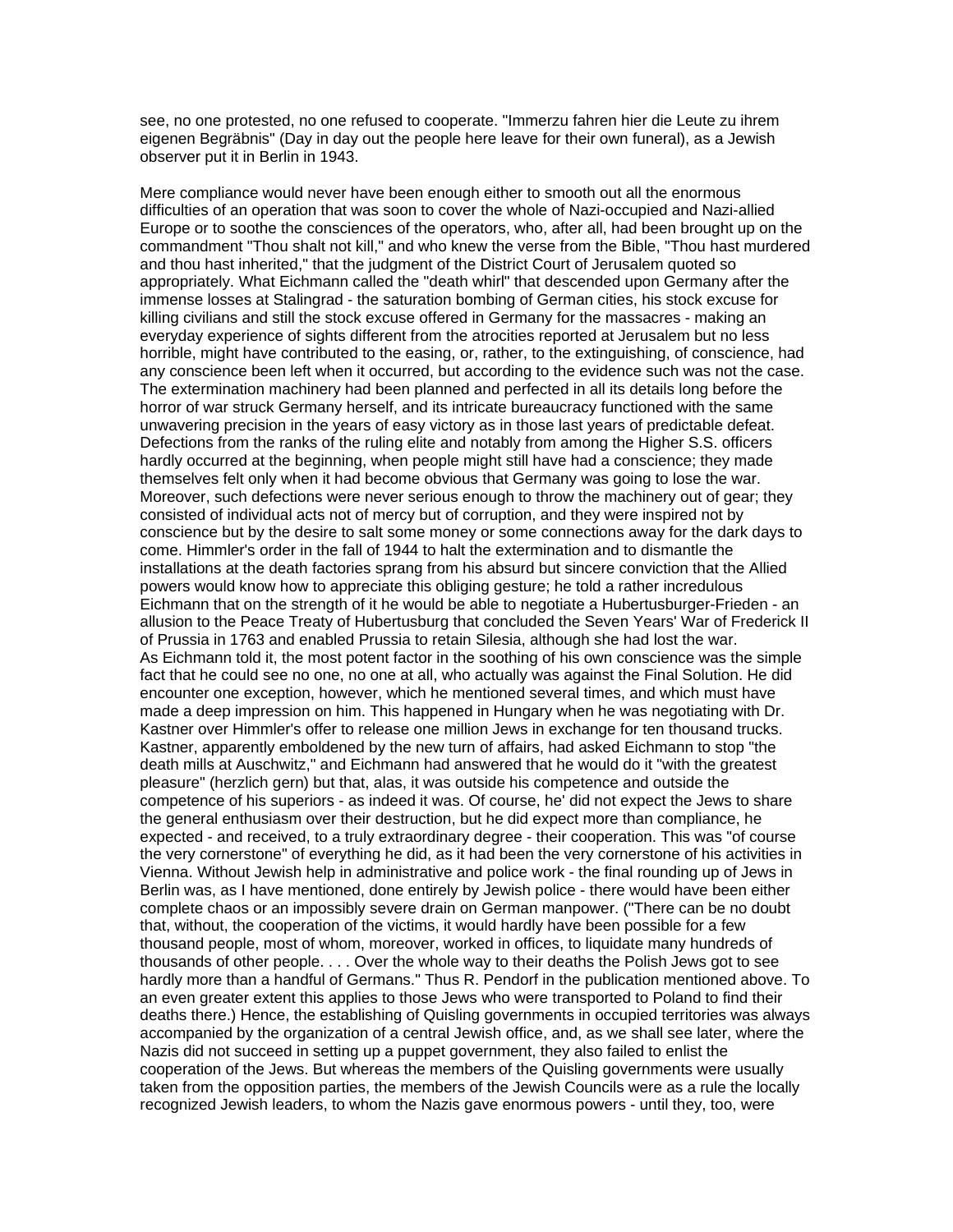deported, to Theresienstadt or Bergen-Belsen, if they happened to be from Central or Western Europe, to Auschwitz if they were from an Eastern European community.

To a Jew this role of the Jewish leaders in the destruction of their own people is undoubtedly the darkest chapter of the whole dark story. It had been known about before, but it has now been exposed for the first time in all its pathetic and sordid detail by Raul Hilberg, whose standard work The Destruction of the European Jews I mentioned before. In the matter of cooperation, there was no distinction between the highly assimilated Jewish communities of Central and Western Europe and the Yiddish-speaking masses of the East. In Amsterdam as in Warsaw, in Berlin as in Budapest, Jewish officials could be trusted to compile the lists of persons and of their property, to secure money from the deportees to defray the expenses of their deportation and extermination, to keep track of vacated apartments, to supply police forces to help seize Jews and get them on trains, until, as a last gesture, they handed over the assets of the Jewish community in good order for final confiscation. They distributed the Yellow Star badges, and sometimes, as in Warsaw, "the sale of the armbands became a regular business; there were ordinary armbands of cloth and fancy plastic armbands which were washable." In the Nazi-inspired, but not Nazidictated, manifestoes they issued, we still can sense how they enjoyed their new power - "The Central Jewish Council has been granted the right of absolute disposal over all Jewish spiritual and material wealth and over all Jewish manpower," as the first announcement of the Budapest Council phrased it. We know how the Jewish officials felt when they became instruments of murder - like captains "whose ships were about to sink and who succeeded in bringing them safe to port by casting overboard a great part of their precious cargo"; like saviors who "with a hundred victims save a thousand people, with a thousand ten thousand." The truth was even more gruesome. Dr. Kastner, in Hungary, for instance, saved exactly 1,684 people with approximately 476,000 victims. In order not to leave the selection to "blind fate," "truly holy principles" were needed "as the guiding force of the weak human hand which puts down on paper the name of the 'unknown person and with this decides his life or death." And whom did these "holy principles" single out for salvation? Those "who had worked all their lives for the zibur [community]" - i.e., the functionaries - and the "most prominent Jews," as Kastner says in his report. No one bothered to swear the Jewish officials to secrecy; they were voluntary "bearers of secrets," either in order to assure quiet and prevent panic, as in Dr. Kastner's case, or out of "humane" considerations, such as that "living in the expectation of death by gassing would only be the harder," as in the case of Dr. Leo Baeck, former Chief Rabbi of Berlin. During the Eichmann trial, one witness pointed out the unfortunate consequences of this kind of "humanity" people volunteered for deportation from Theresienstadt to Auschwitz and denounced those who tried to tell them the truth as being "not sane." We know the physiognomies of the Jewish leaders during the Nazi period very well; they ranged all the way from Chaim Rumkowski, Eldest of the Jews in Lódz, called Chaim I, who issued currency notes bearing his signature and postage stamps engraved with his portrait, and who rode around in a broken-down horse-drawn carriage; through Leo Baeck, scholarly, mild-mannered, highly educated, who believed Jewish policemen would be "more gentle and helpful" and would "make the ordeal easier" (whereas in fact they were, of course, more brutal and less corruptible, since so much more was at stake for them); to, finally, a few who committed suicide - like Adam Czerniakow, chairman of the Warsaw Jewish Council, who was not a rabbi but an unbeliever, a Polish-speaking Jewish engineer, but who must still have remembered the rabbinical saying: "Let them kill you, but don't cross the line." That the prosecution in Jerusalem, so careful not to embarrass the Adenauer administration, should have avoided, with even greater and more obvious justification, bringing this chapter of the story into the open was almost a matter of course. (These issues, however, are discussed quite openly and with astonishing frankness in Israeli schoolbooks - as may conveniently be gathered from the article "Young Israelis and Jews Abroad - A Study of Selected History Textbooks" by Mark M. Krug, in Comparative Education Review, October, 1963.) The chapter must be included here, however, because it accounts for certain otherwise inexplicable lacunae in the documentation of a generally over-documented case. The judges mentioned one such instance, the absence of H. G. Adler's book Theresienstadt 1941-1945 (1955), which the prosecution, in some embarrassment, admitted to be "authentic, based on irrefutable sources." The reason for the omission was clear. The book describes in detail how the feared "transport lists" were put together by the Jewish Council of Theresienstadt after the S.S. had given some general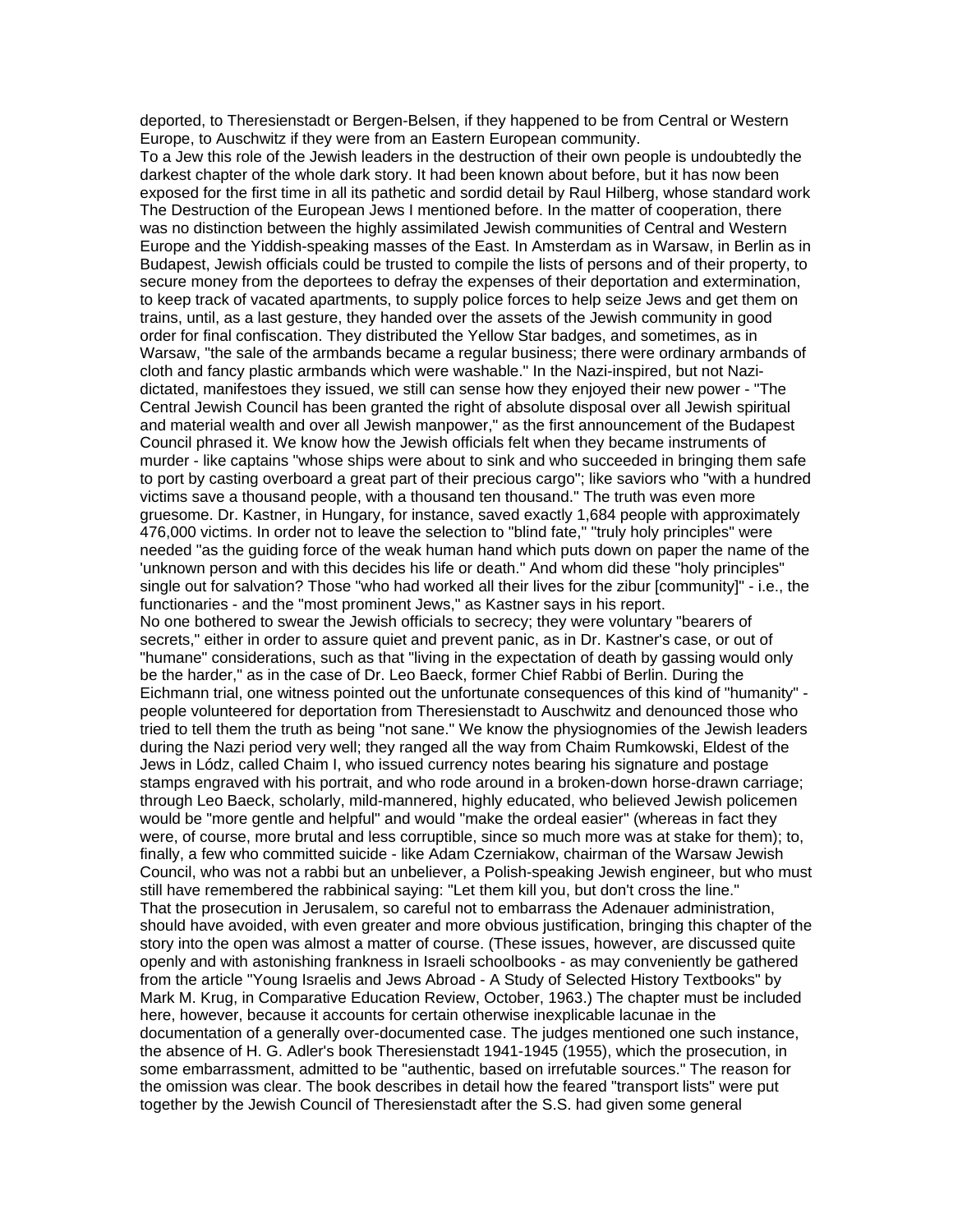directives, stipulating how many should be sent away, and of what age, sex, profession, and country of origin. The prosecution's case would have been weakened if it had been forced to admit that the naming of individuals who were sent to their doom had been, with few exceptions, the job of the Jewish administration. And the Deputy State Attorney, Mr. Ya'akov Baror, who handled the intervention from the bench, in a way indicated this when he said: "I am trying to bring out those things which somehow refer to the accused without damaging the picture in its entirety." The picture would indeed have been greatly damaged by the inclusion of Adler's book, since it would have contradicted testimony given by the chief witness on Theresienstadt, who claimed that Eichmann himself had made these individual selections. Even more important, the prosecution's general picture of a clear-cut division between persecutors and victims would have suffered greatly. To make available evidence that does not support the case for the prosecution is usually the job of the defense, and the question why Dr. Servatius, who perceived some minor inconsistencies in the testimony, did not avail himself of such easily obtainable and widely known documentation is difficult to answer. He could have pointed to the fact that Eichmann, immediately upon being transformed from an expert in emigration into an expert in "evacuation," appointed his old Jewish associates in the emigration business - Dr. Paul Eppstein, who had been in charge of emigration in Berlin, and Rabbi Benjamin Murmelstein, who had held the same job in Vienna - as "Jewish Elders" in Theresienstadt. This would have done more to demonstrate the atmosphere in which Eichmann worked than all the unpleasant and often downright offensive talk about oaths, loyalty, and the virtues of unquestioning obedience.

The testimony of Mrs. Charlotte Salzberger on Theresienstadt, from which I quoted above, permitted us to cast at least a glance into this neglected comer of what the prosecution kept calling the "general picture." The presiding judge did not like the term and he did not like the picture. He told the Attorney General several times that "we are not drawing pictures here," that there is "an indictment and this indictment is the framework for our trial," that the court "has its own view about this trial, according to the indictment," and that "the prosecution must adjust to what the court lays down" - admirable admonitions for criminal proceedings, none of which was heeded. The prosecution did worse than not heed them, it simply refused to quide its witnesses or, if the court became too insistent, it asked a few haphazard questions, very casually - with the result that the witnesses behaved as though they were speakers at a meeting chaired by the Attorney General, who introduced them to the audience before they took the floor. They could talk almost as long as they wished, and it was a rare occasion when they were asked a specific question.

This atmosphere, not of a show trial but of a mass meeting, at which speaker after speaker does his best to arouse the audience, was especially noticeable when the prosecution called witness after witness to testify to the rising in the Warsaw ghetto and to the similar attempts in Vilna and Kovno - matters that had no connection whatever with the crimes of the accused. The testimony of these people would have contributed something to the trial if they had told of the activities of the Jewish Councils, which had played such a great and disastrous role in their own heroic efforts. Of course, there was some mention of this - witnesses speaking of "S.S. men and their helpers" pointed out that they counted among the latter the "ghetto police which was also an instrument in the hands of the Nazi murderers" as well as "the Judenrat" - but they were only too glad not to "elaborate" on this side of their story, and they shifted the discussion to the role of real traitors, of whom there were few, and who were "nameless people, unknown to the Jewish public," such as "all undergrounds which fought against the Nazis suffered from." (The audience while these witnesses testified had changed again; it consisted now of Kibbuzniks, members of the Israeli communal settlements to which the speakers belonged.) The purest and clearest account came from Zivia Lubetkin Zuckerman, today a woman of perhaps forty, still very beautiful, completely free of sentimentality or self-indulgence, her facts well organized, and always quite sure of the point she wished to make. Legally, the testimony of these witnesses was immaterial - Mr. Hausner did not mention one of them in his last plaidoyer - except insofar as it constituted proof of close contacts between Jewish partisans and the Polish and Russian underground fighters, which, apart from contradicting other testimony ("We had the whole population against us"), could have been useful to the defense, since it offered much better justification for the wholesale slaughter of civilians than Eichmann's repeated claim that "Weizmann had declared war on Germany in 1939." (This was sheer nonsense. All that Chaim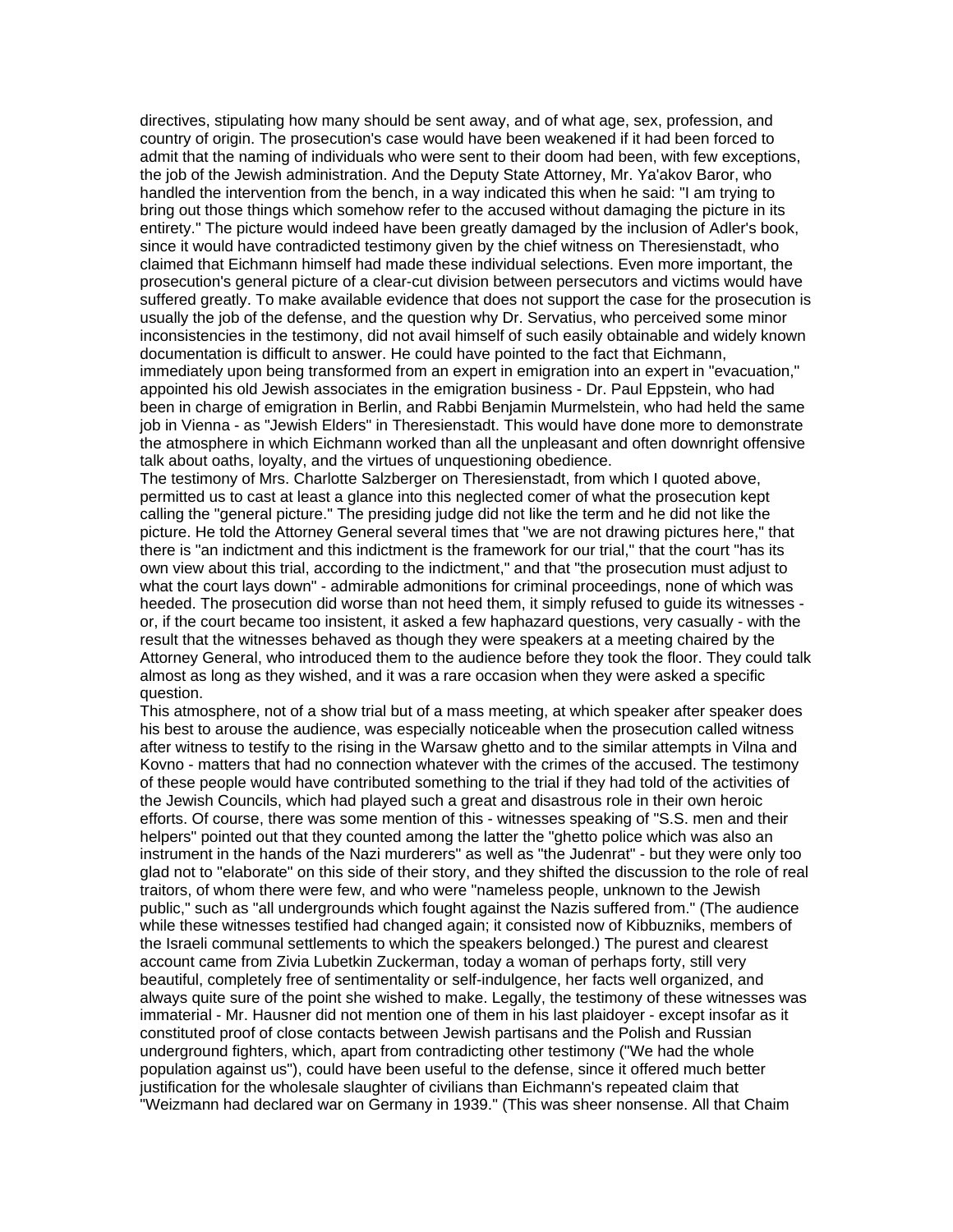Weizmann had said, at the close of the last prewar Zionist Congress, was that the war of the Western democracies "is our war, their struggle is our struggle." The tragedy, as Hausner rightly pointed out, was precisely that the Jews were not recognized by the Nazis as belligerents, for if they had been they would have survived, in prisoner-of-war or civilian internment camps.) Had Dr. Servatius made this point, the prosecution would have been forced to admit how pitifully small these resistance groups had been, how incredibly weak and essentially harmless - and, moreover, how little they had represented the Jewish population, who at one point even took arms against them.

While the legal irrelevance of all this very time-consuming testimony remained pitifully clear, the political intention of the Israeli government in introducing it was also not difficult to guess. Mr. Hausner (or Mr. Ben-Gurion) probably wanted to demonstrate that whatever resistance there had been had come from Zionists, as though, of all Jews, only the Zionists knew that if you could not save your life it might still be worth while to save your honor, as Mr. Zuckerman put it; that the worst that could happen to the human person under such circumstances was to be and to remain "innocent," as became clear from the tenor and drift of Mrs. Zuckerman's testimony. However, these "political" intentions misfired, for the witnesses were truthful and told the court that all Jewish organizations and parties had played their role in the resistance, so the true distinction was not between Zionists and non-Zionists but between organized and unorganized people, and, even more important, between the young and the middle-aged. To be sure, those who resisted were a minority, a tiny minority, but under the circumstances "the miracle was," as one of them pointed out, "that this minority existed."

Legal considerations aside, the appearance in the witness box of the former Jewish resistance fighters was welcome enough. It dissipated the haunting specter of universal cooperation, the stifling, poisoned atmosphere which had surrounded the Final Solution. The well-known fact that the actual work of killing in the extermination centers was usually in the hands of Jewish commandos had been fairly and squarely established by witnesses for the prosecution - how they had worked in the gas chambers and the crematories, how they had pulled the gold teeth and cut the hair of the corpses, how they had dug the graves and, later, dug them up again to extinguish the traces of mass murder; how Jewish technicians had built gas chambers in Theresienstadt, where the Jewish "autonomy" had been carried so far that even the hangman was a Jew. But this was only horrible, it was no moral problem. The selection and classification of workers in the camps was made by the S.S., who had a marked predilection for the criminal elements; and, anyhow, it could only have been the selection of the worst. (This was especially true in Poland, where the Nazis had exterminated a large proportion of the Jewish intelligentsia at the same time that they killed Polish intellectuals and members of the professions - in marked contrast, incidentally, to their policy in Western Europe, where they tended to save prominent Jews in order to exchange them for German civilian internees or prisoners of war; Bergen-Belsen was originally a camp for "exchange Jews.") The moral problem lay in the amount of truth there was in Eichmann's description of Jewish cooperation, even under the conditions of the Final Solution: "The formation of the Jewish Council [at Theresienstadt] and the distribution of business was left to the discretion of the Council, except for the appointment of the president, who the president was to be, which depended upon us, of course. However, this appointment was not in the form of a dictatorial decision. The functionaries with whom we were in constant contact - well, they had to be treated with kid gloves. They were not ordered around, for the simple reason that if the chief officials had been told what to do in the form of: you must, you have to, that would not have helped matters any. If the person in question does not like what he is doing, the whole works will suffer. . . . We did our best to make everything somehow palatable." No doubt they did; the problem is how it was possible for them to succeed.

Thus, the gravest omission from the "general picture" was that of a witness to testify to the cooperation between the Nazi rulers and the Jewish authorities, and hence of an opportunity to raise the question: "Why did you cooperate in the destruction of your own people and, eventually, in your own ruin?" The only witness who had been a prominent member of a Judenrat was Pinchas Freudiger, the former Baron Philip von Freudiger, of Budapest, and during his testimony the only serious incidents in the audience took place; people screamed at the witness in Hungarian and in Yiddish, and the court had to interrupt the session. Freudiger, an Orthodox Jew of considerable dignity, was shaken: "There are people here who say they were not told to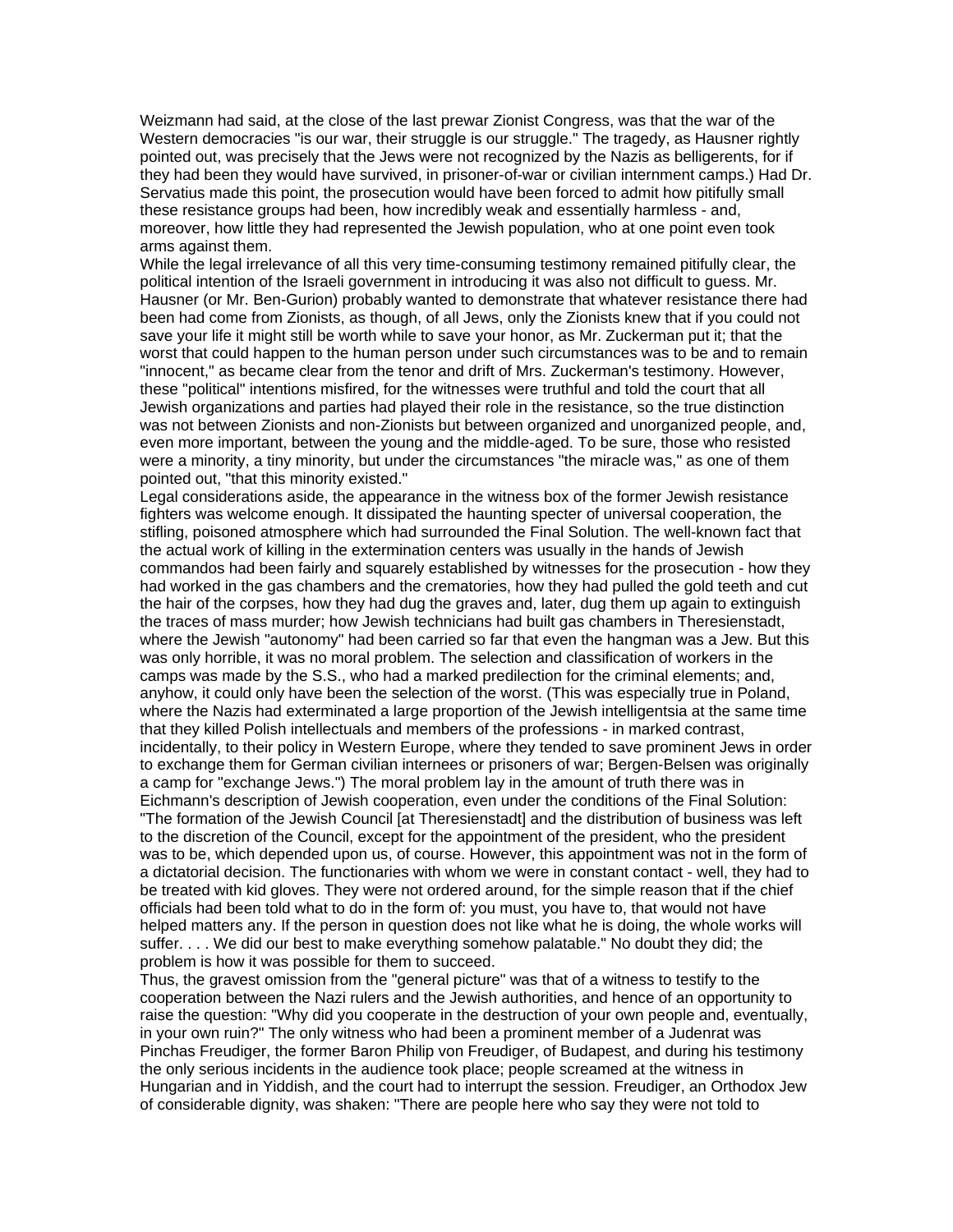escape. But fifty per cent of the people who escaped were captured and killed" - as compared with ninety-nine per cent, for those who did not escape. "Where could they have gone to? Where could they have fled?" - but he himself fled, to Rumania, because he was rich and Wisliceny helped him. "What could we have done? What could we have done?" And the only response to this came from the presiding judge: "I do not think this is an answer to the question" - a question raised by the gallery but not by the court.

The matter of cooperation was twice mentioned by the judges; Judge Yitzak Raveh elicited from one of the resistance witnesses an admission that the "ghetto police" were an "instrument in the hands of murderers" and an acknowledgment of "the Judenrat's policy of cooperating with the Nazis"; and Judge Halevi found out from Eichmann in cross-examination that the Nazis had regarded this cooperation as the very cornerstone of their Jewish policy. But the question the prosecutor regularly addressed to each witness except the resistance fighters which sounded so very natural to those who knew nothing of the factual background of the trial, the question "Why did you not rebel?," actually served as a smoke screen for the question that was not asked. And thus it came to pass that all answers to the unanswerable question Mr. Hausner put to his witnesses were considerably less than "the truth, the whole truth, and nothing but the truth." True it was that the Jewish people as a whole had not been organized, that they had possessed no territory, no government, and no army, that, in the hour of their greatest need, they had no government-in-exile to represent them among the Allies (the Jewish Agency for Palestine, under Dr. Weizmann's presidency, was at best a miserable substitute), no caches of weapons, no youth with military training. But the whole truth was that there existed Jewish community organizations and Jewish party and welfare organizations on both the local and the international level. Wherever Jews lived, there were recognized Jewish leaders, and this leadership, almost without exception, cooperated in one way or another, for one reason or another, with the Nazis. The whole truth was that if the Jewish people had really been unorganized and leaderless, there would have been chaos and plenty of misery but the total number of victims would hardly have been between four and a half and six million people. (According to Freudiger's calculations about half of them could have saved themselves if they had not followed the instructions of the Jewish Councils. This is of course a mere estimate, which, however, oddly jibes with the rather reliable figures we have from Holland and which I owe to Dr. L. de Jong, the head of the Netherlands State Institute for War Documentation. In Holland, where the Joodsche Raad like all the Dutch authorities very quickly became an "instrument of the Nazis," 103,000 Jews were deported to the death camps and some five thousand to Theresienstadt in the usual way, i.e., with the cooperation of the Jewish Council. Only five hundred and nineteen Jews returned from the death camps. In contrast to this figure, ten thousand of those twenty to twenty-five thousand Jews who escaped the Nazis - and that meant also the Jewish Council - and went underground survived; again forty to fifty per cent. Most of the Jews sent to Theresienstadt returned to Holland.) I have dwelt on this chapter of the story, which the Jerusalem trial failed to put before the eyes of the world in its true dimensions, because it offers the most striking insight into the totality of the moral collapse the Nazis caused in respectable European society - not only in Germany but in almost all countries, not only among the persecutors but also among the victims. Eichmann, in contrast to other elements in the Nazi movement, had always been overawed by "good society," and the politeness he often showed to German-speaking Jewish functionaries was to a large extent the result of his recognition that he was dealing with people who were socially his superiors. He was not at all, as one witness called him, a "Landsknechtnatur," a mercenary, who wanted to escape to regions where there aren't no Ten Commandments an' a man can raise a thirst. What he fervently believed in up to the end was success, the chief standard of "good society" as he knew it. Typical was his last word on the subject of Hitler - whom he and his comrade Sassen had agreed to "shirr out" of their story; Hitler, he said, "may have been wrong all down the line, but one thing is beyond dispute: the man was able to work his way up from lance corporal in the German Army to Führer of a people of almost eighty million. . . . His success alone proved to me that I should subordinate myself to this man." His conscience was indeed set at rest when he saw the zeal and eagerness with which "good society" everywhere reacted as he did. He did not need to "close his ears to the voice of conscience," as the judgment has it, not because he had none, but because his conscience spoke with a "respectable voice," with the voice of respectable society around him.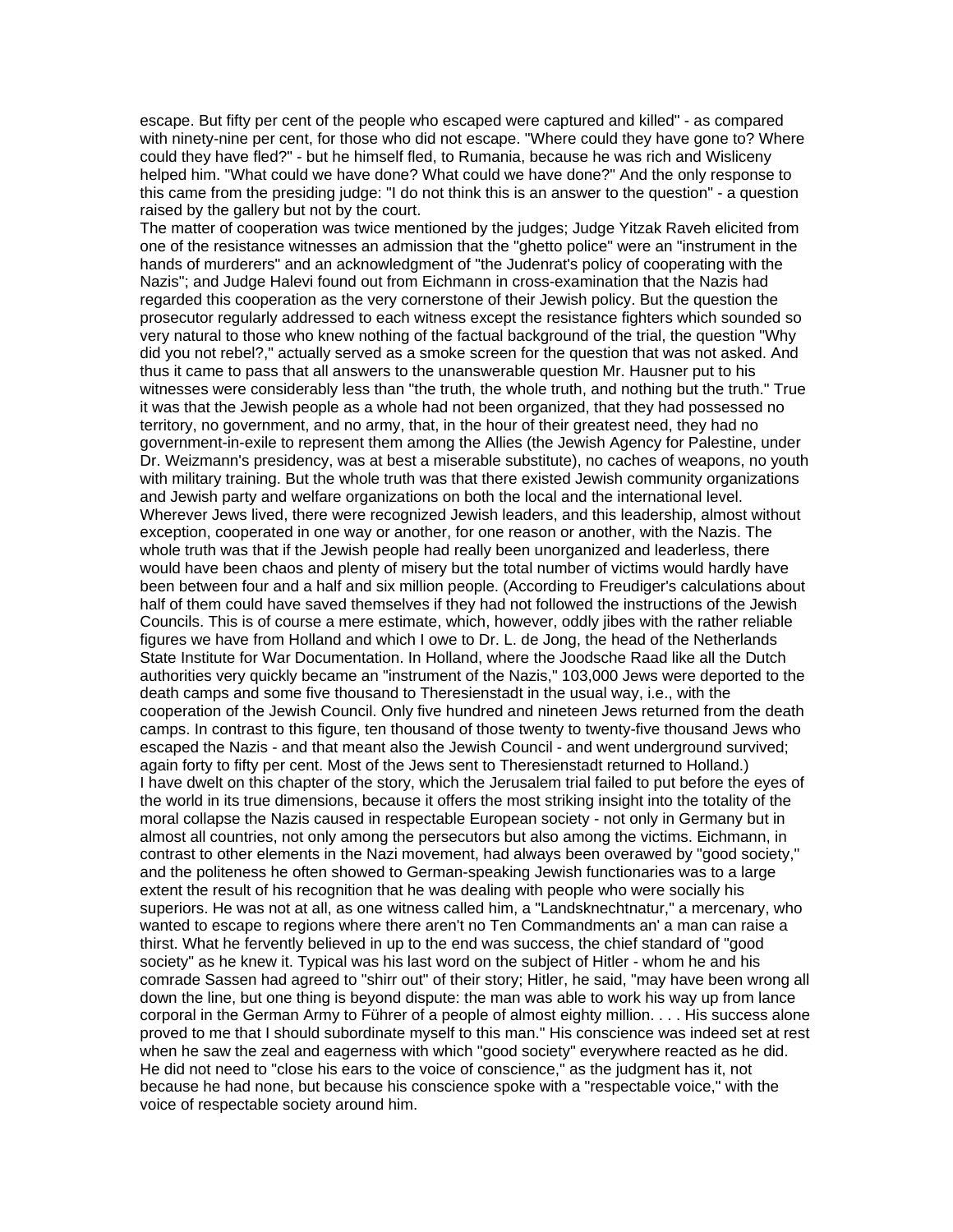That there were no voices from the outside to arouse his conscience was one of Eichmann's points, and it was the task of the prosecution to prove that this was not so, that there were voices he could have listened to, and that, anyhow, he had done his work with a zeal far beyond the call of duty. Which turned out to be true enough, except that, strange as it may appear, his murderous zeal was not altogether unconnected with the ambiguity in the voices of those who at one time or another tried to restrain him. We need mention here only in passing the so-called "inner emigration" in Germany - those people who frequently had held positions, even high ones, in the Third Reich and who, after the end of the war, told themselves and the world at large that they had always been "inwardly opposed" to the regime. The question here is not whether or not they are telling the truth; the point is, rather, that no secret in the secret-ridden atmosphere of the Hitler regime was better kept than such "inward opposition." This was almost a matter of course under the conditions of Nazi terror; as a rather well-known "inner emigrant," who certainly believed in his own sincerity, once told me, they had to appear "outwardly" even more like Nazis than ordinary Nazis did, in order to keep their secret. (This, incidentally, may explain why the few known protests against the extermination program came not from the Army commanders but from old Party members.) Hence, the only possible way to live in the Third Reich and not act as a Nazi was not to appear at all: "Withdrawal from significant participation in public life" was indeed the only criterion by which one might have measured individual guilt, as Otto Kirchheimer recently remarked in his Political Justice (1961). If the term was to make any sense, the "inner emigrant" could only be one who lived "as though outcast among his own people amidst blindly believing masses," as Professor Hermann Jahrreiss pointed out in his "Statement for All Defense Attorneys" before the Nuremberg Tribunal. For opposition was indeed "utterly pointless" in the absence of all organization. It is true that there were Germans who lived for twelve years in this "outer cold," but their number was insignificant, even among the members of the resistance. In recent years, the slogan of the "inner emigration" (the term itself has a definitely equivocal flavor, as it can mean either an emigration into the inward regions of one's soul or a way of conducting oneself as though he were an emigrant) has become a sort of a joke. The sinister Dr. Otto Bradfisch, former member of one of the Einsatzgruppen, who presided over the killing of at least fifteen thousand people, told a German court that he had always been "inwardly opposed" to what he was doing. Perhaps the death of fifteen thousand people was necessary to provide him with an alibi in the eyes of "true Nazis." (The same argument was advanced, though with considerably less success, in a Polish court by former Gauleiter Arthur Greiser of the Warthegau: only his "official soul" had carried out the crimes for which he was hanged in 1946, his "private soul" had always been against them.) -

While Eichmann may never have encountered an "inner emigrant," he must have been well acquainted with many of those numerous civil servants who today assert that they stayed in their jobs for no other reason than to "mitigate" matters and to prevent "real Nazis" from taking over their posts. We mentioned the famous case of Dr. Hans Globke, Undersecretary of State and from 1953 to 1963 chief of the personnel division in the West German Chancellery. Since he was the only civil servant in this category to be mentioned during the trial, it may be worth while to look into his mitigating activities. Dr. Globke had been employed in the Prussian Ministry of the Interior before Hitler's rise to power, and had shown there a rather premature interest in the Jewish question. He formulated the first of the directives in which "proof of Aryan descent" was demanded, in this case of persons who applied for permission to change their names. This circular letter of December, 1932 - issued at a time when Hitler's rise to power was not yet a certainty, but a strong probability - oddly anticipated the "top secret decrees," that is, the typically totalitarian rule by means of laws that are not brought to the attention of the public, which the Hitler regime introduced much later, in notifying the recipients that "these directives are not for publication." Dr. Globke, as I have mentioned, kept his interest in names, and since it is true that his Commentary on the Nuremberg Laws of 1935 was considerably harsher than the earlier interpretation of Rassenschande by the Ministry of the Interior's expert on Jewish affairs, Dr. Bernhard Lösener, an old member of the Party, one could even accuse him of having made things worse than they were under "real Nazis." But even if we were to grant him all his good intentions, it is hard indeed to see what he could have done under the circumstances to make things better than they would otherwise have been. Recently, however, a German newspaper, after much searching, came up with an answer to this puzzling question. They found a document,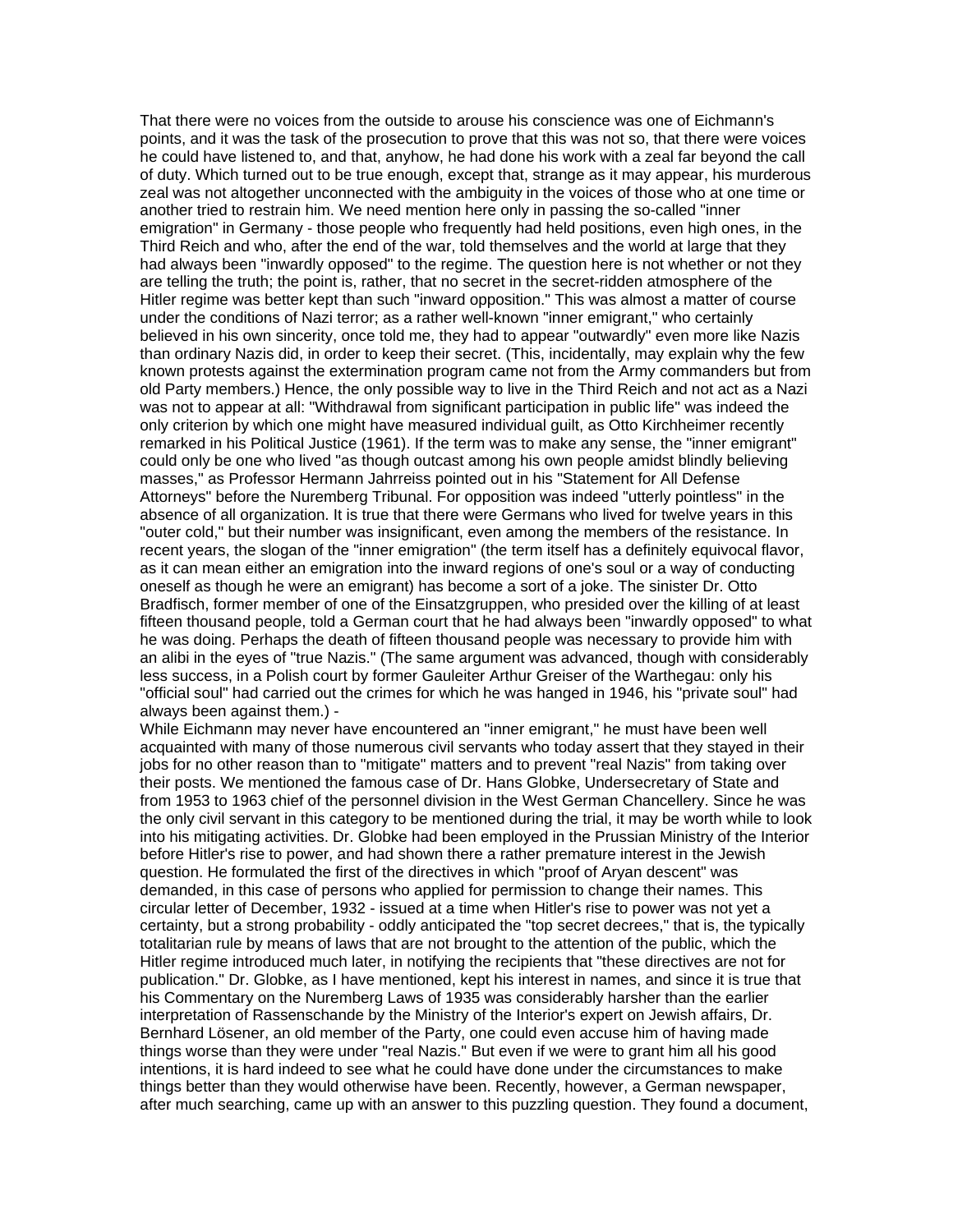duly signed by Dr. Globke, which decreed that Czech brides of German soldiers had to furnish photographs of themselves in bathing suits in order to obtain a marriage license. And Dr. Globke explained: "With this confidential ordinance a three-year-old scandal was somewhat mitigated"; for until his intervention, Czech brides had to furnish snapshots that showed them stark naked.

Dr. Globke, as he explained at Nuremberg, was fortunate in that he worked under the orders of another "mitigator," Staatssekretär (Undersecretary of State) Wilhelm Stuckart, whom we met as one of the eager members of the Wannsee Conference. Stuckart's attenuation activities concerned half-Jews, whom he proposed to sterilize. (The Nuremberg court, in possession of the minutes of the Wannsee Conference, may not have believed that he had known nothing of the extermination program, but it sentenced him to time served on account of ill health. A German denazification court fined him five hundred marks and declared him a "nominal member of the Party" - a Mitläufer - although they must have known at least that Stuckart belonged to the "old guard" of the Party and had joined the S.S. early, as an honorary member.) Clearly, the story of the "mitigators" in Hitler's offices belongs among the postwar fairy tales, and we can dismiss them, too, as voices that might possibly have reached Eichmann's conscience. The question of these voices became serious, in Jerusalem, with the appearance in court of Propst Heinrich Grüber, a Protestant minister, who had come to the trial as the only German (and, incidentally, except for Judge Michael Musmanno from the United States, the only non-Jewish) witness for the prosecution. (German witnesses for the defense were excluded from the outset, since they would have exposed themselves to arrest and prosecution in Israel under the same law as that under which Eichmann was tried.) Propst Grüber had belonged to the numerically small and politically irrelevant group of persons who were opposed to Hitler on principle, and not out of nationalist considerations, and whose stand on the Jewish question had been without equivocation. He promised to be a splendid witness, since Eichmann had negotiated with him several times, and his mere appearance in the courtroom created a kind of sensation. Unfortunately, his testimony was vague; he did not remember, after so many years, when he had spoken with Eichmann, or, and this was more serious, on what subjects. All he recalled clearly was that he had once asked for unleavened bread to be shipped to Hungary for Passover, and that l e had traveled to Switzerland during the war to tell his Christian friends how dangerous the situation was and to urge that more opportunities for emigration be provided. (The negotiations must have taken place prior to the implementing of the Final Solution, which coincided with Himmler's decree forbidding all emigration; they probably occurred before the invasion of Russia.) He got his unleavened bread, and he got safely to Switzerland and back again. His troubles started later, when the deportations had begun. Propst Grüber and his group of Protestant clergymen first intervened merely "on behalf of people who had been wounded in the course of the First World War and of those who had been awarded high military decorations; on behalf of the old and on behalf of the widows of those killed in World War I." These categories corresponded to those that had originally been exempted by the Nazis themselves. Now Grüber was told that what he was doing "ran counter to the policy of the government," but nothing serious happened to him. But shortly after this, Propst Grüber did something really extraordinary: he tried to reach the concentration camp of Gurs, in southern France, where Vichy France had interned, together with German Jewish refugees, some seventy-five hundred Jews from Baden and the Saarpfalz whom Eichmann had smuggled across the German-French border in the fall of 1940, and who, according to Propst Grüber's information, were even worse off than the Jews deported to Poland. The result of this attempt was that he was arrested and put in a concentration camp first in Sachsenhausen and then in Dachau. (A similar fate befell the Catholic priest Dompropst Bernard Lichtenberg, of St. Hedwig's Cathedral in Berlin; he not only had dared to pray publicly for all Jews, baptized or not - which was considerably more dangerous than to intervene for "special cases" - but he had also demanded that he be allowed to join the Jews on their journey to the East. He died on his way to a concentration camp.)

Apart from testifying to the existence of "another Germany," Propst Grüber did not contribute much to either the legal or the historical significance of the trial. He was full of pat judgments about Eichmann - he was like "a block of ice," like "marble," a "Landsknechtsnatur," a "bicycle rider" (a current German idiom for someone who kowtows to his superiors and kicks his subordinates) - none of which showed him as a particularly good psychologist, quite apart from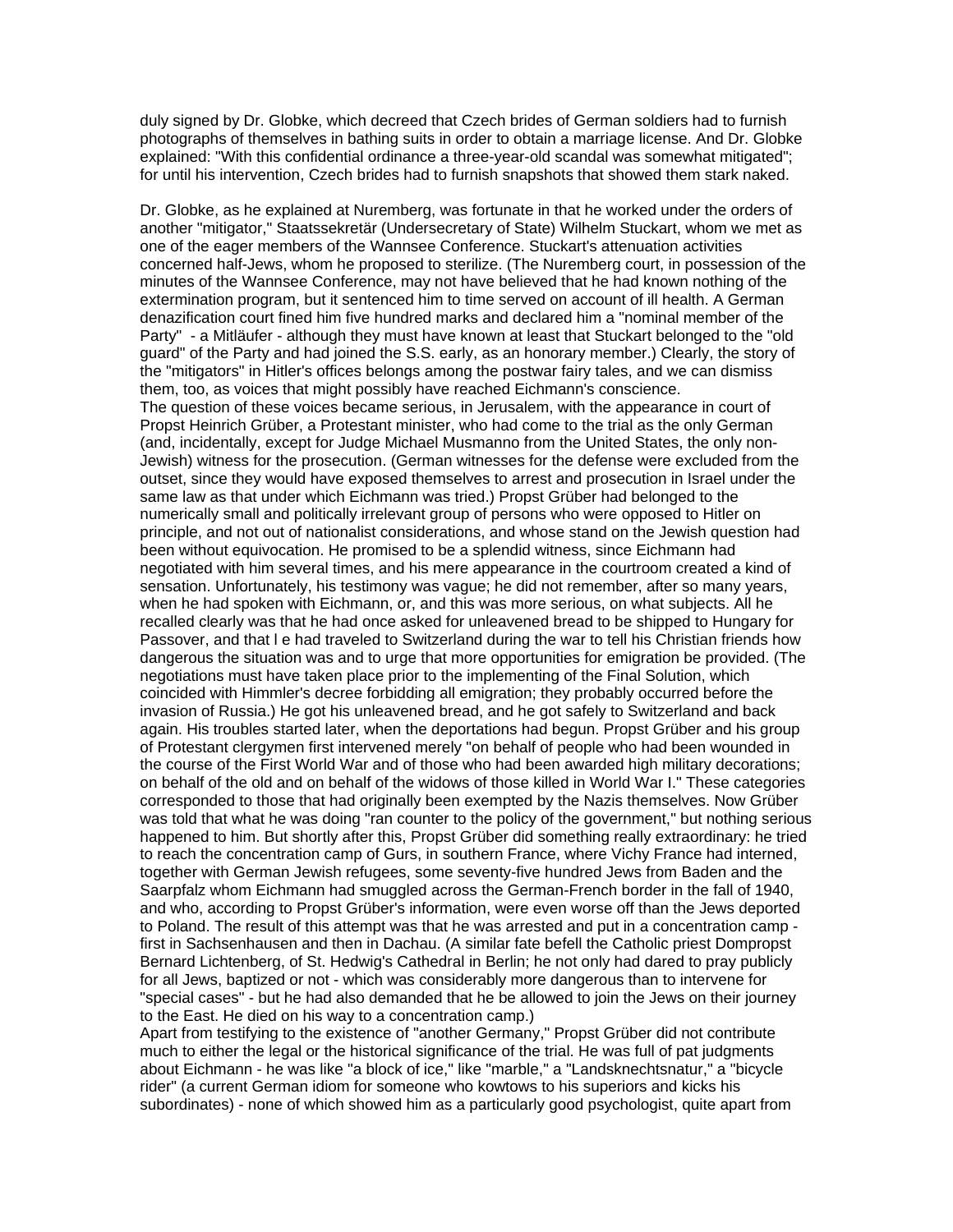the fact that the "bicycle rider" charge was contradicted by evidence which showed Eichmann to have been rather decent toward his subordinates. Anyway, these were interpretations and conclusions that would normally have been stricken from any court record - though in Jerusalem they even found their way into the judgment. Without them Propst Grüber's testimony could have strengthened the case for the defense, for Eichmann had never given Grüber a direct answer, he had always told him to come back, as he had to ask for further instructions. More important, Dr. Servatius for once took the initiative and asked the witness a highly pertinent question: "Did you try to influence him? Did you, as a clergyman, try to appeal to his feelings, preach to him, and tell him that his conduct was contrary to morality?" Of course, the very courageous Propst had done nothing of the sort, and his answers now were highly embarrassing. He said that "deeds are more effective than words," and that "words would have been useless"; he spoke in clichés that had nothing to do with the reality of the situation, where "mere words" would have been deeds, and where it had perhaps been the duty of a clergyman to test the "uselessness of words." Even more pertinent than Dr. Servatius' question was what Eichmann said about this episode in his last statement: "Nobody," he repeated, "came to me and reproached me for anything in the performance of my duties. Not even Pastor Grüber claims to have done so." He then added: "He came to me and sought alleviation of suffering, but did not actually object to the very performance of my duties as such." From Propst Grüber's own testimony, it appeared that he sought not so much "alleviation of suffering" as exemptions from it, in accordance with well-established categories recognized earlier by the Nazis. The categories had been accepted without protest by German Jewry from the very beginning. And the acceptance of privileged categories - German Jews as against Polish Jews, war veterans and decorated Jews as against ordinary Jews, families whose ancestors were German-born as against recently naturalized citizens, etc. - had been the beginning of the moral collapse of respectable Jewish society. (In view of the fact that today such matters are often treated as though there existed a law of human nature compelling everybody to lose his dignity in the face of disaster, we may recall the attitude of the French Jewish war veterans who were offered the same privileges by their government, and replied: "We solemnly declare that we renounce any exceptional benefits we may derive from our status as exservicemen" [American Jewish Yearbook, 1945].) Needless to say, the Nazis themselves never took these distinctions seriously, for them a Jew was a Jew, but the categories played a certain role up to the very end, since they helped put to rest a certain uneasiness among the German population: only Polish Jews were deported, only people who had shirked military service, and so on. For those who did not want to close their eyes it must have been clear from the beginning that it "was a general practice to allow certain exceptions in order to be able to maintain the general rule all the more easily" (in the words of Louis de Jong in an illuminating article on "Jews and Non-Jews in Nazi-Occupied Holland").

What was morally so disastrous in the acceptance of these privileged categories was that everyone who demanded to have an "exception" made in his case implicitly recognized the rule, but this point, apparently, was never grasped by these "good men," Jewish and Gentile, who busied themselves about all those "special cases" for which preferential treatment could be asked. The extent to which even the Jewish victims had accepted the standards of the Final Solution is perhaps nowhere more glaringly evident than in the so-called Kastner Report (available in German, Der Kastner-Bericht über Eichmanns Menschenhandel in Ungarn, 1961). Even after the end of the war, Kastner was proud of his success in saving "prominent Jews," a category officially introduced by the Nazis in 1942, as though in his view, too, it went without saying that a famous Jew had more right to stay alive than an ordinary one; to take upon himself such "responsibilities" - to help the Nazis in their efforts to pick out "famous" people from the anonymous mass, for this is what it amounted to - "required more courage than to face death." But if the Jewish and Gentile pleaders of "special cases" were unaware of their involuntary complicity, this implicit recognition of the rule, which spelled death for all non-special cases, must have been very obvious to those who were engaged in the business of murder. They must have felt, at least, that by being asked to make exceptions, and by occasionally granting them, and thus earning gratitude, they had convinced their opponents of the lawfulness of what they were doing.

Moreover, Propst Grüber and the Jerusalem court were quite mistaken in assuming that requests for exemptions originated only with opponents of the regime. On the contrary, as Heydrich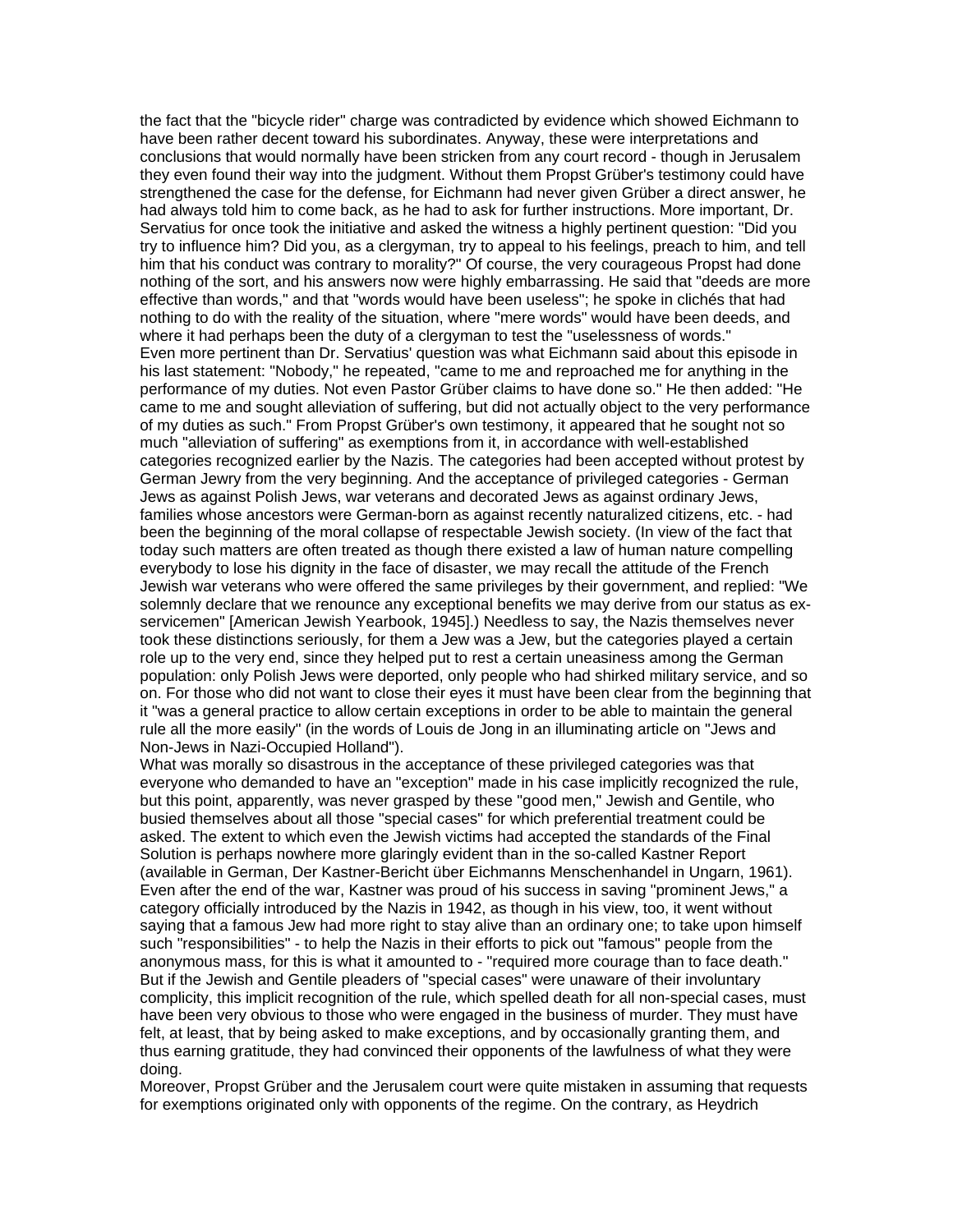explicitly stated during the Wannsee Conference, the establishment of Theresienstadt as a ghetto for privileged categories was prompted by the great number of such interventions from all sides. Theresienstadt later became a showplace for visitors from abroad and served to deceive the outside world, but this was not its original raison d'être. The horrible thinning-out process that regularly occurred in this "paradise" - "distinguished from other camps as day is from night," as Eichmann rightly remarked - was necessary because there was never enough room to provide for all who were privileged, and we know from a directive issued by Ernst Kaltenbrunner, head of the R.S.H.A., that "special care was taken not to deport Jews with connections and important acquaintances in the outside world." In other words, the less "prominent" Jews were constantly sacrificed to those whose disappearance in the East would create unpleasant inquiries. The "acquaintances in the outside world" did not necessarily live outside Germany; according to Himmler, there were "eighty million good Germans, each of whom has his decent Jew. It is clear, the others are pigs, but this particular Jew is first-rate" (Hilberg). Hitler himself is said to have known three hundred and forty "first-rate Jews," whom he had either altogether assimilated to the status of Germans or granted the privileges of half-Jews. Thousands of half-Jews had been exempted from all restrictions, which might explain Heydrich's role in the S.S. and Generalfeldmarschall Erhard Milch's role in Göring's Air Force, for it was generally known that Heydrich and Milch were half-Jews. (Among the major war criminals, only two repented in the face of death: Heydrich, during the nine days it took him to die from the wounds inflicted by Czech patriots, and Hans Frank in his death cell at Nuremberg. It is an uncomfortable fact, for it is difficult not to suspect that what Heydrich at least repented of was not murder but that he had betrayed his own people.) If interventions on behalf of "prominent" Jews came from "prominent" people, they often were quite successful. Thus Sven Hedin, one of Hitler's most ardent admirers, intervened for a well-known geographer, a Professor Philippsohn of Bonn, who was "living under undignified conditions at Theresienstadt"; in a letter to Hitler, Hedin threatened that "his attitude to Germany would be dependent upon Philippsohn's fate," whereupon (according to H. G. Adler's book on Thercsienstadt) Mr. Philippsohn was promptly provided with better quarters. In Germany today, this notion of "prominent" Jews has not yet been forgotten. While the veterans and other privileged groups are no longer mentioned, the fate of "famous" Jews is still deplored at the expense of all others. There are more than a few people, especially among the cultural élite, who still publicly regret the fact that Germany sent Einstein packing, without realizing that it was a much greater crime to kill little Hans Cohn from around the corner, even though he was no genius.

VIII: Duties of a Law-Abiding Citizen

So Eichmann's opportunities for feeling like Pontius Pilate were many, and as the months and the years went by, he lost the need to feel anything at all. This was the way things were, this was the new law of the land, based on the Führer's order; whatever he did he did, as far as he could see, as a law-abiding citizen. He did his duty, as he told the police and the court over and over again; he not only obeyed orders, he also obeyed the law. Eichmann had a muddled inkling that this could be an important distinction, but neither the defense nor the judges ever took him up on it. The well-worn coins of "superior orders" versus "acts of state" were handed back and forth; they had governed the whole discussion of these matters during the Nuremberg Trials, for no other reason than that they gave the illusion that the altogether unprecedented could be judged according to precedents and the standards that went with them. Eichmann, with his rather modest mental gifts, was certainly the last man in the courtroom to be expected to challenge these notions and to strike out on his own. Since, in addition to performing what he conceived to be the duties of a law-abiding citizen, he had also acted upon orders - always so careful to be "covered" - he became completely muddled, and ended by stressing alternately the virtues and the vices of blind obedience, or the "obedience of corpses," Kadavergehorsam, as he himself called it. The first indication of Eichmann's vague notion that there was more involved in this whole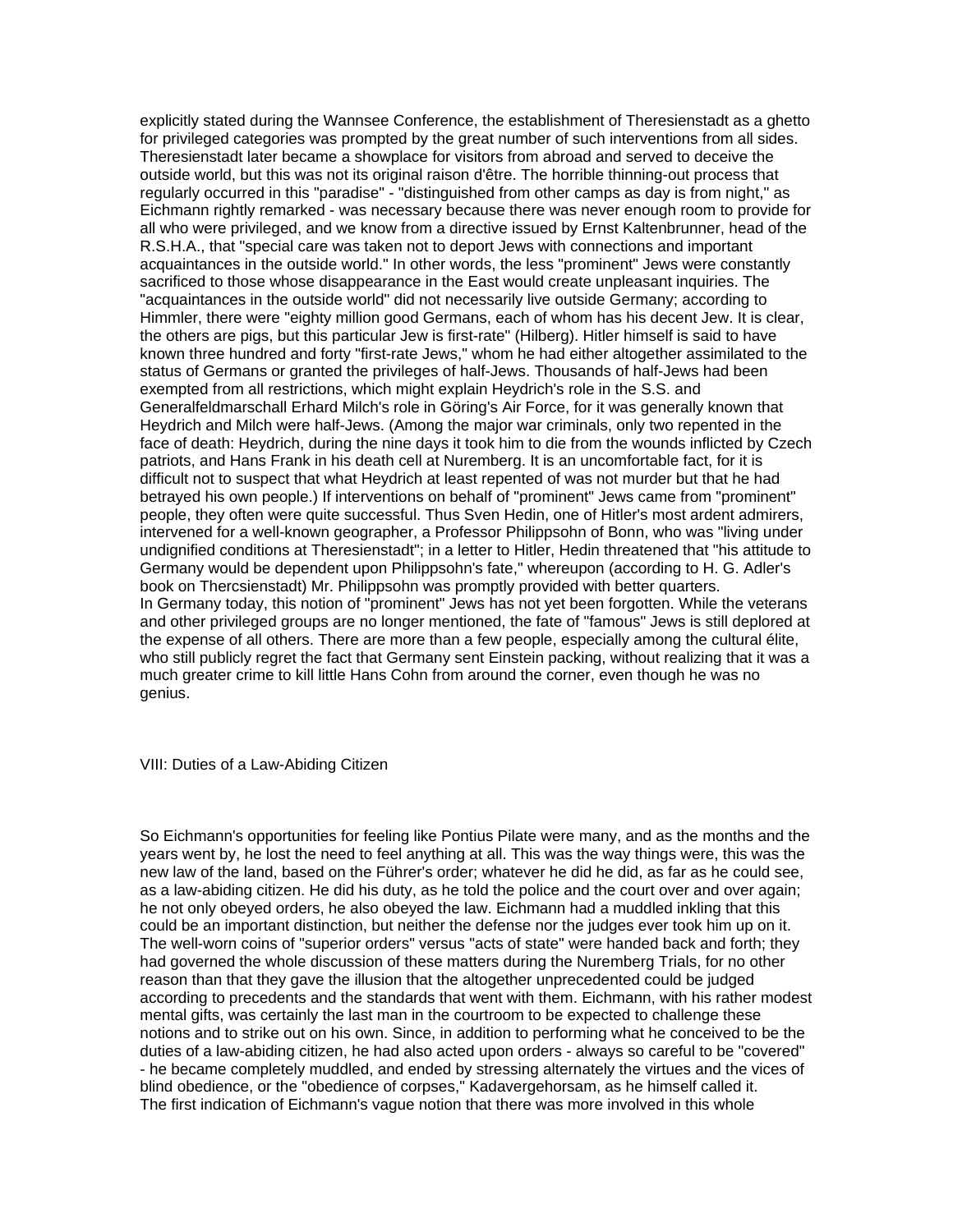business than the question of the soldier's carrying out orders that are clearly criminal in nature and intent appeared during the police examination, when he suddenly declared with great emphasis that he had lived his whole life according to Kant's moral precepts, and especially according to a Kantian definition of duty. This was outrageous, on the face of it, and also incomprehensible, since Kant's moral philosophy is so closely bound up with man's faculty of judgment, which rules out blind obedience. The examining officer did not press the point, but Judge Raveh, either out of curiosity or out of indignation at Eichmann's having dared to invoke Kant's name in connection with his crimes, decided to question the accused. And, to the surprise of everybody, Eichmann came up with an approximately correct definition of the categorical imperative: "I meant by my remark about Kant that the principle of my will must always be such that it can become the principle of general laws" (which is not the case with theft or murder, for instance, because the thief or the murderer cannot conceivably wish to live under a legal system that would give others the right to rob or murder him). Upon further questioning, he added that he had read Kant's Critique of Practical Reason. He then proceeded to explain that from the moment he was charged with carrying out the Final Solution he had ceased to live according to Kantian principles, that he had known it, and that he had consoled himself with the thought that he no longer "was master of his own deeds," that he was unable "to change anything." What he failed to point out in court was that in this "period of crimes legalized by the state," as he himself now called it, he had not simply dismissed the Kantian formula as no longer applicable, he had distorted it to read: Act as if the principle of your actions were the same as that of the legislator or of the law of the land - or, in Hans Frank's formulation of "the categorical imperative in the Third Reich," which Eichmann might have known: "Act in such a way that the Führer, if he knew your action, would approve it" (Die Technik des Staates, 1942, pp. 15-16). Kant, to be sure, had never intended to say anything of the sort; on the contrary, to him every man was a legislator the moment he started to act: by using his "practical reason" man found the principles that could and should be the principles of law. But it is true that Eichmann's unconscious distortion agrees with what he himself called the version of Kant "for the household use of the little man." In this household use, all that is left of Kant's spirit is the demand that a man do more than obey the law. that he go beyond the mere call of obedience and identify his own will with the principle behind the law - the source from which the law sprang. In Kant's philosophy, that source was practical reason; in Eichmann's household use of him, it was the will of the Führer. Much of the horribly painstaking thoroughness in the execution of the Final Solution - a thoroughness that usually strikes the observer as typically German, or else as characteristic of the perfect bureaucrat - can be traced to the odd notion, indeed very common in Germany, that to be law-abiding means not merely to obey the laws but to act as though one were the legisator of the laws that one obeys. Hence the the conviction that nothing less than going beyond the call of duty will do. Whatever Kant's role in the formation of "the little man's" mentality in Germany may have been, there is not the slightest doubt that in one respect Eichmann did indeed follow Kant's precepts: a law was a law, there could be no exceptions. In Jerusalem, he admitted only two such exceptions during the time when "eighty million Germans" had each had "his decent Jew": he had helped a half-Jewish cousin, and a Jewish couple in Vienna for whom his uncle had intervened. This inconsistency still made him feel somewhat uncomfortable, and when he was questioned about it during cross-examination, he became openly apologetic: he had "confessed his sins" to his superiors. This uncompromising attitude toward the performance of his murderous duties damned him in the eyes of the judges more than anything else, which was comprehensible, but in his own eyes it was precisely what justified him, as it had once silenced whatever conscience he might have had left. No exceptions - this was the proof that he had always acted against his "inclinations," whether they were sentimental or inspired by interest, that he had always done his "duty."

Doing his "duty" finally brought him into open conflict with orders from his superiors. During the last year of the war, more than two years after the Wannsee Conference, he experienced his last crisis of conscience. As the defeat approached, he was confronted by men from his own ranks who fought more and more insistently for exceptions and, eventually, for the cessation of the Final Solution. That was the moment when his caution broke down and he began, once more, taking initiatives - for instance, he organized the foot marches of Jews from Budapest to the Austrian border after Allied bombing had knocked out the transportation system. It now was the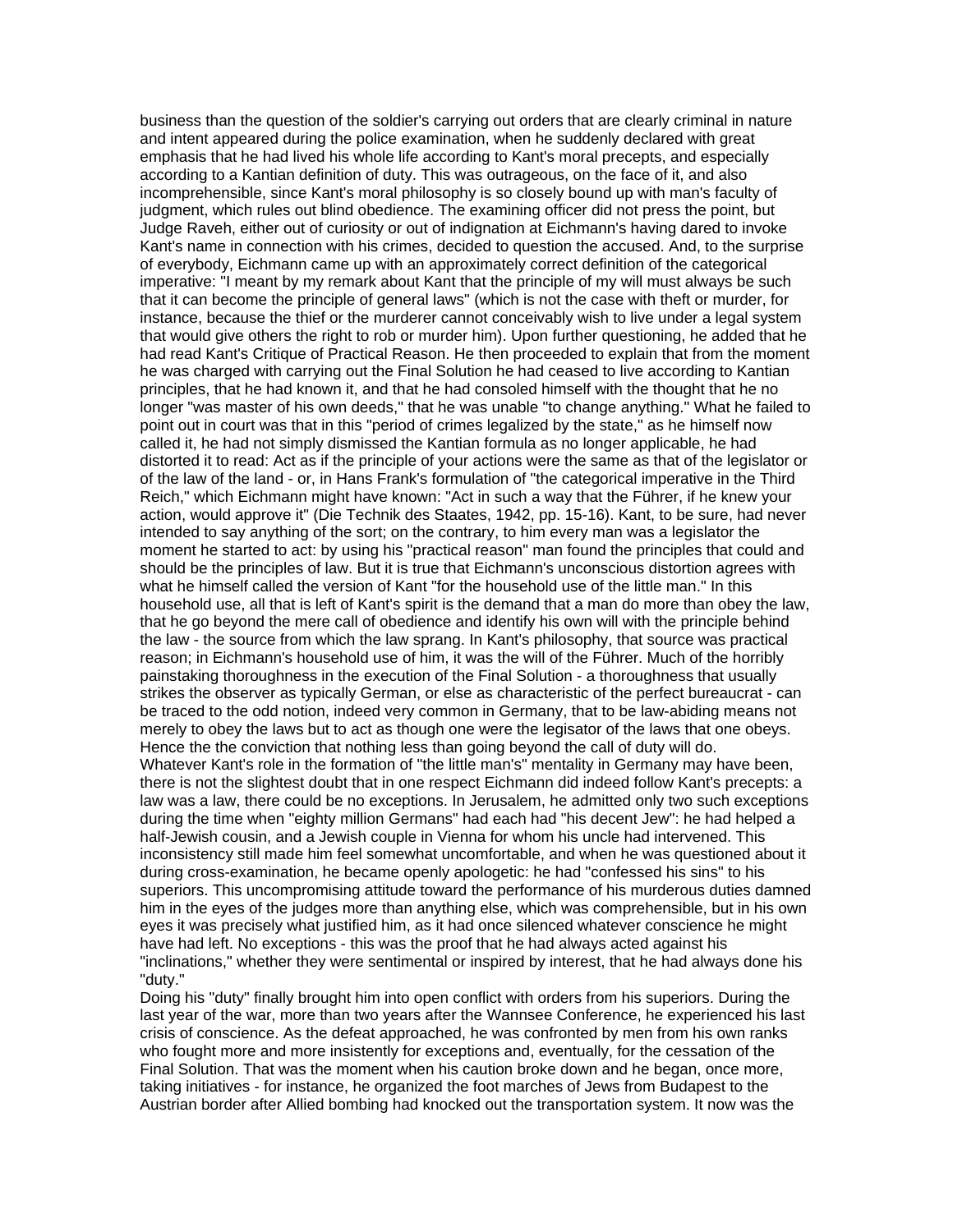fall of 1944, and Eichmann knew that Himmler had ordered the dismantling of the extermination facilities in Auschwitz and that the game was up. Around this time, Eichmann had one of his very few personal interviews with Himmler, in the course of which the latter allegedly shouted at him, "If up to now you have been busy liquidating Jews, you will from now on, since I order it, take good care of Jews, act as their nursemaid. I remind you that it was I - and neither Gruppenführer Müller nor you - who founded the R.S.H.A. in 1933; I am the one who gives orders here!" Sole witness to substantiate these words was the very dubious Mr. Kurt Becher; Eichmann denied that Himmler had shouted at him, but he did not deny that such an interview had taken place. Himmler cannot have spoken in precisely these words, he surely knew that the R.S.H.A. was founded in 1939, not in 1933, and not simply by himself but by Heydrich, with his endorsement. Still, something of the sort must have occurred, Himmler was then giving orders right and left that the Jews be treated well - they were his "soundest investment" - and it must have been a shattering experience for Eichmann.

Eichmann's last crisis of conscience began with his missions to Hungary in March, 1944, when the Red Army was moving through the Carpathian Mountains toward the Hungarian border. Hungary had joined the war on Hitler's side in 1941, for no other reason than to receive some additional territory from her neighbors, Slovakia, Rumania, and Yugoslavia. The Hungarian government had been outspokenly anti-Semitic even before that, and now it began to deport all stateless Jews from the newly acquired territories. (In nearly all countries, anti-Jewish action started with stateless persons.) This was quite outside the Final Solution, and, as a matter of fact, didn't fit in with the elaborate plans then in preparation under which Europe would be "combed from West to East," so that Hungary had a rather low priority in the order of operations. The stateless Jews had been shoved by the Hungarian police into the nearest part of Russia, and the German occupation authorities on the spot had protested their arrival; the Hungarians had taken back some thousands of able-bodied men and had let the others be shot by Hungarian troops under the guidance of German police units. Admiral Horthy, the country's Fascist ruler, had not wanted to go any further, however - probably due to the restraining influence of Mussolini and Italian Fascism - and in the intervening years Hungary, not unlike Italy, had become a haven for Jews, to which even refugees from Poland and Slovakia could sometimes still escape. The annexation of territory and the trickle of incoming refugees had increased the number of Jews in Hungary from about five hundred thousand before the war to approximately eight hundred thousand in 1944, when Eichmann moved in.

As we know today, the safety of these three hundred thousand Jews newly acquired by Hungary was due to the Germans' reluctance to start a separate action for a limited number, rather than to the Hungarians' eagerness to offer asylum. In 1942, under pressure from the German Foreign Office (which never failed to make it clear to Germany's allies that the touchstone of their trustworthiness was their helpfulness not in winning the war but in "solving the Jewish question"), Hungary had offered to hand over all Jewish refugees. The Foreign Office had been willing to accept this as a step in the right direction, but Eichmann had objected: for technical reasons, he thought it "preferable to defer this action until Hungary is ready to include the Hungarian Jews"; it would be too costly "to set in motion the whole machinery of evacuation" for only one category, and hence "without making any progress in the solution of the Jewish problem in Hungary." Now, in 1944, Hungary was "ready," because on the nineteenth of March two divisions of the German Army had occupied the country. With them had arrived the new Reich Plenipotentiary, S.S. Standartenführer Dr. Edmund Veesenmayer, Himmler's agent in the Foreign Office, and S.S. Obergruppenführer Otto Winkelmann, a member of the Higher S.S. and Police Leader Corps and therefore under the direct command of Himmler. The third S.S. official to arrive in the country was Eichmann, the expert on Jewish evacuation and deportation, who was under the command of Müller and Kaltenbrunner of the R.S.H.A. Hitler himself had left no doubt what the arrival of the three gentlemen meant; in a famous interview, prior to the occupation of the country, he had told Horthy that "Hungary had not yet introduced the steps necessary to settle the Jewish question," and had charged him with "not having permitted the Jews to be massacred" (Hilberg). Eichmann's assignment was clear. His whole office was moved to Budapest (in terms of his career, this was a "gliding down"), to enable him to see to it that all "necessary steps" were taken. He had no foreboding of what was to happen; his worst fear concerned possible resistance on the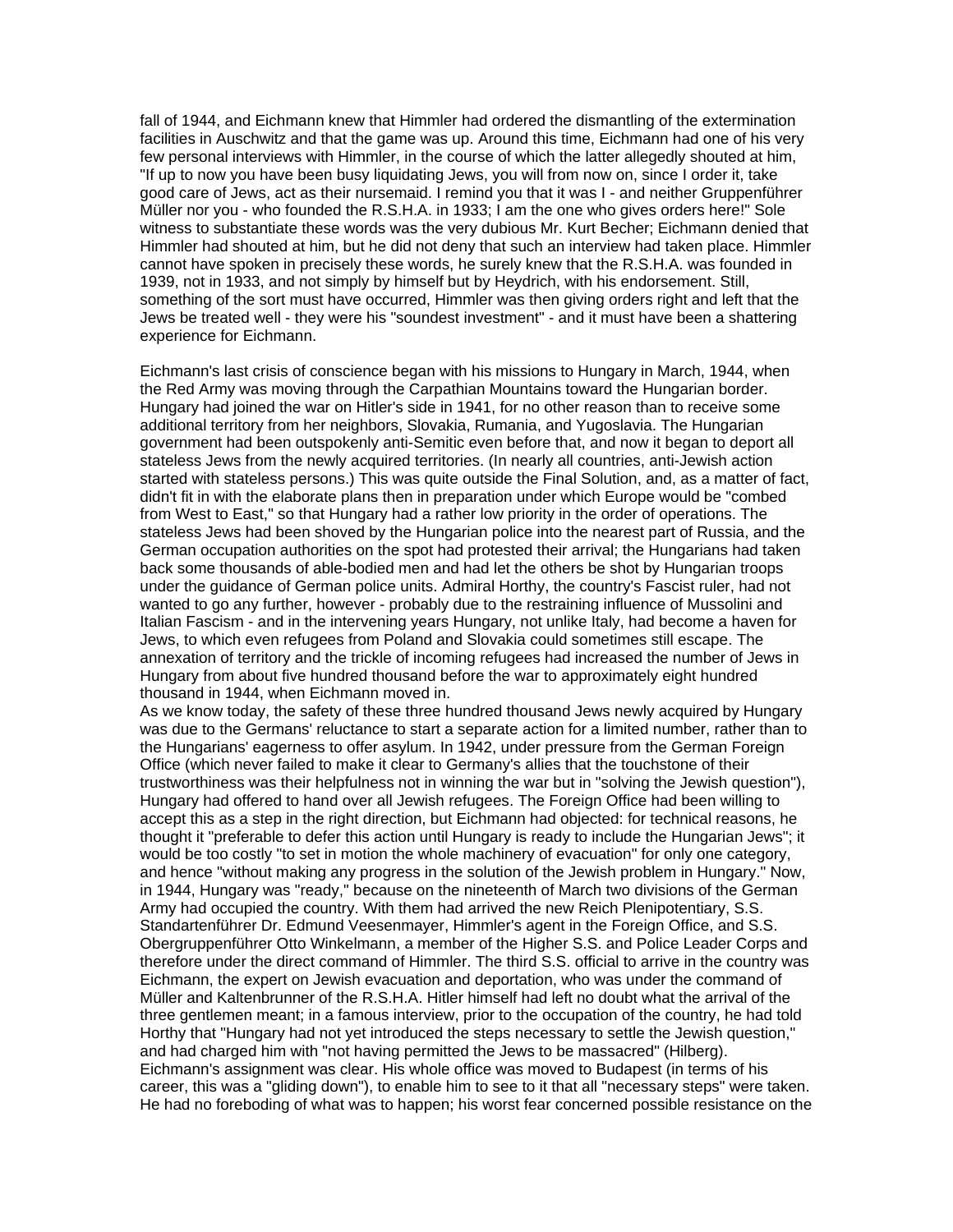part of the Hungarians, which he would have been unable to cope with, because he lacked manpower and also lacked knowledge of local conditions. These fears proved quite unfounded. The Hungarian gendarmerie was more than eager to do all that was necessary, and the new State Secretary in Charge of Political (Jewish) Affairs in the Hungarian Ministry of the Interior, Lászlo Endre, was a man "well versed in the Jewish problem," and became an intimate friend, with whom Eichmann could spend a good deal of his free time. Everything went "like a dream," as he repeated whenever he recalled this episode; there were no difficulties whatsoever. Unless, of course, one calls difficulties a few minor differences between his orders and the wishes of his new friends; for instance, probably because of the approach of the Red Army from the East, his orders stipulated that the country was to be "combed from East to West," which meant that Budapest Jews would not be evacuated during the first weeks or months - a matter for great grief among the Hungarians, who wanted their capital to take the lead in becoming judenrein. (Eichmann's "dream" was an incredible nightmare for the Jews: nowhere else were so many people deported and exterminated in such a brief span of time. In less than two months, 147 trains, carrying 434,351 people in sealed freight cars, a hundred persons to a car, left the country, and the gas chambers of Auschwitz were hardly able to cope with this multitude.) The difficulties arose from another quarter. Not one man but three had orders specifying that they were to help in "the solution of the Jewish problem"; each of them belonged to a different outfit and stood in a different chain of command. Technically, Winkelmann was Eichmann's superior, but the Higher S.S. and Police Leaders were not under the command of the R.S.H.A., to which Eichmann belonged. And Veesenmayer, of the Foreign Office, was independent of both. At any rate, Eichmann refused to take orders from either of the others, and resented their presence. But the worst trouble came from a fourth man, whom Himmler had charged with a "special mission" in the only country in Europe that still harbored not only a sizable number of Jews but Jews who were still in an important economic position. (Of a total of a hundred and ten thousand commercial stores and industrial enterprises in Hungary, forty thousand were reported to be in Jewish hands.) This man was Obersturmbannführer, later Standartenführer, Kurt Becher. Becher, an old enemy of Eichmann who is today a prosperous merchant in Bremen, was called, strangely enough, as a witness for the defense. He could not come to Jerusalem, for obvious reasons, and he was examined in his German home town. His testimony had to be dismissed, since he had been shown, well ahead of time, the questions he was later called on to answer under oath. It was a great pity that Eichmann and Becher could not have been confronted with each other, and this not merely for juridical reasons. Such a confrontation would have revealed another part of the "general picture," which, even legally, was far from irrelevant. According to his own account, the reason Becher joined the S.S. was that "from 1932 to the present day he had been actively engaged in horseback riding." Thirty years ago, this was a sport engaged in only by, Europe's upper classes. In 1934, his instructor had persuaded him to enter the S.S. cavalry regiment, which at that moment was the very thing for a man to do if he wished to join the "movement" and at the same time maintain a proper regard for his social standing. (A possible reason Becher in his testimony stressed horseback riding was never mentioned: the Nuremberg Tribunal had excluded the Reiter-S.S. from its list of criminal organizations.) The war saw Becher on active duty at the front, as a member not of the Army but of the Armed S.S., in which he was a liaison officer with the Army commanders. He soon left the front to become the principal buyer of horses for the S.S. personnel department, a job that earned him nearly all the decorations that were then available.

Becher claimed that he had been sent to Hungary only in order to buy twenty thousand horses for the S.S.; this is unlikely, since immediately upon his arrival he began a series of very successful negotiations with the heads of big Jewish business concerns. His relations with Himmler were excellent, he could see him whenever he wished. His "special mission" was clear enough. He was to obtain control of major Jewish business concerns behind the backs of the Hungarian government, and, in return, to give the owners free passage out of the country, plus a sizable amount of money in foreign currency. His most important transaction was with the Manfred Weiss steel combine, a mammoth enterprise, with thirty thousand workers, which produced everything from airplanes, trucks, and bicycles to tinned goods, pins, and needles. The result was that fortyfive members of the Weiss family emigrated to Portugal while Mr. Becher became head of their business. When Eichmann heard of this Schweinerei, he was outraged; the deal threatened to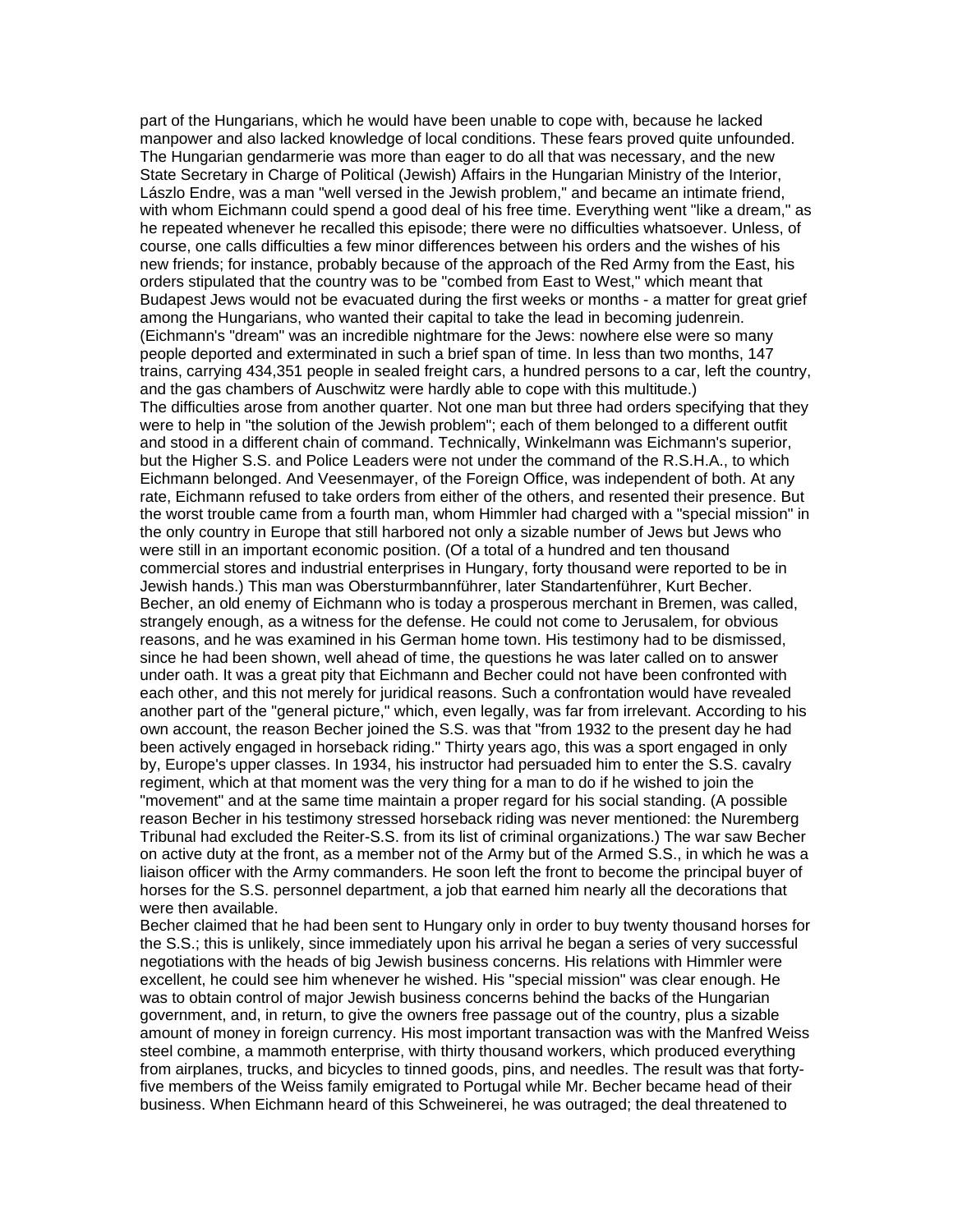compromise his good relations with the Hungarians, who naturally expected to take possession of Jewish property confiscated on their own soil. He had some reason for his indignation, since these deals were contrary to the regular Nazi policy, which had been quite generous. For their help in solving the Jewish question in any country, the Germans had demanded no part of the Jews' property, only the costs of their deportation and extermination, and these costs had varied widely from country to country - the Slovaks had been supposed to pay between three hundred and five hundred Reichsmarks per Jew, the Croats only thirty, the French seven hundred, and the Belgians two hundred and fifty. (It seems that no one ever paid except the Croats.) In Hungary, at this late stage of the war, the Germans were demanding payment in goods - shipments of food to the Reich, in quantities determined by the amount of food the deported Jews would have consumed.

The Weiss affair was only the beginning, and things were to get considerably worse, from Eichmann's point of view. Becher was a born businessman, and where Eichmann saw only enormous tasks of organization and administration, he saw almost unlimited possibilities for making money. The one thing that stood in his way was the narrow-mindedness of subordinate creatures like Eichmann, who took their jobs seriously. Obersturmbannführer Becher's projects soon led him to cooperate closely in the rescue efforts of Dr. Rudolf Kastner. (It was to Kastner's testimony on his behalf that Becher later, at Nuremberg, owed his freedom. Being an old Zionist, Kastner had moved to Israel after the war, where he held a high position until a journalist published a story about his collaboration with the S.S. - whereupon Kastner sued him for libel. His testimony at Nuremberg weighed heavily against him, and when the case came before the Jerusalem District Court, Judge Halevi, one of the three judges in the Eichmann trial, told Kastner that he "had sold his soul to the devil." In March, 1957, shortly before his case was to be appealed before the Israeli Supreme Court, Kastner was murdered; none of the murderers, it seems, came from Hungary. In the hearing that followed the verdict of the lower court was repealed and Kastner was fully rehabilitated.) The deals Becher made through Kastner were much simpler than the complicated negotiations with the business magnates; they consisted in fixing a price for the life of each Jew to be rescued. There was considerable haggling over prices, and at one point, it seems, Eichmann also got involved in some of the preliminary discussions. Characteristically, his price was the lowest, a mere two hundred dollars per Jew - not, of course, because he wished to save more Jews but simply because he was not used to thinking big. The price finally arrived at was a thousand dollars, and one group, consisting of 1,684 Jews, and including Dr. Kastner's family, actually left Hungary for the exchange camp at Bergen-Belsen, from which they eventually reached Switzerland. A similar deal, through which Becher and Himmler hoped to obtain twenty million Swiss francs from the American Joint Distribution Committee, for the purchase of merchandise of all sorts, kept everybody busy until the Russians liberated Hungary, but nothing came of it.

There is no doubt that Becher's activities had the full approval of Himmler and stood in the sharpest possible opposition to the old "radical" orders, which still reached Eichmann through Müller and Kaltenbrunner, his immediate superiors in the R.S.H.A. In Eichmann's view, people like Becher were corrupt, but corruption could not very well have caused his crisis of conscience, for although he was apparently not susceptible to this kind of temptation, he must by this time have been surrounded by corruption for many years. It is difficult to imagine that he did not know that his friend and subordinate Hauptsturmführer Dieter Wisliceny had, as early as 1942, accepted fifty thousand dollars from the Jewish Relief Committee in Bratislava for delaying the deportations from Slovakia, though it is not altogether impossible; but he cannot have been ignorant of the fact that Himmler, in the fall of 1942, had tried to sell exit permits to the Slovakian Jews in exchange for enough foreign currency to pay for the recruitment of a new S.S. division. Now, however, in 1944, in Hungary, it was different, not because Himmler was involved in "business," but because business had now become official policy; it was no longer mere corruption.

At the beginning, Eichmann tried to enter the game and play it according to the new rules; that was when he got involved in the fantastic "blood-for-wares" negotiations - one million Jews for ten thousand trucks for the crumbling German Army - which certainly were not initiated by him. The way he explained his role in this matter, in Jerusalem, showed clearly how he had once justified it to himself: as a military necessity that would bring him the additional benefit of an important new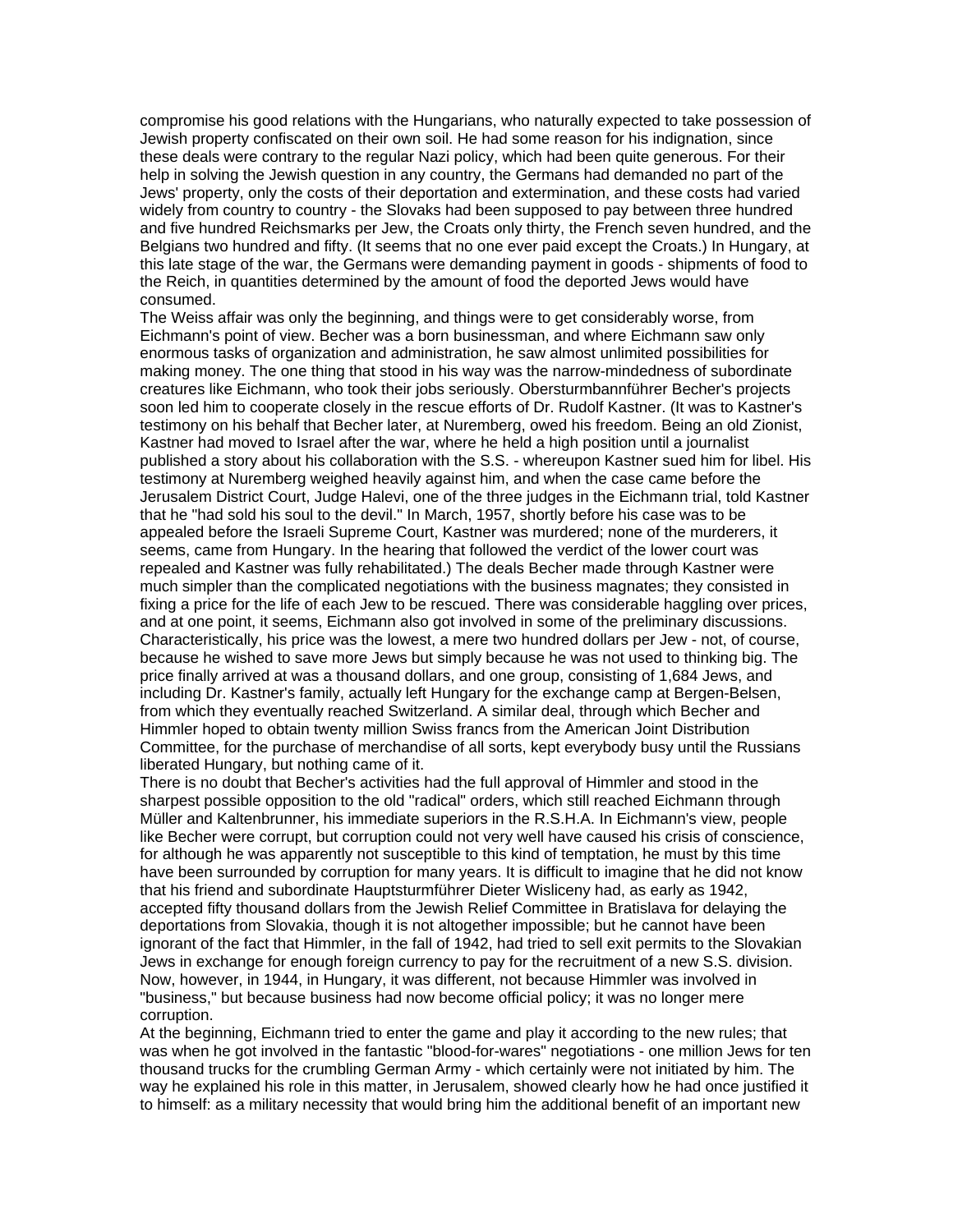role in the emigration business. What he probably never admitted to himself was that the mounting difficulties on all sides made it every day more likely that he would soon be without a job (indeed, this happened, a few months later) unless he succeeded in finding some foothold amid the new jockeying for power that was going on all around him. When the exchange project met with its predictable failure, it was already common knowledge that Himmler, despite his constant vacillations, chiefly due to his justified physical fear of Hitler, had decided to put an end to the whole Final Solution - regardless of business, regardless of military necessity, and without anything to show for it except the illusions he had concocted about his future role as the bringer of peace to Germany. It was at this time that a "moderate wing" of the S.S. came into existence, consisting of those who were stupid enough to believe that a murderer who could prove he had not killed as many people as he could have killed would have a marvelous alibi, and those who were clever enough to foresee a return to "normal conditions," when money and good connections would again be of paramount importance.

Eichmann never joined this "moderate wing," and it is questionable whether he would have been admitted if he had tried to. Not only was he too deeply compromised and, because of his constant contact with Jewish functionaries, too well known; he was too primitive for these well-educated upper-middle-class "gentlemen," against whom he harbored the most violent resentment up to the very end. He was quite capable of sending millions of people to their death, but he was not capable of talking about it in the appropriate manner without being given his "language rule." In Jerusalem, without any rules, he spoke freely of "killing" and of "murder," of "crimes legalized by the state"; he called a spade a spade, in contrast to counsel for the defense, whose feeling of social superiority to Eichmann was more than once in evidence. (Servatius' assistant Dr. Dieter Wechtenbruch - a disciple of Carl Schmitt who attended the first few weeks of the trial, then was sent to Germany to question witnesses for the defense, and reappeared for the last week in August - was readily available to reporters out of court; he seemed to be shocked less by Eichmann's crimes than by his lack of taste and education. "Small fry," he said; "we must see how we get him over the hurdles" - wie wir das Würstchen fiber die Runden bringen. Servatius himself had declared, even prior to the trial, that his client's personality was that of "a common mailman.")

When Himmler became "moderate," Eichmann sabotaged his orders as much as he dared, to the extent at least that he felt he was "covered" by his immediate superiors. "How does Eichmann dare to sabotage Himmler's orders?" - in this case, to stop the foot marches, in the fall of 1944 - Kastner once asked Wisliceny. And the answer was: "He can probably show some telegram. Müller and Kaltenbrunner must have covered him." It is quite possible that Eichmann had some confused plan for liquidating Theresienstadt before the arrival of the Red Army, although we know this only through the dubious testimony of Dieter Wisliceny (who months, and perhaps years, before the end began carefully preparing an alibi for himself at the expense of Eichmann, to which he then treated the court at Nuremberg, where he was a witness for the prosecution; it did him no good, for he was extradited to Czechoslovakia, prosecuted and executed in Prague, where he had no connections and where money was of no help to him). Other witnesses claimed that it was Rolf Günther, one of Eichmann's men, who planned this, and that there existed, on the contrary, a written order from Eichmann that the ghetto be left intact. In any event, there is no doubt that even in April, 1945, when practically everybody had become quite "moderate," Eichmann took advantage of a visit that M. Paul Dunand, of the Swiss Red Cross, paid to Theresienstadt to put it on record that he himself did not approve of Himmler's new line in regard to the Jews.

That Eichmann had at all times done his best to make the Final Solution final was therefore not in dispute. The question was only whether this was indeed proof of his fanaticism, his boundless hatred of Jews, and whether he had lied to the police and committed perjury in court when he claimed he had always obeyed orders. No other explanation ever occurred to the judges, who tried so hard to understand the accused, and treated him with a consideration and an authentic, shining humanity such as he had probably never encountered before in his whole life. (Dr. Wechtenbruch told reporters that Eichmann had "great confidence in Judge Landau," as though Landau would be able to sort things out, and ascribed this confidence to Eichmann's need for authority. Whatever its basis, the confidence was apparent throughout the trial, and it may have been the reason the judgment caused Eichmann such great "disappointment"; he had mistaken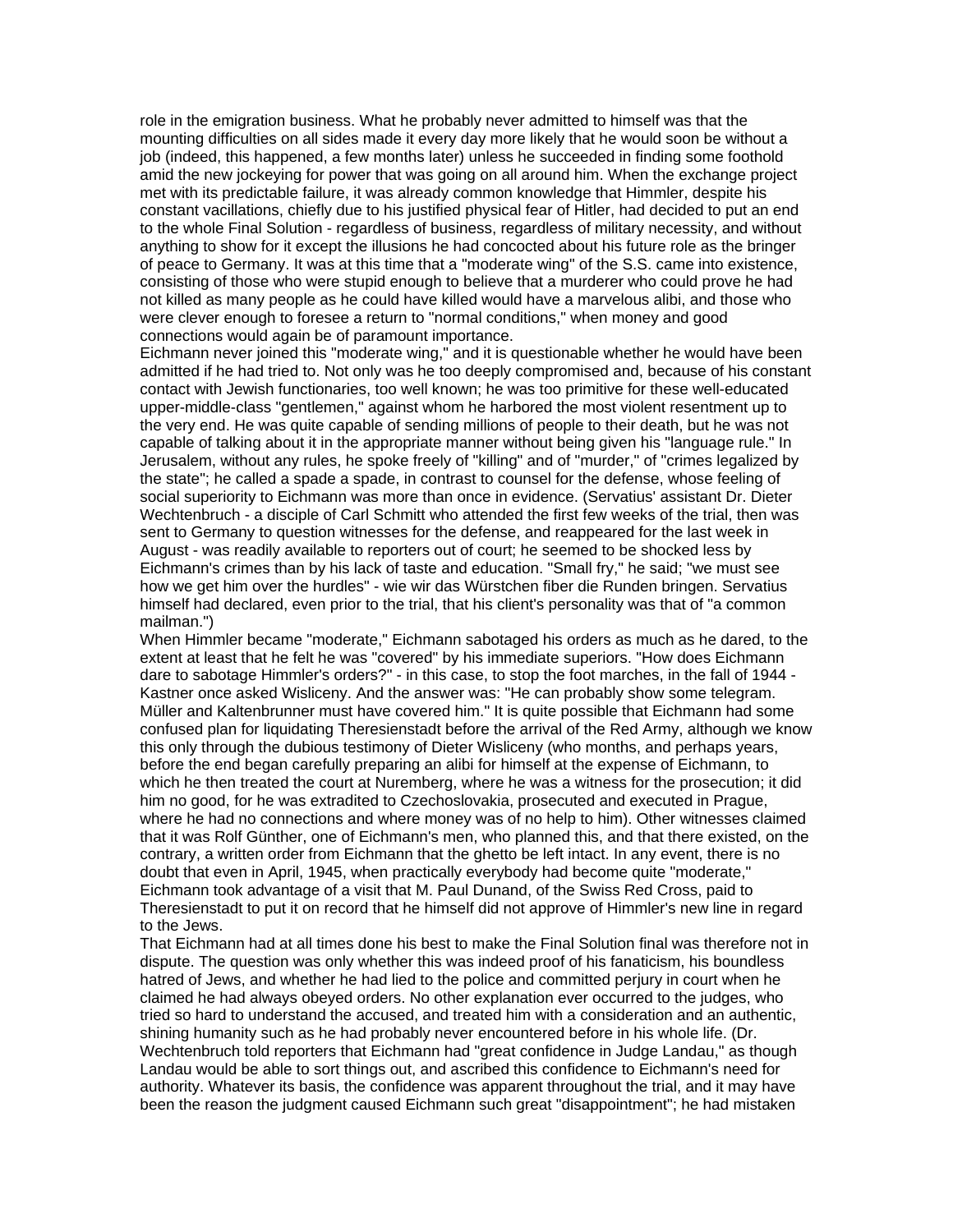humanity for softness.) That they never did come to understand him may be proof of the "goodness" of the three men, of their untroubled and slightly old-fashioned faith in the moral foundations of their profession. For the sad and very uncomfortable truth of the matter probably was that it was not his fanaticism but his very conscience that prompted Eichmann to adopt his uncompromising attitude during the last year of the war, as it had prompted him to move in the opposite direction for a short time three years before. Eichmann knew that Himmler's orders ran directly counter to the Führer's order. For this, he needed to know no factual details, though such details would have backed him up: as the prosecution underlined in the proceedings before the Supreme Court, when Hitler heard, through Kaltenbrunner, of negotiations to exchange Jews for trucks, "Himmler's position in Hitler's eyes was completely undermined." And only a few weeks before Himmler stopped the extermination at Auschwitz, Hitler, obviously unaware of Himmler's newest moves, had sent an ultimatum to Horthy, telling him he "expected that the measures against Jews in Budapest would now be taken without any further delay by the Hungarian government." When Himmler's order to stop the evacuation of Hungarian Jews arrived in Budapest, Eichmann threatened, according to a telegram from Veesenmayer, "to seek a new decision from the Führer," and this telegram the judgment found "more damning than a hundred witnesses could be."

Eichmann lost his fight against the "moderate wing," headed by the Reichsführer S.S. and Chief of the German Police. The first indication of his defeat came in January, 1945, when Obersturmbannführer Kurt Becher was promoted to Standartenführer, the very rank Eichmann had been dreaming about all during the war. (His story, that no higher rank was open to him in his outfit, was a half-truth; he could have been made chief of Department IV-B, instead of occupying the desk of IV-B-4, and would then have been automatically promoted. The truth probably was that people like Eichmann, who had risen from the ranks, were never permitted to advance beyond a lieutenant colonelcy except at the front.) That same month Hungary was liberated, and Eichmann was called back to Berlin. There, Himmler had appointed his enemy Becher Reichssonderkommissar in charge of all concentration camps, and Eichmann was transferred from the desk concerned with "Jewish Affairs" to the utterly insignificant one concerned with the "Fight Against the Churches," of which, moreover, he knew nothing. The rapidity of his decline during the last months of the war is a most telling sign of the extent to which Hitler was right when he declared, in his Berlin bunker, in April, 1945, that the S.S. were no longer reliable.

In Jerusalem, confronted with documentary proof of his extraordinary loyalty to Hitler and the Führer's order, Eichmann tried a number of times to explain that during the Third Reich "the Führer's words had the force of law" (Führerworte haben Gesetzeskraft), which meant, among other things, that if the order came directly from Hitler it did not have to be in writing. He tried to explain that this was why he had never asked for a written order from Hitler (no such document relating to the Final Solution has ever been found; probably it never existed), but had demanded to see a written order from Himmler. To be sure, this was a fantastic state of affairs, and whole libraries of very "learned" juridical comment have been written, all demonstrating that the Führer's words, his oral pronouncements, were the basic law of the land. Within this "legal" framework, every order contrary in letter or spirit to a word spoken by Hitler was, by definition, unlawful. Eichmann's position, therefore, showed a most unpleasant resemblance to that of the often-cited soldier who, acting in a normal legal framework, refuses to carry out orders that run counter to his ordinary experience of lawfulness and hence can be recognized by him as criminal. The extensive literature on the subject usually supports its case with the common equivocal meaning of the word "law," which in this context means sometimes the law of the land - that is, posited, positive law - and sometimes the law that supposedly speaks in all men's hearts with an identical voice. Practically speaking, however, orders to be disobeyed must be "manifestly unlawful" and unlawfulness must "fly like a black flag above [them] as a warning reading: `Prohibited!' " - as the judgment pointed out. And in a criminal regime this "black flag" with its "warning sign" flies as "manifestly" above what normally is a lawful order - for instance, not to kill innocent people just because they happen to be Jews - as it flies above a criminal order under normal circumstances. To fall back on an unequivocal voice of conscience - or, in the even vaguer language of the jurists, on a "general sentiment of humanity" (Oppenheim-Lauterpacht in International Law, 1952) - not only begs the question, it signifies a deliberate refusal to take notice of the central moral,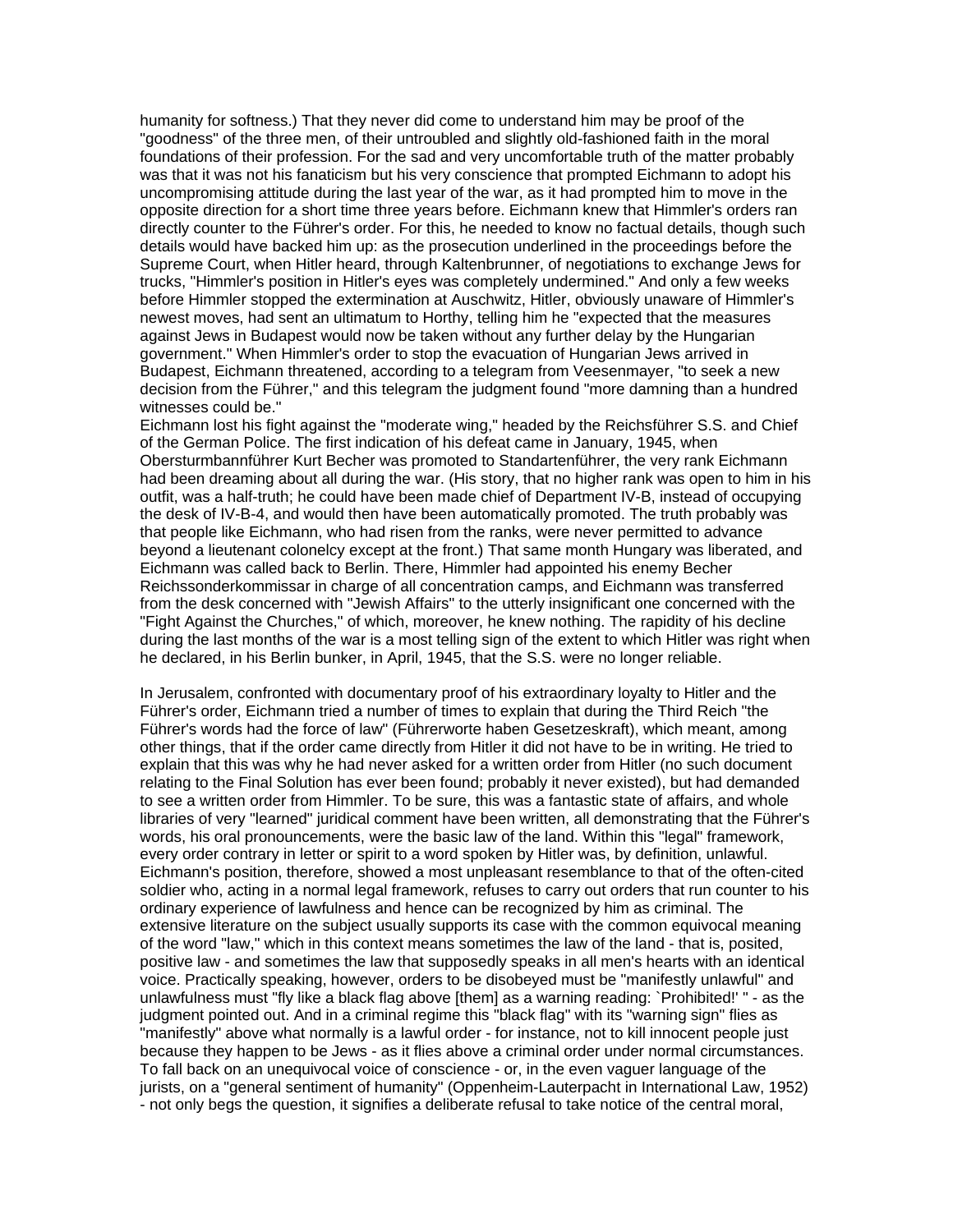legal, and political phenomena of our century.

To be sure, it was not merely Eichmann's conviction that Himmler was now giving "criminal" orders that determined his actions. But the personal element undoubtedly involved was not fanaticism, it was his genuine, "boundless and immoderate admiration for Hitler" (as one of the defense witnesses called it) - for the man who had made it "from lance corporal to Chancellor of the Reich." It would be idle to try to figure out which was stronger in him, his admiration for Hitler or his determination to remain a law-abiding citizen of the Third Reich when Germany was already in ruins. Both motives came into play once more during the last days of the war, when he was in Berlin and saw with violent indignation how everybody around him was sensibly enough getting himself fixed up with forged papers before the arrival of the Russians or the Americans. A few weeks later, Eichmann, too, began to travel under an assumed name, but by then Hitler was dead, and the "law of the land" was no longer in existence, and he, as he pointed out, was no longer bound by his oath. For the oath taken by the members of the S.S. differed from the military oath sworn by the soldiers in that it bound them only to Hitler, not to Germany. The case of the conscience of Adolf Eichmann, which is admittedly complicated but is by no means unique, is scarcely comparable to the case of the German generals, one of whom, when asked at Nuremberg, "How was it possible that all you honorable generals could continue to serve a murderer with such unquestioning loyalty?," replied that it was "not the task of a soldier to act as judge over his supreme commander. Let history do that or God in heaven." (Thus General Alfred Jodl, hanged at Nuremberg. ) Eichmann, much less intelligent and without any education to speak of, at least dimly realized that it was not an order but a law which had turned them all into criminals. The distinction between an order and the Führer's word was that the latter's validity was not limited in time and space, which is the outstanding characteristic of the former. This is also the true reason why the Führer's order for the Final Solution was followed by a huge shower of regulations and directives, all drafted by expert lawyers and legal advisers, not by mere administrators; this order, in contrast to ordinary orders, was treated as a law. Needless to add, the resulting legal paraphernalia, far from being a mere symptom of German pedantry or thoroughness, served most effectively to give the whole business its outward appearance of

legality. And just as the law in civilized countries assumes that the voice of conscience tells everybody "Thou shalt not kill," even though man's natural desires and inclinations may at times be murderous, so the law of Hitler's land demanded that the voice of conscience tell everybody: "Thou shalt kill," although the organizers of the massacres knew full well that murder is against the normal desires and inclinations of most people. Evil in the Third Reich had lost the quality by which most people recognize it - the quality of temptation. Many Germans and many Nazis, probably an overwhelming majority of them, must have been tempted not to murder, not to rob, not to let their neighbors go off to their doom (for that the Jews were transported to their doom they knew, of course, even though many of them may not have known the gruesome details), and not to become accomplices in all these crimes by benefiting from them. But, God knows, they had learned how to resist temptation.

## IX : Deportations from the Reich-Germany,

Austria, and the Protectorate

Between the Wannsee Conference in January, 1942, when Eichmann felt like Pontius Pilate and washed his hands in innocence, and Himmler's orders in the summer and fall of 1944, when behind Hitler's back the Final Solution was abandoned as though the massacres had been nothing but a regrettable mistake, Eichmann was troubled by no questions of conscience. His thoughts were entirely taken up with the staggering job of organization and administration in the midst not only of a world war but, more important for him, of innumerable intrigues and fights over spheres of authority among the various State and Party offices that were busy "solving the Jewish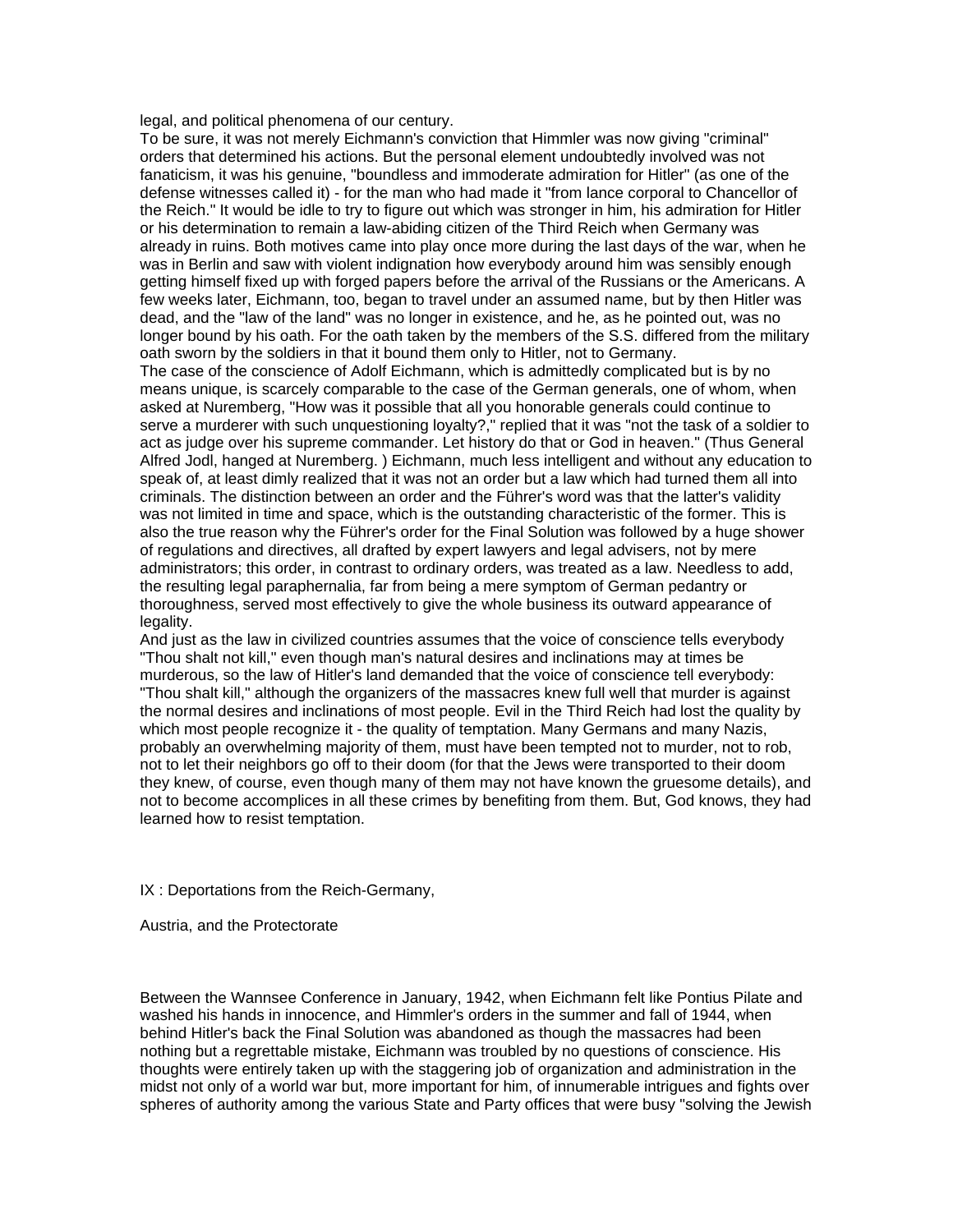question." His chief competitors were the Higher S.S. and Police Leaders, who were under the direct command of Himmler, had easy access to him, and always outranked Eichmann. There was also the Foreign Office, which, under its new Undersecretary of State, Dr. Martin Luther, a protege of Ribbentrop, had become very active in Jewish affairs. (Luther tried to oust Ribbentrop, in an elaborate intrigue in 1943, failed, and was put into a concentration camp; under his successor, Legationsrat Eberhard von Thadden, a witness for the defense at the trial in Jerusalem, became Referent in Jewish affairs.) It occasionally issued deportation orders to be carried out by its representatives abroad, who for reasons of prestige preferred to work through the Higher S.S. and Police Leaders. There were, furthermore, the Army commanders in the Eastern occupied territories, who liked to solve problems "on the spot," which meant shooting; the military men in Western countries were, on the other hand, always reluctant to cooperate and to lend their troops for the rounding up and seizure of Jews. Finally, there were the Gauleiters, the regional leaders, each of whom wanted to be the first to declare his territory judenrein, and who occasionally started deportation procedures on their own.

Eichmann had to coordinate all these "efforts," to bring some order out of what he described as "complete chaos," in which "everyone issued his own orders" and "did as he pleased." And indeed he succeeded, though never completely, in acquiring a key position in the whole process, because his office organized the means of transportation. According to Dr. Rudolf Mildner, Gestapo head in Upper Silesia (where Auschwitz was located) and later chief of the Security Police in Denmark, who testified for the prosecution at Nuremberg, orders for deportations were given by Himmler in writing to Kaltenbrunner, head of the R.S.H.A., who notified Miller, head of the Gestapo, or Section IV of R.S.H.A., who in turn transmitted the orders orally to his referent in IV-B-4 - that is, to Eichmann. Himmler also issued orders to the local Higher S.S. and Police Leaders and informed Kaltenbrunner accordingly. Questions of what should be done with the Jewish deportees, how many should be exterminated and how many spared for hard labor, were also decided by Himmler, and his orders concerning these matters went to Pohl's W.V.H.A., which communicated them to Richard Glücks, inspector of the concentration and extermination camps, who in turn passed them along to the commanders of the camps. The prosecution ignored these documents from the Nuremberg Trials, since they contradicted its theory of the extraordinary power held by Eichmann; the defense mentioned Mildner's affidavits, but not to much purpose. Eichmann himself, after "consulting Poliakoff and Reitlinger," produced seventeen multi-colored charts, which contributed little to a better understanding of the intricate bureaucratic machinery of the Third Reich, although his general description - "everything was always in a state of continuous flux, a steady stream" - sounded plausible to the student of totalitarianism, who knows that the monolithic quality of this form of government is a myth. He still remembered vaguely how his men, his advisers on Jewish matters in all occupied and semi-independent countries, had reported back to him "what action was at all practicable," how he had then prepared "reports which were later either approved or rejected," and how Müller then had issued his directives; "in practice this could mean that a proposal that came in from Paris or The Hague went out a fortnight later to Paris or The Hague in the form of a directive approved by the R.S.H.A." Eichmann's position was that of the most important conveyor belt in the whole operation, because it was always up to him and his men how many Jews could or should be transported from any given area, and it was through his office that the ultimate destination of the shipment was cleared, though that destination was not determined by him. But the difficulty in synchronizing departures and arrivals, the endless worry over wrangling enough rolling stock from the railroad authorities and the Ministry of Transport, over fixing timetables and directing trains to centers with sufficient "absorptive capacity," over having enough Jews on hand at the proper time so that no trains would be "wasted," over enlisting the help of the authorities in occupied or allied countries to carry out arrests, over following the rules and directives with respect to the various categories of Jews, which were laid down separately for each country and constantly changing - all this became a routine whose details he had forgotten long before he was brought to Jerusalem.

What for Hitler, the sole, lonely plotter of the Final Solution (never had a conspiracy, if such it was, needed fewer conspirators and more executors), was among the war's main objectives, with its implementation given top priority, regardless of economic and military considerations, and what for Eichmann was a job, with its daily routine, its ups and downs, was for the Jews quite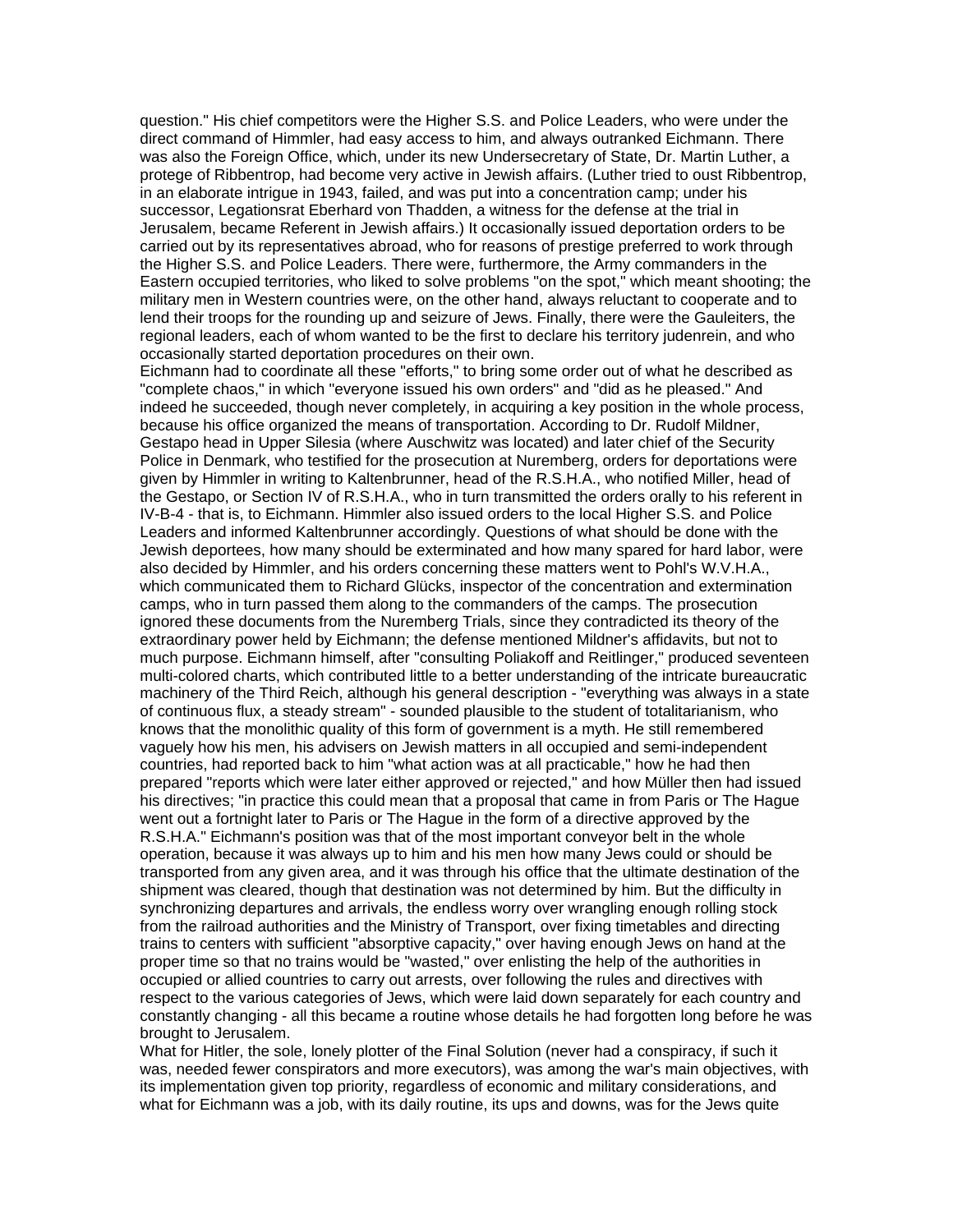literally the end of the world. For hundreds of years, they had been used to understanding their own history, rightly or wrongly, as a long story of suffering, much as the prosecutor described it in his opening speech at the trial; but behind this attitude there had been, for a long time, the triumphant conviction of "Am Yisrael Chai," the people of Israel shall live; individual Jews, whole Jewish families might die in pogroms, whole communities might be wiped out, but the people would survive. They had never been confronted with genocide. Moreover, the old consolation no longer worked anyhow, at least not in Western Europe. Since Roman antiquity, that is, since the inception of European history, the Jews had belonged, for better or worse, in misery or in splendor, to the European comity of nations; but during the past hundred and fifty years it had been chiefly for better, and the occasions of splendor had become so numerous that in Central and Western Europe they were felt to be the rule. Hence, the confidence that the people would eventually survive no longer held great significance for large sections of the Jewish communities; they could no more imagine Jewish life outside the framework of European civilization than they could have pictured to themselves a Europe that was judenrein.

The end of the world, though carried through with remarkable monotony, took almost as many different shapes and appearances as there existed countries in Europe. This will come as no surprise to the historian familiar with the development of European nations and with the rise of the nation-state system, but it came as a great surprise to the Nazis, who were genuinely convinced that anti-Semitism could become the common denominator that would unite all Europe. This was a huge and costly error. It quickly turned out that in practice, though perhaps not in theory, there existed great differences among anti-Semites in the various countries. What was even more annoying, though it might easily have been predicted, was that the German "radical" variety was fully appreciated only by those peoples in the East - the Ukrainians, the Estonians, the Latvians, the Lithuanians, and, to some extent, the Rumanians - whom the Nazis had decided to regard as "subhuman" barbarian hordes. Notably deficient in proper hostility toward the Jews were the Scandinavian nations (Knut Hamsun and Sven Hedin were exceptions), which, according to the Nazis, were Germany's blood brethren.

The end of the world began, of course, in the German Reich, which at the time embraced not only Germany but Austria, Moravia and Bohemia, the Czech Protectorate, and the annexed Polish Western Regions. In the last of these, the so-called Warthegau, Jews, together with Poles, had been deported eastward after the beginning of the war, in the first huge resettlement project in the East "an organized wandering of nations," as the judgment of the District Court in Jerusalem called it - while Poles of German origin (Volksdeutsche) were shipped westward "back into the Reich." Himmler, in his capacity as Reich Commissioner for the Strengthening of German Folkdom, had entrusted Heydrich with this "emigration and evacuation," and in January, 1940, Eichmann's first official department in the R.S.H.A., Bureau IV-D-4, was set up. Though this position proved administratively to be the stepping-stone to his later job in Bureau 1V-B-4, Eichmann's work here was no more than a kind of apprenticeship, the transition between his old job of making people emigrate and his future task of deporting them. His first deportation jobs did not belong to the Final Solution; they occurred before the official Hitler order. In view of what happened later, they can be regarded as test cases, as an experiment in catastrophe. The first was the deportation of thirteen hundred Jews from Stettin, which was carried out in a single night, on February 13, 1940. This was the first deportation of German Jews, and Heydrich had ordered it under the pretext that "their apartments were urgently required for reasons connected with the war economy." They were taken, under unusually atrocious conditions, to the Lublin area of Poland. The second deportation took place in the fall of the same year: all the Jews in Baden and the Saarpfalz - about seventy-five hundred men, women, and children - were shipped, as I mentioned earlier, to Unoccupied France, which was at that moment quite a trick, since nothing in the Franco-German Armistice agreement stipulated that Vichy France could become a dumping ground for Jews. Eichmann had to accompany the train himself in order to convince the French stationmaster at the border that this was a German "military transport."

These two operations entirely lacked the later elaborate "legal" preparations. No laws had yet been passed depriving Jews of their nationality the moment they were deported from the Reich, and instead of the many forms Jews eventually had to fill out in arranging for the confiscation of their property, the Stettin Jews simply signed a general waiver, covering everything they owned. Clearly, it was not the administrative apparatus that these first operations were supposed to test.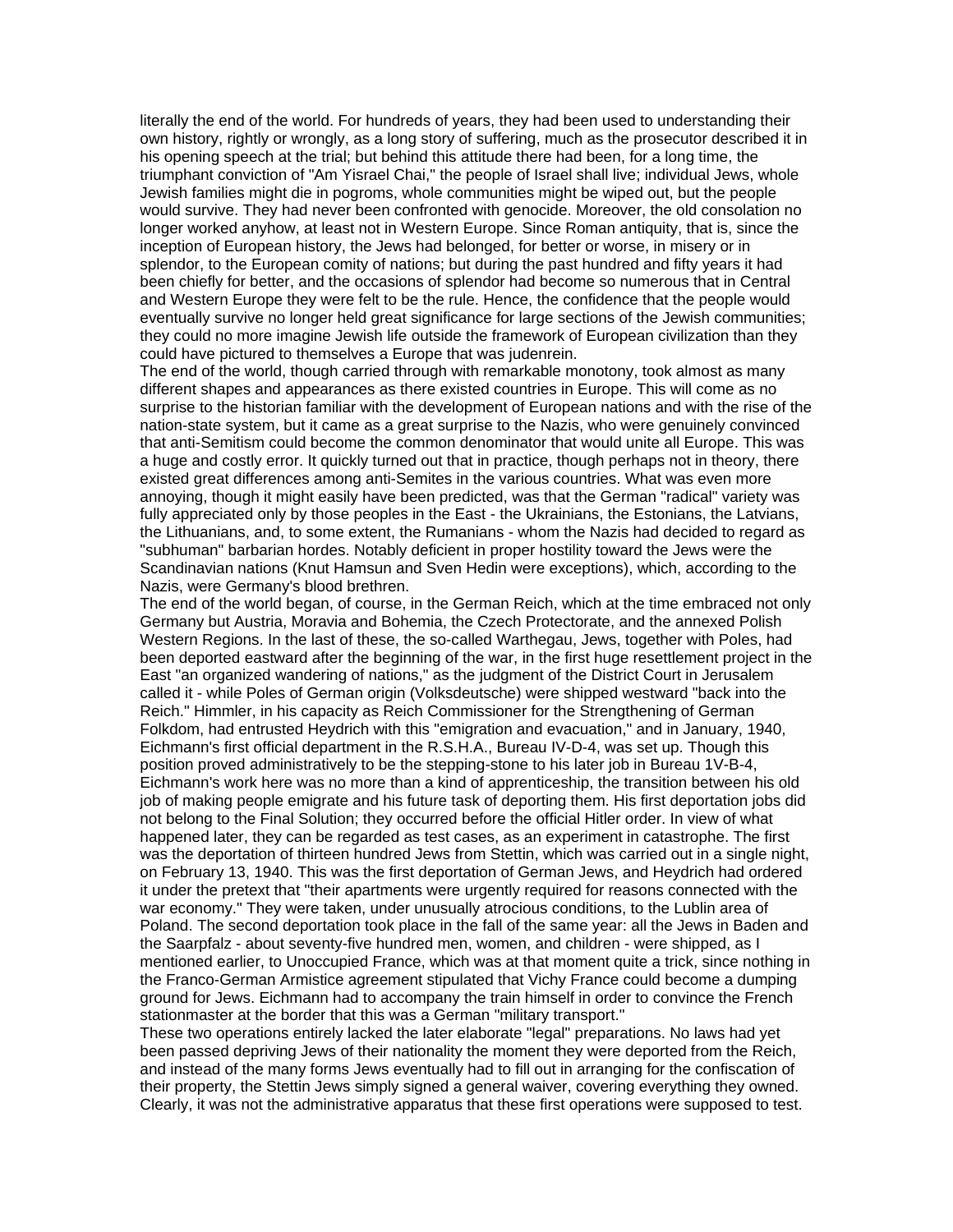The objective seems to have been a test of general political conditions - whether Jews could be made to walk to their doom on their own feet, carrying their own little valises, in the middle of the night, without any previous notification; what the reaction of their neighbors would be when they discovered the empty apartments in the morning; and, last but not least, in the case of the Jews from Baden, how a foreign government would react to being suddenly presented with thousands of Jewish "refugees." As far as the Nazis could see, everything turned out very satisfactorily. In Germany, there were a number of interventions for "special cases" - for the poet Alfred Mombert, for instance, a member of the Stefan George circle, who was permitted to depart to Switzerland but the population at large obviously could not have cared less. (It was probably at this moment that Heydrich realized how important it would be to separate Jews with connections from the anonymous masses, and decided, with Hitler's agreement, to establish Theresienstadt and Bergen-Belsen.) In France, something even better happened: the Vichy government put all seventy-five hundred Jews from Baden in the notorious concentration camp at Gurs, at the foot of the Pyrenees, which had originally been built for the Spanish Republican Army and had been used since May of 1940 for the so-called "r& &s provenant d'Allemagne," the large majority of whom were, of course, Jewish. (When the Final Solution was put into effect in France, the inmates of the Gurs camp were all shipped to Auschwitz.) The Nazis, always eager to generalize, thought they had demonstrated that Jews were "undesirables" everywhere and that every non-Jew was an actual or potential anti-Semite. Why, then, should anybody be bothered if they tackled this problem "radically"? Still under the spell of these generalizations, Eichmann complained over and over in Jerusalem that no country had been ready to accept Jews, that this, and only this, had caused the great catastrophe. (As though those tightly organized European nation-states would have reacted any differently if any other group of foreigners had suddenly descended upon them in hordes - penniless, passportless, unable to speak the language of the country!) However, to the never-ending surprise of the Nazi officials, even the convinced anti-Semites in foreign lands were not willing to be "consistent," and showed a deplorable tendency to shy away from "radical" measures. Few of them put it as bluntly as a member of the Spanish Embassy in Berlin - "If only one could be sure they wouldn't be liquidated," he said of some six hundred Jews of Spanish descent who had been given Spanish passports, though they had never been in Spain, and whom the Franco Government wished very much to transfer to German jurisdiction - but most of them thought precisely along these lines.

After these first experiments, there followed a lull in deportations, and we have seen how Eichmann used his enforced inactivity to play around with Madagascar. But in March, 1941, during the preparation for the war against Russia, Eichmann was suddenly put in charge of a new subsection, or rather, the name of his subsection was changed from Emigration and Evacuation to Jewish Affairs, Evacuation. From then on, though he was not yet informed of the Final Solution, he should have been aware not only that emigration had definitely come to an end, but that deportation was to take its place. But Eichmann was not a man to take hints, and since no one had yet told him differently, he continued to think in terms of emigration. Thus at a meeting with representatives of the Foreign Office in October, 1940, during which it had been proposed that the citizenship of all German Jews abroad be canceled, Eichmann protested vigorously that "such a step might influence other countries which to date were still ready to open their gates to Jewish immigrants and to grant entry permits." He always thought within the narrow limits of whatever laws and decrees were valid at a given moment, and the shower of new anti-Jewish legislation descended upon the Reich's Jews only after Hitler's order for the Final Solution had been officially handed down to those who were to implement it. At the same time, it had been decided that the Reich was to be given top priority, its territories made judenrein with all speed; it is surprising that it still took almost two years to do the job. The preparatory regulations, which were soon to serve as models for all other countries, consisted, first, of the introduction of the yellow badge (September 1, 1941); second, of a change in the nationality law, providing that a Jew could not be considered a German national if he lived outside the borders of the Reich (whence, of course, he was to be deported); third, of a decree that all property of German Jews who had lost their nationality was to be confiscated by the Reich (November 25, 1941). The preparations culminated in an agreement between Otto Thierack, the Minister of Justice, and Himmler whereby the former relinquished jurisdiction over "Poles, Russians, Jews, and Gypsies" in favor of the S.S., since "the Ministry of Justice can make only a small contribution to the extermination [sic] of these peoples."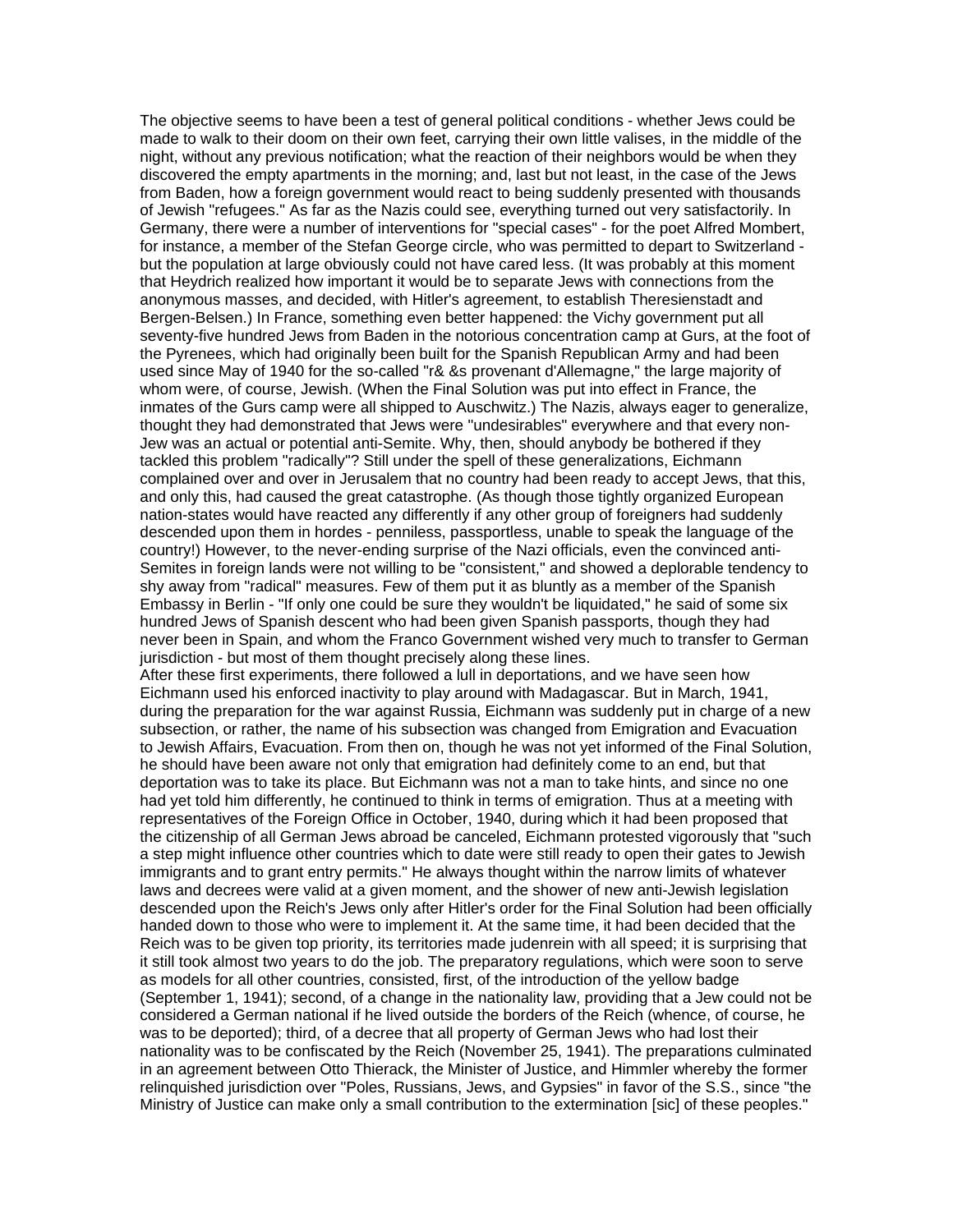(This open language, in a letter dated October, 1942, from the Minister of Justice to Martin Bormann, head of the Party Chancellery, is noteworthy.) Slightly different directives had to be issued to cover those who were deported to Theresienstadt because, Theresienstadt being on Reich territory, the Jews deported there did not automatically become stateless. In the case of these "privileged categories," an old law of 1933 permitted the government to confiscate property that had been used for activities "hostile to the nation and the State." This kind of confiscation had been customary in the case of political prisoners in the concentration camps, and though Jews did not belong in this category - all concentration camps in Germany and Austria had become judenrein by the fall of 1942 - it took only one more regulation, issued in March, 1942, to establish that all deported Jews were "hostile to the nation and the State." The Nazis took their own legislation quite seriously, and though they talked among themselves of "the Theresienstadt ghetto" or "the ghetto for old people," Theresienstadt was officially classified as a concentration camp, and the only people who did not know this - one did not want to hurt their feelings, since this "place of residence" was reserved for "special cases" - were the inmates. And to make sure that the Jews sent there would not become suspicious, the Jewish Association in Berlin (the Reichsvereinigung) was directed to draw up an agreement with each deportee for "the acquisition of residence" in Theresienstadt. The candidate transferred all his property to the Jewish Association, in consideration whereof the Association guaranteed him housing, food, clothing, and medical care for life. When, finally, the last officials of the Reichsvereinigung were themselves sent to Theresienstadt, the Reich simply confiscated the considerable amount of money then in the Association's treasury.

All deportations from West to East were organized and co-ordinated by Eichmann and his associates in Section IV-B-4 of the R.S.H.A. - a fact that was never disputed during the trial. But to put the Jews on the trains he needed the help of ordinary police units; in Germany the Order Police guarded the trains and posted escorts, and in the East the Security Police (not to be confused with Himmler's Security Service, or S.D.) stood ready at the places of destination to receive the trains and hand their inmates over to the authorities in the killing centers. The Jerusalem court followed the definitions of "criminal organizations" established at Nuremberg; this meant that neither the Order Police nor the Security Police were ever mentioned, although their active involvement in the implementation of the Final Solution had by this time been amply substantiated. But even if all the police units had been added to the four organizations recognized as "criminal" - the leadership corps of the Nazi Party, the Gestapo, the S.D., and the S.S. - the Nuremberg distinctions would have remained inadequate and inapplicable to the reality of the Third Reich. For the truth of the matter is that there existed not a single organization or public institution in Germany, at least during the war years, that did not become involved in criminal actions and transactions.

After the troublesome issue of personal interventions had been resolved through the establishment of Theresienstadt, two things still stood in the way of a "radical" and "final" solution. One was the problem of half-Jews, whom the "radicals" wanted to deport along with the full Jews and whom the "moderates" wished to sterilize - because if you permitted the half-Jews to be killed, it meant that you abandoned "that half of their blood which is German," as Stuckart of the Ministry of the Interior phrased it at the Wannsee Conference. (Actually, nothing was ever done about the Mischlinge, or about Jews who had made mixed marriages; "a forest of difficulties," in Eichmann's words, surrounded and protected them - their non-Jewish relatives, for one, and, for another, the disappointing fact that the Nazi physicians, despite all their promises, never discovered a quick means of mass sterilization.) The second problem was the presence in Germany of a few thousand foreign Jews, whom Germany could not deprive of their nationality through deportation. A few hundred American and English Jews were interned and held for exchange purposes, but the methods devised for dealing with nationals of neutral countries or those allied with Germany are interesting enough to be recorded, especially since they played a certain role in the trial. It was in reference to these people that Eichmann was accused of having shown inordinate zeal lest a single Jew escape him. This zeal he shared, as Reitlinger says, with the "professional bureaucrats of the Foreign Office, [to whom] the flight of a few Jews from torture and slow death was a matter of the gravest concern," and whom he had to consult on all such cases. As far as Eichmann was concerned, the simplest and most logical solution was to deport all Jews regardless of their nationality. According to the directives of the Wannsee Conference,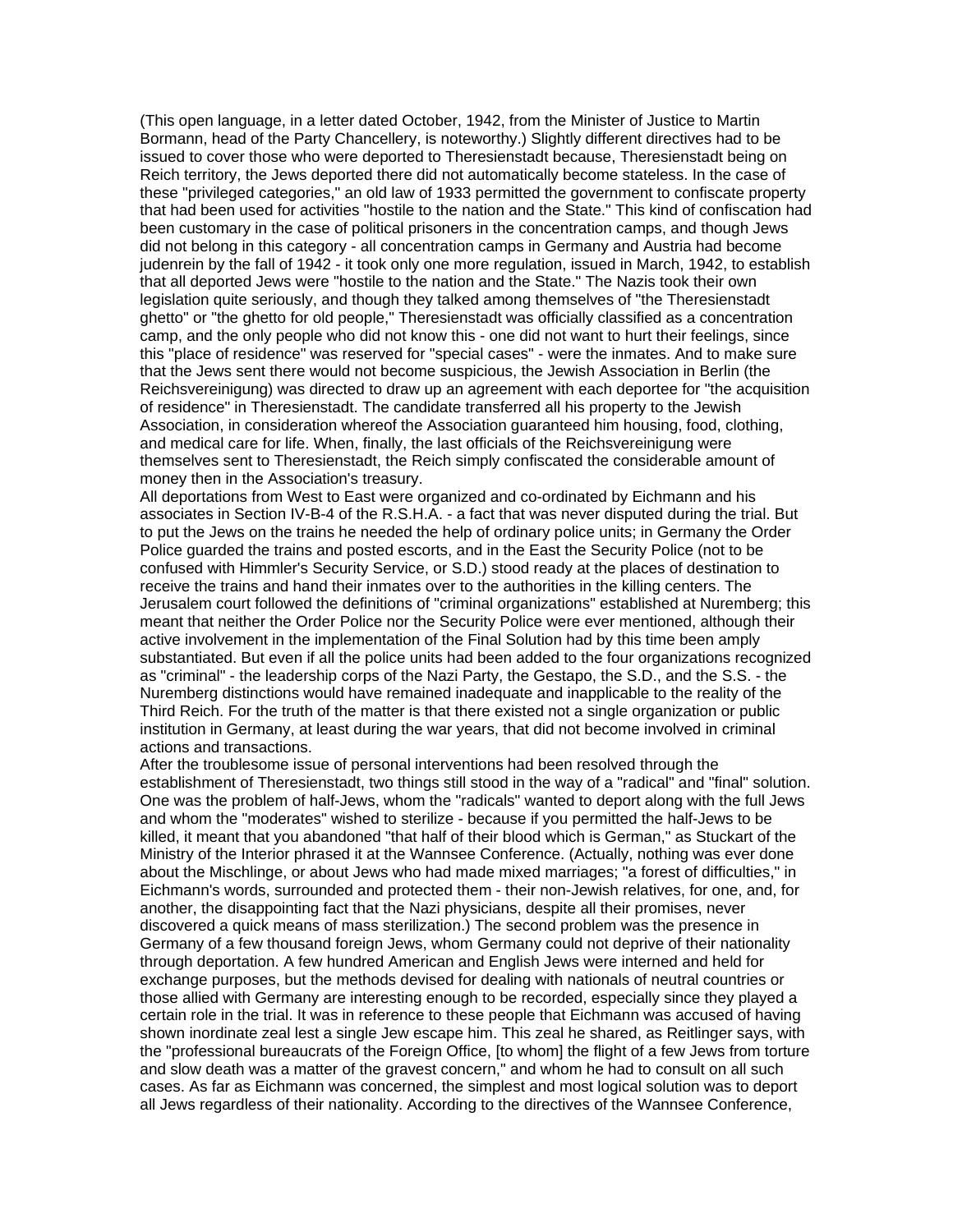which was held in the heyday of Hitler's victories, the Final Solution was to be applied to all European Jews, whose number was estimated at eleven million, and such things as nationality or the rights of allied or neutral countries with respect to their citizens were not even mentioned. But since Germany, even in the brightest days of the war, depended upon local good will and cooperation everywhere, these little formalities could not be sneezed at. It was the task of the experienced diplomats of the Foreign Service to find ways out of this particular "forest of difficulties," and the most ingenious of these consisted in the use of foreign Jews in German territory to test the general atmosphere in their home countries. The method by which this was done, though simple, was somewhat subtle, and was certainly quite beyond Eichmann's mental grasp and political apprehension. (This was borne out by the documentary evidence; letters that his department addressed to the Foreign Office in these matters were signed by Kaltenbrunner or Müller.) The Foreign Office wrote to the authorities in other countries, saying that the German Reich was in the process of becoming judenrein and that it was therefore imperative that foreign Jews be called home if they were not to be included in the anti-Jewish measures. There was more in this ultimatum than meets the eye. These foreign Jews, as a rule, either were naturalized citizens of their respective countries, or, worse, were in fact stateless but had obtained passports by some highly dubious method that worked well enough as long as their bearers stayed abroad. This was especially true of Latin American countries, whose consuls abroad sold passports to Jews quite openly; the fortunate holders of such passports had every right, including some consular protection, except the right ever to enter their "homeland." Hence, the ultimatum of the Foreign Office was aimed at getting foreign governments to agree to the application of the Final Solution at least to those Jews who were only nominally their nationals. Was it not logical to believe that a government that had shown itself unwilling to offer asylum to a few hundred or a few thousand Jews, who in any case were in no position to establish permanent residence there, would be unlikely to raise many objections on the day when its whole Jewish population was to be expelled and exterminated? Perhaps it was logical, but it was not reasonable, as we shall see shortly.

On June 30, 1943, considerably later than Hitler had hoped, the Reich - Germany, Austria, and the Protektorat - was declared judenrein. There are no definite figures as to how many Jews were actually deported from this area, but we know that of the two hundred and sixty-five thousand people who, according to German statistics, were either deported or were eligible for deportation by January, 1942, very few escaped; perhaps a few hundred, at the most a few thousand, succeeded in hiding and surviving the war. How easy it was to set the conscience of the Jews' neighbors at rest is best illustrated by the official explanation of the deportations given in a circular issued by the Party Chancellery in the fall of 1942: "It is the nature of things that these, in some respects, very difficult problems can be solved in the interests of the permanent security of our people only with ruthless toughness" - rücksichtsloser Härte (my italics).

X : Deportations from Western Europe-France, Belgium, Holland, Denmark, Italy

"Ruthless toughness," a quality held in the highest esteem by the rulers of the Third Reich, is frequently characterized in postwar Germany, which has developed a veritable genius' for understatement with respect to her Nazi past, as being ungut - lacking goodness - as though nothing had been wrong with those endowed with this quality but a deplorable failure to act according to the exacting standards of Christian charity. In any case, men sent by Eichmann's office to other countries as "advisers on Jewish affairs" - to be attached to the regular diplomatic missions, or to the military staff, or to the local command of the Security Police - were all chosen because they possessed this virtue to the highest degree. In the beginning, during the fall and winter of 1941-42, their main job seems to have been to establish satisfactory relations with the other German officials in the countries concerned, especially with the German embassies in nominally independent countries and with the Reich commissioners in occupied territories; in either case, there was perpetual conflict over jurisdiction in Jewish matters.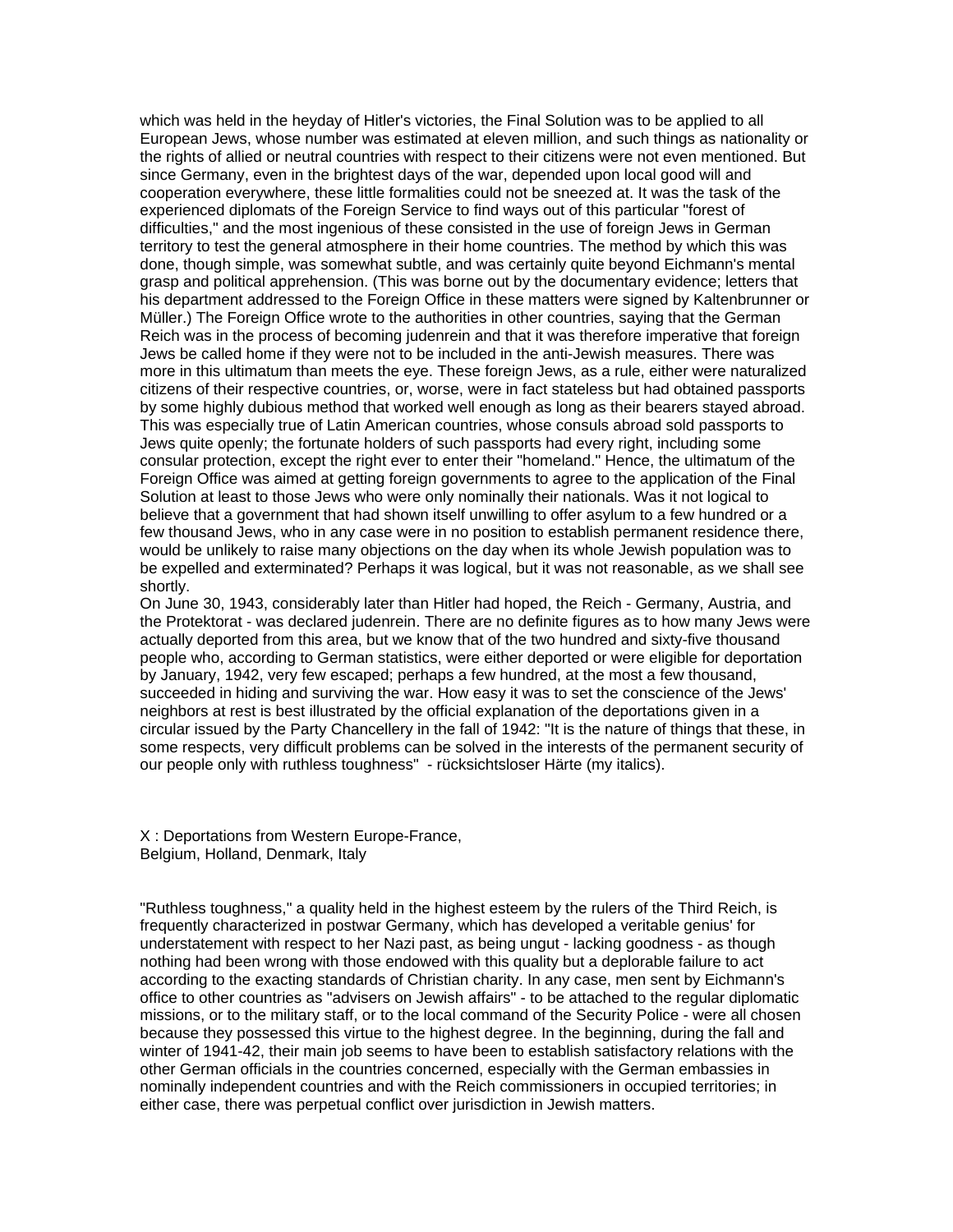In June, 1942, Eichmann recalled his advisers in France, Belgium, and Holland in order to lay plans for deportations from these countries. Himmler had ordered that FRANCE be given top priority in "combing Europe from West to East," partly because of the inherent importance of the nation par excellence, and partly because the Vichy government had shown a truly amazing "understanding" of the Jewish problem and had introduced, on its own initiative, a great deal of anti-Jewish legislation; it had even established a special Department for Jewish Affairs, headed first by Xavier Valiant and somewhat later by Darquier de Pellepoix, both well-known anti-Semites. As a concession to the French brand of anti-Semitism, which was intimately connected with a strong, generally chauvinistic xenophobia in all strata of the population, the operation was to start with foreign Jews, and since in 1942 more than half of France's foreign Jews were stateless - refugees and émigrés from Russia, Germany, Austria, Poland, Rumania, Hungary that is, from areas that either were under German domination or had passed anti-Jewish legislation before the outbreak of war - it was decided to begin by deporting an estimated hundred thousand stateless Jews. (The total Jewish population of the country was now well over three hundred thousand; in 1939, before the influx of refugees from Belgium and Holland in the spring of 1940, there had been about two hundred and seventy thousand Jews, of whom at least a hundred and seventy thousand were foreign or foreign-born.) Fifty thousand each were to be evacuated from the Occupied Zone and from Vichy France with all speed. This was a considerable undertaking, which needed not only the agreement of the Vichy government but the active help of the French police, who were to do the work done in Germany by the Order Police. At first, there were no difficulties whatever, since, as Pierre Laval, Premier under Marshal Pétain, pointed out, "these foreign Jews had always been a problem in France," so that the "French government was glad that a change in the German attitude toward them gave France an opportunity to get rid of them." It must be added that Laval and Pétain thought in terms of these Jews' being resettled in the East; they did not yet know what "resettlement" meant. Two incidents, in particular, attracted the attention of the Jerusalem court, both of which occurred in the summer of 1942, a few weeks after the operation had started. The first concerned a train due to leave Bordeaux on July 15, which had to be canceled because only a hundred and fifty stateless Jews could be found in Bordeaux - not enough to fill the train, which Eichmann had obtained with great difficulty. Whether or not Eichmann recognized this as the first indication that things might not be quite as easy as everybody felt entitled to believe, he became very excited, telling his subordinates that this was "a matter of prestige" - not in the eyes of the French but in those of the Ministry of Transport, which might get wrong ideas about the efficiency of his apparatus - and that he would "have to consider whether France should not be dropped altogether as far as evacuation was concerned" if such an incident was repeated. In Jerusalem, this threat was taken very seriously, as proof of Eichmann's power; if he wished, he could "drop France." Actually, it was one of Eichmann's ridiculous boasts, proof of his "driving power" but hardly "evidence of . . . his status in the eyes of his subordinates," except insofar as he had plainly threatened them with losing their very cozy war jobs. But if the Bordeaux incident was a farce, the second was the basis for one of the most horrible of the many hair-raising stories told at Jerusalem. This was the story of four thousand children, separated from their parents who were already on their way to Auschwitz. The children had been left behind at the French collection point, the concentration camp at Drancy, and on July 10 Eichmann's French representative, Hauptsturmführer Theodor Dannecker, phoned him to ask what was to be done with them. Eichmann took ten days to decide; then he called Dannecker back to tell him that "as soon as transports could again be dispatched to the General Government area [of Poland], transports of children could roll." Dr. Servatius pointed out that the whole incident actually demonstrated that the "persons affected were determined neither by the accused nor by any members of his office." But what, unfortunately, no one mentioned was that Dannecker had informed Eichmann that Laval himself had proposed that children under sixteen be included in the deportations; this meant that the whole gruesome episode was not even the result of "superior orders" but the outcome of an agreement between France and Germany, negotiated at the highest level. During the summer and fall of 1942, twenty-seven thousand stateless Jews-eighteen thousand from Paris and nine thousand from Vichy France - were deported to Auschwitz. Then, when there were about seventy thousand stateless Jews left in all of France, the Germans made their first mistake. Confident that the French had by now become so accustomed to deporting Jews that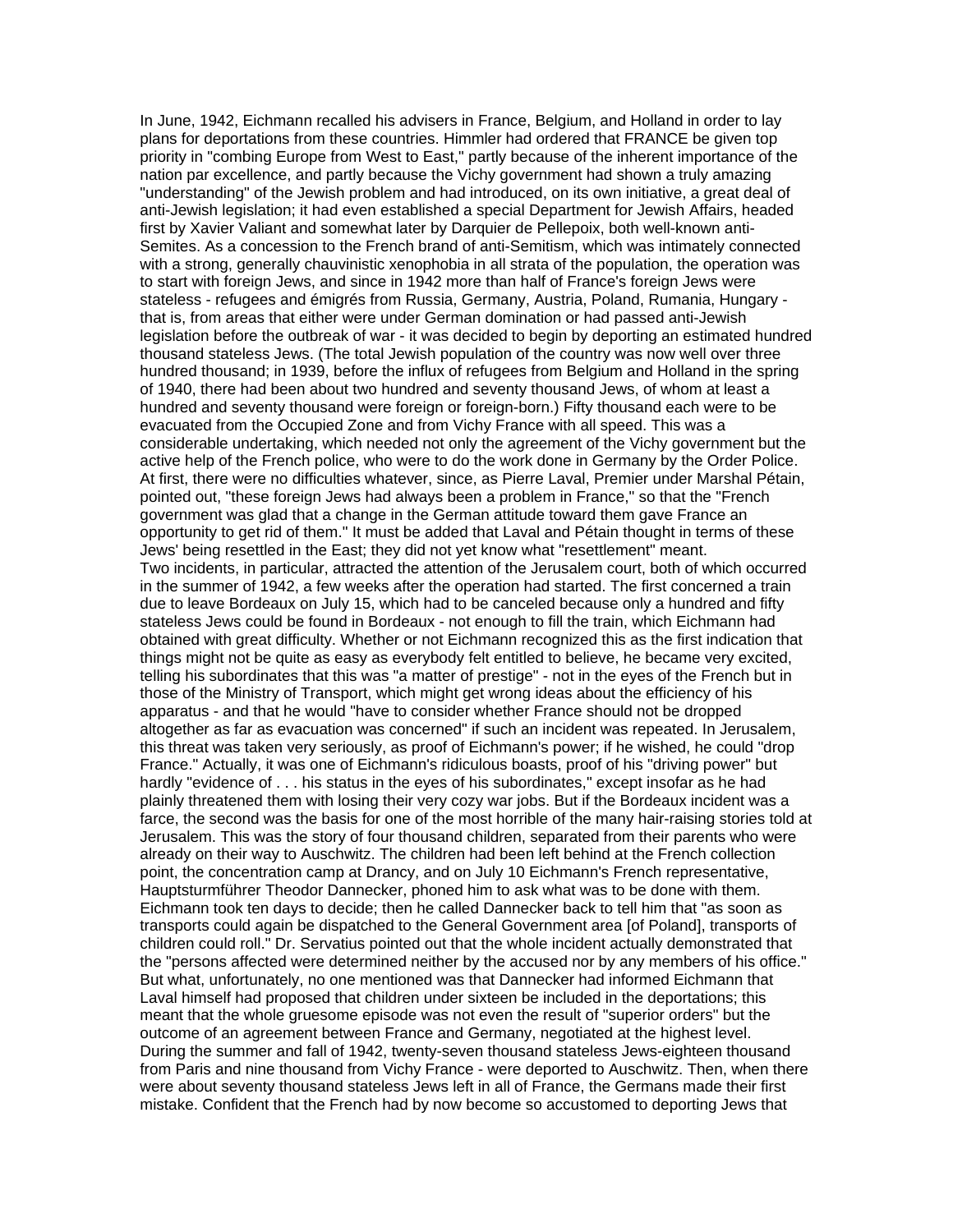they wouldn't mind, they asked for permission to include French Jews also - simply to facilitate administrative matters. This caused a complete turnabout; the French were adamant in their refusal to hand over their own Jews to the Germans. And Himmler, upon being informed of the situation - not by Eichmann or his men, incidentally, but by one of the Higher S.S. and Police Leaders - immediately gave in and promised to spare French Jews. But now it was too late. The first rumors about "resettlement" had reached France, and while French anti-Semites, and nonanti-Semites too, would have liked to see foreign Jews settle somewhere else, not even the anti-Semites wished to become accomplices in mass murder. Hence, the French now refused to take a step they had eagerly contemplated only a short time before, that is, to revoke naturalizations granted to Jews after 1927 (or after 1933), which would have made about fifty thousand more Jews eligible for deportation. They also started making such endless difficulties with regard to the deportation of stateless and other foreign Jews that all the ambitious plans for the evacuation of Jews from France did indeed have to be "dropped." Tens of thousands of stateless persons went into hiding, while thousands more fled to the Italian-occupied French zone, the Côte d'Azur, where Jews were safe, whatever their origin or nationality. In the summer of 1943, when Germany was declared judenrein and the Allies had just landed in Sicily, no more than fifty-two thousand Jews, certainly less than twenty per cent of the total, had been deported, and of these no more than six thousand possessed French nationality. Not even Jewish prisoners of war in the German internment camps for the French Army were singled out for "special treatment." In April, 1944, two months before the Allies landed in France, there were still two hundred and fifty thousand Jews in the country, and they all survived the war. The Nazis, it turned out, possessed neither the manpower nor the will power to remain "tough" when they met determined opposition. The truth of the matter was, as we shall see, that even the members of the Gestapo and the S.S. combined ruthlessness with softness.

At the June, 1942, meeting in Berlin, the figures set for immediate deportations from Belgium and the Netherlands had been rather low, probably because of the high figure set for France. No more than ten thousand Jews from Belgium and fifteen thousand from Holland were to be seized and deported in the immediate future. In both cases the figures were later significantly enlarged, probably because of the difficulties encountered in the French operation. The situation of BELGIUM was peculiar in some respects. The country was ruled exclusively by German military authorities, and the police, as a Belgian government report submitted to the court pointed out, "did not have the same influence upon the other German administration services that they enjoyed in other places." (Belgium's governor, General Alexander von Falkenhausen, was later implicated in the July, 1944, conspiracy against Hitler.) Native collaborators were of importance only in Flanders; the Fascist movement among the French-speaking Walloons, headed by Degrelle, had little influence. The Belgian police did not cooperate with the Germans, and the Belgian railway men could not even be trusted to leave deportation trains alone. They contrived to leave doors unlocked or to arrange ambushes, so that Jews could escape. Most peculiar was the composition of the Jewish population. Before the outbreak of war, there were ninety thousand Jews, of whom about thirty thousand were German Jewish refugees, while another fifty thousand came from other European countries. By the end of 1940, nearly forty thousand Jews had fled the country, and among the fifty thousand who remained there were at the most five thousand nativeborn Belgian citizens. Moreover among those who had fled were all the more important Jewish leaders, most of whom had been foreigners anyway, so that the Jewish Council did not command any authority among native Jews. With this "lack of understanding" on all sides, it is not surprising that very few Belgian Jews were deported. But recently naturalized and stateless Jews - of Czech, Polish, Russian, and German origin, many of whom had only recently arrived - were easily recognizable and most difficult to hide in the small, completely industrialized country. By the end of 1942, fifteen thousand had been shipped to Auschwitz, and by the fall of 1944, when the Allies liberated the country, a total of twenty-five thousand had been killed. Eichmann had his usual "adviser" in Belgium, but the adviser seems not to have been very active in these operations. They were carried out, finally, by the military administration, under increased pressure from the Foreign Office.

As in practically all other countries, the deportations from HOLLAND started with stateless Jews, who in this instance consisted almost entirely of refugees from Germany, whom the prewar Dutch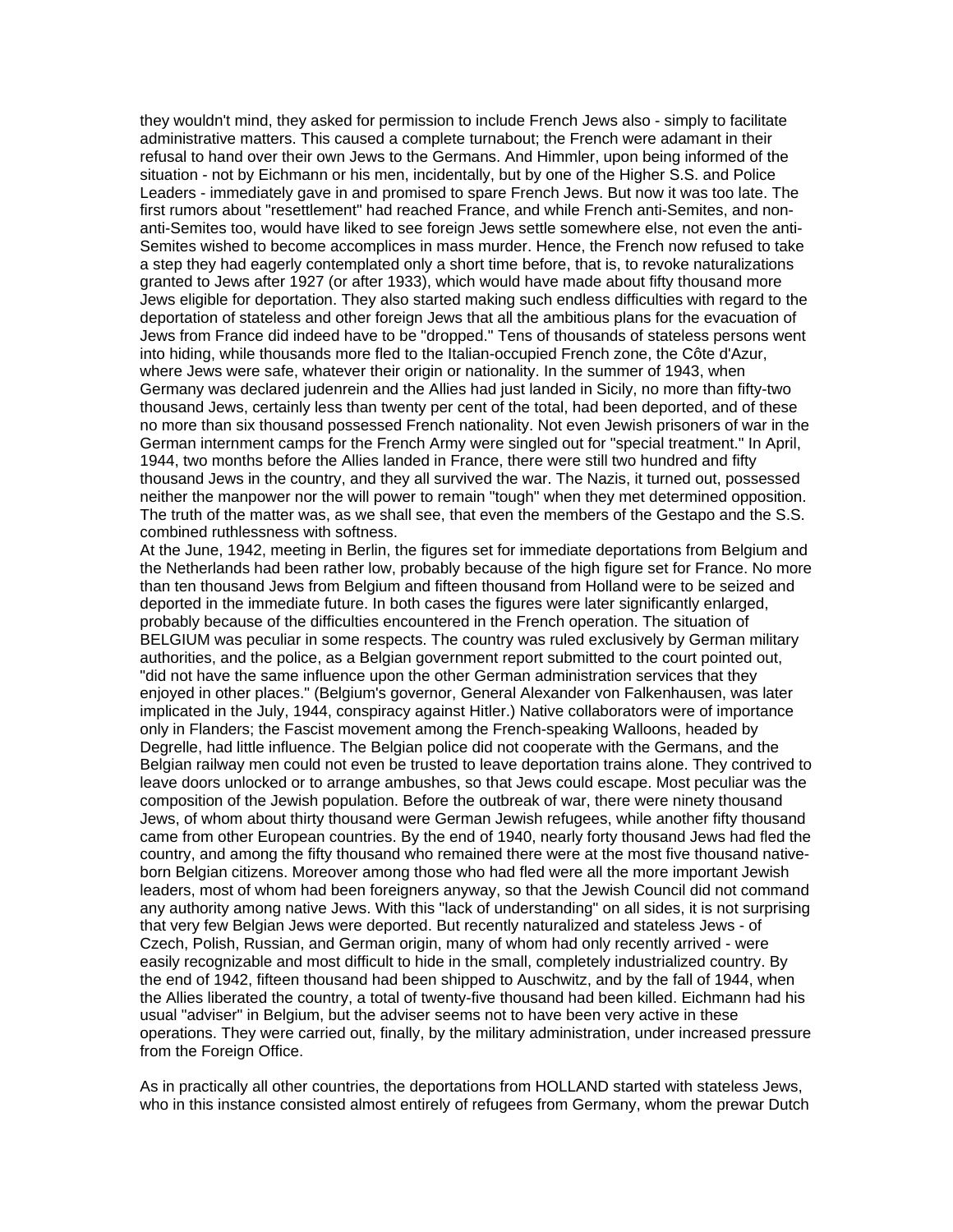government had officially declared to be "undesirable." There were about thirty-five thousand foreign Jews altogether in a total Jewish population of a hundred and forty thousand. Unlike Belgium, Holland was placed under a civil administration, and, unlike France, the country had no government of its own, since the cabinet, together with the royal family, had fled to London. The small nation was utterly at the mercy of the Germans and of the S.S. Eichmann's "adviser" in Holland was a certain Willi Zöpf (recently arrested in Germany, while the much more efficient adviser in France, Mr. Dannecker, is still at large) but he apparently had very little to say and could hardly do more than keep the Berlin office posted. Deportations and everything connected with them were handled by the lawyer Erich Rajakowitsch, Eichmann's former legal adviser in Vienna and Prague, who was admitted to the S.S. upon Eichmann's recommendation. He had been sent to Holland by Heydrich in April, 1941, and was directly responsible not to the R.S.H.A. in Berlin but to the local head of the Security Service in The Hague, Dr. Wilhelm Harsten, who in turn was under the command of the Higher S.S. and Police Leader Obergruppenführer Hans Rauter and his assistant in Jewish affairs, Ferdinand aus der Fünten. (Rauter and Fünten were condemned to death by a Dutch court; Rauter was executed and Fünten's sentence, allegedly after special intervention from Adenauer, was commuted to life imprisonment. Harsten, too, was brought to trial in Holland, sentenced to twelve years' imprisonment, and released in 1957, whereupon he entered the civil service of the Bavarian state government. The Dutch authorities are considering proceedings against Rajakowitsch, who seems to live in either Switzerland or Italy. All these details have become known in the last year through the publication of Dutch documents and the report by E. Jacob, Dutch correspondent for the Basler Nationalzeitung, a Swiss newspaper.) The prosecution in Jerusalem, partly because it wanted to build up Eichmann at all costs and partly because it got genuinely lost in the intricacies of German bureaucracy, claimed that all these officers had carried out Eichmann's orders. But the Higher S.S. and Police Leaders took orders only directly from Himmler, and that Rajakowitsch was still taking orders from Eichmann at this time is highly unlikely, especially in view of what was then going to happen in Holland. The judgment, without engaging in polemics, quietly corrected a great number of errors made by the prosecution - though probably not all - and showed the constant jockeying for position that went on between the R.S.H.A. and the Higher S.S. and Police Leaders and other offices - the "tenacious, eternal, everlasting negotiations," as Eichmann called them. Eichmann had been especially upset by the arrangements in Holland, because it was clearly Himmler himself who was cutting him down to size, quite apart from the fact that the zeal of the gentlemen in residence created great difficulties for him in the timing of his own transports and generally made a mockery of the importance of the "coordinating center" in Berlin. Thus, right at the beginning, twenty thousand instead of fifteen thousand Jews were deported, and Eichmann's Mr. Zöpf, who was far inferior in rank as well as in position to all others present, was almost forced to speed up deportations in 1943. Conflicts of jurisdiction in these matters were to plague Eichmann at all times, and it was in vain that he explained to anybody who would listen that "it would be contradictory to the order of the Reichsführer S.S. *li.e.*, Himmlerl and illogical if at this stage other authorities again were to handle the Jewish problem." The last clash in Holland came in 1944, and this time even Kaltenbrunner tried to intervene, for the sake of uniformity. In Holland, Sephardic Jews, of Spanish origin, had been exempted, although Jews of that origin had been sent to Auschwitz from Salonika. The judgment was in error when it ventured that the R.S.H.A. "had the upper hand in this dispute" - for God knows what reasons, some three hundred and seventy Sephardic Jews remained unmolested in Amsterdam.

The reason Himmler preferred to work in Holland through his Higher S.S. and Police Leaders was simple. These men knew their way around the country, and the problem posed by the Dutch population was by no means an easy one. Holland had been the only country in all Europe where students went on strike when Jewish professors were dismissed and where a wave of strikes broke out in response to the first deportation of Jews to German concentration camps - and that deportation, in contrast to those to extermination camps, was merely a punitive measure, taken long before the Final Solution had reached Holland. (The Germans, as de Jong points out, were taught a lesson. From now on, "the persecution was carried out not with the cudgels of the Nazi storm troops . . . , but by decrees published in Verordeningenblad ... , which the Joodsche Weekblad was forced to carry." Police raids in the streets no longer occurred and there were no strikes on the part of the population.) However, the widespread hostility in Holland toward anti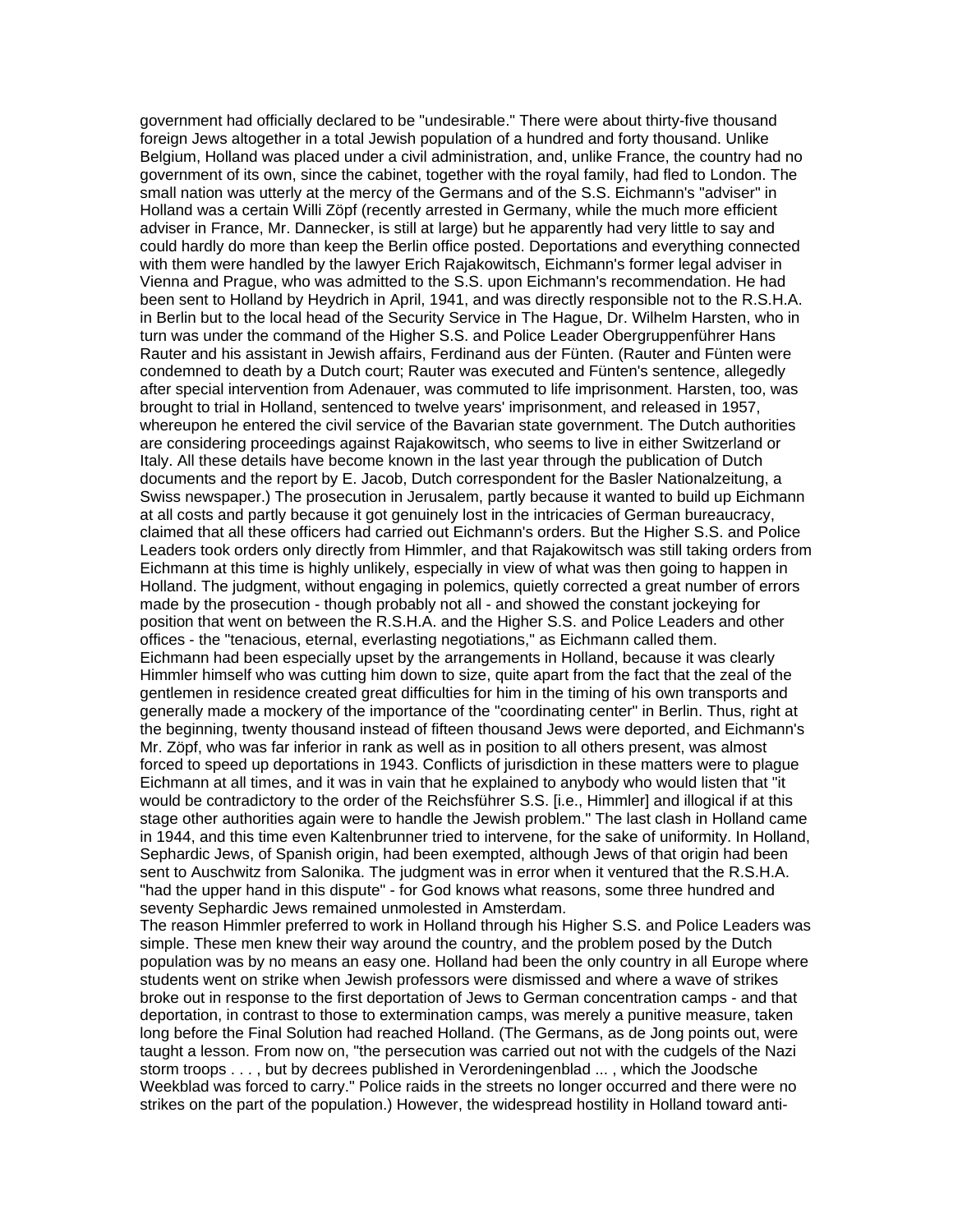Jewish measures and the relative immunity of the Dutch people to anti-Semitism were held in check by two factors, which eventually proved fatal to the Jews. First, there existed a very strong Nazi movement in Holland, which could be trusted to carry out such police measures as seizing Jews, ferreting out their hiding places, and so on; second, there existed an inordinately strong tendency among the native Jews to draw a line between themselves and the new arrivals, which was probably the result of the very unfriendly attitude of the Dutch government toward refugees from Germany, and probably also because anti-Semitism in Holland, just as in France, focused on foreign Jews. This made it relatively easy for the Nazis to form their Jewish Council, the Joodsche Raad, which remained for a long time under the impression that only German and other foreign Jews would be victims of the deportations, and it also enabled the S.S. to enlist, in addition to Dutch police units, the help of a Jewish police force. The result was a catastrophe unparalleled in any Western country; it can be compared only with the extinction, under vastly different and, from the beginning, completely desperate conditions, of Polish Jewry. Although, in contrast with Poland, the attitude of the Dutch people permitted a large number of Jews to go into hiding-twenty to twenty-five thousand, a very high figure for such a small country - yet an unusually large number of Jews living underground, at least half of them, were eventually found, no doubt through the efforts of professional and occasional informers. By July, 1944, a hundred and thirteen thousand Jews had been deported, most of them to Sobibor, a camp in the Lublin area of Poland, by the river Bug, where no selections of able-bodied workers ever took place. Three-fourths of all Jews living in Holland were killed, about two-thirds of these native-born Dutch Jews. The last shipments left in the fall of 1944, when Allied patrols were at the Dutch borders. Of the ten thousand Jews who survived in hiding, about seventy-five per cent were foreigners - a percentage that testifies to the unwillingness of Dutch Jews to face reality.

At the Wannsee Conference, Martin Luther, of the Foreign Office, warned of great difficulties in the Scandinavian countries, notably in Norway and Denmark. (Sweden was never occupied, and Finland, though in the war on the side of the Axis, was the one country the Nazis hardly ever even approached on the Jewish question. This surprising exception of Finland, with some two thousand Jews, may have been due to Hitler's great esteem for the Finns, whom perhaps he did not want to subject to threats and humiliating blackmail.) Luther proposed postponing evacuations from Scandinavia for the time being, and as far as Denmark was concerned, this really went without saying, since the country retained its independent government, and was respected as a neutral state, until the fall of 1943, although it, along with Norway, had been invaded by the German Army in April, 1940. There existed no Fascist or Nazi movement in Denmark worth mentioning, and therefore no collaborators. In NORWAY, however, the Germans had been able to find enthusiastic supporters; indeed, Vidkun Quisling, leader of the pro-Nazi and anti-Semitic Norwegian party, gave his name to what later became known as a "quisling government." The bulk of Norway's seventeen hundred Jews were stateless, refugees from Germany; they were seized and interned in a few lightning operations in October and November, 1942. When Eichmann's office ordered their deportation to Auschwitz, some of Quisling's own men resigned their government posts. This may not have come as a surprise to Mr. Luther and the Foreign Office, but what was much more serious, and certainly totally unexpected, was that Sweden immediately offered asylum, and sometimes even Swedish nationality, to all who were persecuted. Ernst von Weizsacker, Undersecretary of State of the Foreign Office, who received the proposal, refused to discuss it, but the offer helped nevertheless. It is always relatively easy to get out of a country illegally, whereas it is nearly impossible to enter the place of refuge without permission and to dodge the immigration authorities. Hence, about nine hundred people, slightly more than half of the small Norwegian community, could be smuggled into Sweden. It was in DENMARK, however, that the Germans found out how fully justified the Foreign Office's apprehensions had been. The story of the Danish Jews is sui generis, and the behavior of the Danish people and their government was unique among all the countries of Europe - whether occupied, or a partner of the Axis, or neutral and truly independent. One is tempted to recommend the story as required reading in political science for all students who wish to learn something about the enormous power potential inherent in non-violent action and in resistance to an opponent possessing vastly superior means of violence. To be sure, a few other countries in Europe lacked proper "understanding of the Jewish question," and actually a majority of them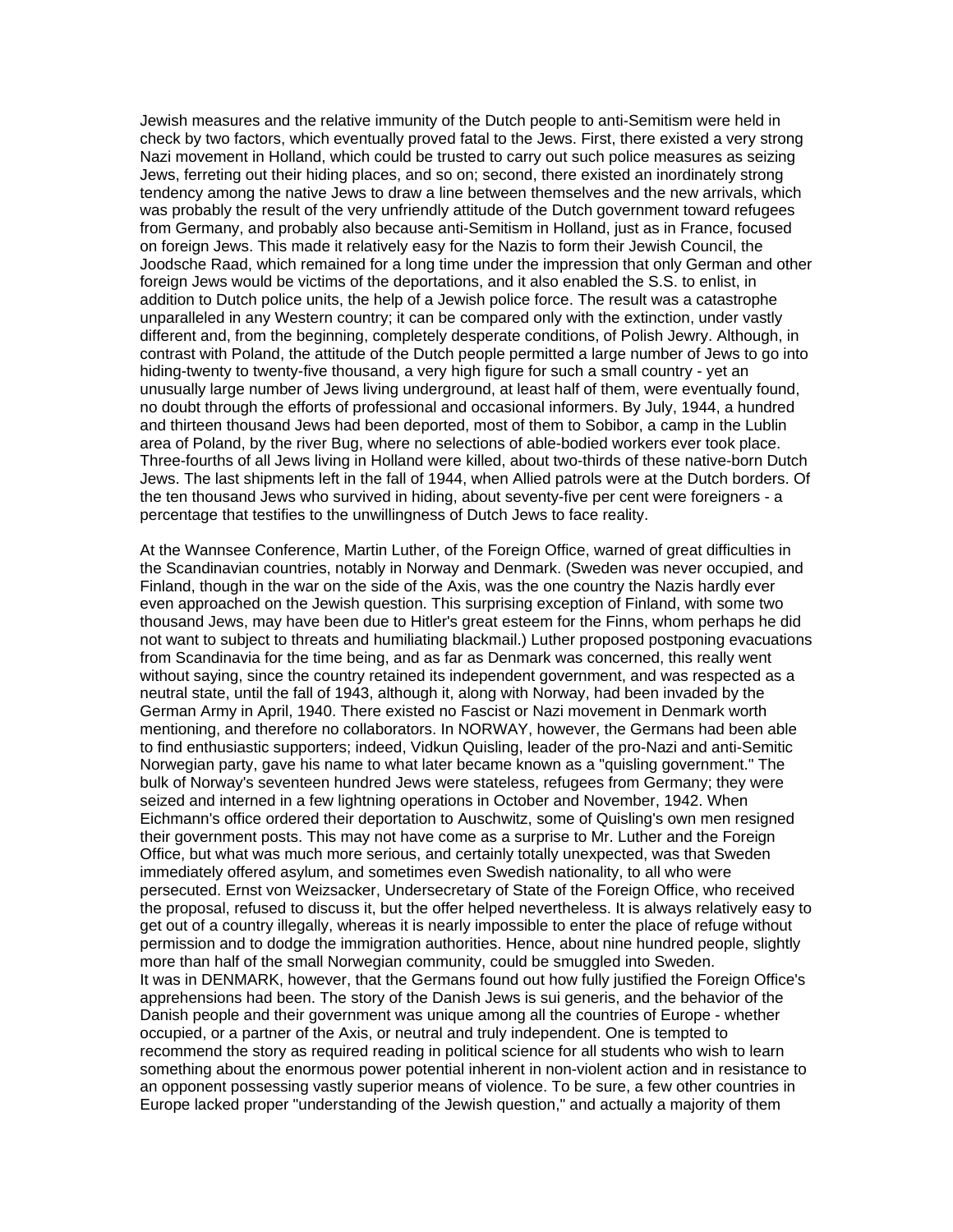were opposed to "radical" and "final" solutions. Like Denmark, Sweden, Italy, and Bulgaria proved to be nearly immune to anti-Semitism, but of the three that were in the German sphere of influence, only the Danes dared speak out on the subject to their German masters. Italy and Bulgaria sabotaged German orders and indulged in a complicated game of double-dealing and double-crossing. saving their Jews by a tour de force of sheer ingenuity, but they never contested the policy as such. That was totally different from what the Danes did. When the Germans approached them rather cautiously about introducing the yellow badge, they were simply told that the King would be the first to wear it, and the Danish government officials were careful to point out that anti-Jewish measures of any sort would cause their own immediate resignation. It was decisive in this whole matter that the Germans did not even succeed in introducing the vitally important distinction between native Danes of Jewish origin, of whom there were about sixty-four hundred, and the fourteen hundred German Jewish refugees who had found asylum in the country prior to the war and who now had been declared stateless by the German government. This refusal must have surprised the Germans no end, since it appeared so "illogical" for a government to protect people to whom it had categorically denied naturalization and even permission to work. (Legally, the prewar situation of refugees in Denmark was not unlike that in France, except that the general corruption in the Third Republic's civil services enabled a few of them to obtain naturalization papers, through bribes or "connections," and most refugees in France could work illegally, without a permit. But Denmark, like Switzerland, was no country pour se débrouiller.) The Danes, however, explained to the German officials that because the stateless refugees were no longer German citizens, the Nazis could not claim them without Danish assent. This was one of the few cases in which statelessness turned out to be an asset, although it was of course not statelessness per se that saved the Jews but, on the contrary, the fact that the Danish government had decided to protect them. Thus, none of the preparatory moves, so important for the bureaucracy of murder, could carried out, and operations were postponed until the fall of 1943.

What happened then was truly amazing; compared with what took place in other European countries, everything went topsy-turvy. In August, 1943 - after the German offensive in Russia had failed, the Afrika Korps had surrendered in Tunisia, and the Allies had invaded Italy - the Swedish government canceled its 1940 agreement with Germany which had permitted German troops the right to pass through the country. Thereupon, the Danish workers decided that they could help a bit in hurrying things up; riots broke out in Danish shipyards, where the dock workers refused to repair German ships and then went on strike. The German military commander proclaimed a state of emergency and imposed martial law, and Himmler thought this was the right moment to tackle the Jewish question, whose "solution" was long overdue. What he did not reckon with was that - quite apart from Danish resistance - the German officials who had been living in the country for years were no longer the same. Not only did General von Hannecken, the military commander, refuse to put troops at the disposal of the Reich plenipotentiary, Dr. Werner Best; the special S.S. units (Einsatzkommandos) employed in Denmark very frequently objected to "the measures they were ordered to carry out by the central agencies" - according to Best's testimony at Nuremberg. And Best himself, an old Gestapo man and former legal adviser to Heydrich, author of a then famous book on the police, who had worked for the military government in Paris to the entire satisfaction of his superiors, could no longer be trusted, although it is doubtful that Berlin ever learned the extent of his unreliability. Still, it was clear from the beginning that things were not going well, and Eichmann's office sent one of its best men to Denmark - Rolf Günther, whom no one had ever accused of not possessing the required "ruthless toughness." Günther made no impression on his colleagues in Copenhagen, and now von Hannecken refused even to issue a decree requiring all Jews to report for work. Best went to Berlin and obtained a promise that all Jews from Denmark would be sent to Theresienstadt regardless of their category - a very important concession, from the Nazis' point of view. The night of October 1 was set for their seizure and immediate departure - ships were ready in the harbor - and since neither the Danes nor the Jews nor the German troops stationed in Denmark could be relied on to help, police units arrived from Germany for a door-to-door search. At the last moment, Best told them that they were not permitted to break into apartments, because the Danish police might then interfere, and they were not supposed to fight it out with the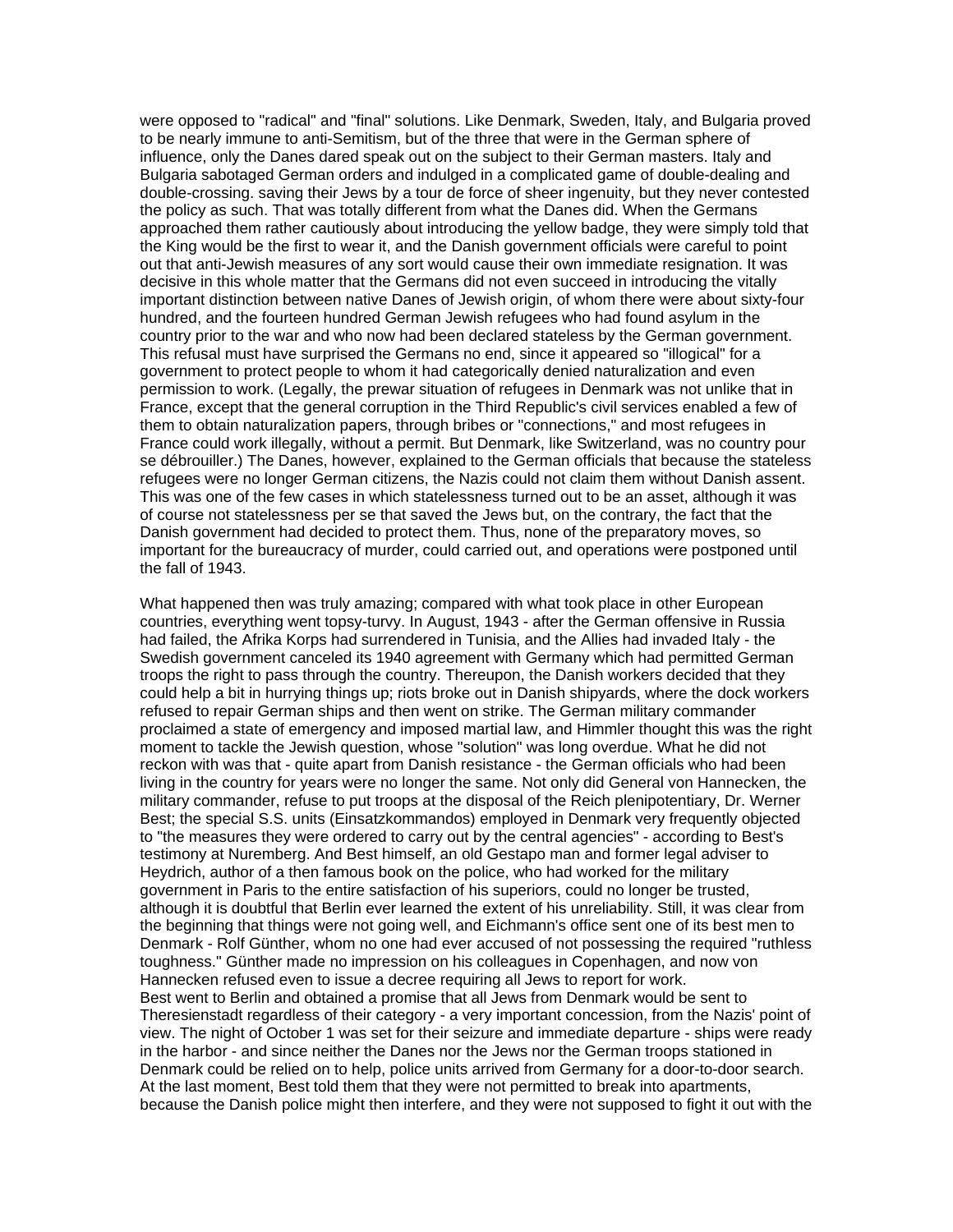Danes. Hence they could seize only those Jews who voluntarily opened their doors. They found exactly 477 people, out of a total of more than 7,800, at home and willing to let them in. A few days before the date of doom, a German shipping agent, Georg F. Duckwitz, having probably been tipped off by Best himself, had revealed the whole plan to Danish government officials, who, in turn, had hurriedly informed the heads of the Jewish community. They, in marked contrast to Jewish leaders in other countries, had then communicated the news openly in the synagogues on the occasion of the New Year services. The Jews had just time enough to leave their apartments and go into hiding, which was very easy in Denmark, because, in the words of the judgment, "all sections of the Danish people, from the King down to simple citizens," stood ready to receive them.

They might have remained in hiding until the end of the war if the Danes had not been blessed with Sweden as a neighbor. It seemed reasonable to ship the Jews to Sweden, and this was done with the help of the Danish fishing fleet. The cost of transportation for people without means - about a hundred dollars per person - was paid largely by wealthy Danish citizens, and that was perhaps the most astounding feat of all, since this was a time when Jews were paying for their own deportation, when the rich among them were paying fortunes for exit permits (in Holland, Slovakia, and, later, in Hungary) either by bribing the local authorities or by negotiating "legally" with the S.S., who accepted only hard currency and sold exit permits, in Holland, to the tune of five or ten thousand dollars per person. Even in places where Jews met with genuine sympathy and a sincere willingness to help, they had to pay for it, and the chances poor people had of escaping were nil.

It took the better part of October to ferry all the Jews across the five to fifteen miles of water that separates Denmark from Sweden. The Swedes received 5,919 refugees, of whom at least 1,000 were of German origin, 1,310 were half-Jews, and 686 were non-Jews married to Jews. (Almost half the Danish Jews seem to have remained in the country and survived the war in hiding.) The non-Danish Jews were better off than ever before, they all received permission to work. The few hundred Jews whom the German police had been able to arrest were shipped to Theresienstadt. They were old or poor people, who either had not received the news in time or had not been able to comprehend its meaning. In the ghetto, they enjoyed greater privileges than any other group because of the never-ending "fuss" made about them by Danish institutions and private persons. Forty-eight persons died, a figure that was not particularly high, in view of the average age of the group. When everything was over, it was the considered opinion of Eichmann that "for various reasons the action against the Jews in Denmark has been a failure," whereas the curious Dr. Best declared that "the objective of the operation was not to seize a great number of Jews but to clean Denmark of Jews, and this objective has now been achieved."

Politically and psychologically, the most interesting aspect of this incident is perhaps the role played by the German authorities in Denmark, their obvious sabotage of orders from Berlin. It is the only case we know of in which the Nazis met with open native resistance, and the result seems to have been that those exposed to it changed their minds. They themselves apparently no longer looked upon the extermination of a whole people as a matter of course. They had met resistance based on principle, and their "toughness" had melted like butter in the sun, they had even been able to show a few timid beginnings of genuine courage. That the ideal of "toughness," except, perhaps, for a few half-demented brutes, was nothing but a myth of self-deception, concealing a ruthless desire for conformity at any price, was clearly revealed at the Nuremberg Trials, where the defendants accused and betrayed each other and assured the world that they "had always been against it" or claimed, as Eichmann was to do, that their best qualities had been "abused" by their superiors. (In Jerusalem, he accused "those in power" of having abused his "obedience." "The subject of a good government is lucky, the subject of a bad government is unlucky. I had no luck.") The atmosphere had changed, and although most of them must have known that they were doomed, not a single one of them had the guts to defend the Nazi ideology. Werner Best claimed at Nuremberg that he had played a complicated double role and that it was thanks to him that the Danish officials had been warned of the impending catastrophe; documentary evidence showed, on the contrary, that he himself had proposed the Danish operation in Berlin, but he explained that this was all part of the game. He was extradited to Denmark and there condemned to death, but he appealed the sentence, with surprising results; because of "new evidence," his sentence was commuted to five years in prison, from which he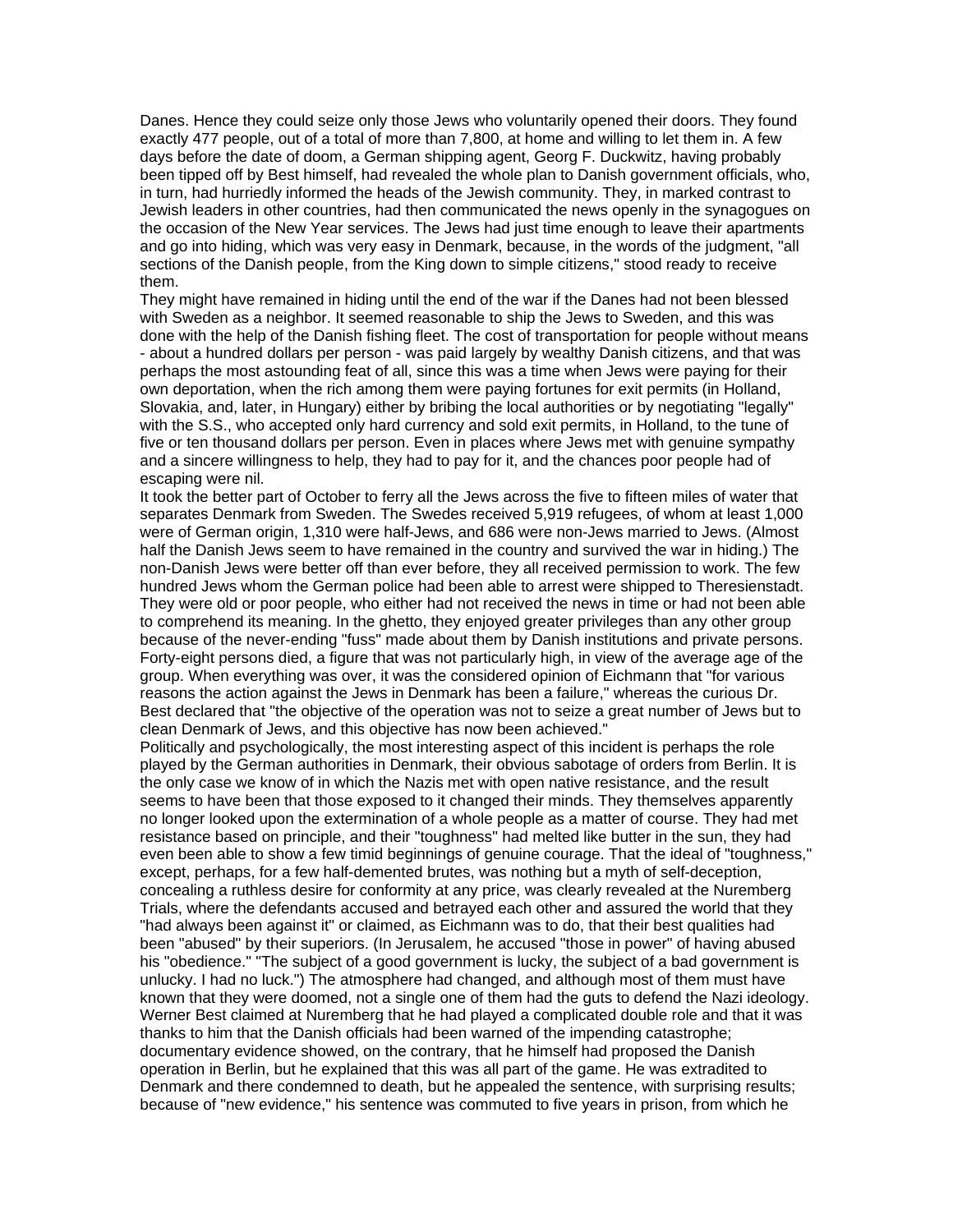was released soon afterward. He must have been able to prove to the satisfaction of the Danish court that he really had done his best.

ITALY was Germany's only real ally in Europe, treated as an equal and respected as a sovereign independent state. The alliance presumably rested on the very highest kind of common interest, binding together two similar, if not identical, new forms of government, and it is true that Mussolini had once been greatly admired in German Nazi circles. But by the time war broke out and Italy, after some hesitation, joined in the German enterprise, this was a thing of the past. The Nazis knew well enough that they had more in common with Stalin's version of Communism than with Italian Fascism, and Mussolini on his part had neither much confidence in Germany nor much admiration for Hitler. All this, however, belonged among the secrets of the higher-ups, especially in Germany, and the deep, decisive differences between the totalitarian and the Fascist forms of government were never entirely understood by the world at large. Nowhere did they come more conspicuously into the open than in the treatment of the Jewish question.

Prior to the Badoglio coup d'état in the summer of 1943, and the German occupation of Rome and northern Italy, Eichmann and his men were not permitted to be active in the country. They were, however, confronted with the Italian way of not solving anything in the Italian-occupied areas of France, Greece, and Yugoslavia, because the persecuted Jews kept escaping into these zones, where they could be sure of temporary asylum. On levels much higher than Eichmann's, Italy's sabotage of the Final Solution had assumed serious proportions, chiefly because of Mussolini's influence on other Fascist governments in Europe - on Pétain's in France, on Horthy's in Hungary, on Antonescu's in Rumania, and even on Franco's in Spain. If Italy could get away with not murdering her Jews, German satellite countries might try to do the same. Thus, Dome Sztojai, the Hungarian Prime Minister whom the Germans had forced upon Horthy, always wanted to know, when it came to anti-Jewish measures, if the same regulations applied to Italy. Eichmann's chief, Gruppenführer Müller, wrote a long letter on the subject to the Foreign Office pointing all this out, but the gentlemen of the Foreign Office could not do much about it, because they always met the same subtly veiled resistance, the same promises and the same failures to fulfill them. The sabotage was all the more infuriating as it was carried out openly, in an almost mocking manner. The promises were given by Mussolini himself or other high-ranking officials, and if the generals simply failed to fulfill them, Mussolini would make excuses for them on the ground of their "different intellectual formation." Only occasionally would the Nazis be met with a flat refusal, as when General Roatta declared that it was "incompatible with the honor of the Italian Army" to deliver the Jews from Italian-occupied territory in Yugoslavia to the appropriate German authorities.

It could be considerably worse when Italians seemed to be fulfilling their promises. One instance of this took place after the Allied landing in French North Africa, when all of France was occupied by the Germans except the Italian Zone in the south, where about fifty thousand Jews had found safety. Under considerable German pressure, an Italian "Commissariat for Jewish Affairs" was established, whose sole function was to register all Jews in this region and expel them from the Mediterranean coast. Twenty-two thousand Jews were indeed seized and removed to the interior of the Italian Zone, with the result, according to Reitlinger, that "a thousand Jews of the poorest class were living in the best hotels of Isère and Savoie." Eichmann thereupon sent Alois Brunner, one of his toughest men, down to Nice and Marseilles, but by the time he arrived, the French police had destroyed all the lists of the registered Jews. In the fall of 1943, when Italy declared war on Germany, the German army could finally move into Nice, and Eichmann himself hastened to the Côte d'Azur. There he was told - and believed - that between ten and fifteen thousand Jews were living in hiding in Monaco (that tiny principality, with some twenty-five thousand residents altogether, whose territory, the New York Times Magazine noted, "could fit comfortably inside Central Park"), which caused the R.S.H.A. to start a kind of research program. It sounds like a typically Italian joke. The Jews, in any event, were no longer there; they had fled to Italy proper, and those who were still hiding in the surrounding mountains found their way to Switzerland or to Spain. The same thing happened when the Italians had to abandon their zone in Yugoslavia; the Jews left with the Italian Army and found refuge in Fiume.

An element of farce had never been lacking even in Italy's most serious efforts to adjust to its powerful friend and ally. When Mussolini, under German pressure, introduced anti-Jewish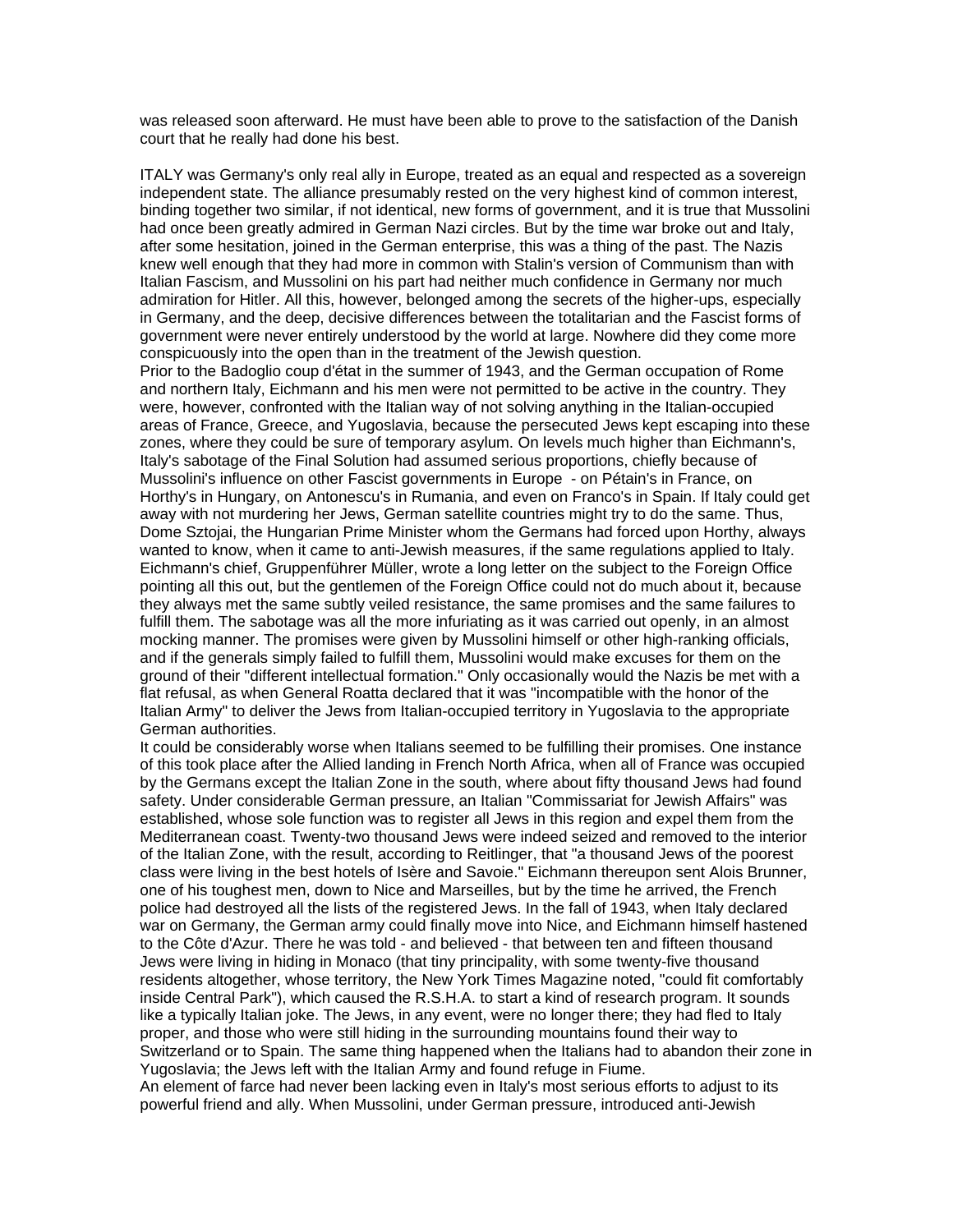legislation in the late thirties he stipulated the usual exemptions - war veterans, Jews with high decorations, and the like - but he added one more category, namely, former members of the Fascist Party, together with their parents and grandparents, their wives and children and grandchildren. I know of no statistics relating to this matter, but the result must have been that the great majority of Italian Jews were exempted. There can hardly have been a Jewish family without at least one member in the Fascist Party, for this happened at a time when Jews, like other Italians, had been flocking for almost twenty years into the Fascist movement, since positions in the Civil Service were open only to members. And the few Jews who had objected to Fascism on principle, Socialists and Communists chiefly, were no longer in the country. Even convinced Italian anti-Semites seemed unable to take the thing seriously, and Roberto Farinacci, head of the Italian anti-Semitic movement, had a Jewish secretary in his employ. To be sure, such things had happened in Germany too; Eichmann mentioned, and there is no reason not to believe him, that there were Jews even among ordinary S.S. men, but the Jewish origin of people like Heydrich, Milch, and others was a highly confidential matter, known only to a handful of people, whereas in Italy these things were done openly and, as it were, innocently. The key to the riddle was, of course, that Italy actually was one of the few countries in Europe where all anti-Jewish measures were decidedly unpopular, since, in the words of Ciano, they "raised a problem which fortunately did not exist."

Assimilation, that much abused word, was a sober fact in Italy, which had a community of not more than fifty thousand native Jews, whose history reached back into the centuries of the Roman Empire. It was not an ideology, something one was supposed to believe in, as in all German-speaking countries, or a myth and an obvious self-deception, as notably in France. Italian Fascism, not to be outdone in "ruthless toughness," had tried to rid the country of foreign and stateless Jews prior to the outbreak of the war. This had never been much of a success, because of the general unwillingness of the minor Italian officials to get "tough," and when things had become a matter of life and death, they refused, under the pretext of maintaining their sovereignty, to abandon this part of their Jewish population; they put them instead into Italian camps, where they were quite safe until the Germans occupied the country. This conduct can hardly be explained by objective conditions alone - the absence of a "Jewish question" - for these foreigners naturally created a problem in Italy, as they did in every European nation-state based upon the ethnic and cultural homogeneity of its population. What in Denmark was the result of an authentically political sense, an inbred comprehension of the requirements and responsibilities of citizenship and independence - "for the Danes . . . the Jewish question was a political and not a humanitarian question" (Leni Yahil) - was in Italy the outcome of the almost automatic general humanity of an old and civilized people.

Italian humanity, moreover, withstood the test of the terror that descended upon the people during the last year and a half of the war. In December, 1943, the German Foreign Office addressed a formal request for help to Eichmann's boss, Müller: "In view of the lack of zeal shown over the last months by Italian officials in the implementation of anti-Jewish measures recommended by the Duce, we of the Foreign Office deem it urgent and necessary that the implementation . . . be supervised by German officials." Whereupon famous Jew-killers from Poland, such as Odilo Globocnik from the death camps in the Lublin area, were dispatched to Italy; even the head of the military administration was not an Army man but a former governor of Polish Galicia, Gruppenführer Otto Wächter. This put an end to practical jokes. Eichmann's office sent out a circular advising its branches that "Jews of Italian nationality" would at once become subject to "the necessary measures," and the first blow was to fall upon eight thousand Jews in Rome, who were to be arrested by German police regiments, since the Italian police were not reliable. They were warned in time, frequently by old Fascists, and seven thousand escaped. The Germans, yielding, as usual, when they met resistance, now agreed that Italian Jews, even if they did not belong to exempted categories, should not be subject to deportation but should merely be concentrated in Italian camps; this "solution" should be "final" enough for Italy. Approximately thirty-five thousand Jews in northern Italy were caught and put into concentration camps near the Austrian border. In the spring of 1944, when the Red Army had occupied Rumania and the Allies were about to enter Rome, the Germans broke their promise and began shipping Jews from Italy to Auschwitz - about seventy-five hundred people, of whom no more than six hundred returned. Still, this came to considerably less than ten per cent of all Jews then living in Italy.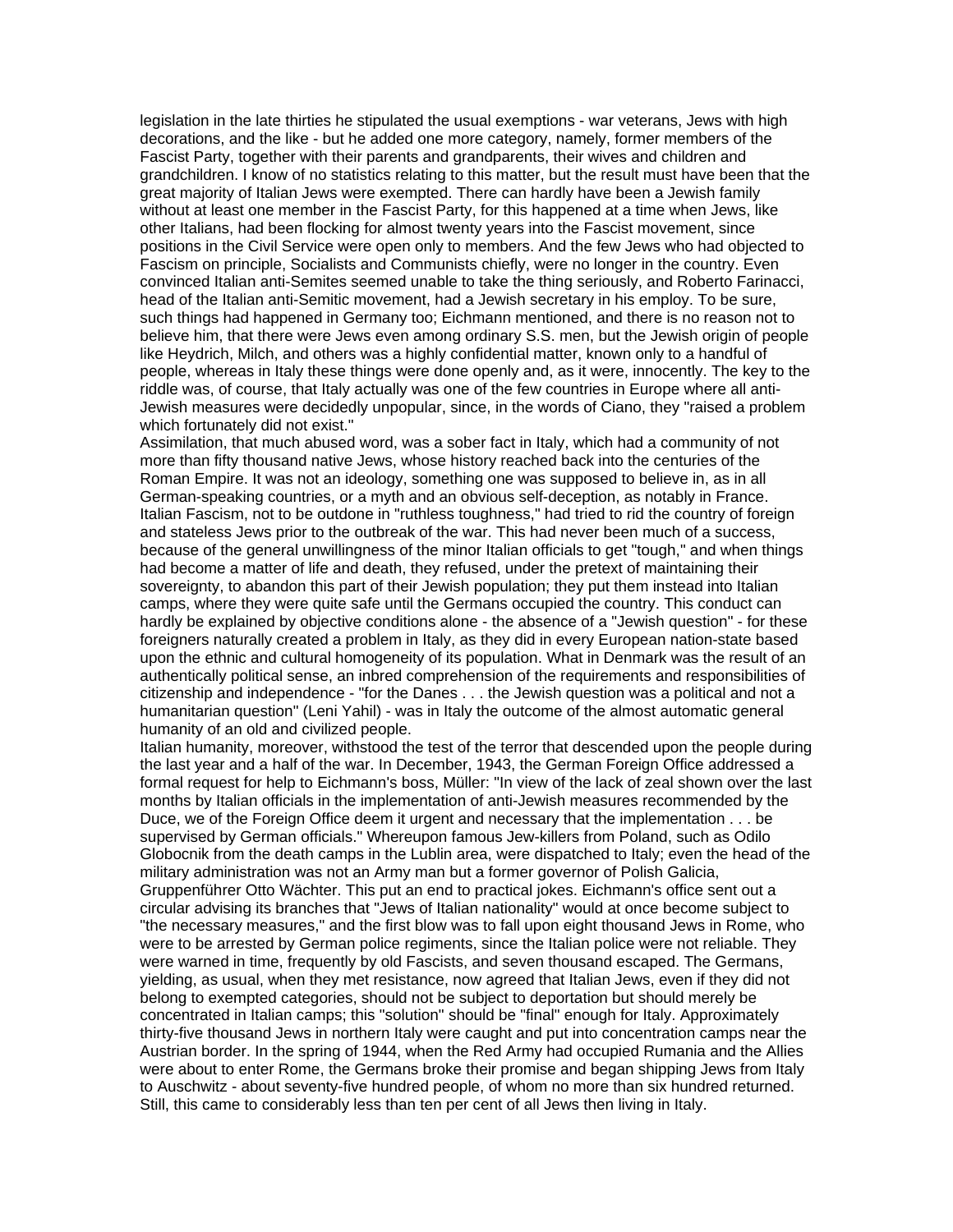XI : Deportations from the Balkans-Yugoslavia, Bulgaria, Greece, Rumania

To those who followed the case for the prosecution and read the judgment, which reorganized its confused and confusing "general picture," it came as a surprise that the line sharply distinguishing the Nazi-controlled territories to the east and southeast from the system of nationstates in Central and Western Europe was never mentioned. The belt of mixed population that stretches from the Baltic Sea in the north to the Adriatic in the south, the whole area most of which today lies behind the Iron Curtain, then consisted of the so-called Successor States, established by the victorious powers after the First World War. A new political order was granted to the numerous ethnic groups that had lived for centuries under the domination of empires - the Russian Empire in the north, the Austro-Hungarian Empire in the south, and the Turkish Empire in the southeast. Of the nation-states that resulted, none possessed anything even approaching the ethnic homogeneity of the old European nations that had served as models for their political constitutions. The result was that each of these countries contained large ethnic groups that were violently hostile to the ruling government because their own national aspirations had been frustrated in favor of their only slightly more numerous neighbors. If any proof of the political instability of these recently founded states had been needed, the case of Czechoslovakia amply provided it. When Hitler marched into Prague, in March, 1939, he was enthusiastically welcomed not only by the Sudetendeutschen, the German minority, but also by the Slovaks, whom he "liberated" by offering them an "independent" state. Exactly the same thing happened later in Yugoslavia, where the Serbian majority, the former rulers of the country, was treated as the enemy, and the Croatian minority was given its own national government. Moreover, because the populations in these regions fluctuated, there existed no natural or historical boundaries, and those that had been established by the Treaties of Trianon and St. Germain were quite arbitrary. Hence, Hungary, Rumania, and Bulgaria could be won as Axis partners by generous enlargements of their territories, and the Jews in these newly annexed areas were always denied the status of nationals; they automatically became stateless and therefore suffered the same fate as the refugees in Western Europe - they were invariably the first to be deported and liquidated. What also came crashing down during these years was the elaborate system of minority treaties whereby the Allies had vainly hoped to solve a problem that, within the political framework of the nation-state, is insoluble. The Jews were an officially recognized minority in all Successor States, and this status had not been forced upon them but had been the outcome of claims entered and negotiations conducted by their own delegates to the Versailles Peace Conference. This had marked an important turning point in Jewish history, because it was the first time that Western, or assimilated, Jews had not been recognized as the spokesmen for the whole Jewish people. To the surprise, and also sometimes to the dismay, of the Western-educated Jewish "notables" it had turned out that the large majority of the people desired some sort of social and cultural, though not political, autonomy. Legally, the status of the Eastern European Jews was just like that of any other minority, but politically - and this was to be decisive - they were the only ethnic group in the region without a "homeland," that is, without a territory in which they formed the majority of the population. Still, they did not live in the same kind of dispersion as their brethren in Western and Central Europe, and whereas there, prior to Hitler, it had been a sign of anti-Semitism to call a Jew a Jew, Eastern European Jews were recognized by friend and foe alike as a distinct people. This was of great consequence for the status of those Jews in the East who were assimilated, making it utterly different from that in the West, where assimilation in one form or another had been the rule. The great body of middle-class Jews, so characteristic of Western and Central Europe, did not exist in the East; in its stead we find a thin layer of upper-middle-class families who actually belonged to the ruling classes and the degree of whose assimilation through money, through baptism, through intermarriage - to Gentile society was infinitely greater than that of most Jews in the West.

Among the first countries in which the executors of the Final Solution were confronted with these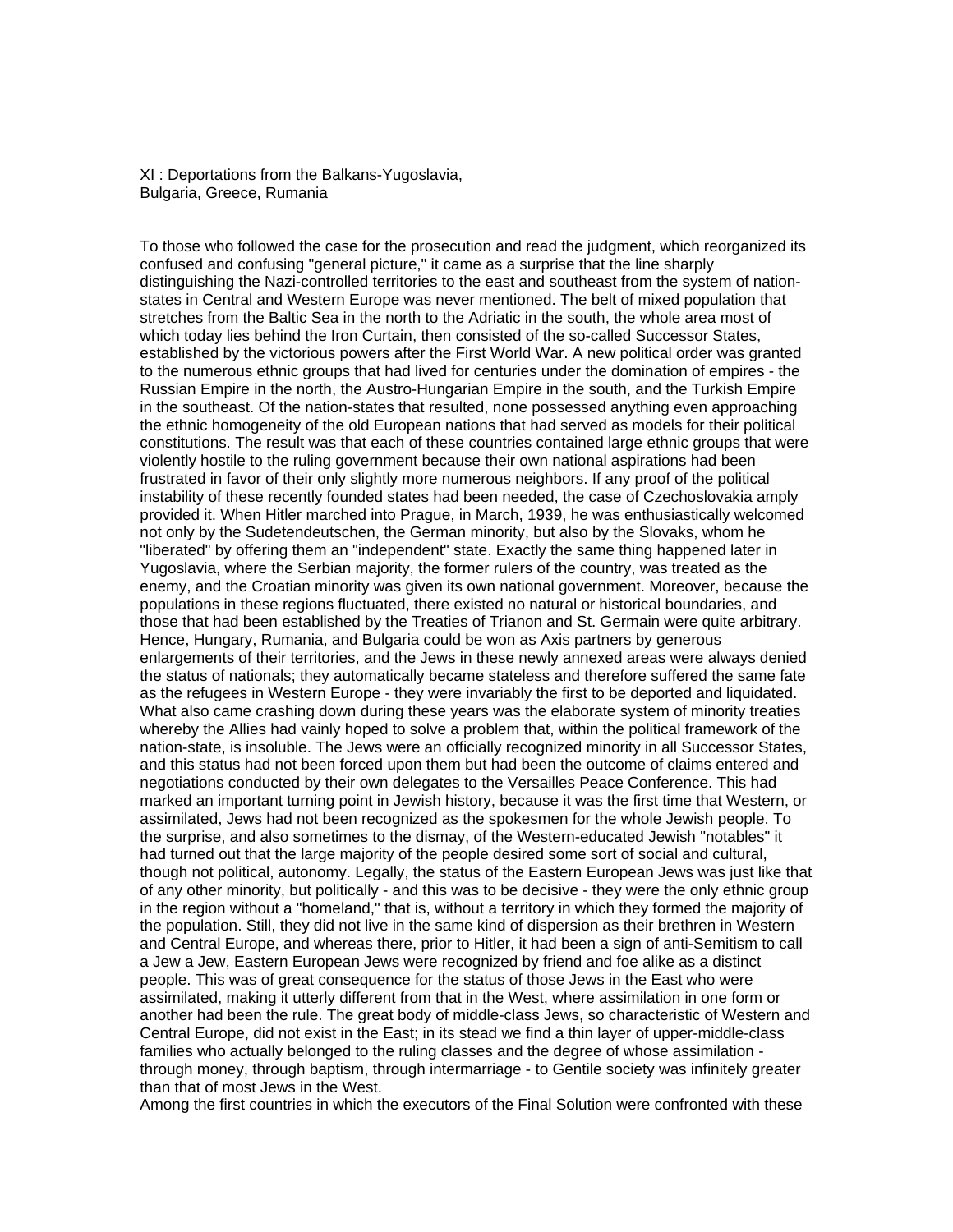conditions was the puppet state of CROATIA, in Yugoslavia, whose capital was Zagreb. The Croat government, headed by Dr. Ante Pavelic, very obligingly introduced anti-Jewish legislation three weeks after its establishment, and when asked what was to be done with the few dozen Croat Jews in Germany, it sent word that they "would appreciate deportation to the East." The Reich Minister of the Interior demanded that the country be judenrein by February, 1942, and Eichmann sent Hauptsturmführer Franz Abromeit to work with the German police attaché in Zagreb. The deportations were carried out by the Croats themselves, notably by members of the strong Fascist movement, the Ustashe, and the Croats paid the Nazis thirty marks for each Jew deported. In exchange, they received all the property of the deportees. This was in accordance with the Germans' official "territorial principle," applicable to all European countries, whereby the state inherited the property of every murdered Jew who had resided within its boundaries, regardless of his nationality. (The Nazis did not by any means always respect the "territorial principle"; there were many ways to get around it if it seemed worth the trouble. German businessmen could buy directly from the Jews before they were deported, and the Einsatzstab Rosenberg, initially empowered to confiscate all Hebraica and Judaica for German anti-Semitic research centers, soon enlarged its activities to include valuable furnishings and art works.) The original deadline of February, 1942, could not be met, because Jews were able to escape from Croatia to Italian-occupied territory, but after the Badoglio coup Hermann Krumey, another of Eichmann's men, arrived in Zagreb, and by the fall of 1943 thirty thousand Jews had been deported to the killing centers.

Only then did the Germans realize that the country was still not judenrein. In the initial anti-Jewish legislation, they had noted a curious paragraph that transformed into "honorary Aryans" all Jews who made contributions to "the Croat cause." The number of these Jews had of course greatly increased during the intervening years. The very rich, in other words, who parted voluntarily with their property were exempted. Even more interesting was the fact that the S.S. Intelligence service (under Sturmbannführer Wilhelm Höttl, who was first called as a defense witness in Jerusalem, but whose affidavit was then used by the prosecution) had discovered that nearly all members of the ruling clique in Croatia, from the head of the government to the leader of the Ustashe, were married to Jewish women. The fifteen hundred survivors among the Jews in this area-five per cent, according to a Yugoslav government report - were clearly all members of this highly assimilated, and extraordinarily rich, Jewish group. And since the percentage of assimilated Jews among the masses in the East has often been estimated at about five per cent, it is tempting to conclude that assimilation in the East, when it was at all possible, offered a much better chance for survival than it did in the rest of Europe.

Matters were very different in the adjoining territory of SERBIA, where the German occupation army, almost from its first day there, had to contend with a kind of partisan warfare that can be compared only with what went on in Russia behind the front. I mentioned earlier the single incident that connected Eichmann with the liquidation of Jews in Serbia. The judgment admitted that "the ordinary lines of command in dealing with the Jews of Serbia did not become quite clear to us," and the explanation is that Eichmann's office was not involved at all in that area because no Jews were deported. The "problem" was all taken care of on the spot. On the pretext of executing hostages taken in partisan warfare, the Army killed the male Jewish population by shooting; women and children were handed over to the commander of the Security Police, a certain Dr. Emanuel Schäfer, a special protégé of Heydrich, who killed them in gas vans. In August, 1942, Staatsrat Harald Turner, head of the civilian branch of the military government, reported proudly that Serbia was "the only country in which the problems of both Jews and Gypsies were solved," and returned the gas vans to Berlin. An estimated five thousand Jews joined the partisans, and this was the only avenue of escape.

Schäfer had to stand trial in a German criminal court after the war. For the gassing of 6,280 women and children, he was sentenced to six years and six months in prison. The military governor of the region, General Franz Böhme, committed suicide, but Staatsrat Turner was handed over to the Yugoslav government and condemned to death. It is the same story repeated over and over again: those who escaped the Nuremberg Trials and were not extradited to the countries where they had committed their crimes either were never brought to justice, or found in the German courts the greatest possible "understanding." One is unhappily reminded of the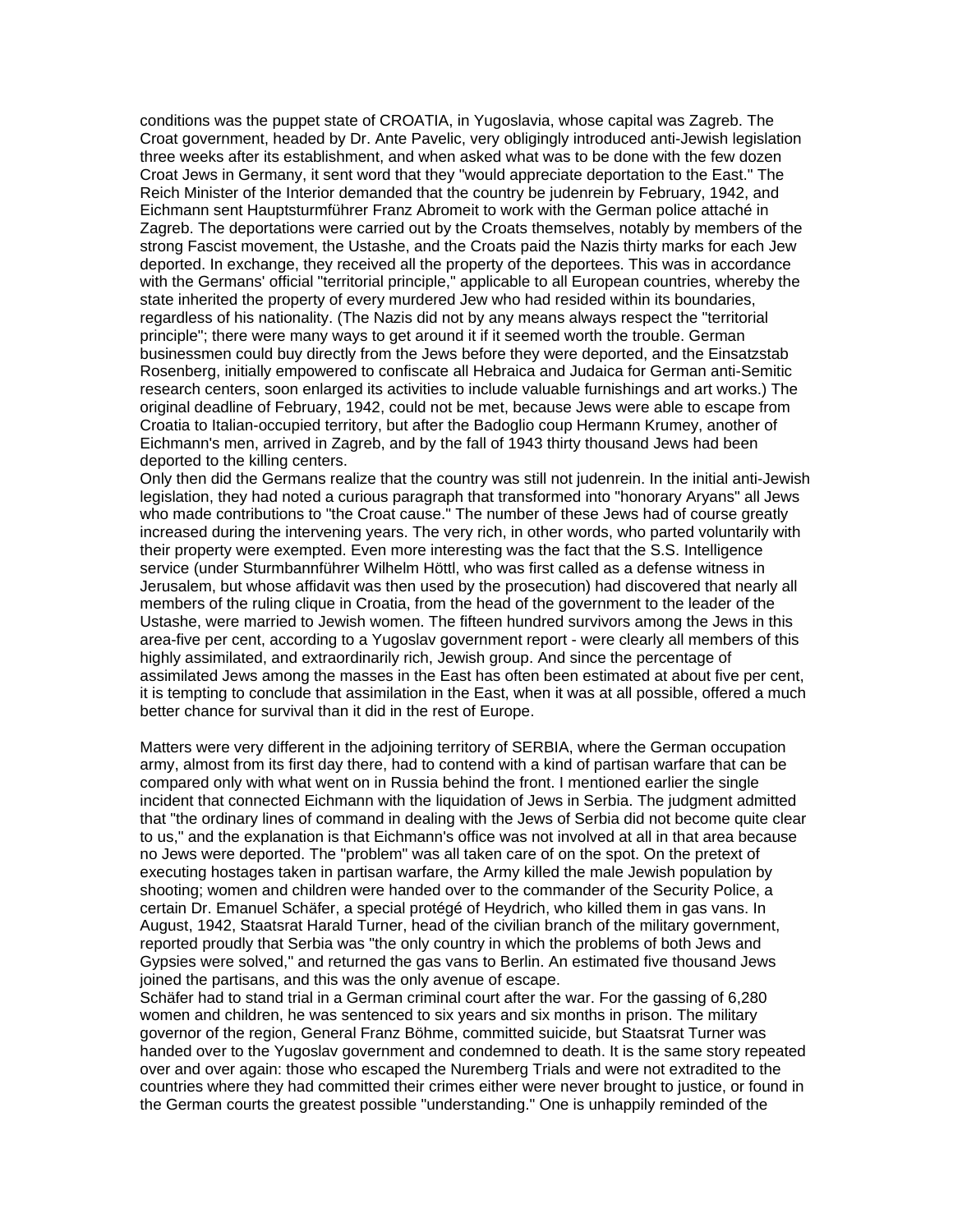Weimar Republic, whose specialty it was to condone political murder if the killer belonged to one of the violently anti-republican groups of the Right.

BULGARIA had more cause than any other of the Balkan countries to be grateful to Nazi Germany, because of the considerable territorial aggrandizement she received at the expense of Rumania, Yugoslavia, and Greece. And yet Bulgaria was not grateful, neither her government nor her people were soft enough to make a policy of "ruthless toughness" workable. This showed not only on the Jewish question. The Bulgarian monarchy had no reason to be worried about the native Fascist movement, the Ratnizi, because it was numerically small and politically without influence, and the Parliament remained a highly respected body, which worked smoothly with the King. Hence, they dared refuse to declare war on Russia and never even sent a token expeditionary force of `volunteers" to the Eastern front. But most surprising of all, in the belt of mixed populations where anti-Semitism was rampant among all ethnic groups and had become official governmental policy long before Hitler's arrival, the Bulgarians had no "understanding of the Jewish problem" whatever. It is true that the Bulgarian Army had agreed to have all the Jews they numbered about fifteen thousand - deported from the newly annexed territories, which were under military government and whose population was anti-Semitic; but it is doubtful that they knew what "resettlement in the East" actually signified. Somewhat earlier, in January, 1941, the government had also agreed to introduce some anti-Jewish legislation, but that, from the Nazi viewpoint, was simply ridiculous: some six thousand able-bodied men were mobilized for work; all baptized Jews, regardless of the date of their conversion, were exempted, with the result that an epidemic of conversions broke out; five thousand more Jews - out of a total of approximately fifty thousand - received special privileges; and for Jewish physicians and businessmen a numerus clausus was introduced that was rather high, since it was based on the percentage of Jews in the cities, rather than in the country at large. When these measures had been put into effect, Bulgarian government officials declared publicly that things were now stabilized to everybody's satisfaction. Clearly, the Nazis would not only have to enlighten them about the requirements for a "solution of the Jewish problem," but also to teach them that legal stability and a totalitarian movement could not be reconciled

The German authorities must have had some suspicion of the difficulties that lay ahead. In January, 1942, Eichmann wrote a letter to the Foreign Office in which he declared that "sufficient possibilities exist for the reception of Jews from Bulgaria"; he proposed that the Bulgarian government be approached, and assured the Foreign Office that the police attaché in Sofia would "take care of the technical implementation of the deportation." (This police attaché seems not to have been very enthusiastic about his work either, for shortly thereafter Eichmann sent one of his own men, Theodor Dannecker, from Paris to Sofia as "adviser.") It is quite interesting to note that this letter ran directly contrary to the notification Eichmann had sent to Serbia only a few months earlier, stating that no facilities for the reception of Jews were yet available and that even Jews from the Reich could not be deported. The high priority given to the task of making Bulgaria judenrein can be explained only by Berlin's having received accurate information that great speed was necessary then in order to achieve anything at all. Well, the Bulgarians were approached by the German embassy, but not until about six months later did they take the first step in the direction of "radical" measures - the introduction of the Jewish badge. For the Nazis, even this turned out to be a great disappointment. In the first place, as they dutifully reported, the badge was only a "very little star"; second, most Jews simply did not wear it; and, third, those who did wear it received "so many manifestations of sympathy from the misled population that they actually are proud of their sign" - as Walter Schellenberg, Chief of Counterintelligence in the R.S.H.A., wrote in an S.D. report transmitted to the Foreign Office in November, 1942. Whereupon the Bulgarian government revoked the decree. Under great German pressure, the Bulgarian government finally decided to expel all Jews from Sofia to rural areas, but this measure was definitely not what the Germans demanded, since it dispersed the Jews instead of concentrating them.

This expulsion actually marked an important turning point in the whole situation, because the population of Sofia tried to stop Jews from going to the railroad station and subsequently demonstrated before the King's palace. The Germans were under the illusion that King Boris was primarily responsible for keeping Bulgaria's Jews safe, and it is reasonably certain that German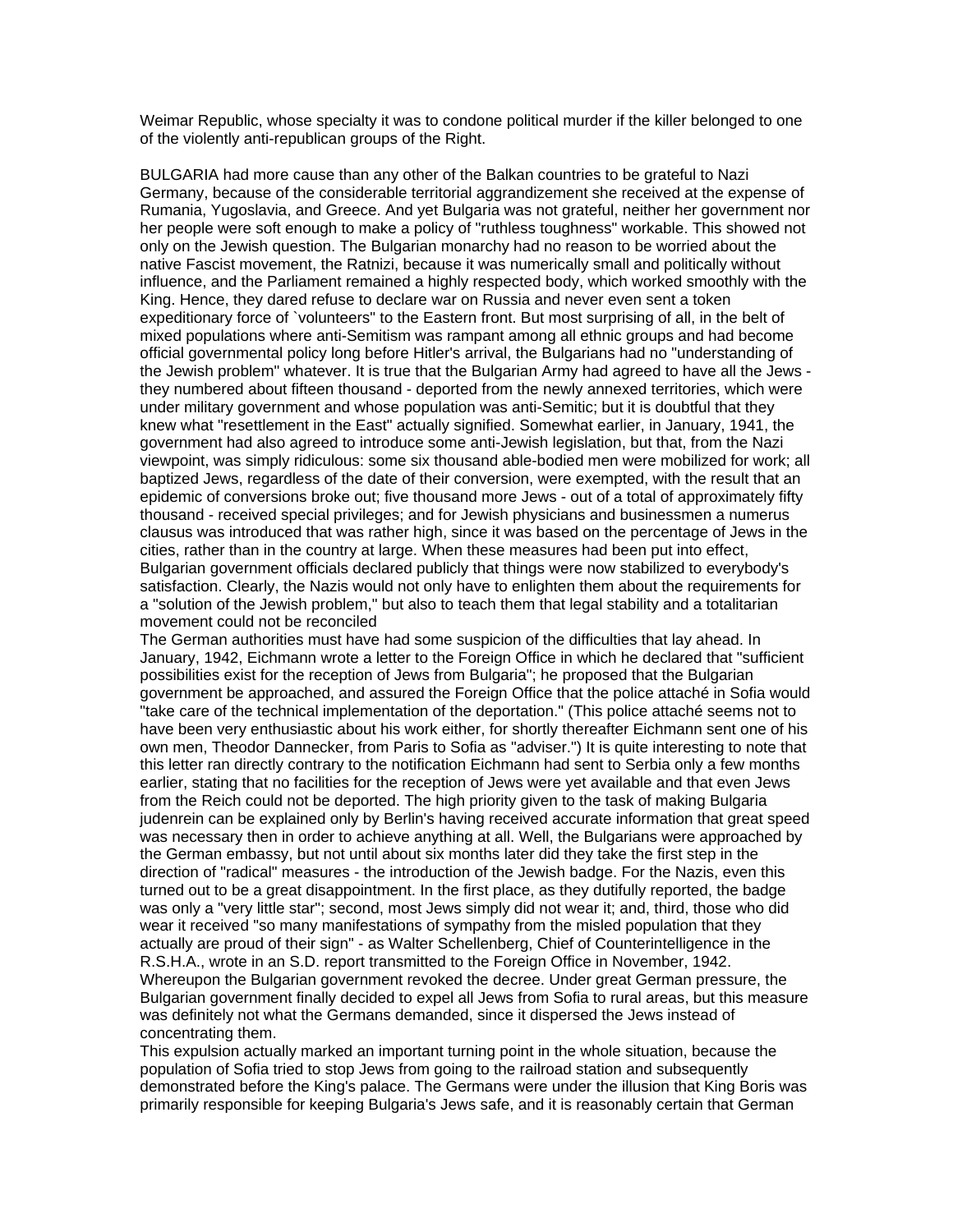Intelligence agents murdered him. But neither the death of the monarch nor the arrival of Dannecker, early in 1943, changed the situation in the slightest, because both Parliament and the population remained clearly on the side of the Jews. Dannecker succeeded in arriving at an agreement with the Bulgarian Commissar for Jewish Affairs to deport six thousand "leading Jews" to Treblinka, but none of these Jews ever left the country. The agreement itself is noteworthy because it shows that the Nazis had no hope of enlisting the Jewish leadership for their own purposes. The Chief Rabbi of Sofia was unavailable, having been hidden by Metropolitan Stephan of Sofia, who had declared publicly that "God had determined the Jewish fate, and men had no right to torture Jews, and to persecute them" (Hilberg) - which was considerably more than the Vatican had ever done. Finally, the same thing happened in Bulgaria as was to happen in Denmark a few months later - the local German officials became unsure of themselves and were no longer reliable. This was true of both the police attaché, a member of the S.S., who was supposed to round up and arrest the Jews, and the German Ambassador in Sofia, Adolf Beckerle, who in June, 1943, had advised the Foreign Office that the situation was hopeless, because "the Bulgarians had lived for too long with peoples like Armenians, Greeks, and Gypsies to appreciate the Jewish problem" - which, of course, was sheer nonsense, since the same could be said mutatis mutandis for all countries of Eastern and Southeastern Europe. It was Beckerle too who informed the R.S.H.A., in a clearly irritated tone, that nothing more could be done. And the result was that not a single Bulgarian Jew had been deported or had died an unnatural death when, in August, 1944, with the approach of the Red Army, the anti-Jewish laws were revoked I know of no attempt to explain the conduct of the Bulgarian people, which is unique in the belt of mixed populations. But one is reminded of Georgi Dimitrov, a Bulgarian Communist who happened to be in Germany when the Nazis came to power, and whom they chose to accuse of the Reichstagsbrand, the mysterious fire in the Berlin Parliament of February 27, 1933. He was tried by the German Supreme Court and confronted with Göring, whom he questioned as though he were in charge of the proceedings; and it was thanks to him that all those accused, except van der Lubbe, had to be acquitted. His conduct was such that it won him the admiration of the whole world, Germany not excluded. "There is one man left in Germany," people used to say, "and he is a Bulgarian."

GREECE, being occupied in the north by the Germans and in the south by the Italians, offered no special problems and could therefore be left waiting her turn to become judenrein. In February, 1943, two of Eichmann's specialists, Hauptsturmführers Dieter Wisliceny and Alois Brunner, arrived to prepare everything for the deportation of the Jews from Salonika, where two-thirds of Greek Jewry, approximately fifty-five thousand people, were concentrated. This was according to plan "within the framework of the Final Solution of the Jewish problem in Europe," as their letter of appointment from IV-B-4 had it. Working closely with a certain Kriegsverwaltungsrat Dr. Max Merten, who represented the military government of the region, they immediately set up the usual Jewish Council, with Chief Rabbi Koretz at its head. Wisliceny, who headed the Sonderkommando für Judenangelegenheiten in Salonika, introduced the yellow badge, and promptly made it known that no exemptions would be tolerated. Dr. Merten moved the whole Jewish population into a ghetto, from which they could easily be removed, since it was near the railroad station. The only privileged categories were Jews with foreign passports and, as usual, the personnel of the Judenrat - not more than a few hundred persons all told, who were eventually shipped to the exchange camp of Bergen-Belsen. There was no avenue of escape except flight to the south, where the Italians, as elsewhere, refused to hand Jews over to the Germans, and the safety in the Italian Zone was short-lived. The Greek population was indifferent at best, and even some of the partisan groups looked upon the operations "with approval." Within two months, the whole community had been deported, trains for Auschwitz leaving almost daily, carrying from two thousand to twenty-five hundred Jews each, in freight cars. In the fall of the same year, when the Italian Army had collapsed, evacuation of some thirteen thousand Jews from the southern part of Greece, including Athens and the Greek islands, was swiftly completed. In Auschwitz, many Greek Jews were employed in the so-called death commandos, which operated the gas chambers and the crematoria, and they were still alive in 1944, when the Hungarian Jews were exterminated and the Lódz ghetto was liquidated. At the end of that summer, when rumor had it that the gassing would soon be terminated and the installations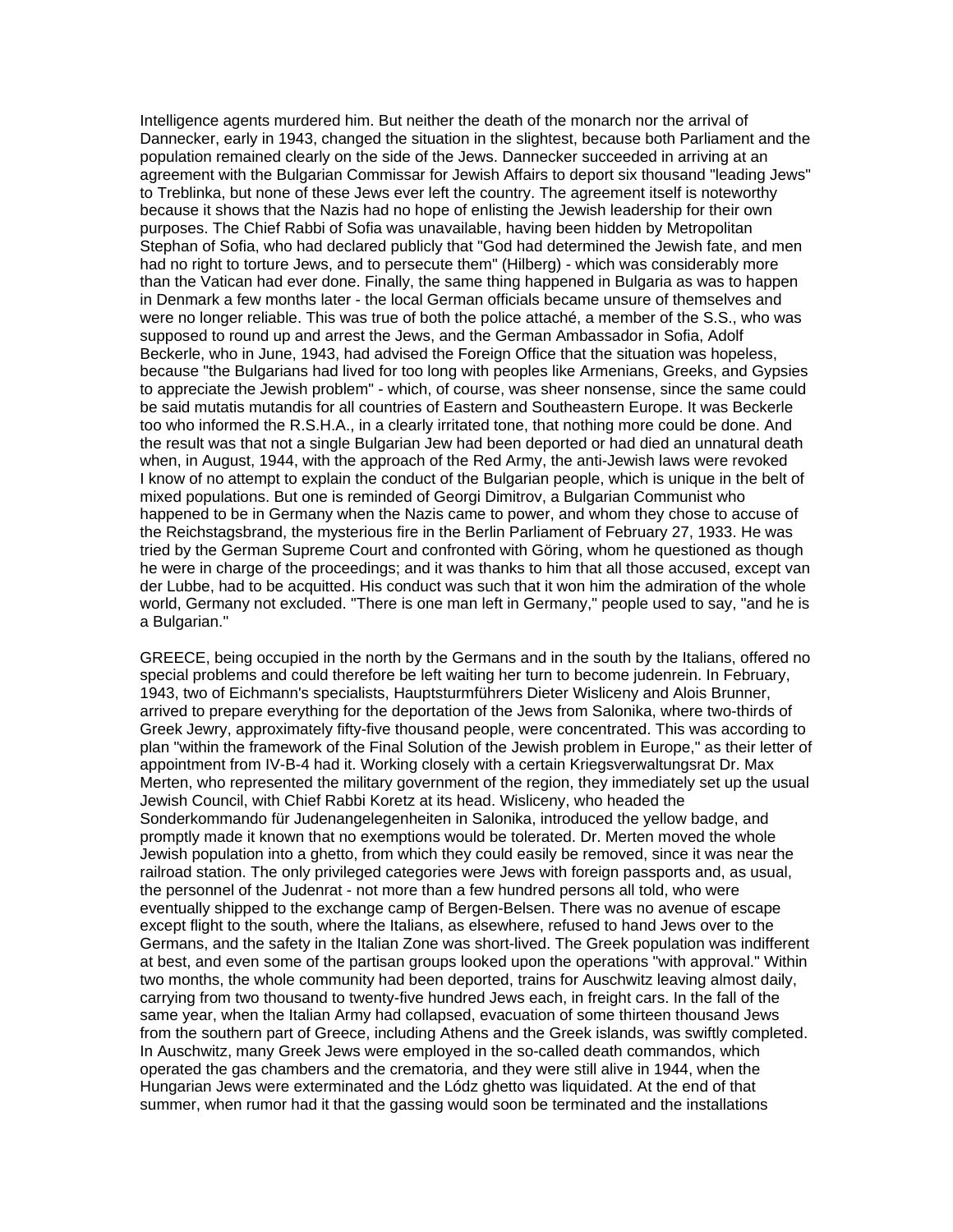dismantled, one of the very few revolts in any of the camps broke out; the death commandos were certain that now they, too, would be killed. The revolt was a complete disaster - only one survivor remained to tell the story.

It would seem that the indifference of the Greeks to the fate of their Jews has somehow survived their liberation. Dr. Merten, a witness for the defense in Eichmann's trial, today, somewhat inconsistently, claims both to have known nothing and to have saved the Jews from the fate of which he was ignorant. He quietly returned to Greece after the war as a representative of a travel agency; he was arrested, but was soon released and allowed to return to Germany. His case is perhaps unique, since trials for war crimes in countries other than Germany have always resulted in severe punishment. And his testimony for the defense, which he gave in Berlin in the presence of representatives of both the defense and the prosecution, was certainly unique. He claimed that Eichmann had been very helpful in an attempt to save some twenty thousand women and children in Salonika, and that all the evil had come from Wisliceny. However, he eventually stated that before testifying he had been approached by Eichmann's brother, a lawyer in Linz, and by a German organization of former members of the S.S. Eichmann himself denied everything - he had never been in Salonika, and he had never seen the helpful Dr. Merten.

Eichmann claimed more than once that his organizational gifts, the coordination of evacuations and deportations achieved by his office, had in fact helped his victims; it had made their fate easier. If this thing had to be done at all, he argued, it was better that it be done in good order. During the trial no one, not even counsel for the defense, paid any attention to this claim, which was obviously in the same category as his foolish and stubborn contention that he had saved the lives of hundreds of thousands of Jews through "forced emigration." And yet, in the light of what took place in RUMANIA, one begins to wonder. Here, too, everything was topsy-turvy, but not as in Denmark, where even the men of the Gestapo began sabotaging orders from Berlin; in Rumania even the S.S. were taken aback, and occasionally frightened, by the horrors of oldfashioned, spontaneous pogroms on a gigantic scale; they often intervened to save Jews from sheer butchery, so that the killing could be done in what, according to them, was a civilized way. It is hardly an exaggeration to say that Rumania was the most anti-Semitic country in prewar Europe. Even in the nineteenth century, Rumanian anti-Semitism was a well-established fact; in 1878, the great powers had tried to intervene, through the Treaty of Berlin, and to get the Rumanian government to recognize its Jewish inhabitants as Rumanian nationals - though they would have remained second-class citizens. They did not succeed, and at the end of the First World War all Rumanian Jews - with the exception of a few hundred Sephardic families and some Jews of German origin - were still resident aliens. It took the whole might of the Allies, during the peace-treaty negotiations, to "persuade" the Rumanian government to accept a minority treaty and to grant the Jewish minority citizenship. This concession to world opinion was withdrawn in 1937 and 1938, when, trusting in the power of Hitler Germany, the Rumanians felt they could risk denouncing the minority treaties as an imposition upon their "sovereignty," and could deprive several hundred thousand Jews, roughly a quarter of the total Jewish population, of their citizenship. Two years later, in August, 1940, some months prior to Rumania's entry into the war on the side of Hitler Germany, Marshal Ion Antonescu, head of the new Iron Guard dictatorship, declared all Rumanian Jews to be stateless, with the exception of the few hundred families who had been Rumanian citizens before the peace treaties. That same month, he also instituted anti-Jewish legislation that was the severest in Europe, Germany not excluded. The privileged categories, war veterans and Jews who had been Rumanians prior to 1918, comprised no more than ten thousand people, hardly more than one per cent of the whole group. Hitler himself was aware that Germany was in danger of being outdone by Rumania, and he complained to Goebbels in August, 1941, a few weeks after he had given the order for the Final Solution, that "a man like Antonescu proceeds in these matters in a far more radical fashion than we have done up to the present."

Rumania entered the war in February, 1941, and the Rumanian Legion became a military force to be reckoned with in the coming invasion of Russia. In Odessa alone, Rumanian soldiers were responsible for the massacre of sixty thousand people. In contrast to the governments of other Balkan countries, the Rumanian government had very exact information from the very beginning about the massacres of Jews in the East, and Rumanian soldiers, even after the Iron Guard had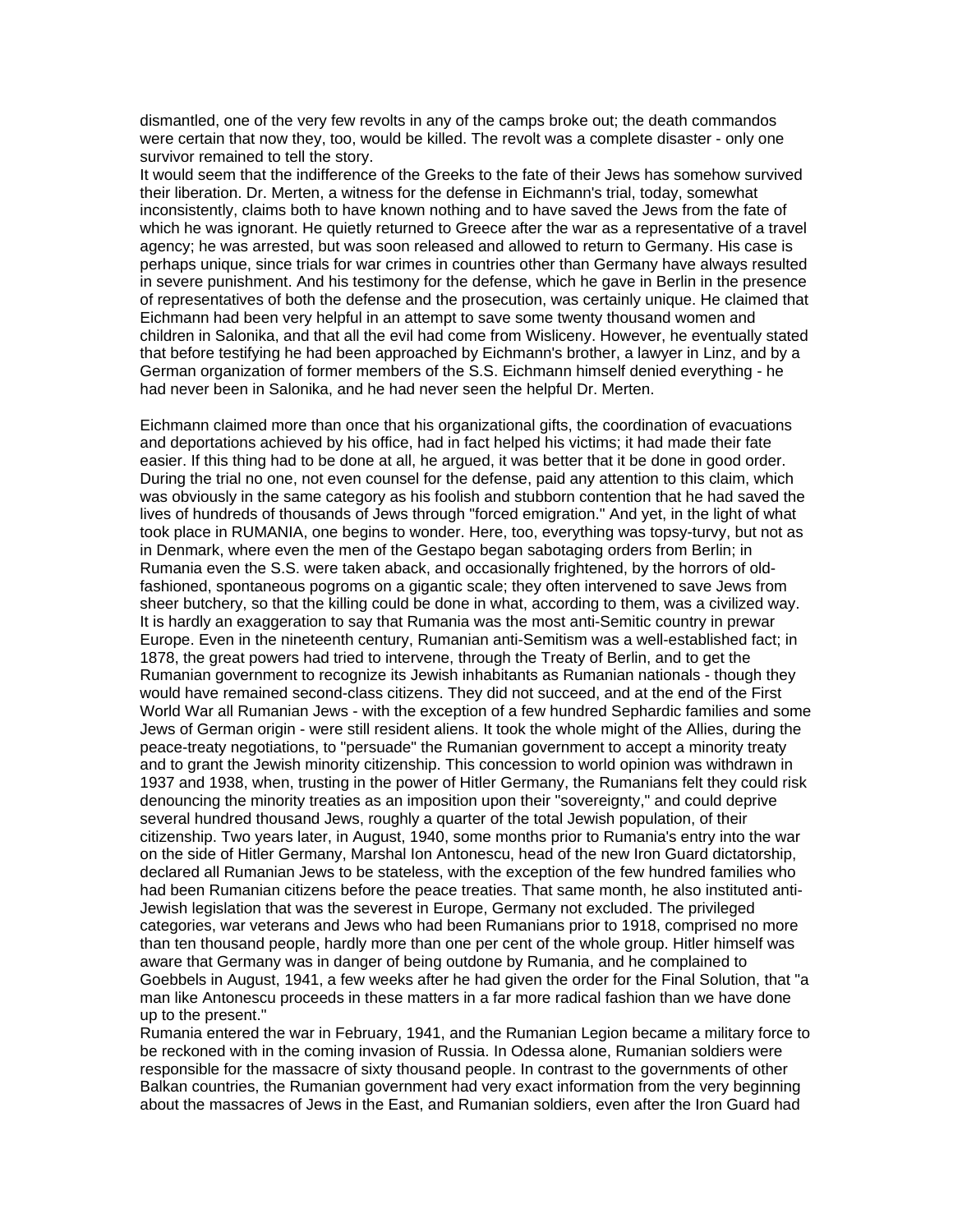been ousted from the government, in the summer of 1941, embarked upon a program of massacres and deportations that even "dwarfed the Bucharest outburst of the Iron Guard" in January of the same year - a program that for sheer horror is unparalleled in the whole atrocitystricken record (Hilberg). Deportation Rumanian style consisted in herding five thousand people into freight cars and letting them die there of suffocation while the train traveled through the countryside without plan or aim for days on end; a favorite follow-up to these killing operations was to expose the corpses in Jewish butcher shops. Also, the horrors of Rumanian concentration camps, which were established and run by the Rumanians themselves because deportation to the East was not feasible, were more elaborate and more atrocious than anything we know of in Germany. When Eichmann sent the customary adviser on Jewish affairs, Hauptsturmführer Gustav Richter, to Bucharest, Richter reported that Antonescu now wished to ship a hundred and ten thousand Jews into "two forests across the river Bug," that is, into German-held Russian territory, for liquidation. The Germans were horrified, and everybody intervened: the Army commanders, Rosenberg's Ministry for Occupied Eastern Territories, the Foreign Office in Berlin, the Minister to Bucharest, Freiherr Manfred von Killinger - the last, a former high S.A. officer, a personal friend of Röhm's and therefore suspect in the eyes of the S.S., was probably spied upon by Richter, who "advised" him on Jewish affairs. On this matter, however, they were all in agreement. Eichmann himself implored the Foreign Office, in a letter dated April, 1942, to stop these unorganized and premature Rumanian efforts "to get rid of the Jews" at this stage; the Rumanians must be made to understand that "the evacuation of German Jews, which is already in full swing," had priority, and he concluded by threatening to "bring the Security Police into action."

However reluctant the Germans were to give Rumania a higher priority in the Final Solution that had originally been planned for any Balkan country, they had to come around if they did not want the situation to deteriorate into bloody chaos, and, much as Eichmann may have enjoyed his threat to use the Security Police, the saving of Jews was not exactly what they had been trained for. Hence, in the middle of August - by which time the Rumanians had killed close to three hundred thousand of their Jews mostly without any German help - the Foreign Office concluded an agreement with Antonescu "for the evacuation of Jews from Rumania, to be carried out by German units," and Eichmann began negotiations with the German railroads for enough cars to transport two hundred thousand Jews to the Lublin death camps. But now, when everything was ready and these great concessions had been granted, the Rumanians suddenly did an aboutface. Like a bolt from the blue, a letter arrived in Berlin from the trusted Mr. Richter-Marshal Antonescu had changed his mind; as Ambassador Killinger reported, the Marshal now wanted to get rid of Jews "in a comfortable manner." What the Germans had not taken into account was that this was not only a country with an inordinately high percentage of plain murderers, but that Rumania was also the most corrupt country in the Balkans. Side by side with the massacres, there had sprung up a flourishing business in exemption sales, in which every branch of the bureaucracy, national or municipal, had happily engaged. The government's own specialty was huge taxes, which were levied haphazardly upon certain groups or whole communities of Jews. Now it had discovered that one could sell Jews abroad for hard currency, so the Rumanians became the most fervent adherents of Jewish emigration - at thirteen hundred dollars a head. This is how Rumania came to be one of the few outlets for Jewish emigration to Palestine during the war. And as the Red Army drew nearer, Antonescu became even more "moderate," he now was willing to let Jews go without any compensation.

It is a curious fact that Antonescu, from beginning to end, was not more "radical" than the Nazis (as Hitler thought), but simply always a step ahead of German developments. He had been the first to deprive all Jews of nationality, and he had started large-scale massacres openly and unashamedly at a time when the Nazis were still busy trying out their first experiments. He had hit upon the sales idea more than a year before Himmler offered "blood for trucks," and he ended, as Himmler finally did, by calling the whole thing off as though it had been a joke. In August, 1944, Rumania surrendered to the Red Army, and Eichmann, specialist in evacuation, was sent pellmell to the area in order to save some "ethnic Germans," without success. About half of Rumania's eight hundred and fifty thousand Jews survived, a great number of whom - several hundred thousand - found their way to Israel. Nobody knows how many Jews are left in the country today. The Rumanian murderers were all duly executed, and Killinger committed suicide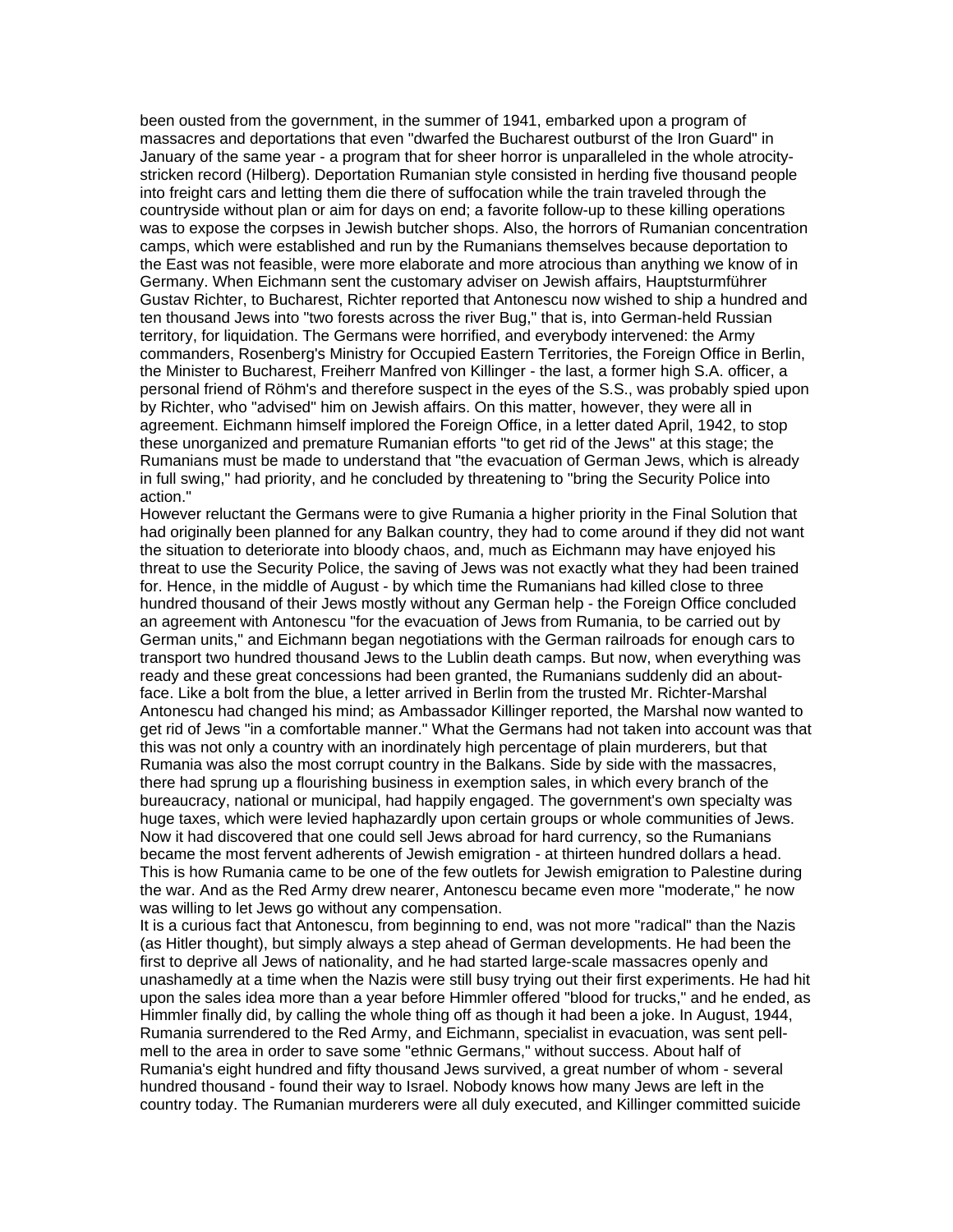before the Russians could lay their hands on him; only Hauptsturmführer a.D. Richter, who, it is true, had never had a chance to get into the act, lived peacefully in Germany until 1961, when he became a belated victim of the Eichmann trial.

XII : Deportations from Central Europe Hungary and Slovakia

HUNGARY, mentioned earlier in connection with the troublesome question of Eichmann's conscience, was constitutionally a kingdom without a king. The country, though without access to the sea and possessing neither navy nor merchant fleet, was ruled - or, rather, held in trust for the nonexistent king - by an admiral, Regent or Reichsverweser Nikolaus von Horthy. The only visible sign of royalty was an abundance of Hofräte, councilors to the nonexistent court. Once upon a time, the Holy Roman Emperor had been King of Hungary, and more recently, after 1806, the kaiserlichkönigliche Monarchie on the Danube had been precariously held together by the Hapsburgs, who were emperors (Kaiser) of Austria and kings of Hungary. In 1918, the Hapsburg Empire had been dissolved into Successor States, and Austria was now a republic, hoping for Anschluss, for union with Germany. Otto von Hapsburg was in exile, and he would never have been accepted as King of Hungary by the fiercely nationalistic Magyars; an authentically Hungarian royalty, on the other hand, did not even exist as a historical memory. So what Hungary was, in terms of recognized forms of government, only Admiral Horthy knew. Behind the delusions of royal grandeur was an inherited feudal structure, with greater misery among the landless peasants and greater luxury among the few aristocratic families who literally owned the country than anywhere else in these poverty-stricken territories, the homeland of Europe's stepchildren. It was this background of unsolved social questions and general backwardness that gave Budapest society its specific flavor, as though Hungarians were a group of illusionists who had fed so long on self-deception that they had lost any sense of incongruity. Early in the thirties, under the influence of Italian Fascism, they had produced a strong Fascist movement, the so-called Arrow Cross men, and in 1938 they followed Italy by passing their first anti-Jewish legislation; despite the strong influence of the Catholic Church in the country, the rulings applied to baptized Jews who had been converted after 1919, and even those converted before that date were included three years later. And yet, when an all-inclusive anti-Semitism, based on race, had become official government policy, eleven Jews continued to sit in the upper chamber of the Parliament, and Hungary was the only Axis country to send Jewish troops - a hundred and thirty thousand of them, in auxiliary service, but in Hungarian uniform - to the Eastern front. The explanation of these inconsistencies is that the Hungarians, their official policy notwithstanding, were even more emphatic than other countries in distinguishing between native Jews and Ostjuden, between the "Magyarized" Jews of "Trianon Hungary" (established, like the other Successor States, by the Treaty of Trianon) and those of recently annexed territories. Hungary's sovereignty was respected by the Nazi government until March, 1944, with the result that for Jews the country became an island of safety in "an ocean of destruction." While it is understandable enough that - with the Red Army approaching through the Carpathian Mountains and the Hungarian government desperately trying to follow the example of Italy and conclude a separate armistice - the German government should have decided to occupy the country, it is almost incredible that at this stage of the game it should still have been "the order of the day to come to grips with the Jewish problem," the "liquidation" of which was "a prerequisite for involving Hungary in the war," as Veesenmayer put it in a report to the Foreign Office in December, 1943. For the "liquidation" of this "problem" involved the evacuation of eight hundred thousand Jews, plus an estimated hundred or hundred and fifty thousand converted Jews.

Be that as it may, as I have said earlier, because of the greatness and the urgency of the task Eichmann arrived in Budapest in March, 1944, with his whole staff, which he could easily assemble, since the job had been finished everywhere else. He called Wisliceny and Brunner from Slovakia and Greece, Abromeit from Yugoslavia, Dannecker from Paris and Bulgaria, Siegfried Seidl from his post as Commander of Theresienstadt, and, from Vienna, Hermann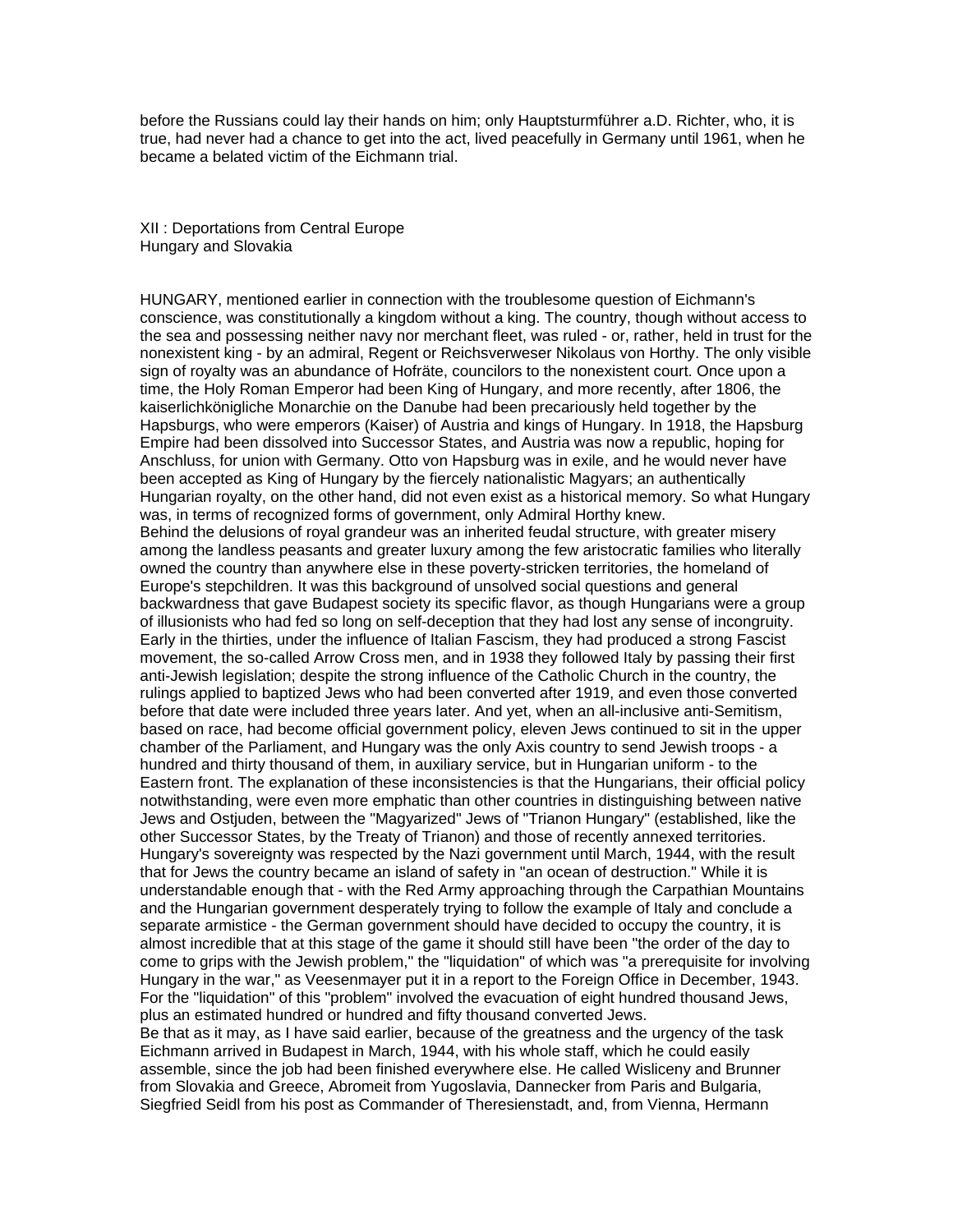Krumey, who became his deputy in Hungary. From Berlin, he brought all the more important members of his office staff: Rolf Günther, who had been his chief deputy; Franz Novak, his deportation officer; and Otto Hunsche, his legal expert. Thus, the Sondereinsatzkommando Eichmann (Eichmann Special Operation Unit) consisted of about ten men, plus some clerical assistants, when it set up its headquarters in Budapest. On the very evening of their arrival, Eichmann and his men invited the Jewish leaders to a conference, to persuade them to form a Jewish Council, through which they could issue their orders and to which they would give, in return, absolute jurisdiction over all Jews in Hungary. This was no easy trick at this moment and in that place. It was a time when, in the words of the Papal Nuncio, "the whole world knew what deportation meant in practice"; in Budapest, moreover, the Jews had "had a unique opportunity to follow the fate of European Jewry. We knew very well about the work of the Einsatzgruppen. We knew more than was necessary about Auschwitz," as Dr. Kastner was to testify at Nuremberg. Clearly, more than Eichmann's allegedly "hypnotic powers" was needed to convince anyone that the Nazis would recognize the sacred distinction between "Magyarized" and Eastern Jews; selfdeception had to have been developed to a high art to allow Hungarian Jewish leaders to believe at this moment that "it can't happen here" - "How can they send the Jews of Hungary outside Hungary?" - and to keep believing it even when the realities contradicted this belief every day of the week. How this was achieved came to light in one of the most remarkable non sequiturs uttered on the witness stand: the future members of the Central Jewish Committee (as the Jewish Council was called in Hungary) had heard from neighboring Slovakia that Wisliceny, who was now negotiating with them, accepted money readily, and they also knew that despite all bribes he "had deported all the Jews in Slovakia...." From which Mr. Freudiger concluded: "I understood that it was necessary to find ways and means to establish relationships with Wisliceny." Eichmann's cleverest trick in these difficult negotiations was to see to it that he and his men acted as though they were corrupt. The president of the Jewish community, Hofrat Samuel Stern, a member of Horthy's Privy Council, was treated with exquisite courtesy and agreed to be head of the Jewish Council. He and the other members of the Council felt reassured when they were asked to supply typewriters and mirrors, women's lingerie and eau de cologne, original Watteaus and eight pianos - even though seven of these were gracefully returned by Hauptsturmführer Novak, who remarked, "But, gentlemen, I don't want to open a piano store. I only want to play the piano." Eichmann himself visited the Jewish Library and the Jewish Museum, and assured everybody that all measures would be temporary. And corruption, first simulated as a trick, soon turned out to be real enough, though it did not take the form the Jews had hoped. Nowhere else did Jews spend so much money without any results whatever. In the words of the strange Mr. Kastner, "A Jew who trembles for his life and that of his family loses all sense of money." (Sic!) This was confirmed during the trial through testimony given by Philip von Freudiger, mentioned above, as well as through the testimony of Joel Brand, who had represented a rival Jewish body in Hungary, the Zionist Relief and Rescue Committee. Krumey received no less than two hundred and fifty thousand dollars from Freudiger in April, 1944, and the Rescue Committee paid twenty thousand dollars merely for the privilege of meeting with Wisliceny and some men of the S.S. Counterintelligence service. At this meeting, each of those present received an additional tip of a thousand dollars, and Wisliceny brought up again the so-called Europe Plan, which he had proposed in vain in 1942 and according to which Himmler supposedly would be prepared to spare all Jews except those in Poland for a ransom of two or three million dollars. On the strength of this proposal, which had been shelved long before, the Jews now started paying installments to Wisliceny. Even Eichmann's "idealism" broke down in this land of unheard-of abundance. The prosecution, though it could not prove that Eichmann had profited financially while on the job, stressed rightly his high standard of living in Budapest, where he could afford to stay at one of the best hotels, was driven around by a chauffeur in an amphibious car, an unforgettable gift from his later enemy Kurt Becher, went hunting and horseback riding, and enjoyed all sorts of previously unknown luxuries under the tutelage of his new friends in the Hungarian government. There existed, however, a sizable group of Jews in the country whose leaders, at least, indulged less in self-deception. The Zionist movement had always been particularly strong in Hungary, and it now had its own representation in the recently formed Relief and Rescue Committee (the Vaadat Ezra va Hazalah), which, maintaining close contact with the Palestine Office, had helped refugees from Poland and Slovakia, from Yugoslavia and Rumania; the committee was in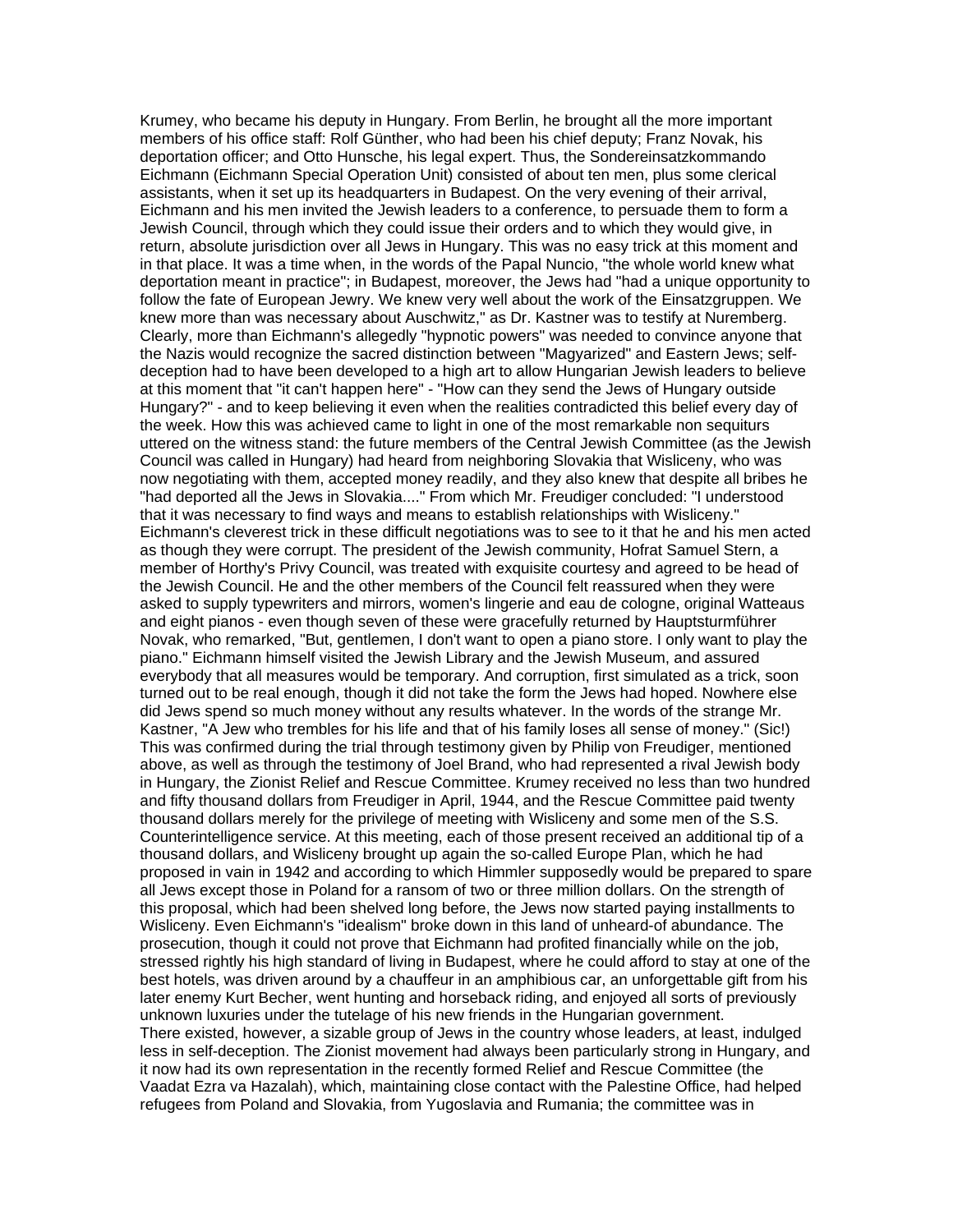constant communication with the American Joint Distribution Committee, which financed their work, and they had also been able to get a few Jews into Palestine, legally or illegally. Now that catastrophe had come to their own country, they turned to forging "Christian papers," certificates of baptism, whose bearers found it easier to go underground. Whatever else they might have been, the Zionist leaders knew they were outlaws, and they acted accordingly. Joel Brand, the unlucky emissary who was to present to the Allies, in the midst of the war, Himmler's proposal to give them a million Jewish lives in exchange for ten thousand trucks, was one of the leading officials of the Relief and Rescue Committee, and he came to Jerusalem to testify about his dealings with Eichmann, as did his former rival in Hungary, Philip von Freudiger. While Freudiger, whom Eichmann, incidentally, did not remember at all, recalled the rudeness with which he had been treated at these interviews, Brand's testimony actually substantiated much of Eichmann's own account of how he had negotiated with the Zionists. Brand had been told that "an idealistic German" was now talking to him, "an idealistic Jew" - two honorable enemies meeting as equals during a lull in the battle. Eichmann had said to him: "Tomorrow perhaps we shall again be on the battlefield." It was, of course, a horrible comedy, but it did go to show that Eichmann's weakness for uplifting phrases with no real meaning was not a pose fabricated expressly for the Jerusalem trial. What is more interesting, one cannot fail to note that in meeting with the Zionists neither Eichmann nor any other member of the Sondereinsatzkommando employed the tactics of sheer lying that they had used for the benefit of the gentlemen of the Jewish Council. Even "language rules" were suspended, and most of the time a spade was called a spade. Moreover, when it was a question of serious negotiations - over the amount of money that might buy an exit permit, over the Europe Plan, over the exchange of lives for trucks - not only Eichmann but everybody concerned: Wisliceny, Becher, the gentlemen of the Counterintelligence service whom Joel Brand used to meet every morning in a coffee house, turned to the Zionists as a matter of course. The reason for this was that the Relief and Rescue Committee possessed the required international connections and could more easily produce foreign currency, whereas the members of the Jewish Council had nothing behind them but the more than dubious protection of Regent Horthy. It also became clear that the Zionist functionaries in Hungary had received greater privileges than the usual temporary immunity to arrest and deportation granted the members of the Jewish Council. The Zionists were free to come and go practically as they pleased, they were exempt from wearing the yellow star, they received permits to visit concentration camps in Hungary, and, somewhat later, Dr. Kastner, the original founder of the Relief and Rescue Committee, could even travel about Nazi Germany without any identification papers showing he was a Jew. The organization of a Jewish Council was for Eichmann, with all his experience in Vienna, Prague, and Berlin, a routine matter that took no more than two weeks. The question now was whether he himself would be able to enlist the help of Hungarian officials for an operation of this magnitude. For him this was something new. In the ordinary course of events, it would have been handled for him by the Foreign Office and its representatives, in this instance, by the newly appointed Reich plenipotentiary, Dr. Edmund Veesenmayer, to whom Eichmann would have sent a "Jewish adviser." Eichmann himself clearly had no inclination for playing the role of adviser, a post that had nowhere carried a rank higher than Hauptsturmführer, or captain, whereas he was an Obersturmbannführer, or lieutenant colonel, two ranks higher. His greatest triumph in Hungary was that he could establish his own contacts. Three men were primarily concerned - Lászlo Endre, who because of an anti-Semitism that even Horthy had called "insane" had recently been appointed State Secretary in Charge of Political (Jewish) Affairs in the Ministry of the Interior; Lászlo Baky, also an undersecretary in the Ministry of the Interior, who was in charge of the Gerularmerie, the Hungarian police; and the police officer Lieutenant Colonel Ferenczy, who was directly in charge of deportations. With their help, Eichmann could be sure that everything, the issuance of the necessary decrees and the concentration of the Jews in the provinces, would proceed with "lightning speed." In Vienna, a special conference was held with the German State Railroad officials, since this matter involved the transportation of nearly half a million people. Höss, at Auschwitz, was informed of the plans through his own superior, General Richard Glücks of the W.V.H.A., and ordered a new branch line of the railway built, to bring the cars within a few yards of the crematoria; the number of death commandos manning the gas chambers was increased from 224 to 860, so that everything was ready for killing between six thousand and twelve thousand people a day. When the trains began arriving, in May, 1944, very few "able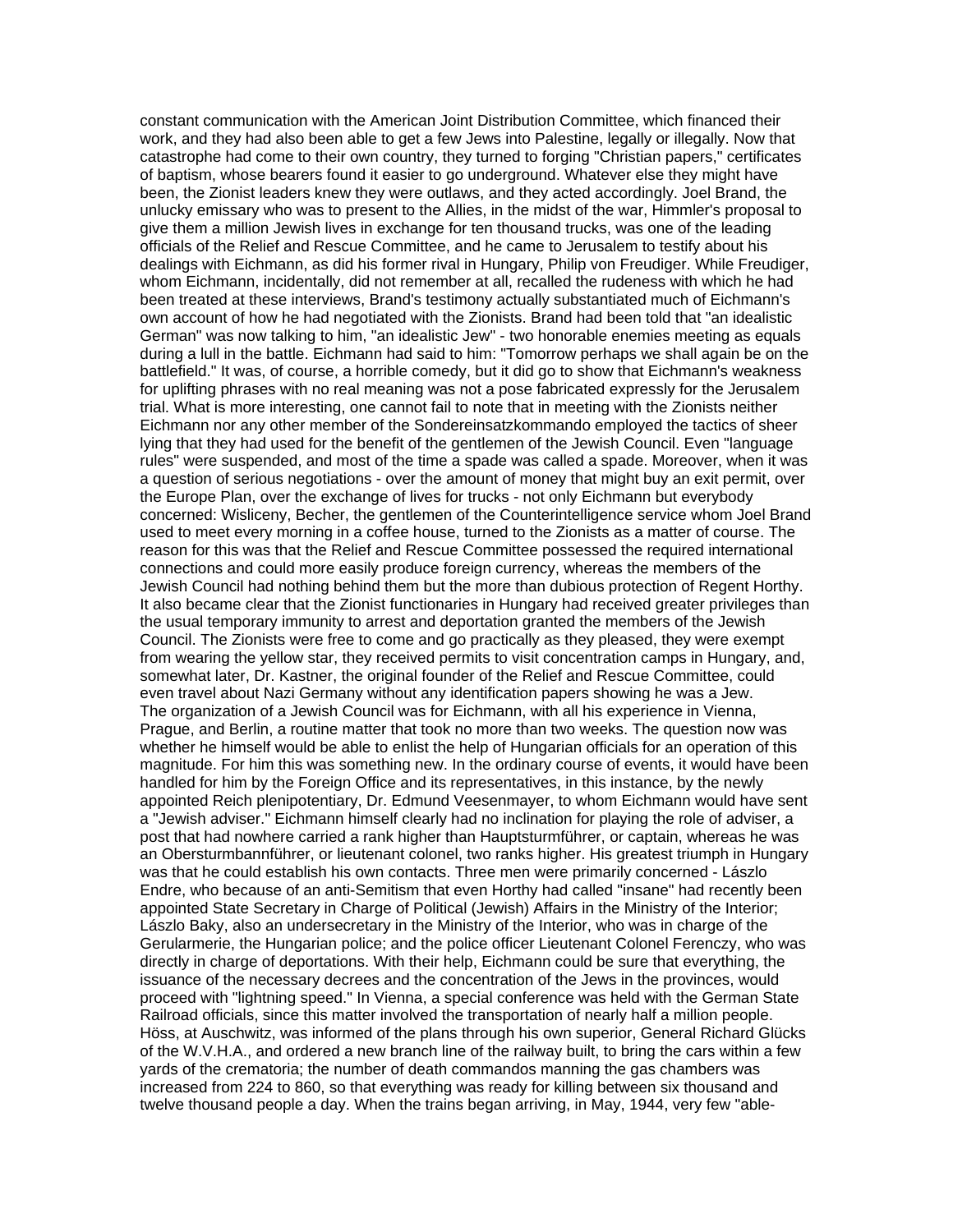bodied men" were selected for labor, and these few worked in Krupp's fuse factory at Auschwitz. (Krupp's newly built factory near Breslau, in Germany, the Berthawerk, collected Jewish manpower wherever it could find it and kept those men in conditions that were unsurpassed even among the labor gangs in the death camps.)

The whole operation in Hungary lasted less than two months and came to a sudden stop at the beginning of July. Thanks chiefly to the Zionists, it had been better publicized than any other phase of the Jewish catastrophe, and Horthy had been deluged with protests from neutral countries and from the Vatican. The Papal Nuncio, though, deemed it appropriate to explain that the Vatican's protest did not spring "from a false sense of compassion" - a phrase that is likely to be a lasting monument to what the continued dealings with, and the desire to compromise with, the men who preached the gospel of "ruthless toughness" had done to the mentality of the highest dignitaries of the Church. Sweden once more led the way with regard to practical measures, by distributing entry permits, and Switzerland, Spain, and Portugal followed her example, so that finally about thirty-three thousand Jews were living in special houses in Budapest under the protection of neutral countries. The Allies had received and made public a list of seventy men whom they knew to be the chief culprits, and Roosevelt had sent an ultimatum threatening that "Hungary's fate will not be like any other civilized nation. . . unless the deportations are stopped." The point was driven home by an unusually heavy air raid on Budapest on July 2. Thus pressed from all sides, Horthy gave the order to stop the deportations, and one of the most damning pieces of evidence against Eichmann was the rather obvious fact that he had not obeyed "the old fool's" order but, in mid-July, deported another fifteen hundred Jews who were at hand in a concentration camp near Budapest. To prevent the Jewish officials from informing Horthy, he assembled the members of the two representative bodies in his office, where Dr. Hunsche detained them, on various pretexts, until he learned that the train had left Hungarian territory. Eichmann remembered nothing of this episode, in Jerusalem, and although the judges were "convinced that the accused remembers his victory over Horthy very well," this is doubtful, since to Eichmann Horthy was not such a great personage.

This seems to have been the last train that left Hungary for Auschwitz. In August, 1944, the Red Army was in Rumania, and Eichmann was sent there on his wild-goose chase. When he came back, the Horthy regime had gathered sufficient courage to demand the withdrawal of the Eichmann commando, and Eichmann himself asked Berlin to let him and his men return, since they "had become superfluous." But Berlin did nothing of the sort, and was proved right, for in mid-October the situation once more changed abruptly. With the Russians no more than a hundred miles from Budapest, the Nazis succeeded in overthrowing the Horthy government and in appointing the leader of the Arrow Cross men, Ferenc Szalasi, head of state. No more transports could be sent to Auschwitz, since the extermination facilities were about to be dismantled, while at the same time the German shortage of labor had grown even more desperate. Now it was Veesenmayer, the Reich plenipotentiary, who negotiates with the Hungarian Ministry of the Interior for permission to ship fifty thousand Jews - men between sixteen and sixty, and women under forty - to the Reich; he added in his report that Eichmann hoped to send fifty thousand more. Since railroad facilities no longer existed, this led to the foot marches of November, 1944, which were stopped only by an order from Himmler. The Jews who were sent on the marches had been arrested at random by the Hungarian police, regardless of exemptions, to which by now many were entitled, regardless also of the age limits specified in the original directives. The marchers were escorted by Arrow Cross men, who robbed them and treated them with the utmost brutality. And that was the end. Of an original Jewish population of eight hundred thousand, some hundred and sixty thousand must still have remained in the Budapest ghetto - the countryside was judenrein - and of these tens of thousands became victims of spontaneous pogroms. On February 13, 1945, the country surrendered to the Red Army. The chief Hungarian culprits in the massacre were all put on trial, condemned to death, and executed. None of the German initiators, except Eichmann, paid with more than a few years in prison.

SLOVAKIA, like Croatia, was an invention of the German Foreign Office. The Slovaks had come to Berlin to negotiate their "independence" even before the Germans occupied Czechoslovakia, in March, 1939, and at that time they had promised Göring that they would follow Germany faithfully in their handling of the Jewish question. But this had been in the winter of 1938-39, when no one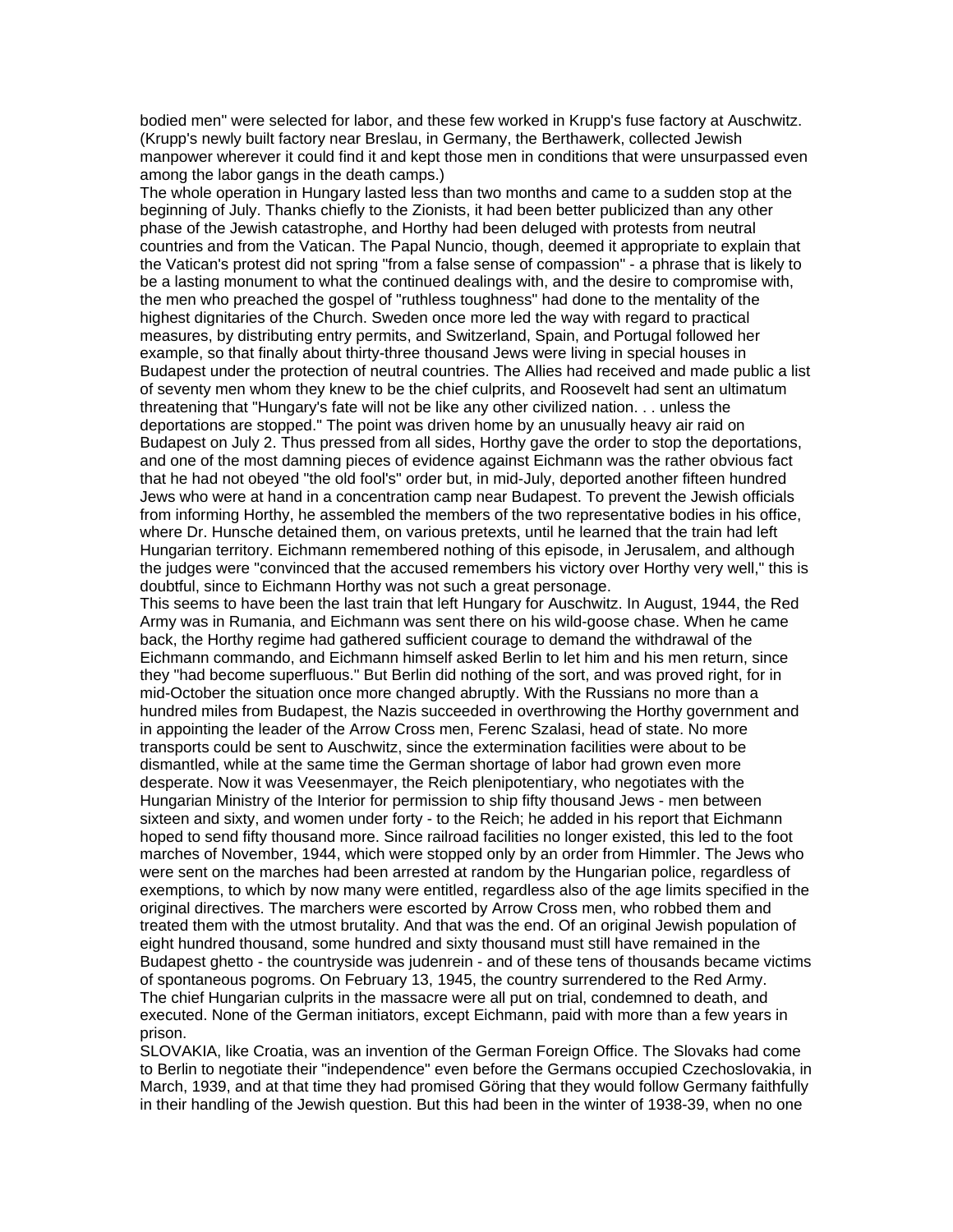had yet heard of such a thing as the Final Solution. The tiny country, with a poor peasant population of about two and a half million and with ninety thousand Jews, was primitive, backward, and deeply Catholic. It was ruled at the time by a Catholic priest, Father Josef Tiso. Even its Fascist movement, the Hlinka Guard, was Catholic in outlook, and the vehement anti-Semitism of these clerical Fascists or Fascist clerics differed in both style and content from the ultramodern racism of their German masters. There was only one modern anti-Semite in the Slovak government, and that was Eichmann's good friend Sano Mach, Minister of the Interior. All the others were Christians, or thought they were, whereas the Nazis were in principle, of course, as anti-Christian as they were anti-Jewish. The Slovaks' being Christians meant not only that they felt obliged to emphasize what the Nazis considered an "obsolete" distinction between baptized and nonbaptized Jews, but also that they thought of the whole issue in medieval terms. For them a "solution" consisted in expelling the Jews and inheriting their property but not in systematic "exterminating," although they did not mind occasional killing. The greatest "sin" of the Jews was not that they belonged to an alien "race" but that they were rich. The Jews in Slovakia were not very rich by Western standards, but when fifty-two thousand of them had to declare their possessions because they owned more than two hundred dollars' worth, and it turned out that their total property amounted to a hundred million dollars, every single one of them must have looked to the Slovaks like an incarnation of Croesus.

During their first year and a half of "independence," the Slovaks were busy trying to solve the Jewish question according to their own lights. They transferred the larger Jewish enterprises to non-Jews, enacted some anti-Jewish legislation, which, according to the Germans, had the "basic defect" of exempting baptized Jews who had been converted prior to 1918, planned to set up ghettos "following the example of the General Government," and mobilized Jews for forced labor. Very early, in September, 1940, they had been given a Jewish adviser; Hauptsturmführer Dieter Wisliceny, once Eichmann's greatly admired superior and friend in the Security Service (his eldest son was named Dieter) and now his equal in rank, was attached to the German legation in Bratislava. Wisliceny did not marry and, therefore, could not be promoted further, so a year later he was outranked by Eichmann and became his subordinate. Eichmann thought that this must have rankled with him, and that it helped explain why he had given such damning evidence against him as witness in the Nuremberg Trials, and had even offered to find out his hiding place. But this is doubtful. Wisliceny probably was interested only in saving his own skin, he was utterly unlike Eichmann. He belonged to the educated stratum of the S.S., lived among books and records, had himself addressed as "Baron" by the Jews in Hungary, and, generally, was much more concerned with money than worried about his career; consequently, he was one of the very first in the S.S. to develop "moderate" tendencies.

Nothing much happened in Slovakia during these early years, until March, 1942, when Eichmann appeared in Bratislava to negotiate the evacuation of twenty thousand "young and strong labor Jews." Four weeks later, Heydrich himself came to see the Prime Minister, Vojtek Tuka, and persuaded him to let all Jews be resettled in the East, including the converted Jews who had thus far been exempted. The government, with a priest at its head, did not at all mind correcting the "basic defect" of distinguishing between Christians and Jews on the grounds of religion when it learned that "no claim was put forward by the Germans in regard to the property of these Jews except the payment of five hundred Reichsmarks in exchange for each Jew received"; on the contrary, the government demanded an additional guaranty from the German Foreign Office that "Jews removed from Slovakia and received by [the Germans] would stay in the Eastern areas forever, and would not be given an opportunity of returning to Slovakia." To follow up these negotiations on the highest level, Eichmann paid a second visit to Bratislava, the one that coincided with Heydrich's assassination, and by June, 1942, fifty-two thousand Jews had been deported by the Slovak police to the killing centers in Poland.

There were still some thirty-five thousand Jews left in the country, and they all belonged to the originally exempted categories - converted Jews and their parents, members of certain professions, young men in forced labor battalions, a few businessmen. It was at this moment, when most of the Jews had already been "resettled," that the Bratislava Jewish Relief and Rescue Committee, a sister body of the Hungarian Zionist group, succeeded in bribing Wisliceny, who promised to help to slow down the pace of the deportations, and who also proposed the so-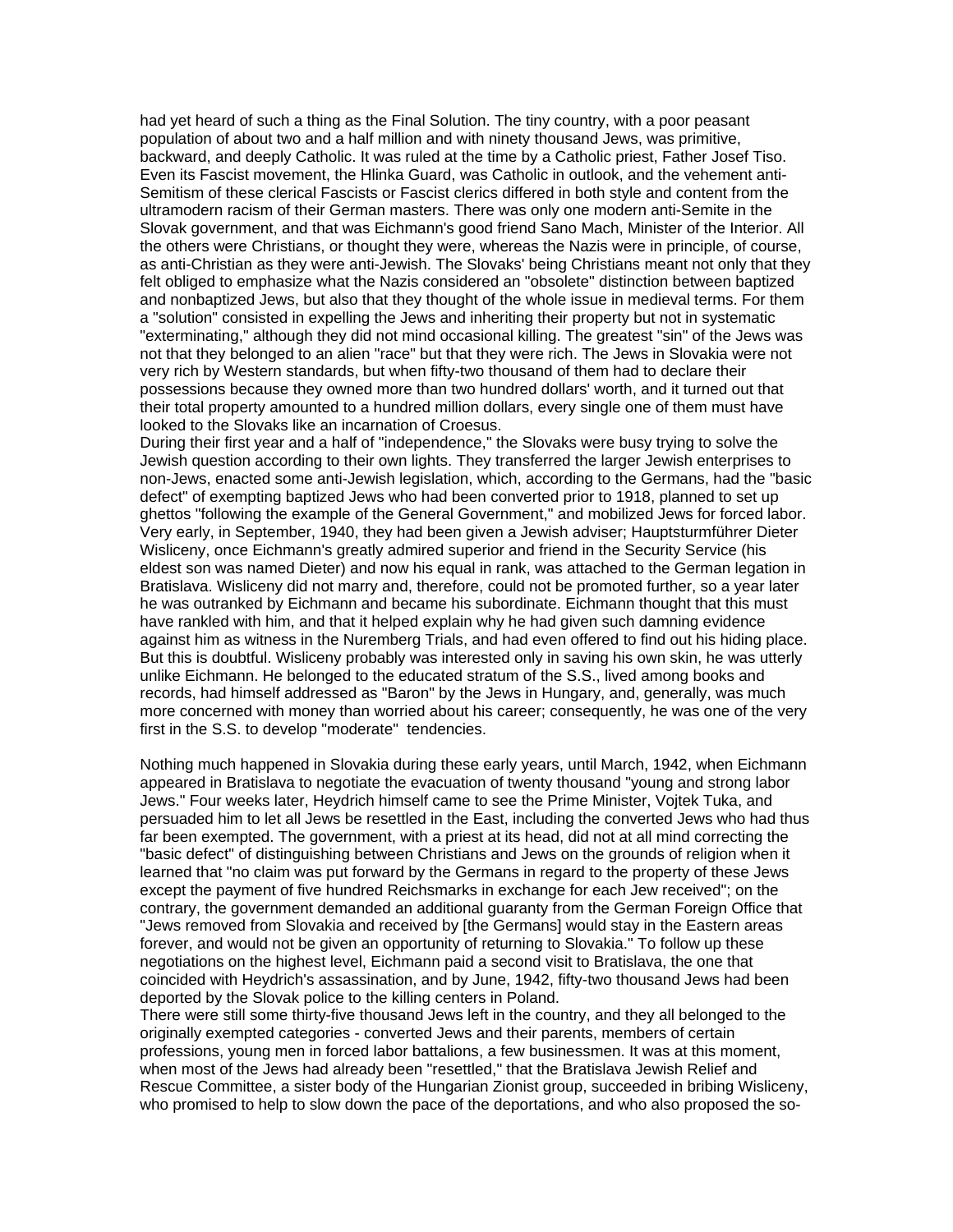called Europe Plan, which he was to bring up again later in Budapest. It is very unlikely that Wisliceny ever did anything except read books and listen to music, and, of course, accept whatever he could get. But it was just at this moment that the Vatican informed the Catholic clergy of the true meaning of the word "resettlement." From then on, as the German Ambassador, Hans Elard Ludin, reported to the Foreign Office in Berlin, the deportations became very unpopular, and the Slovak government began pressing the Germans for permission to visit the "resettlement" centers - which, of course, neither Wisliceny nor Eichmann could grant, since the "resettled" Jews were no longer among the living. In December, 1943, Dr. Edmund Veesenmayer came to Bratislava to see Father Tiso himself; he had been sent by Hitler and his orders specified that he should tell Tiso "to come down to earth" (Fraktur mit ihm reden). Tiso promised to put between sixteen and eighteen thousand unconverted Jews in concentration camps and to establish a special camp for about ten thousand baptized Jews, but he did not agree to deportations. In June, 1944, Veesenmayer, now Reich plenipotentiary in Hungary, appeared again, and demanded that the remaining Jews in the country be included in the Hungarian operations. Tiso refused again.

In August, 1944, as the Red Army drew near, a full-fledged revolt broke out in Slovakia, and the Germans occupied the country. By this time, Wisliceny was in Hungary, and he probably was no longer trusted anyway. The R.S.H.A. sent Alois Brunner to Bratislava to arrest and deport the remaining Jews. Brunner first arrested and deported the officials of the Relief and Rescue Committee, and then, this time with the help of German S.S. units, deported another twelve or fourteen thousand people. On April 4, 1945, when the Russians arrived in Bratislava, there were perhaps twenty thousand Jews left who had survived the catastrophe.

## XIII : The Killing Centers in the East

When the Nazis spoke of the East, they meant a huge area that embraced Poland, the Baltic States, and occupied Russian territory. It was divided into four administrative units: the Warthegau, consisting of the Polish Western Regions annexed to the Reich, under Gauleiter Artur Greiser; the Ostland, including Lithuania, Latvia, and Estonia, and the rather indefinite area of White Russia, with Riga as the seat of the occupation authorities; the General Government of central Poland, under Hans Frank; and the Ukraine, under Alfred Rosenberg's Ministry for the Occupied Eastern Territories. These were the first countries on which testimony was presented in the case for the prosecution, and they were the last to be dealt with in the judgment. No doubt both the prosecution and the judges had excellent reasons for their opposite decisions. The East was the central scene of Jewish suffering, the gruesome terminal of all deportations, the place from which there was hardly ever any escape and where the number of survivors rarely reached more than five per cent. The East, moreover, had been the center of the prewar Jewish population in Europe; more than three million Jews had lived in Poland, two hundred and sixty thousand in the Baltic states, and more than half of the estimated three million Russian Jews in White Russia, the Ukraine, and the Crimea. Since the prosecution was interested primarily in the suffering of the Jewish people and "the dimensions of the genocide" attempted upon it, it was logical to start here, and then see how much specific responsibility for this unmitigated hell could be blamed upon the accused. The trouble was that the evidence relating Eichmann to the East was "scanty," and this was blamed on the fact that the Gestapo files, and particularly the files of Eichmann's section, had been destroyed by the Nazis. This scarcity of documentary evidence gave the prosecution a probably welcome pretext for calling an endless procession of witnesses to testify to events in the East, though this was hardly its only reason for doing so. The prosecution - as had been hinted during the trial but was fully described later (in the special Bulletin issued in April, 1962, by Yad Vashem, the Israeli archive on the Nazi period) - had been under considerable pressure from Israeli survivors, who constitute about twenty per cent of the present population of the country. They had flocked spontaneously to the trial authorities and also to Yad Vashem, which had been officially commissioned to prepare some of the documentary evidence, to offer themselves as witnesses. The worst cases of "strong imagination," people who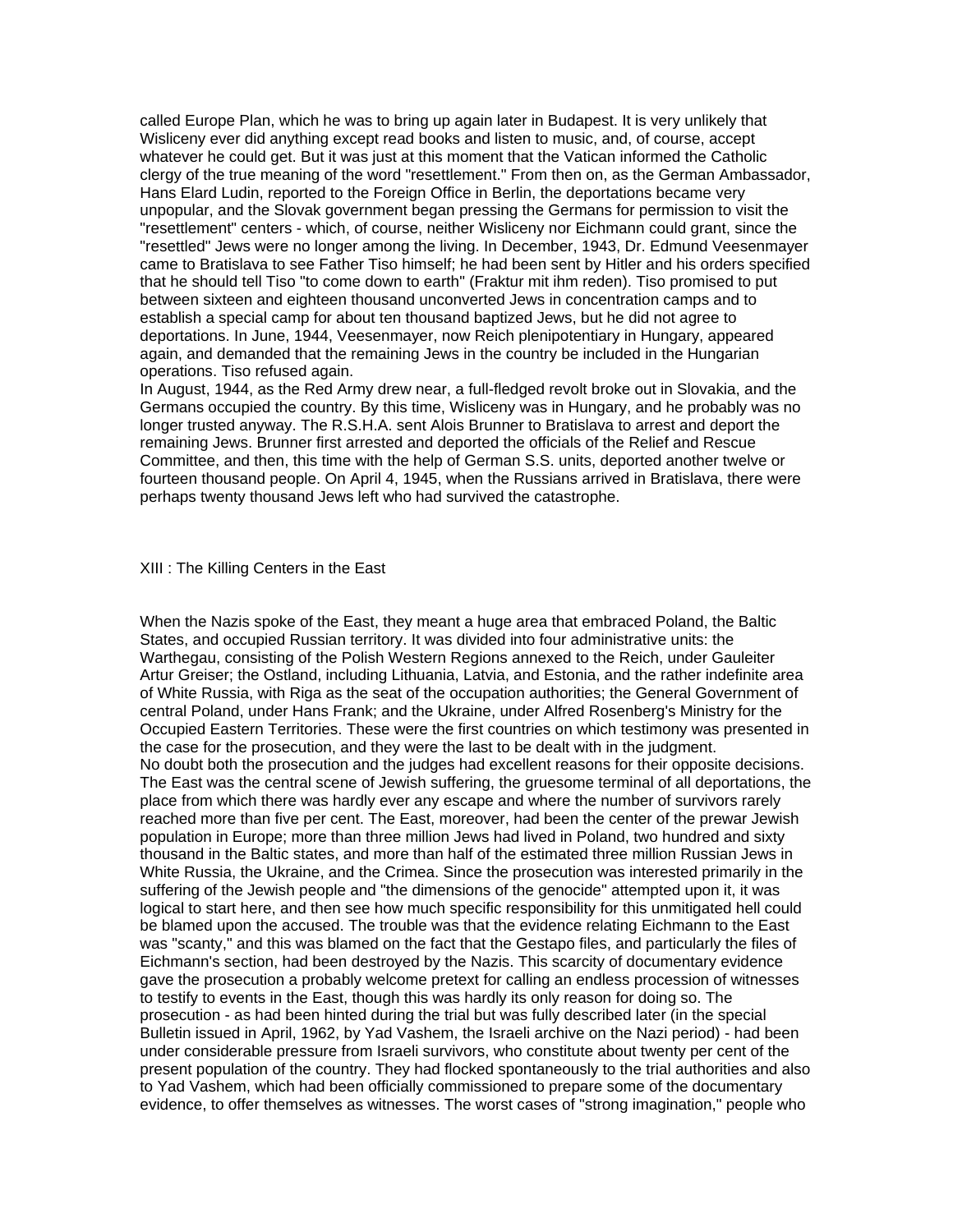had "seen Eichmann at various places where he had never been," were weeded out, but fifty-six "sufferings-of-the-Jewish-people witnesses," as the trial authorities called them, were finally put on the stand, instead of some fifteen or twenty "background witnesses," as originally planned; twenty-three sessions, out of a total of a hundred and twenty-one, were entirely devoted to "background," which meant they had no apparent bearing upon the case. Though the witnesses for the prosecution were hardly ever cross-examined by either the defense or the judges, the judgment did not accept evidence that had bearing on Eichmann unless it was given some other corroboration. (Thus, the judges refused to charge Eichmann with the murder of the Jewish boy in Hungary; or with having instigated the Kristallnacht in Germany and Austria, of which he certainly knew nothing at the time and, even in Jerusalem, knew considerably less than the least wellinformed student of the period; or with the murder of ninety-three children of Lidice, who, after Heydrich's assassination, were deported to Lódz, since "it has not been proved beyond reasonable doubt, according to the evidence before us, that they were murdered"; or with responsibility for the hideous operations of Unit 1005, "amongst the most horrifying parts of all the evidence submitted by the prosecution," which had had the task of opening the mass graves in the East and disposing of the corpses in order to efface all traces of slaughter, and was commanded by Standartenführer Paul Blobel, who, according to his own testimony at Nuremberg, took orders from Müller, the head of Section IV of the R.S.H.A.; or with the dreadful conditions under which Jews left alive in the extermination camps were evacuated to German concentration camps, especially to Bergen-Belsen, during the last months of the war.) The gist of the background witnesses' testimony about conditions in the Polish ghettos, about procedures in the various death camps, about forced labor and, generally, the attempt to exterminate through labor, was never in dispute; on the contrary, there was hardly anything in what they told that had not been known before. If Eichmann's name was mentioned at all, it obviously was hearsay evidence, "rumors testified to," hence without legal validity. The testimony of all witnesses who had "seen him with their own eyes" collapsed the moment a question was addressed to them, and the judgment found "that the center of gravity of his activities was within the Reich itself, the Protectorate, and in the countries of Europe to the west, north, south, southeast and Central Europe" - that is, everywhere except in the East. Why, then, did the court not waive these hearings, which lasted for weeks and months on end? In discussing this question, the judgment was somewhat apologetic, and finally gave an explanation that was curiously inconsistent: "Since the accused denied all the counts in the indictment," the judges could not dismiss "evidence on the factual background." The accused, however, had never denied these facts in the indictment, he had only denied that he was responsible for them "in the sense of the indictment." Actually, the judges were faced with a highly unpleasant dilemma. At the very beginning of the trial, Dr. Servatius had impugned the impartiality of the judges; no Jew, in his opinion, was qualified to sit in judgment on the implementers of the Final Solution, and the presiding judge had replied: "We are professional judges, used and accustomed to weighing evidence brought before us and to doing our work in the public eye and subject to public criticism. . . . When a court sits in judgment, the judges who compose it are human beings, are flesh and blood, with feelings and senses, but they are obliged by the law to restrain those feelings and senses. Otherwise, no judge could ever be found to try a criminal case where his abhorrence might be aroused. . . . It cannot be denied that the memory of the Nazi holocaust stirs every Jew, but while this case is being tried before us it will be our duty to restrain these feelings, and this duty we shall honor." Which was good and fair enough, unless Dr. Servatius meant to imply that Jews might lack a proper understanding of the problem their presence caused in the midst of the nations of the world, and hence would fail to appreciate a "final solution" of it. But the irony of the situation was that in case he had felt inclined to make this argument, he could have been answered that the accused, according to his own, emphatically repeated testimony, had learned all he knew about the Jewish question from Jewish-Zionist authors, from the "basic books" of Theodor Herzl and Adolf Böhm. Who, then, could be better qualified to try him than these three men, who had all been Zionists since their early youth?

It was not with respect to the accused, then, but with respect to the background witnesses that the fact of the Jewishness of the judges, of their living in a country where every fifth person was a survivor, became acute and troublesome. Mr. Hausner had gathered together a "tragic multitude" of sufferers, each of them eager not to miss this unique opportunity, each of them convinced of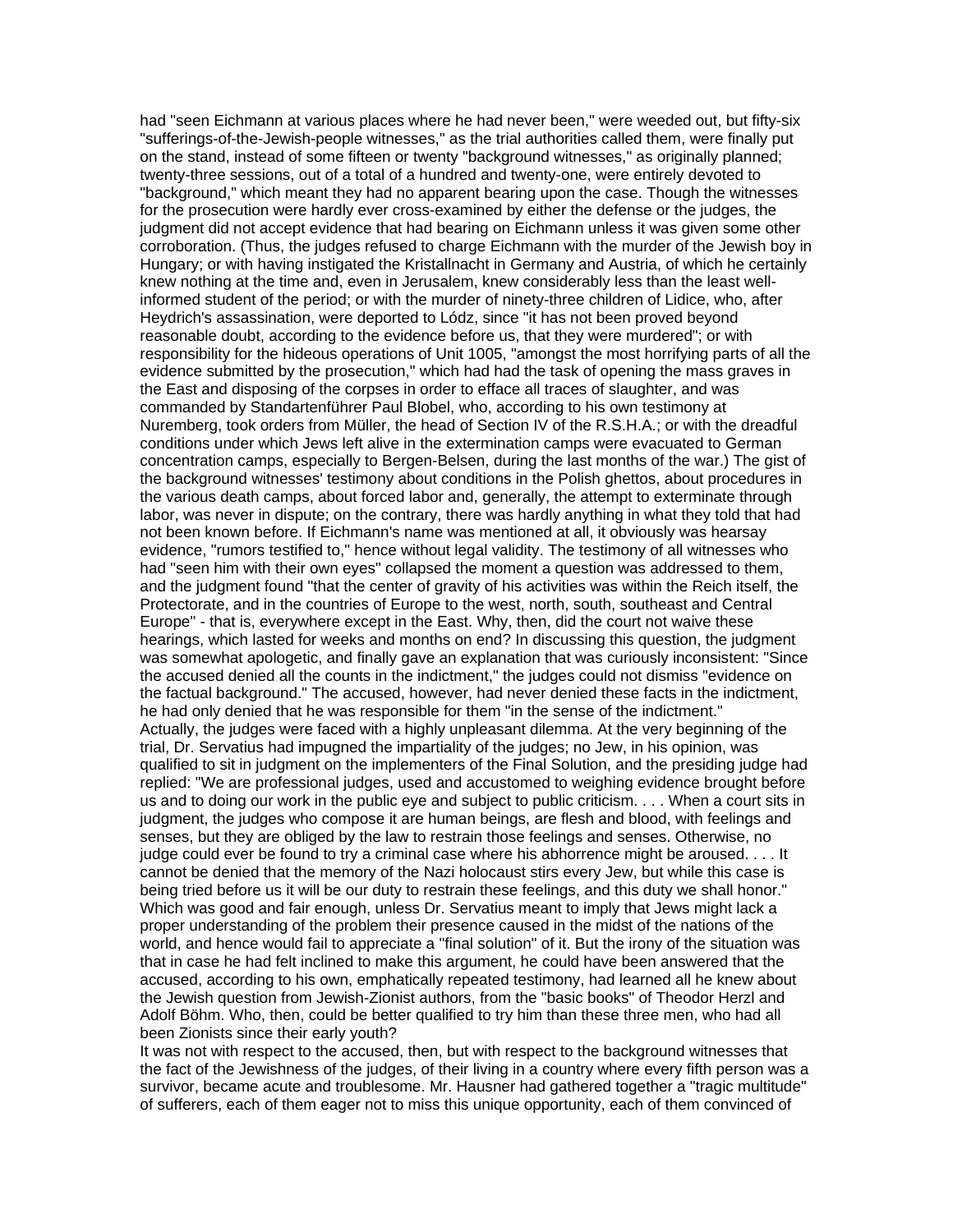his right to his day in court. The judges might, and did, quarrel with the prosecutor about the wisdom and even the appropriateness of using the occasion for "painting general pictures," but once a witness had taken the stand, it was difficult indeed to interrupt him, to cut short such testimony, "because of the honor of the witness and because of the matters about which he speaks," as Judge Landau put it. Who were they, humanly speaking, to deny any of these people their day in court? And who would have dared, humanly speaking, to question their veracity as to detail when they "poured out their hearts as they stood in the witness box," even though what they had to tell could only "be regarded as by-products of the trial"?

There was an additional difficulty. In Israel, as in most other countries, a person appearing in court is deemed innocent until proved guilty. But in the case of Eichmann this was an obvious fiction. If he had not been found guilty before he appeared in Jerusalem, guilty beyond any reasonable doubt, the Israelis would never have dared, or wanted, to kidnap him; Prime Minister Ben-Gurion, explaining to the President of Argentina, in a letter dated June 3, 1960, why Israel had committed a "formal violation of Argentine law," wrote that "it was Eichmann who organized the mass murder [of six million of our people], on a gigantic and unprecedented scale, throughout Europe." In contrast to normal arrests in ordinary criminal cases, where suspicion of guilt must be proved to be substantial and reasonable but not beyond reasonable doubt - that is the task of the ensuing trial - Eichmann's illegal arrest could be justified, and was justified in the eyes of the world, only by the fact that the outcome of the trial could be safely anticipated. His role in the Final Solution, it now turned out, had been wildly exaggerated - partly because of his own boasting, partly because the defendants at Nuremberg and in other postwar trials had tried to exculpate themselves at his expense, and chiefly because he had been in close contact with Jewish functionaries, since he was the one German official who was an "expert in Jewish affairs" and in nothing else. The prosecution, basing its case upon sufferings that were not a bit exaggerated, had exaggerated the exaggeration beyond rhyme or reason - or so one thought until the judgment of the Court of Appeal was handed down, in which one could read: "It was a fact that the appellant had received no, `superior orders' at all. He was his own superior, and he gave all orders in matters that concerned Jewish affairs." That had been precisely the argument of the prosecution, which the judges in the District Court had not accepted, but, dangerous nonsense though it was, the Court of Appeal fully endorsed it. (It was supported chiefly by the testimony of Justice Michael A. Musmanno, author of Ten Days to Die [1950], and a former judge at Nuremberg, who had come from America to testify for the prosecution. Mr. Musmanno had sat on the trials of the administrators of the concentration camps, and of the members of the mobile killing units in the East; and while Eichmann's name had come up in the proceedings, he had mentioned it only once in his judgments. He had, however, interviewed the Nuremberg defendants in their prison. And there Ribbentrop had told him that Hitler would have been all right if he had not fallen under Eichmann's influence. Well, Mr. Musmanno did not believe all he was told, but he did believe that Eichmann had been given his commission by Hitler himself and that his power "came by speaking through Himmler and through Heydrich." A few sessions later, Mr. Gustave M. Gilbert, professor of psychology at Long Island University and author of Nuremberg Diary [1947], appeared as a witness for the prosecution. He was more cautious than Justice Musmanno, whom he had introduced to the defendants at Nuremberg. Gilbert testified that "Eichmann . . . wasn't thought of very much by the major Nazi war criminals

. at that time," and also that Eichmann, whom they both assumed dead, had not been mentioned in discussions of the war crimes between Gilbert and Musmanno.) The District Court judges, then, because they saw through the exaggerations of the prosecution and had no wish to make Eichmann the superior of Himmler and the inspirer of Hitler, were put in the position of having to defend the accused. The task, apart from its unpleasantness, was of no consequence for either judgment or sentence, as "the legal and moral responsibility of him who delivers the victim to his death is, in our opinion, no smaller and may even be greater than the liability of him who does the victim to death."

The judges' way out of all these difficulties was through compromise. The judgment falls into two parts, and the by far larger part consists of a rewriting of the prosecution's case. The judges indicated their fundamentally different approach by starting with Germany and ending with the East, for this meant that they intended to concentrate on what had been done instead of on what the Jews had suffered. In an obvious rebuff to the prosecution, they said explicitly that sufferings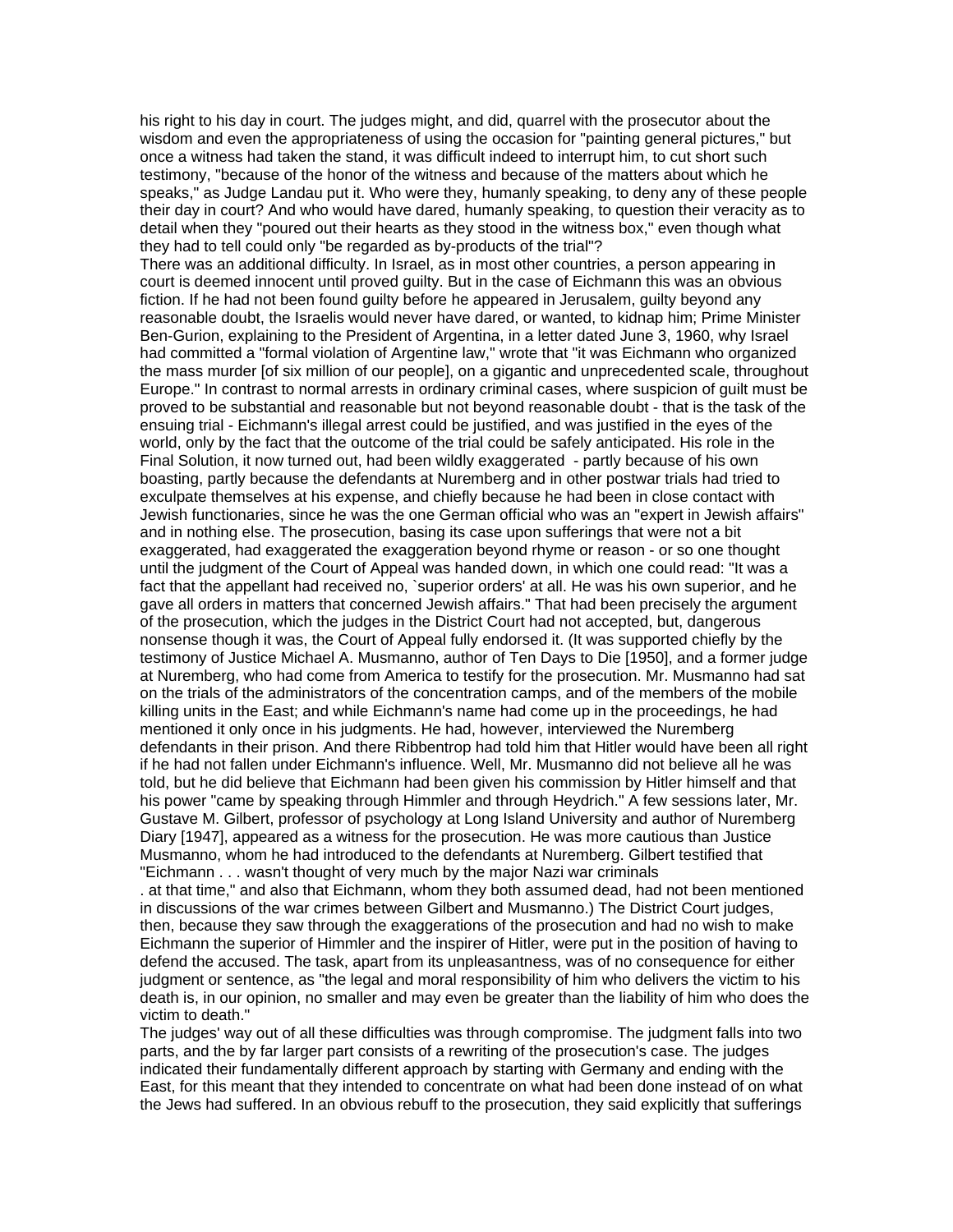on so gigantic a scale were "beyond human understanding," a matter for "great authors and poets," and did not belong in a courtroom, whereas the deeds and motives that had caused them were neither beyond understanding nor beyond judgment. They even went so far as to state that they would base their findings upon their own presentation, and, indeed, they would have been lost if they had not gone to the enormous amount of work that this implied. They got a firm grasp on the intricate bureaucratic setup of the Nazi machinery of destruction, so that the position of the accused could be understood. In contrast to the introductory speech of Mr. Hausner, which has already been published as a book, the judgment can be studied with profit by those with a historical interest in this period. But the judgement, so pleasantly devoid of cheap oratory, would have destroyed the case for the prosecution altogether if the judges had not found reason to charge Eichmann with some responsibility for crimes in the East, in addition to the main crime, to which he had confessed, namely, that he had shipped people to their death in full awareness of what he was doing.

Four points were chiefly in dispute. There was, first, the question of Eichmann's participation in the mass slaughter carried out in the East by the Einsatzgruppen, which had been set up by Heydrich at a meeting, held in March, 1941, at which Eichmann was present. However, since the commanders of the Einsatzgruppen were members of the intellectual élite of the S.S., while their troops were either criminals or ordinary soldiers drafted for punitive duty - nobody could volunteer - Eichmann was connected with this important phase of the Final Solution only in that he received the reports of the killers, which he then had to summarize for his superiors. These reports, though "top secret," were mimeographed and went to between fifty and seventy other offices in the Reich, in each of which there sat, of course, some Oberregierungsrat who summarized them for the higher-ups. There was, in addition to this, the testimony of Justice Musmanno, who claimed that Walter Schellenberg, who had drawn up the draft agreement between Heydrich and General Walter von Brauchitsch, of the military command, specifying that the Einsatzgruppen were to enjoy full freedom in "the execution of their plans as regards the civil population," that is, in the killing of civilians, had told him in a conversation at Nuremberg that Eichmann had "controlled these operations" and had even "personally supervised" them. The judges "for reasons of caution" were unwilling to rely on an uncorroborated statement of Schellenberg's, and threw out this evidence. Schellenberg must have had a remarkably low opinion of the Nuremberg judges and their ability to find their way through the labyrinthine administrative structure of the Third Reich. Hence, all that was left was evidence that Eichmann was well informed of what was going on in the East, which had never been in dispute, and the judgment, surprisingly, concluded that this evidence was sufficient to constitute proof of actual participation.

The second point, dealing with the deportation of Jews from Polish ghettos to the nearby killing centers, had more to recommend it. It was indeed "logical" to assume that the transportation expert would have been active in the territory under the General Government. However, we know from many other sources that the Higher S.S. and Police Leaders were in charge of transportation for this whole area - to the great grief of Governor General Hans Frank, who in his diary complained endlessly about interference in this matter without ever mentioning Eichmann's name. Franz Novak, Eichmann's transportation officer, testifying for the defense, corroborated Eichmann's version: occasionally, of course, they had had to negotiate with the manager of the Ostbahn, the Eastern Railways, because shipments from the western parts of Europe had to be coordinated with local operations. (Of these transactions, Wisliceny had given a good account at Nuremberg. Novak used to contact the Ministry of Transport, which, in turn, had to obtain clearance from the Army if the trains entered a theater of war. The Army could veto transports. What Wisliceny did not tell, and what is perhaps more interesting, is that the Army used its right of veto only in the initial years, when German troops were on the offensive; in 1944, when the deportations from Hungary clogged the lines of retreat for whole G an armies in desperate flight, no vetoes were forthcoming.) But when, for instance, the Warsaw ghetto as evacuated in 1942, at the rate of five thousand people a day, Himmler himself conducted the negotiations with the railway authorities, and Eichmann and his outfit had nothing whatever to do with them. The judgment finally fell back on testimony given by a witness at the Höss trial that some Jews from the General Government area had arrived in Auschwitz together with Jews from Bialystok, a Polish city that had been incorporated into the German province of East Prussia, and hence fell within Eichmann's jurisdiction. Yet even in the Warthegau, which was Reich territory, it was not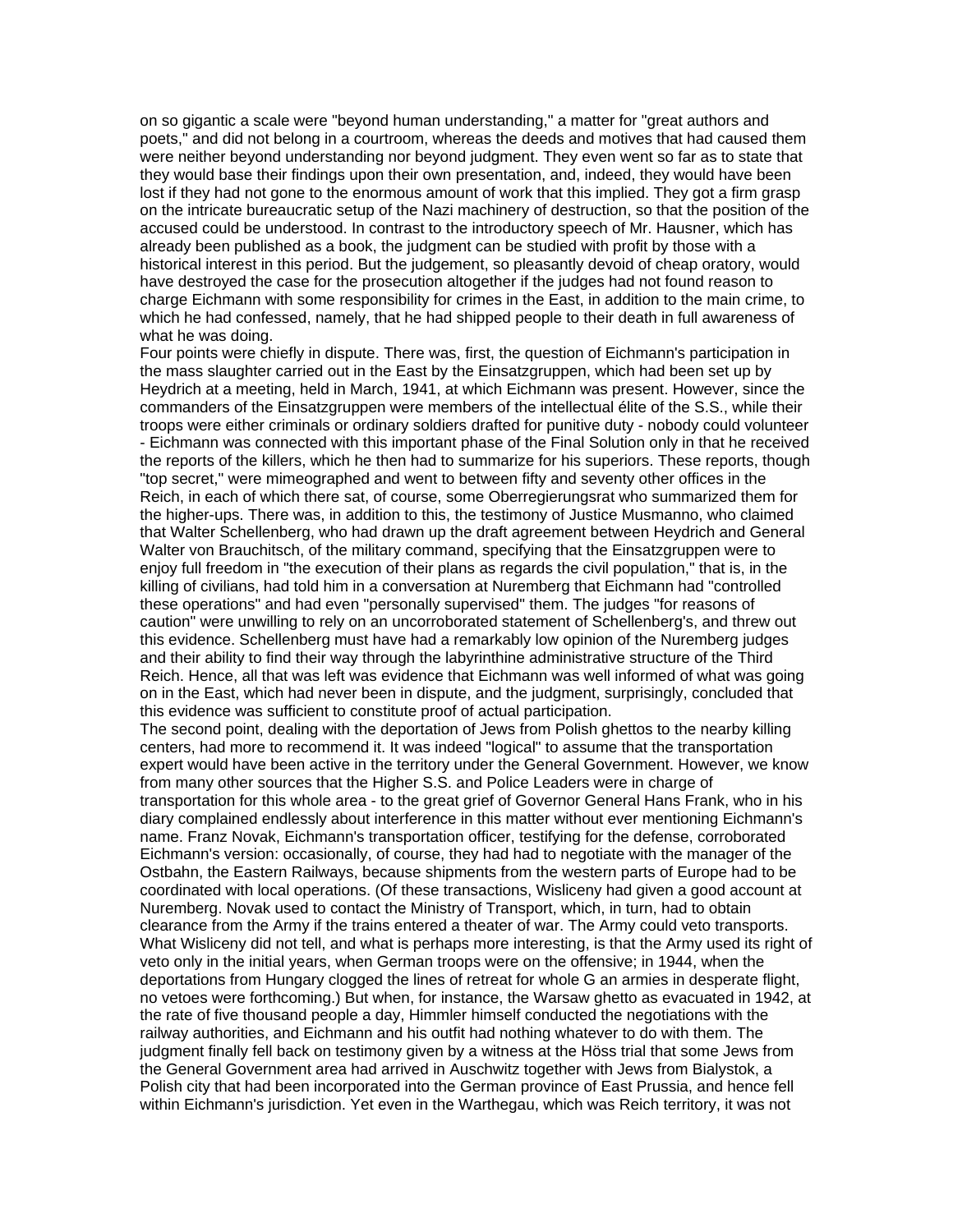the R.S.H.A. but Gauleiter Greiser who was in charge of extermination and deportation. And although in January, 1944, Eichmann visited the Lódz ghetto - the largest in the East and the last to be liquidated - again it was Himmler himself who, a month later, came to see Greiser and ordered the liquidation of Lódz. Unless one accepted the prosecution's preposterous claim that Eichmann had been able to inspire Himmler's orders, the mere fact that Eichmann shipped Jews to Auschwitz could not possibly prove that all Jews who arrived there had been shipped by him. In view of Eichmann's strenuous denials and the utter lack of corroborative evidence, the conclusions of the judgment on this point appeared, unhappily, to constitute a case of in dubio contra reum.

The third point to be considered was Eichmann's liability for what went on in the extermination camps, in which, according to the prosecution, he had enjoyed great authority. It spoke for the high degree of independence and fairness of the judges that they threw out all the accumulated testimony of the witnesses on these matters. Their argument here was foolproof and showed their true understanding of the whole situation. They started by explaining that there had existed two categories of Jews in the camps, the so-called "transport Jews" (Transportjuden), who made up the bulk of the population and who had never committed an offense, even in the eyes of the Nazis, and the Jews "in protective custody" (Schutzhaftjuden), who had been sent to German concentration camps for some transgression and who, under the totalitarian principle of directing the full terror of the regime against the "innocents," were considerably better off than the others, even when they were shipped to the East in order to make the concentration camps in the Reich judenrein. (In the words of Mrs. Raja Kagan, an excellent witness on Auschwitz, it was "the great paradox of Auschwitz. Those caught committing a criminal offense were treated better than the others." They were not subject to the selection and, as a rule, they survived.) Eichmann had nothing to do with Schutzhaftjuden; but Transportjuden, his speciality, were, by definition, condemned to death, except for the twenty-five per cent of especially strong individuals, who might be selected for labor in some camps. In the version presented by the judgment, however, that question was no longer at issue. Eichmann knew, of course, that the overwhelming majority of his victims were condemned to death; but since the selection for labor was made by the S.S. physicians on the spot, and since the lists of deportees were usually made up by the Jewish Councils in the home countries or by the Order Police, but never by Eichmann or his men, the truth was that he had no authority to say who would die and who would live; he could not even know. The question was whether Eichmann had lied when he said: "I never killed a Jew or, for that matter, I never killed a non-Jew. . . . I never gave an order to kill a Jew nor an order to kill a non-Jew." The prosecution, unable to understand a mass murderer who had never killed (and who in this particular instance probably did not even have the guts to kill), was constantly trying to prove individual murder.

This brings us to the fourth, and last, question concerning Eichmann's general authority in the Eastern territories - the question of his responsibility for living conditions in the ghettos, for the unspeakable misery endured in them, and for their final liquidation, which had been the subject of testimony by most witnesses. Again, Eichmann had been fully informed, but none of this had anything to do with his job. The prosecution made a laborious effort to prove that it had, on the ground that Eichmann had freely admitted that every once in a while he had to decide, according to ever-changing directives on this matter, what to do with the Jews of foreign nationality who were trapped in Poland. This, he said, was a question of "national importance," involving the Foreign Office, and was "beyond the horizon" of the local authorities. With respect to such Jews, there existed two different trends in all German offices, the "radical" trend, which would have ignored all distinctions - a Jew was a Jew, period - and the "moderate" trend, which thought it better to put these Jews "on ice" for exchange purposes. (The notion of exchange Jews seems to have been Himmler's idea. After America's entry into the war, he wrote to Müller, in December, 1942, that "all Jews with influential relatives in the United States should be put into a special camp . . . and stay alive," adding, "Such Jews are for us precious hostages. I have a figure of ten thousand in mind.") Needless to say, Eichmann belonged to the "radicals," he was against making exceptions, for administrative as well as "idealistic" reasons. But when in April, 1942, he wrote to the Foreign Office that "in the future foreign nationals would be included in the measures taken by the Security Police within the Warsaw Ghetto," where Jews with foreign passports had previously been carefully weeded out, he was hardly acting as "a decision-maker on behalf of the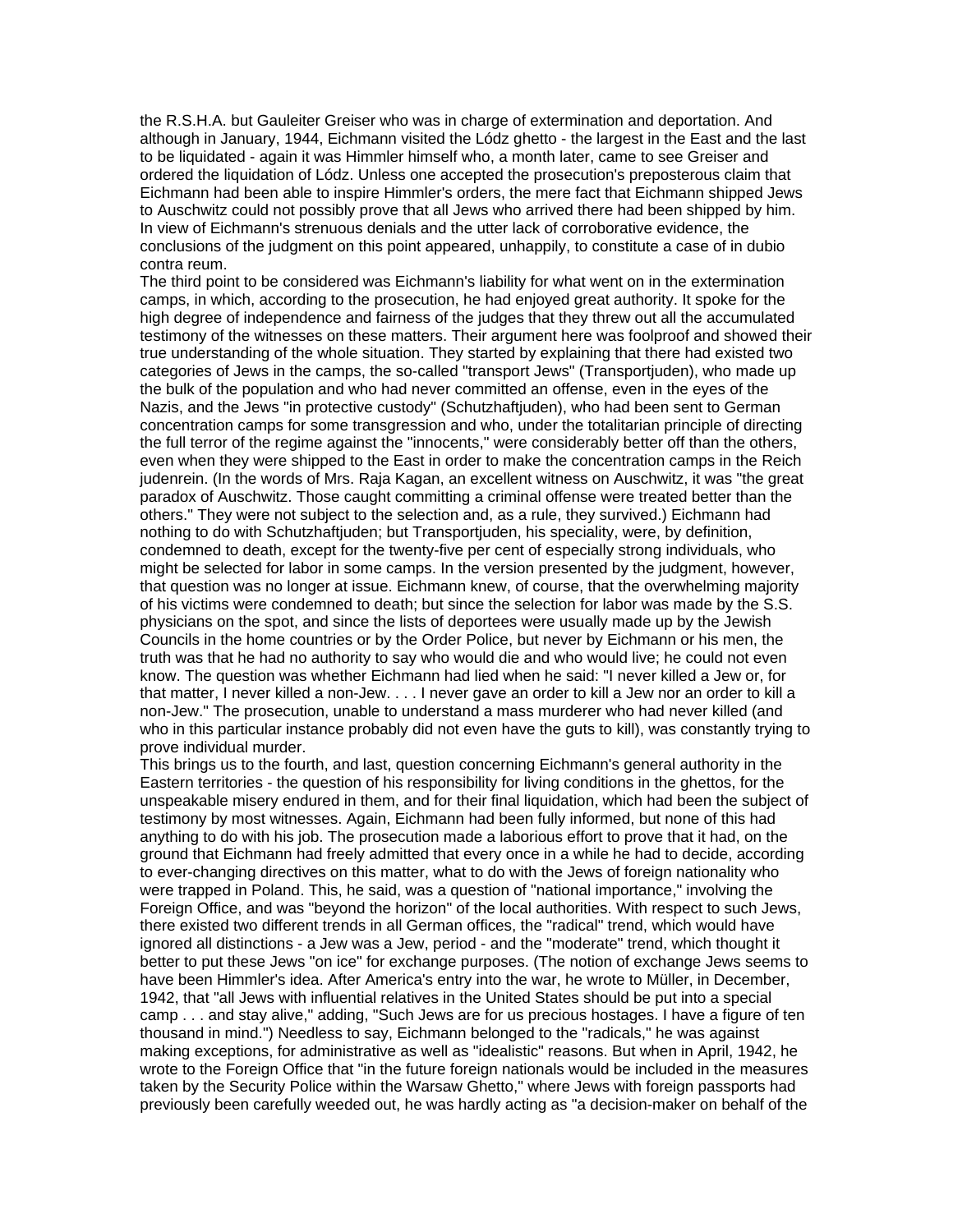R.S.H.A." in the East, and he certainly did not possess "executive powers" there. Still less could such powers or authority be derived from his having been used occasionally by Heydrich or Himmler to transmit certain orders to local commanders.

In a sense, the truth of the matter was even worse than the court in Jerusalem assumed. Heydrich, the judgment argued, had been given central authority over the implementation of the Final Solution, without any territorial limitations, hence Eichmann, his chief deputy in this field, was everywhere equally responsible. This was quite true for the framework of the Final Solution, but although Heydrich, for purposes of coordination, had called a representative of Hans Frank's General Government, Undersecretary of State Dr. Josef Bühler, to the Wannsee Conference, the Final Solution did not really apply to the Eastern occupied territories, for the simple reason that the fate of the Jews there had never been in the balance. The massacre of Polish Jewry had been decided on by Hitler not in May or June, 1941, the date of the order for the Final Solution, but in September, 1939, as the judges knew from testimony given at Nuremberg by Erwin Lahousen of the German Counterintelligence: "As early as September, 1939, Hitler had decided the murder of Polish Jews." (Hence, the Jewish star was introduced into the General Government immediately after the occupation of the territory, in November, 1939, while it was introduced into the German Reich only in 1941, at the time of the Final Solution.) The judges had before them also the minutes of two conferences at the beginning of the war, one of which Heydrich had called on September 21, 1939, as a meeting of "department heads and commanders of the mobile killing units" at which Eichmann, then still a mere Hauptsturmführer, had represented the Berlin Center for Jewish Emigration; the other took place on January 30, 1940, and dealt with "questions of evacuation and resettlement." At both meetings, the fate of the entire native population in the occupied territories was discussed - that is, the "solution" of the Polish as well as the "Jewish question."

Even at this early date, the "solution of the Polish problem" was well advanced: of the "political leadership," it was reported, no more than three per cent was left; in order to "render this three per cent harmless," they would have "to be sent into concentration camps." The middle strata of the Polish intelligentsia were to be registered and arrested - "teachers, clergy, nobility, legionaries, returning officers, etc." - while the "primitive Poles" were to be added to German manpower as "migratory laborers" and to be "evacuated" from their homes. "The goal is: The Pole has to become the eternal seasonal and migratory laborer, his permanent residence should be in the region of Cracow." The Jews were to be gathered into urban centers and "assembled in ghettos where they can be easily controlled and conveniently evacuated later on." Those Eastern territories that had been incorporated into the Reich - the so-called Warthegau, West Prussia, Danzig, the province of Poznan, and Upper Silesia - had to be immediately cleared of all Jews; together with 30,000 Gypsies they were sent in freight trains into the General Government. Himmler finally, in his capacity as "Reich Commissioner for the Strengthening of German Folkdom," gave orders for the evacuation of large portions of the Polish population from these territories recently annexed to the Reich. The implementation of this "organized migration of peoples," as the judgment called it, was assigned to Eichmann as chief of Subsection IV-D-4 in the R.S.H.A., whose task consisted in "emigration, evacuation." (It is important to remember that this "negative demographic policy" was by no means improvised as a result of German victories in the East. It had been outlined, as early as November, 1937, in the secret speech addressed by Hitler to members of the German High Command - see the so-called Hössbach Protocol. Hitler had pointed out that he rejected all notions of conquering foreign nations, that what he demanded was an "empty space" [volkloser Raum] in the East for the settlement of Germans. His audience - Blomberg, Fritsch, and Räder, among others - knew quite well that no such "empty space" existed, hence they must have known that a German victory in the East would automatically result in the "evacuation" of the entire native population. The measures against Eastern Jews were not only the result of anti-Semitism, they were part and parcel of an all-embracing demographic policy, in the course of which, had the Germans won the war, the Poles would have suffered the same fate as the Jews - genocide. This is no mere conjecture: the Poles in Germany were already being forced to wear a distinguishing badge in which the "P" replaced the Jewish star, and this, as we have seen, was always the first measure to be taken by the police in instituting the process of destruction.)

An express letter, sent to the commanders of the mobile killing units after the September meeting,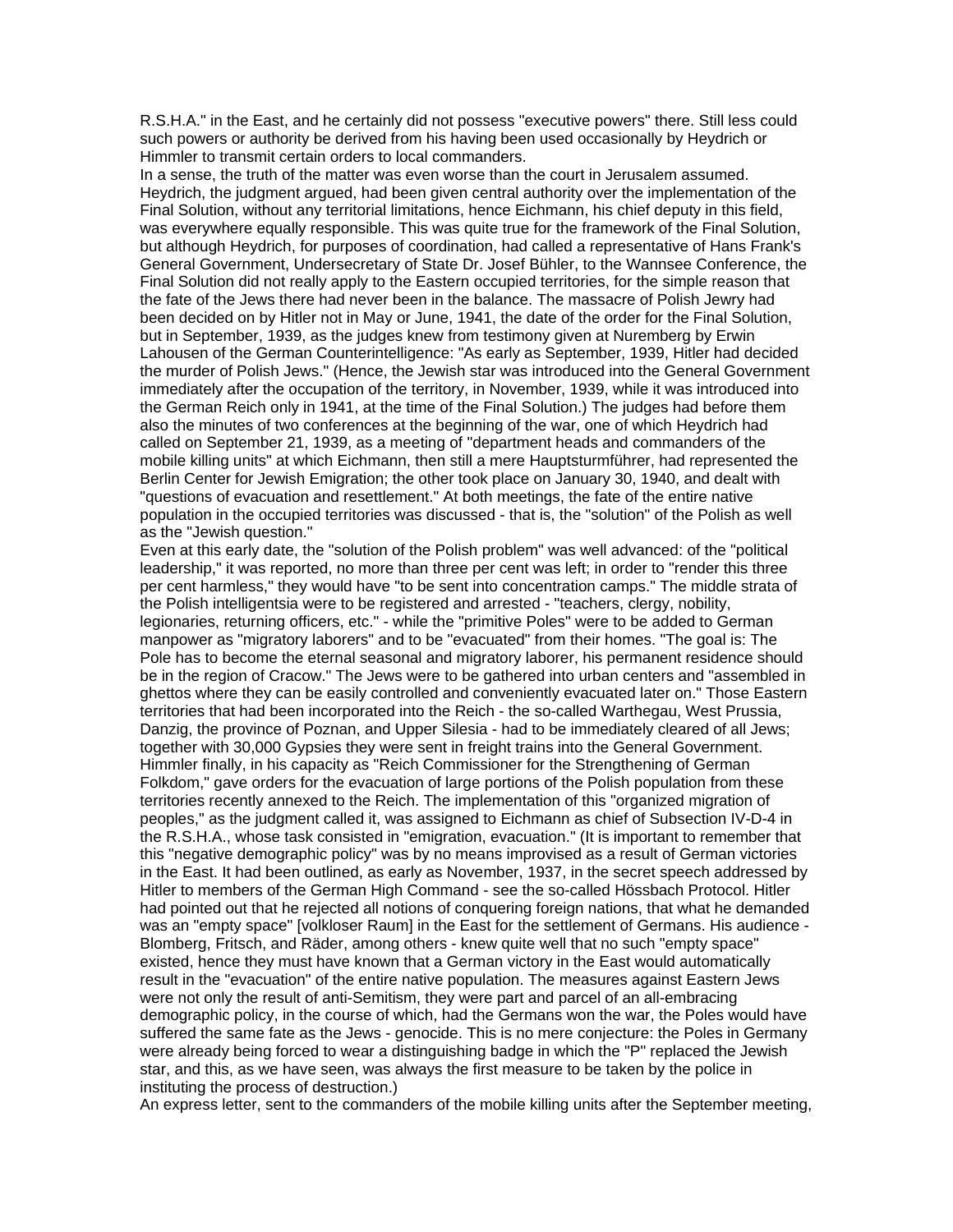was among the documents submitted at the trial and was of special interest. It refers only to "the Jewish question in occupied territories" and distinguishes between the "final goal," which must be kept secret, and "preliminary measures" for reaching it. Among the latter, the document mentions expressly the concentration of Jews in the vicinity of railroad tracks. It is characteristic that the phrase "Final Solution of the Jewish question" does not occur; the "final goal" probably was the destruction of Polish Jews, clearly nothing new to those present at the meeting; what was new was only that those Jews who lived in newly annexed provinces of the Reich should be evacuated to Poland, for this was indeed a first step toward making Germany judenrein, hence toward the Final Solution.

As far as Eichmann was concerned the documents clearly showed that even at this stage he had next to nothing to do with what happened in the East. Here, too, his role was that of an expert for "transportation" and "emigration"; in the East, no "Jewish expert" was needed, no special "directives" were required, and there existed no privileged categories. Even the members of the Jewish Councils were invariably exterminated when the ghettos were finally liquidated. There were no exceptions, for the fate accorded the slave laborers was only a different, slower kind of death. Hence the Jewish bureaucracy, whose role in these administrative massacres was felt to be so essential that the institution of "Jewish Councils of Elders" was immediately established, played no part in the seizure and the concentration of the Jews. The whole episode signals the end of the initial wild mass shootings in the rear of the armies. It seems that the Army commanders had protested against the massacres of civilians, and that Heydrich had come to an agreement with the German High Command establishing the principle of a complete "cleanup once and for all" of Jews, the Polish intelligentsia, the Catholic clergy, and the nobility, but determining that, because of the magnitude of an operation in which two million Jews would have to be "cleaned up," the Jews should first be concentrated in ghettos.

If the judges had cleared Eichmann completely on these counts connected with the hair-raising stories told over and over by witnesses at the trial, they would not have arrived at a different judgment of guilt, and Eichmann would not have escaped capital punishment. The result would have been the same. But they would have destroyed utterly, and without compromise, the case as the prosecution presented it.

## XIV : Evidence and Witnesses

During the last weeks of the war, the S.S. bureaucracy was occupied chiefly with forging identity papers and with destroying the paper mountains that testified to six years of systematic murder. Eichmann's department, more successful than others, had burned its files, which, of course, did not achieve much, since all its correspondence had been addressed to other State and Party offices, whose files fell into the hands of the Allies. There were more than enough documents left to tell the story of the Final Solution, most of them known already from the Nuremberg Trials and the successor trials. The story was confirmed by sworn and unsworn statements, usually given by witnesses and defendants in previous trials and frequently by persons who were no longer alive. (All this, as well as a certain amount of hearsay testimony, was admitted as evidence according to Section 15 of the law under which Eichmann was tried, which stipulates that the court "may deviate from the rules of evidence" provided it "places on record the reasons which prompted" such deviation.) The documentary evidence was supplemented by testimony taken abroad, in German, Austrian, and Italian courts, from sixteen witnesses who could not come to Jerusalem, because the Attorney General had announced that he "intended to put them on trial for crimes against the Jewish people." Although during the first session he had declared, "And if the defense has people who are ready to come and be witnesses, I shall not block the way. I shall not put any obstacles," he later refused to grant such people immunity. (Such immunity was entirely dependent upon the good will of the government; prosecution under the Nazis and Nazi Collaborators [Punishment] Law is not mandatory.) Since it was highly unlikely that any of the sixteen gentlemen would have come to Israel under any circumstances - seven of them were in prison - this was a technical point, but it was of considerable importance. It served to refute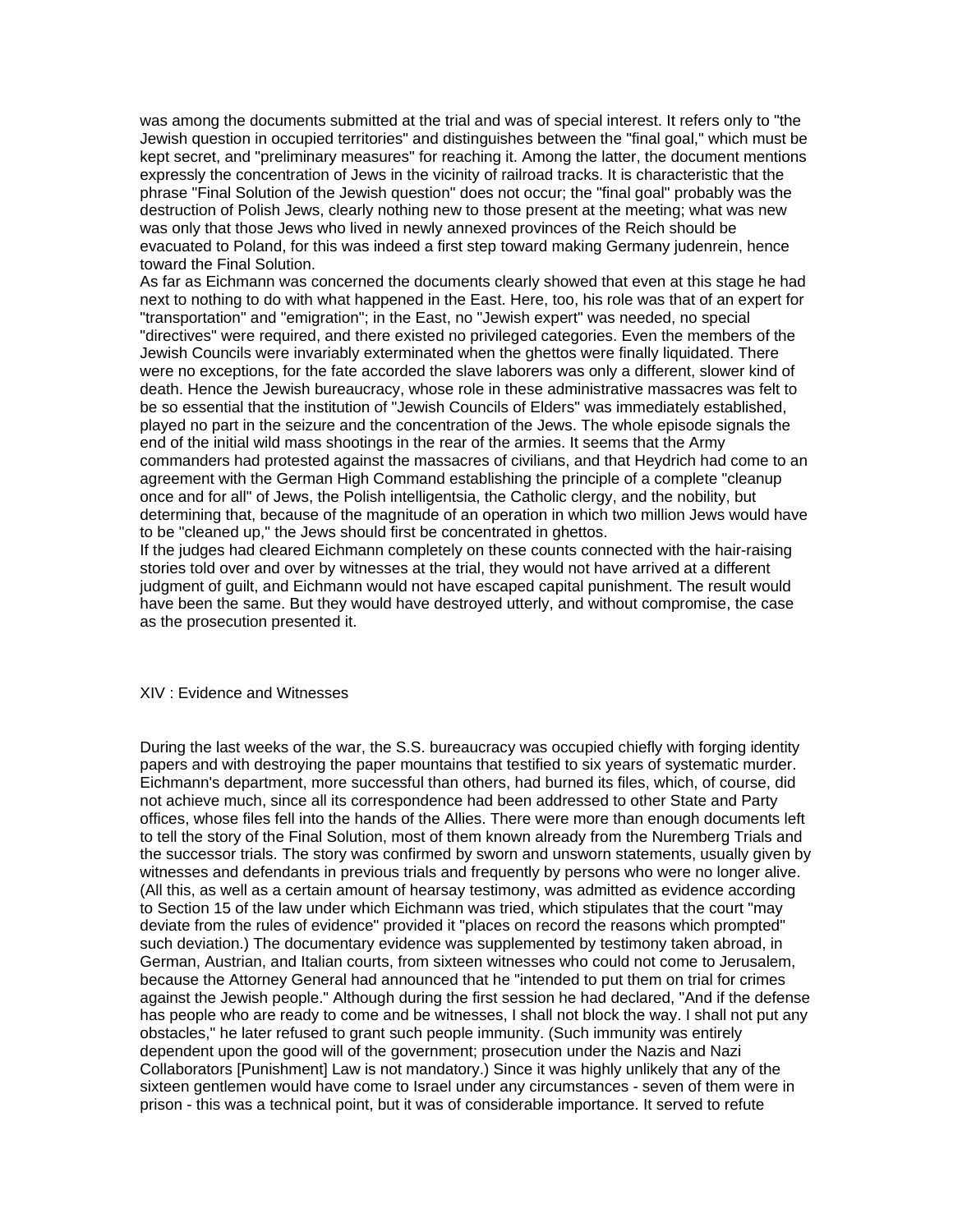Israel's claim that an Israeli court was, at least technically, the "most suitable for a trial against the implementers of the Final Solution," because documents and witnesses were "more abundant than in any other country"; and the claim with respect to documents was doubtful in any event, since the Israeli archive Yad Vashem was founded at a comparatively late date and is in no way superior to other archives. It quickly turned out that Israel was the only country in the world where defense witnesses could not be heard, and where certain witnesses for the prosecution, those who had given affidavits in previous trials, could not be cross-examined by the defense. And this was all the more serious as the accused and his lawyer were indeed not "in a position to obtain their own defense documents." (Dr. Servatius had submitted a hundred and ten documents, as against fifteen hundred submitted by the prosecution, but of the former only about a dozen originated with the defense, and they consisted mostly of excerpts from books by Poliakov or Reitlinger; all the rest, with the exception of the seventeen charts drawn by Eichmann, had been picked out of the wealth of material gathered by the prosecution and the Israeli police. Obviously, the defense had received the crumbs from the rich man's table.) In fact, it had neither "the means nor the time" to conduct the affair properly, it did not have at its disposal "the archives of the world and the instruments of government." The same reproach had been leveled against the Nuremberg Trials, where the inequality of status between prosecution and defense was even more glaring. The chief handicap of the defense, at Nuremberg as at Jerusalem, was that it lacked the staff of trained research assistants needed to go through the mass of documents and find whatever might be useful in the case. Even today, eighteen years after the war, our knowledge of the immense archival material of the Nazi regime rests to a large extent on the selection made for purposes of prosecution.

No one could have been more aware of this decisive disadvantage for the defense than Dr. Servatius, who was one of the defense counsels at Nuremberg. Which, obviously, makes the question of why he offered his services to begin with even more intriguing. His answer to this question was that for him this was "a mere business matter" and that he wished "to make money," but he must have known, from his Nuremberg experience, that the sum paid him by the Israeli government-twenty thousand dollars, as he himself had stipulated - was ridiculously inadequate, even though Eichmann's family in Linz had given him another fifteen thousand marks. He began complaining about being underpaid almost the first day of the trial, and soon thereafter he openly voiced the hope that he would be able to sell whatever "memoirs" Eichmann would write in prison "for future generations." Leaving aside the question of whether such a business deal would have been proper, his hopes were disappointed because the Israeli government confiscated all papers written by Eichmann while in jail. (They have now been deposited in the National Archives.) Eichmann had written a "book" in the time between the adjournment of the court in August and the pronouncement of judgment in December, and the defense offered it as "new factual evidence" in the revision proceedings before the Court of Appeal - which of course the newly written book was not.

As to the position of the defendant, the court could rely upon the detailed statement he had made to the Israeli police examiner, supplemented by many handwritten notes he had handed in during the eleven months needed for the preparation of the trial. No doubt was ever raised that these were voluntary statements; most of them had not even been elicited by questions. Eichmann had been confronted with sixteen hundred documents, some of which, it turned out, he must have seen before, because they had been shown to him in Argentina during his interview with Sassen, which Mr. Hausner with some justification called a "dress rehearsal." But he had started working on them seriously only in Jerusalem, and when he was put on the stand, it soon became apparent that he had not wasted his time: now he knew how to read documents, something he had not known during the police examination, and he could do it better than his lawyer. Eichmann's testimony in court turned out to be the most important evidence in the case. His counsel put him on the stand on June 20, during the seventy-fifth session, and interrogated him almost uninterruptedly for fourteen sessions, until July 7.

That same day, during the eighty-eighth session, the cross-examination by the prosecution began, and it lasted for another seventeen sessions, up to the twentieth of July. There were a few incidents: Eichmann once threatened to "confess everything" Moscow style, and he once complained that he had been "grilled until the steak was done," but he was usually quite calm and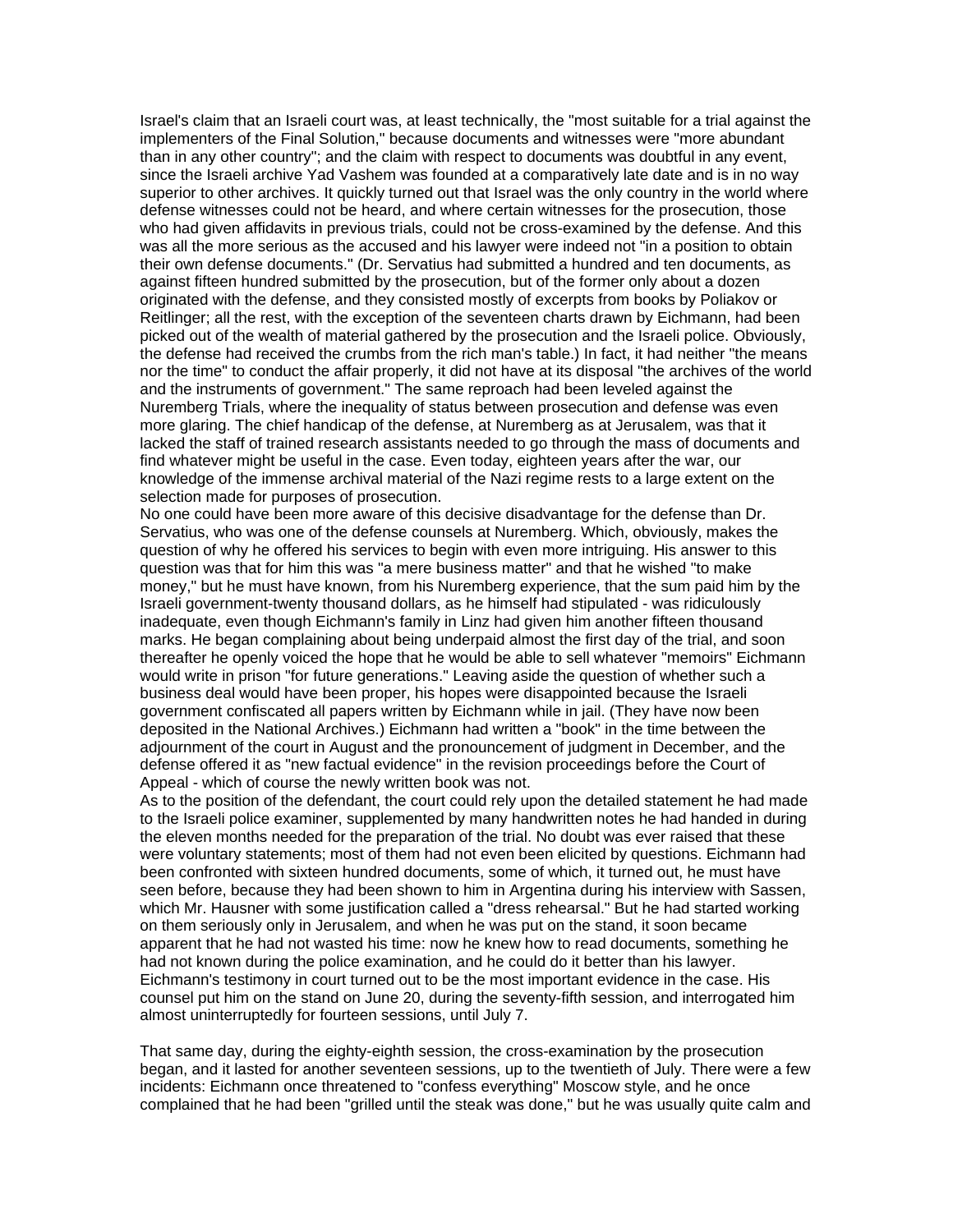he was not serious when he threatened that he would refuse to answer any more questions. He told Judge Halevi how "pleased [he was] at this opportunity to sift the truth from the untruths that had been unloaded upon [him] for fifteen years," and how proud of being the subject of a crossexamination that lasted longer than any known before. After a short re-examination by his lawyer, which took less than a session, he was examined by the three judges, and they got more out of him in two and a half short sessions than the prosecution had been able to elicit in seventeen. Eichmann was on the stand from June 20 to July 24, or a total of thirty-three and a half sessions. Almost twice as many sessions, sixty-two out of a total of a hundred and twenty-one, were spent on a hundred prosecution witnesses who, country after country, told their tales of horrors. Their testimony lasted from April 24 to June 12, the entire intervening time being taken up with the submission of documents, most of which the Attorney General read into the record of the court's proceedings, which was handed out to the press each day. All but a mere handful of the witnesses were Israeli citizens, and they had been picked from hundreds and hundreds of applicants. (Ninety of them were survivors in the strict sense of the word, they had survived the war in one form or another of Nazi captivity.) How much wiser it would have been to resist these pressures altogether (it was done up to a point, for none of the potential witnesses mentioned in Minister of Death, written by Quentin Reynolds on the basis of material provided by two Israeli journalists, and published in 1960, was ever called to the stand) and to seek out those who had not volunteered! As though to prove the point, the prosecution called upon a writer, well known on both sides of the Atlantic under the name of K-Zetnik - a slang word for a concentration-camp inmate - as the author of several books on Auschwitz that dealt with brothels, homosexuals, and other "human interest stories." He started off, as he had done at many of his public appearances, with an explanation of his adopted name. It was not a "pen-name," he said. "I must carry this name as long as the world will not awaken after the crucifying of the nation . . . as humanity has risen after the crucifixion of one man." He continued with a little excursion into astrology: the star "influencing our fate in the same way as the star of ashes at Auschwitz is there facing our planet, radiating toward our planet." And when he had arrived at "the unnatural power above Nature" which had sustained him thus far, and now, for the first time, paused to catch his breath, even Mr. Hausner felt that something had to be done about this "testimony," and, very timidly, very politely, interrupted: "Could I perhaps put a few questions to you if you will consent?" Whereupon the presiding judge saw his chance as well: "Mr. Dinoor, please, please, listen to Mr. Hausner and to me." In response, the disappointed witness, probably deeply wounded, fainted and answered no more questions.

This, to be sure, was an exception, but if it was an exception that proved the rule of normality, it did not prove the rule of simplicity or of ability to tell a story, let alone of the rare capacity for distinguishing between things that had happened to the storyteller more than sixteen, and sometimes twenty, years ago, and what he had read and heard and imagined in the meantime. These difficulties could not be helped, but they were not improved by the predilection of the prosecution for witnesses of some prominence, many of whom had published books about their experiences, and who now told what they had previously written, or what they had told and retold many times. The procession started, in a futile attempt to proceed according to chronological order, with eight witnesses from Germany, all of them sober enough, but they were not "survivors"; they had been high-ranking Jewish officials in Germany and were now prominent in Israeli public life, and they had all left Germany prior to the outbreak of war. They were followed by five witnesses from Prague and then by just one witness from Austria, on which country the prosecution had submitted the valuable reports of the late Dr. Löwenherz, written during and shortly after the end of the war. There appeared one witness each from France, Holland, Denmark, Norway, Luxembourg, Italy, Greece, and Soviet Russia; two from Yugoslavia; three each from Rumania and Slovakia; and thirteen from Hungary. But the bulk of the witnesses, fiftythree, came from Poland and Lithuania, where Eichmann's competence and authority had been almost nil. (Belgium and Bulgaria were the only countries not covered by witnesses.) These were all "background witnesses," and so were the sixteen men and women who told the court about Auschwitz (ten) and Treblinka (four), about Chelmno and Majdanek. It was different with those who testified on Theresienstadt, the old-age ghetto on Reich territory, the only camp in which Eichmann's power had indeed been considerable; there were four witnesses for Theresienstadt and one for the exchange camp at Bergen-Belsen.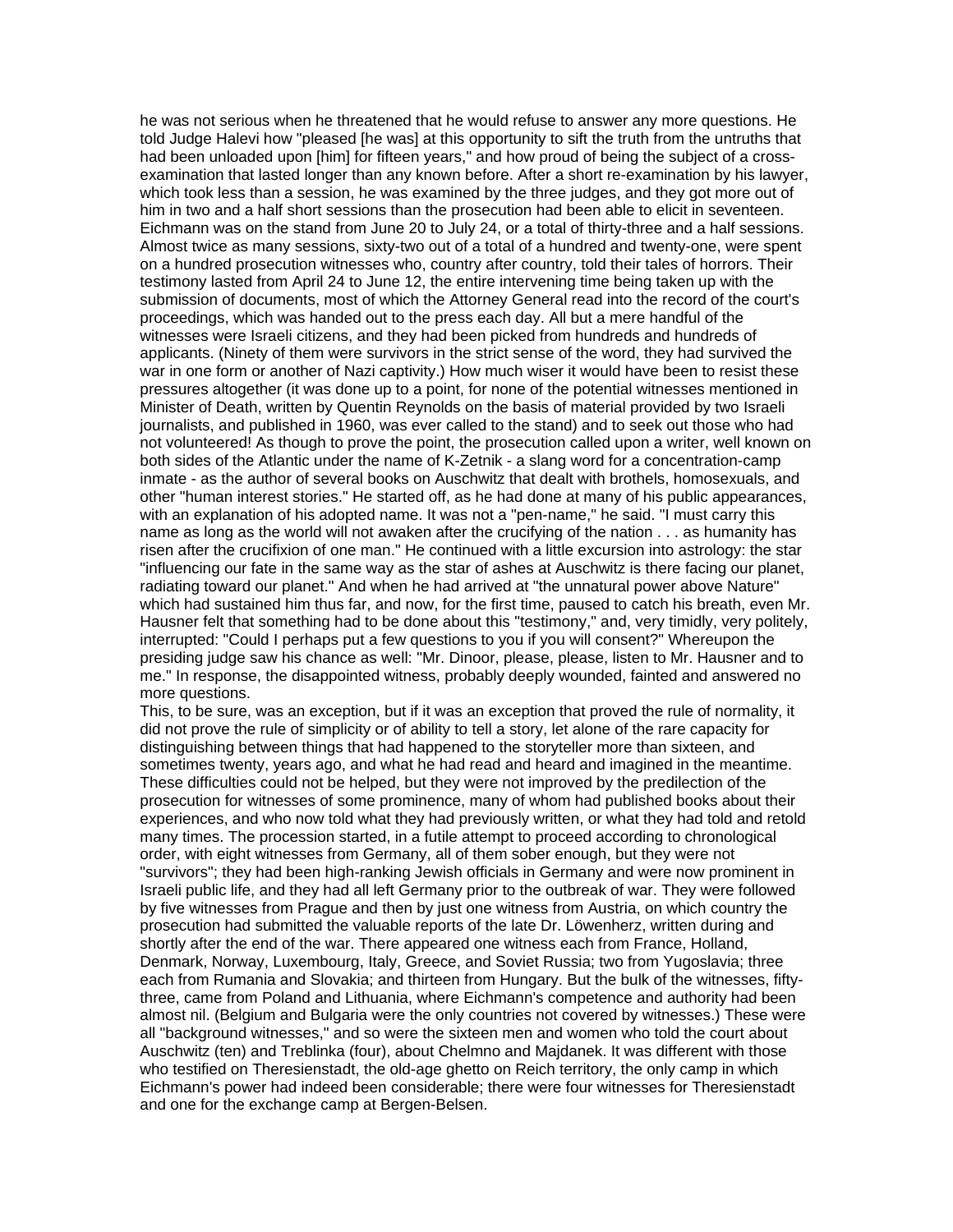At the end of this procession, "the right of the witnesses to be irrelevant," as Yad Vashem, summing up the testimony in its Bulletin, phrased it, was so firmly established that it was a mere formality when Mr. Hausner, during the seventy-third session, asked permission of the court "to complete his picture," and Judge Landau, who some fifty sessions before had protested so strenuously against this "picture painting," agreed immediately to the appearance of a former member of the Jewish Brigade, the fighting force of Palestine Jews that had been attached to the British Eighth Army during the war. This last witness for the prosecution, Mr. Aharon Hoter-Yishai, now an Israeli lawyer, had been assigned the task of coordinating all efforts to search for Jewish survivors in Europe, under the auspices of Aliyah Beth, the organisation responsible for arranging for illegal immigration into Palestine. The surviving Jews were dispersed among some eight million displaced persons from all over Europe, a floating mass of humanity that the Allies wanted to repatriate as quickly as possible. The danger was that the Jews, too, would be returned to their former homes. Mr. Hoter-Yishai told how he and his comrades were greeted when they presented themselves as members of "the Jewish fighting nation," and how it "was sufficient to draw a Star of David on a sheet in ink and pin it to a broomstick" to shake these people out of the dangerous apathy of near-starvation. He also told how some of them "had wandered home from the D.P. camps," only to come back to another camp, for "home" was, for instance, a small Polish town where of six thousand former Jewish inhabitants fifteen had survived, and where four of these survivors had been murdered upon their return by the Poles. He described finally how he and the others had tried to forestall the repatriation attempts of the Allies and how they frequently arrived too late: "In Theresienstadt, there were thirty-two thousand survivors. After a few weeks we found only four thousand. About twenty-eight thousand had returned, or been returned. Those four thousand whom we found there - of them, of course, not one person returned to his place of origin, because in the meantime the road was pointed out to them" - that is, the road to what was then Palestine and was soon to become Israel. This testimony perhaps smacked more strongly of propaganda than anything heard previously, and the presentation of the facts was indeed misleading. In November, 1944, after the last shipment had left Theresienstadt for Auschwitz, there were only about ten thousand of the original inmates left. In February, 1945, there arrived another six to eight thousand people, the Jewish partners of mixed marriages, whom the Nazis shipped to Theresienstadt at a moment when the whole German transportation system was already in a state of collapse. All the others - roughly fifteen thousand - had poured in in open freight cars or on foot in April, 1945, after the camp had been taken over by the Red Cross. These were survivors of Auschwitz, members of the labor gangs, and they were chiefly from Poland and Hungary. When the Russians liberated the camp - on May 9, 1945 - many Czech Jews, who had been in Theresienstadt since the beginning, left the camp immediately and started home; they were in their own country. When the quarantine ordered by the Russians because of the epidemics was lifted, the majority left on its own initiative. So that the remnant found by the Palestine emissaries probably consisted of people who could not return or be returned for various reasons - the ill, the aged, single lonely survivors of families who did not know where to turn. And yet Mr. Hoter-Yishai told the" simple truth: those who had survived the ghettos and the camps, who had come out alive from the nightmare of absolute helplessness and abandonment - as though the whole world was a jungle and they its prey - had only one wish, to go where they would never see a non-Jew again. They needed the emissaries of the, Jewish people in Palestine in order to learn that they could come, legally or illegally, by hook or by crook, and that they would be welcome; they did not need them in order to be convinced.

Thus, every once in a long while one was glad that Judge Landau had lost his battle, and the first such moment occurred even before the battle had started. For Mr. Hausner's first background witness did not look as though he had volunteered. He was an old man, wearing the traditional Jewish skullcap, small, very frail, with sparse white hair and beard, holding himself quite erect; in a sense, his name was "famous," and one understood why the prosecution wanted to begin its picture with him. He was Zindel Grynszpan, father of Herschel Grynszpan, who, on November 7, 1938, at the age of seventeen, had walked up to the German embassy in Paris and shot to death its third secretary, the young Legationsrat Ernst vom Rath. The assassination had triggered the pogroms in Germany and Austria, the so-called Kristallnacht of November 9, which was indeed a prelude to the Final Solution, but with whose preparation Eichmann had nothing to do. The motives for Grynszpan's act have never been cleared up, and his brother, whom the prosecution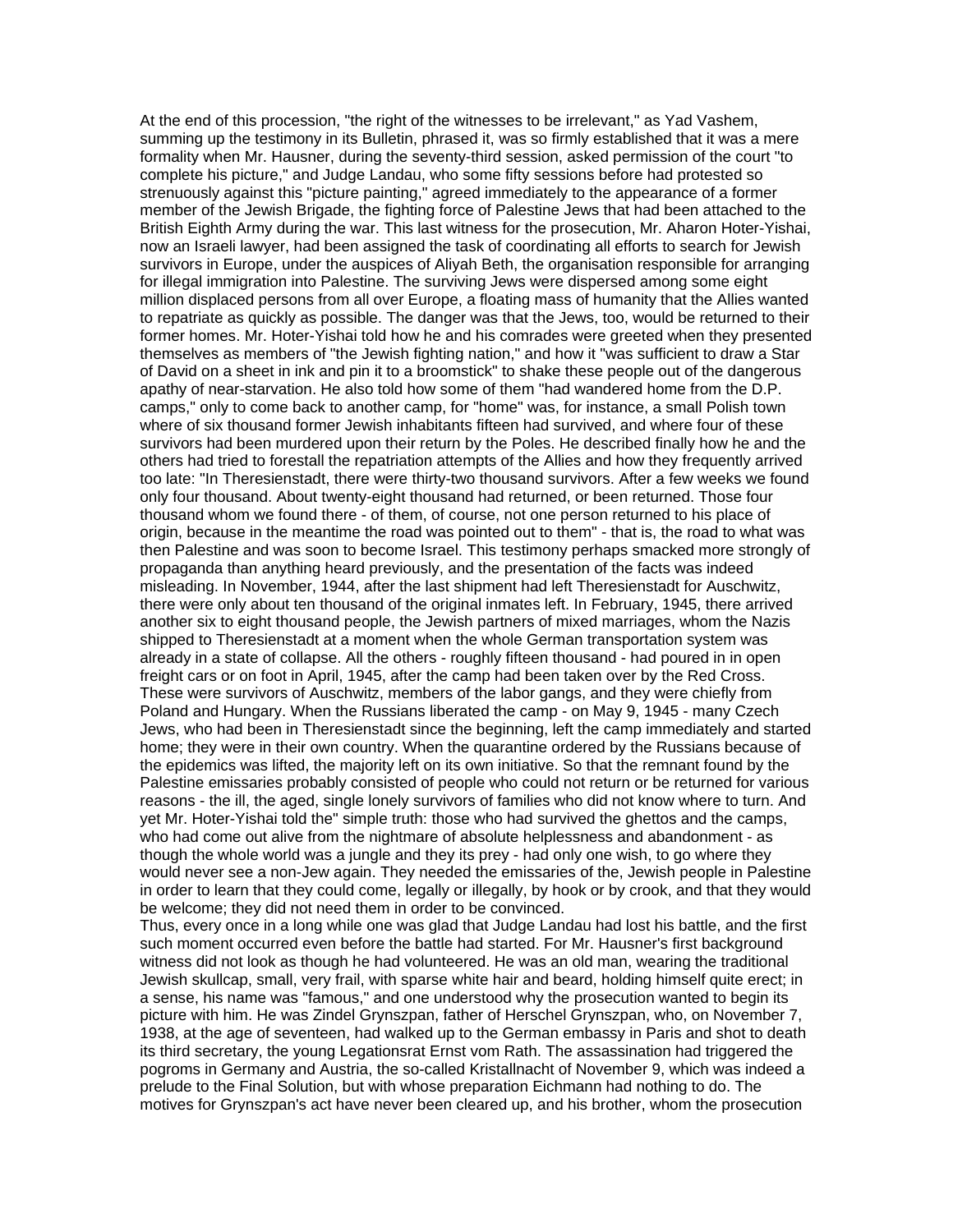also put on the stand, was remarkably reluctant to talk about it. The court took it for granted that it was an act of vengeance for the expulsion of some seventeen thousand Polish Jews, the Grynszpan family among them, from German territory during the last days of October, 1938, but it is generally known that this explanation is unlikely. Herschel Grynszpan was a psychopath, unable to finish school, who for years had knocked about Paris and Brussels, being expelled from both places. His lawyer in the French court that tried him introduced a confused story of homosexual relations, and the Germans, who later had him extradited, never put him on trial. (There are rumors that he survived the war - as though to substantiate the "paradox of Auschwitz" that those Jews who had committed a criminal offense were spared.) Vom Rath was a singularly inadequate victim, he had been shadowed by the Gestapo because of his openly anti-Nazi views and his sympathy for Jews; the story of his homosexuality was probably fabricated by the Gestapo. Grynszpan might have acted as an unwitting tool of Gestapo agents in Paris, who could have wanted to kill two birds with one stone - create a pretext for pogroms in Germany and get rid of an opponent to the Nazi regime - without realizing that they could not have it both ways, that is, could not slander vom Rath as a homosexual having illicit relations with Jewish boys and also make of him a martyr and a victim of "world Jewry."

However that may have been, it is a fact that the Polish government in the fall of 1938 decreed that all Polish Jews residing in Germany would lose their nationality by October 29; it probably was in possession of information that the German government intended to expel these Jews to Poland and wanted to prevent this. It is more than doubtful that people like Mr. Zindel Grynszpan even knew that such a decree existed. He had come to Germany in 1911, a young man of twenty-five, to open a grocery store in Hanover, where, in due time, eight children were born to him. In 1938, when catastrophe overcame him, he had been living in Germany for twenty-seven years, and, like many such people, he had never bothered to change his papers and to ask for naturalization. Now he had come to tell his story, carefully answering questions put to him by the prosecutor; he spoke clearly and firmly, without embroidery, using a minimum of words. "On the twenty-seventh of October, 1938, it was a Thursday night, at eight o'clock, a policeman came and told us to come to Region [police station] Eleven. He said: `You are going to come back immediately; don't take anything with you, only your passports.' " Grynszpan went, with his family, a son, a daughter, and his wife. When they arrived at the police station he saw "a large number of people, some sitting, some standing, people were crying. They [the police] were shouting, `Sign, sign, sign.' . . . I had to sign, all of them did. One of us did not, his name was, I believe, Gershon Silber, and he had to stand in the corner for twenty-four hours. They took us to the concert hall, and . . . there were people from all over town, about six hundred people. There we stayed until Friday night, about twenty-four hours, yes, until Friday night. . . . Then they took us in police trucks, in prisoners' lorries, about twenty men in each truck, and they took us to the railroad station. The streets were black with people shouting: 'Juden raus to Palestine!' . . . They took us by train to Neubenschen, on the German-Polish border. It was Shabbat morning when we arrived there, six o'clock in the morning. There came trains from all sorts of places, from Leipzig, Cologne, Düsseldorf, Essen, Biederfeld, Bremen. Together we were about twelve thousand people.... It was the Shabbat, the twenty-ninth of October. . . . When we reached the border we were searched to see if anybody had any money, and anybody who had more than ten marks the balance was taken away. This was the German law, no more than ten marks could be taken out of Germany. The Germans said, `You didn't bring any more with you when you came, you can't take out any more.' " They had to walk a little over a mile to the Polish border, since the Germans intended to smuggle them into Polish territory. "The S.S. men were whipping us, those who lingered they hit, and blood was flowing on the road. They tore away our suitcases from us, they treated us in a most brutal way, this was the first time that I'd seen the wild brutality of the Germans. They shouted at us, `Run! Run!' I was hit and fell into the ditch. My son helped me, and he said: `Run, Father, run, or you'll die!' When we got to the open border ... the women went in first. The Poles knew nothing. They called a Polish general and some officers who examined our papers, and they saw that we were Polish citizens, that we had special passports. It was decided to let us enter. They took us to a village of about six thousand people, and we were twelve thousand. The rain was driving hard, people were fainting - on all sides one saw old men and women. Our suffering was great. There was no food, since Thursday we had not eaten. . . ." They were taken to a military camp and put into "stables, as there was no room elsewhere. . . . I think it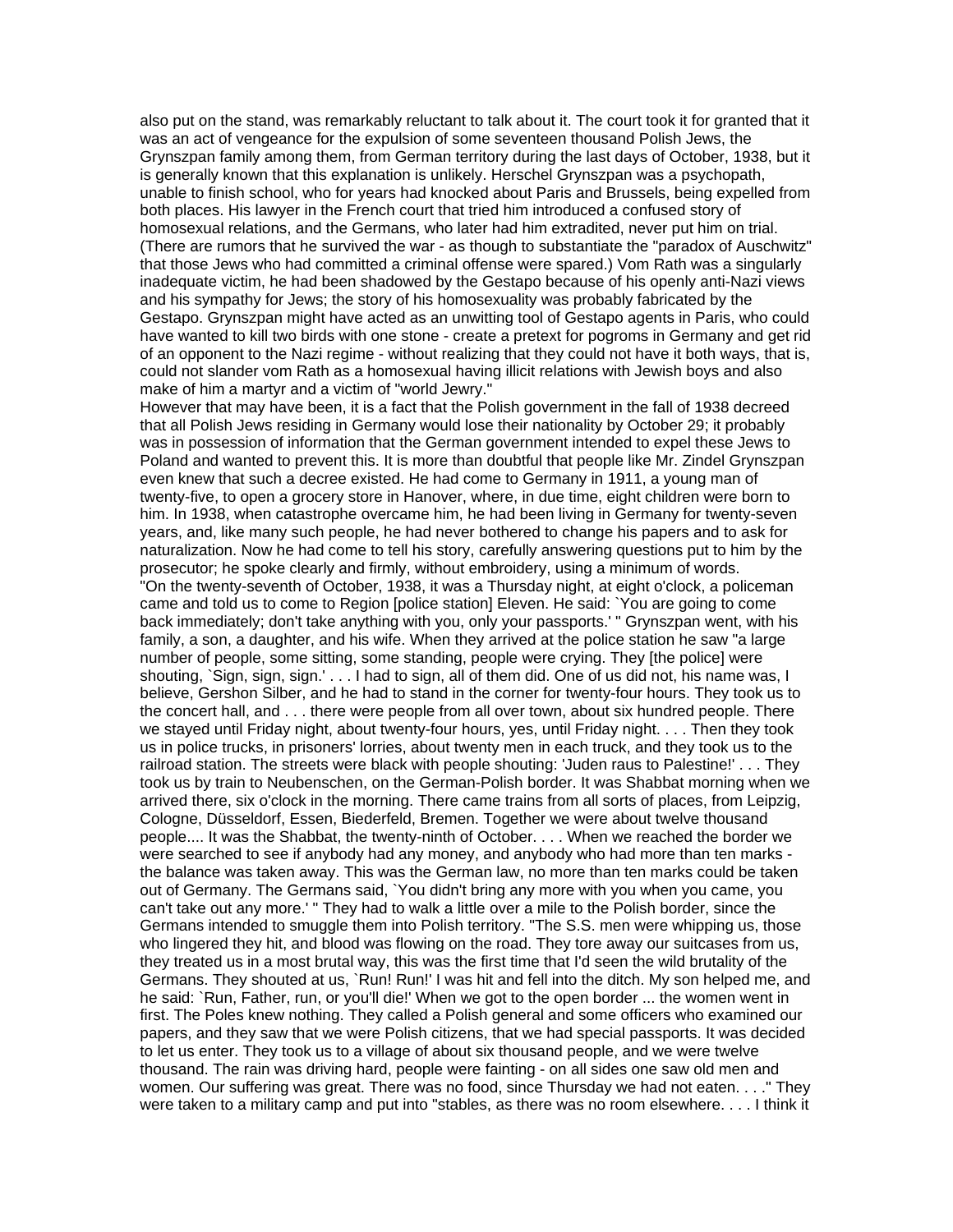was our second day [in Poland]. On the first day, a lorry with bread came from Poznan, that was on Sunday. And then I wrote a letter to France . . . to my son: `Don't write any more letters to Germany. We are now in Zbaszyn.' "

This story took no more than perhaps ten minutes to tell, and when it was over - the senseless, needless destruction of twenty-seven years in less than twenty-four hours - one thought foolishly: Everyone, everyone should have his day in court. Only to find out, in the endless sessions that followed, how difficult it was to tell the story, that - at least outside the transforming realm of poetry - it needed a purity of soul, an unmirrored, unreflected innocence of heart and mind that only the righteous possess. No one either before or after was to equal the shining honesty of Zindel Grynszpan.

No one could claim that Grynszpan's testimony created anything remotely resembling a "dramatic moment." But such a moment came a few weeks later, and it came unexpectedly, just when Judge Landau was making an almost desperate attempt to bring the proceedings back under the control of normal criminal-court procedures. On the stand was Abba Kovner, "a poet and an author," who had not so much testified as addressed an audience with the ease of someone who is used to speaking in public and resents interruptions from the floor. He had been asked by the presiding judge to be brief, which he obviously disliked, and Mr. Hausner, who had defended his witness, had been told that he could not "complain about a lack of patience on the part of the court," which of course he did not like either. At this slightly tense moment, the witness happened to mention the name of Anton Schmidt, a Feldwebel, or sergeant, in the German Army - a name that was not entirely unknown to this audience, for Yad Vashem had published Schmidt's story some years before in its Hebrew Bulletin, and a number of Yiddish papers in America had picked it up. Anton Schmidt was in, charge of a patrol in Poland that collected stray German soldiers who were cut off from their units. In the course of doing this, he had run into members of the Jewish underground, including Mr. Kovner, a prominent member, and he had helped the Jewish partisans by supplying them with forged papers and military trucks. Most important of all: "He did not do it for money." This had gone on for five months, from October, 1941, to March, 1942, when Anton Schmidt was arrested and executed. (The prosecution had elicited the story because Kovner declared that he had first heard the name of Eichmann from Schmidt, who had told him about rumors in the Army that it was Eichmann who "arranges everything.") This was by no means the first time that help from the outside, non-Jewish world had been mentioned. Judge Halevi had been asking the witnesses: "Did the Jews get any help?" with the same regularity as that with which the prosecution had asked: "Why did you not rebel?" The

answers had been various and inconclusive - "We had the whole population against us," Jews hidden by Christian families could "be counted on the fingers of one hand," perhaps five or six out of a total of thirteen thousand - but on the whole the situation had, surprisingly, been better in Poland than in any other Eastern European country. (There was, I have said, no testimony on Bulgaria.) A Jew, now married to a Polish woman and living in Israel, testified how his wife had hidden him and twelve other Jews throughout the war; another had a Christian friend from before the war to whom he had escaped from a camp and who had helped him, and who was later executed because of the help he had given to Jews. One witness claimed that the Polish underground had supplied many Jews with weapons and had saved thousands of Jewish children by placing them with Polish families. The risks were prohibitive; there was the story of an entire Polish family who had been executed in the most brutal manner because they had adopted a sixyear-old Jewish girl. But this mention of Schmidt was the first and the last time that any such story was told of a German, for the only other incident involving a German was mentioned only in a document: an Army officer had helped indirectly by sabotaging certain police orders; nothing happened to him, but the matter had been thought sufficiently serious to be mentioned in correspondence between Himmler and Bormann.

During the few minutes it took Kovner to tell of the help that had come from a German sergeant, a hush settled over the courtroom; it was as though the crowd had spontaneously decided to observe the usual two minutes of silence in honor of the man named Anton Schmidt. And in those two minutes, which were like a sudden burst of light in the midst of impenetrable, unfathomable darkness, a single thought stood out clearly, irrefutably, beyond question - how utterly different everything would be today in this courtroom, in Israel, in Germany, in all of Europe, and perhaps in all countries of the world, if only more such stories could have been told.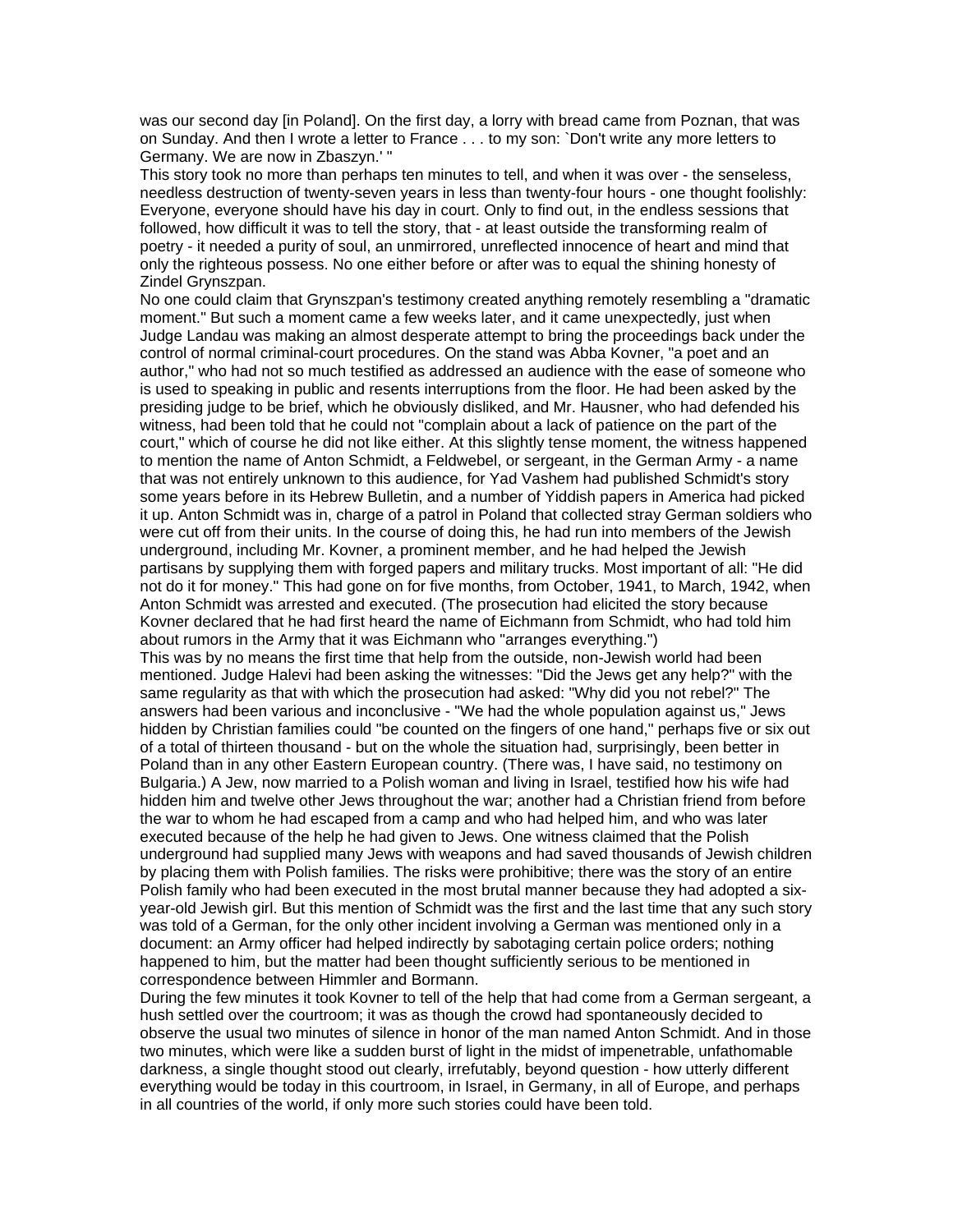There are, of course, explanations of this devastating shortage, and they have been repeated many times. I shall give the gist of them in the words of one of the few subjectively sincere memoirs of the war published in Germany. Peter Bamm, a German Army physician who served at the Russian front, tells in Die Unsichtbare Flagge (1952) of the killing of Jews in Sevastopol. They were collected by "the others," as he calls the S.S. mobile killing units, to distinguish them from ordinary soldiers, whose decency the book extols, and were put into a sealed-off part of the former G.P.U. prison that abutted on the officer's lodgings, where Bamm's own unit was quartered. They were then made to board a mobile gas van, in which they died after a few minutes, whereupon the driver transported the corpses outside the city and unloaded them into tank ditches. "We knew this. We did nothing. Anyone who had seriously protested or done anything against the killing unit would have been arrested within twenty-four hours and would have disappeared. It belongs among the refinements of totalitarian governments in our century that they don't permit their opponents to die a great, dramatic martyr's death for their convictions. A good many of us might have accepted such a death. The totalitarian state lets its opponents disappear in silent anonymity. It is certain that anyone who had dared to suffer death rather than silently tolerate the crime would have sacrificed his life in vain. This is not to say that such a sacrifice would have been morally meaningless. It would only have been practically useless. None of us had a conviction so deeply rooted that we could have taken upon ourselves a practically useless sacrifice for the sake of a higher moral meaning." Needless to add, the writer remains unaware of the emptiness of his much emphasized "decency" in the absence of what he calls a "higher moral meaning."

But the hollowness of respectability - for decency under such circumstances is no more than respectability - was not what became apparent in the example afforded by Sergeant Anton Schmidt. Rather it was the fatal flaw in the argument itself, which at first sounds so hopelessly plausible. It is true that totalitarian domination tried to establish these holes of oblivion into which all deeds, good and evil, would disappear, but just as the Nazis' feverish attempts, from June, 1942, on, to erase all traces of the massacres - through cremation, through burning in open pits, through the use of explosives and flame-throwers and bone-crushing machinery - were doomed to failure, so all efforts to let their opponents "disappear in silent anonymity" were in vain. The holes of oblivion do not exist. Nothing human is that perfect, and there are simply too many people in the world to make oblivion possible. One man will always be left alive to tell the story. Hence, nothing can ever be "practically useless," at least, not in the long run. It would be of great practical usefulness for Germany today, not merely for her prestige abroad but for her sadly confused inner condition, if there were more such stories to be told. For the lesson of such stories is simple and within everybody's grasp. Politically speaking, it is that under conditions of terror most people will comply but some people will not, just as the lesson of the countries to which the Final Solution was proposed is that "it could happen" in most places but it did not happen everywhere. Humanly speaking, no more is required, and no more can reasonably be asked, for this planet to remain a place fit for human habitation.

# XV : Judgment, Appeal, and Execution

Eichmann spent the last months of the war cooling his heels in Berlin, with nothing to do, cut by the other department heads in the R.S.H.A., who had lunch together every day in the building where he had his office but did not once ask him to join them. He kept himself busy with his defense installations, so as to be ready for "the last battle" for Berlin, and, as his only official duty, paid occasional visits to Theresienstadt, where he showed Red Cross delegates around. To them, of all people, he unburdened his soul about Himmler's new "humane line" in regard to the Jews, which included an avowed determination to have, "next time," concentration camps after "the English model." In April, 1945, Eichmann had the last of his rare interviews with Himmler, who ordered him to select "a hundred to two hundred prominent Jews in Theresienstadt," transport them to Austria, and install them in hotels, so that Himmler could use them as "hostages" in his forthcoming negotiations with Eisenhower. The absurdity of this commission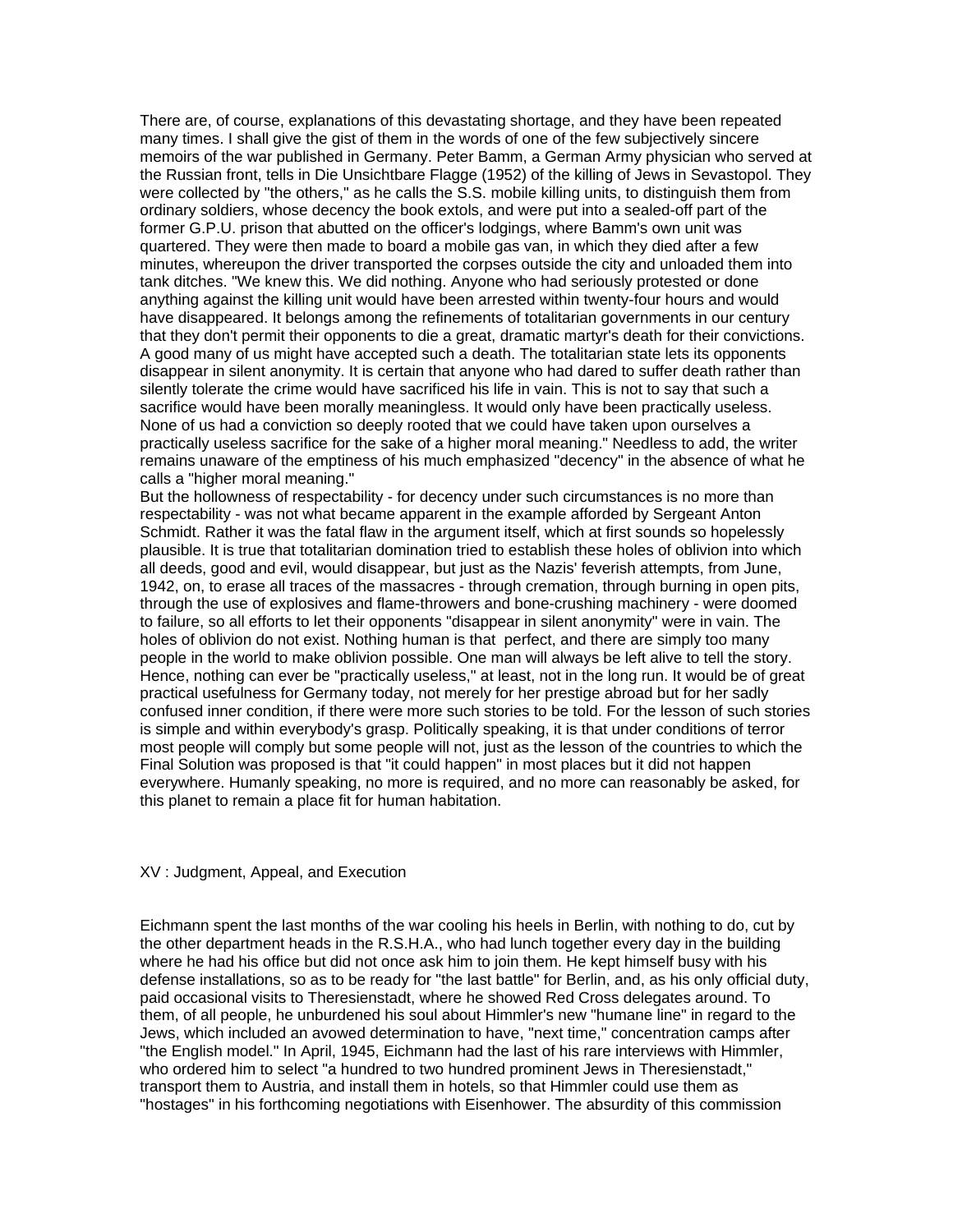seems not to have dawned upon Eichmann; he went, "with grief in my heart, as I had to desert my defense installations," but he never reached Theresienstadt, because all the roads were blocked by the approaching Russian armies. Instead, he ended up at Alt-Aussee, in Austria, where Kaltenbrunner had taken refuge. Kaltenbrunner had no interest in Himmler's "prominent Jews," and told Eichmann to organize a commando for partisan warfare in the Austrian mountains. Eichmann responded with the greatest enthusiasm: "This was again something worth doing, a task I enjoyed." But just as he had collected some hundred more or less unfit men, most of whom had never seen a rifle, and had taken possession of an arsenal of abandoned weapons of all sorts, he received the latest Himmler order: "No fire is to be opened on English and Americans." This was the end. He sent his men home and gave a small strongbox containing paper money and gold coins to his trusted legal adviser, Regierungsrat Hunsche: "Because, I said to myself, he is a man from the higher civil services, he will be correct in the management of funds, he will put down his expenses . . . for I still believed that accounts would be demanded some day."

With these words Eichmann had to conclude the autobiography he had spontaneously given the police examiner. It had taken only a few days, and filled no more than 315 of the 3,564 pages copied off the tape-recorder. He would like to have gone on, and he obviously did tell the rest of the story to the police, but the trial authorities, for various reasons, had decided not to admit any testimony covering the time after the close of the war. However, from affidavits given at Nuremberg, and, more important, from a much discussed indiscretion on the part of a former Israeli civil servant, Moshe Pearlman, whose book The Capture of Adolf Eichmann appeared in London four weeks before the trial opened, it is possible to complete the story; Mr. Pearlman's account was obviously based upon material from Bureau 06, the police office that was in charge of the preparations for the trial. (Mr. Pearlman's own version was that since he had retired from government service three weeks before Eichmann was kidnaped, he had written the book as a "private individual," which is not very convincing, because the Israeli police must have known of the impending capture several months before his retirement.) The book caused some embarrassment in Israel, not only because Mr. Pearlman had been able to divulge information about important prosecution documents prematurely and had stated that the trial authorities had already made up their minds about the untrustworthiness of Eichmann's testimony, but because a reliable account of how Eichmann was captured in Buenos Aires was of course the last thing they wanted to have published.

The story told by Mr. Pearlman was considerably less exciting than the various rumors upon which previous tales had been based. Eichmann had never been in the Near East or the Middle East, he had no connection with any Arab country, he had never returned to Germany from Argentina, he had never been to any other Latin American country, he had played no role in postwar Nazi activities or organizations. At the end of the war, he had tried to speak once more with Kaltenbrunner, who was still in Alt-Aussee, playing solitaire, but his former chief was in no mood to receive him, since "for this man he saw no chances any more." (Kaltenbrunner's own chances were not so very good either, he was hanged at Nuremberg.) Almost immediately thereafter, Eichmann was caught by American soldiers and put in a camp for S.S. men, where numerous interrogations failed to uncover his identity, although it was known to some of his fellow-prisoners. He was cautious and did not write to his family, but let them believe he was dead; his wife tried to obtain a death certificate, but failed when it was discovered that the only "eyewitness" to her husband's death was her brother-in-law. She had been left penniless, but Eichmann's family in Linz supported her and the three children.

In November, 1945, the trials of the major war criminals opened in Nuremberg, and Eichmann's name began to appear with uncomfortable regularity. In January, 1946, Wisliceny appeared as a witness for the prosecution and gave his damning evidence, whereupon Eichmann decided that he had better disappear. He escaped from the camp, with the help of the inmates, and went to the Lüneburger Heide, a heath about fifty miles south of Hamburg, where the brother of one of his fellow-prisoners provided him with work as a lumberjack. He stayed there, under the name of Otto Heninger, for four years, and he was probably bored to death. Early in 1950, he succeeded) in establishing contact with ODESSA, a clandestine organization of S.S. veterans, and in May of that year he was passed through Austria to Italy, where a Franciscan priest, fully informed of his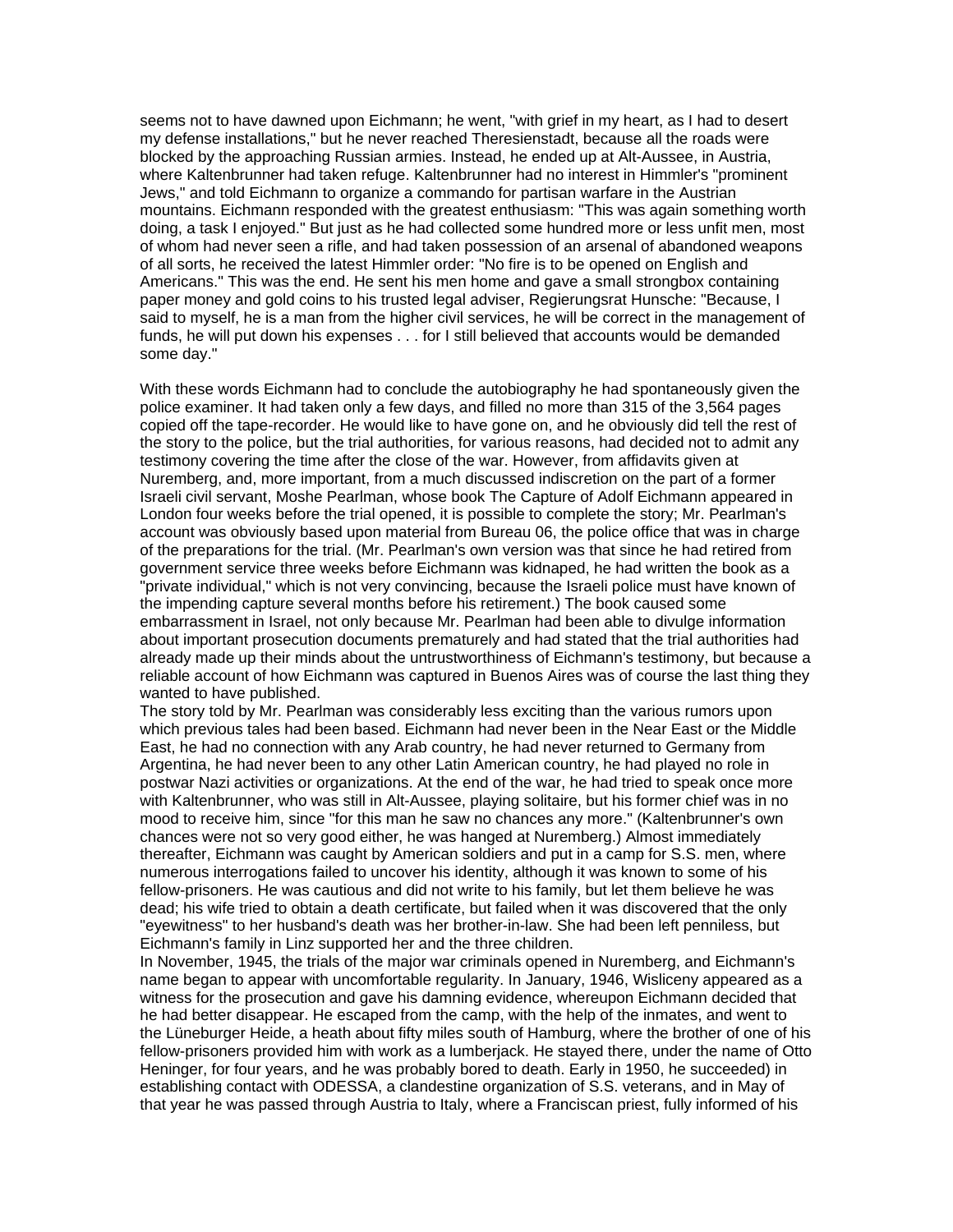identity, equipped him with a refugee passport in the name of Richard Klement and sent him on to Buenos Aires. He arrived in mid-July and, without any difficulty, obtained identification papers and a work permit as Ricardo Klement, Catholic, a bachelor, stateless, aged thirty-seven-seven years less than his real age.

He was still cautious, but he now wrote to his wife in his own handwriting and told her that "her children's uncle" was alive. He worked at a number of odd jobs-sales representative, laundry man, worker on a rabbit farm - all poorly paid, but in the summer of 1952 he had his wife and children join him. (Mrs. Eichmann obtained a German passport in Zurich, Switzerland, though she was a resident of Austria at the time, and under her real name, as a "divorcee" from a certain Eichmann. How this came about has remained a mystery, and the file containing her application has disappeared from the German consulate in Zurich.) Upon her arrival in Argentina, Eichmann got his first steady job, in the Mercedes-Benz factory in Suarez, a suburb of Buenos Aires, first as a mechanic and later as a foreman, and when a fourth son was born to him, he remarried his wife, supposedly under the name of Klement. This is not likely, however, for the infant was registered as Ricardo Francisco (presumably as a tribute to the Italian priest) Klement Eichmann, and this was only one of many hints that Eichmann dropped in regard to his identity as the years went by. It does seem to be true, however, that he told his children he was Adolf Eichmann's brother, though the children, being well acquainted with their grandparents and uncles in Linz, must have been rather dull to believe it; the oldest son, at least, who had been nine years old when he last saw his father, should have been able to recognize him seven years later in Argentina. Mrs. Eichmann's Argentine identity card, moreover, was never changed (it read "Veronika Liebl de Eichmann"), and in 1959, when Eichmann's stepmother died, and a year later, when his father died, the newspaper announcements in Linz carried Mrs. Eichmann's name among the survivors, contradicting all stories of divorce and remarriage. Early in 1960, a few months before his capture, Eichmann and his elder sons finished building a primitive brick house in one of the poor suburbs of Buenos Aires - no electricity, no running water - where the family settled down. They must have been very poor, and Eichmann must have led a dreary life, for which not even the children could compensate, for they showed "absolutely no interest in being educated and did not even try to develop their so-called talents."

Eichmann's only compensation consisted in talking endlessly with members of the large Nazi colony, to whom he readily admitted his identity. In 1955, this finally led to the interview with the Dutch journalist Willem S. Sassen, a former member of the Armed S.S. who had exchanged his Dutch nationality for a German passport during the war and had later been condemned to death in absentia in Belgium as a war criminal.

Eichmann made copious notes for the interview, which was tape-recorded and then rewritten by Sassen, with considerable embellishments; the notes in Eichmann's own handwriting were discovered and they were admitted as evidence at his trial, though the statement as a whole was not. Sassen's version appeared in abbreviated form first in the German illustrated magazine Der Stern, in July, 1960, and then, in November and December, as a series of articles in Life. But Sassen, obviously with Eichmann's consent, had offered the story four years before to a Time-Life correspondent in Buenos Aires, and even if it is true that Eichmann's name was withheld, the content of the material could have left no doubt about the original source of the information. The truth of the matter is that Eichmann had made many efforts to break out of his anonymity, and it is rather strange that it took the Israeli Secret Services several years - until August, 1959 - to learn that Adolf Eichmann was living in Argentina under the name of Ricardo Klement. Israel has never divulged the source of her information, and today at least half a dozen persons claim they found Eichmann, while "well-informed circles" in Europe insist that it was the Russian Intelligence service that spilled the news. However that may have been, the puzzle is not how it was possible to discover Eichmann's hideout but, rather, how it was possible not to discover it earlier provided, of course, that the Israelis had indeed pursued this search through the years. Which, in view of the facts, seems doubtful.

No doubt, however, exists about the identity of the captors. All talk of private "avengers" was contradicted at the outset by Ben-Gurion himself, who on May 23, 1960, announced to Israel's wildly cheering Knesset that Eichmann had been "found by the Israeli Secret Service." Dr. Servatius, who tried strenuously and unsuccessfully both before the District Court and before the Court of Appeal to call Zvi Tohar, chief pilot of the El-Al plane that flew Eichmann out of the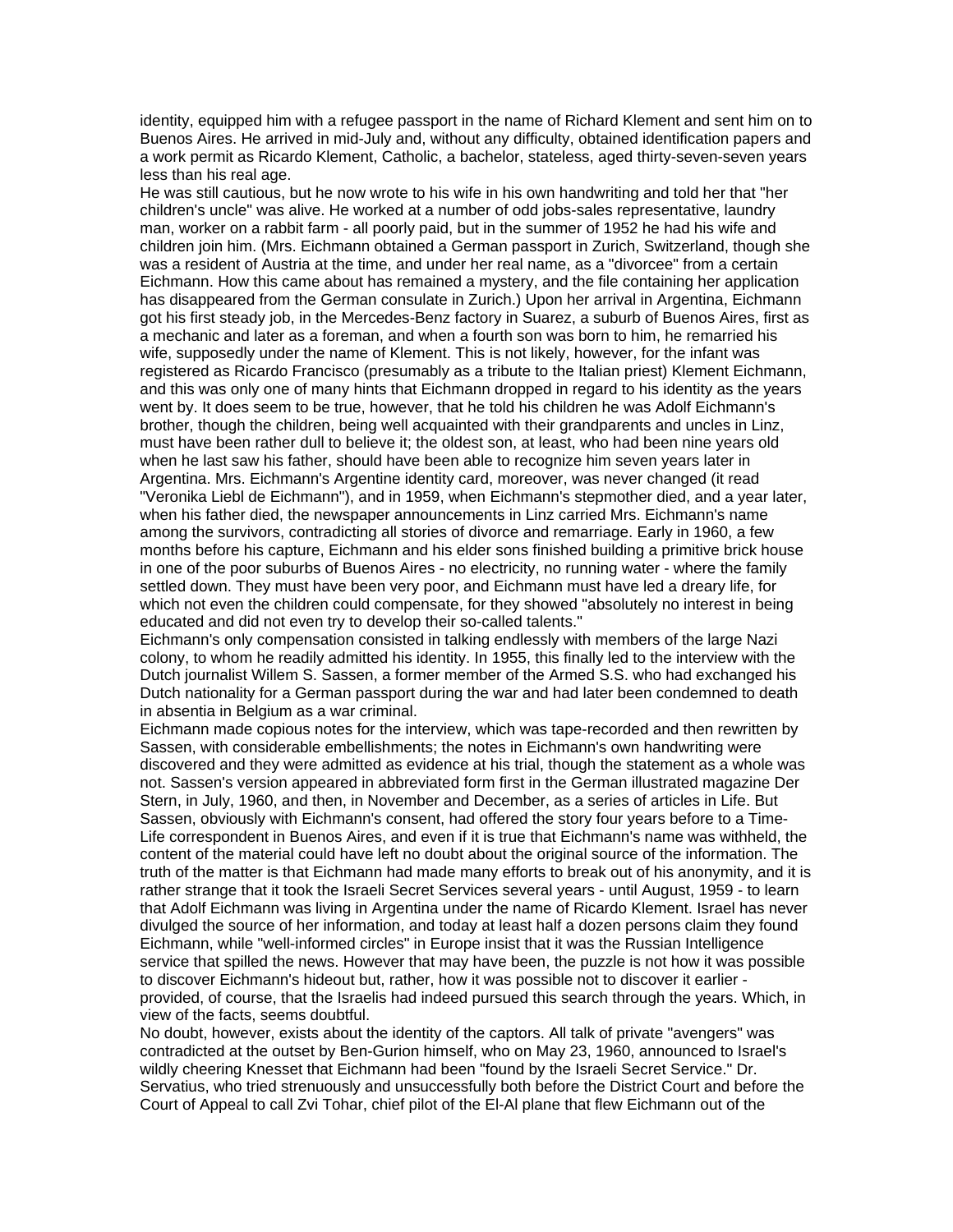country, and Yad Shimoni, an official of the air line in Argentina, as witnesses, mentioned Ben-Gurion's statement; the Attorney General countered by saying that the Prime Minister had "admitted no more than that Eichmann was found out by the Secret Service," not that he also had been kidnaped by government agents. Well, in actual fact, it seems that it was the other way round: Secret Service men had not "found" him but only picked him up, after making a few preliminary tests to assure themselves that the information they had received was true. And even this was not done very expertly, for Eichmann had been well aware that he was being shadowed: "I told you that months ago, I believe, when I was asked if I had known that I was found out, and I could give you then precise reasons [that is, in the part of the police examination that was not released to the press]. . . . I learned that people in my neighborhood had made inquiries about real-estate purchases and so on and so forth for the establishment of a factory for sewing machines - a thing that was quite impossible, since there existed neither electricity nor water in that area. Furthermore, I was informed that these people were Jews from North America. I could easily have disappeared, but I did not do it, I just went on as usual, and let things catch up with me. I could have found employment without any difficulty, with my papers and references. But I did not want that."

There was more proof than was revealed in Jerusalem of his willingness to go to Israel and stand trial. Counsel for the defense, of course, had to stress the fact that, after all, the accused had been kidnaped and "brought to Israel in conflict with international law," because this enabled the defense to challenge the right of the court to prosecute him, and though neither the prosecution nor the judges ever admitted that the kidnaping had been an "act of state," they did not deny it either. They argued that the breach of international law concerned only the states of Argentina and Israel, not the rights of the defendant, and that this breach was "cured" through the joint declaration of the two governments, on August 3, 1960, that they "resolved to view as settled the incident which was caused in the wake of the action of citizens of Israel which violated the basic rights of the State of Argentina." The court decided that it did not matter whether these Israelis were government agents or private citizens. What neither the defense nor the court mentioned was that Argentina would not have waived her rights so obligingly had Eichmann been an Argentine citizen. He had lived there under an assumed name, thereby denying himself the right to government protection, at least as Ricardo Klement (born on May 23, 1913, at Bolzano - in Southern Tyrol - as his Argentine identity card stated), although he had declared himself of "German nationality." And he had never invoked the dubious right of asylum, which would not have helped him anyhow, since Argentina, although she has in fact offered asylum to many known Nazi criminals, had signed an International Convention declaring that the perpetrators of crimes against humanity "will not be deemed to be political criminals."; All this did not make Eichmann stateless, it did not legally deprive him of his German nationality, but it gave the West German republic a welcome pretext for withholding the customary protection due its citizens abroad. In other words, and despite pages and pages of legal argument, based on so many precedents that one finally got the impression that kidnaping was among the most frequent modes of arrest, it was Eichmann's de facto statelessness, and nothing else, that enabled the Jerusalem court to sit in judgment on him. Eichmann, though no legal expert, should have been able to appreciate that, for he knew from his own career that one could do as one pleased only with stateless people; the Jews had had to lose their nationality before they could be exterminated. But he was in no mood to ponder such niceties, for if it was a fiction that he had come voluntarily to Israel to stand trial, it was true that he had made fewer difficulties than anybody had expected. In fact, he had made none.

On May 11, 1960, at six-thirty in the evening, when Eichmann alighted, as usual, from the bus that brought him home from his place of work, he was seized by three men and, in less than a minute, bundled into a waiting car, which took him to a previously rented house in a remote suburb of Buenos Aires. No drugs, no ropes, no handcuffs were used, and Eichmann immediately recognized that this was professional work, as no unnecessary violence had been applied; he was not hurt. Asked who he was, he instantly said: "Ich bin Adolf Eichmann," and, surprisingly, added: "I know I am in the hands of Israelis." (He later explained that he had read in some newspaper of Ben-Gurion's order that he be found and caught.) For eight days, while the Israelis were waiting for the El-Al plane that was to carry them and their prisoner to Israel, Eichmann was tied to a bed, which was the only aspect of the whole affair that he complained about, and on the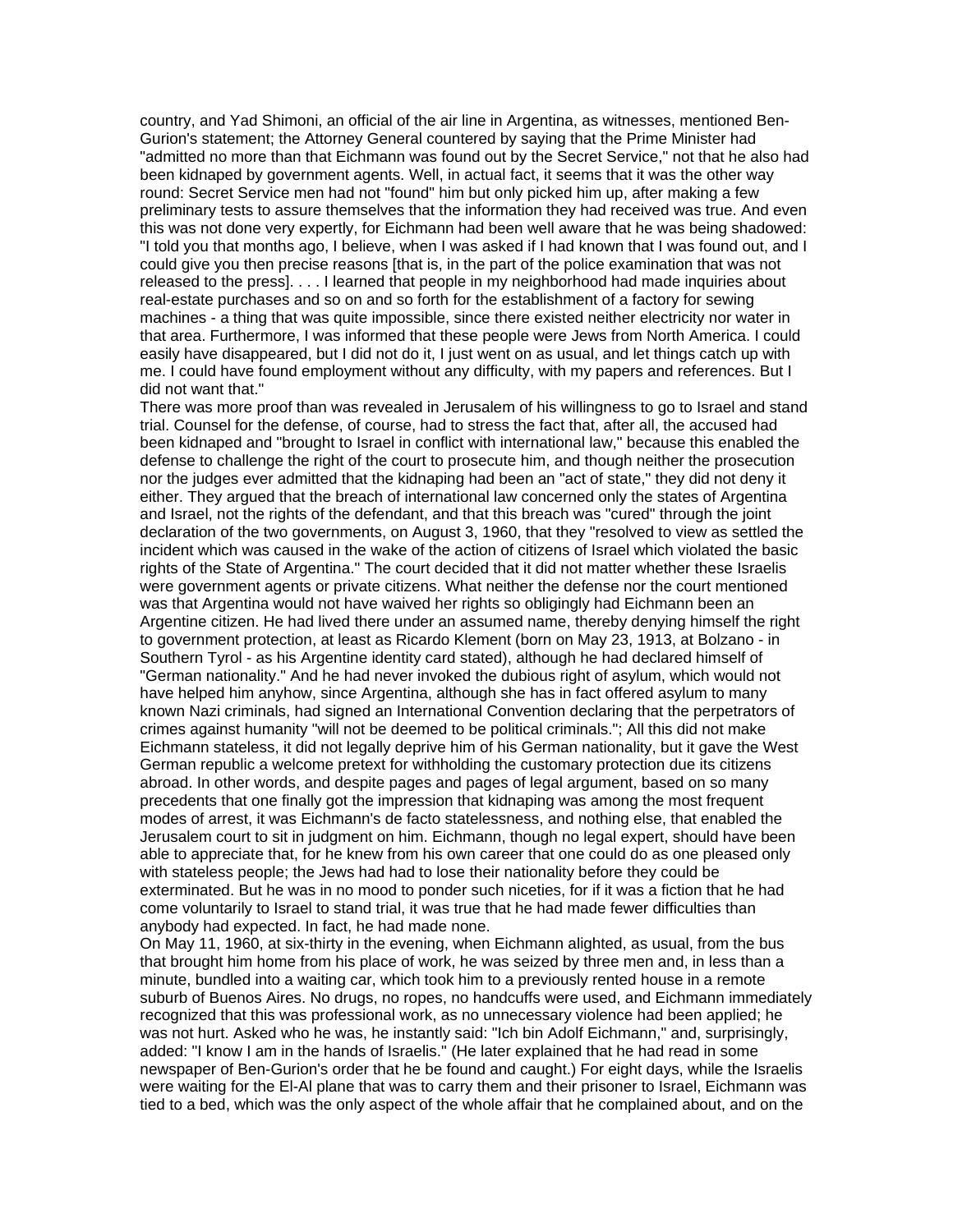second day of his captivity he was asked to state in writing that he had no objection to being tried by an Israeli court. The statement was, of course, already prepared, and all he was supposed to do was to copy it. To everybody's surprise, however, he insisted on writing his own text, for which, as can be seen from the following lines, he probably used the first sentences of the prepared statement: "I, the undersigned, Adolf Eichmann, hereby declare out of my own free will that since now my true identity has been revealed, I see clearly that it is useless to try and escape judgment any longer. I hereby express my readiness to travel to Israel to face a court of judgment, an authorized court of law. It is clear and understood that I shall be given legal advice [thus far, he probably copied], and I shall try to write down the facts of my last years of public activities in Germany, without any embellishments, in order that future generations will have a true picture. This declaration I declare out of my own free will, not for promises given and not because of threats. I wish to be at peace with myself at last. Since I cannot remember all the details, and since I seem to mix up facts, I request assistance by putting at my disposal documents and affidavits to help me in my effort to seek the truth." Signed: "Adolf Eichmann, Buenos Aires, May 1960." (This document, though doubtless genuine, has one peculiarity: its date omits the day it was signed. The omission gives rise to the suspicion that the letter was written not in Argentina but in Jerusalem, where Eichmann arrived on May 22. The letter was needed less for the trial, during which the prosecution did submit it as evidence, but without attaching much importance to it, than for Israel's first explanatory official note to the Argentine government, to which it was duly attached. Servatius, who asked Eichmann about the letter in court, did not mention the peculiarity of the date, and Eichmann could not very well mention it himself since, upon being asked a leading question by his lawyer, he confirmed, though somewhat reluctantly, that he had given the statement under duress, while tied to the bed in the Buenos Aires suburb. The prosecutor, who may have known better, did not cross-examine him on this point; clearly, the less said about this matter the better.) Mrs. Eichmann had notified the Argentine police of her husband's disappearance, but without revealing his identity, so no check of railway stations, highways, and airfields was made. The Israelis were lucky, they would never have been able to spirit Eichmann out of the country ten days after his capture if the police had been properly alerted.

Eichmann provided two reasons for his astounding cooperation with the trial authorities. (Even the judges who insisted that Eichmann was simply a liar had to admit that they knew no answer to the question: "Why did the accused confess before Superintendent Less to a number of incriminating details of which, on the face of it, there could be no proof but for his confession, in particular to his journeys to the East, where he saw the atrocities with his own eyes?") In Argentina, years before his capture, he had written how tired he was of his anonymity, and the more he read about himself, the more tired he must have become. His second explanation, given in Israel, was more dramatic: "About a year and a half ago [i.e., in the spring of 1959], I heard from an acquaintance who had just returned from a trip to Germany that a certain feeling of guilt had seized some sections of German youth . . . and the fact of this guilt complex was for me as much of a landmark as, let us say, the landing of the first man-bearing rocket on the moon. It became an essential point of my inner life, around which many thoughts crystallized. This was why I did not escape ... when I knew the search commando was closing in on me... . After these conversations about the guilt feeling among young people in Germany, which made such a deep impression on me, I felt I no longer had the right to disappear. This is also why I offered, in a written statement, at the beginning of this examination . . . to hang myself in public. I wanted to do my part in lifting the burden of guilt from German youth, for these young people are, after all, innocent of the events, and of the acts of their fathers, during the last war" - which, incidentally, he was still calling, in another context, a "war forced upon the German Reich." Of course, all this was empty talk. What prevented him from returning to Germany of his own free will to give himself up? He was asked this question, and he replied that in his opinion German courts still lacked the "objectivity" needed for dealing with people like him. But if he did prefer to be tried by an Israeli court - as he somehow implied, and which was just barely possible - he could have spared the Israeli government much time and trouble. We have seen before that this kind of talk gave him feelings of elation, and indeed it kept him in something approaching good spirits throughout his stay in the Israeli prison. It even enabled him to look upon death with remarkable equanimity - "I know that the death sentence is in store for me," he declared at the beginning of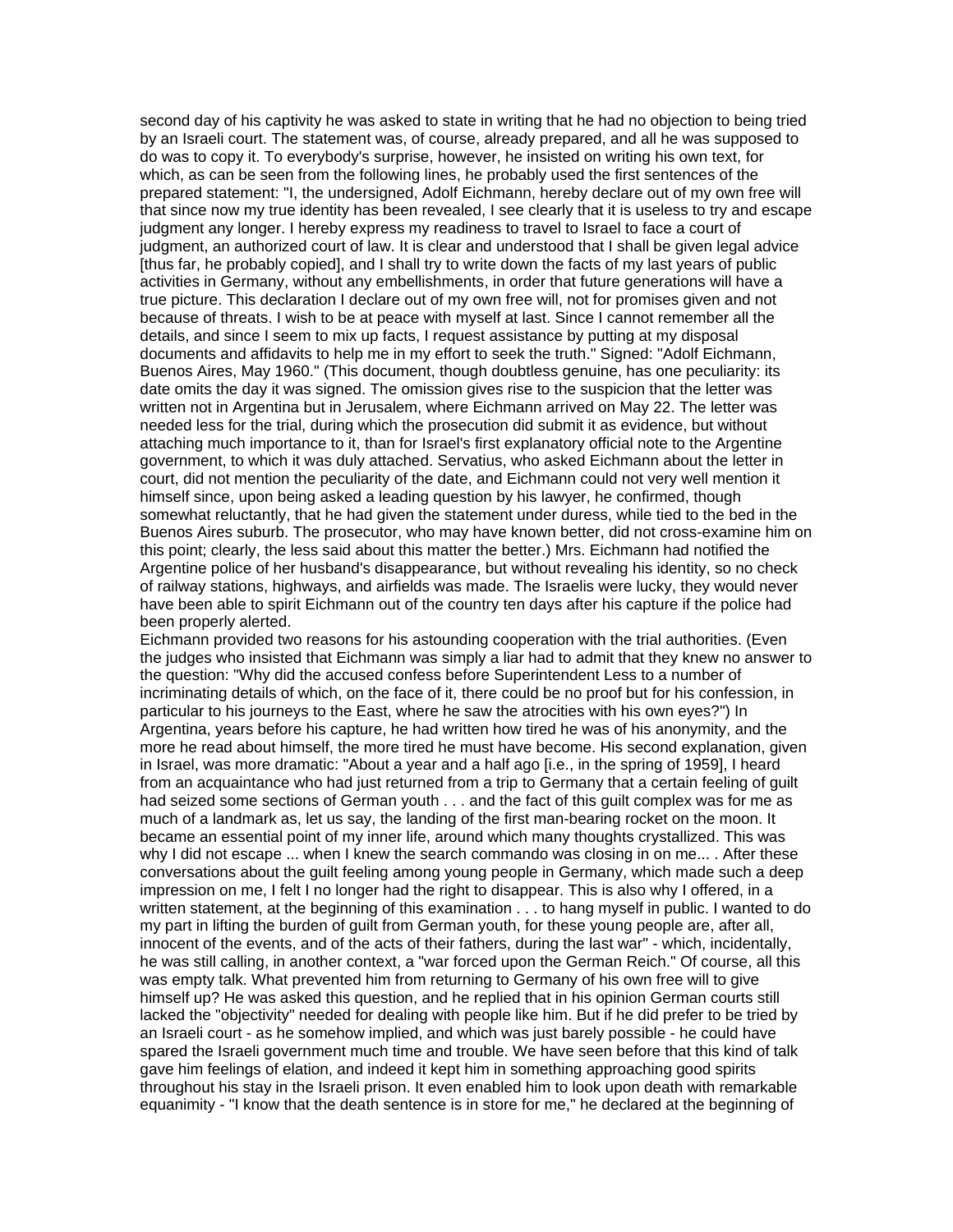the police examination.

There was some truth behind the empty talk, and the truth emerged quite clearly when the question of his defense was put to him. For obvious reasons, the Israeli government had decided to admit a foreign counselor, and on July 14, 1960, six weeks after the police examination had started, with Eichmann's explicit consent, he was informed that there were three possible counselors among whom he might choose, in arranging his defense - Dr. Robert Servatius, who was recommended by his family (Servatius had offered his services in a long-distance call to Eichmann's stepbrother in Linz), another German lawyer now residing in Chile, and an American law firm in New York, which had contacted the trial authorities. (Only Dr. Servatius' name was divulged.) There might, of course, be other possibilities, which Eichmann was entitled to explore, and he was told repeatedly that he could take his time. He did nothing of the sort, but said on the spur of the moment that he would like to retain Dr. Servatius, since he seemed to be an acquaintance of his stepbrother and, also, had defended other war criminals, and he insisted on signing the necessary papers immediately. Half an hour later, it occurred to him that the trial could assume "global dimensions," that it might become a "monster process," that there were several attorneys for the prosecution, and that Servatius alone would hardly be able "to digest all the material." He was reminded that Servatius, in a letter asking for power of attorney, had said that he "would lead a group of attorneys" (he never did), and the police officer added, "It must be assumed that Dr. Servatius won't appear alone. That would be a physical impossibility." But Dr. Servatius, as it turned out, appeared quite alone most of the time. The result of all this was that Eichmann became the chief assistant to his own defense counsel, and, quite apart from writing books "for future generations," worked very hard throughout the trial.

On June 29, 1961, ten weeks after the opening of the trial on April 11, the prosecution rested its case, and Dr. Servatius opened the case for the defense; on August 14, after a hundred and fourteen sessions, the main proceedings came to an end. The court then adjourned for four months, and reassembled on December 11 to pronounce judgment. For two days, divided into five sessions, the three judges read the two hundred and forty-four sections of the judgment. Dropping the prosecution's charge of "conspiracy," which would have made him a "chief war criminal," automatically responsible for everything which had to do with the Final Solution, they convicted Eichmann on all fifteen counts of the indictment, although he was acquitted on some particulars. "Together with others," he had committed crimes "against the Jewish people," that is, crimes against Jews with intent to destroy the people, on four counts: (1) by "causing the killing of millions of Jews"; (2) by placing "millions of Jews under conditions which were likely to lead to their physical destruction"; (3) by "causing serious bodily and mental harm" to them; and (4) by "directing that births be banned and pregnancies interrupted among Jewish women" in Theresienstadt. But they acquitted him of any such charges bearing on the period prior to August, 1941, when he was informed of the Führer's order; in his earlier activities, in Berlin, Vienna, and Prague, he had no intention "to destroy the Jewish people." These were the first four counts of the indictment. Counts 5 through 12 dealt with "crimes against humanity" - a strange concept in the Israeli law, inasmuch as it included both genocide if practiced against non-Jewish peoples (such as the Gypsies or the Poles) and all other crimes, including murder, committed against either Jews or non-Jews, provided that these crimes were not committed with intent to destroy the people as a whole. Hence, everything Eichmann had done prior to the Führer's order and all his acts against non-Jews were lumped together as crimes against humanity, to which were added, once again, all his later crimes against Jews, since these were ordinary crimes as well. The result was that Count 5 convicted him of the same crimes enumerated in Counts 1 and 2, and that Count 6 convicted him of having "persecuted Jews on racial, religious, and political grounds"; Count 7 dealt with "the plunder of property . . . linked with the murder . . . of these Jews," and Count 8 summed up all these deeds again as "war crimes," since most of them had been committed during the war. Counts 9 through 12 dealt with crimes against non-Jews: Count 9 convicted him of the "expulsion of . . . hundreds of thousands of Poles from their homes," Count 10 of "the expulsion of fourteen thousand Slovenes" from Yugoslavia, Count 11 of the deportation of "scores of thousands of Gypsies" to Auschwitz. But the judgment held that "it has not been proved before us that the accused knew that the Gypsies were being transported to destruction" which meant that no genocide charge except the "crime against the Jewish people" was brought.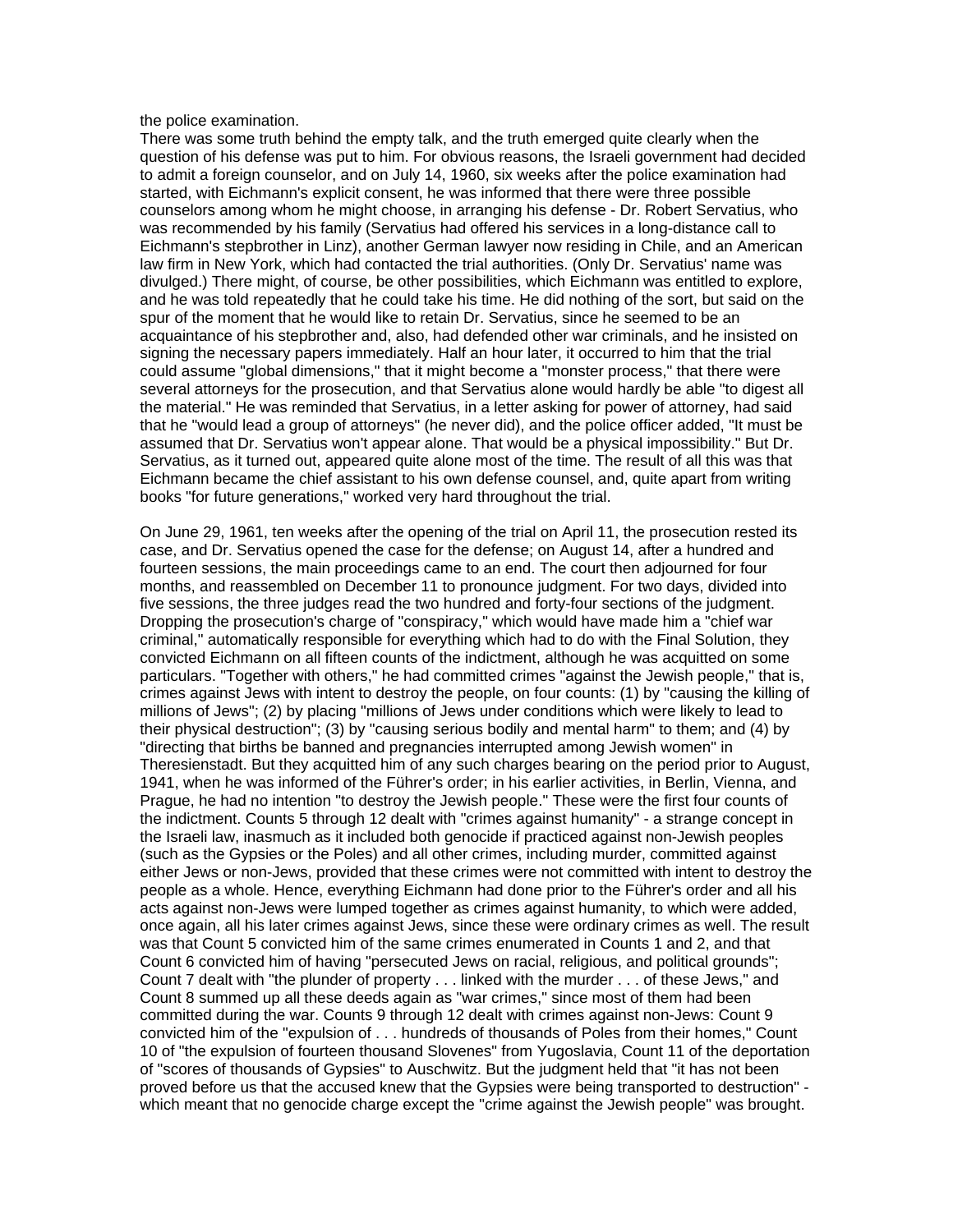This was difficult to understand, for, apart from the fact that the extermination of Gypsies was common knowledge, Eichmann had admitted during the police examination that he knew of it: he had remembered vaguely that this had been an order from Himmler, that no "directives" had existed for Gypsies as they existed for Jews, and that there had been no "research" done on the "Gypsy problem" - "origins, customs, habits, organization . . . folklore . . . economy." His department had been commissioned to undertake the "evacuation" of thirty thousand Gypsies from Reich territory, and he could not remember the details very well, because there had been no intervention from any side; but that Gypsies, like Jews, were shipped off to be exterminated he had never doubted. He was guilty of their extermination in exactly the same way he was guilty of the extermination of the Jews. Count 12 concerned the deportation of ninety-three children from Lidice, the Czech village whose inhabitants had been massacred after the assassination of Heydrich; he was, however, rightly acquitted of the murder of these children. The last three counts charged him with membership in three of the four organizations that the Nuremberg Trials had classified as "criminal" - the S.S.; the Security Service, or S.D.; and the Secret State Police, or Gestapo. (The fourth such organization, the leadership corps of the National Socialist Party, was not mentioned, because Eichmann obviously had not been one of the Party leaders.) His membership in them prior to May, 1940, fell under the statute of limitations (twenty years) for minor offenses. (The Law of 1950 under which Eichmann was tried specifies that there is no statute of limitation for major offenses, and that the argument res judicata shall not avail - a person can be tried in Israel "even if he has already been tried abroad, whether before an international tribunal or a tribunal of a foreign state, for the same offense.") All crimes enumerated under Counts 1 through 12 carried the death penalty.

Eichmann, it will be remembered, had steadfastly insisted that he was guilty only of "aiding and abetting" in the commission of the crimes with which he was charged, that he himself had never committed an overt act. The judgment, to one's great relief, in a way recognized that the prosecution had not succeeded in proving him wrong on this point. For it was an important point; it touched upon the very essence of this crime, which was no ordinary crime, and the very nature of this criminal, who was no common criminal; by implication, it also took cognizance of the weird fact that in the death camps it was usually the inmates and the victims who had actually wielded "the fatal instrument with [their] own hands." What the judgment had to say on this point was more than correct, it was the truth: "Expressing his activities in terms of Section 23 of our Criminal Code Ordinance, we should say that they were mainly those of a person soliciting by giving counsel or advice to others and of one who enabled or aided others in [the criminal] act." But "in such an enormous and complicated crime as the one we are now considering, wherein many people participated, on various levels and in various modes of activity - the planners, the organizers, and those executing the deeds, according to their various ranks - there is not much point in using the ordinary concepts of counseling and soliciting to commit a crime. For these crimes were committed en masse, not only in regard to the number of victims, but also in regard to the numbers of those who perpetrated the crime, and the extent to which any one of the many criminals was close to or remote from the actual killer of the victim means nothing, as far as the measure of his responsibility is concerned. On the contrary, in general the degree of responsibility increases as we draw further away from the man who uses the fatal instrument with his own hands [my italics]."

What followed the reading of the judgment was routine. Once more, the prosecution rose to make a rather lengthy speech demanding the death penalty, which, in the absence of mitigating circumstances, was mandatory, and Dr. Servatius replied even more briefly than before: the accused had carried out "acts of state," what had happened to him might happen in future to anyone, the whole civilized world faced this problem, Eichmann was "a scapegoat," whom the present German government had abandoned to the court in Jerusalem, contrary to international law, in order to clear itself of responsibility. The competence of the court, never recognized by Dr. Servatius, could be construed only as trying the accused "in a representative capacity, as representing the legal powers vested in [a German court]" - as, indeed, one German state prosecutor had formulated the task of Jerusalem. Dr. Servatius had argued earlier that the court must acquit the defendant because, according to the Argentine statute of limitations, he had ceased to be liable to criminal proceedings against him on May 7, 1960, "a very short time before the abduction"; he now argued, in the same vein, that no death penalty could be pronounced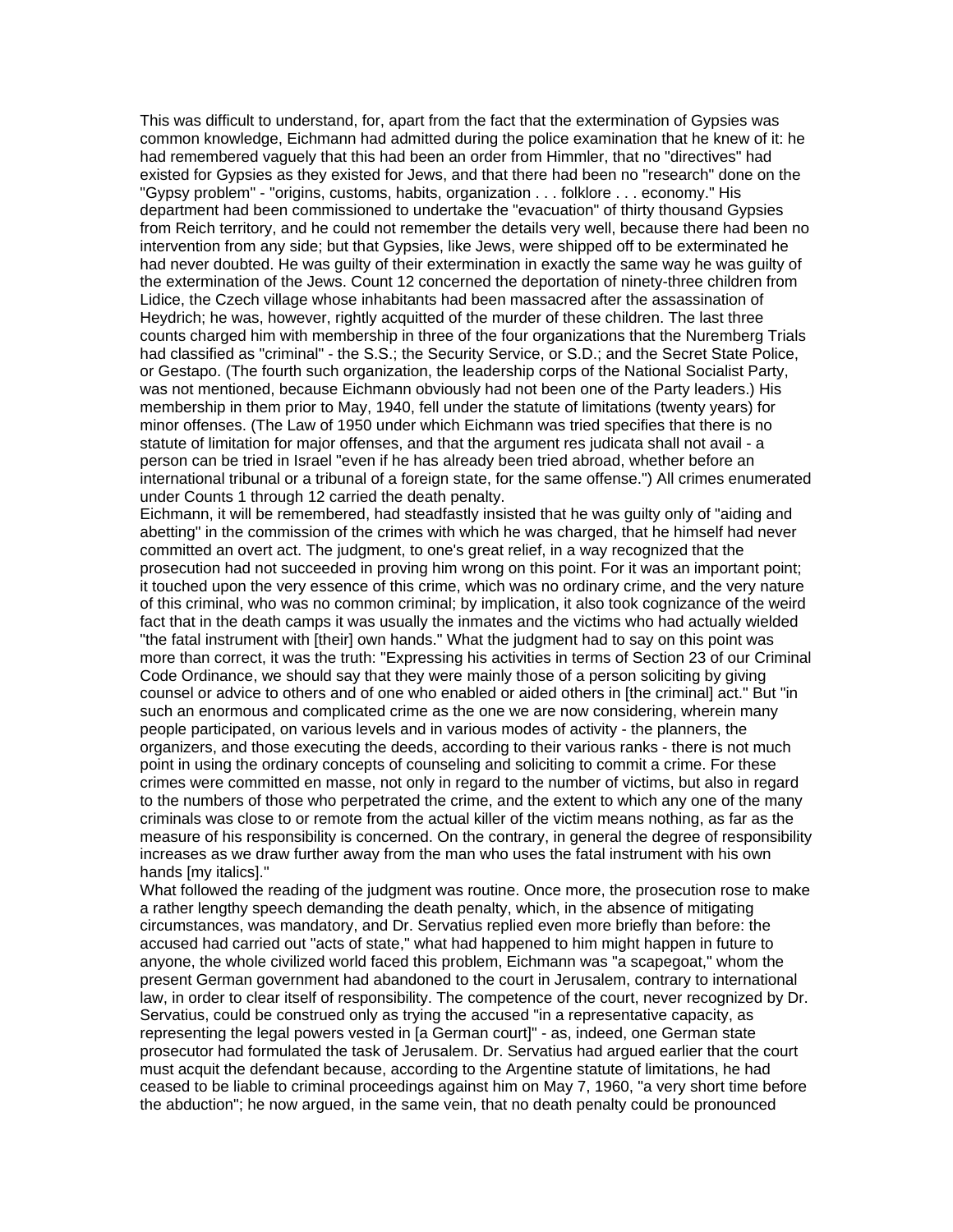because capital punishment had been abolished unconditionally in Germany. Then came Eichmann's last statement: His hopes for justice were disappointed; the court had not believed him, though he had always done his best to tell the truth. The court did not understand him: he had never been a Jew-hater, and he had never willed the murder of human beings. His guilt came from his obedience, and obedience is praised as a virtue. His virtue had been abused by the Nazi leaders. But he was not one of the ruling clique, he was a victim, and only the leaders deserved punishment. (He did not go quite as far as many of the other low-ranking war criminals, who complained bitterly that they had been told never to worry about "responsibilities," and that they were now unable to call those responsible to account because these had "escaped and deserted" them - by committing suicide, or by having been hanged.) "I am not the monster I am made out to be," Eichmann said. "I am the victim of a fallacy." He did not use the word "scapegoat," but he confirmed what Servatius had said: it was his "profound conviction that [he] must suffer for the acts of others." After two more days, on Friday, December 15, 1961, at nine o'clock in the morning, the death sentence was pronounced.

Three months later, on March 22, 1962, review proceedings were opened before the Court of Appeal, Israel's Supreme Court, before five judges presided over by Itzhak Olshan. Mr. Hausner appeared again, with four assistants, for the prosecution, and Dr. Servatius, with none, for the defense. Counsel for the defense repeated all the old arguments against the competence of the Israeli court, and since all his efforts to persuade the West German government to start extradition proceedings had been in vain, he now demanded that Israel offer extradition. He had brought with him a new list of witnesses, but there was not a single one among them who could conceivably have produced anything resembling "new evidence." He had included in the list Dr. Hans Globke, whom Eichmann had never seen in his life and of whom he had probably heard for the first time in Jerusalem, and, even more startling, Dr. Chaim Weizmann, who had been dead for ten years. The plaidoyer was an incredible hodgepodge, full of errors (in one instance, the defense offered as new evidence the French translation of a document that had already been submitted by the prosecution, in two other cases it had simply misread the documents, and so on), its carelessness contrasted vividly with the rather careful introduction of certain remarks that were bound to be offensive to the court: gassing was again a "medical matter"; a Jewish court had no right to sit in judgment over the fate of the children from Lidice, since they were not Jewish; Israeli legal procedure ran counter to Continental procedure - to which Eichmann, because of his national origin, was entitled - in that it required the defendant to provide the evidence for his defense, and this the accused had been unable to do because neither witnesses nor defense documents were available in Israel. In short, the trial had been unfair, the judgment uniust.

The proceedings before the Court of Appeal lasted only a week, after which the court adjourned for two months. On May 29, 1962, the second judgment was read - somewhat less voluminous than the first, but still fifty-one single-spaced legal-sized pages. It ostensibly confirmed the District Court on all points, and to make this confirmation the judges would not have needed two months and fifty-one pages. The judgment of the Court of Appeal was actually a revision of the judgment of the lower court, although it did not say so. In conspicuous contrast to the original judgment, it was now found that "the appellant had received no `superior orders' at all. He was his own superior, and he gave all orders in matters that concerned Jewish affairs"; he had, moreover, "eclipsed in importance all his superiors, including Müller." And, in reply to the obvious argument of the defense that the Jews would have been no better off had Eichmann never existed, the judges now stated that "the idea of the Final Solution would never have assumed the infernal forms of the flayed skin and tortured flesh of millions of Jews without the fanatical zeal and the unquenchable blood thirst of the appellant and his accomplices." Israel's Supreme Court had not only accepted the arguments of the prosecution, it had adopted its very language. The same day, May 29, Itzhak Ben-Zvi, President of Israel, received Eichmann's plea for mercy, four handwritten pages, made "upon instructions of my counsel," together with letters from his wife and his family in Linz. The President also received hundreds of letters and telegrams from all over the world, pleading for clemency; outstanding among the senders were the Central Conference of American Rabbis, the representative body of Reform Judaism in this country, and a group of professors from the Hebrew University in Jerusalem, headed by Martin Buber, who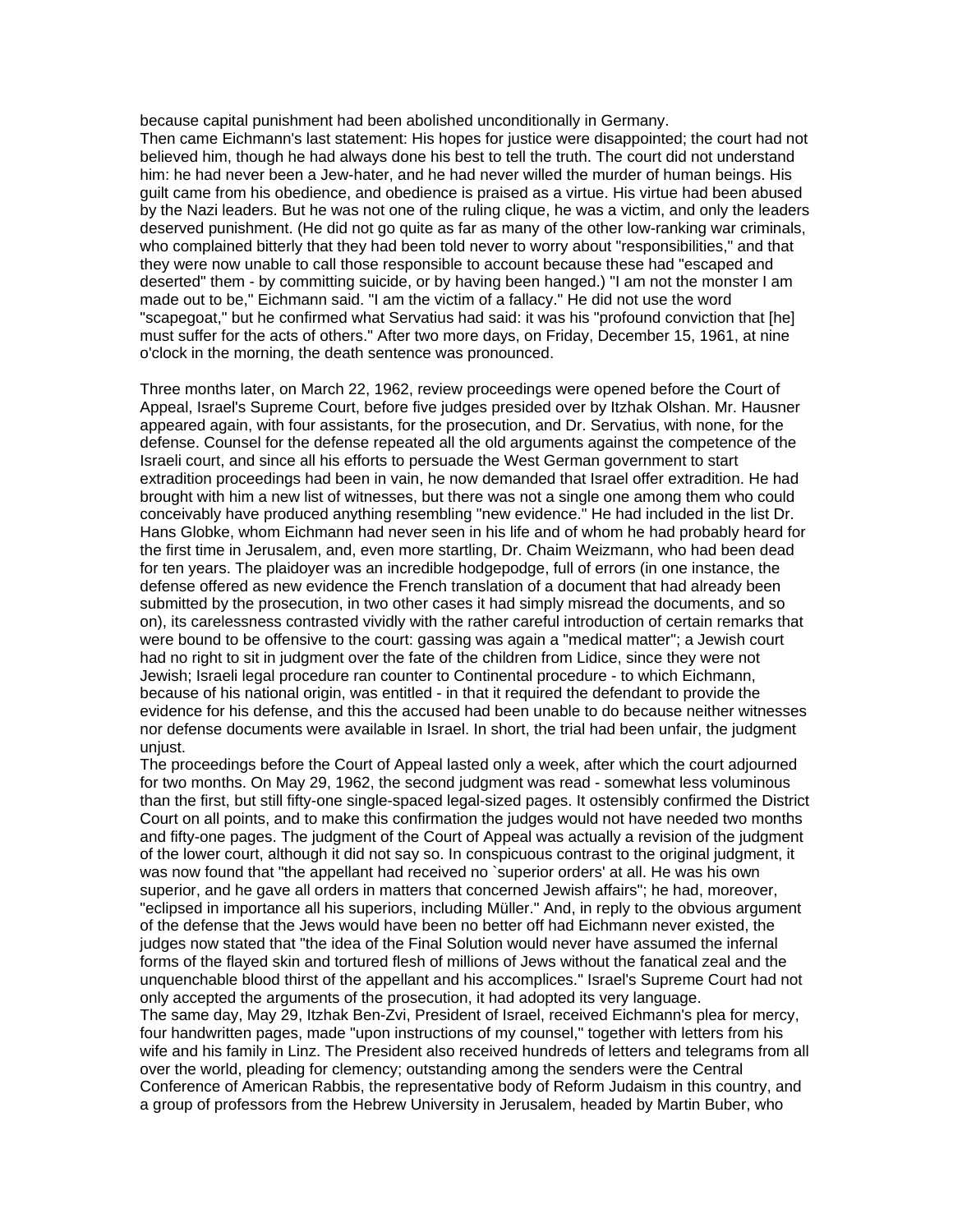had been opposed to the trial from the start, and who now tried to persuade Ben-Gurion to intervene for clemency. Mr. Ben-Zvi rejected all pleas for mercy on May 31, two days after the Supreme Court had delivered its judgment, and a few hours later on that same day - it was a Thursday - shortly before midnight, Eichmann was hanged, his body was cremated, and the ashes were scattered in the Mediterranean outside Israeli waters.

The speed with which the death sentence was carried out was extraordinary, even if one takes into account that Thursday night was the last possible occasion before the following Monday, since Friday, Saturday, and Sunday are all religious holidays for one or another of the three denominations in the country. The execution took place less than two hours after Eichmann was informed of the rejection of his plea for mercy; there had not even been time for a last meal. The explanation may well be found in two last-minute attempts Dr. Servatius made to save his client an application to a court in West Germany to force the government to demand Eichmann's extradition, even now, and a threat to invoke Article 25 of the Convention for the Protection of Human Rights and Fundamental Freedoms. Neither Dr. Servatius nor his assistant was in Israel when Eichmann's plea was rejected, and the Israeli government probably wanted to close the case, which had been going on for two years, before the defense could even apply for a stay in the date of execution.

The death sentence had been expected, and there was hardly anyone to quarrel with it; but things were altogether different when it was learned that the Israelis had carried it out. The protests were short-lived, but they were widespread and they were voiced by people of influence and prestige. The most common argument was that Eichmann's deeds defied the possibility of human punishment, that it was pointless to impose the death sentence for crimes of such magnitude - which, of course, was true, in a sense, except that it could not conceivably mean that he who had murdered millions should for this very reason escape punishment. On a considerably lower level, the death sentence was called "unimaginative," and very imaginative alternatives were proposed forthwith - Eichmann "should have spent the rest of his life at hard labor in the arid stretches of the Negev, helping with his sweat to reclaim the Jewish homeland," a punishment he would probably not have survived for more than a single day, to say nothing of the fact that in Israel the desert of the south is hardly looked upon as a penal colony; or, in Madison Avenue style, Israel should have reached "divine heights," rising above "the understandable, legal, political, and even human considerations," by calling together "all those who took part in the capture, trial, and sentencing to a public ceremony, with Eichmann there in shackles, and with television cameras and radio to decorate them as the heroes of the century." Martin Buber called the execution a "mistake of historical dimensions," as it might "serve to expiate the guilt felt by many young persons in Germany" - an argument that oddly echoed Eichmann's own ideas on the matter, though Buber hardly knew that he had wanted to hang himself in public in order to lift the burden of guilt from the shoulders of German youngsters. (It is strange that Buber, a man not only of eminence but of very great intelligence, should not see how spurious these much publicized guilt feelings necessarily are. It is quite gratifying to feel guilty if you haven't done anything wrong: how noble! Whereas it is rather hard and certainly depressing to admit guilt and to repent. The youth of Germany is surrounded, on all sides and in all walks of life, by men in positions of authority and in public office who are very guilty indeed but who feel nothing of the sort. The normal reaction to this state of affairs should be indignation, but indignation would be quite risky - not a danger to life and limb but definitely a handicap in a career. Those young German men and women who every once in a while - on the occasion of all the Diary of Anne Frank hubbub and of the Eichmann trial - treat us to hysterical outbreaks of guilt feelings are not staggering under the burden of the past, their fathers' guilt; rather, they are trying to escape from the pressure of very present and actual problems into a cheap sentimentality.) Professor Buber went on to say that he felt "no pity at all" for Eichmann, because he could feel pity "only for those whose actions I understand in my heart," and he stressed what he had said many years ago in Germany - that he had "only in a formal sense a common humanity with those who took part" in the acts of the Third Reich. This lofty attitude was, of course, more of a luxury than those who had to try Eichmann could afford, since the law presupposes precisely that we have a common humanity with those whom we accuse and judge and condemn. As far as I know, Buber was the only philosopher to go on public record on the subject of Eichmann's execution (shortly before the trial started, Karl Jaspers had given a radio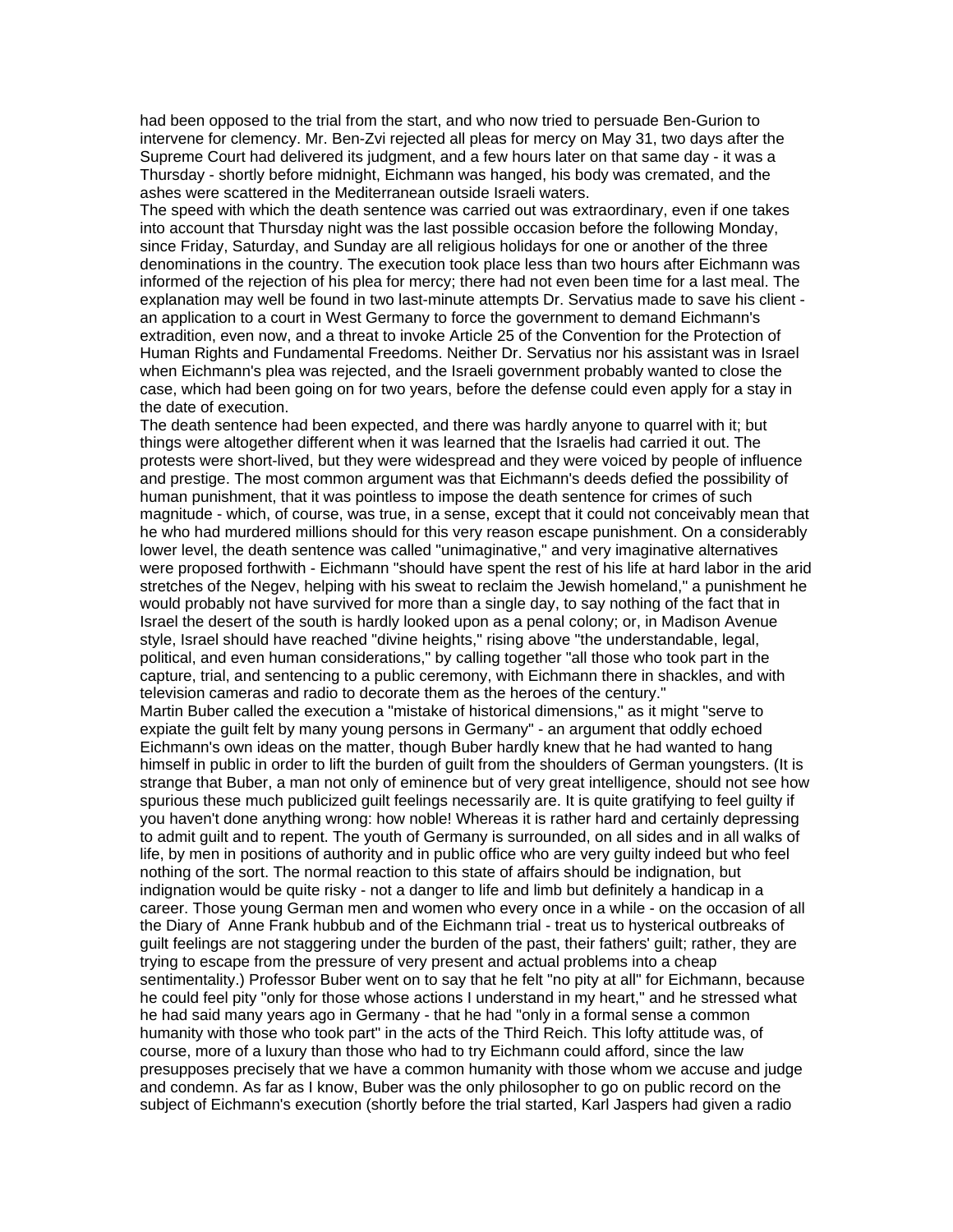interview in Basel, later published in Der Monat, in which he argued the case for an international tribunal); it was disappointing to find him dodging, on the highest possible level, the very problem Eichmann and his deeds had posed.

Least of all was heard from those who were against the death penalty on principle, unconditionally; their arguments would have remained valid, since they would not have needed to specify them for this particular case. They seem to have felt - rightly, I think - that this was not a very promising case on which to fight.

Adolf Eichmann went to the gallows with great dignity. He had asked for a bottle of red wine and had drunk half of it. He refused the help of the Protestant minister, the Reverend William Hull, who offered to read the Bible with him: he had only two more hours to live, and therefore no "time to waste." He walked the fifty yards from his cell to the execution chamber calm and erect, with his hands bound behind him. When the guards tied his ankles and knees, he asked them to loosen the bonds so that he could stand straight. "I don't need that," he said when the black hood was offered him. He was in complete command of himself, nay, he was more: he was completely himself. Nothing could have demonstrated this more convincingly than the grotesque silliness of his last words. He began by stating emphatically that he was a Gottgläubiger, to express in common Nazi fashion that he was no Christian and did not believe in life after death. He then proceeded: "After a short while, gentlemen, we shall all meet again. Such is the fate of all men. Long live Germany, long live Argentina, long live Austria. I shall not forget them." In the face of death, he had found the cliché used in funeral oratory. Under the gallows, his memory played him the last trick; he was "elated" and he forgot that this was his own funeral.

It was as though in those last minutes he was summing up the lesson that this long course in human wickedness had taught us-the lesson of the fearsome, word-and-thought-defying banality of evil.

# Epilogue

The irregularities and abnormalities of the trial in Jerusalem were so many, so varied, and of such legal complexity that they overshadowed during the trial, as they have in the surprisingly small amount of post-trial literature, the central moral, political, and even legal problems that the trial inevitably posed. Israel herself, through the pre-trial statements of Prime Minister Ben-Gurion and through the way the accusation was framed by the prosecutor, confused the issues further by listing a great number of purposes the trial was supposed to achieve, all of which were ulterior purposes with respect to the law and to courtroom procedure. The purpose of a trial is to render justice, and nothing else; even the noblest of ulterior purposes - "the making of a record of the Hitler regime which would withstand the test of history," as Robert G. Storey, executive trial counsel at Nuremberg, formulated the supposed higher aims of the Nuremberg Trials - can only detract from the law's main business: to weigh the charges brought against the accused, to render judgment, and to mete out due punishment.

The judgment in the Eichmann case, whose first two sections were written in reply to the higherpurpose theory as it was expounded both inside and outside the courtroom, could not have been clearer in this respect and more to the point: All attempts to widen the range of the trial had to be resisted, because the court could not "allow itself to be enticed into provinces which are outside its sphere. . . . the judicial process has ways of its own, which are laid down by law, and which do not change, whatever the subject of the trial may be." The court, moreover, could not overstep these limits without ending "in complete failure." Not only does it not have at its disposal "the tools required for the investigation of general questions," it speaks with an authority whose very weight depends upon its limitation. "No one has made us judges" of matters outside the realm of law, and "no greater weight is to be attached to our opinion on them than to that of any person devoting study and thought" to them. Hence, to the question most commonly asked about the Eichmann trial: What good does it do?, there is but one possible answer: It will do justice. The objections raised against the Eichmann trial were of three kinds. First, there were those objections that had been raised against the Nuremberg Trials and were now repeated: Eichmann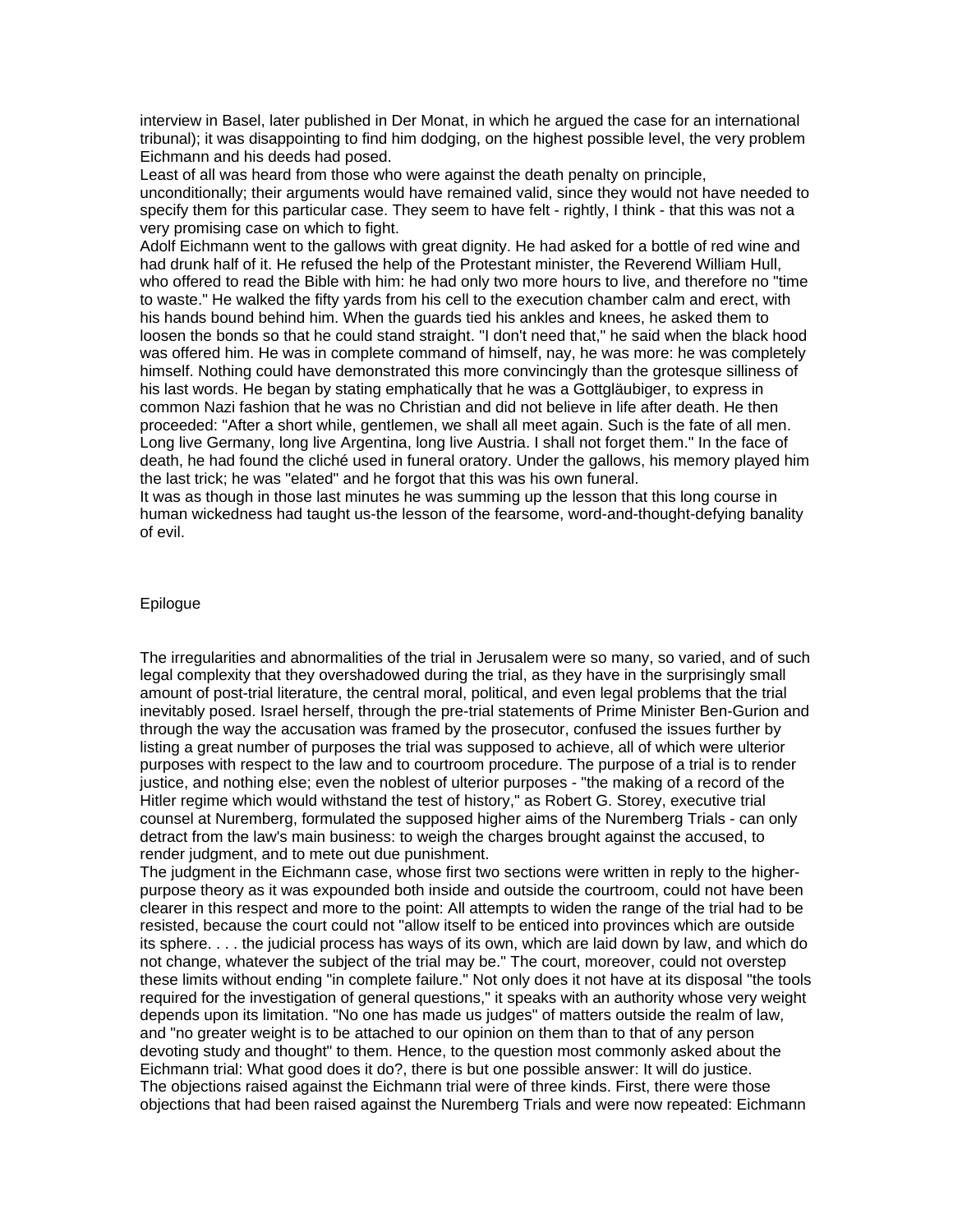was tried under a retroactive law and appeared in the court of the victors. Second, there were those objections that applied only to the Jerusalem court, in that they questioned either its competence as such or its failure to take into account the act of kidnaping. And, finally, and most important, there were objections to the charge itself, that Eichmann had committed crimes "against the Jewish people," instead of "against humanity," and hence to the law under which he was tried; and this objection led to the logical conclusion that the only proper court to try these crimes was an international tribunal.

The court's reply to the first set of objections was simple: the Nuremberg Trials were cited in Jerusalem as valid precedent, and, acting under municipal law, the judges could hardly have done otherwise, since the Nazis and Nazi Collaborators (Punishment) Law of 1950 was itself based on this precedent. "This particular legislation," the judgment pointed out, "is totally different from any other legislation usual in criminal codes," and the reason for its difference lies in the nature of the crimes it deals with. Its retroactivity, one may add, violates only formally, not substantially, the principle nullum crimen, nulla poena sine lege, since this applies meaningfully only to acts known to the legislator; if a crime unknown before, such as genocide, suddenly makes its appearance, justice itself demands a judgment according to a new law; in the case of Nuremberg, this new law was the Charter (the London Agreement of 1945), in the case of Israel, it was the Law of 1950. The question is not whether these laws were retroactive, which, of course, they had to be, but whether they were adequate, that is, whether they applied only to crimes previously unknown. This prerequisite for retroactive legislation had been seriously marred in the Charter that provided for the establishment of the International Military Tribunal at Nuremberg, and it may be for this reason that the discussion of these matters has remained somewhat confused.

The Charter accorded jurisdiction over three sorts of crimes: "crimes against peace," which the Tribunal called the "supreme international crime . . . in that it contains within itself the accumulated evil of the whole"; "war crimes"; and "crimes against humanity." Of these, only the last, the crime against humanity, was new and unprecedented. Aggressive warfare is at least as old as recorded history, and while it had been denounced as "criminal" many times before, it had never been recognized as such in any formal sense. (None of the current justifications of the Nuremberg court's jurisdiction over this matter has much to commend it. It is true that Wilhelm II had been cited before a tribunal of the Allied powers after the First World War, but the crime the former German Kaiser had been charged with was not war but breach of treaties - and specifically, the violation of Belgium's neutrality. It is also true that the Briand-Kellogg pact of August, 1928, had ruled out war as an instrument of national policy, but the pact contained neither a criterion of aggression nor a mention of sanctions - quite apart from the fact that the security system that the pact was meant to bring about had collapsed prior to the outbreak of war.) Moreover, one of the judging countries, namely, Soviet Russia, was open to the tu-quoque argument. Hadn't the Russians attacked Finland and divided Poland in 1939 with complete impunity? "War crimes," on the other hand, surely no more unprecedented than the "crimes against peace," were covered by international law. The Hague and Geneva Conventions had defined these "violations of the laws or customs of war"; they consisted chiefly of ill-treatment of prisoners and of warlike acts against civilian populations. No new law with retroactive force was needed here, and the main difficulty at Nuremberg lay in the indisputable fact that here, again, the tu-quoque argument

applied: Russia, which had never signed the Hague Convention (Italy, incidentally, had not ratified it either), was more than suspected of mistreatment of prisoners, and, according to recent investigations, the Russians also seem to be responsible for the murder of fifteen thousand Polish officers whose bodies were found at Katyn Forest (in the neighborhood of Smolensk, in Russia). Worse, the saturation bombing of open cities and, above all, the dropping of atomic bombs on Hiroshima and Nagasaki clearly constituted war crimes in the sense of the Hague Convention. And while the bombing of German cities had been provoked by the enemy, by the bombing of London and Coventry and Rotterdam, the same cannot be said of the use of an entirely new and overwhelmingly powerful weapon, whose existence could have been announced and demonstrated in many other ways. To be sure, the most obvious reason that the violations of the Hague Convention committed by the Allies were never even discussed in legal terms was that the International Military Tribunals were international in name only, that they were in fact the courts of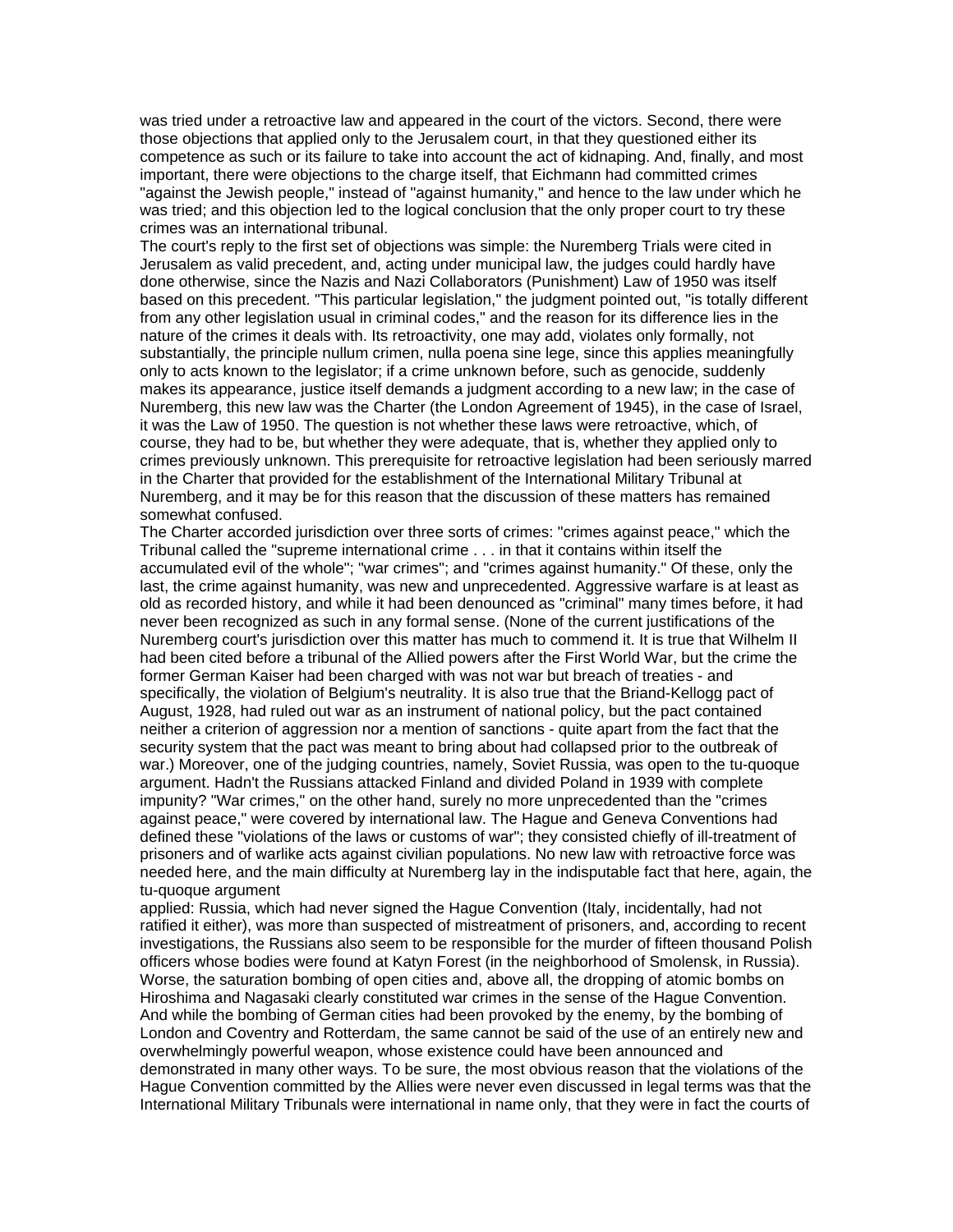the victors, and the authority of their judgment, doubtful in any case, was not enhanced when the coalition that had won the war and then undertaken this joint enterprise broke up, to quote Otto Kirchheimer, "before the ink on the Nuremberg judgments had time to dry." But this most obvious reason is neither the only nor, perhaps, the most potent reason that no Allied war crimes, in the sense of the Hague Convention, were cited and prosecuted, and it is only fair to add, that the Nuremberg Tribunal was at least very cautious about convicting the German defendants on charges that were open to the tu-quoque argument. For the truth of the matter was that by the end of the Second World War everybody knew that technical developments in the instruments of violence had made the adoption of "criminal" warfare inevitable. It was precisely the distinction between soldier and civilian, between army and home population, between military targets and open cities, upon which the Hague Convention's definitions of war crimes rested, that had become obsolete. Hence, it was felt that under these new conditions war crimes were only those outside all military necessities, where a deliberate inhuman purpose could be demonstrated. This factor of gratuitous brutality was a valid criterion for determining what, under the circumstances, constituted a war crime. It was not valid for, but was unfortunately introduced into the fumbling definitions of, the only entirely new crime, the "crime against humanity," which the Charter (in Article 6-c) defined as an "inhuman act" - as though this crime, too, were a matter of criminal excess in the pursuit of war and victory. However, it was by no means this sort of wellknown offense that had prompted the Allies to declare, in the words of Churchill, that "punishment of war criminals [was] one of the principal war aims" but, on the contrary, reports of unheard-of atrocities, the blotting out of whole peoples, the "clearance" of whole regions of their native population, that is, not only crimes that "no conception of military necessity could sustain" but crimes that were in fact independent of the war and that announced a policy of systematic murder to be continued in time of peace. This crime was indeed not covered by international or municipal law, and, moreover, it was the only crime to which the tu-quoque argument did not apply. And yet there was no other crime in the face of which the Nuremberg judges felt so uncomfortable, and which they left in a more tantalizing state of ambiguity. It is perfectly true that - in the words of the French judge at Nuremberg, Donnedieu de Vabres, to whom we owe one of the best analyses of the trial (Le Procès de Nuremberg, 1947) - "the category of crimes against humanity which the Charter had let enter by a very small door evaporated by virtue of the Tribunal's judgment." The judges, however, were as little consistent as the Charter itself, for although they preferred to convict, as Kirchheimer says, "on the war crime charge, which embraced all the traditional common crimes, while underemphasizing as much as possible the charges of crimes against humanity," when it came to pronouncing sentence, they revealed their true sentiment by meting out their most severe punishment, the death penalty, only to those who had been found guilty of those quite uncommon atrocities that actually constituted a "crime against humanity," or, as the French prosecutor François de Menthon called it, with greater accuracy, a "crime against the human status." The notion that aggression is "the supreme international crime" was silently abandoned when a number of men were sentenced to death who had never been convicted of a "conspiracy" against peace.

In justification of the Eichmann trial, it has frequently been maintained that although the greatest crime committed during the last war had been against the Jews, the Jews had been only bystanders in Nuremberg, and the judgment of the Jerusalem court made the point that now, for the first time, the Jewish catastrophe "occupied the central place in the court proceedings, and [that] it was this fact which distinguished this trial from those which preceded it," at Nuremberg and elsewhere. But this is, at best, a half-truth. It was precisely the Jewish catastrophe that prompted the Allies to conceive of a "crime against humanity" in the first place, because, Julius Stone has written, in Legal Controls of International Conflict (1954), "the mass murder of the Jews, if they were Germany's own nationals, could only be reached by the humanity count." And what had prevented the Nuremberg Tribunal from doing full justice to this crime was not that its victims were Jews but that the Charter demanded that this crime, which had so little to do with war that its commission actually conflicted with and hindered the war's conduct, was to be tied up with the other crimes. How deeply the Nuremberg judges were aware of the outrage perpetrated against the Jews may perhaps best be gauged by the fact that the only defendant to be condemned to death on a crime-against-humanity charge alone was Julius Streicher, whose specialty had been anti-Semitic obscenities. In this instance, the judges disregarded all other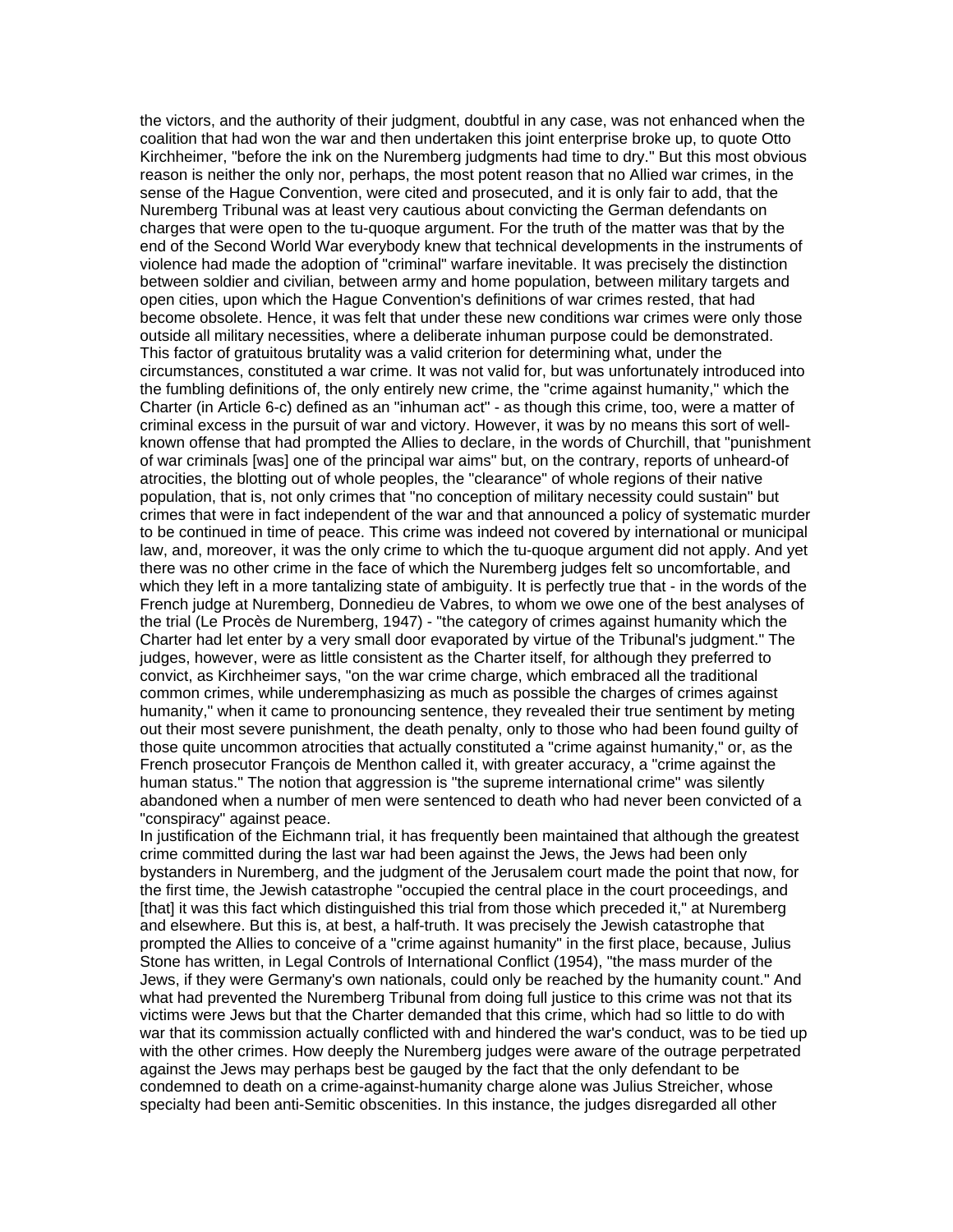# considerations.

What distinguished the trial in Jerusalem from those that preceded it was not that the Jewish people now occupied the central place. In this respect, on the contrary, the trial resembled the postwar trials in Poland and Hungary, in Yugoslavia and Greece, in Soviet Russia and France, in short, in all formerly Nazi-occupied countries. The International Military Tribunal at Nuremberg had been established for war criminals whose crimes could not be localized, all others were delivered to the countries where they had committed their crimes. Only the "major war criminals" had acted without territorial limitations, and Eichmann certainly was not one of them. (This - and not, as was frequently maintained, his disappearance - was the reason he was not accused at Nuremberg; Martin Bormann, for instance, was accused, tried, and condemned to death in absentia.) If Eichmann's activities had spread all over occupied Europe, this was so not because he was so important that territorial limits did not apply to him but because it was in the nature of his task, the collection and deportation of all Jews, that he and his men had to roam the continent. It was the territorial dispersion of the Jews that made the crime against them an "international" concern in the limited, legal sense of the Nuremberg Charter. Once the Jews had a territory of their own, the State in Israel, they obviously had as much right to sit in judgment on the crimes committed against their people as the Poles had to judge crimes committed in Poland. All objections raised against the Jerusalem trial on the ground of the principle of territorial jurisdiction were legalistic in the extreme, and although the court spent a number of sessions discussing all these objections, they were actually of no great relevance. There was not the slightest doubt that Jews had been killed qua Jews, irrespective of their nationalities at the time, and though it is true that the Nazis killed many Jews who had chosen to deny their ethnic origin, and would perhaps have preferred to be killed as Frenchmen or as Germans, justice could be done even in these cases only if one took the intent and the purpose of the criminals into account. Equally unfounded, I think, was the even more frequent argument against the possible partiality of Jewish judges - that they, especially if they were citizens of a Jewish State, were judging in their own cause. It is difficult to see how the Jewish judges differed in this respect from their colleagues in any of the other Successor trials, where Polish judges pronounced sentence for crimes against the Polish people, or Czech judges sat in judgment on what had happened in Prague and in Bratislava. (Mr. Hausner, in the last of his articles in the Saturday Evening Post, unwittingly added new fuel to this argument: he said that the prosecution realized at once that Eichmann could not be defended by an Israeli lawyer, because there would be a conflict between "professional duties" and "national emotions." Well, this conflict constituted the gist of all the objections to Jewish judges, and Mr. Hausner's argument in their favor, that a judge may hate the crime and yet be fair to the criminal, applies to the defense counsel as well: the lawyer who defends a murderer sures outside the courtroom made it inadvisable, to put it mildly, to charge an Israeli citizen with the defense of Eichmann. ) Finally, the argument that no Jewish State had existed at the time when the crime was committed is surely so formalistic, so out of tune with reality and with all demands that justice must be done, that we may safely leave it to the learned debates of the experts. In the interest of justice (as distinguished from the concern with certain procedures which, important in its own right, can never be permitted to overrule justice, the law's chief concern), the court, to justify its competence, would have needed to invoke neither the principle of passive personality - that the victims were Jews and that only Israel was entitled to speak in their names - nor the principle of universal jurisdiction, applying to Eichmann because he was hostis generis humani the rules that are applicable to piracy. Both theories, discussed at length inside and outside the Jerusalem courtroom, actually blurred the issues and obscured the obvious similarity between the Jerusalem trial and the trials that had preceded it in other countries where special legislation had likewise been enacted to ensure the punishment of the Nazis or their collaborators.

The passive-personality principle, which in Jerusalem was based upon the learned opinion of P. N. Drost, in Crime of State (1959), that under certain circumstances "the forum patriae victimae may be competent to try the case," unfortunately implies that criminal proceedings are initiated by the government in the name of the victims, who are assumed to have a right to revenge. This was indeed the position of the prosecution, and Mr. Hausner opened his address with the following words: "When I stand before you, judges of Israel, in this court, to accuse Adolf Eichmann, I do not stand alone. Here with me at this moment stand six million prosecutors. But alas, they cannot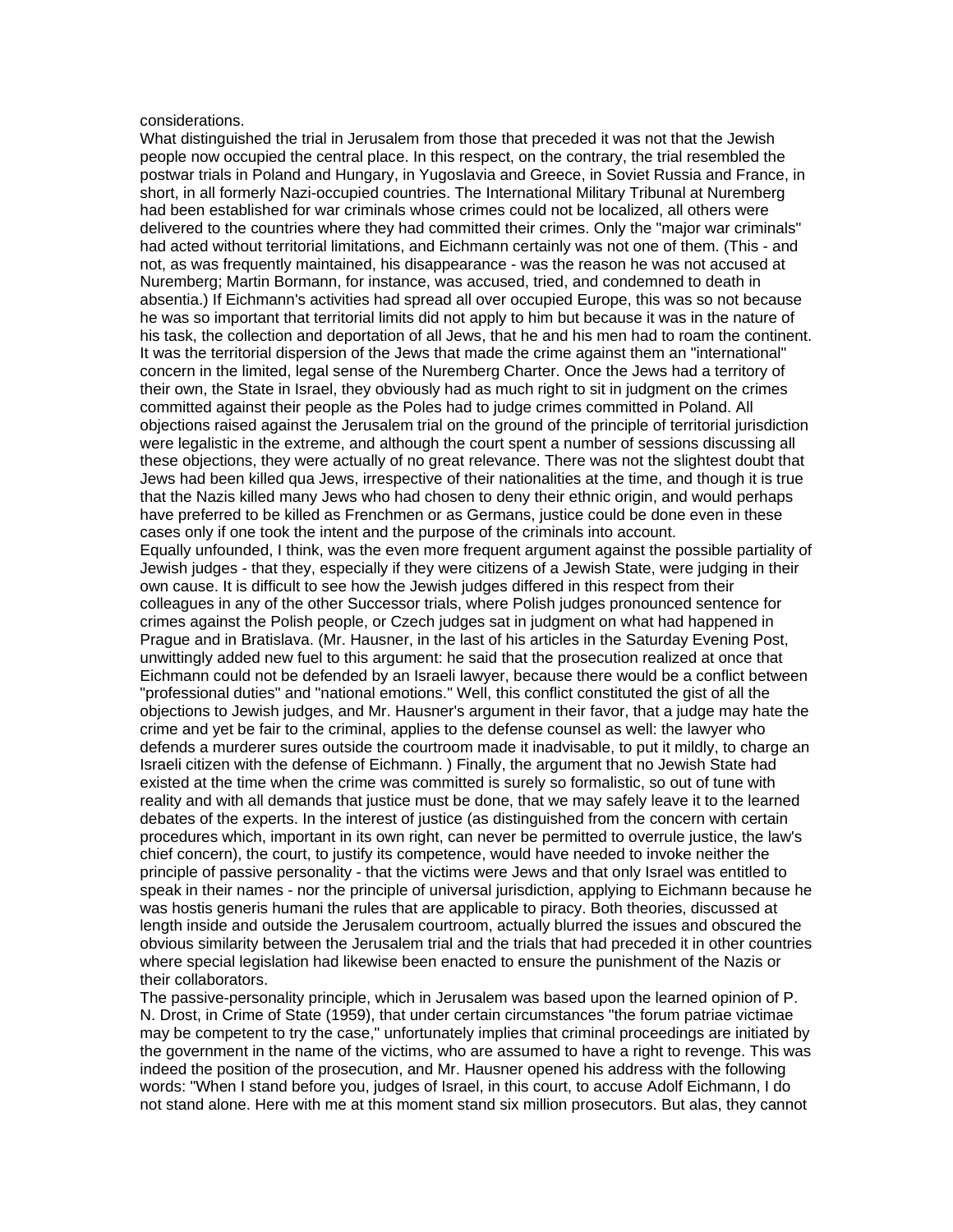rise to level the finger of accusation in the direction of the glass dock and cry out J'accuse against the man who sits there. . . . Their blood cries to Heaven, but their voice cannot be heard. Thus it falls to me to be their mouthpiece and to deliver the heinous accusation in their name." With such rhetoric the prosecution gave substance to the chief argument against the trial, that it was established not in order to satisfy the demands of justice but to still the victims' desire for and, perhaps, right to vengeance. Criminal proceedings, since they are mandatory and thus initiated even if the victim would prefer to forgive and forget, rest on laws whose "essence" - to quote Telford Taylor, writing in the New York Times Magazine - "is that a crime is not committed only against the victim but primarily against the community whose law is violated." The wrongdoer is brought to justice because his act has disturbed and gravely endangered the community as a whole, and not because, as in civil suits, damage has been done to individuals who are entitled to reparation. The reparation effected in criminal cases is of an altogether different nature; it is the body politic itself that stands in need of being "repaired," and it is the general public order that has been thrown out of gear and must be restored, as it were. It is, in other words, the law, not the plaintiff, that must prevail.

Even less justifiable than the prosecution's effort to rest its case on the passive-personality principle was the inclination of the court to claim competence in the name of universal jurisdiction, for it was in flagrant conflict with the conduct of the trial as well as with the law under which Eichmann was tried. The principle of universal jurisdiction, it was said, was applicable because crimes against humanity are similar to the old crime of piracy, and who commits them has become, like the pirate in traditional international law, hostis humani generis. Eichmann, however, was accused chiefly of crimes against the Jewish people, and his capture, which the theory of universal jurisdiction was meant to excuse, was certainly not due to his also having committed crimes against humanity but exclusively to his role in the Final Solution of the Jewish problem. Yet even if Israel had kidnaped Eichmann solely because he was hostis humani generis and not because he was hostis Judaeorum, it would have been difficult to justify the legality of his arrest. The pirate's exception to the territorial principle - which, in the absence of an international penal code, remains the only valid legal principle - is made not because he is the enemy of all, and hence can be judged by all, but because his crime is committed on the high seas, and the high seas are no man's land. The pirate, moreover, "in defiance of all law, acknowledging obedience to no flag whatsoever" (H. Zeisel, Britannica Book of the Year, 1962), is, by definition, in business entirely for himself; he is an outlaw because he has chosen to put himself outside all organized communities, and it is for this reason that he has become "the enemy of all alike." Surely, no one will maintain that Eichmann was in business for himself or that he acknowledged obedience to no flag whatsoever. In this respect, the piracy theory served only to dodge one of the fundamental problems posed by crimes of this kind, namely, that they were, and could only be, committed under a criminal law and by a criminal state.

The analogy between genocide and piracy is not new, and it is therefore of some importance to note that the Genocide Convention, whose resolutions were adopted by the United Nations General Assembly on December 9, 1948, expressly rejected the claim to universal jurisdiction and provided instead that "persons charged with genocide . . . shall be tried by a competent tribunal of the States in the territory of which the act was committed or by such international penal tribunal as may have jurisdiction." In accordance with this Convention, of which Israel was a signatory, the court should have either sought to establish an international tribunal or tried to reformulate the territorial principle in such a way that it applied to Israel. Both alternatives lay definitely within the realm of possibility and within the court's competence. The possibility of establishing an international tribunal was cursorily dismissed by the court for reasons which we shall discuss later, but the reason no meaningful redefinition of the territorial principle was sought - so that the court finally claimed jurisdiction on the ground of all three principles: territorial as well as passive-personality and universal-jurisdiction, as though merely adding together three entirely different legal principles would result in a valid claim - was certainly closely connected with the extreme reluctance of all concerned to break fresh ground and act without precedents. Israel could easily have claimed territorial jurisdiction if she had only explained that "territory," as the law understands it, is a political and a legal concept, and not merely a geographical term. It relates not so much, and not primarily, to a piece of land as to the space between individuals in a group whose members are bound to, and at the same time separated and protected from, each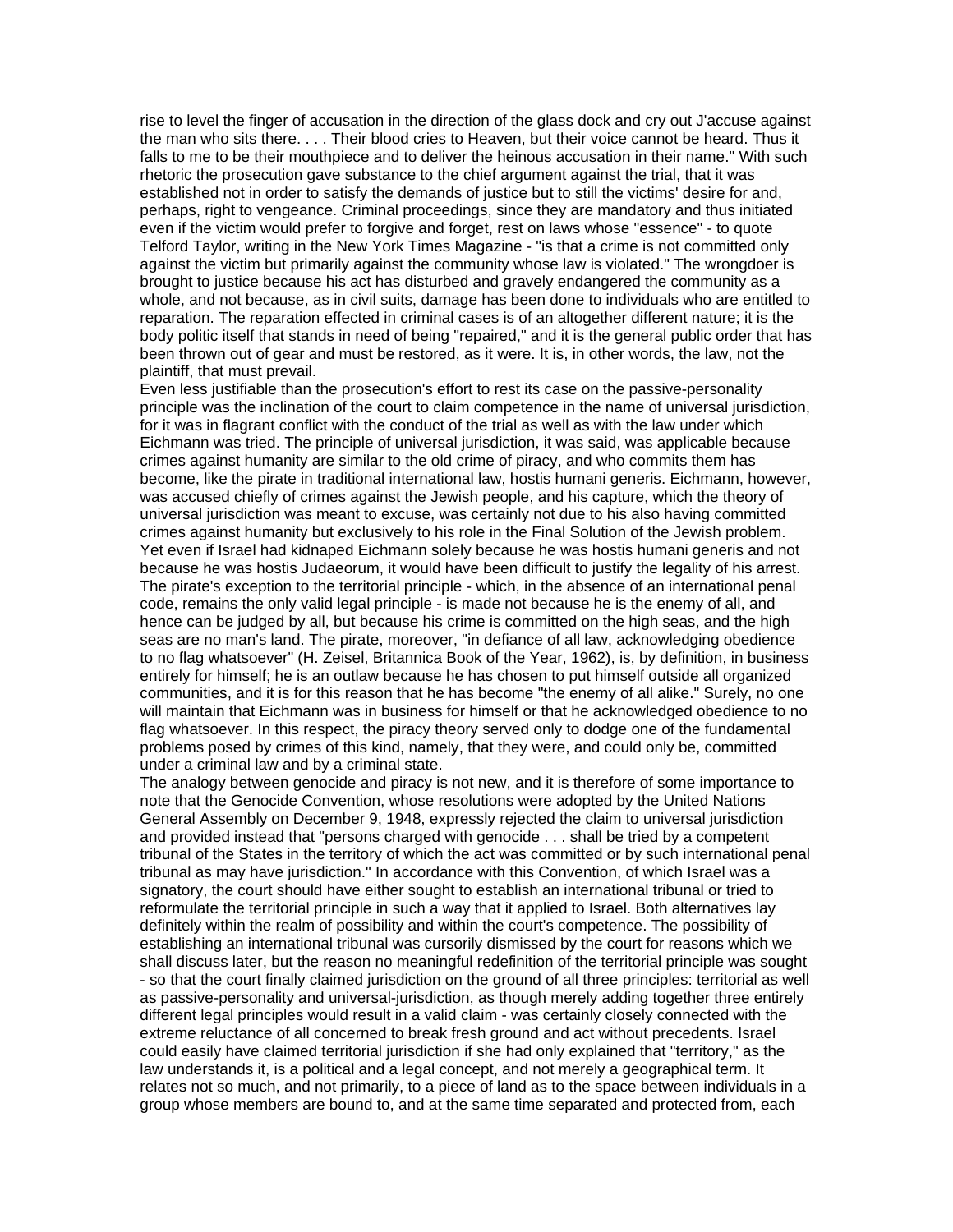other by all kinds of relationships, based on a common language, religion, a common history, customs, and laws. Such relationships become spatially manifest insofar as they themselves constitute the space wherein the different members of a group relate to and have intercourse with each other. No State of Israel would ever have come into being if the Jewish people had not created and maintained its own specific in-between space throughout the long centuries of dispersion, that is, prior to the seizure of its old territory. The court, however, never rose to the challenge of the unprecedented, not even in regard to the unprecedented nature of the origins of the Israel state, which certainly was closest to its heart and thought. Instead, it buried the proceedings under a flood of precedents - during the sessions of the first week of the trial, to which the first fifty-three sections of the judgment correspond - many of which sounded, at least to the layman's ear, like elaborate sophisms.

The Eichmann trial, then, was in actual fact no more, but also no less, than the last of the numerous Successor trials which followed the Nuremberg Trials. And the indictment quite properly carried in an appendix the official interpretation of the Law of 1950 by Pinhas Rosen, then Minister of Justice, which could not be clearer and less equivocal: "While other peoples passed suitable legislation for the punishment of the Nazis and their collaborators soon after the end of the war, and some even before it was over, the Jewish people . . . had no political authority to bring the Nazi criminals and their collaborators to justice until the establishment of the State." Hence, the Eichmann trial differed from the Successor trials only in one respect - the defendant had not been duly arrested and extradited to Israel; on the contrary, a clear violation of international law had been committed in order to bring him to justice. We mentioned before that only Eichmann's de facto statelessness enabled Israel to get away with kidnaping him, and it is understandable that despite the innumerable precedents cited in Jerusalem to justify the act of kidnaping, the only relevant one, the capture of Berthold Jakob, a Leftist German Jewish journalist, in Switzerland by Gestapo agents in 1935, was never mentioned. (None of the other precedents applied, because they invariably concerned a fugitive from justice who was brought back not only to the place of his crimes but to a court that had issued, or could have issued, a valid warrant of arrest-conditions that Israel could not have fulfilled.) In this instance, Israel had indeed violated the territorial principle, whose great significance lies in the fact that the earth is inhabited by many peoples and that these peoples are ruled by many different laws, so that every extension of one territory's law beyond the borders and limitations of its validity will bring it into immediate conflict with the law of another territory.

This, unhappily, was the only almost unprecedented feature in the whole Eichmann trial, and certainly it was the least entitled ever to become a valid precedent. (What are we going to say if tomorrow it occurs to some African state to send its agents into Mississippi and to kidnap one of the leaders of the segregationist movement there? And what are we going to reply if a court in Ghana or the Congo quotes the Eichmann case as a precedent?) Its justification was the unprecedentedness of the crime and the coming into existence of a Jewish State. There were, moreover, important mitigating circumstances in that there hardly existed a true alternative if one indeed wished to bring Eichmann to justice. Argentina had an impressive record for not extraditing Nazi criminals; even if there had been an extradition treaty between Israel and Argentina, an extradition request would almost certainly not have been honored. Nor would it have helped to hand Eichmann over to the Argentine police for extradition to West Germany; for the Bonn government had earlier sought extradition from Argentina of such well-known Nazi criminals as Karl Klingenfuss and Dr. Josef Mengele (the latter implicated in the most horrifying medical experiments at Auschwitz and in charge of the "selection") without any success. In the case of Eichmann, such a request would have been doubly hopeless, since, according to Argentine law, all offenses connected with the last war had fallen under the statute of limitation fifteen years after the end of the war, so that after May 7, 1960, Eichmann could not have been legally extradited anyway. In short, the realm of legality offered no alternative to kidnaping. Those who are convinced that justice, and nothing else, is the end of law will be inclined to condone the kidnaping act, though not because of precedents but, on the contrary, as a desperate, unprecedented and no-precedent-setting act, necessitated by the unsatisfactory condition of international law. In this perspective, there existed but one real alternative to what Israel had done: instead of capturing Eichmann and flying him to Israel, the Israeli agents could have killed him right then and there, in the streets of Buenos Aires. This course of action was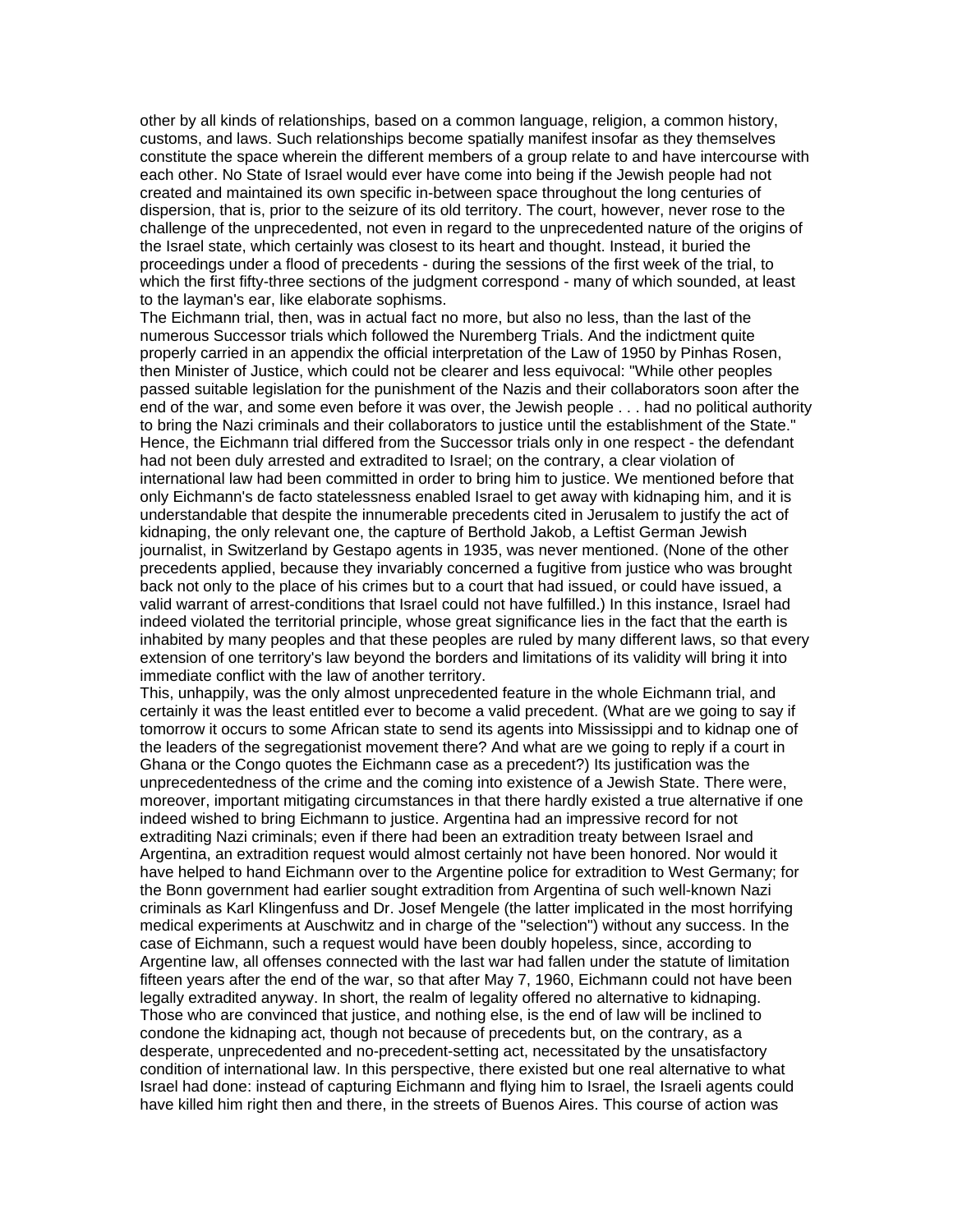frequently mentioned in the debates on the case and, somewhat oddly, was recommended most fervently by those who were most shocked by the kidnaping. The notion was not without merit, because the facts of the case were beyond dispute, but those who proposed it forgot that he who takes the law into his own hands will render a service to justice only if he is willing to transform the situation in such a way that the law can again operate and his act can, at least posthumously, be validated. Two precedents in the recent past come immediately to mind. There was the case of Shalom Schwartzbard, who in Paris on May 25, 1926, shot and killed Simon Petlyura, former hetman of the Ukrainian armies and responsible for the pogroms during the Russian civil war that claimed about a hundred thousand victims between 1917 and 1920. And there was the case of the Armenian Tehlirian, who, in 1921, in the middle of Berlin, shot to death Talaat Bey, the great killer in the Armenian pogroms of 1915, in which it is estimated that a third (six hundred thousand) of the Armenian population in Turkey was massacred. The point is that neither of these assassins was satisfied with killing "his" criminal, but that both immediately gave themselves up to the police and insisted on being tried. Each used his trial to show the world through court procedure what crimes against his people had been committed and gone unpunished. In the Schwartzbard trial, especially, methods very similar to those in the Eichmann trial were used. There was the same stress on extensive documentation of the crimes, but that time it was prepared for the defense (by the Comité des Délégations Juives, under the chairmanship of the late Dr. Leo Motzkin, which needed a year and a half to collect the material and then published it in Les Pogromes en Ukraine sous les gouvernements ukrainiens 1917-1920, 1927), just as that time it was the accused and his lawyer who spoke in the name of the victims, and who, incidentally, even then raised the point about the Jews "who had never defended themselves." (See the plaidoyer of Henri Torrès in his book Le Procès des Pogromes, 1928).

Both men were acquitted, and in both cases it was felt that their gesture "signified that their race had finally decided to defend itself, to leave behind its moral abdication, to overcome its resignation in the face of insults," as Georges Suarez admiringly put it in the case of Shalom Schwartzbard.

The advantages of this solution to the problem of legalities that stand in the way of justice are obvious. The trial, it is true, is again a "show" trial, and even a show, but its "hero," the one in the center of the play, on whom all eyes are fastened, is now the true hero, while at the same time the trial character of the proceedings is safeguarded, because it is not "a spectacle with prearranged results" but contains that element of "irreducible risk" which, according to Kirchheimer, is an indispensable factor in all criminal trials. Also, the J'accuse, so indispensable from the viewpoint of the victim, sounds, of course, much more convincing in the mouth of a man who has been forced to take the law into his own hands than in the voice of a governmentappointed agent who risks nothing. And yet - quite apart from practical considerations, such as that Buenos Aires in the sixties hardly offers either the same guarantees or the same publicity for the defendant that Paris and Berlin offered in the twenties - it is more than doubtful that this solution would have been justifiable in Eichmann's case, and it is obvious that it would have been altogether unjustifiable if carried out by government agents. The point in favor of Schwartzbard and Tehlirian was that each was a member of an ethnic group that did not possess its own state and legal system, that there was no tribunal in the world to which either group could have brought its victims. Schwartzbard, who died in 1938, more than ten years before the proclamation of the Jewish State, was not a Zionist, and not a nationalist of any sort; but there is no doubt that he would have welcomed the State of Israel enthusiastically, for no other reason than that it would have provided a tribunal for crimes that had so often gone unpunished. His sense of justice would have been satisfied. And when we read the letter he addressed from his prison in Paris to his brothers and sisters in Odessa - "Failes savoir daps les villes et dans les villages de Balta, Proskouro, Tzcherkass, Ouman, Jitomir . . . , portez-y le message édifiant: la colère juive a tiré sa vengeance! Le sang de l'assassin Petlioura, qui a jailli daps la ville mondiale, a Paris, . . . rappellera le crime féroce . . . commis envers le pauvre et abandonné people juif " - we recognize immediately not, perhaps, the language that Mr. Hausner actually spoke during the trial (Shalom Schwartzbard's language was infinitely more dignified and more moving) but certainly the sentiments and the state of mind of Jews all over the world to which it was bound to appeal.

I have insisted on the similarities between the Schwartzbard trial in 1927 in Paris and the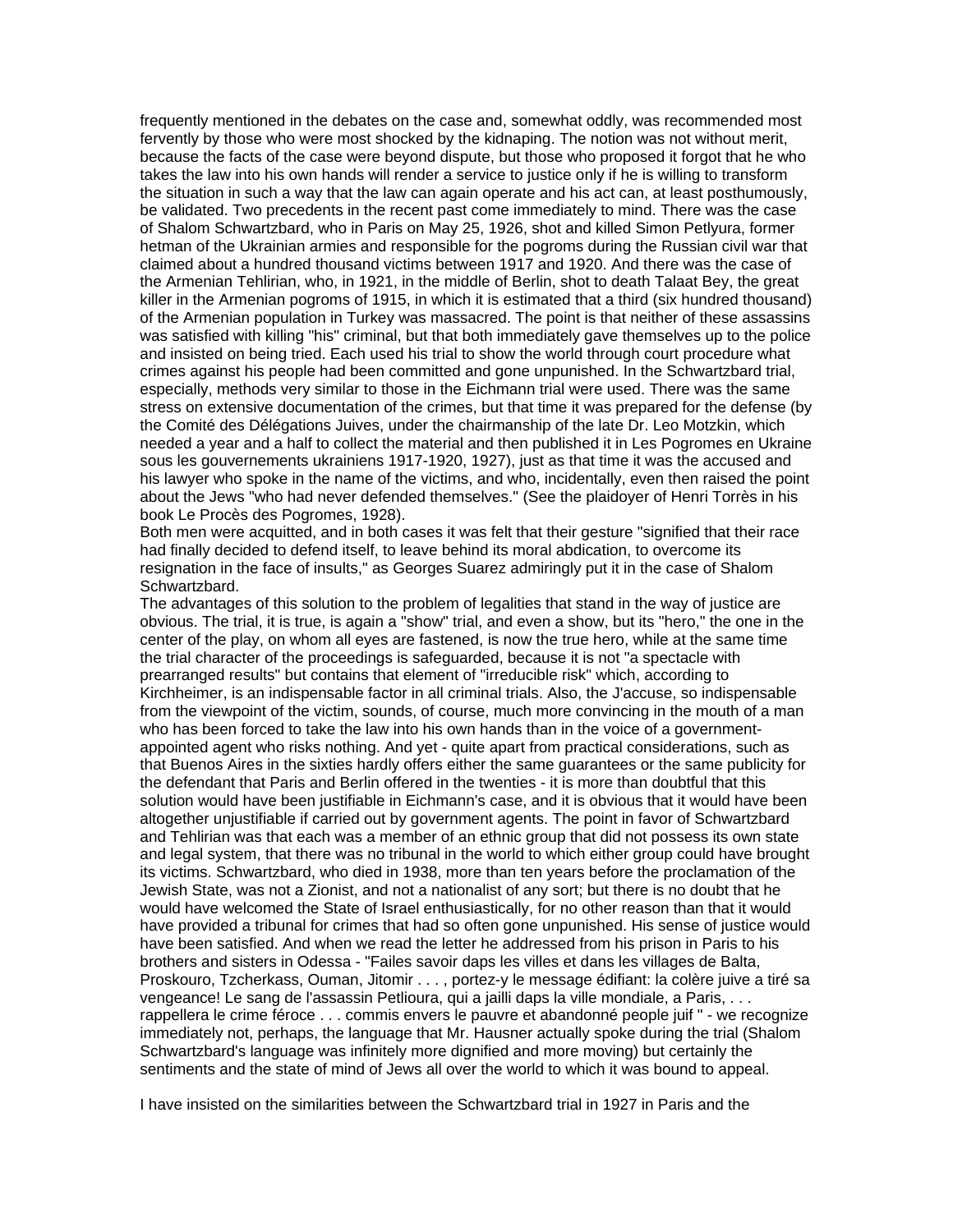Eichmann trial in 1961 in Jerusalem because they demonstrate how little Israel, like the Jewish people in general, was prepared to recognize, in the crimes that Eichmann was accused of, an unprecedented crime, and precisely how difficult such a recognition must have been for the Jewish people. In the eyes of the Jews, thinking exclusively in terms of their own history, the catastrophe that had befallen them under Hitler, in which a third of the people perished, appeared not as the most recent of crimes, the unprecedented crime of genocide, but, on the contrary, as the oldest crime they knew and remembered. This misunderstanding, almost inevitable if we consider not only the facts of Jewish history but also, and more important, the current Jewish historical self-understanding, is actually at the root of all the failures and shortcomings of the Jerusalem trial. None of the participants ever arrived at a clear understanding of the actual horror of Auschwitz, which is of a different nature from all the atrocities of the past, because it appeared to prosecution and judges alike as not much more than the most horrible pogrom in Jewish history. They therefore believed that a direct line existed from the early anti-Semitism of the Nazi Party to the Nuremberg Laws and from there to the expulsion of Jews from the Reich and, finally, to the gas chambers. Politically and legally, however, these were "crimes" different not only in degree of seriousness but in essence.

The Nuremberg Laws of 1935 legalized the discrimination practiced before that by the German majority against the Jewish minority. According to international law, it was the privilege of the sovereign German nation to declare to be a national minority whatever part of its population it saw fit, as long as its minority laws conformed to the rights and guarantees established by internationally recognized minority treaties and agreements. International Jewish organizations therefore promptly tried to obtain for this newest minority the same rights and guarantees that minorities in Eastern and Southeastern Europe had been granted at Geneva. But even though this protection was not granted, the Nuremberg Laws were generally recognized by other nations as part of German law, so that it was impossible for a German national to enter into a "mixed marriage" in Holland, for instance. The crime of the Nuremberg Laws was a national crime; it violated national, constitutional rights and liberties, but it was of no concern to the comity of nations. "Enforced emigration," however, or expulsion, which became official policy after 1938, did concern the international community, for the simple reason that those who were expelled appeared at the frontiers of other countries, which were forced either to accept the uninvited guests or to smuggle them into another country, equally unwilling to accept them. Expulsion of nationals, in other words, is already an offense against humanity, if by "humanity" we understand no more than the comity of nations. Neither the national crime of legalized discrimination, which amounted to persecution by law, nor the 'international crime of expulsion was unprecedented, even in the modern age. Legalized discrimination had been practiced by all Balkan countries, and expulsion on a mass scale had occurred after many revolutions. It was when the Nazi regime declared that the German people not only were unwilling to have any Jews in Germany but wished to make the entire Jewish people disappear from the face of the earth that the new crime, the crime against humanity - in the sense of a crime "against the human status," or against the very nature of mankind - appeared. Expulsion and genocide, though both are international offenses, must remain distinct; the former is an offense against fellow-nations, whereas the latter is an attack upon human diversity as such, that is, upon a characteristic of the "human status" without which the very words "mankind" or "humanity' would be devoid of meaning. Had the court in Jerusalem understood that there were distinctions between discrimination, expulsion, and genocide, it would immediately have become clear that the supreme crime it was confronted with, the physical extermination of the Jewish people, was a crime against humanity, perpetrated upon the body of the Jewish people, and that only the choice of victims, not the nature of the crime, could be derived from the long history of Jew-hatred and anti-Semitism. Insofar as the victims were Jews, it was right and proper that a Jewish court should sit in judgment; but insofar as the crime was a crime against humanity, it needed an international tribunal to do justice to it. (The failure of the court to draw this distinction was surprising, because it had actually been made before by the former Israeli Minister of Justice, Mr. Rosen, who in 1950 had insisted on "a distinction between this bill [for crimes against the Jewish people] and the Law for the Prevention and Punishment of Genocide," which was discussed but not passed by the Israeli Parliament. Obviously, the court felt it had no right to overstep the limits of municipal law,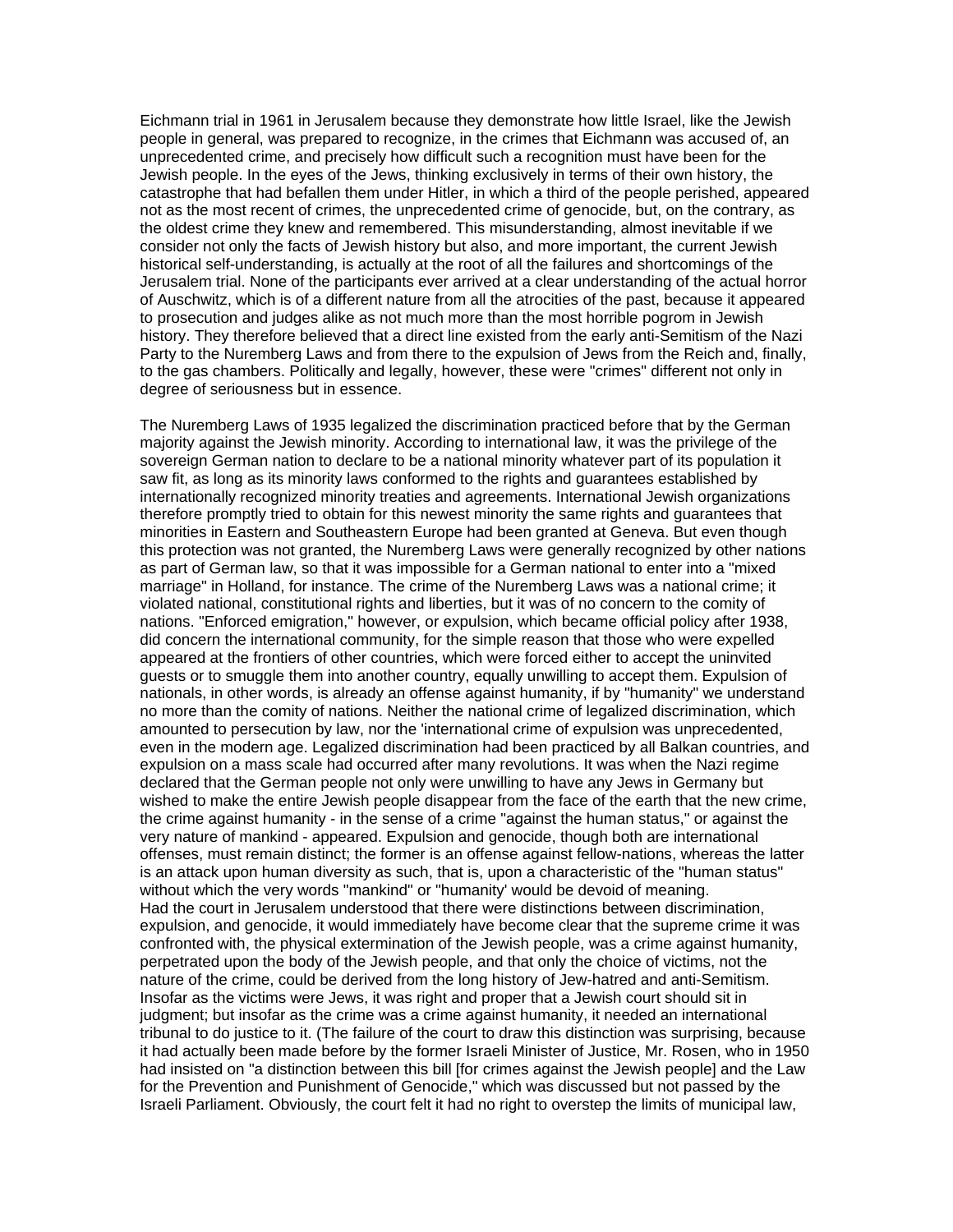so that genocide, not being covered by an Israeli law, could not properly enter into its considerations.) Among the numerous and highly qualified voices that raised objections to the court in Jerusalem and were in favor of an international tribunal, only one, that of Karl Jaspers, stated clearly and unequivocally - in a radio interview held before the trial began and later published in Der Monat - that "the crime against the Jews was also a crime against mankind," and that "consequently the verdict can be handed down only by a court of justice representing all mankind." Jaspers proposed that the court in Jerusalem, after hearing the factual evidence, "waive" the right to pass sentence, declaring itself "incompetent" to do so, because the legal nature of the crime in question was still open to dispute, as was the subsequent question of who would be competent to pass sentence on a crime which had been committed on government orders. Jaspers stated further that one thing alone was certain: "This crime is both more and less than common murder," and though it was not a "war crime," either, there was no doubt that "mankind would certainly be destroyed if states were permitted to perpetrate such crimes." Jaspers' proposal, which no one in Israel even bothered to discuss, would, in this form, presumably have been impracticable from a purely technical point of view. The question of a court's jurisdiction must be decided before the trial begins; and once a court has been declared competent, it must also pass judgment. However, these purely formalistic objections could easily have been met if Jaspers had called not upon the court, but rather upon the state of Israel to waive its right to carry out the sentence once it had been handed down, in view of the unprecedented nature of the court's findings. Israel might then have had recourse to the United Nations and demonstrated, with all the evidence at hand, that the need for an international criminal court was imperative, in view of these new crimes committed against mankind as a whole. It would then have been in Israel's power to make trouble, to "create a wholesome disturbance," by asking again and again just what it should do with this man whom it was holding prisoner; constant repetition would have impressed on worldwide public opinion the need for a permanent international criminal court. Only by creating, in this way, an "embarrassing situation" of concern to the representatives of all nations would it be possible to prevent "mankind from setting its mind at ease" and "massacre of the Jews . . . from becoming a model for crimes to come, perhaps the small-scale and quite paltry example of future genocide." The very monstrousness of the events is "minimized" before a tribunal that represents one nation only.

This argument in favor of an international tribunal was unfortunately confused with other proposals based on different and considerably less weighty considerations. Many friends of Israel, both Jews and non-Jews, feared that the trial would harm Israel's prestige and give rise to a reaction against Jews the world over. It was thought that Jews did not have the right to appear as judges in their own case, but could act only as accusers; Israel should therefore hold Eichmann prisoner until a special tribunal could be created by the United Nations to judge him. Quite apart from the fact that Israel, in the proceedings against Eichmann, was doing no more than what all the countries which had been occupied by Germany had long since done, and that justice was at stake here, not the prestige of Israel or of the Jewish people, all these proposals had one flaw in common: they could too easily be countered by Israel. They were indeed quite unrealistic in view of the fact that the U.N. General Assembly had "twice rejected proposals to consider the establishment of a permanent international criminal court" (A.D.L. Bulletin). But another, more practical proposition, which usually is not mentioned precisely because it was feasible, was made by Dr. Nahum Goldmann, president of the World Jewish Congress. Goldmann called upon Ben-Gurion to set up an international court in Jerusalem, with judges from each of the countries that had suffered under Nazi occupation. This would not have been enough; it would have been only an enlargement of the Successor trials, and the chief impairment of justice, that it was being rendered in the court of the victors, would not have been cured. But it would have been a practical step in the right direction.

Israel, as may be remembered, reacted against all these proposals with great violence. And while it is true, as has been pointed out by Yosal Rogat (in The Eichmann Trial and the Rule of Law, published by the Center for the Study of Democratic Institutions, Santa Barbara, California, 1962), that Ben-Gurion always "seemed to misunderstand completely when asked, `Why should he not be tried before an international court?,' " it is also true that those who asked the question did not understand that for Israel the only unprecedented feature of the trial was that, for the first time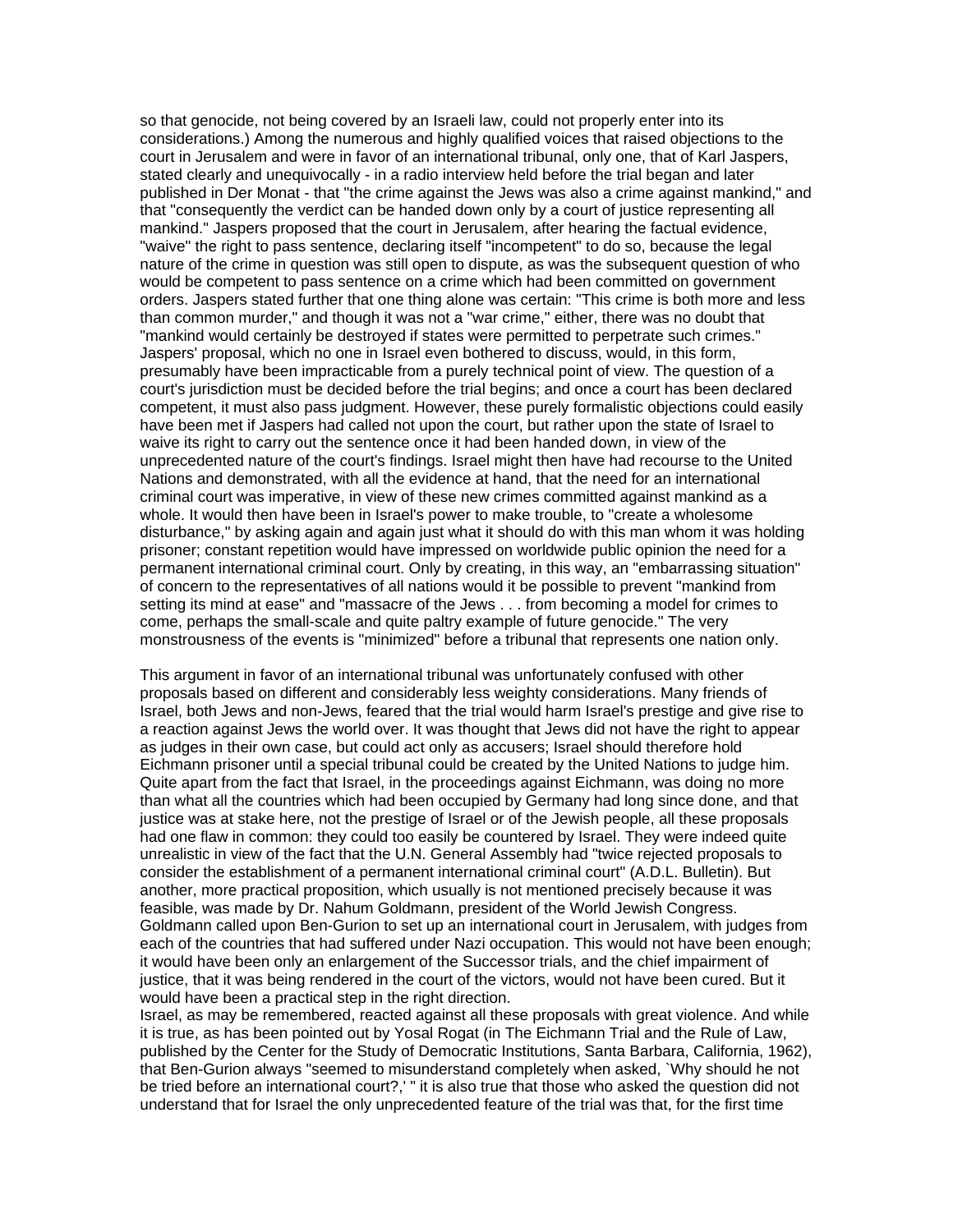(since the year 70, when Jerusalem was destroyed by the Romans), Jews were able to sit in judgment on crimes committed against their own people, that, for the first time, they did not need to appeal to others for protection and justice, or fall back upon the compromised phraseology of the rights of man - rights which, as no one knew better than they, were claimed only by people who were too weak to defend their "rights of Englishmen" and to enforce their own laws. (The very fact that Israel had her own law under which such a trial could be held had been called, long before the Eichmann trial, an expression of "a revolutionary transformation that has taken place in the political position of the Jewish people" - by Mr. Rosen on the occasion of the First Reading of the Law of 1950 in the Knesset.) It was against the background of these very vivid experiences and aspirations that Ben-Gurion said: "Israel does not need the protection of an International Court."

Moreover, the argument that the crime against the Jewish people was first of all a crime against mankind, upon which the valid proposals for an international tribunal rested, stood in flagrant contradiction to the law under which Eichmann was tried. Hence, those who proposed that Israel give up her prisoner should have gone one step further and declared: The Nazis and Nazi Collaborators (Punishment) Law of 1950 is wrong, it is in contradiction to what actually happened, it does not cover the facts. And this would indeed have been quite true. For just as a murderer is prosecuted because he has violated the law of the community, and not because he has deprived the Smith family of its husband, father, and breadwinner, so these modern, state - employed mass murderers must be prosecuted because they violated the order of mankind, and not because they killed millions of people. Nothing is more pernicious to an understanding of these new crimes, or stands more in the way of the emergence of an international penal code that could take care of them, than the common illusion that the crime of murder and the crime of genocide are essentially the same, and that the latter therefore is "no new crime properly speaking." The point of the latter is that an altogether different order is broken and an altogether different community is violated. And, indeed, it was because Ben-Gurion knew quite well that the whole discussion actually concerned the validity of the Israeli law that he finally reacted nastily, and not just with violence, against the critics of Israeli procedures: Whatever these "so-called experts" had to say, their arguments were "sophisms," inspired either by anti-Semitism, or, in the case of Jews, by inferiority complexes. "Let the world understand: We shall not give up our prisoner." It is only fair to say that this was by no means the tone in which the trial was conducted in Jerusalem. But I think it is safe to predict that this last of the Successor trials will no more, and perhaps even less than its predecessors, serve as a valid precedent for future trials of such crimes. This might be of little import in view of the fact that its main purpose - to prosecute and to defend, to judge and to punish Adolf Eichmann - was achieved, if it were not for the rather uncomfortable but hardly deniable possibility that similar crimes may be committed in the future. The reasons for this sinister potentiality are general as well as particular. It is in the very nature of things human that every act that has once made its appearance and has been recorded in the history of mankind stays with mankind as a potentiality long after its actuality has become a thing of the past. No punishment has ever possessed enough power of deterrence to prevent the commission of crimes. On the contrary, whatever the punishment, once a specific crime has appeared for the first time, its reappearance is more likely than its initial emergence could ever have been. The particular reasons that speak for the possibility of a repetition of the crimes committed by the Nazis are even more plausible. The frightening coincidence of the modern population explosion with the discovery of technical devices that, through automation, will make large sections of the population "superfluous" even in terms of labor, and that, through nuclear energy, make it possible to deal with this twofold threat by the use of instruments beside which Hitler's gassing installations look like an evil child's fumbling toys, should be enough to make us tremble.

It is essentially for this reason: that the unprecedented, once it has appeared, may become a precedent for the future, that all trials touching upon "crimes against humanity" must be judged according to a standard that is today still an "ideal." If genocide is an actual possibility of the future, then no people on earth - least of all, of course, the Jewish people, in Israel or elsewhere can feel reasonably sure of its continued existence without the help and the protection of international law. Success or failure in dealing with the hitherto unprecedented can lie only in the extent to which this dealing may serve as a valid precedent on the road international penal law.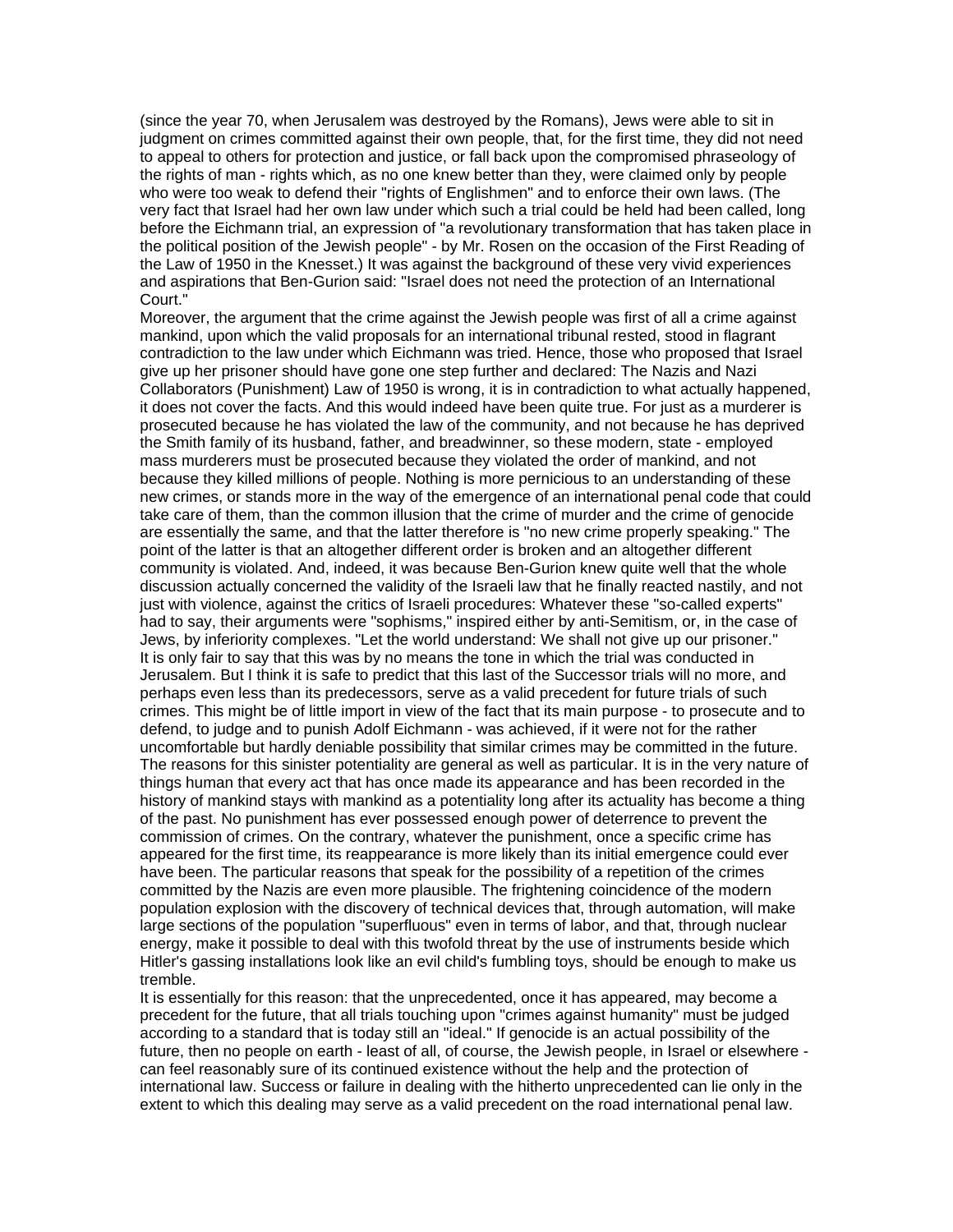And this demand, addressed to the judges in such trials, does not overshoot the mark and ask for more than can reasonably be expected. International law, Justice Jackson pointed out at Nuremberg, "is an outgrowth of treaties and agreements between nations and of accepted customs. Yet every custom has its origin in some single act.... Our own day has the right to institute customs and to conclude agreements that will themselves become sources of a newer and strengthened international law." What Justice Jackson failed to point out is that, in consequence of this yet unfinished nature of international law, it has become the task of ordinary trial judges to render justice without the help of, or beyond the limitation set upon them through, positive, posited laws. For the judge, this may be a predicament, and he is only too likely to protest that the "single act" demanded of him is not his to perform but is the business of the legislator.

And, indeed, before we come to any conclusion about the success or failure of the Jerusalem court, we must stress the judges' firm belief that they had no right to become legislators, that they had to conduct their business within the limits of Israeli law, on the one side, and of accepted legal opinion, on the other. It must be admitted furthermore that their failures were neither in kind nor in degree greater than the failures of the Nuremberg Trials or the Successor trials in other European countries. On the contrary, part of the failure of the Jerusalem court was due to its all too eager adherence to the Nuremberg precedent wherever possible.

In sum, the failure of the Jerusalem court consisted in its not coming to grips with three fundamental issues, all of which have been sufficiently well known and widely discussed since the establishment of the Nuremberg Tribunal: the problem of impaired justice in the court of the victors; a valid definition of the "crime against humanity"; and a clear recognition of the new criminal who commits this crime.

As to the first of these, justice was more seriously impaired in Jerusalem than it was at Nuremberg, because the court did not admit witnesses for the defense. In terms of the traditional requirements for fair and due process of law, this was the most serious flaw in the Jerusalem proceedings. Moreover, while judgment in the court of the victors was perhaps inevitable at the close of the war (to Justice Jackson's argument in Nuremberg: "Either the victors must judge the vanquished or we must leave the defeated to judge themselves," should be added the understandable feeling on the part of the Allies that they "who had risked everything could not admit neutrals" [Vabres]), it was not the same sixteen years later, and under circumstances in which the argument against the admission of neutral countries did not make sense. As to the second issue, the findings of the Jerusalem court were incomparably better than those at Nuremberg. I have mentioned before the Nuremberg Charter's definition of "crimes against humanity" as "inhuman acts," which were translated into German as Verbrechen gegen die Menschlichkeit - as though the Nazis had simply been lacking in human kindness, certainly the understatement of the century. To be sure, had the conduct of the Jerusalem trial depended entirely upon the prosecution, the basic misunderstanding would have been even worse than at Nuremberg. But the judgment refused to let the basic character of the crime be swallowed up in a flood of atrocities, and it did not fall into the trap of equating this crime with ordinary war crimes. What had been mentioned at Nuremberg only occasionally and, as it were, marginally - that "the evidence shows that . . . the mass murders and cruelties were not committed solely for the purpose of stamping out opposition" but were "part of a plan to get rid of whole native populations" - was in the center of the Jerusalem proceedings, for the obvious reason that Eichmann stood accused of a crime against the Jewish people, a crime that could not be explained by any utilitarian purpose; Jews had been murdered all over Europe, not only in the East, and their annihilation was not due to any desire to gain territory that "could be used for colonization by Germans." It was the great advantage of a trial centered on the crime against the Jewish people that not only did the difference between war crimes, such as shooting of partisans and killing of hostages, and "inhuman acts," such as "expulsion and annihilation" of native populations to permit colonization by an invader, emerge with sufficient clarity to become part of a future international penal code, but also that the difference between "inhuman acts" (which were undertaken for some known, though criminal, purpose, such as expansion through colonization) and the "crime against humanity," whose intent and purpose were unprecedented, was clarified. At no point, however, either in the proceedings or in the judgment, did the Jerusalem trial ever mention even the possibility that extermination of whole ethnic groups - the Jews, or the Poles, or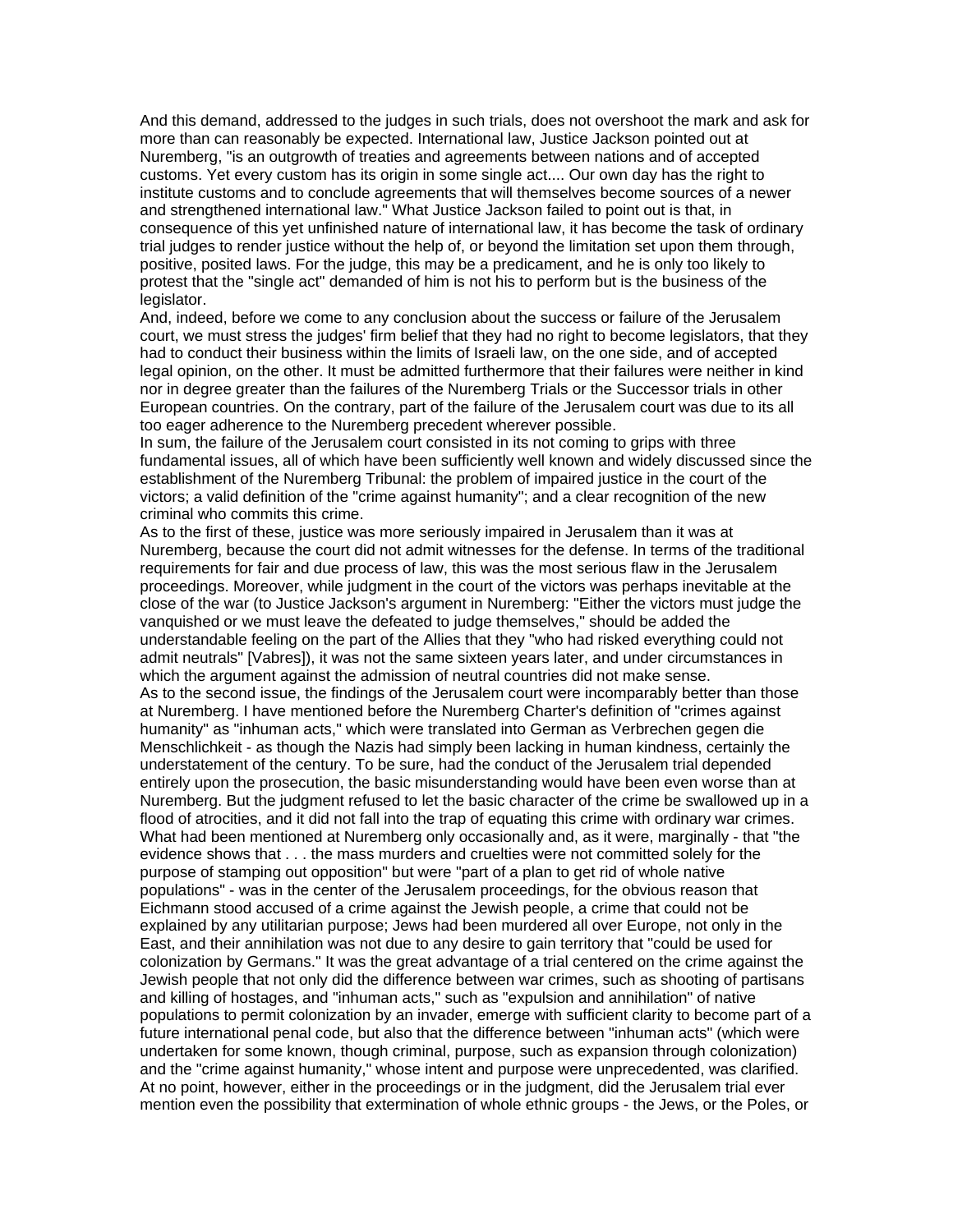the Gypsies - might be more than a crime against the Jewish or the Polish or the Gypsy people, that the international order, and mankind in its entirety, might have been grievously hurt and endangered.

Closely connected with this failure was the conspicuous helplessness the judges experienced when they were confronted with the task they could least escape, the task of understanding the criminal whom they had come to judge. Clearly, it was not enough that they did not follow the prosecution in its obviously mistaken description of the accused as a "perverted sadist," nor would it have been enough if they had gone one step further and shown the inconsistency of the case for the prosecution, in which Mr. Hausner wanted to try the most abnormal monster the world had ever seen and, at the same time, try in him "many like him," even the "whole Nazi movement and anti-Semitism at large." They knew, of course, that it would have been very comforting indeed to believe that Eichmann was a monster, even though if he had been Israel's case against him would have collapsed or, at the very least, lost all interest. Surely, one can hardly call upon the whole world and gather correspondents from the four corners of the earth in order to display Bluebeard in the dock. The trouble with Eichmann was precisely that so many were like him, and that the many were neither perverted nor sadistic, that they were and still are, terribly an terrifyingly normal. From the viewpoint of our legal institutions and of our moral standards of judgment this normality was much more terrifying than all the atrocities put together for it implied - as had been said at Nuremberg over and over again by the defendants and their counsels - that this new type of criminal, who is in actual act hostis generis humani, commits his crime - under circumstances that make it well-nigh impossible for him to know or to feel that he is doing wrong. In this respect, the evidence in the Eichmann case was even more convincing than the evidence presented in the trial of the major war criminals, whose pleas of a clear conscience could be dismissed more easily because they combined with the argument of obedience to "superior orders" various boasts about occasional disobedience. But although the bad faith of the defendants was manifest, the only ground on which guilty conscience could actually be proved was the fact that the Nazis, and especially the criminal organizations to which Eichmann belonged, had been so very busy destroying the evidence of their crimes during the last months of the war. And this ground was rather shaky. It proved no more than recognition that the law of mass murder, because of its novelty, was not yet accepted by other nations; or, in the language of the Nazis, that they had lost their fight to "liberate" mankind from the "rule of subhumans," especially from the domination of the Elders of Zion; or, in ordinary language, it proved no more than the admission of defeat. Would any one of them have suffered from a guilty conscience if they had won?

Foremost among the larger issues at stake in the Eichmann trial was the assumption current in all modern legal systems that intent to do wrong is necessary for the commission of a crime. On nothing, perhaps, has civilized jurisprudence prided itself more than on this taking into account of the subjective factor. Where this intent is absent, where, for whatever reasons, even reasons of moral insanity, the ability to distinguish between right and wrong is impaired, we feel no crime has been committed. We refuse, and consider as barbaric, the propositions "that a great crime offends nature, so that the very earth cries out for vengeance; that evil violates a natural harmony which only retribution can restore; that a wronged collectivity owes a duty to the moral order to punish the criminal" (Yosal Rogat). And yet I think it is undeniable that it was precisely on the ground of these long-forgotten propositions that Eichmann was brought to justice to begin with, and that they were, in fact, the supreme justification for the death penalty. Because he had been implicated and had played a central role in an enterprise whose open purpose was to eliminate forever certain "races" from the surface of the earth, he had to be eliminated. And if it is true that "justice must not only be done but must be seen to be done," then the justice of what was done in Jerusalem would have emerged to be seen by all if the judges had dared to address their defendant in something like the following terms:

"You admitted that the crime committed against the Jewish people during the war was the greatest crime in recorded history, and you admitted your role in it. But you said you had never acted from base motives, that you had never had any inclination to kill anybody, that you had never hated Jews, and still that you could not have acted otherwise and that you did not feel guilty. We find this difficult, though not altogether impossible, to believe; there is some, though not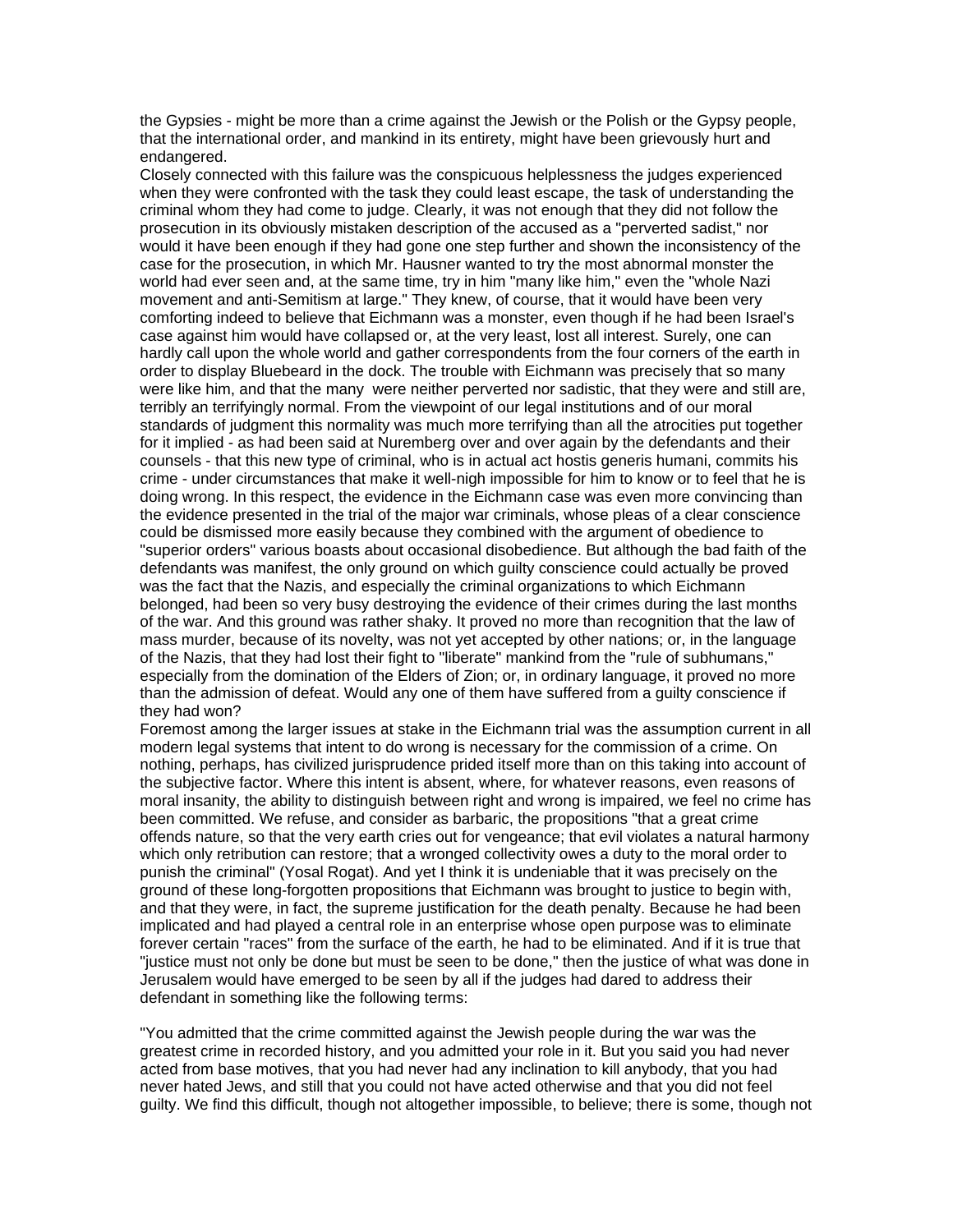very much, evidence against you in this matter of motivation and conscience that could be proved beyond reasonable doubt. You also said that your role in the Final Solution was an accident and that almost anybody could have taken your place, so that potentially almost all Germans are equally guilty. What you meant to say was that where all, or most all, are guilty, nobody is. This is an indeed quite common conclusion, but one we are not willing to grant you. And if you don't understand our objection, we would recommend to your attention the story of Sodom and Gomorrah, two neighboring cities in the Bible, which were destroyed by fire from Heaven because all the people in them had become equally guilty. This, incidentally, has nothing to do with the newfangled notion of `collective guilt,' according to which people supposedly are guilty of, or feel guilty about, things done in their name but not by them - things in which they did not participate and from which they did not profit. In other words, guilt and innocence before the law are of an objective nature, and even if eighty million Germans had done as you did, this would not have been an excuse for you.

"Luckily, we don't have to go that far. You yourself claimed not the actuality but only the potentiality of equal guilt on the part of all who lived in a state whose main political purpose had become the commission of unheard-of crimes. And no matter through what accidents of exterior or interior circumstances you were pushed onto the road of becoming a criminal, there is an abyss between the actuality of what you did and the potentiality of what others might have done. We are concerned here only with what you did, and not with the possible noncriminal nature of your inner life and of your motives or with the criminal potentialities of those around you. You told your story in terms of a hard-luck story, and, knowing the circumstances, we are, up to a point, willing to grant you that under more favorable circumstances it is highly unlikely that you would ever have come before us or before any other criminal court. Let us assume, for the sake of argument, that it was nothing more than misfortune that made you a willing instrument in the organization of mass murder; there still remains the fact that you have carried out, and therefore actively supported, a policy of mass murder. For politics is not like the nursery; in politics obedience and Support are the same. And just as you supported and carried out a policy of not wanting to share the earth with the Jewish people and the people of a number of other nations as though you and your superiors had any right to determine who should and who should not inhabit the world - we find that no one, that is, no member of the human race, can be expected to want to share the earth with you. This is the reason, and the only reason, you must hang."

# Postscript

This book contains a trial report, and its main source is the transcript of the trial proceedings which was distributed to the press in Jerusalem. Save for the opening speech of the prosecution, and the general plea of the defense, the record of the trial has not been published and is not easily accessible. The language of the courtroom was Hebrew; the materials handed to the press were stated to be "an unedited and unrevised transcript of the simultaneous translation" that "should not be regarded as stylistically perfect or devoid of linguistic errors." I have used the English version throughout except in those instances when the proceedings were conducted in German; when the German transcript contained the original wording I felt free to use my own translation.

Except for the prosecutor's introductory speech and for the final verdict, the translations of which were prepared outside the courtroom, independently of the simultaneous translation, none of these records can be regarded as absolutely reliable. The only authoritative version is the official record in Hebrew, which I have not used. Nevertheless, all this material was officially given to the reporters for their use, and, so far as I know, no significant discrepancies between the official Hebrew record and the translation have yet been pointed out. The German simultaneous translation was very poor, but it may be assumed that the English and French translations are trustworthy.

No such doubts about the dependability of the sources arise in connection with the following courtroom materials, which - with one exception - were also given to the press by the Jerusalem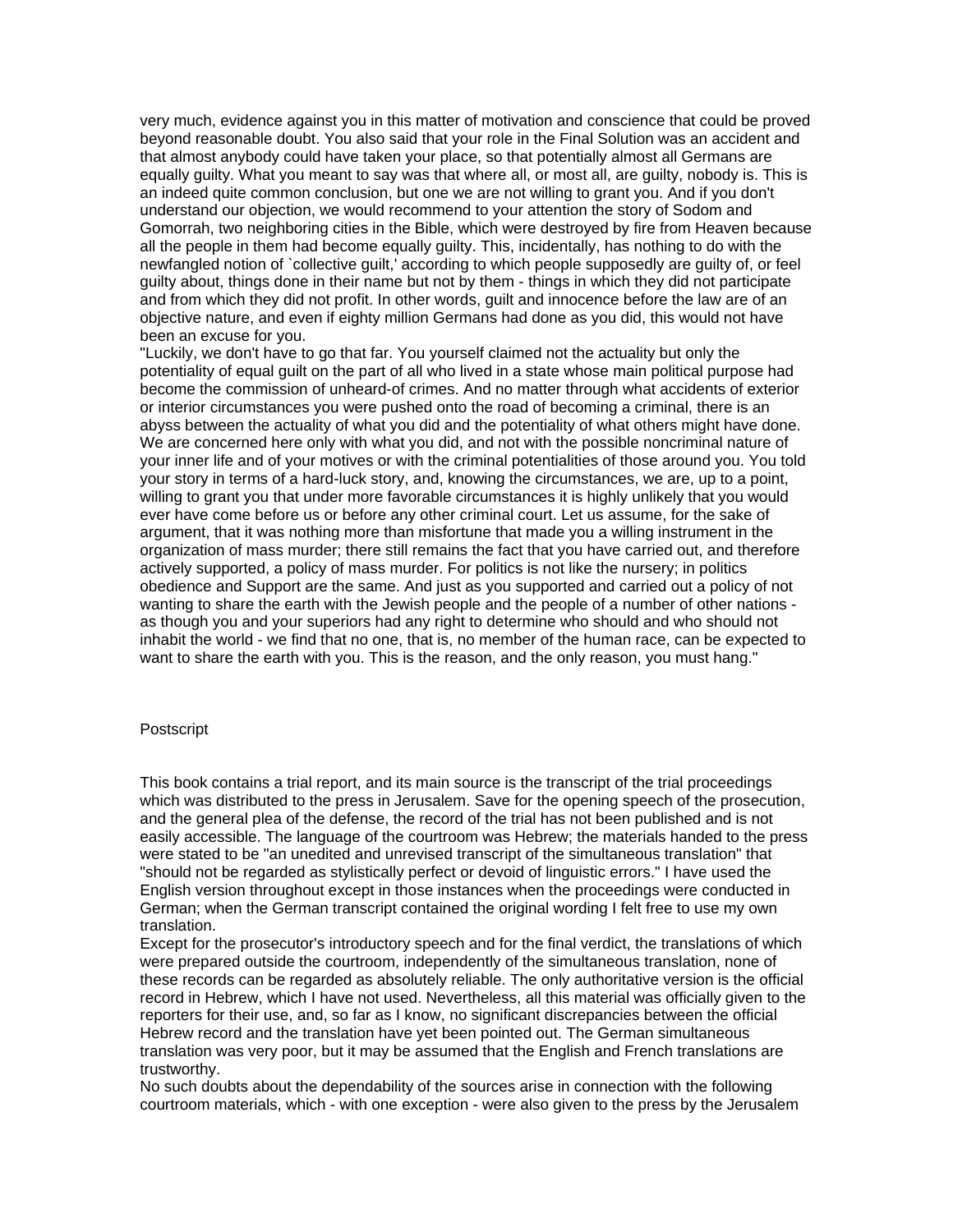## authorities:

1) The transcript in German of Eichmann's interrogation by the police, recorded on tape, then typed, and the typescript presented to Eichmann, who corrected it in his own hand. Along with the transcript of the courtroom proceedings, this is the most important of the documents.

2) The documents submitted by the prosecution, and the "legal material" made available by the prosecution.

3) The sixteen sworn affidavits by witnesses originally called by the defense, although part of their testimony was subsequently used by the prosecution. These witnesses were: Erich von dem Bach-Zelewski, Richard Baer, Kurt Becher, Horst Grell, Dr. Wilhelm Höttl, Walter Huppenkothen, Hans Jüttner, Herbert Kappler, Hermann Krumey, Franz Novak, Alfred Josef Slawik, Dr. Max Merten, Professor Alfred Six, Dr. Eberhard von Thadden, Dr. Edmund Veesenmayer, Otto Winkelmann.

4) Finally, I also had at my disposal a manuscript of seventy typewritten pages written by Eichmann himself. It was submitted as evidence by the prosecution and accepted by the court, but not made available to the press. Its heading reads in translation: "Re: My comments on the matter of `Jewish questions and measures of the National Socialist Government of the German Reich with regard to solution of this matter during the years 1933 to 1945.' " This manuscript contains notes made by Eichmann in Argentina in preparation for the Sassen interview (see Bibliography).

The Bibliography lists only the material I actually used, not the innumerable books, articles, and newspaper stories I read and collected during the two years between Eichmann's kidnaping and his execution. I regret this incompleteness only in regard to the reports of correspondents in the German, Swiss, French, English, and American press, since these were often on a far higher level than the more pretentious treatments of the subject in books and magazines, but it would have been a disproportionately large task to fill this gap. I have therefore contented myself with adding to the Bibliography of this revised edition a selected number of books and magazine articles which appeared after the publication of my book, if they contained more than a rehashed version of the case for the prosecution. Among them are two accounts of the trial that often come to conclusions astonishingly similar to my own, and a study of the prominent figures in the Third Reich, which I have now added to my sources for background material. These are Robert Pendorf's Murder and Ermordete. Eichmann and die Judenpolitik des Dritten Reiches, which also takes into account the role of the Jewish Councils in the Final Solution; Strafsache 40/61 by the Dutch correspondent Harry Mulisch (I used the German translation), who is almost the only writer on the subject to put the person of the defendant at the center of his report and whose evaluation of Eichmann coincides with my own on some essential points; and finally the excellent, recently published portraits of leading Nazis by T. C. Fest in his Das Gesicht des Dritten Reiches; Fest is very knowledgeable and his judgments are on a remarkably high level.

The problems faced by the writer of a report may best be compared with those attendant on the writing of a historical monograph. In either case, the nature of the work requires a deliberate distinction between the use of primary and secondary material. Primary sources only may be used in the treatment of the special subject - in this case the trial itself - while secondary material is drawn upon for everything that constitutes the historical background. Thus, even the documents I have quoted were with very few exceptions presented in evidence at the trial (in which case they constituted my primary sources) or are drawn from authoritative books dealing with the period in question. As can be seen from the text, I have used Gerald Reitlinger's The Final Solution, and I have relied even more on Raul Hilberg's The Destruction of the European Jews, which appeared after the trial and constitutes the most exhaustive and the most soundly documented account of the Third Reich's Jewish policies.

Even before its publication, this book became both the center of a controversy and the object of an organized campaign. It is only natural that the campaign, conducted with all the well-known means of image-making and opinion-manipulation, got much more attention than the controversy, so that the latter was somehow swallowed up by and drowned in the artificial noise of the former. This became especially clear when a strange mixture of the two, in almost identical phraseology as though the pieces written against the book (and more frequently against its author) came "out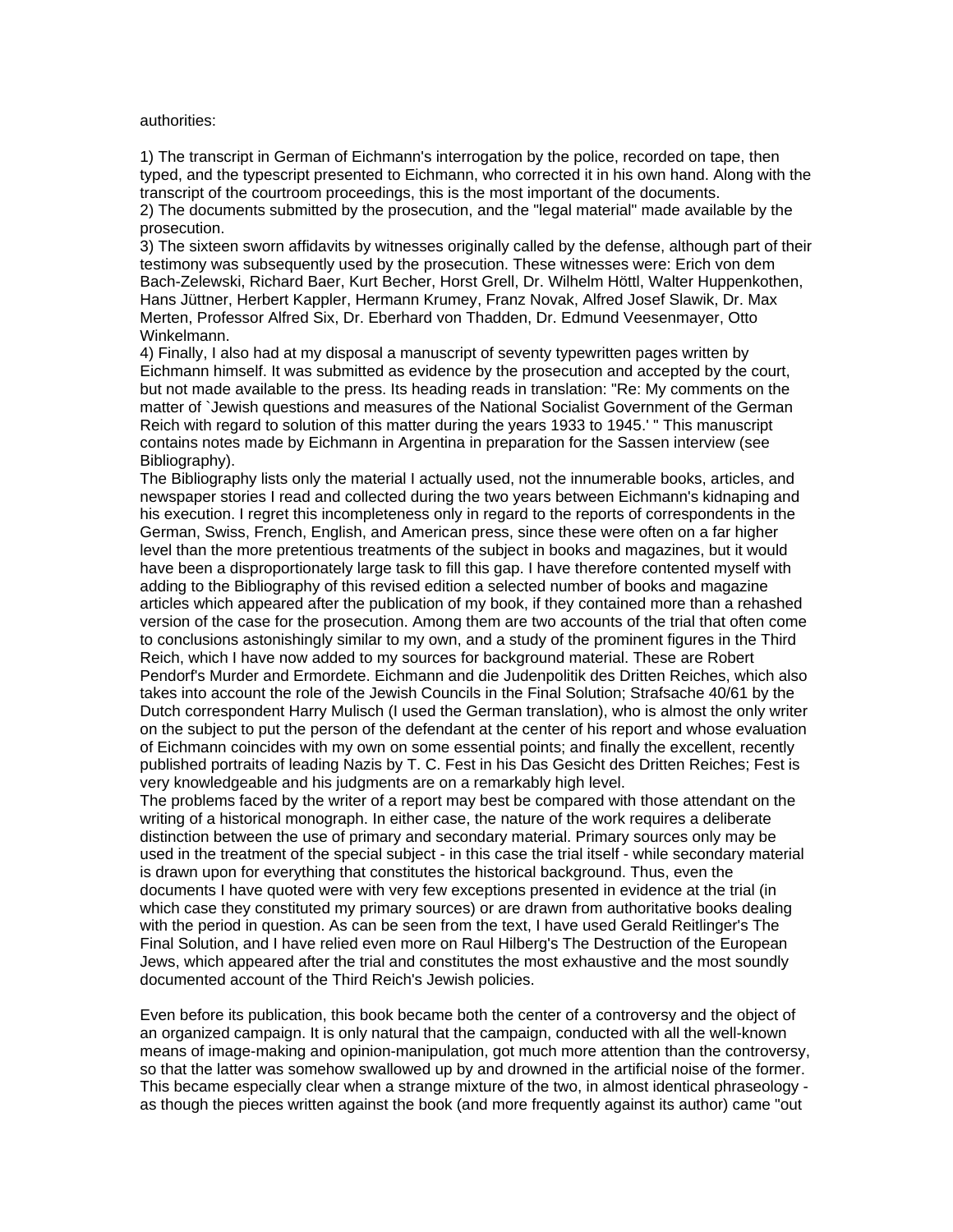of a mimeographing machine" (Mary McCarthy) - was carried from America to England and then to Europe, where the book was not yet even available. And this was possible because the clamor centered on the "image" of a book which was never written, and touched upon subjects that often had not only not been mentioned by me but had never occurred to me before.

The debate - if that is what it was - was by no means devoid of interest. Manipulations of opinion, insofar as they are inspired by well-defined interests, have limited goals; their effect, however, if they happen to touch upon an issue of authentic concern, is no longer subject to their control and may easily produce consequences they never foresaw or intended. It now appeared that the era of the Hitler regime, with its gigantic, unprecedented crimes, constituted an "unmastered past" not only for the German people or for the Jews all over the world, but for the rest of the world, which had not forgotten this great catastrophe in the heart of Europe either, and had also been unable to come to terms with it. Moreover - and this was perhaps even less expected - general moral questions, with all their intricacies and modern complexities, which I would never have suspected would haunt men's minds today and weigh heavily on their hearts, stood suddenly in the foreground of public concern.

The controversy began by calling attention to the conduct of the Jewish people during the years of the Final Solution, thus following up the question, first raised by the Israeli prosecutor, of whether the Jews could or should have defended themselves. I had dismissed that question as silly and cruel, since it testified to a fatal ignorance of the conditions at the time. It has now been discussed to exhaustion, and the most amazing conclusions have been drawn. The well-known historico-sociological construct of a "ghetto mentality" (which in Israel has taken its place in history textbooks and in this country has been espoused chiefly by the psychologist Bruno Bettelheim - against the furious protest of official American Judaism) has been repeatedly dragged in to explain behavior which was not at all confined to the Jewish people and which therefore cannot be explained by specifically Jewish factors. The suggestions proliferated until someone who evidently found the whole discussion too dull had the brilliant idea of evoking Freudian theories and attributing to the whole Jewish people a "death wish" - unconscious, of course. This was the unexpected conclusion certain reviewers chose to draw from the "image" of a book, created by certain interest groups, in which I allegedly had claimed that the Jews had murdered themselves. And why had I told such a monstrously implausible lie? Out of "selfhatred," of course.

Since the role of the Jewish leadership had come up at the trial, and since I had reported and commented on it, it was inevitable that it too should be discussed. This, in my opinion, is a serious question, but the debate has contributed little to its clarification. As can be seen from the recent trial in Israel at which a certain Hirsch Birnblat, a former chief of the Jewish police in a Polish town and now a conductor at the Israeli Opera, first was sentenced by a district court to five years' imprisonment, and then was exonerated by the Supreme Court in Jerusalem, whose unanimous opinion indirectly exonerated the Jewish Councils in general, the Jewish Establishment is bitterly divided on this issue. In the debate, however, the most vocal participants were those who either identified the Jewish people with its leadership - in striking contrast to the clear distinction made in almost all the reports of survivors, which may be summed up in the words of a former inmate of Theresienstadt: "The Jewish people as a whole behaved magnificently. Only the leadership failed" - or justified the Jewish functionaries by citing all the commendable services they had rendered before the war, and above all before the era of the Final Solution, as though there were no difference between helping Jews to emigrate and helping the Nazis to deport them.

While these issues had indeed some connection with this book, although they were inflated out of all proportion, there were others which had no relation to it whatsoever. There was, for instance, a hot discussion of the German resistance movement from the beginning of the Hitler regime on, which I naturally did not discuss, since the question of Eichmann's conscience, and that of the situation around him, relates only to the period of the war and the Final Solution. But there were more fantastic items. Quite a number of people began to debate the question of whether the victims of persecution may not always be "uglier" than their murderers; or whether anyone who was not present is entitled "to sit in judgment" over the past; or whether the defendant or the victim holds the center of the stage in a trial. On the latter point, some went so far as to assert not only that I was wrong in being interested in what kind of person Eichmann was, but that he should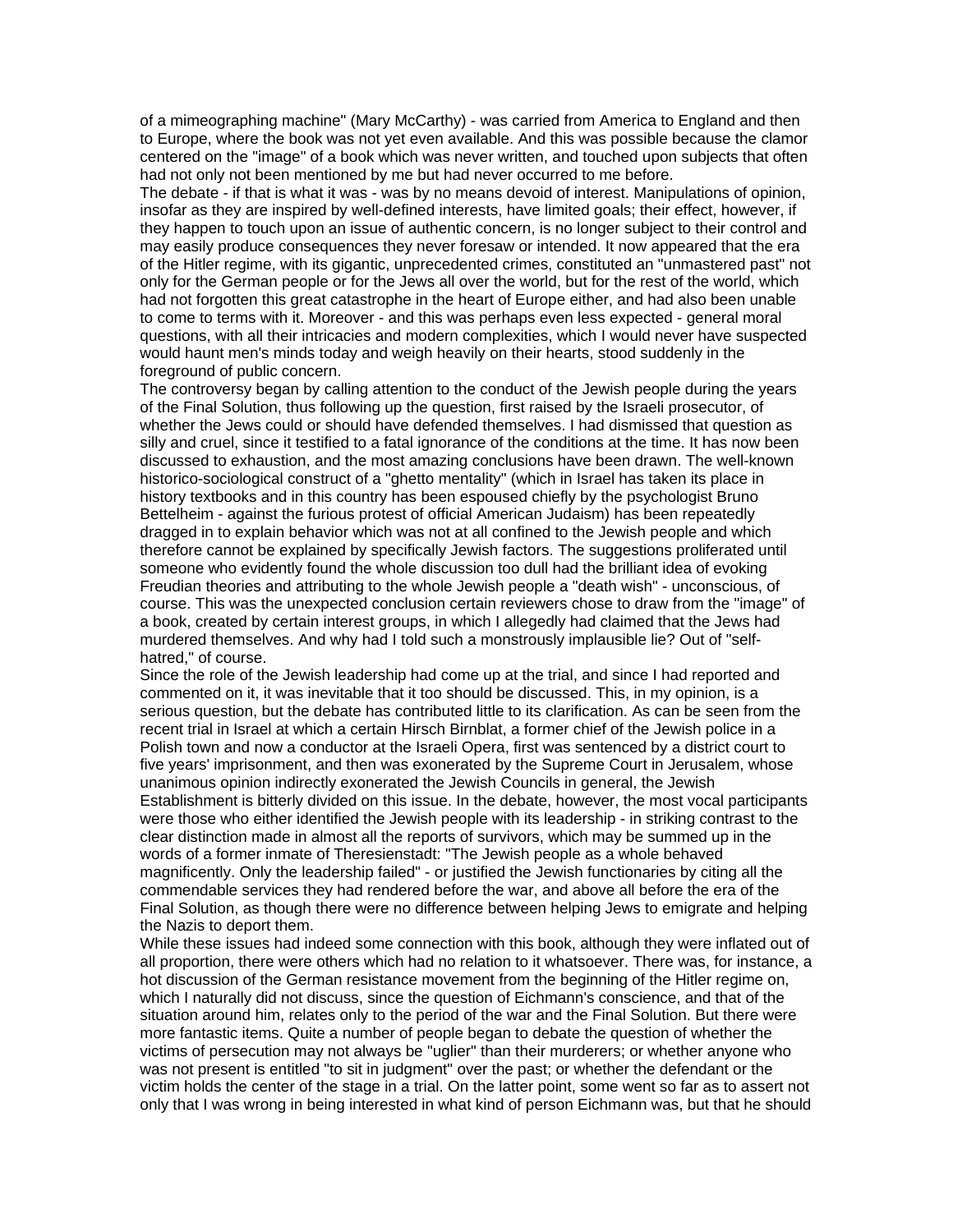not have been allowed to speak at all - that is, presumably, that the trial should have been conducted without any defense.

As is frequently the case in discussions that are conducted with a great show of emotion, the down-to-earth interests of certain groups, whose excitement is entirely concerned with factual matters and who therefore try to distort the facts, become quickly and inextricably involved with the untrammeled inspirations of intellectuals who, on the contrary, are not in the least interested in facts but treat them merely as a springboard for "ideas." But even in these sham battles, there could often be detected a certain seriousness, a degree of authentic concern, and this even in the contributions by people who boasted that they had not read the book and promised that they never would read it.

Compared with these debates, which wandered so far afield, the book itself dealt with a sadly limited subject. The report of a trial can discuss only the matters which were treated in the course of the trial, or which in the interests of justice should have been treated. If the general situation of a country in which the trial takes place happens to be important to the conduct of the trial, it too must be taken into account. This book, then, does not deal with the history of the greatest disaster that ever befell the Jewish people, nor is it an account of totalitarianism, or a history of the German people in the time of the Third Reich, nor is it, finally and least of all, a theoretical treatise on the nature of evil. The focus of every trial is upon the person of the defendant, a man of flesh and blood with an individual history, with an always unique set of qualities, peculiarities, behavior patterns, and circumstances. All the things that go beyond that, such as the history of the Jewish people in the dispersion, and of anti-Semitism, or the conduct of the German people and other peoples, or the ideologies of the time and the governmental apparatus of the Third Reich, affect the trial only insofar as they form the background and the conditions under which the defendant committed his acts. All the things that the defendant did not come into contact with, or that did not influence him, must be omitted from the proceedings of the trial and consequently from the report on it.

It may be argued that all the general questions we involuntarily raise as soon as we begin to speak of these matters - why did it have to be the Germans? why did it have to be the Jews? what is the nature of totalitarian rule? - are far more important than the question of the kind of crime for which a man is being tried, and the nature of the defendant upon whom justice must be pronounced; more important, too, than the question of how well our present system of justice is capable of dealing with this special type of crime and criminal it has had repeatedly to cope with since the Second World War. It can be held that the issue is no longer a particular human being, a single distinct individual in the dock, but rather the German people in general, or anti-Semitism in all its forms, or the whole of modern history, or the nature of man and original sin - so that ultimately the entire human race sits invisibly beside the defendant in the dock. All this has often been argued, and especially by those who will not rest until they have discovered an "Eichmann in every one of us." If the defendant is taken as a symbol and the trial as a pretext to bring up matters which are apparently more interesting than the guilt or innocence of one person, then consistency demands that we bow to the assertion made by Eichmann and his lawyer: that he was brought to book because a scapegoat was needed, not only for the German Federal Republic, but also for the events as a whole and for what made them possible - that is, for anti-Semitism and totalitarian government as well as for the human race and original sin. I need scarcely say that I would never have gone to Jerusalem if I had shared these views. I held and hold the opinion that this trial had to take place in the interests of justice and nothing else. I also think the judges were quite right when they stressed in their verdict that "the State of Israel was established and recognized as the State of the Jews," and therefore had jurisdiction over a crime committed against the Jewish people; and in view of the current confusion in legal circles about the meaning and usefulness of punishment, I was glad that the judgment quoted Grotius, who, for his part, citing an older author, explained that punishment is necessary "to defend the honor or the authority of him who was hurt by the offence so that the failure to punish may not cause his degradation."

There is of course no doubt that the defendant and the nature of his acts as well as the trial itself raise problems of a general nature which go far beyond the matters considered in Jerusalem. I have attempted to go into some of these problems in the Epilogue, which ceases to be simple reporting. I would not have been surprised if people had found my treatment inadequate, and I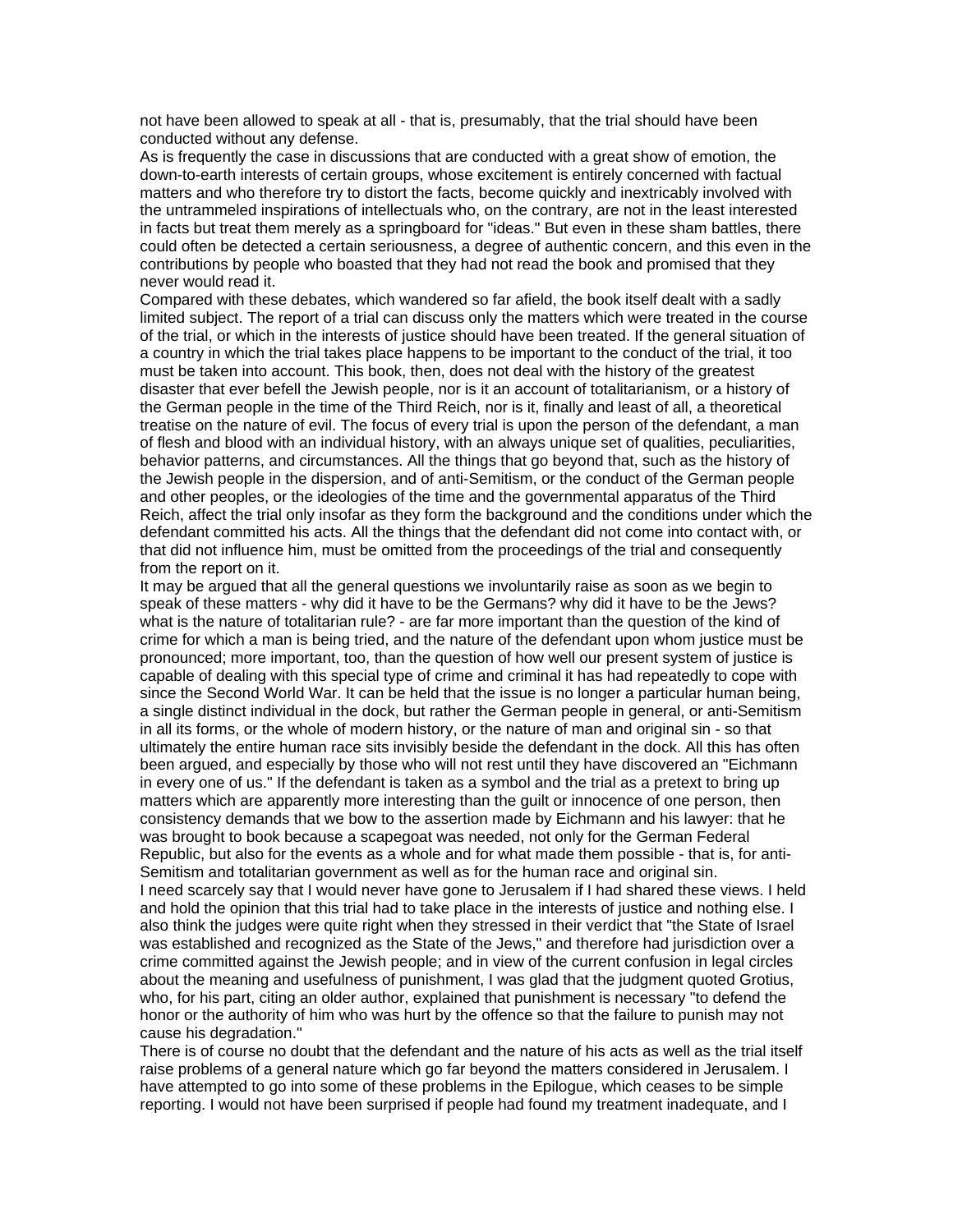would have welcomed a discussion of the general significance of the entire body of facts, which could have been all the more meaningful the more directly it referred to the concrete events. I also can well imagine that an authentic controversy might have arisen over the subtitle of the book; for when I speak of the banality of evil, I do so only on the strictly factual level, pointing to a phenomenon which stared one in the face at the trial. Eichmann was not lago and not Macbeth, and nothing would have been farther from his mind than to determine with Richard III "to prove a villain." Except for an extraordinary diligence in looking out for his personal advancement, he had no motives at all. And this diligence in itself was in no way criminal; he certainly would never have murdered his superior in order to inherit his post. He merely, to put the matter colloquially, never realized what he was doing. It was precisely this lack of imagination which enabled him to sit for months on end facing a German Jew who was conducting the police interrogation, pouring out his heart to the man and explaining again and again how it was that he reached only the rank of lieutenant colonel in the S.S. and that it had not been his fault that he was not promoted. In principle he knew quite well what it was all about, and in his final statement to the court he spoke of the "revaluation of values prescribed by the [Nazi] government." He was not stupid. It was sheer thoughtlessness - something by no means identical with stupidity - that predisposed him to become one of the greatest criminals of that period. And if this is "banal" and even funny, if with the best will in the world one cannot extract any diabolical or demonic profundity from Eichmann, that is still far from calling it commonplace. It surely cannot be so common that a man facing death, and, moreover, standing beneath the gallows, should be able to think of nothing but what he has heard at funerals all his life, and that these "lofty words" should completely becloud the reality - of his own death. That such remoteness from reality and such thoughtlessness can wreak more havoc than all the evil instincts taken together which, perhaps, are inherent in man - that was, in fact, the lesson one could learn in Jerusalem. But it was a lesson, neither an explanation of the phenomenon nor a theory about it,

Seemingly more complicated, but in reality far simpler than examining the strange interdependence of thoughtlessness and evil, is the question of what kind of crime is actually involved here - a crime, moreover, which all agree is unprecedented. For the concept of genocide, introduced explicitly to cover a crime unknown before, although applicable up to a point is not fully adequate, for the simple reason that massacres of whole peoples are not unprecedented. They were the order of the day in antiquity, and the centuries of colonization and imperialism provide plenty of examples of more or less successful attempts of that sort. The expression "administrative massacres" seems better to fill' the bill. The term arose in connection with British imperialism; the English deliberately rejected such procedures as a means of maintaining their rule over India. The phrase has the virtue of dispelling the prejudice that such monstrous acts can be committed only against a foreign nation or a different race. There is the well-known fact that Hitler began his mass murders by granting "mercy deaths" to the "incurably ill," and that he intended to wind up his extermination program by doing away with "genetically damaged" Germans (heart and lung patients). But quite aside from that, it is apparent that this sort of killing can be directed against any given group, that is, that the principle of selection is dependent only upon circumstantial factors. It is quite conceivable that in the automated economy of a not-too-distant future men may be tempted to exterminate all those whose intelligence quotient is below a certain level.

In Jerusalem this matter was inadequately discussed because it is actually very difficult to grasp juridically. We heard the protestations of the defense that Eichmann was after all only a "tiny cog" in the machinery of the Final Solution, and of the prosecution, which believed it had discovered in Eichmann the actual motor. I myself attributed no more importance to both theories than did the Jerusalem court, since the whole cog theory is legally pointless and therefore it does not matter at all what order of magnitude is assigned to the "cog" named Eichmann. In its judgment the court naturally conceded that such a crime could be committed only by a giant bureaucracy using the resources of government. But insofar as it remains a crime - and that, of course, is the premise for a trial - all the cogs in the machinery, no matter how insignificant, are in court forthwith transformed back into perpetrators, that is to say, into human beings. If the defendant excuses himself on the ground that he acted not as a man but as a mere functionary whose functions could just as easily have been carried out by an one else, it is as if a criminal pointed to the statistics on crime - which set forth that so-and-so many crimes per day are committed in such-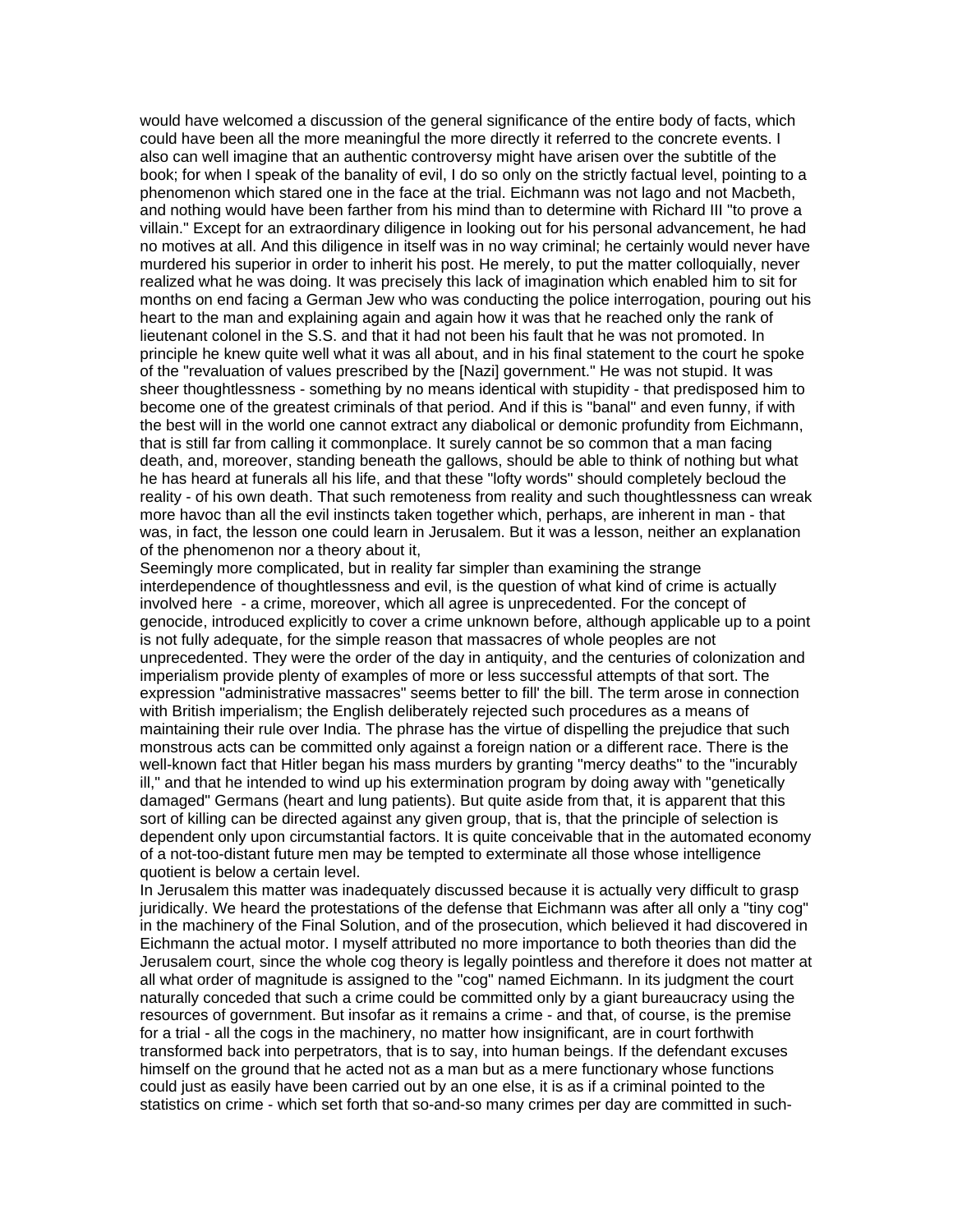and-such a place - and declared that he only did what was statistically expected, that it was mere accident that he did it and not somebody else, since after all somebody had to do it. Of course it is important to the political and social sciences that the essence of totalitarian government, and perhaps the nature of every bureaucracy, is to make functionaries and mere cogs in the administrative machinery out of men, and thus to dehumanize them. And one can debate long and profitably on the rule of Nobody, which is what the political form known as bureau-cracy truly is. Only one must realize clearly that the administration of justice can consider these factors only to the extent that they are circumstances of the crime - just as, in a case of theft, the economic plight of the thief is taken into account without excusing the theft, let alone wiping it off the slate. True, we have become very much accustomed by modern psychology and sociology, not to speak of modern bureaucracy, to explaining away the responsibility of the doer for his deed in terms of this or that kind of determinism. Whether such seemingly deeper explanations of human actions are right or wrong is debatable. But what is not debatable is that no judicial procedure would be possible on the basis of them, and that the administration of justice, measured by such theories, is an extremely unmodern, not to say outmoded, institution. When Hitler said that a day would come in Germany when it would be considered a "disgrace" to be a jurist, he was speaking with utter consistency of his dream of a perfect bureaucracy. As far as I can see, jurisprudence has at its disposal for treating this whole battery of questions only two categories, both of which, to my mind, are quite inadequate to deal with the matter. These are the concepts of "acts of state" and of acts "on superior orders." At any rate, these are the only categories in terms of which such matters are discussed in this kind of trial, usually on the motion of the defendant. The theory of the act of state is based on the argument that one sovereign state may not sit in judgment upon another, par in parem non habet jurisdictionem. Practically speaking, this argument had already been disposed of at Nuremberg; it stood no chance from the start, since, if it were accepted, even Hitler, the only one who was really responsible in the full sense, could not have been brought to account - a state of affairs which would have violated the most elementary sense of justice. However, an argument that stands no chance on the practical plane has not necessarily been demolished on the theoretical one. The usual evasions - that Germany at the time of the Third Reich was dominated by a gang of criminals to whom sovereignty and parity cannot very well be ascribed - were hardly useful. For on the one hand everyone knows that the analogy with a gang of criminals is applicable only to such a limited extent that it is not really applicable at all, and on the other hand these crimes undeniably took place within a "legal" order. That, indeed, was their outstanding characteristic. Perhaps we can approach somewhat closer to the matter if we realize that back of the concept of act of state stands the theory of raison d'état. According to that theory, the actions of the state, which is responsible for the life of the country and thus also for the laws obtaining in it, are not subject to the same rules as the acts of the citizens of the country. Just as the rule of law, although devised to eliminate violence and the war of all against all, always stands in need of the instruments of violence in order to assure its own existence, so a government may find itself compelled to commit actions that are generally regarded as crimes in order to assure its own survival and the survival of lawfulness. Wars are frequently justified on these grounds, but criminal acts of state do not occur only in the field of international relations, and the history of civilized nations knows many examples of them - from Napoleon's assassination of the Due d'Enghien, to the murder of the Socialist leader Matteotti, for which Mussolini himself was presumably responsible.

Raison d'état appeals - rightly or wrongly, as the case may be - to necessity, and the state crimes committed in its name (which are fully criminal in terms of the dominant legal system of the country where they occur) are considered emergency measures, concessions made to the stringencies of Realpolitik, in order to preserve power and thus assure the continuance of the existing legal order as a whole. In a normal political and legal system, such crimes occur as an exception to the rule and are not subject to legal penalty (are gerichtsfrei, as German legal theory expresses it) because the existence of the state itself is at stake, and no outside political entity has the right to deny a state its existence or prescribe how it is to preserve it. However - as we may have learned from the history of Jewish policy in the Third Reich - in a state founded upon criminal principles, the situation is reversed. Then a non-criminal act (such as, for example, Himmler's order in the late summer of 1944 to halt the deportation of Jews) becomes a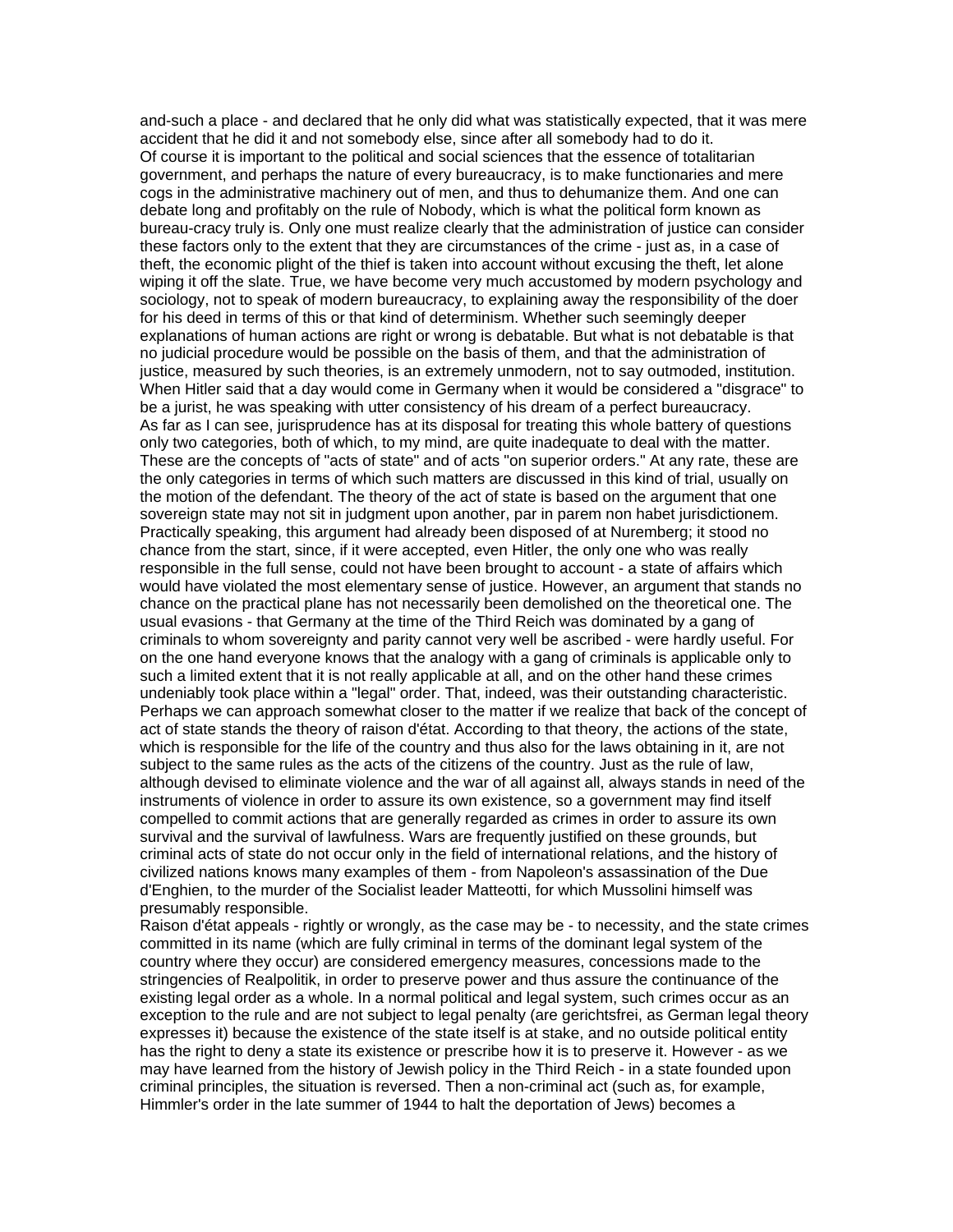concession to necessity imposed by reality, in this case the impending defeat. Here the question arises: what is the nature of the sovereignty of such an entity? Has it not violated the parity (par in parem non ha bet jurisdictionem) which international law accords it? Does the "par in parem" signify no more than the paraphernalia of sovereignty? Or does it also imply a substantive equality or likeness? Can we apply the same principle that is applied to a governmental apparatus in which crime and violence are exceptions and borderline cases to a political order in which crime is legal and the rule?

Just how inadequate juristic concepts really are to deal with the criminal facts which were the subject matter of all these trials appears perhaps even more strikingly in the concept of acts performed on superior orders. The Jerusalem court countered the argument advanced by the defense with lengthy quotations from the penal and military lawbooks of civilized countries, particularly of Germany; for under Hitler the pertinent articles had by no means been repealed. All of them agree on one point: manifestly criminal orders must not be obeyed. The court, moreover, referred to a case that came up in Israel several years ago: soldiers were brought to trial for having massacred the civilian inhabitants of an Arab village on the border shortly before the beginning of the Sinai campaign. The villagers had been found outside their houses during a military curfew of which, it appeared, they were unaware. Unfortunately, on closer examination the comparison appears to be defective on two accounts. First of all, we must again consider that the relationship of exception and rule, which is of prime importance for recognizing the criminality of an order executed by a subordinate, was reversed in the case of Eichmann's actions. Thus, on the basis of this argument one could actually defend Eichmann's failure to obey certain of Himmler's orders, or his obeying them with hesitancy: they were manifest exceptions to the prevailing rule. The judgment found this to be especially incriminating to the defendant, which was certainly very understandable but not very consistent. This can easily be seen from the pertinent findings of Israeli military courts, which were cited in support by the judges. They ran as follows: the order to be disobeyed must be "manifestly unlawful"; unlawfulness "should fly like a black flag above [it], as a warning reading, `Prohibited.' " In other words, the order, to be recognized by the soldier as "manifestly unlawful," must violate by its unusualness the canons of the legal system to which he is accustomed. And Israeli jurisprudence in these matters coincides completely with that of other countries. No doubt in formulating these articles the legislators were thinking of cases in which an officer who suddenly goes mad, say, commands his subordinates to kill another officer. In any normal trial of such a case, it would at once become clear that the soldier was not being asked to consult the voice of conscience, or a "feeling of lawfulness that lies deep within every human conscience, also of those who are not conversant with books of law . . . provided the eye is not blind and the heart is not stony and corrupt." Rather, the soldier would

be expected to be able to distinguish between a rule and a striking exception to the rule. The German military code, at any rate, explicitly states that conscience is not enough. Paragraph 48 reads: "Punishability of an action or omission is not excluded on the ground that the person considered his behavior required by his conscience or the prescripts of his religion." A striking feature of the Israeli court's line of argument is that the concept of a sense of justice grounded in the depths of every man is presented solely as a substitute for familiarity with the law. Its plausibility rests on the assumption that the law expresses only what every man's conscience would tell him anyhow.

If we are to apply this whole reasoning to the Eichmann case in a meaningful way, we are forced to conclude that Eichmann acted fully within the framework of the kind of judgment required of him: he acted in accordance with the rule, examined the order issued to him for its "manifest" legality, namely regularity; he did not have to fall back upon his "conscience," since he was not one of those who were unfamiliar with the laws of his country. The exact opposite was the case. The second account on which the argument based on comparison proved to be defective concerns the practice of the courts of admitting the plea of "superior orders" as important extenuating circumstances, and this practice was mentioned explicitly by the judgment. The judgment cited the case I have mentioned above, that of the massacre of the Arab inhabitants at Kfar Kassem, as proof that Israeli jurisdiction does not clear a defendant of responsibility for the "superior orders" he received. And it is true, the Israeli soldiers were indicted for murder, but "superior orders" constituted so weighty an argument for mitigating circumstances that they were sentenced to relatively short prison terms. To be sure, this case concerned an isolated act, not -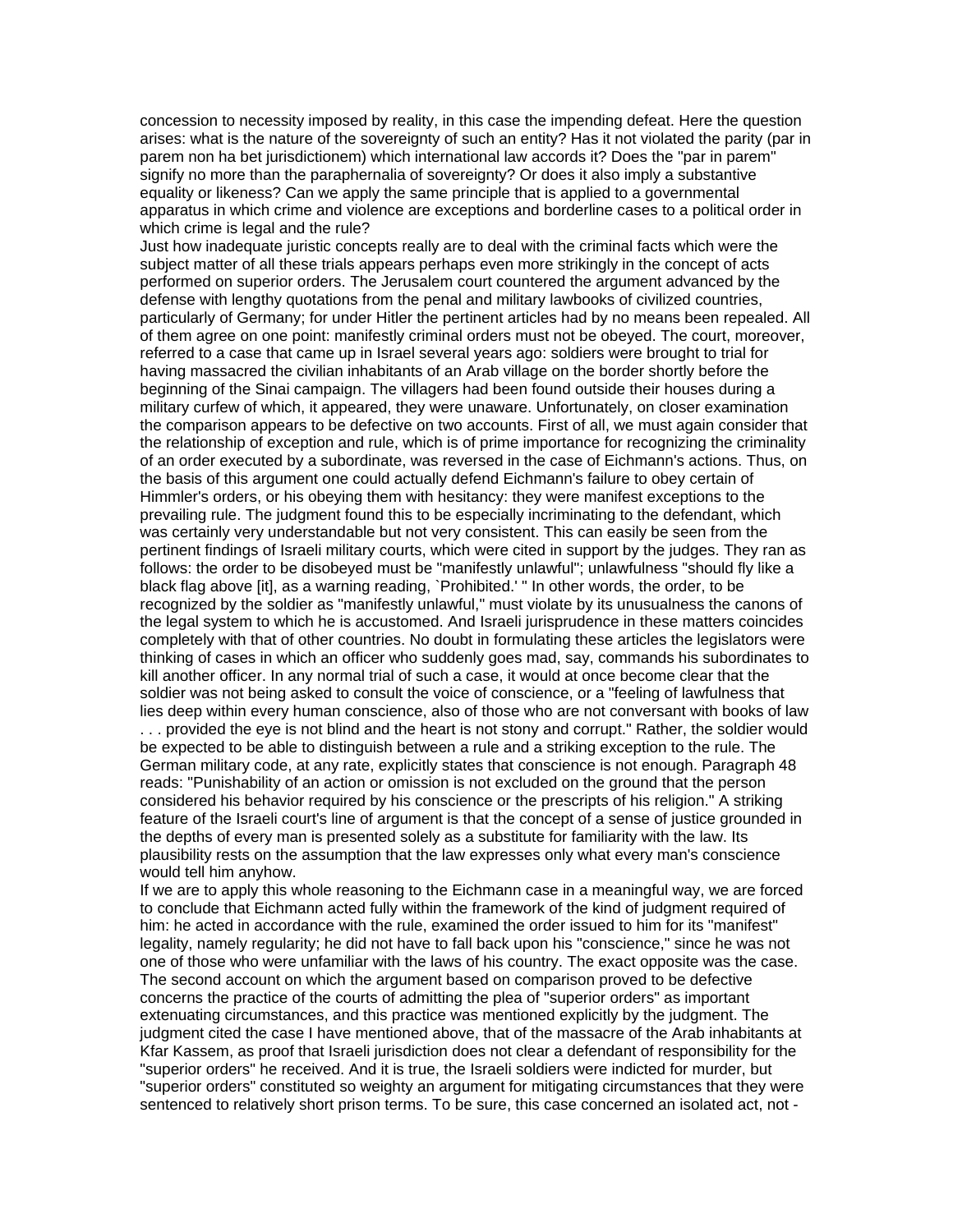as in Eichmann's case - an activity extending over years, in which crime followed crime. Still, it was undeniable that he had always acted upon "superior orders," and if the provisions of ordinary Israeli law had been applied to him, it would have been difficult indeed to impose the maximum penalty upon him. The truth of the matter is that Israeli law, in theory and practice, like the jurisdiction of other countries cannot but admit that the fact of "superior orders," even when their unlawfulness is "manifest," can severely disturb the normal working of a man's conscience.

This is only one example among many to demonstrate the inadequacy of the prevailing legal system and of current juridical concepts to deal with the facts of administrative massacres organized by the state apparatus. If we look more closely into the matter we will observe without much difficulty that the judges in all these trials really passed judgment solely on the basis of the monstrous deeds. In other words, they judged freely, as it were, and did not really lean on the standards and legal precedents with which they more or less convincingly sought to justify their decisions. That was already evident in Nuremberg, where the judges on the one hand declared that the "crime against peace" was the gravest of all the crimes they had to deal with, since it included all the other crimes, but on the other hand actually imposed the death penalty only on those defendants who had participated in the new crime of administrative massacre - supposedly a less grave offense than conspiracy against peace. It would indeed be tempting to pursue these and similar inconsistencies in a field so obsessed with consistency as jurisprudence. But of course that cannot be done here.

There remains, however, one fundamental problem, which was implicitly present in all these postwar trials and which must be mentioned here because it touches upon one of the central moral questions of all time, namely upon the nature and function of human judgment. What we have demanded in these trials, where the defendants had committed "legal" crimes, is that human beings be capable of telling right from wrong even when all they have to guide them is their own judgment, which, moreover, happens to be completely at odds with what they must regard as the unanimous opinion of all those around them. And this question is all the more serious as we know that the few who were "arrogant" enough to trust only their own judgment were by no means identical with those persons who continued to abide by old values, or who were guided by a religious belief. Since the whole of respectable society had in one way or another succumbed to Hitler, the moral maxims which determine social behavior and the religious commandments - "Thou shalt not kill!" - which guide conscience had virtually vanished. Those few who were still able to tell right from wrong went really only by their own judgments, and they did so freely; there were no rules to be abided by, under which the particular cases with which they were confronted could be subsumed. They had to decide each instance as it arose, because no rules existed for the unprecedented.

How troubled men of our time are by this question of judgment (or, as is often said, by people who dare "sit in judgment") has emerged in the controversy over the present book, as well as the in many respects similar controversy over Hochhuth's The Deputy. What has come to light is neither nihilism nor cynicism, as one might have expected, but a quite extraordinary confusion over elementary questions of morality - as if an instinct in such matters were truly the last thing to be taken for granted in our time. The many curious notes that have been struck in the course of these disputes seem particularly revealing. Thus, some American literati have professed their naive belief that temptation and coercion are really the same thing, that no one can be asked to resist temptation. (If someone puts a pistol to your heart and orders you to shoot your best friend, then you simply must shoot him. Or, as it was argued - some years ago in connection with the quiz program scandal in which a university teacher had hoaxed the public - when so much money is at stake, who could possibly resist?) The argument that we cannot judge if we were not present and involved ourselves seems to convince everyone everywhere, although it seems obvious that if it were true, neither the administration of justice nor the writing of history would ever be possible. In contrast to these confusions, the reproach of self-righteousness raised against those who do judge is age-old; but that does not make it any the more valid. Even the judge who condemns a murderer can still say when he goes home: "And there, but for the grace of God, go I." All German Jews unanimously have condemned the wave of coordination which passed over the German people in 1933 and from one day to the next turned the Jews into pariahs. Is it conceivable that none of them ever asked himself how many of his own group would have done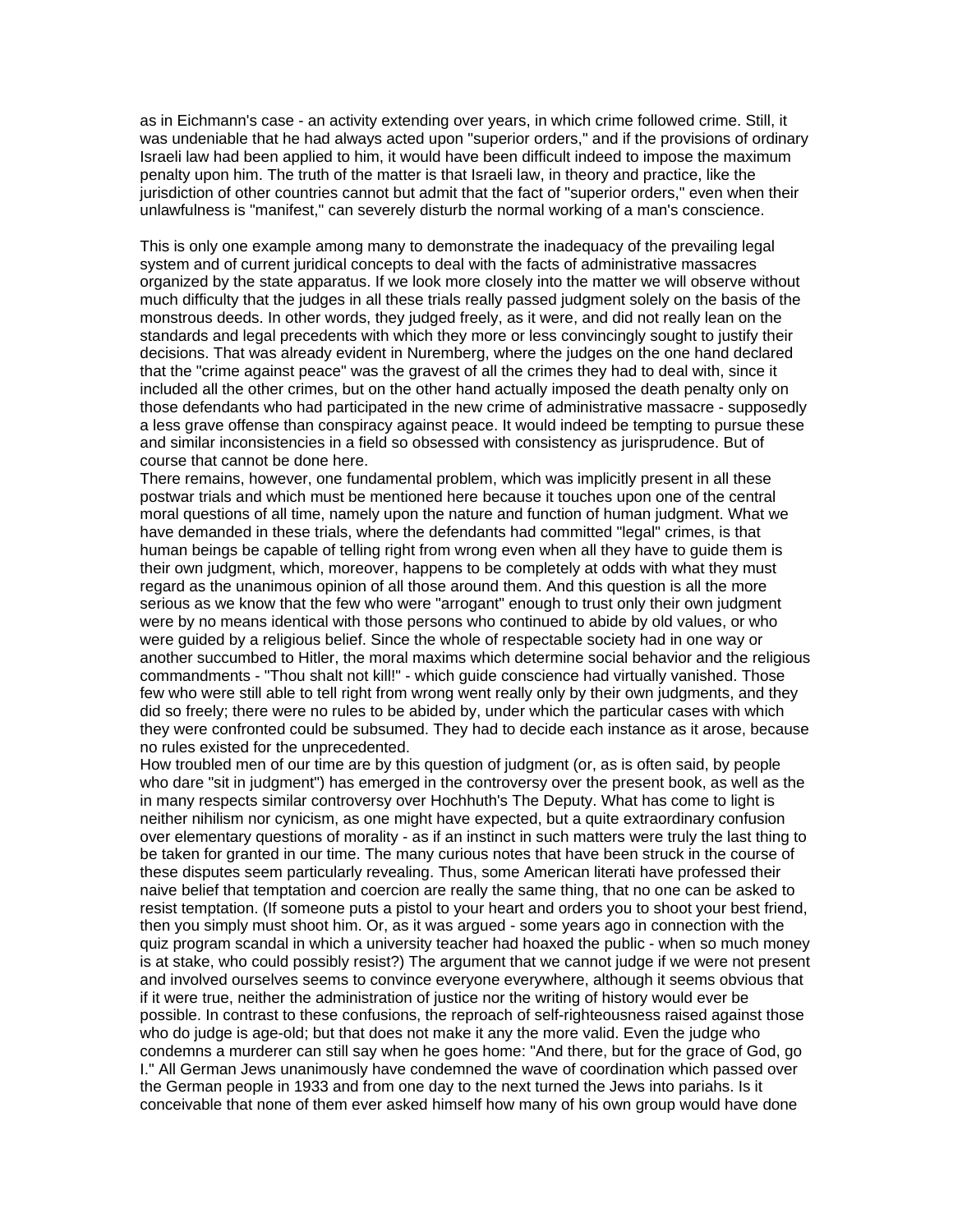just the same if only they had been allowed to? But is their condemnation today any the less correct for that reason?

The reflection that you yourself might have done wrong under the same circumstances may kindle a spirit of forgiveness, but those who today refer to Christian charity seem strangely confused on this issue too. Thus we can read in the postwar statement of the Evangelische Kirche in Deutschland, the Protestant church, as follows: "We aver that before the God of Mercy we share in the guilt for the outrage committed against the Jews by our own people through omission and silence."\* It seems to me that a Christian is guilty before the God of Mercy if he repays evil with evil, hence that the churches would have sinned against mercy if millions of Jews had been killed as punishment for some evil they committed. But if the churches shared in the guilt for an outrage pure and simple, as they themselves attest, then the matter must still be considered to fall within the purview of the God of Justice.

This slip of the tongue, as it were, is no accident. Justice, but not mercy, is a matter of judgment, and about nothing does public opinion everywhere seem to be in happier agreement than that no one has the right to judge somebody else. What public opinion permits us to judge and even to condemn are trends, or whole groups of people - the larger the better - in short, something so general that distinctions can no longer be made, names no longer be named. Needless to add, this taboo applies doubly when the deeds or words of famous people or men in high position are being questioned. This is currently expressed in high-flown assertions that it is "superficial" to insist on details and to mention individuals, whereas it is the sign of sophistication to speak in generalities according to which all cats are gray and we are all equally guilty. Thus the charge Hochhuth has raised against a single Pope - one man, easily identifiable, with a name of his own - was immediately countered with an indictment of all Christianity. The charge against Christianity in general, with its two thousand years of history, cannot be proved, and if it could be proved, it would be horrible. No one seems to mind this so long as no person is involved, and it is quite safe to go one step further and to maintain: "Undoubtedly there is reason for grave accusations, but the defendant is mankind as a whole." (Thus Robert Weltsch in Summa Iniuria, quoted above, italics added.)

\* Quoted from the minister Aurel v. Jüchen in an anthology of critical reviews of Hochhuth's play - Summa Iniuria, Rowohl Verlag, p. 195.

Another such escape from the area of ascertainable facts and personal responsibility are the countless theories, based on non-specific, abstract, hypothetical assumptions - from the Zeitgeist down to the Oedipus complex - which are so general that they explain and justify every event and every deed: no alternative to what actually happened is even considered and no person could have acted differently from the way he did act. Among the constructs that "explain" everything by obscuring all details, we find such notions as a "ghetto mentality" among European Jews; or the collective guilt of the German people, derived from an ad hoc interpretation of their history; or the equally absurd assertion of a kind of collective innocence of the Jewish people. All these clichés have in common that they make judgment superfluous and that to utter them is devoid of all risk. And though we can understand the reluctance of those immediately affected by the disaster - Germans and Jews - to examine too closely the conduct of groups and persons that seemed to be or should have been unimpaired by the totality of the moral collapse - that is, the conduct of the Christian churches, the Jewish leadership, the men of the anti-Hitler conspiracy of July 20, 1944 - this understandable disinclination is insufficient to explain the reluctance evident everywhere to make judgments in terms of individual moral responsibility.

Many people today would agree that there is no such thing as collective guilt or, for that matter, collective innocence, and that if there were, no one person could ever be guilty or innocent. This, of course, is not to deny that there is such a thing as political responsibility which, however, exists quite apart from what the individual member of the group has done and therefore can neither be judged in moral terms nor be brought before a criminal court. Every government assumes political responsibility for the deeds and misdeeds of its predecessor and every nation for the deeds and misdeeds of the past. When Napoleon, seizing power in France after the Revolution, said: I shall assume the responsibility for everything France ever did from Saint Louis to the Committee of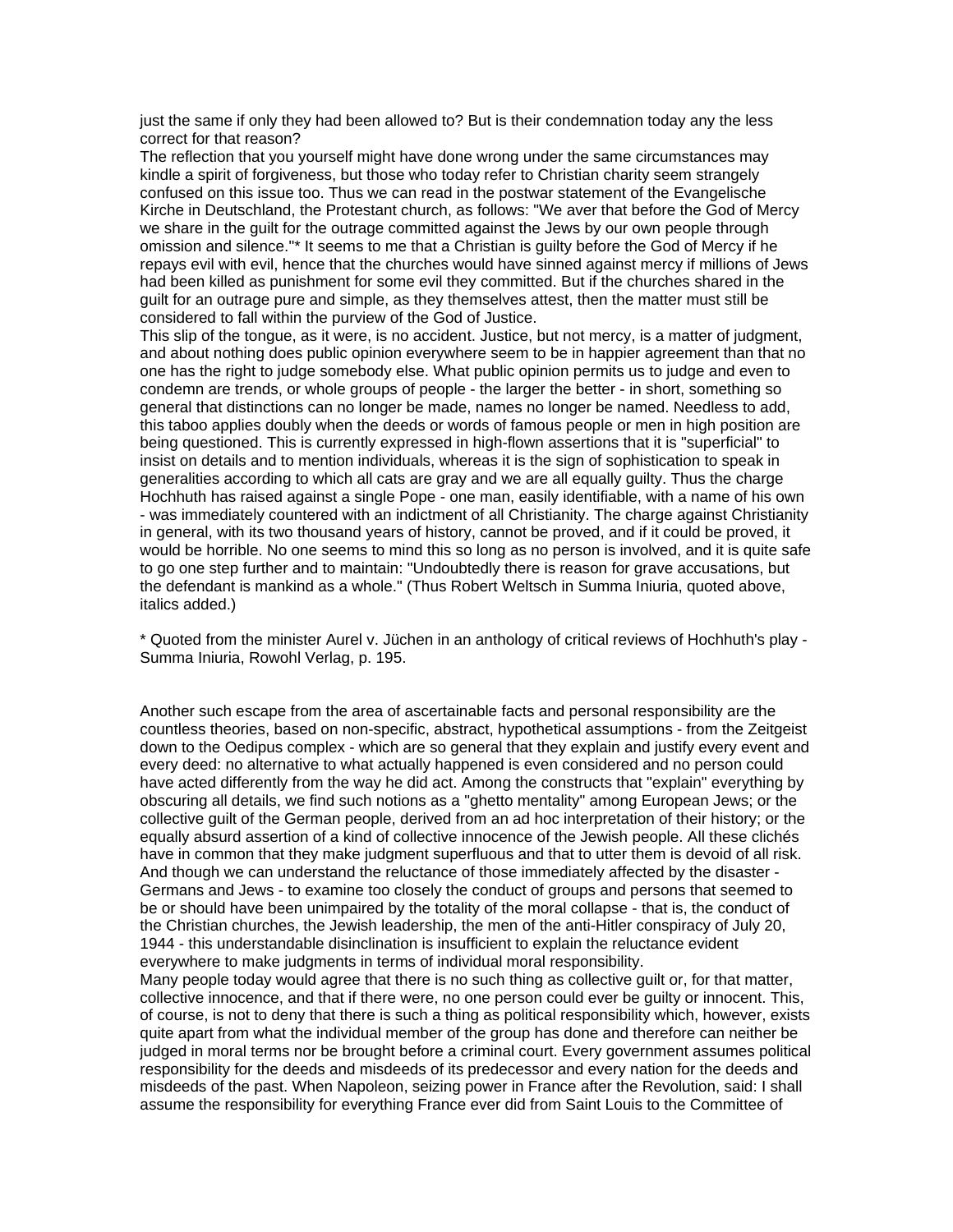Public Safety, he was only stating somewhat emphatically one of the basic facts of all political life. It means hardly more, generally speaking, than that every generation, by virtue of being born into a historical continuum, is burdened by the sins of the fathers as it is blessed with the deeds of the ancestors. But this kind of responsibility is not what we are talking about here; it is not personal, and only in a metaphorical sense can one say he feels guilty for what not he but his father or his people have done. (Morally speaking, it is hardly less wrong to feel guilty without having done something specific than it is to feel free of all guilt if one is actually guilty of something.) It is quite conceivable that certain political responsibilities among nations might some day be adjudicated in an international court; what is inconceivable is that such a court would be a criminal tribunal which pronounces on the guilt or innocence of individuals.

And the question of individual guilt or innocence, the act of meting out justice to both the defendant and the victim, are the only things at stake in a criminal court. The Eichmann trial was no exception, even though the court here was confronted with a crime it could not find in the lawbooks and with a criminal whose like was unknown in any court, at least prior to the Nuremberg Trials. The present report deals with nothing but the extent to which the court in Jerusalem succeeded in fulfilling the demands of justice.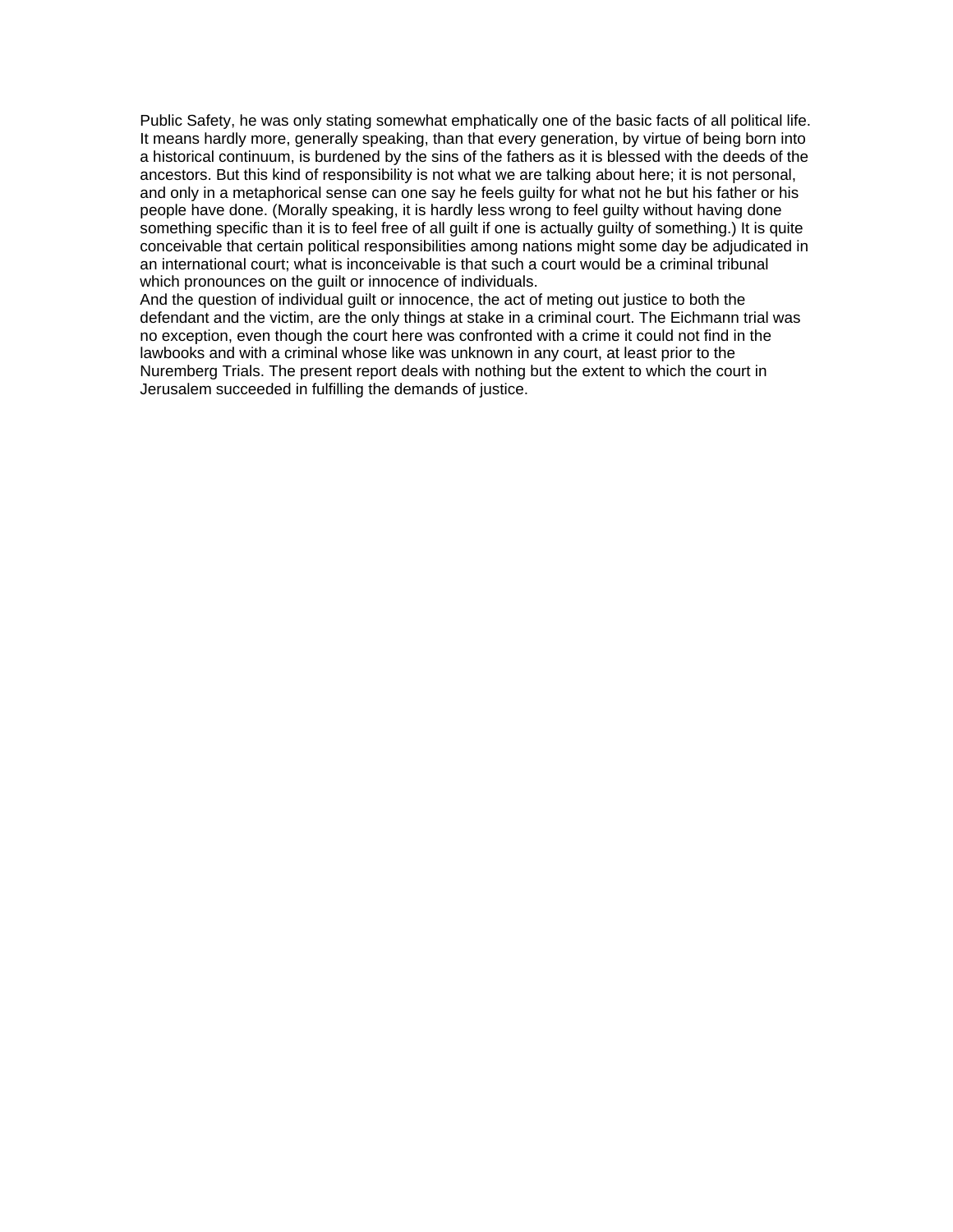#### Index

Abromeit, Franz, 183, 196 Adenauer, Konrad, 13, 16, 17-18,<br>19, 112, 119, 167<br>Adler, H. G., 119, 120, 134 Albania, 66 Aliyah Beth, 62, 225<br>Alsace-Lorraine, 101, 102<br>Alt-Aussee, 234, 236 Amsterdam, 12, 14, 118, 168 Anschluss, 37, 42, 194 Antonescus, 31, 42, 194<br>
Antonescu, Ion, 176, 191, 192-93<br>
Arabs, 9, 10, 12-13, 235, 292<br>
Arabs, 9, 10, 12-13, 23, 23, 24, 78, 84, 102, 239, 24, 78, 84, 102, 209-10, 222, 225,<br>
237, 238, 239-40, 241-2, 247, 252, 264, 281<br> Armenian pogrems of 1915, 265<br>Armenian pogrems of 1915, 201<br>Assimilationists, 40, 41, 58, 59<br>Aufbau, Der, 27<br>Aurel v. Jüchen, 296 Auschwitz, 12, 14, 42, 51, 64, 71, 79, 80, 81, 86, 89, 90, 92, 108, 109, 112, 119, 138, 140, 147, 152, "Austrian Legion in exile" (in Ba-varia), 34 Austro-Hungarian Empire, 181 Bach-Zelewski. Erich von dem. 15-16, 91, 281 Baden, 130, 155, 156 Badoglio, Pietro, 176, 183 Baeck, Leo, 119<br>Baer, Richard, 14, 281<br>Baky, Lászlo, 200 Bamm, Peter, 231-32<br>Baron, Salo W., 19, 96 Baror, Ya'akov, 120<br>Basler Nationalzeitung, 167 Bauer, Fritz, 17

Becher, Kurt, 138, 141-44, 147, 197,<br>199, 281<br>Beck, Ludwig, 101-02 Beckerle, Adolf, 187-88 Beckmann, Heinz, 58<br>Belgium. 142, 162, 163, 165-67, 225, 238, 255 Belzek, 109 Ben-Gurion, David, 4-5, 9, 10, 11, 12, 13, 14, 19, 20, 122, 209-10,<br>238-39, 241, 255, 271, 272<br>Ben-Zvi, Itzhak, 249 «Bergen-Belsen, 86, 117, 123, 143, Berthawerk, 200 Best, Werner, 173, 174-75 Beth Ha'am, see House of the People Beth Hamishpath, see House of Justice Bettelheim, Bruno, 283 Bialystok, 213 Birnblat, Hirsch. 284 Blobel, Paul, 207-08 Blomberg, Werner von, 217<br>Bohemia, 66, 79, 80, 82, 95, 154<br>Böhm, Adolf, 41, 209 Böhme, Franz. 23, 185<br>Bonnet, Georges, 76 Bordeaux, 163-64<br>
Bordeaux, 163-64<br>
Boris III, King of Bulgaria, 185, 187<br>
Bormann, Martin, 158, 231, 258<br>
Boycott Day (April 1, 1933), 59 Brack, Viktor, 84, 108 Bradfisch, Otto, 15, 127 Brand, Joel, 197, 198, 199 Brandt, Karl, 70<br>Brandt, Willy, 58<br>Bratislava, 81, 82, 144, 203, 204, 205, 259 Brauchitsch, Walter von. 212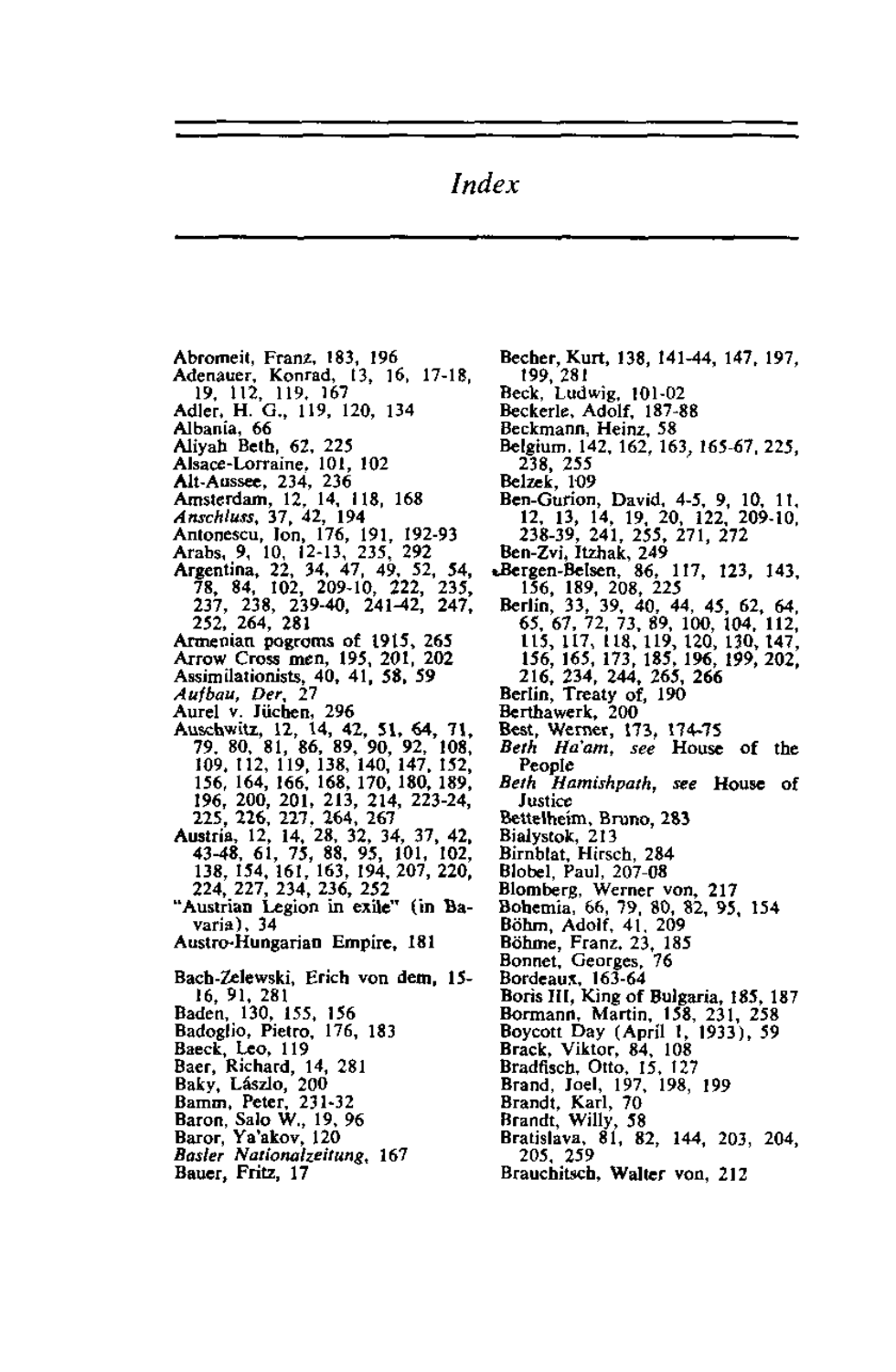Index

Sevastopol, 232 Shimoni, Yad, 238<br>Siberia, 52 Sicherheitsdienst, see S.D. Siemens-Schuckart Werke, 79 Silber, Gershon, 228 Six. Alfred. 281 Slawik, Alfred Joseph 281 Slovakia, 81, 82, 85, 138, 139, 142 ovakia, or. or. or. 195, 196, 198,<br>144. 174. 181. 195, 196, 198, 202-05, 225<br>Slutsk, 15 Smolensk, 256 Smolevichi, 15 Sobibor, 109, 170 Sodom and Gomorrah, 278 Sofia, 186, 187 Sofia, the Chief Rabbi of, 187 Solingen, 27 South America, 103, 160 Soviet Army, 33, 72, 111, 138, 140, 145, 183, 188, 193, 195, 201, 202, 205, 234 Soviet Intelligence service 238 Soviet prisoners of war. Nazi-held, 95, 158 Soviet Union. 15, 53, 73, 76, 78 83, 94, 96, 100-01, 106, 107, 109, 122, 130, 138-39, 163, 184, 185,<br>191, 225, 226, 255-56, 258<br>Spain, 156-57, 168, 176, 177, 200 Speer, Albert, 40 SEC. (Schutzstaffeln), 11-12, 15, 16, 28, 29, 30, 31, 32, 33, 34, 35, 37, 40, 49, 50, 60, 68-69, 71, 75, 79, 84, 91-92, 95, 99, 101, 103, 104, 15, 129, 139, 40, 129, 139, 40, 14, 15, 129, 139, 40, 14, 15, 15, 15, 15, 15, 1 144-45, 151, 158, 159, 165, 167, 174, 178, 187, 190, 197, 203, 205, 212, 214, 220, 229, 236, 238, 246, 287; see also Einsatzgruppen (mobile killing units); R.S.H.A. (Head Office for Reich Security); S.D. (Security Service of the Reichsführer S.S.); and Bureau IV,<br>R.S.H.A.: Subsection IV-B-4, R.S.H.A.  $3.2$ Wirtschafts-Verwaltungshauptamt, see W.V.H.A.<br>Stahlecker, Franz, 73-74, 75, 79 Stalin, Joseph, 176 Stalingrad, 99, 116 Stauffenberg. Klaus von. 99 Stephan, Metropolitan of Sofia, 187 Stern, Der. 22, 238 Stern, Samuel, 197 Stettin, 155 Stone, Julius, 258

Storey, Robert G., 254 Storfer, Bertold, 50-52<br>Storfer, Bertold, 50-52<br>Storm Troopers, see S.A. Strauss. Franz-Josef. 58 Streicher, Julius, 30-31, 39, 69, 80. 258 Stuckart, Wilhelm, 113, 129, 159 Sturm Abteilung, see S.A. Stürmer, Der. 30 Suarez (suburb of Buenos Aires). 237 Suarez, Georges, 266 Subsection IV-B-4, R.S.H.A., 3<br>70, 72, 147, 155, 158, 188, 217 31. Sudetenland, 101, 102 Summa Injuria, 296, 297 Supreme Court of Israel (Court of Appeal), 8, 26, 69, 143, 147. 210. 222, 238, 248-49, 284 Sweden, 170-71, 172, 174, 200 Switzerland, 30, 85, 129-30, 143,<br>156, 167, 172, 177, 200, 237, 263<br>Szalasi, Ferenc, 201 Sztojai, Dome, 176 Talaat Bev. 265 Taylor, Telford, 261 Tehlirian (Armenian assassin). 265. 266 Thadden. Eberhard von 151 281 Theresienstadt, 47, 60, 64, 65, 80-81, 82, 85, 117, 119-20, 123, 125, 133, 134, 145, 146, 156, 158, 159, 173, 174, 196, 225, 226, 234, 244,  $784$ Thierack, Otto, 157-58<br>Tiso, Josef, 202, 205<br>Tohar, Zvi, 238 Torrès, Henri, 266 Tramways and Electricity Company, 28, 29 Treblinka 15, 87, 89, 109, 187, 225 Trianon, Treaty of, 182, 195 Tuka, Vojtek, 204 Turner, Harald, 23, 184, 185 Twenty-five Points, 43 Uebelhör, Regierungspräsident, 94 Uganda, 76 Ukraine, 154, 206, 265<br>Ulbricht, Walter, 13 Unit 1005, 207-08 United Nations, 262, 270, 271 United States, 98-99, 215 Upper Austrian Elektrobau Company. 29 U.S.S.R., see Soviet Union Utashe, the, 183, 184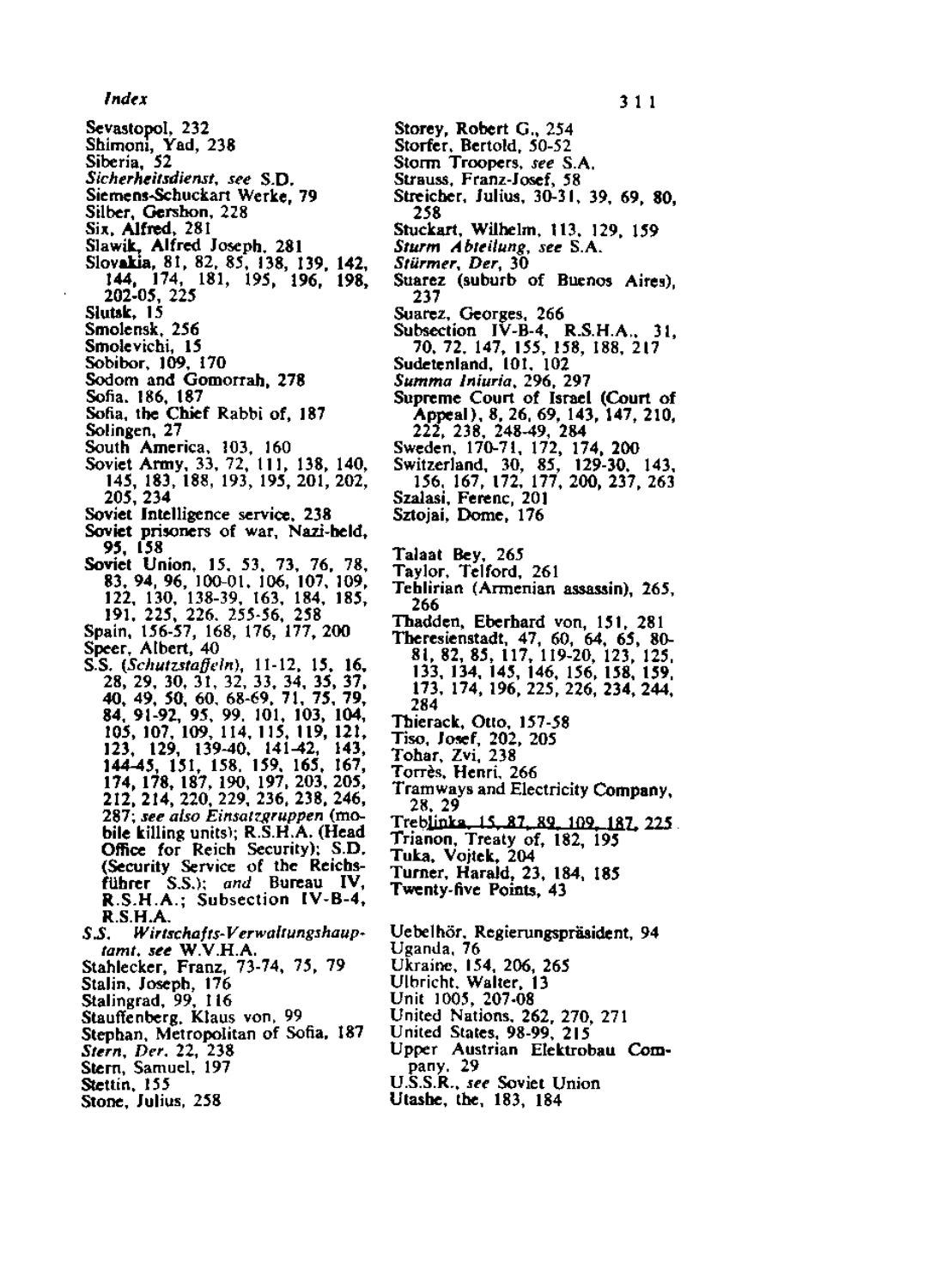310

Index

208, 212-13, 215, 216-19, 225, 226, 231, 244, 245<br>Poland, pre-World War II, 37, 43, 66, 76, 155 Poliakov, Léon, 152, 221<br>Portugal, 142, 200<br>Poznan, 217, 229 Prague, 44, 66, 67, 73, 79, 81, 95, 146, 167, 181, 199, 224, 244, 259 Ouisling, Vidkun, 117, 170 Rademacher, Franz, 22-23, 24 Räder, Erich. 217 Radom District (of Poland). 74 Rajakowitsch, Erich, 44-45, 75, 167, 168 Rath, Ernst vom, 227-28 Ratnizi, the, 185 Rauter, Hans, 167 Raveh, Yitzhak, 124, 136; see also District Court of Jerusalem Reck-Malleczewen, Friedrich P., 102, 103-04, 110 Red Cross, International, 82, 85, 146, 226<br>Reich Center for Jewish Emigration (in Berlin), 65, 67, 74<br>Reich Health Department, 108 Reichsbank. 115 Reichssicherheitshauptamt (Head Office for Reich Security of the S.S.), see R.S.H.A. Reichstag Fire, 188 Reichsvereinigung, see Jewish Association in Berlin Reichsvertretung, 39-40, 60, 64 Reitlinger, Gerald, 36, 83, 107, 152, 160, 177, 221, 282 Relief and Rescue Committee, Jewish, in Bratislava, 144, 204, 205; in Hungary, 197, 198, 199 Reynolds, Quentin, 223 Rheinischer Merkur, 17, 22, 58 Rhineland, 37, 92, 94<br>Ribbentrop, Joachim 76 von, 104-05, 112, 151, 210<br>Richter, Gustav, 14, 192-93<br>Riga, 12, 94, 95, 206 Ritter, Gerhard, 98, 99, 100, 103 Roatta, General, 177<br>Rogat, Yosal, 271, 277<br>Röhm, Ernst, 15, 40, 192 Roman Empire, 153-54, 178, 271 Rome, 176, 179, 180<br>Rommel, Erwin, 100 Romoser, George K., 99<br>Roosevelt, Franklin D., 201 Rosen, Pinhas, 263, 269, 272

Rosenberg, Alfred, 183, 193, 206<br>Rothschild Palais, 64 Rousset, David, 11 Rousset, David, 11<br>R.S.H.A. (Head Office for Reich<br>Security of the S.S.), 24, 31, 36,<br>68, 70, 72, 74, 76, 79, 84, 100,<br>107, 133, 138, 139, 141, 144, 153, 155, 158, 167, 168, 177, 187, 188, 205, 208, 213, 215, 217; see also<br>Bureau IV, R.S.H.A.; and Sub-<br>section IV-B-4, R.S.H.A. Rumania, 14, 66, 124, 138, 154, 163, 176, 180, 182, 185, 190-93, 198, 201, 225 Rumanian Legion, 191 Rumkowski, Chaim, 119 Russia and Russian, see under Soviet Russian Empire, 181 Russia. White, see White Russia S.A. (Sturm Abteilune), 38, 40, 97,  $192$ Saarpfalz, the, 130, 155 Sabri, Hussain Zulficar, 20 Sachsenhausen, 130 St. Germain. Treaty of, 182 Salonika, 168, 188, 190 Salzberger, Charlotte, 120 Salzburg, 31<br>Sassen, Willem S., 22, 48, 54, 57, Sassen, Willem S., 22<br>126, 222, 238, 281 Saturday Evening Post, 26, 259 Saukel, Fritz, 93 Savoie, 177 Schäfer, Emanuel, 184, 185 Schellenberg, Walter, 187, 212 Schlageter, Leo, 92 Schlaraffia, 32-33, 37 Schmidt, Anton, 230, 231, 232 Schmitt, Carl. 145 Schüle, Erwin, 14 Schutzstaffeln, see S.S. Schwartzbard, Shalom. 265-67 S.D. (Sicherheitsdienst, or Security Service of the Reichsführer S.S.I. the, 35, 36, 68, 74, 79, 85, 159, 187, 246 Sebba family, 30 Security Service of the Reichsführer Security Section of the<br>Seidl. Siegfried. 196 Sephardic Jews, 168, 190 Serbia, 23, 24, 181-82, 184-85<br>Servatius, Robert, 3, 4, 9, 19, 20,<br>21-22, 23, 34, 56, 62, 69-70, 90, 93, 94, 108, 120, 122, 131, 145, 164, 208, 209, 221-22, 238-39, 241, 243-44, 247-48, 250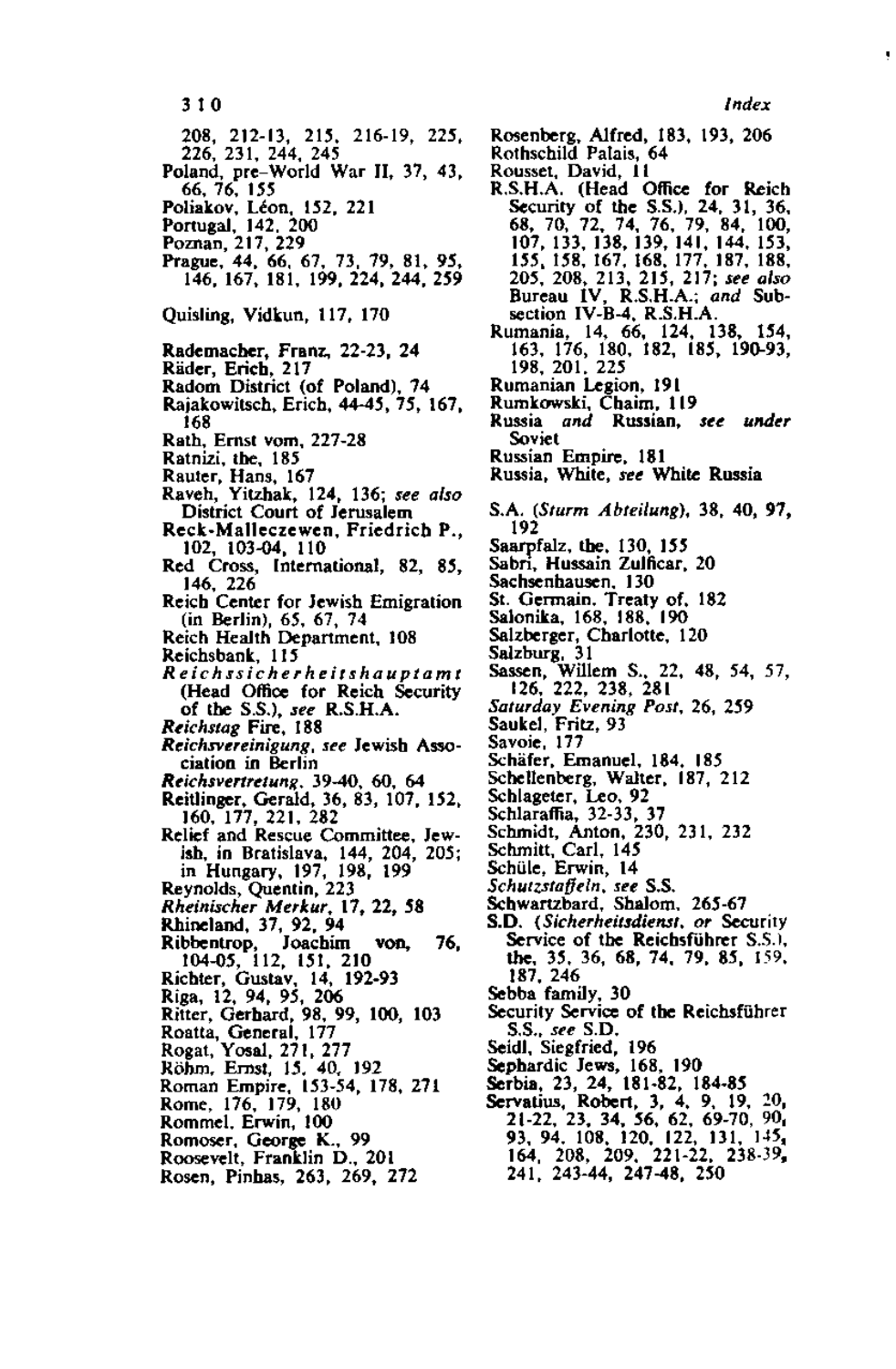Index

Lublin, 79, 84, 86, 87, 89, 107. 155. 170, 179, 192 Ludin, Hans Elard, 204 Lunenburger Heide, 236<br>Luther, Martin, 23, 76, 151, 170 Luxembourg, 225<br>Lwów, 88-89 McCarthy, Mary, 283<br>Mach, Sano, 81, 202 Madagascar project, 33, 47, 76-78,<br>79, 103, 157 Magyars, 194 Majdanek, 109, 225 Mapaie Party, 1997<br>Marseilles, 177<br>Matteotti, Giacomo, 291<br>Maunz, Theodor, 24 Mauthausen, 12 Mein Kampf, 33 Mengele, Josef, 264 Menthon, François de, 257 Mercedes-Benz factory (in Argentina), 237 Merten, Max, 188-90, 281 Meyer, Franz. 64 Milch. Erhard, 133, 178 Mildenstein, von (S.S. officer), 40 Mildner, Rudolf, 152 Minsk, 12, 15, 88, 89, 94, 95, 96 Mogilev, 15 Moltke, Helmuth von, 99 Mombert, Alfred. 156 Monaco, 177 Monat, Der. 252, 269<br>Moravia, 66, 79, 80, 82, 95, 154 Motzkin, Leo, 265-66 Molzkin, Leo, 263-66<br>
Mulisch, Harry, 27, 28, 96, 282<br>
Muller, Heinrich, 31, 57, 58, 65-66,<br>
67, 70, 72, 87-88, 89, 114, 138,<br>
139, 143-44, 145, 153, 160, 176,<br>
179, 207-08, 215, 249 Münchener Illustrierten Zeitung. 36 Munich University, 104 Murmelstein, Benjamin, 120<br>Musmanno, Michael A., 129, 179,<br>210, 211, 212 Mussolini, Benito, 139, 176, 177, 178, 291 Nagasaki, 256 Napoleon, 101, 291, 298 National Archive of Israel, see Yad Vashem National Archives (United States). 75

National Socialist Party, see Nazi Party

Nationalsozialistische Deutsche Arbeiterpartei, or N.S.D.A.P., see Nazi Party Nazi Party, 18, 29, 30, 31, 32, 33, 34, 36, 43, 58, 65, 69, 84, 99, 103, 112, 113, 114, 128, 129, 154, 159, 220, 246, 267, 277, 281 Nazis and Nazi Collaborators (Punishment) Law of 1950 (Israel), 21. 91-93, 220, 246, 254, 263, 272 Nebe, Arthur, 100 Negev, the, 250 Netherlands, the, 12, 45, 75, 125, 162, 163, 165-66, 167-70, 225, 268 Netherlands State Institute for War Documentation, 44, 125 Neubenschen, 228-29 Nice, 177 Nisko project, 33, 73, 75<br>Norway, 58, 170, 171, 225<br>Novak, Franz, 14, 196, 197, 213, 281 N.S.D.A.P., see Nazi Party Nuremberg Charter, 254-59, 275<br>Nuremberg Laws of 1935, 7, 19, 30, Nuremberg Trials, 6-7, 9, 15, 16, 21, 22, 53, 70, 72, 84, 91, 93, 104, 110, 113, 127, 129, 133, 135, 141, 143, 146, 149, 152, 159, 173, 175, 185, 196, 203, 207-08, 210, 211, 212, 213, 216, 220, 221, 235, 236,  $245, 213, 210, 220, 221, 235, 236, 246, 253, 254-59, 273, 274-75, 276, 290, 298$ Oberösterreichischen Elektrobau Company, 29<br>Odessa, 191, 267 ODESSA (organization of former<br>S.S. men), 236 Olshan, Itzhak, 248 Oppenheim-Lauterpacht, 148 Organisation Todt, 40 Palestine, 28, 41, 47, 59, 60, 61, 62, 63, 65, 125, 193, 198, 225, 226 Paris, 153, 164, 173, 186, 196, 227, 265, 266, 267 Passau, 34 Pavelic, Ante, 183 Pearlman, Moshe, 235<br>Pellepoix, Darquier de, 163 Pendorf, Robert, 86, 117, 282 Pétain, Henri Philippe, 163, 176<br>Petlyura, Simon, 265, 267 Philippsohn, Professor, 134 Pohl, Oswald, 68, 79, 86, 152 Poland, N. zi, 9, 15, 16, 67, 73, 74, 75, 93, 95, 113, 117, 122, 123, 130, 132, 139, 169, 198, 204, 206,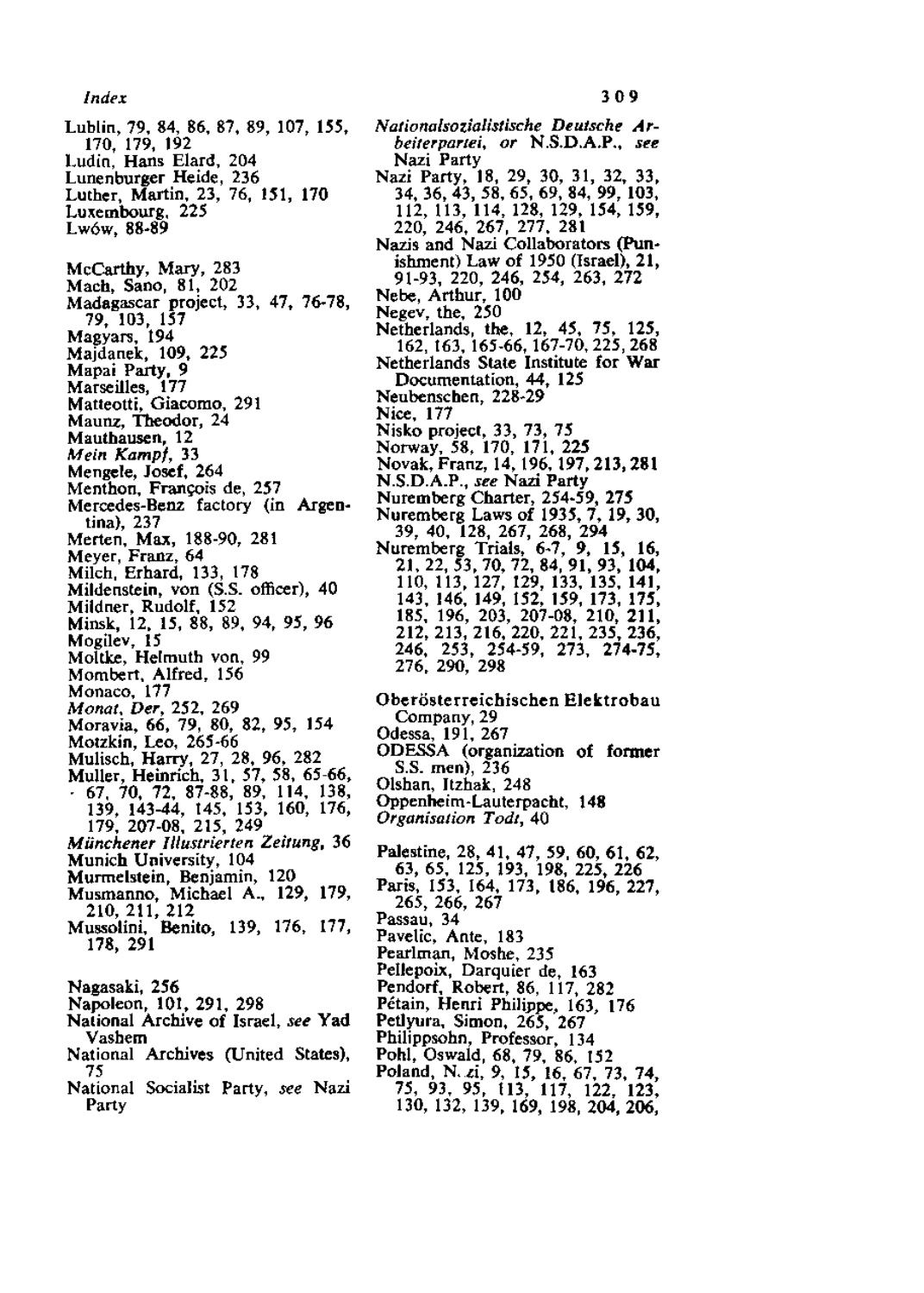#### 308

Israeli nolice, 75, 235; see also Less. Avne Israeli Secret Service, 238, 239 Israeli Supreme Court, see Supreme Court of Israel Italy, Fascist, 99, 139, 171, 176-80. 195, 225 Jackson, Robert H., 273-74 Jacob, E., 167 Jäger, Herbert, 33 Jahrreiss, Herman, 127 Jakob, Berthold, 263 Jansen, J. J., 17 Jaspers, Karl. 104, 252, 269-70 Jerusalem District Court, see District Court of Jerusalem Jewish Agency for Palestine, 60, 125 Jewish Association in Berlin, 60, 64. 158 Jewish Brigade, 225 Jewish Councils, 74, 91, 115, 117, 118, 121, 123, 125, 166, 169, 188. 196, 214, 218, 282, 284 Jewish Frontier, 7 Jewish Relief Committee, see Relief and Rescue Committee, Jewish Jodi, Alfred, 149 Joint Distribution Committee, American Jewish, 143, 198 Jong, Louis de, 125, 132, 169 Jüdische Rundschau, Die, 59 July Conspiracy, 97-105, 166, 297 Jungfrontkämpfeverband, the, 32<br>Jüttner, Hans, 281 Kadow, Walter, 92<br>Kagan, Mrs. Raja, 214 Kaiser, the, see Wilhelm II of Ger $m \sin \nu$ Kaltenbrunner, Ernst, 31, 32, 33, 34, 37, 68, 70, 72, 133, 139, 143-44, 145, 147, 160, 168, 234, 236 Kant, Immanuel, 135-37 Kappler, Herbert, 281 Kastner, Rudolf, 30, 42, 116-17. 118, 119, 132, 142, 145, 196, 197, 199 Katyn Forest, 256 Kennedy, John F., 6<br>Kersten, Felix, 57

Kfar Kassem, 292, 293-94

Kimche, Jon and David, 61

Kibbuzniks, 121

266

Kluge, Gunther von, 100, 103 Knesset, the, 13, 238, 269, 272 Königsberg, 110 Konne. Wilhelm. 15 Koretz, Chief Rabbi (of Salonika), 188 Koyner, Abba. 230, 231 Kovno, 121 Kreisau. 99 Kristallnacht, 39, 44, 65, 207. 227 Krug, Mark M., 119 Krüger, Friedrich-Wilhelm, 15 Krumey, Hermann, 14, 183, 196, Krupp Werke, 79, 200<br>Kube, Wilhelm, 96 Culm, see Chelmno "K-Zetnik," see Dinoor, Mr. Lahousen, Erwin, 216 Lamm, Hans, 40, 58 Landau, Moshe, 4, 6, 9, 48, 53, 56, 91, 95, 120, 124, 146, 208-09,<br>225, 227, 230, see also District Court of Jerusalem Lankin, Doris, 8 Latvia, 154, 206 Lauterpacht, Hersch. 148 Laval, Pierre, 163, 164 Law for the Prevention and Punishment of Genocide, 269 League of Nations, 38 Lechfeld, 34 Lechthaler, Joseph, 15<br>Lehnsdorf, Hans von, 110-17 Leipzig, 99, 229 Lemberg, see Lwów Less, Avner, 28, 29, 49-50, 81-82, 242 Leuschner, Wilhelm, 99 Ley, Robert, 52 Lichtenberg, Bernard, 130<br>Lidice, 207, 245-46, 248 Life, 22, 238 Linz, 28, 30, 31, 32, 68, 190, 236, 237, 243, 249 Lithuania, 154, 206, 225 Lódz, 87, 94, 119, 189, 207, 213 Lolita, 49 London Agreement of 1945, see Nuremberg Charter Killinger, Manfred von, 192-93 Lösener, Bernhard, 128 Kirchheimer, Otto, 127, 256. 257. Löwenherz, Josef. 30, 47, 63, 66, 224 "Klement, Richard (or Ricardo)." Lubbe, Marinus van der, 188

Index

(pseud. of [Otto] Adolf Eich-<br>mann), 236, 237, 238, 240

Klingenfuss, Karl. 264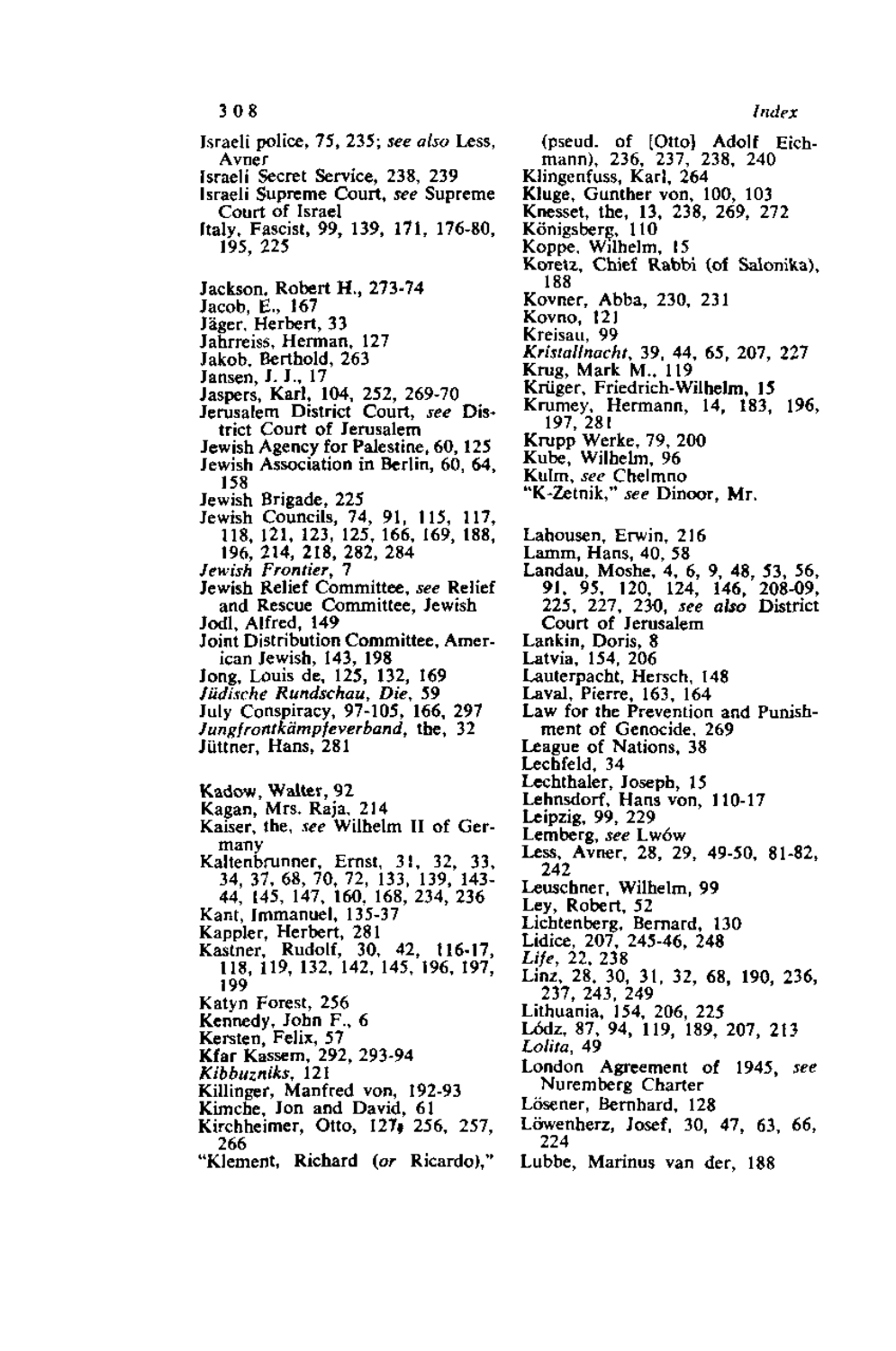Index

- Günther, Rolf, 69, 107, 146, 173, 196 Gurs, 130, 156
- Gypsies, 23, 94, 96, 106, 158, 184, 188, 217, 244, 245, 276
- 
- Ha'avarah. 60 Haganah, 62
- Hagen, Herbert. 62
- Hague, The, 153, 167
- Hague Convention, 255, 256
- Haifa, 62
- Halevi, Benjamin, 42, 69, 124, 143,<br>223, 230; see also District Court of Jerusalem
- Haman, 19
- Hamsun, Knut, 154
- Hannecken, General von, 172-73
- Hapsburg, Otto von, 194
- Harsten, Wilhelm, 167
- Hausner, Gideon, 3, 4, 5, 7, 8, 18,<br>19, 20, 26, 57, 94-95, 97, 120,<br>121, 122, 124-25, 153, 209, 211,<br>220, 222, 223, 224, 225, 227, 227, 227, 228 239, 248, 259, 260-61, 267, 276, 283
- Head Office for Reich Security (of the S.S.), see R.S.H.A.
- Henrew University in Jerusalem, 249
- Hedin, Sven, 134, 154<br>Hegel, 20
- 
- 
- Helidorf, Count, 100<br>"Heninger, Otto," (pseud, of [Otto] Adolf Eichmann), 236
- Herzi, Theodor, 40, 41, 57, 76, 209 Hesse, Fritz, 99
- Heydrich, Reinhardt, 36, 44, 45, 47,<br>
58, 65-66, 68, 69, 70, 72, 74-75,<br>
77, 79-80, 81, 82, 83-84, 94, 95,<br>
105-06, 107, 112, 113, 114, 133<br>
34, 138, 155, 167, 112, 113, 114, 133<br>
34, 138, 155, 156, 167, 173, 178,<br>
34, 204
- Higher S.S. and Police Leader<br>Corps, 15, 16, 68, 70, 71, 84, 105, 139, 141, 151, 165, 167, 168, 213 Hilberg, Raul, 23, 71, 79, 107, 118, 133, 140, 187, 191, 282
- 
- Himmler, Heinrich, 13, 15, 25, 35, 36, 50, 51, 53, 57, 58, 68, 69, 70, 71, 74, 76, 79, 84, 86, 93, 94, 100,  $71, 74, 76, 197, 84, 60, 73, 74, 104, 114, 115, 116, 130, 133, 138, 139, 141, 141, 142, 143, 144, 145, 146, 147, 148, 147, 148, 147, 148, 147, 148, 147, 148, 147, 148, 172, 193, 197, 198, 202, 210, 211, 172, 193, 197, 19$ 213-14, 215, 216, 217, 231, 234-35, 291, 292
- Hiroshima, 256
- Hitler, Adolf, 13, 17, 20, 24, 37, 52,<br>57, 63, 67, 70, 72, 78, 83, 84,<br>93-94, 95, 96, 97, 98, 99, 100, 101-02, 103, 104, 105, 106, 107,<br>108, 112, 114, 126, 127, 128, 129, 133, 134, 136, 137, 139-40, 144, 147, 148, 149, 151, 153, 155, 156, 157, 160, 161, 176, 182, 191, 193,<br>210, 211, 216, 217, 244, 245, 253,<br>267, 273, 283, 284, 288, 290, 292, 295: conspiracy against, see July Conspiracy
- Hlinka Guard, 202
- Hochhuth, Rolf, 295, 297
- 
- Holland, see Netherlands, the<br>Horthy, Nikolaus von, 139, 140, 147, 176, 194, 197, 199, 200, 201<br>Höss, Rudolf, 14, 50-51, 71, 86, 89,
- 92, 200, 213
- Hössbach protocol, 217
- Hoter-Yishai, Aharon, 225-26
- Höttl, Wilhelm, 184, 281
- House of Justice, 3
- House of the People, 4
- Hubertusburg, Treaty of, 116
	-
- 
- 
- Huppenkothen, Walter, 281
- Husseini, Hai Amin el. see Grand Mufti of Jerusalem, the ex-
- India, 288
- International Red Cross see Red Cross, International
- Iron Guard, 191
- Isère, 177
- Israel, 3, 4, 5, 7, 8, 10, 13, 17, 20,<br>21, 193, 221, 222, 238, 239, 241-<br>42, 250, 259-60, 261, 265, 266, 266, 27<br>772, 286-87, 292; see also Ben<br>Gurion, David; Hausner, Gideon; various headings under Israeli;<br>Palestine, District Court of Jerusalem; and Supreme Court of **Israel**
- Israeli Army, 62
- Israeli Court of Appeal, see Supreme Court of Israel
- Israeli law, 7, 8, 244-45, 248-49; see also Nazis and Nazi Collaborators (Punishment) Law of 1950
- Israeli National Archive, see Yad Vashem
- Israeli Opera, 284
- Israeli Parliament, see Knesset, the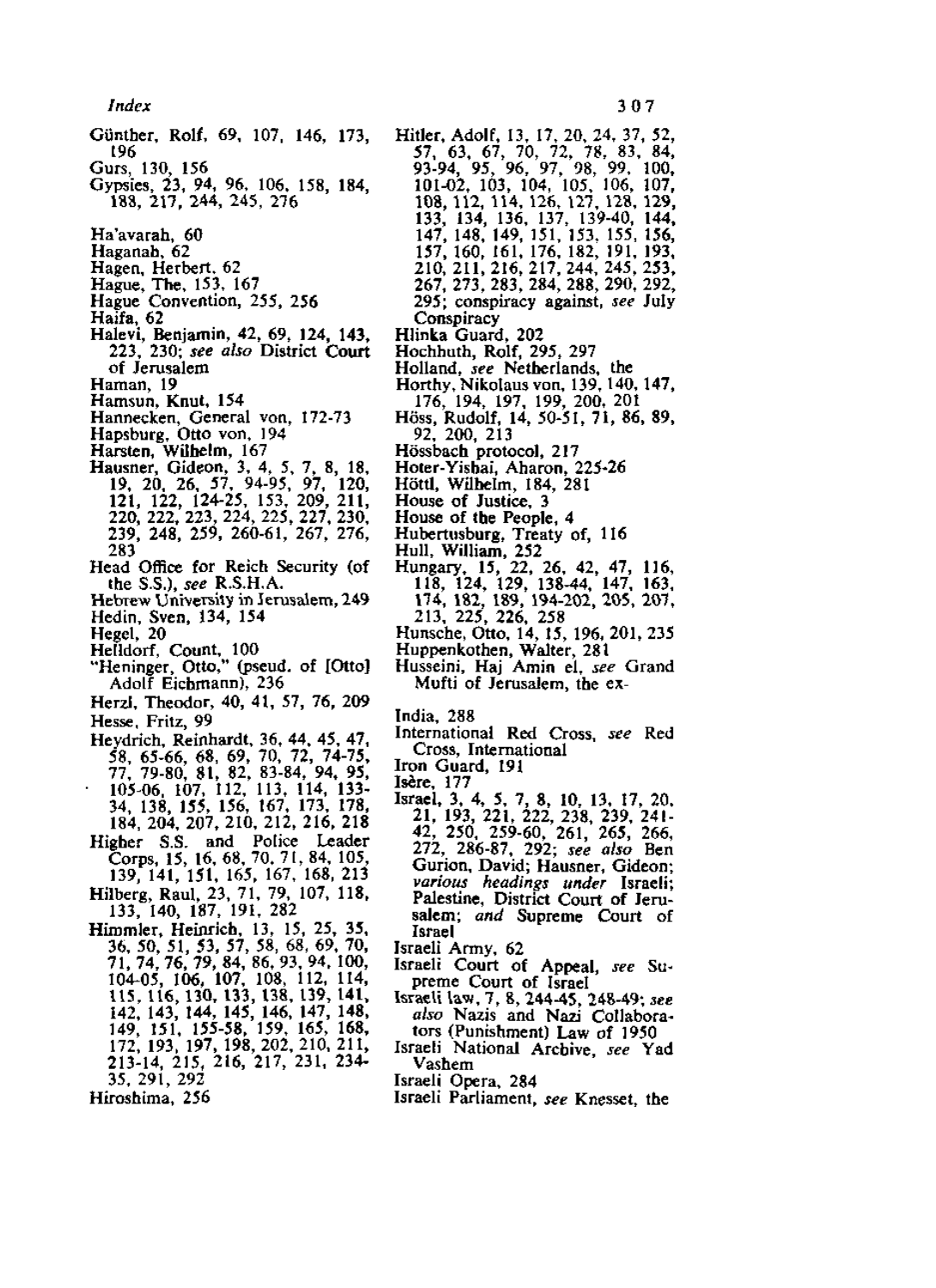- 306
- Eppstein, Paul, 64, 120 Estonia, 154, 206 Europe Plan, 197, 198, 204 Evian Conference, 66 Ezekiel, 19
- Falkenhausen, Alexander von, 166
- Farben, I. G., 79
- Farinacci, Roberto, 178
- Fellenz, Martin, 16
- Frenczy, Lieutenant Colonel, 200<br>Fest, T. C., 282<br>Finland, 170, 255
- 
- 
- Fiume, 178
- Flanders, 166
- France, Italian-occupied, 165, 176,  $177$
- France, Nazi-occupied, 99, 132, 142,
- 
- 163-65, 173, 177, 224<br>France, pre-World War II, 76, 172<br>France, World War II, see France,<br>Italian-occupied: France, Nazioccupied; and Vichy France Franco, Francisco, 176
- 
- Franco-Prussian War, 101<br>Frank, Hans, 9, 73, 75, 133-34, 136,<br>206, 213, 216
- Frank, Karl Hermann, 80
- Fränkel, Wolfgang Immerwahr, 16
- Frankfurter Rundschau, 18
- Franz Joseph, Emperor of Austria, 88
- Freemasonry, 32, 37, 70
- Freudiger, Philip von, see Freudiger, Pinchas
- Freudiger, Pinchas, 124, 125, 196, 197, 198
- 
- Fritsch, Werner von, 217<br>Fünten, Ferdinand aus der, 167
- General Government of Poland, see Poland, Nazi
- Geneva Convention, 255, 268
- Genocide Convention (U.N.), 262
- George, Stefan, 156
- German Army and High Command, 18, 23-24, 83, 84, 97, 98, 100, 101-03, 105, 107, 127, 170, 172,
- German Civil Service, 38, 43, 112, 113, 114, 178
- German Federal Republic, see West Germany
- German Foreign Office, 13, 22, 23 ennan roegan omkok 13, 113, 114, 139,<br>141, 151, 157, 160-61, 167, 170,<br>171, 176, 179, 186, 187, 192, 195, 199, 202, 204, 215
- German Intelligence Service, 107, 187
- Occupied German Ministry for Eastern Territories, 192, 206<br>German Ministry of Finance, 46,
- 115
- German Ministry of the Interior. 72, 113, 128, 159, 183
- German Ministry of Justice, 158
- German Ministry of Transport, 115, 153, 164, 213
- Germany (the Third Reich), see Germany, Nazi
- Germany, East, see East Germany
- Germany, Nazi, see under the<br>names of the various arms and functionaries of the German government and organizations and leaders of the Nazi Party (German Army; German Foreign Office; Gestapo; Hitler, Adolf;<br>Himmler, Heinrich; Nazi Party;  $S.S.:$  etc.)
- Germany, post-Nazi, see East Germany and West Germany
- Germany, pre-Nazi, see Weimar<br>Republic
- Germany, West, see West Germany and Adenauer, Konrad
- Gestapo, 36, 60, 66, 68, 70, 97, 152, 159, 165, 173, 190, 206, 227-28, 246, 263
- Gilbert, Gustave M., 211
- Gillon, Philip, 7
- Glickman Corporation, :
- Globke, Hans, 19, 72, 113, 128-29, 248
- Globocnik, Odilo, 84, 86-87, 89, 107-08, 179
- Glücks, Richard, 86, 152, 200
- Goebbels, Joseph Paul, 22, 52, 180, 191
- Goerdeler, Carl Friedrich, 99, 100, 101, 102-03, 104
- Goldmann, Nahum, 271
- Göring, Hermann Wilhelm. 44. 65. 83, 93, 133, 188, 202
- Grand Mufti of Jerusalem, the ex-,  $13, 19$
- Great Britain, 61, 288
- Greece, 176, 185, 188, 190, 195,<br>225, 258
- Greiser, Artur, 127, 206, 213
- Grell, Horst, 47, 281
- Grotius, 287
- Gruber, Heinrich, 129, 131, 133
- Grynszpan, Herschel, 227-28
- Grynszpan, Zindel, 227, 228-30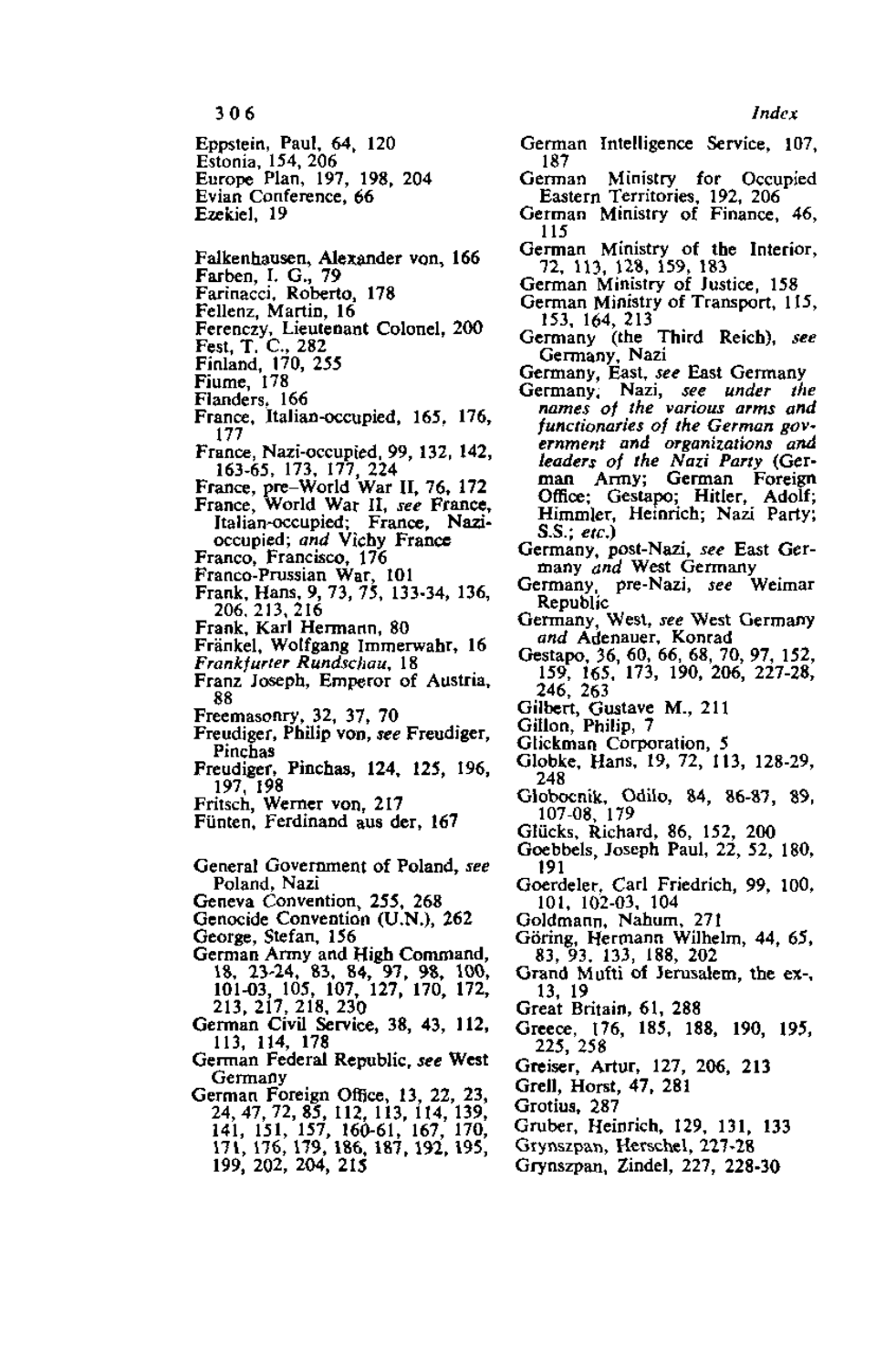Index

Breslau, 200 Briand-Kellogg pact, 255 Brunner, Alois, 177, 188, 195, 205 Buber, Martin, 249, 251-52 Bucharest, 191, 192 Buchenwald, 11, 12 Budapest, 25, 26-30, 118, 124, 138, 140, 147, 194, 195, 196, 197-98, 200-01, 202, 204 Buenos Aires, 21, 235, 236, 238, Bühler, Joseph, 113, 216<br>
Bulgaria, 171, 182, 185-88, 196,<br>
225, 230<br>
227, 230<br>
227, 230<br>
228, 228<br>
228, 230<br>
228, 230<br>
228, 230<br>
228, 230<br>
228, 230<br>
228, 230<br>
228, 230<br>
228, 230<br>
228, 230<br>
228, 230<br>
228, 230<br>
228, 230<br>
2 240, 241, 242, 265, 266 Bureau IV, R.S.H.A., 31, 70, 73, 147, 207-08 Bureau O6, see Israeli police Cairo, 13, 62 Canada, 103<br>Carmel, Mount, 62 Catholic Academy in Bavaria, 22 Center for Emigration of Austrian Jews (in Vienna), 44-48 Central Agency for the Investiga-<br>tion of Nazi Crimes (West German), 14 Central Association of German Citizens of Jewish Faith, 59 Central Conference of American Rabbis, 249 Central Jewish Council (of Budapest), 118, 196, 197, 198, 199 Chaim I. see Rumkowski, Chaim Chelmno, 15, 87, 109, 225 Christian X, King of Denmark, 171, 174 Churchill, Winston, 257 Ciano, Galeazzo, 178 Cohn, Benno, 39 Communists, 38, 70, 95, 97, 177 Convention for the Protection of Human Rights and Fundamental Freedoms, 250 Côte d'Azur, 165, 177 Court of Appeal, Israeli, see Supreme Court of Israel Cracow, 217 Crimea, 206 Croatia, 142, 182, 183-84, 205 Czechoslovakia, 29, 66, 75, 79-82,<br>128, 145, 154, 181, 202, 226, 259 Czerniakow, Adam. 119 Dachau, 34, 130 Daluege, Kurt, 68 Dannecker, Theodor, 164, 167, 186, 187, 196

Danzig, 217

Davar, 9 de: for names combining this element, see that part of the name following "de" Denmark, 152, 170, 171-75, 179,<br>187, 190, 225 Deputy, The, 295 Diary of Anne Frank, The, 251 Diaspora, 7, 8, 10, 80 Dicey, Albert Venn. 93 Dimitrov, Georgi, 188 Dinoor, Mr., 223-24 District Court of Jerusalem, 3, 10, 19, 21, 65, 115, 143, 154, 210, 211-19, 238, 244-48, 249 Dr. Strangelove, 97 Dostoevski, 52 Drancy, 164 Dreyfus Affair, 10 Drost, P. N., 260 Duckwitz, George F., 173 Dunand, Paul, 146 East, the, see Estonia; Latvia; Lithuania: Poland, Nazi: Ukraine: Warthegau; and White Russia East Germany, 13, 166 Ebner (Gestapo officer). 51 Egypt, Eichmann in, 62 Egyptian National Assembly, 20 Eichmann Commando, 14, 196, 198, 201 Eichmann, Dieter (eldest son of [Otto] Adolf), 203 Eichmann family, members of, 25-26, 29, 137, 190, 221, 237, 243, 249 Eichmann, Karl Adolf ([Otto] Adolf's father), 5, 21, 28, 29, 30, 114, 237 30, 237 Adolf), 237 Eichmann, Veronika (or Vera) Liebl 237, 242, 249

- Eichmann, Maria, née Schefferling ([Otto] Adolf's mother), 21, 29,
- Eichmann, Ricardo Francisco<br>Klement (fourth son of [Otto]
- ([Otto] Adolf's wife), 29, 236.
- Einsatzgruppen (mobile killing units<br>
of the S.S.), the, 15, 16, 50, 67,<br>
70, 71, 74, 77, 83, 85, 90, 94, 95,<br>
96, 100, 105, 106, 107, 109, 127,<br>
Einsatzstab Rosenberg, 183<br>
Einsatzstab Rosenberg, 183
	-
- Einstein, Albert, 134
- Eisenhower, Dwight D., 234
- El Al Israel Airlines, 238, 241
- Endre, Vitez Láslo, 26, 140, 199-200